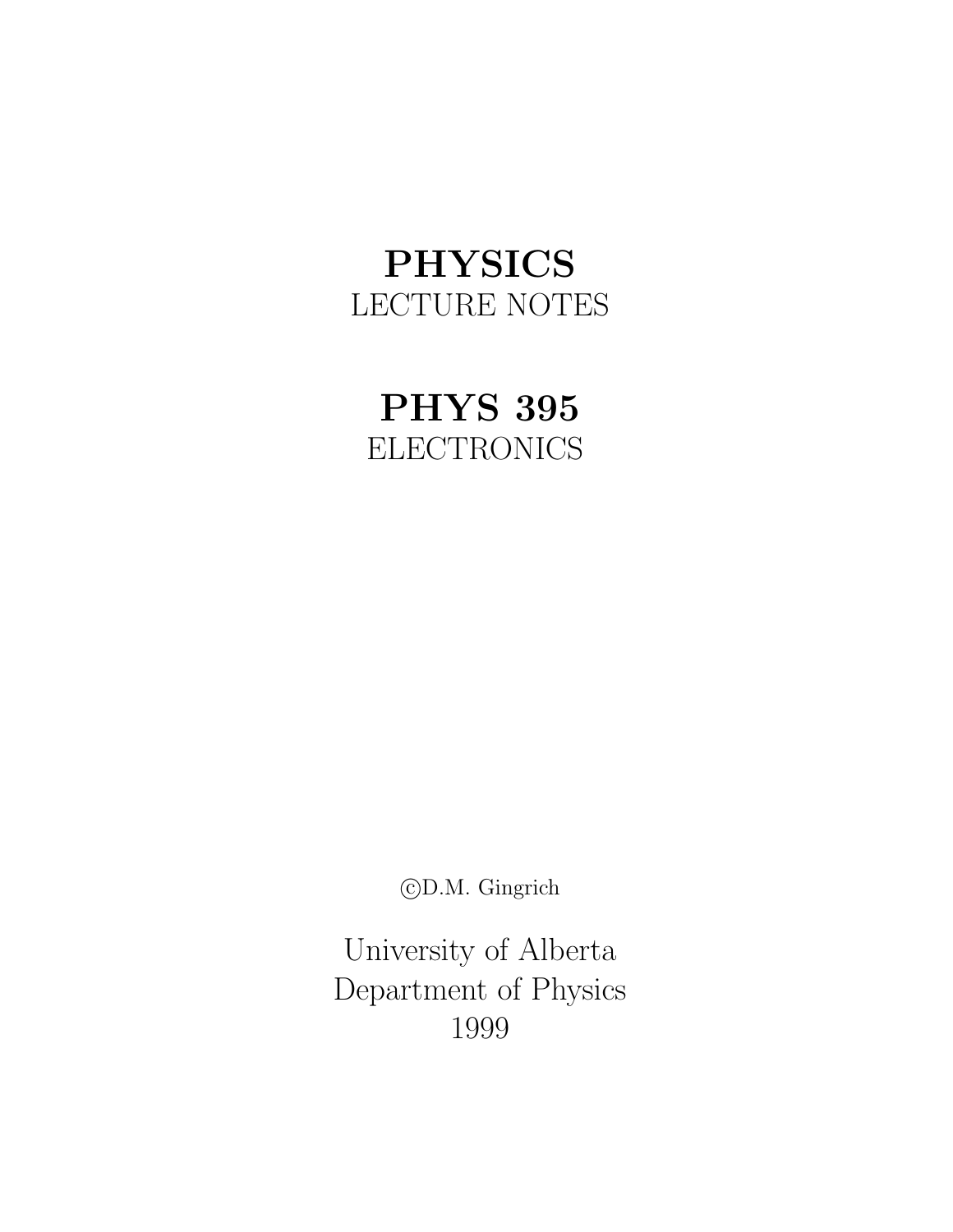# **Preface**

Electronics is one of the fastest expanding fields in research, application development and commercialization. Substantial growth in the field has occured due to World War II, the invention of the transistor, the space program, and now, the computer industry. The research grants are high, jobs are available and there is much money to be made in areas related to electronics. With the beginning of the "information superhighway" and computerized video coming to your home, it is hard to imagine that electronics will not continue to expand in the future. Electronics is everywhere in our lives.

It is difficult for the practicing engineer to stay informed of the most recent developments in electronics. What is taught in this course could well be out of date by the time you actually go to use it. However the physical concepts of circuit behavour will be largely applicable to any future development.

The approach to electronics taken in this course will be a mixture of physical concepts and design principles. The course will thus appear more qualitative and wordy compared to other physics courses. Nevertheless, it is hoped that this course will become a useful tool for your future physics laboratories and research.

We can not begin to scratch the surface of the field of electronics in a one term course. Rather than cover a few topics in detail you will be exposed to most of the concepts and areas of design. The knowledge you gain will hopefully allow you to communicate with design engineers and technicians to enable them to design and build the electronics you require. You should also be equipped to pursue any area of electronics that may interest you in the future. This will include reading more detailed texts, the component data sheets and manuals. As well as, understanding the popular literature, including manuals for your stereo, computer, etc.. But above all I hope you find electronics interesting and enjoyable.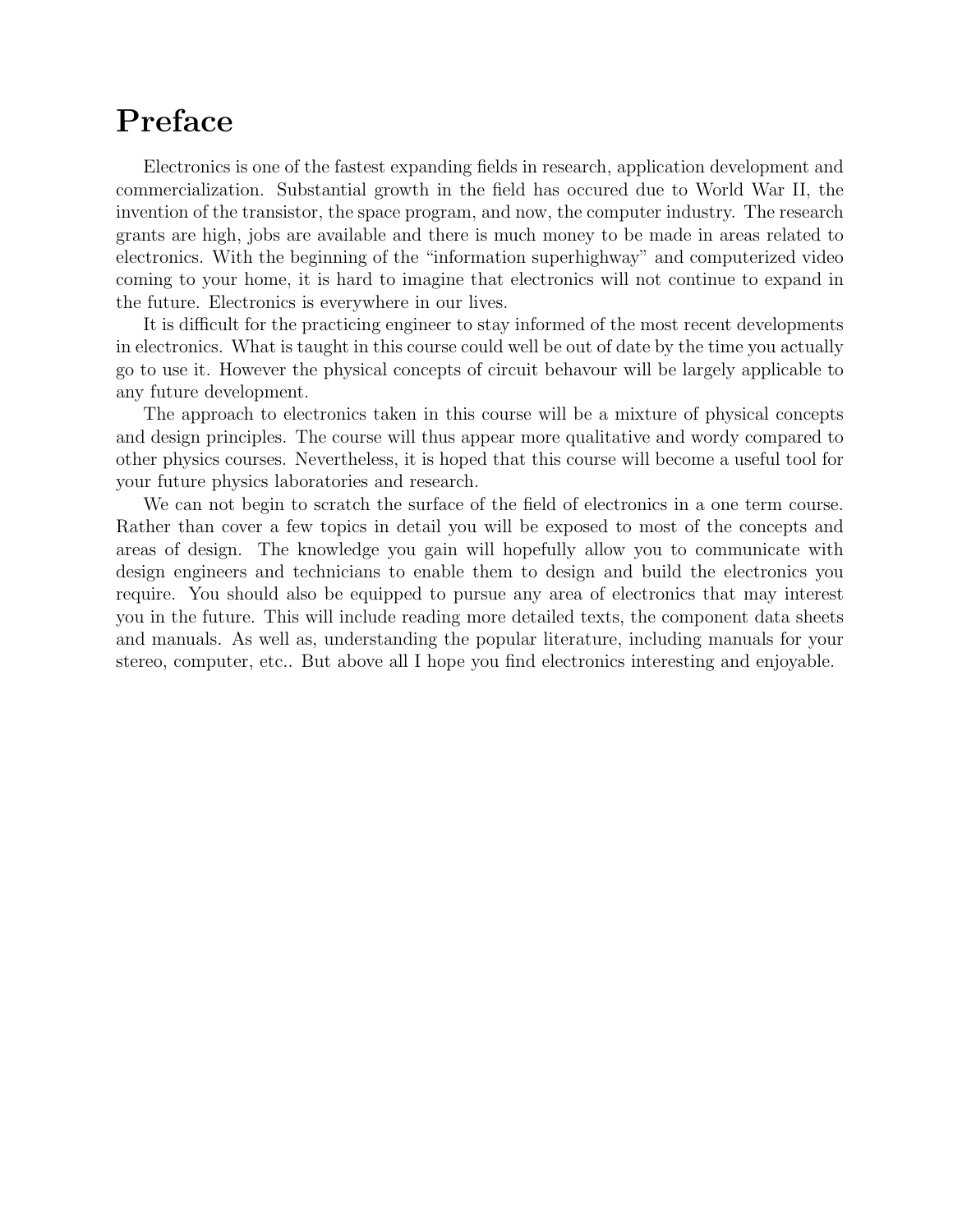# **Contents**

| $\mathbf{1}$   | <b>Direct Current Circuits</b><br>$\boldsymbol{6}$ |                                                                      |  |  |  |  |  |
|----------------|----------------------------------------------------|----------------------------------------------------------------------|--|--|--|--|--|
|                | 1.1                                                | <b>Basic Concepts</b>                                                |  |  |  |  |  |
|                |                                                    | 6<br>1.1.1<br>Current                                                |  |  |  |  |  |
|                |                                                    | $\overline{7}$<br>1.1.2                                              |  |  |  |  |  |
|                |                                                    | $\overline{7}$<br>1.1.3                                              |  |  |  |  |  |
|                | 1.2                                                | $\overline{7}$                                                       |  |  |  |  |  |
|                |                                                    | 8<br>1.2.1                                                           |  |  |  |  |  |
|                |                                                    | 8<br>1.2.2                                                           |  |  |  |  |  |
|                | 1.3                                                | 9                                                                    |  |  |  |  |  |
|                |                                                    | Series and Parallel Combinations of Resistors<br>10<br>1.3.1         |  |  |  |  |  |
|                |                                                    | 10<br>1.3.2                                                          |  |  |  |  |  |
|                |                                                    | 1.3.3<br>11                                                          |  |  |  |  |  |
|                |                                                    | 12<br>1.3.4                                                          |  |  |  |  |  |
|                |                                                    | 12<br>1.3.5                                                          |  |  |  |  |  |
|                | 1.4                                                | 15                                                                   |  |  |  |  |  |
|                |                                                    | 15<br>1.4.1                                                          |  |  |  |  |  |
|                |                                                    | Determination of Thevenin and Norton Circuit Elements<br>15<br>1.4.2 |  |  |  |  |  |
|                | 1.5                                                | 19                                                                   |  |  |  |  |  |
| $\overline{2}$ | 21<br><b>Alternating Current Circuits</b>          |                                                                      |  |  |  |  |  |
|                | 2.1                                                | 21                                                                   |  |  |  |  |  |
|                |                                                    | 21<br>2.1.1                                                          |  |  |  |  |  |
|                |                                                    | 22<br>2.1.2<br>Inductance                                            |  |  |  |  |  |
|                | 2.2                                                | 23                                                                   |  |  |  |  |  |
|                |                                                    | 24<br>2.2.1                                                          |  |  |  |  |  |
|                |                                                    | 25<br>2.2.2                                                          |  |  |  |  |  |
|                |                                                    | 26<br>2.2.3                                                          |  |  |  |  |  |
|                |                                                    | 27<br>2.2.4                                                          |  |  |  |  |  |
|                | 2.3                                                | 28                                                                   |  |  |  |  |  |
|                |                                                    | 29<br>2.3.1                                                          |  |  |  |  |  |
|                |                                                    | 29<br>2.3.2                                                          |  |  |  |  |  |
|                |                                                    | 2.3.3<br>30                                                          |  |  |  |  |  |
|                |                                                    | 30<br>2.3.4                                                          |  |  |  |  |  |
|                |                                                    | 33                                                                   |  |  |  |  |  |
|                | 2.4                                                |                                                                      |  |  |  |  |  |
|                | 2.5                                                | 40                                                                   |  |  |  |  |  |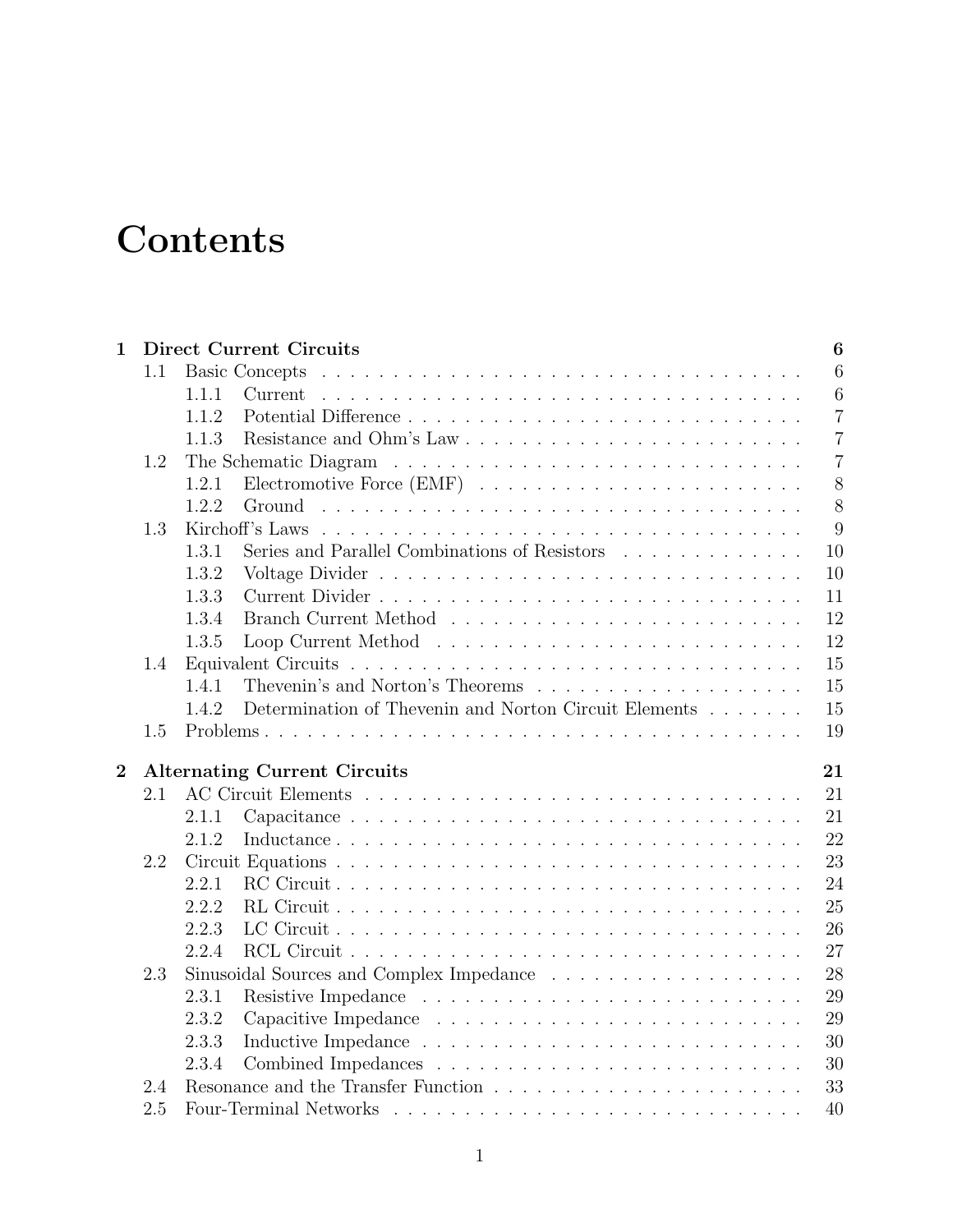|   | 2.6                          | 40                                                                                                    |  |  |  |  |  |  |  |  |
|---|------------------------------|-------------------------------------------------------------------------------------------------------|--|--|--|--|--|--|--|--|
|   | 2.7                          | 43                                                                                                    |  |  |  |  |  |  |  |  |
| 3 | 44<br><b>Filter Circuits</b> |                                                                                                       |  |  |  |  |  |  |  |  |
|   | 3.1                          | 44                                                                                                    |  |  |  |  |  |  |  |  |
|   | 3.2                          | 44                                                                                                    |  |  |  |  |  |  |  |  |
|   | 3.3                          | 46                                                                                                    |  |  |  |  |  |  |  |  |
|   |                              | 46<br>3.3.1                                                                                           |  |  |  |  |  |  |  |  |
|   |                              | 47<br>3.3.2                                                                                           |  |  |  |  |  |  |  |  |
|   |                              | 48<br>3.3.3                                                                                           |  |  |  |  |  |  |  |  |
|   |                              | 48<br>Approximate Differentiator<br>3.3.4                                                             |  |  |  |  |  |  |  |  |
|   | 3.4                          | 49                                                                                                    |  |  |  |  |  |  |  |  |
|   |                              | 50<br>3.4.1                                                                                           |  |  |  |  |  |  |  |  |
|   | 3.5                          | 52                                                                                                    |  |  |  |  |  |  |  |  |
|   | 3.6                          | 54                                                                                                    |  |  |  |  |  |  |  |  |
|   |                              | 54<br>3.6.1                                                                                           |  |  |  |  |  |  |  |  |
|   | 3.7                          | 58                                                                                                    |  |  |  |  |  |  |  |  |
|   |                              | 58<br>One-, Two- and Three-Pole Amplifier Models<br>3.7.1                                             |  |  |  |  |  |  |  |  |
|   |                              | 59<br>3.7.2                                                                                           |  |  |  |  |  |  |  |  |
|   | 3.8                          | 61                                                                                                    |  |  |  |  |  |  |  |  |
|   |                              |                                                                                                       |  |  |  |  |  |  |  |  |
| 4 |                              | Diode Circuits<br>64                                                                                  |  |  |  |  |  |  |  |  |
|   | 64<br>4.1                    |                                                                                                       |  |  |  |  |  |  |  |  |
|   | 4.2                          | 65                                                                                                    |  |  |  |  |  |  |  |  |
|   |                              | 66<br>4.2.1                                                                                           |  |  |  |  |  |  |  |  |
|   |                              | 67<br>4.2.2                                                                                           |  |  |  |  |  |  |  |  |
|   |                              | 4.2.3<br>68                                                                                           |  |  |  |  |  |  |  |  |
|   |                              | 68<br>4.2.4                                                                                           |  |  |  |  |  |  |  |  |
|   |                              | 69<br>4.2.5                                                                                           |  |  |  |  |  |  |  |  |
|   | 4.3                          | 69                                                                                                    |  |  |  |  |  |  |  |  |
|   |                              | 69<br>4.3.1                                                                                           |  |  |  |  |  |  |  |  |
|   |                              | 4.3.2<br>70                                                                                           |  |  |  |  |  |  |  |  |
|   |                              | 4.3.3<br>71                                                                                           |  |  |  |  |  |  |  |  |
|   |                              | 4.3.4<br>71<br>Split Power Supply $\dots \dots \dots \dots \dots \dots \dots \dots \dots \dots \dots$ |  |  |  |  |  |  |  |  |
|   |                              | 72<br>4.3.5<br>Voltage Multiplier                                                                     |  |  |  |  |  |  |  |  |
|   |                              | 72<br>4.3.6                                                                                           |  |  |  |  |  |  |  |  |
|   |                              | 73<br>4.3.7                                                                                           |  |  |  |  |  |  |  |  |
|   |                              | 73<br>4.3.8                                                                                           |  |  |  |  |  |  |  |  |
|   |                              |                                                                                                       |  |  |  |  |  |  |  |  |
|   |                              | 4.3.9<br>73                                                                                           |  |  |  |  |  |  |  |  |
|   | 4.4                          | 79                                                                                                    |  |  |  |  |  |  |  |  |
| 5 |                              | <b>Transistor Circuits</b><br>81                                                                      |  |  |  |  |  |  |  |  |
|   | 5.1                          | 81                                                                                                    |  |  |  |  |  |  |  |  |
|   |                              | Transistor Operation (NPN) $\ldots \ldots \ldots \ldots \ldots \ldots \ldots$<br>82<br>5.1.1          |  |  |  |  |  |  |  |  |
|   |                              | 83<br>5.1.2                                                                                           |  |  |  |  |  |  |  |  |
|   |                              |                                                                                                       |  |  |  |  |  |  |  |  |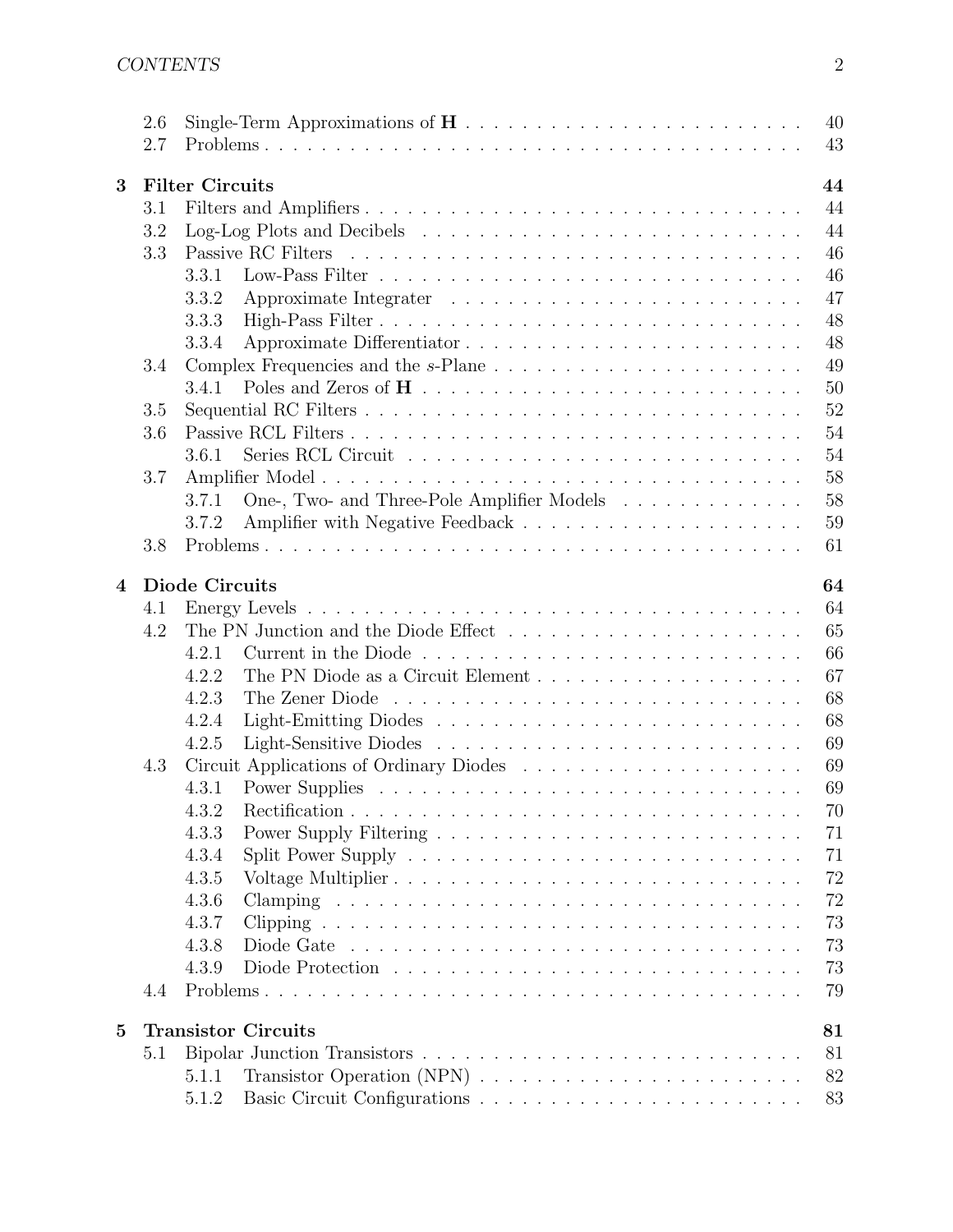|   |      | 5.1.3<br>84                                                |
|---|------|------------------------------------------------------------|
|   |      | 87<br>Ideal and Perfect Bipolar Transistor Models<br>5.1.4 |
|   |      | 87<br>5.1.5                                                |
|   | 5.2  | 88                                                         |
|   |      | 88<br>5.2.1                                                |
|   |      | 89<br>5.2.2                                                |
|   |      | 89<br>5.2.3                                                |
|   |      | 90<br>5.2.4                                                |
|   | 5.3  | 94                                                         |
|   | 5.4  | 94                                                         |
|   | 5.5  | 95                                                         |
|   |      | 95<br>5.5.1                                                |
|   |      | 96<br>5.5.2                                                |
|   | 5.6  | 97                                                         |
|   | 5.7  | 99                                                         |
|   | 5.8  | 100                                                        |
|   | 5.9  | 100                                                        |
|   |      | 101                                                        |
|   | 5.10 |                                                            |
|   |      | 102<br>5.10.1 Coupling Between Single Transistor Stages    |
|   |      | 102                                                        |
|   |      | 104                                                        |
| 6 |      | <b>Operational Amplifiers</b><br>105                       |
|   | 6.1  | 105                                                        |
|   | 6.2  | 107                                                        |
|   |      | 107<br>6.2.1                                               |
|   |      | 6.2.2<br>108                                               |
|   |      | 6.2.3<br>110                                               |
|   |      | 6.2.4<br>113                                               |
|   |      | 6.2.5                                                      |
|   |      | 114                                                        |
|   |      | 6.2.6<br>115                                               |
|   | 6.3  | 122                                                        |
|   |      | 6.3.1<br>123                                               |
|   |      | 125<br>6.3.2                                               |
|   |      | 127<br>6.3.3                                               |
|   |      | 6.3.4<br>127                                               |
|   | 6.4  | 129                                                        |
| 7 |      | <b>Digital Circuits</b><br>131                             |
|   | 7.1  | 131                                                        |
|   |      | Binary, Octal and Hexadecimal Numbers<br>131<br>7.1.1      |
|   |      | 133<br>7.1.2                                               |
|   | 7.2  | Boolean Algebra<br>134                                     |
|   | 7.3  | 134                                                        |
|   |      |                                                            |
|   | 7.4  | 137                                                        |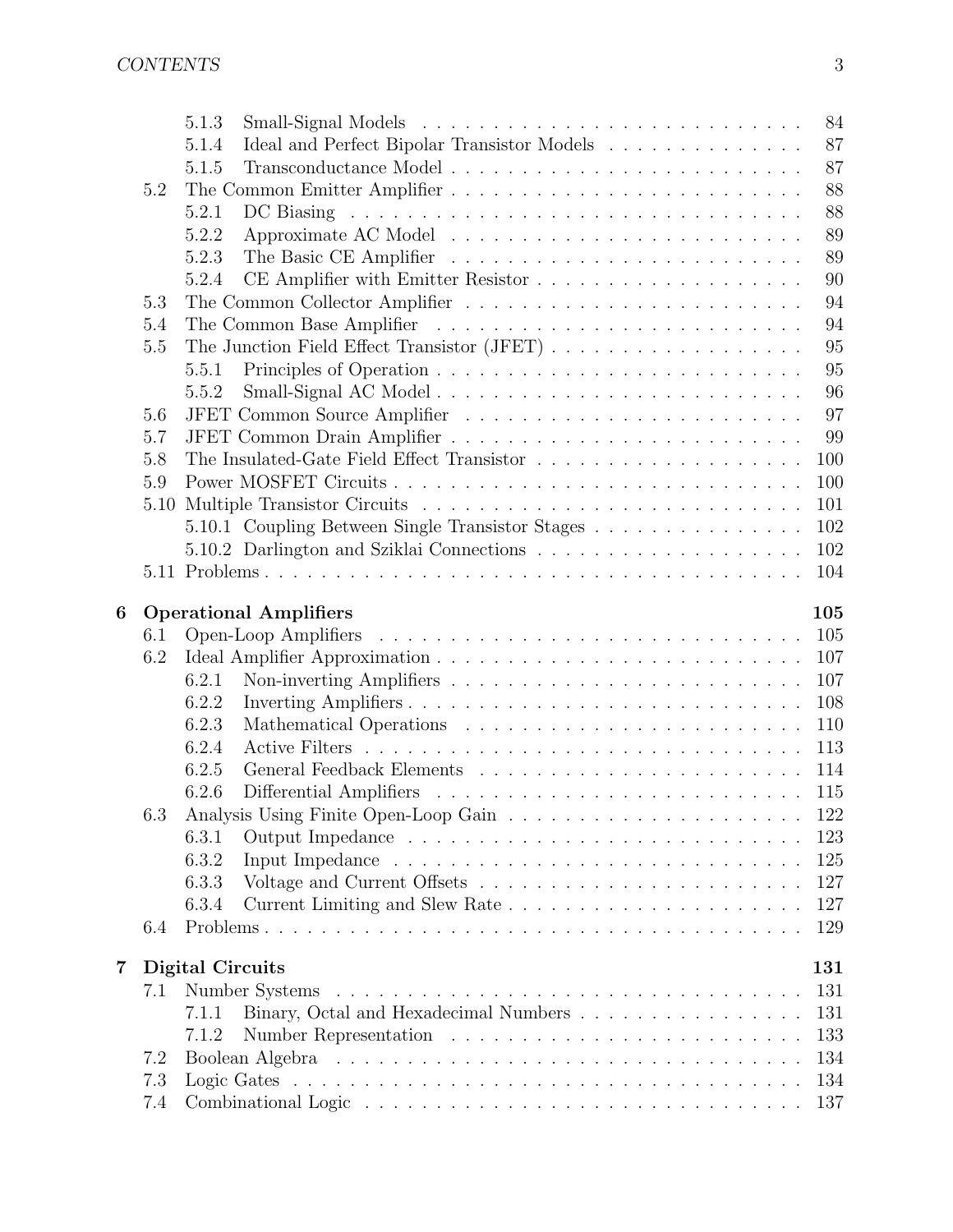|   |     | Combinational Logic Design Using Truth Tables<br>137<br>7.4.1                                                                                                                                                                                                         |
|---|-----|-----------------------------------------------------------------------------------------------------------------------------------------------------------------------------------------------------------------------------------------------------------------------|
|   |     | 7.4.2<br>137                                                                                                                                                                                                                                                          |
|   |     | 7.4.3<br>138                                                                                                                                                                                                                                                          |
|   |     | 138<br>7.4.4                                                                                                                                                                                                                                                          |
|   |     | 139<br>7.4.5<br>Signal Race $\ldots \ldots \ldots \ldots \ldots \ldots \ldots \ldots \ldots \ldots \ldots$                                                                                                                                                            |
|   |     | 139<br>7.4.6                                                                                                                                                                                                                                                          |
|   | 7.5 | 146                                                                                                                                                                                                                                                                   |
|   | 7.6 | 147                                                                                                                                                                                                                                                                   |
|   | 7.7 | 147                                                                                                                                                                                                                                                                   |
|   | 7.8 | 148                                                                                                                                                                                                                                                                   |
|   | 7.9 | 148                                                                                                                                                                                                                                                                   |
|   |     | 148<br>7.9.1                                                                                                                                                                                                                                                          |
|   |     | 148<br>7.9.2                                                                                                                                                                                                                                                          |
|   |     | 149                                                                                                                                                                                                                                                                   |
|   |     | 149                                                                                                                                                                                                                                                                   |
|   |     | 150                                                                                                                                                                                                                                                                   |
|   |     | 150                                                                                                                                                                                                                                                                   |
|   |     | 151                                                                                                                                                                                                                                                                   |
|   |     | 151                                                                                                                                                                                                                                                                   |
|   |     | 151                                                                                                                                                                                                                                                                   |
|   |     | 152                                                                                                                                                                                                                                                                   |
|   |     | 153                                                                                                                                                                                                                                                                   |
|   |     | 153                                                                                                                                                                                                                                                                   |
|   |     |                                                                                                                                                                                                                                                                       |
|   |     | $153\,$                                                                                                                                                                                                                                                               |
|   |     | 154                                                                                                                                                                                                                                                                   |
|   |     | 155                                                                                                                                                                                                                                                                   |
|   |     | 156                                                                                                                                                                                                                                                                   |
| 8 |     | Data Acquisition and Process Control<br>157                                                                                                                                                                                                                           |
|   | 8.1 | 157                                                                                                                                                                                                                                                                   |
|   | 8.2 | 158                                                                                                                                                                                                                                                                   |
|   |     | 158<br>8.2.1                                                                                                                                                                                                                                                          |
|   |     | 8.2.2<br>Op Amps for Gain, Offset and Function Modification<br>158                                                                                                                                                                                                    |
|   |     | 8.2.3<br>159                                                                                                                                                                                                                                                          |
|   |     | 159<br>8.2.4                                                                                                                                                                                                                                                          |
|   |     | 8.2.5<br>159                                                                                                                                                                                                                                                          |
|   | 8.3 | 159                                                                                                                                                                                                                                                                   |
|   |     | 159<br>8.3.1                                                                                                                                                                                                                                                          |
|   | 8.4 | Digital-to-Analog Conversion<br>161<br>and the contract of the contract of the contract of the contract of the contract of the contract of the contract of the contract of the contract of the contract of the contract of the contract of the contract of the contra |
|   |     | 161<br>8.4.1                                                                                                                                                                                                                                                          |
|   |     | 8.4.2<br>161                                                                                                                                                                                                                                                          |
|   | 8.5 | 161                                                                                                                                                                                                                                                                   |
|   |     | 162<br>8.5.1                                                                                                                                                                                                                                                          |
|   |     | Successive-Approximation ADC $\ldots \ldots \ldots \ldots \ldots \ldots \ldots$<br>8.5.2<br>162                                                                                                                                                                       |
|   |     | 162<br>8.5.3                                                                                                                                                                                                                                                          |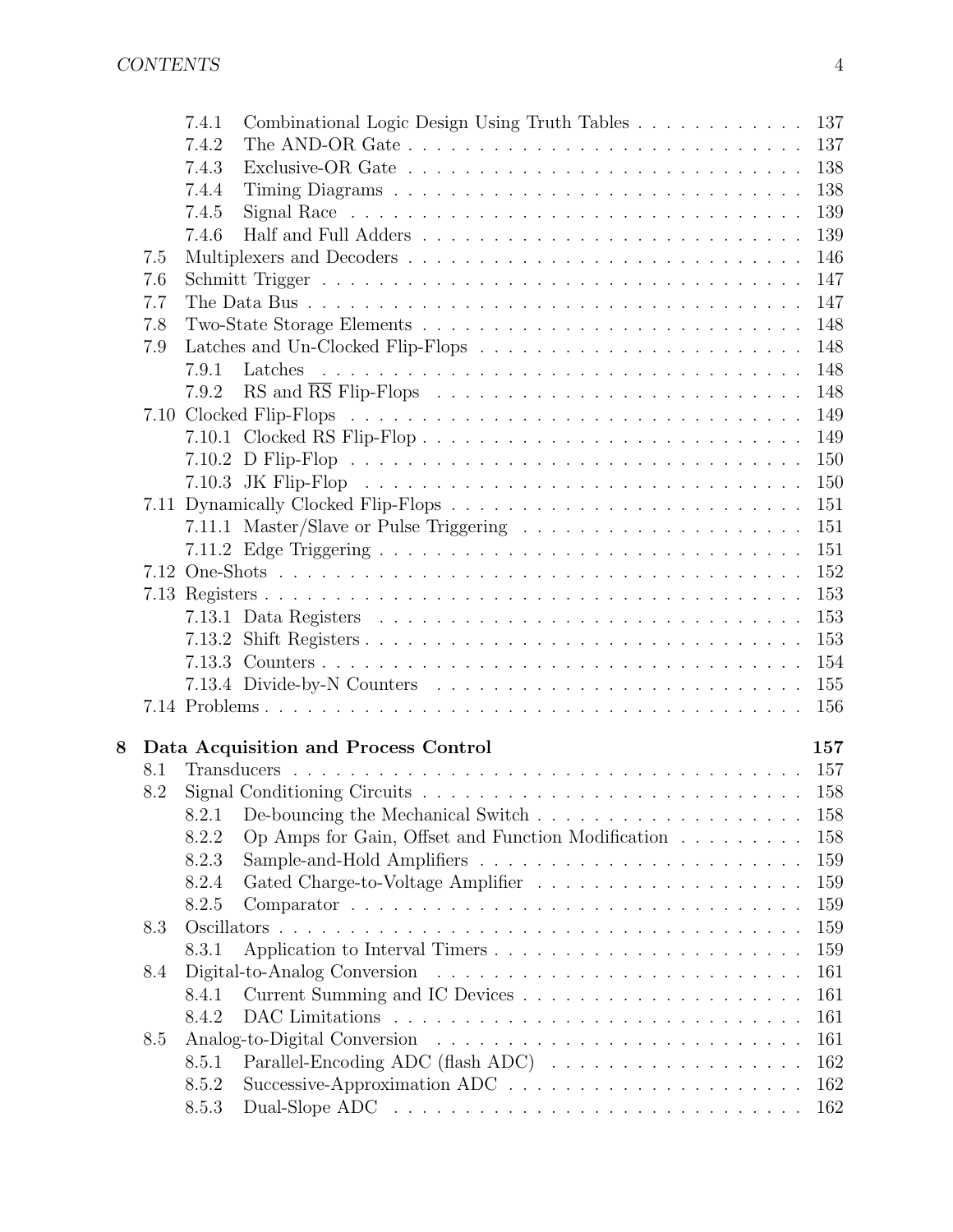|   | 8.6                                         |       |  |     |  |  |  |  |  |  |
|---|---------------------------------------------|-------|--|-----|--|--|--|--|--|--|
|   | 8.7                                         |       |  |     |  |  |  |  |  |  |
| 9 | 169<br>Computers and Device Interconnection |       |  |     |  |  |  |  |  |  |
|   | 9.1                                         |       |  | 169 |  |  |  |  |  |  |
|   |                                             | 9.1.1 |  |     |  |  |  |  |  |  |
|   |                                             | 9.1.2 |  |     |  |  |  |  |  |  |
|   |                                             | 9.1.3 |  |     |  |  |  |  |  |  |
|   |                                             | 9.1.4 |  |     |  |  |  |  |  |  |
|   |                                             | 9.1.5 |  |     |  |  |  |  |  |  |
|   |                                             | 9.1.6 |  |     |  |  |  |  |  |  |
|   |                                             | 9.1.7 |  |     |  |  |  |  |  |  |
|   |                                             | 9.1.8 |  |     |  |  |  |  |  |  |
|   |                                             | 9.1.9 |  |     |  |  |  |  |  |  |
|   |                                             |       |  |     |  |  |  |  |  |  |
|   | $9.2^{\circ}$                               |       |  |     |  |  |  |  |  |  |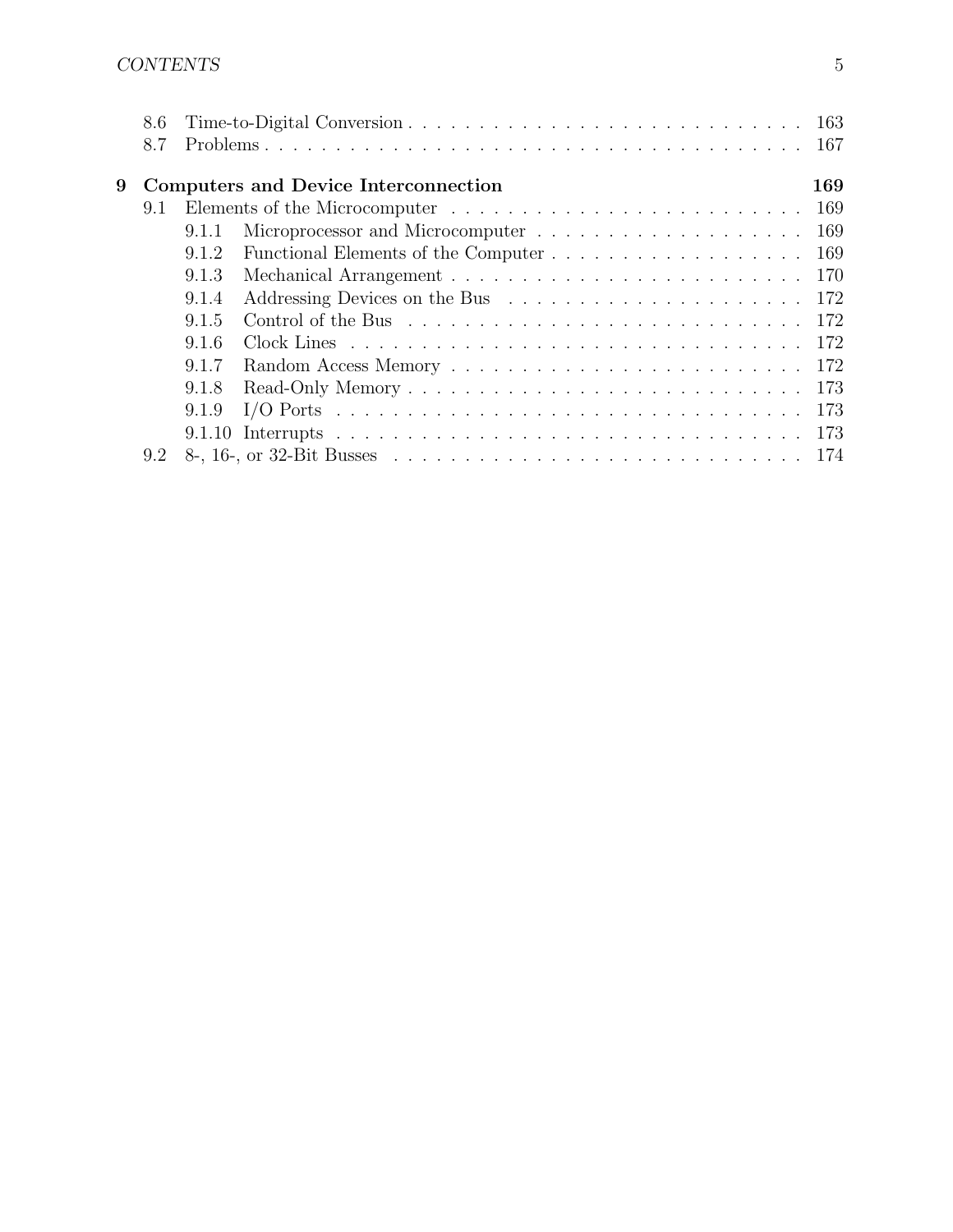# **Chapter 1 Direct Current Circuits**

These lectures follow the traditional review of direct current circuits, with emphasis on twoterminal networks and equivalent circuits. The idea is to bring you up to speed for what is to come. The course will get less quantitative as we go along. In fact, you will probably find the course gets easier as we go.

# **1.1 Basic Concepts**

Direct current (DC) circuit analysis deals with constant currents and voltages, while alternating current (AC) circuit analysis deals with time-varying voltage and current signals whose time average values are zero. Circuits with time-average values of non-zero are also important and will be mentioned briefly in the section on filters. The DC circuit components considered in this course are the constant voltage source, constant current source, and resistor. Electronics also deals with charge Q, electric **E** and magnetic **B** fields, as well as, potential V . We will not be concerned with a detailed description of these quantities but will use approximation methods when dealing with them. Hence electronics can be considered as a more practical approach to these subjects. For the details look at your classical physics and quantum mechanics courses.

#### **1.1.1 Current**

The fundamental quantity in electronics is charge and at its basic level is due to the charge properties of the fundamental particles of matter. For all intensive purposes it is the electron (or lack of electrons) that matter. The role of the proton charge is negligible.

The aggregate motion of charges is called current I

$$
I = \frac{dq}{dt},\tag{1.1}
$$

where  $dq$  is the amount of *positive* charge crossing a specified surface in a time  $dt$ . Be aware that the charges in motion are actually negative electrons. Thus the electrons move in the opposite direction to the current flow.

The SI unit for current is the ampere (A). For most electronic circuits the ampere is a rather large unit so the mA unit is more common.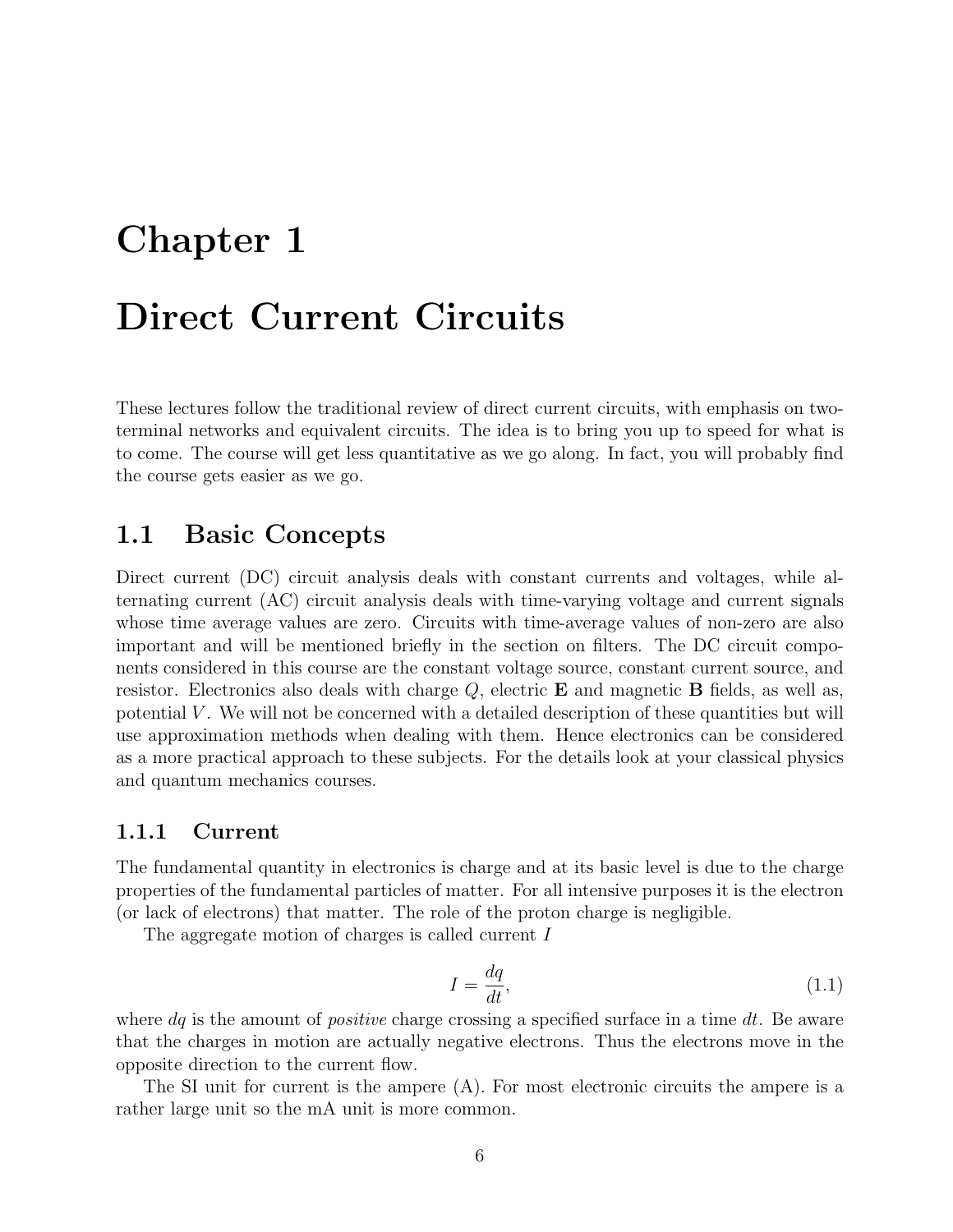#### **1.1.2 Potential Difference**

It is often more convenient to consider the electrostatic potential V rather than electric field **E** as the motivating influence for the flow of electric charge. The generalized vector properties of **E** are usually unimportant. The change in potential  $dV$  across a distance  $d\vec{r}$ in an electric field is

$$
dV = -\mathbf{E} \cdot d\vec{r}.\tag{1.2}
$$

A positive charge will move from a higher to a lower potential. The potential is also referred to as the potential difference or, incorrectly, as just voltage:

$$
V = V_{21} = V_2 - V_1 = \int_{V_1}^{V_2} dV.
$$
\n(1.3)

Remember that current flowing in a conductor is due to a potential difference between its ends. Electrons move from a point of less positive potential to more positive potential and the current flows in the opposite direction.

The SI unit of potential difference is the volt (V).

#### **1.1.3 Resistance and Ohm's Law**

For most materials

$$
V \propto I; \quad V = RI,\tag{1.4}
$$

where  $V = V_2 - V_1$  is the voltage **across** the object, I is the current **through** the object, and R is a proportionality constant called the resistance of the object. Resistance is a function of the material and shape of the object, and has SI units of ohms  $(\Omega)$ . It is more common to find units of kΩ and MΩ. The inverse of resistivity is conductivity.

Resistor tolerances can be as bad as  $\pm 20\%$  for general-purpose resistors to  $\pm 0.1\%$ for ultra-precision resistors. Only wire-wound resistors are capable of ultraprecision applications.

The concept of *current through* and *potential across* are key to the understanding of and sounding intelligent about electronics.

Now comes the most useful visual tool of this course.

### **1.2 The Schematic Diagram**

The schematic diagram consists of *idealized* circuit elements each of which represents some property of the actual circuit. Figure 1.1 shows some common circuit elements encountered in DC circuits. A two-terminal network is a circuit that has only two points of interest, say A and B.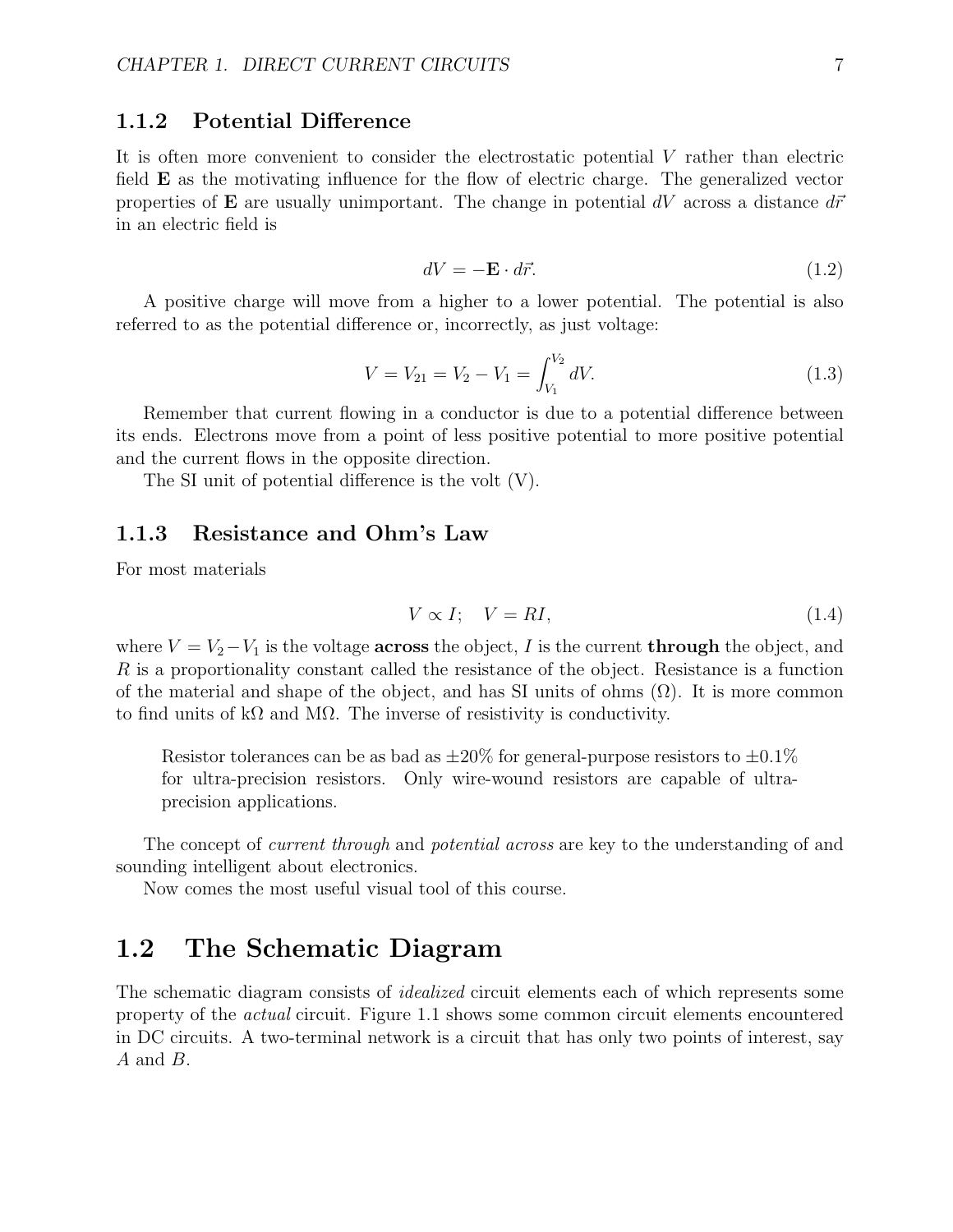

Figure 1.1: Common circuit elements encountered in DC circuits: a) ideal voltage source, b) ideal current source and c) resistor.

#### **1.2.1 Electromotive Force (EMF)**

Charge can flow in a material under the influence of an external electric field. Eventually the internal field due to the repositioned charge cancels the external electric field resulting in zero current flow. To maintain a potential drop (and flow of charge) requires an external energy source, ie. EMF (battery, power supply, signal generator, etc.). We will deal with two types of EMFs:

The ideal voltage source is able to maintain a constant voltage regardless of the current it must put out  $(I \to \infty$  is possible).

The ideal current source is able to maintain a constant current regardless of the voltage needed  $(V \rightarrow \infty$  is possible).

Because a battery cannot produce an infinite amount of current, a model for the behavior of a battery is to put an internal resistance in series with an ideal voltage source (zero resistance). Real-life EMFs can always be approximated with ideal EMFs and appropriate combinations of other circuit elements.

#### **1.2.2 Ground**

A voltage must always be measured relative to some reference point. It is proper to speak of the voltage across an electrical component but we often speak of voltage at a point. It is then assumed that the reference voltage point is ground.

Under strict definition, ground is the body of the earth. It is an infinite electrical sink. It can accept or supply any reasonable amount of charge without changing its electrical characteristics.

It is common, but not always necessary, to connect some part of the circuit to earth or ground, which is taken, for convenience and by convention, to be at zero volts. Frequently, a common (or reference) connection of the metal chassis of the instrument suffices. Sometimes there is a common reference voltage that is not at 0 V. Figure 1.2 show some common ways of depicting grounds on a circuit diagram.

When neither a ground nor any other voltage reference is shown explicitly on a schematic diagram, it is useful for purposes of discussion to adopt the convention that the bottom line on a circuit is at zero potential.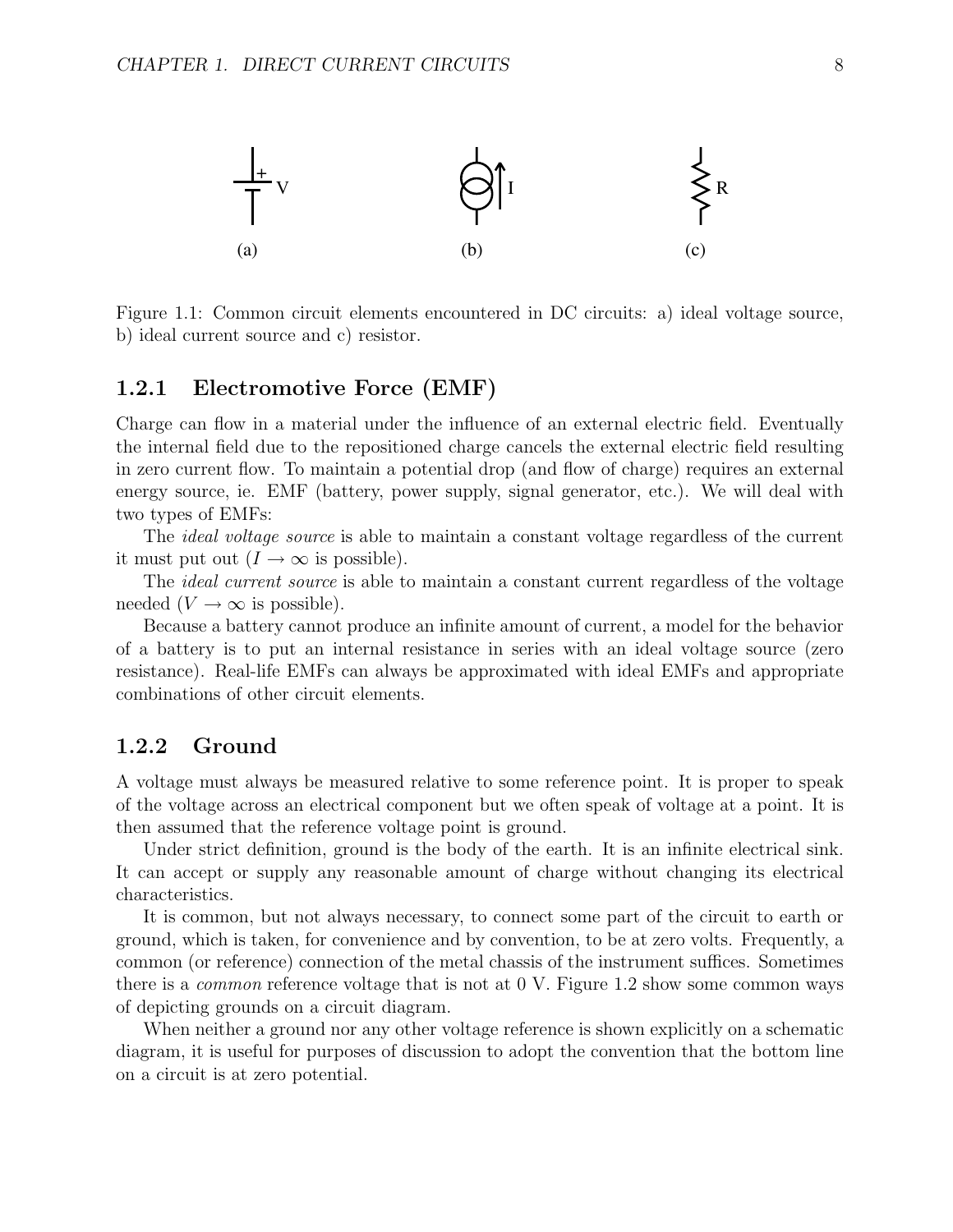

Figure 1.2: Some grounding circuit diagram symbols: a) earth ground, b) chassis ground and c) common.

# **1.3 Kirchoff 's Laws**

The conservation of energy and conservation of charge when applied to electrical circuits are known as Kirchoff's laws.

Conservation of energy – zero algebraic sum of the voltage drops  $V_i$  around a closed circuit loop (imaginary loop)

$$
\sum_{i} V_i = 0. \tag{1.5}
$$

Conservation of charge – zero algebraic sum of the currents  $I_k$  flowing into a point (total charge in, equals total charge out)

$$
\sum_{k} I_k = 0. \tag{1.6}
$$

When applying these laws to solve for circuit unknowns we will find the following definitions useful:

- an *element* is an impedance (resistance) or EMF (ideal voltage source or ideal current source),
- a *node* is a point where three or more current-carrying elements are connected,
- a *branch* is one element or several in series connecting two adjacent nodes, and
- an *interior loop* is a circuit loop not subdivided by a branch.

Using these definitions we can apply Kirchoff's laws to a circuit to solve for the unknown quantities. The general procedure is:

- 1. define the currents and voltages on a diagram,
- 2. apply Kirchoff's laws to loops and nodes,
- 3. write down a set of linear algebraic equations, and
- 4. solve for the unknowns.

But before we look at general circuits lets consider how simple resistors add.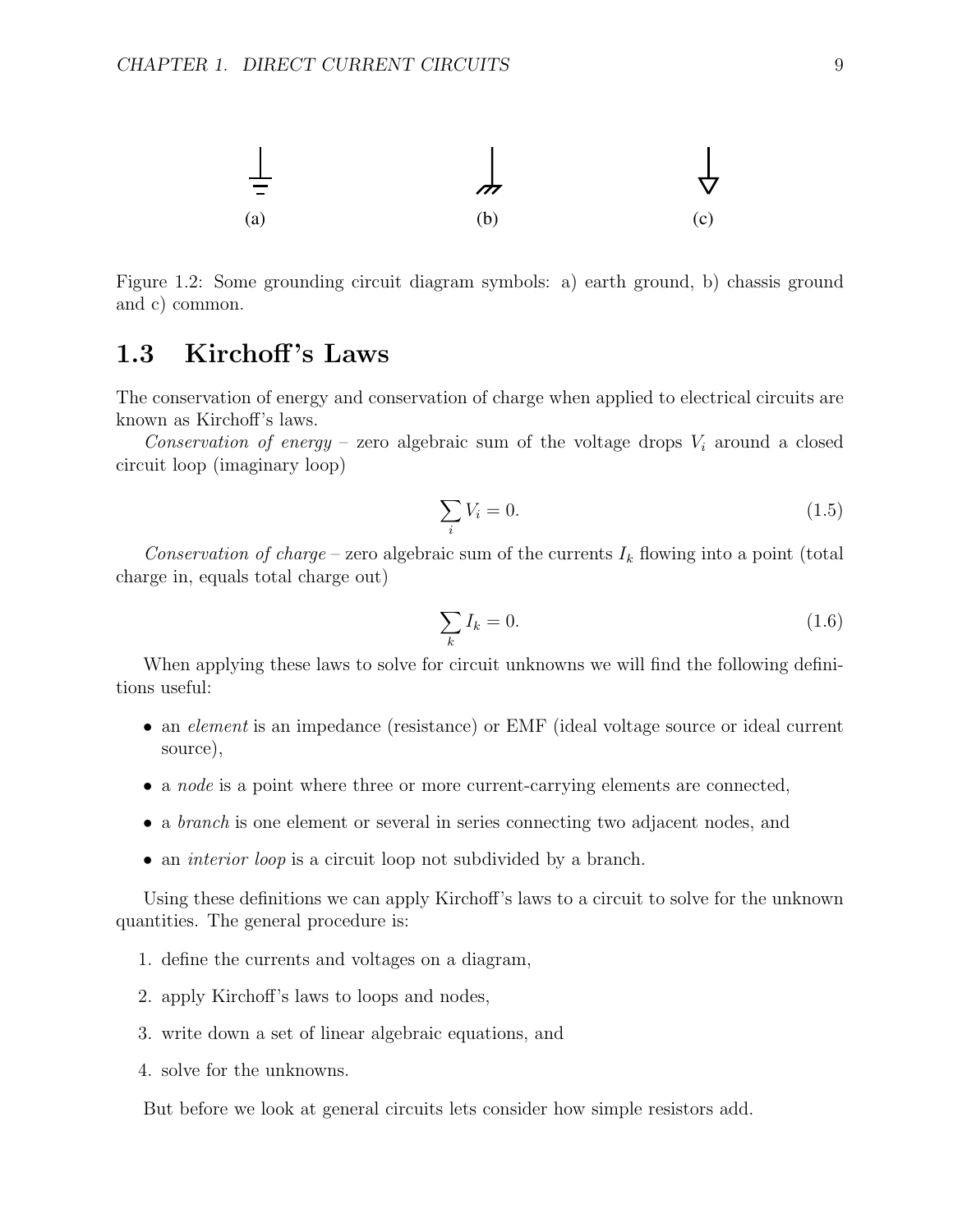#### **1.3.1 Series and Parallel Combinations of Resistors**

Circuit elements are connected in series when a common current passes through each element. The equivalent resistance  $R_{eq}$  of a combination of resistors  $R_i$  connected in series is given by summing the voltage drops across each resistor.

$$
V = \sum_{i} V_i = I \sum_{i} R_i, \qquad (1.7)
$$

$$
R_{\text{eq}} = \sum_{i} R_i. \tag{1.8}
$$

If  $R_i \gg R_k$ , where  $R_k$  are all the other resistors than  $R_{eq} \approx R_j$ ; the largest resistor wins.

Circuit elements are connected in parallel when a common voltage is applied across each element. The equivalent resistance  $R_{eq}$  of a combination of resistors  $R_i$  connected in parallel is given by summing the current through each resistor

$$
I = \sum_{i} I_i = \sum_{i} \frac{V}{R_i},\tag{1.9}
$$

$$
\frac{1}{R_{\text{eq}}} = \frac{I}{V} = \sum_{i} \frac{1}{R_i},\tag{1.10}
$$

$$
R_{\text{eq}} = \frac{\prod_{i} R_i}{\sum_{i} \prod_{j \neq i} R_j}.
$$
\n(1.11)

If  $R_j \ll R_k$ , where  $R_k$  are all the other resistors than  $R_{eq} \approx R_j$ ; the smallest resistor wins.

The following "divider" circuits are useful combinations of resistors. Believe it or not, they are a super useful concept that will often be used in one form or another; learn it.

#### **1.3.2 Voltage Divider**



Figure 1.3: Divider circuits: a) voltage divider and b) current divider.

Consider the voltage divider shown in figure 1.3a. The voltage across the input source is  $V_{\text{in}} = (R_1 + R_2)I$  and the voltage across the output between terminals A and B is  $V_{\text{out}} = R_2I$ . The output voltage from the voltage divider in thus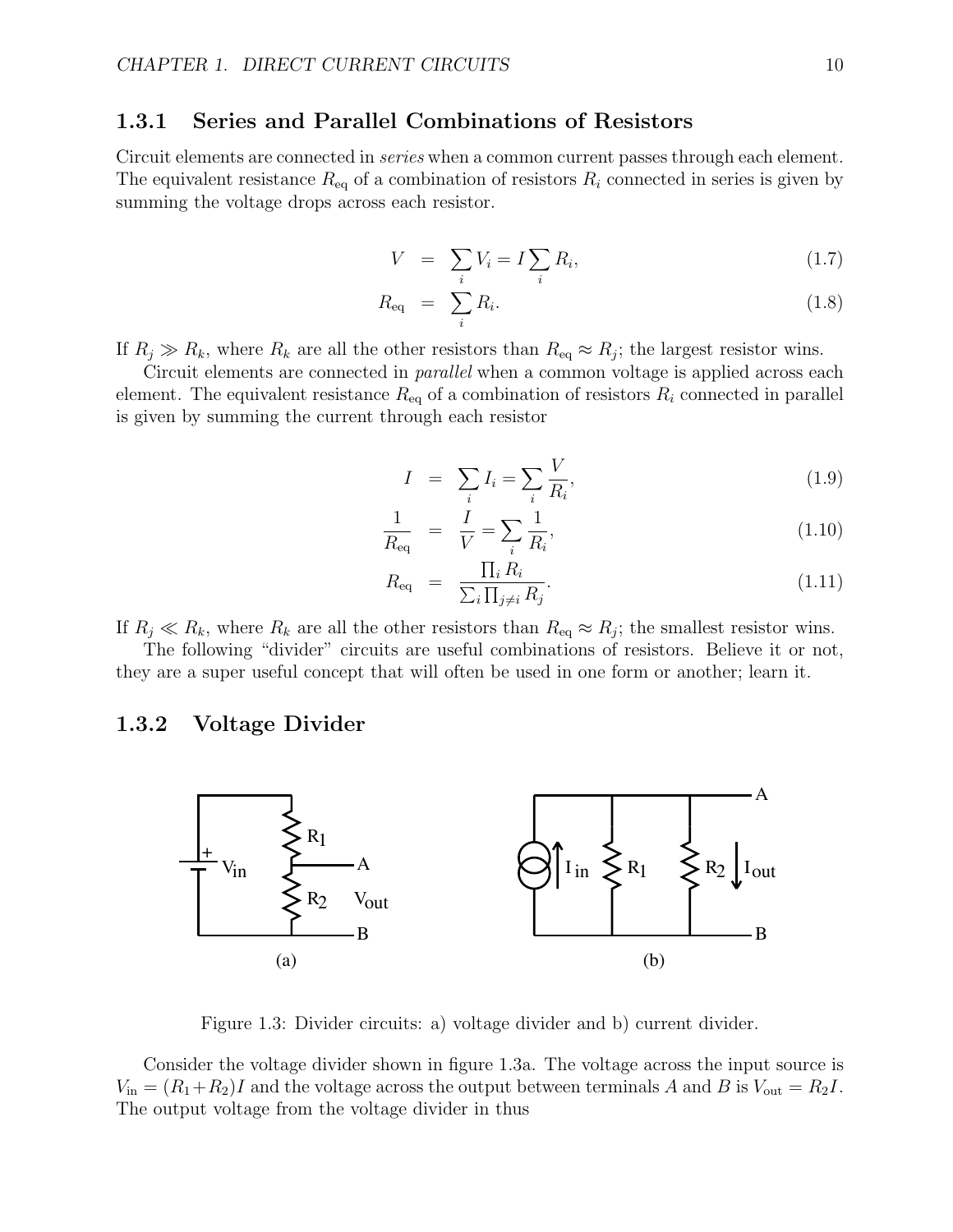$$
V_{\text{out}} = \frac{R_2}{R_1 + R_2} V_{\text{in}}.\tag{1.12}
$$

**Example:** Determine an expression for the voltage  $V_2$  on the voltage divider in figure 1.4.



Figure 1.4: Example voltage divider.

We take the bottom line in figure 1.4 to be at ground and define the current flowing between *V<sup>2</sup>* and ground to be I. Ohm's law gives

$$
V_2 = IR_{23}, \quad where \quad R_{23} = \frac{R_2 R_3}{R_2 + R_3}.\tag{1.13}
$$

Applying Kirchoff 's voltage law for the input source gives

$$
V = IR, where R = R_1 + R_{23}.
$$
 (1.14)

Combining the above two results and solving for *V<sup>2</sup>* leads to

$$
V_2 = \frac{R_{23}}{R}V = \frac{\frac{R_2R_3}{R_2 + R_3}}{R_1 + \frac{R_2R_3}{R_2 + R_3}}V
$$
\n(1.15)

$$
= \frac{R_2 R_3}{R_1 R_2 + R_2 R_3 + R_3 R_1} V.
$$
\n(1.16)

#### **1.3.3 Current Divider**

Consider the current divider shown in figure 1.3b. The source current is divided between the two resistors and is given by  $I_{in} = I_1 + I_2 = V/R_1 + V/R_2$ . The voltage at the output is  $V = I_{out}R_2$ . The output current from the current divider is thus

$$
I_{\text{out}} = \frac{R_1}{R_1 + R_2} I_{\text{in}}.\tag{1.17}
$$

**Example:** Determine an expression for the current *I<sup>3</sup>* through the resistor *R<sup>3</sup>* in the circuit shown in figure 1.5.

The current I is divided amongst the three resistors and hence we use our expression for resistors in parallel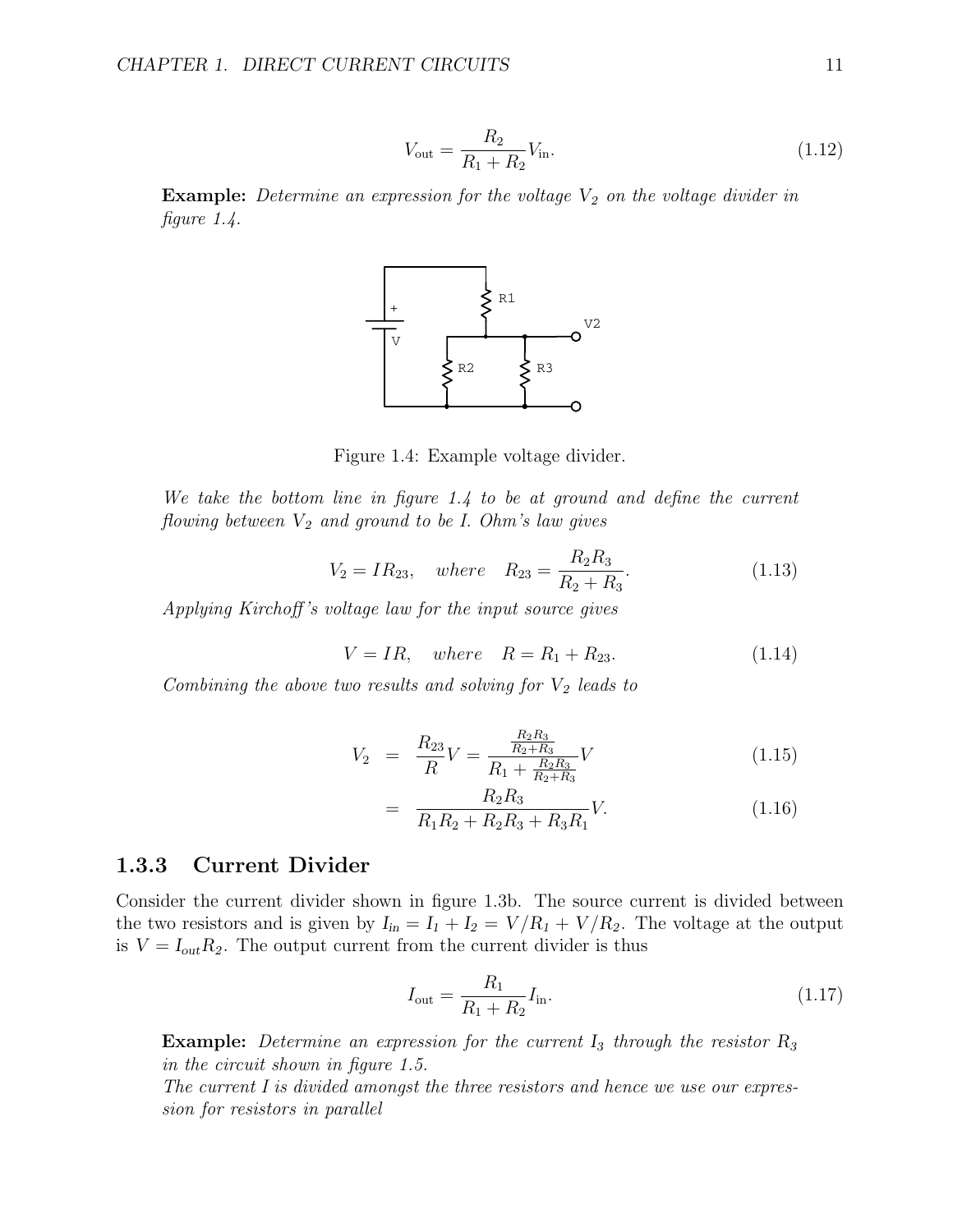

Figure 1.5: Example current divider.

$$
V = R_{123}I = \frac{R_1 R_2 R_3}{R_1 R_2 + R_2 R_3 + R_3 R_1} I.
$$
\n(1.18)

where *V* is the common voltage across the three parallel resistors. The current through *R<sup>3</sup>* is thus

$$
I_3 = \frac{V}{R_3} = \frac{R_1 R_2}{R_1 R_2 + R_2 R_3 + R_3 R_1} I.
$$
\n(1.19)

Now lets consider some general approaches to solving for unknowns in circuits.

#### **1.3.4 Branch Current Method**

Use both of Kirchoff's laws. But be aware that an arbitrary application of Kirchoff 's two equations will not always yield an independent set of equations. But the following approach will probably work.

- 1. Label the current in each branch (do not worry about the direction of the actual current).
- 2. Use only interior loops and all but one node.
- 3. Solve the system of algebraic equations.

#### **1.3.5 Loop Current Method**

This method is also referred to as the mesh loop method. The independent current variables are taken to be the circulating current in each of the interior loops.

- 1. Label interior loop currents on a diagram.
- 2. Obtain expressions for the voltage changes around each interior loop.
- 3. Solve the system of algebraic equations.

Depending on the problem, it may ultimately be necessary to algebraically sum two loop currents in order to obtain the needed interior branch current for the final answer.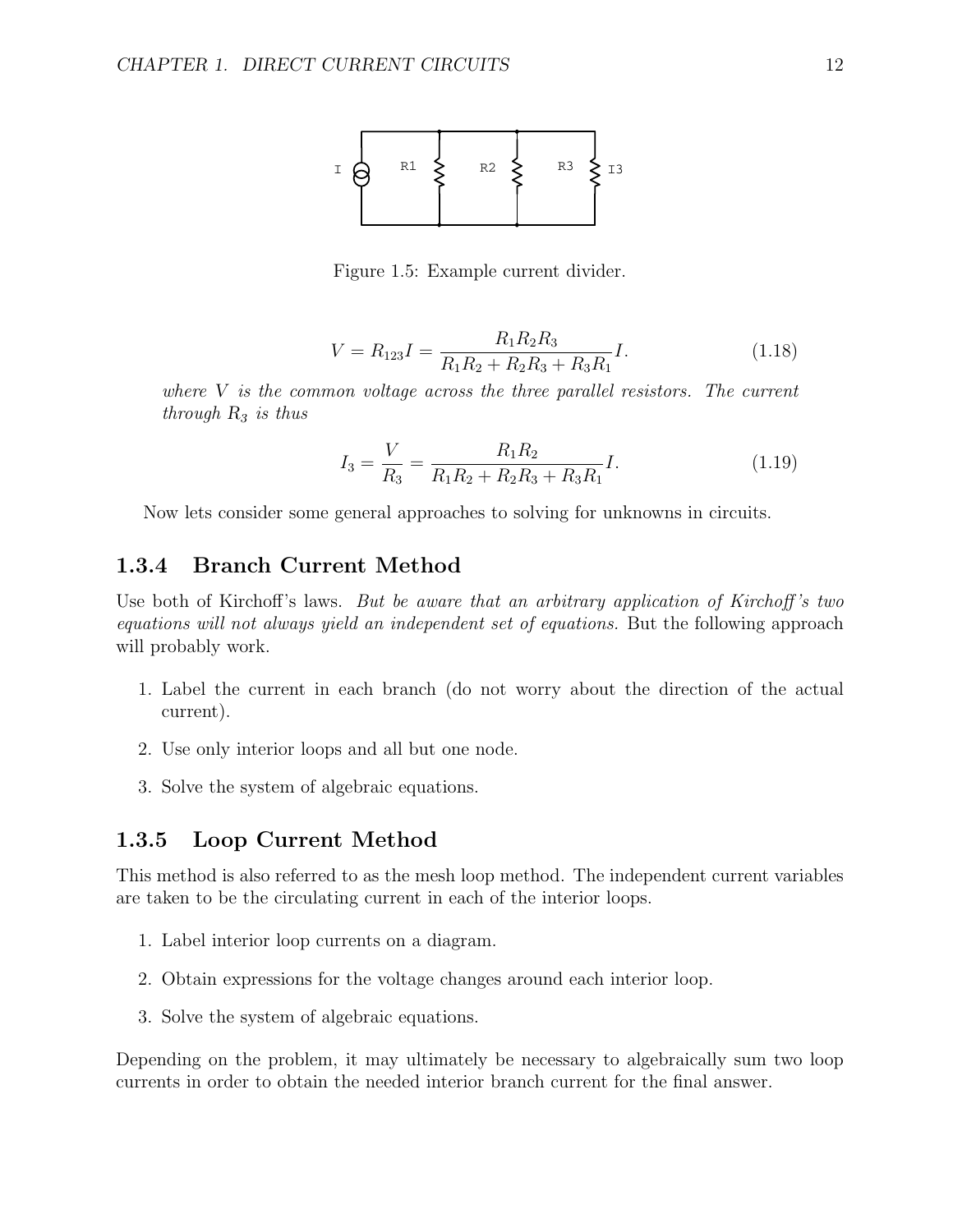Lets consider the example of the Wheatstone bridge circuit shown in figure 1.6. We wish to calculate the currents around the loops. The three currents are identified as:  $I_a$  the clockwise current around the large interior loop which includes the EMF,  $I<sub>b</sub>$  the clockwise current around the top equilateral triangle, and  $I_c$  the clockwise current around the bottom equilateral triangle. The voltage loop expressions for the three current loops are



Figure 1.6: Loop method for the Wheatstone bridge circuit.

$$
V = R_1(I_a - I_b) + R_3(I_a - I_c)
$$
\n(1.20)

$$
0 = R_1(I_b - I_a) + R_2I_b + R_5(I_b - I_c)
$$
\n(1.21)

$$
0 = R_3(I_c - I_a) + R_5(I_c - I_b) + R_4I_c.
$$
\n(1.22)

Collecting terms containing the same current gives

$$
V = I_a(R_1 + R_3) - I_bR_1 - I_cR_3 \tag{1.23}
$$

$$
0 = -I_a R_1 + I_b (R_1 + R_2 + R_5) - I_c R_5 \tag{1.24}
$$

$$
0 = -I_a R_3 - I_b R_5 + I_c (R_3 + R_4 + R_5).
$$
\n(1.25)

If the values for the parameters shown in the diagram are used, the current values can be found by solving the set of simultaneous equations to give

$$
I_a = 0.267A, I_b = 0.140A, \text{ and } I_c = 0.113A. \tag{1.26}
$$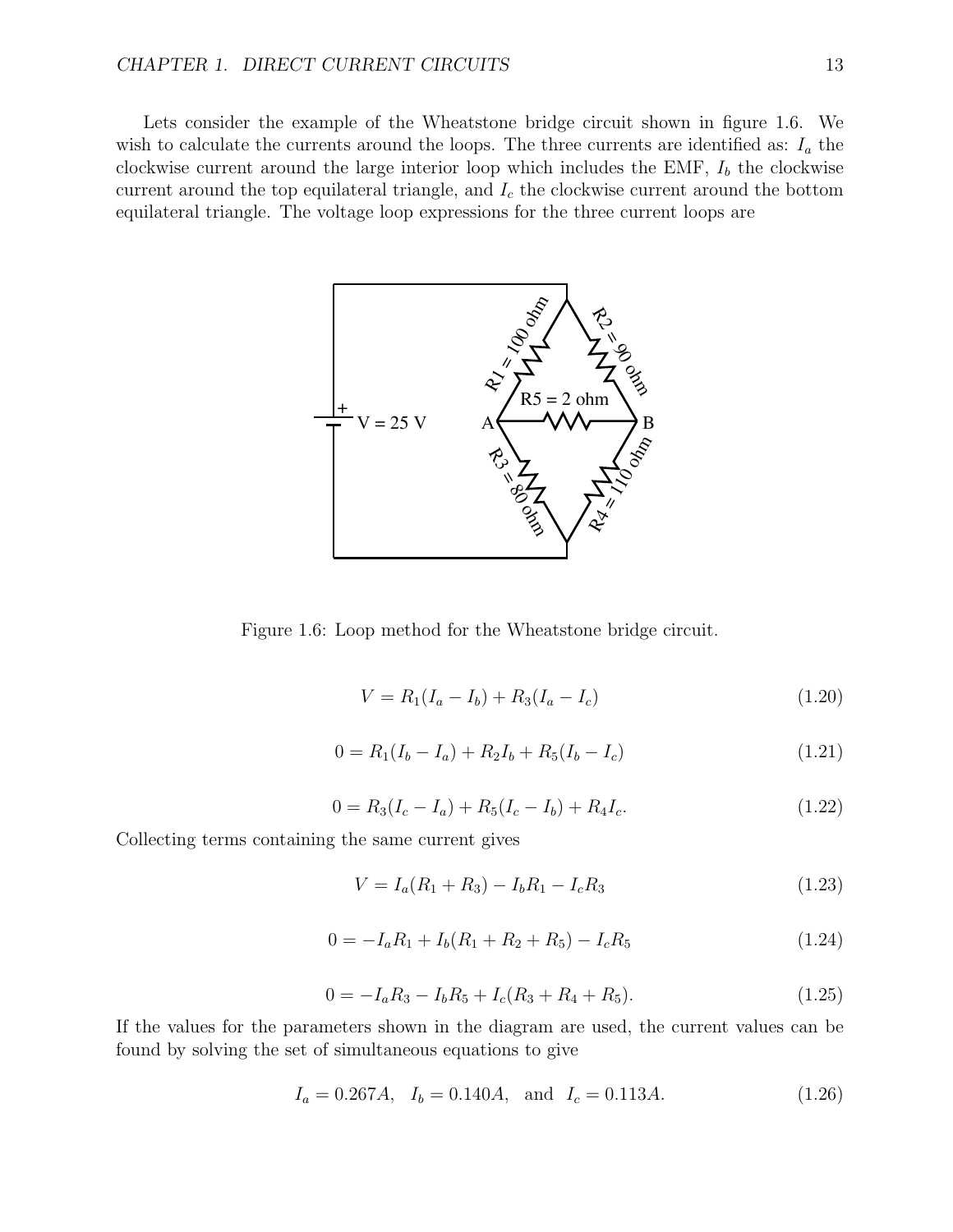Moreover, if we number the individual currents through each resistor using the same scheme as we have for each component (current through  $R_1$  is  $I_1$ ,  $R_2$  has  $I_2$ , etc.) and identify  $I_0$  as the current out of the battery, then

$$
I_0 = I_a = 0.267A \tag{1.27}
$$

$$
I_1 = I_a - I_b = 0.127A \tag{1.28}
$$

$$
I_2 = I_b = 0.140A \tag{1.29}
$$

$$
I_3 = I_a - I_c = 0.154A \tag{1.30}
$$

$$
I_4 = I_c = 0.113A \tag{1.31}
$$

$$
I_5 = I_b - I_c = 0.027A.
$$
\n<sup>(1.32)</sup>

These are the same currents that would be found using only Kirchoff's equations; however, here we had to handle only three simultaneous equations instead of six.

**Example:** Use the loop current method to determine the voltage developed across the terminals AB in the circuit shown in figure 1.7.



Figure 1.7: Example circuit for analysis using the loop current method.

Consider the clockwise current loop *I<sup>A</sup>* through the two resistors and the two potentials. Similarly consider the clockwise current *I<sup>B</sup>* around the other internal loop consisting of the three resistors and *V<sup>2</sup>* . Kirchoff 's law gives

$$
V_1 - I_A(2R) + I_B R - V_2 = 0 \quad loop \ A.
$$
 (1.33)

$$
V_2 - I_B(3R) + I_A R = 0 \text{ loop } B. \tag{1.34}
$$

Solving the above two equations for the unknown loop currents  $I_A$  and  $I_B$  gives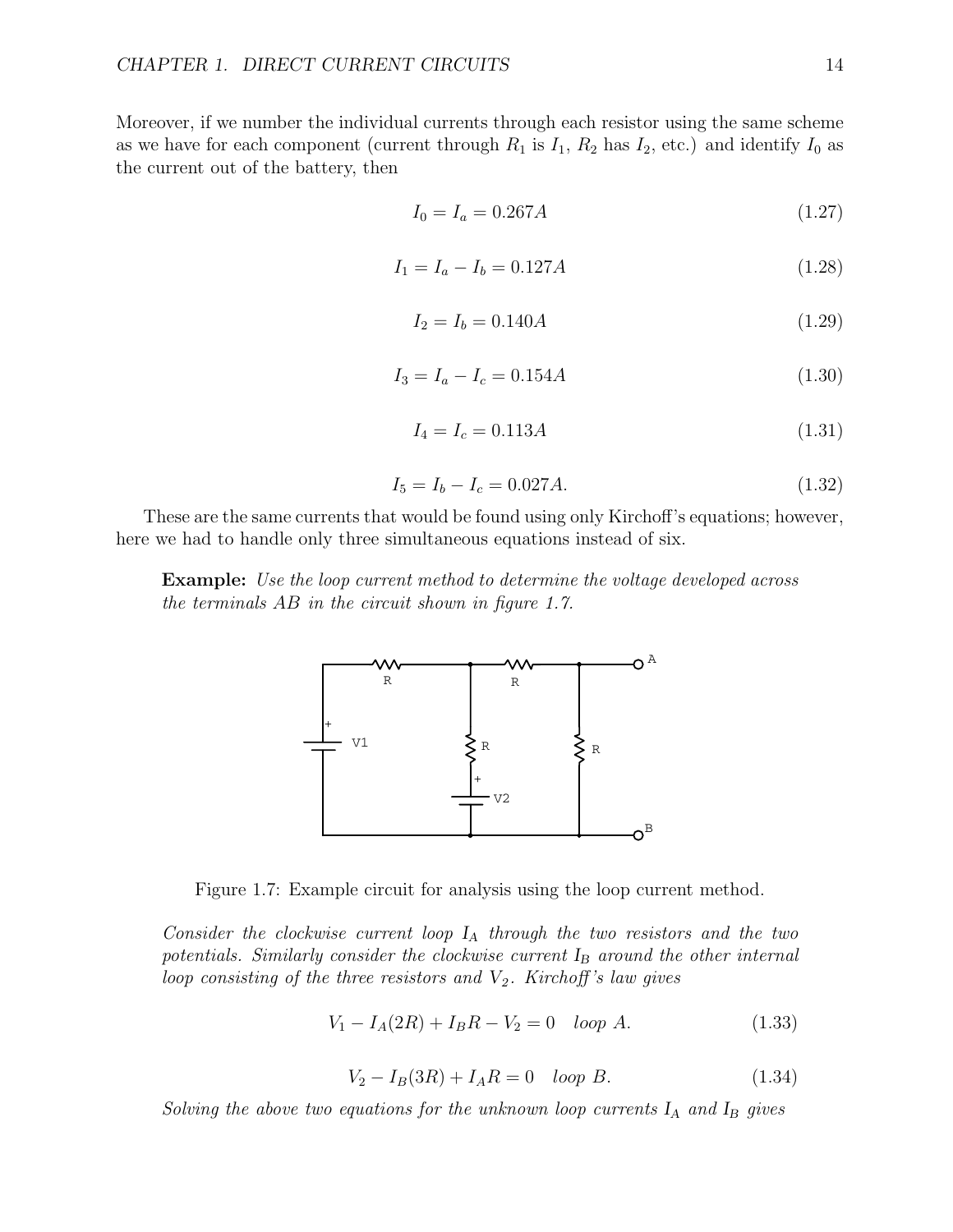$$
V_1 - V_2 = 2R I_A - R I_B \tag{1.35}
$$

$$
V_2 = -RI_A + 3RI_B, \t(1.36)
$$

$$
\begin{pmatrix} V_1 - V_2 \ V_2 \end{pmatrix} = \begin{pmatrix} 2R & -R \ -R & 3R \end{pmatrix} \begin{pmatrix} I_A \ I_B \end{pmatrix} \equiv \mathcal{R} \begin{pmatrix} I_A \ I_B \end{pmatrix}, \qquad (1.37)
$$

$$
\mathcal{R}^{-1} = \frac{1}{R} \begin{pmatrix} 3/5 & 1/5 \\ 1/5 & 2/5 \end{pmatrix},
$$
 (1.38)

$$
I_A = \frac{1}{R} \left[ \frac{3}{5} (V_1 - V_2) + \frac{1}{5} V_2 \right] = \frac{1}{R} \left( \frac{3}{5} V_1 - \frac{2}{5} V_2 \right) \tag{1.39}
$$

$$
I_B = \frac{1}{R} \left[ \frac{1}{5} (V_1 - V_2) + \frac{2}{5} V_2 \right] = \frac{1}{R} \left( \frac{1}{5} V_1 + \frac{1}{5} V_2 \right).
$$
 (1.40)

The voltage across AB is given simply by

$$
V_{AB} = I_B R \tag{1.41}
$$

$$
= \frac{1}{5}(V_1 + V_2). \tag{1.42}
$$

## **1.4 Equivalent Circuits**

Equivalent circuits is often the hardest concept and most numerically intensive in the course. Learning them well could make a difference on your midterm exam. Look in several books until you find the explanation you understand best.

Since Ohm's law and Kirchoff's equations are linear, we can replace any DC circuit by a simplified circuit. Just like a combination of resistors and Ohm's law could give an equivalent resistor, a combination of circuit elements and Kirchoff's laws can give an equivalent circuit. Two possibilities are shown in figure 1.8.

#### **1.4.1 Thevenin's and Norton's Theorems**

A Thevenin equivalent circuit contains an equivalent voltage source  $V_{\text{Th}}$  in series with an equivalent resistor  $R_{\text{Th}}$ . A Norton equivalent circuit contains an equivalent current source  $I_{\rm N}$  in parallel with an equivalent resistor  $R_{\rm N}$ .

#### **1.4.2 Determination of Thevenin and Norton Circuit Elements**

One approach to determine the equivalent circuits is:

1. Theven in – calculate the open-circuit voltage  $V_{AB} = V_{\text{Th}}$ .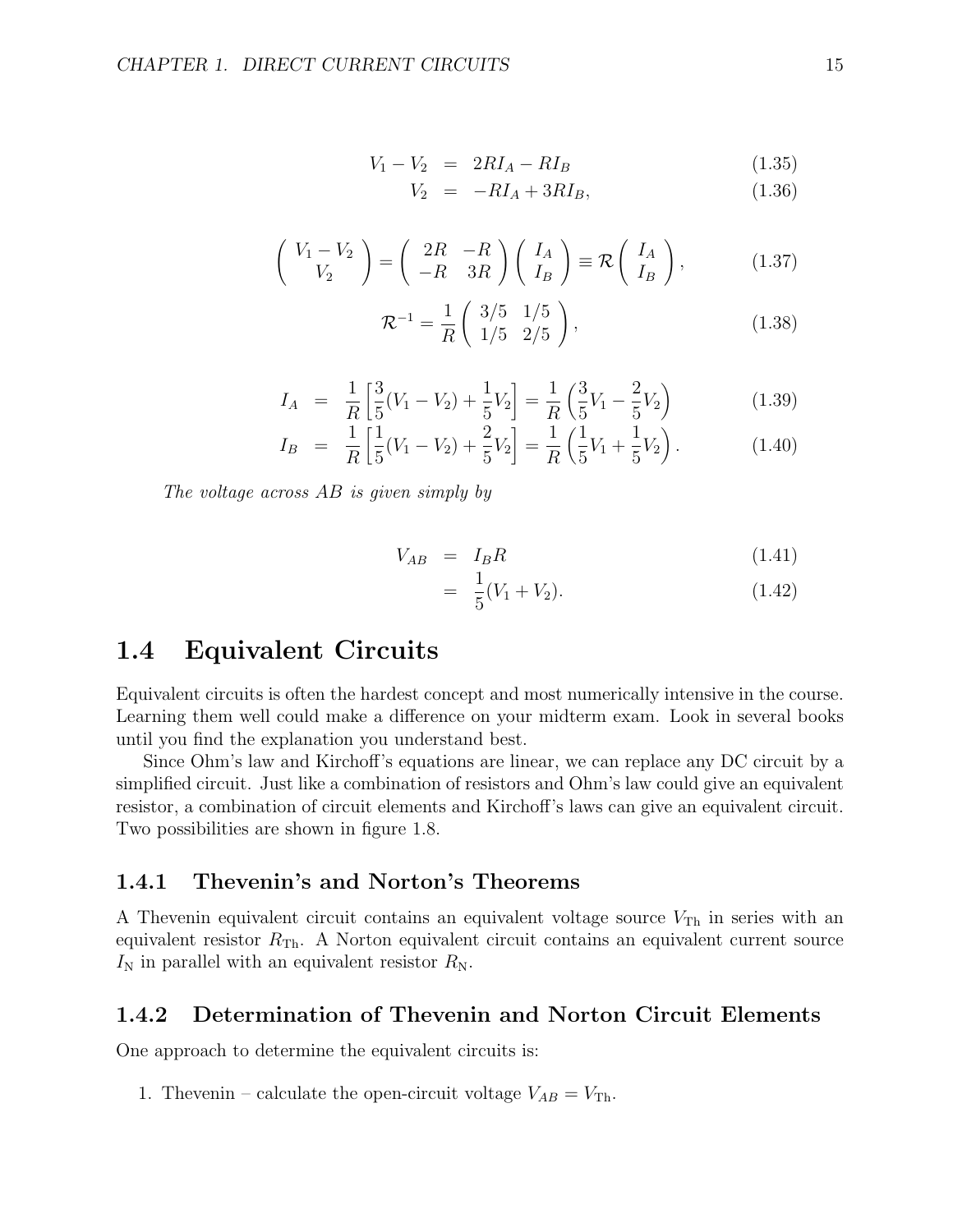

Figure 1.8: Thevenin and Norton equivalent circuits.

2. Norton – calculate the short-circuit current between A and B;  $I_N$ .

$$
3. R_{\text{Th}} = R_{\text{N}} = V_{\text{Th}}/I_{\text{N}}.
$$

An alternative to step 2 is to short all voltage sources, open all current sources, and calculate the equivalent resistance remaining between  $A$  and  $B$ . We will use the latter approach whenever manageable. To see if you understand equivalent circuits so far, convince yourself that  $R_{\text{Th}} = R_{\text{N}}$ .

**Solution:** From Thevenin's theorem

$$
V_{AB}(\text{open}) = V_{\text{Th}} \tag{1.43}
$$

$$
I_{AB}(\text{short}) = \frac{V_{\text{Th}}}{R_{\text{Th}}}.\tag{1.44}
$$

According to Notron's theorem

$$
V_{AB}(\text{open}) = I_N R_N \tag{1.45}
$$

$$
I_{AB}(\text{short}) = I_N. \tag{1.46}
$$

Therefore

$$
V_{\rm Th} = I_{\rm N} R_{\rm N} \quad \text{and} \tag{1.47}
$$

$$
\frac{V_{\text{Th}}}{R_{\text{Th}}} = I_{\text{N}}.\tag{1.48}
$$

$$
\Rightarrow R_{\text{Th}} = R_{\text{N}}.\tag{1.49}
$$

Lets now return to our Wheatstone bridge example shown in figure 1.6. We will calculate the current through  $R_5$  by replacing the rest of the circuit by its Thevenin equivalent.

•  $R_5$  is removed and the open terminals are labeled  $V_{\text{Th}}$ . The polarity assigned is arbitrary as will be verified in the calculations.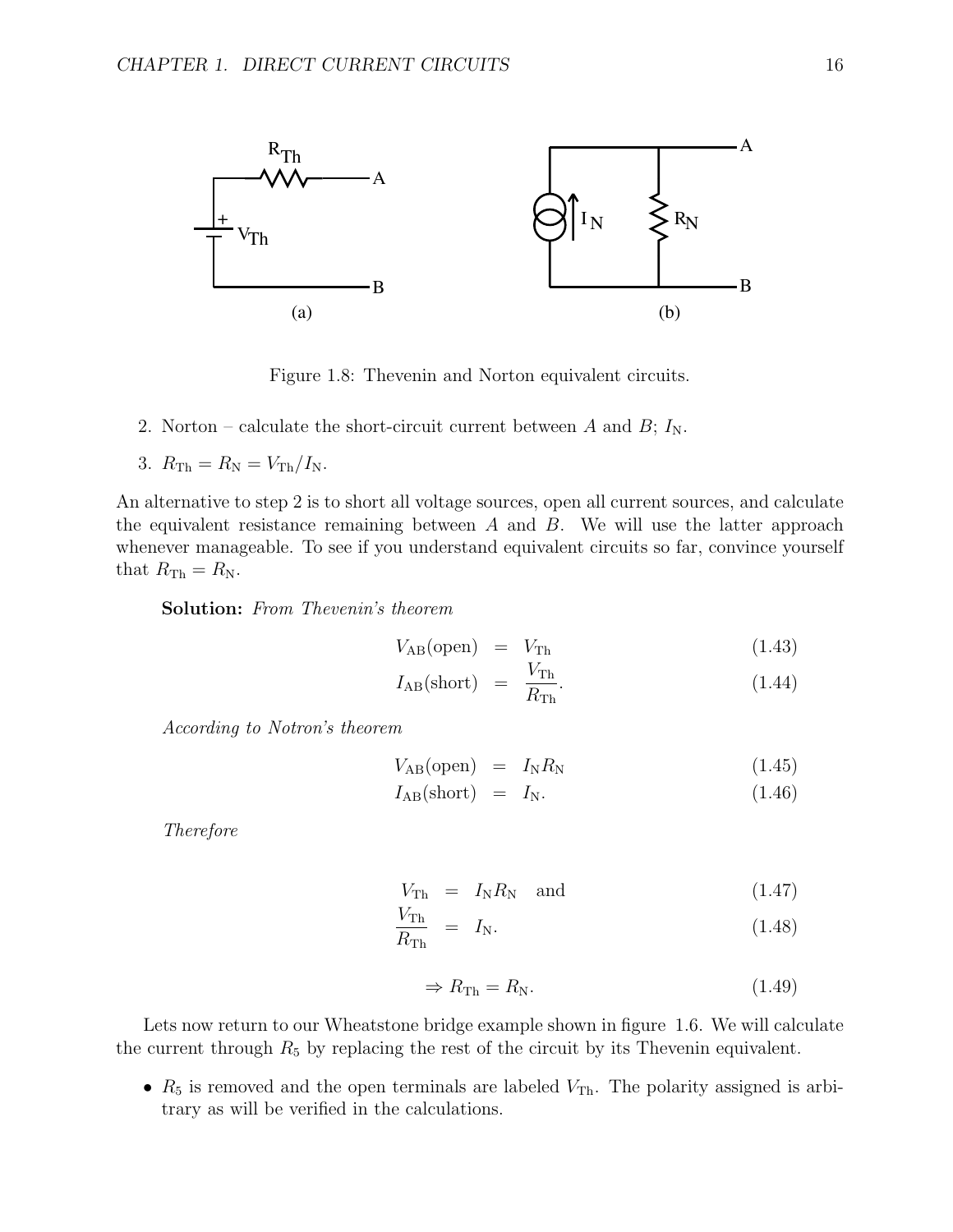• The evaluation of  $V_{\text{Th}}$  is performed using Kirchoff's laws:

$$
0 = 25 - (100 + 80)I1
$$
\n(1.50)

$$
0 = 25 - (90 + 110)I_2 \tag{1.51}
$$

$$
0 = 100I_1 + V_{\text{Th}} - 90I_2 \tag{1.52}
$$

The result is  $V_{\text{Th}} = -2.64$  V. The minus sign means only that the arbitrary choice of polarity was incorrect.



Figure 1.9: Thevenin's theorem applied to the Wheatstone bridge circuit.

• The voltage source is shorted out and  $R_{\text{Th}}$  is calculated (figure 1.9):

$$
R_{\rm Th} = \frac{(100)(80)}{100 + 80} + \frac{(90)(110)}{90 + 110} = 93.94\Omega
$$
\n(1.53)

Note that when the source is shorted out, the resistors that were in series  $(R_1 \text{ and } R_3;$  $R_2$  and  $R_4$ ) become parallel combinations.

• The network is assembled in series as shown in figure 1.9 and the current through  $R_5$ is calculated.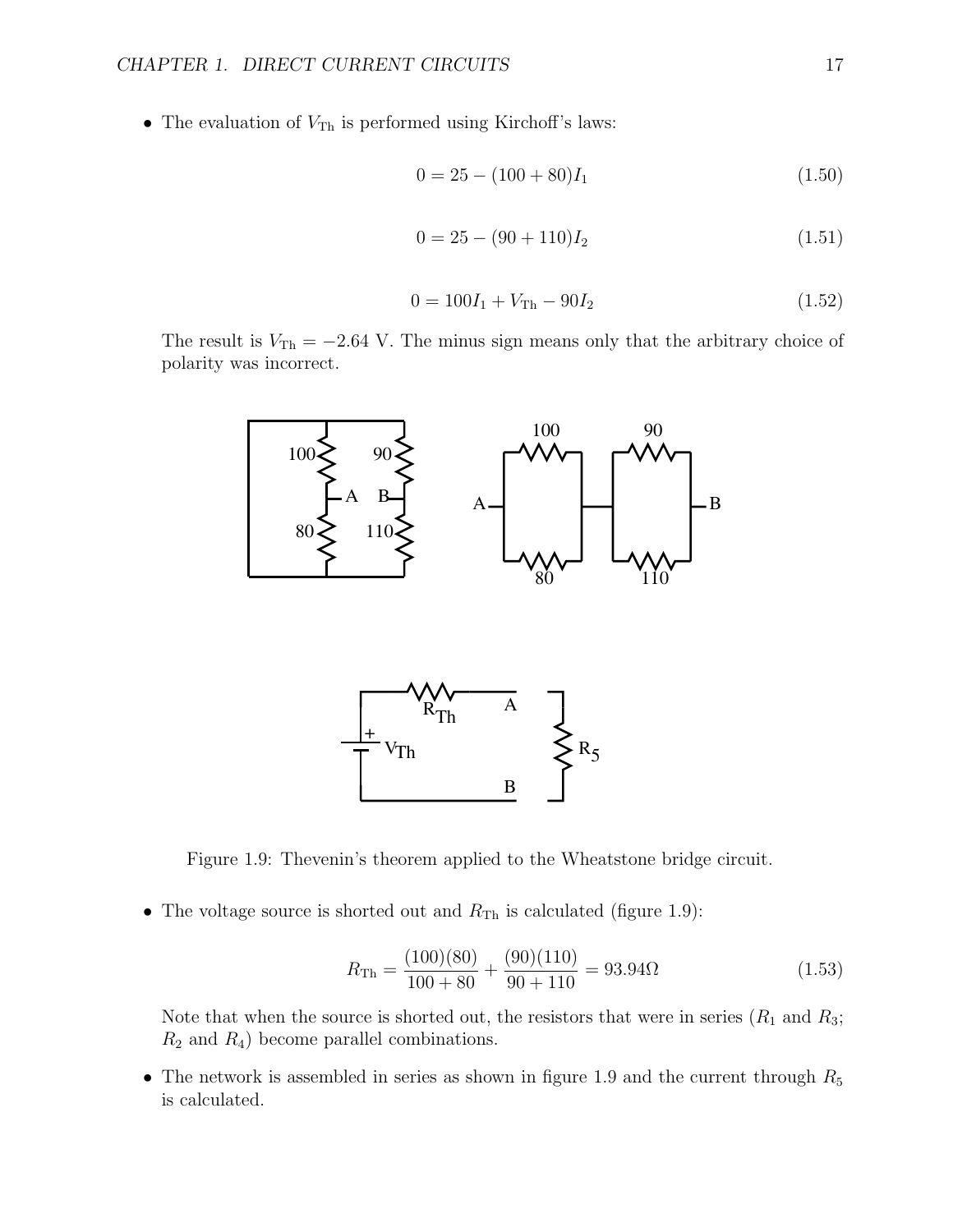$$
I_5 = \frac{V_{\text{Th}}}{R_{\text{Th}} + R_5} = \frac{-2.64}{93.94 + 2} = -0.027A \tag{1.54}
$$

Note that the numerical value of the current is the same as that in the preceding calculations, but the sign is opposite. This is simply due to the incorrect choice of polarity of  $V_{\text{Th}}$  for this calculation. In fact, the current flow is in the same direction in both examples, as would be expected.

**Example:** Find the Thevenin equivalent components  $V_{\text{Th}}$  and  $R_{\text{Th}}$  for the circuit in figure 1.10.



Figure 1.10: Example circuit for analysis using a Thevenin equivalent circuit.

Shorting the V's to find  $R_{Th}$  gives two resistors in parallel, which are in series with a third resistor:

$$
R_{\rm Th} = R + \frac{RR}{R + R} = \frac{3}{2}R.
$$
\n(1.55)

The open circuit voltage gives  $V_{Th}$ . For the open circuit no current flows from the node joining the two resistors to A. A is thus at -V relative to this node. Around the interior loop  $V_{loop} = \frac{V}{2}$  (cf. voltage divider). Therefore

$$
V_{AB} = V_{loop} - V = -\frac{V}{2}.
$$
\n(1.56)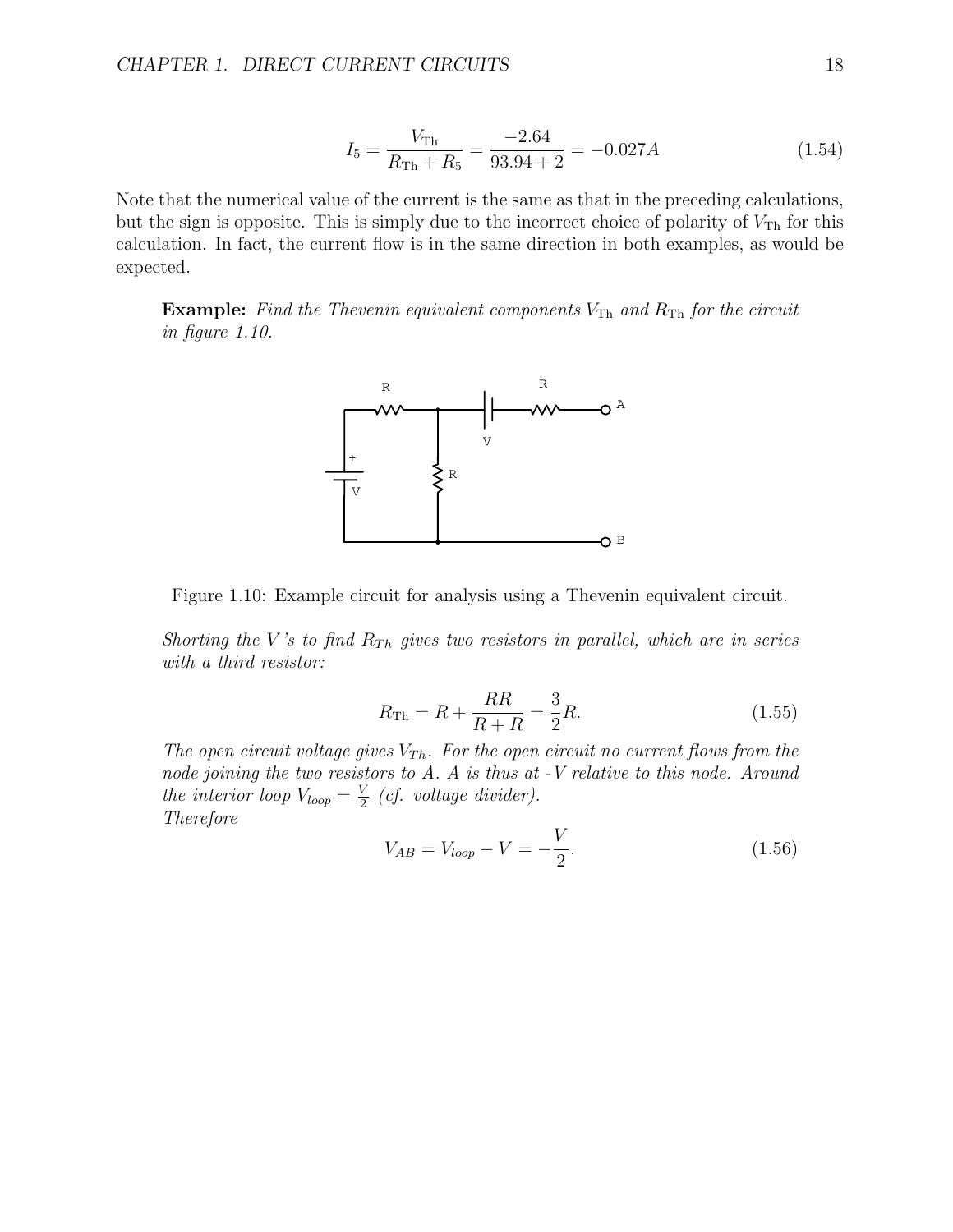# **1.5 Problems**

1. Find the current in each resister in the circuit shown below.  $V_A = 2$  V,  $V_B = 4$  V,  $R_1 = 100 \Omega, R_2 = 500 \Omega$  and  $R_3 = 600 \Omega$ . Hint: writing down the loop-current equations in terms of the symbols will give you most of the marks.



2. Determine the Thevenin equivalent circuit of the circuit shown below. *Hint: determine*  $V_{th}$  and  $R_{th}$ .



3. Consider the following circuit:



(a) What is the Thevenin equivalent voltage?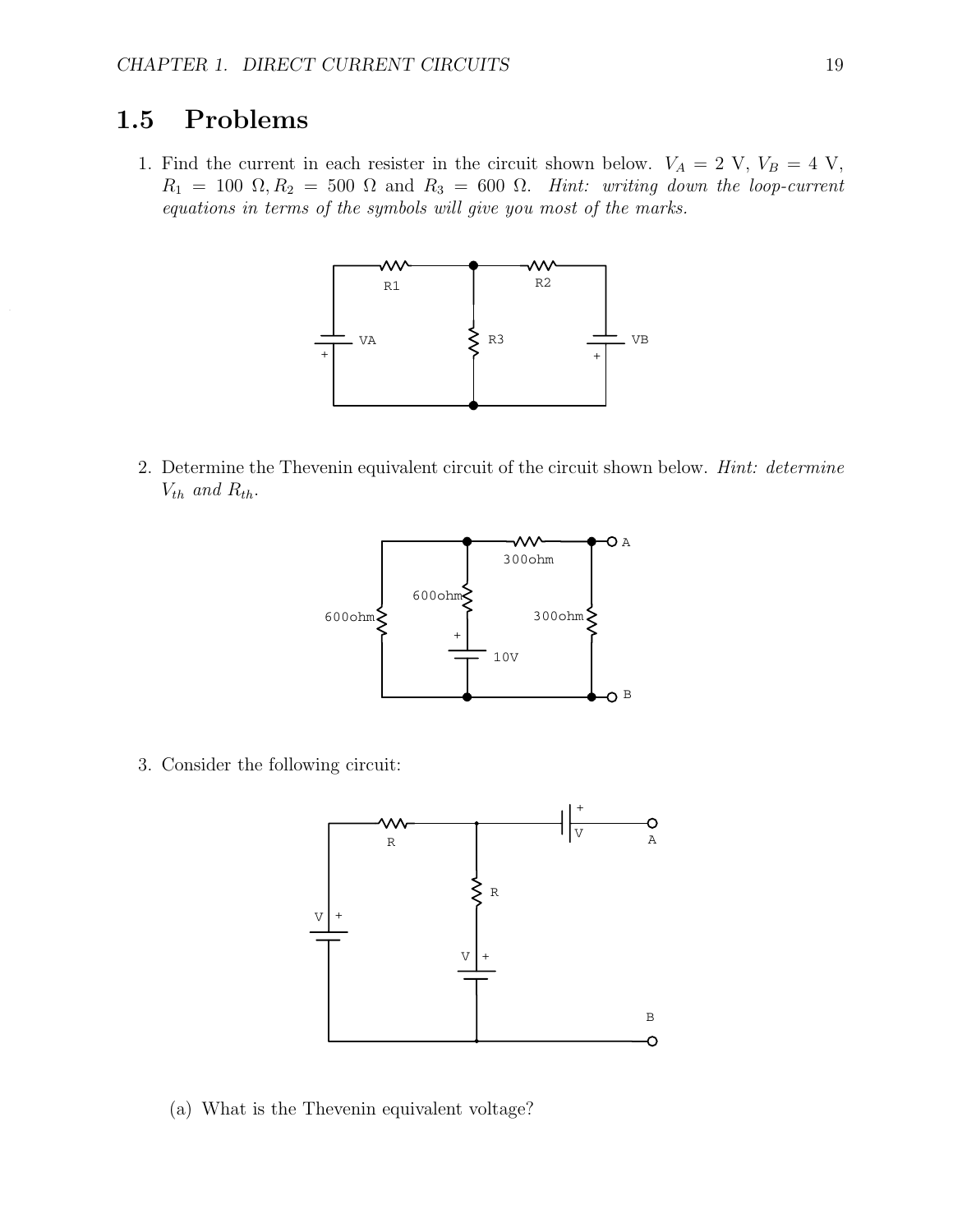- (b) What is the Thevenin equivalent resistance?
- (c) For a variable load resistance placed externally between the terminals A and B, plot the current through the load as a function of  $V_{AB}$ . Label the intercepts on both axes.
- 4. Sketch the current through a load resistance as a function of  $V_{AB}$  for the circuit shown below. Label both intercepts and the slope.



5. Find the voltage,  $V_L$ , across the 3  $\Omega$  load resistor for the circuit below by replacing the remaining circuit by its Thevenin equivalent. Hint: You can check your answer by direct analysis of the entire circuit.

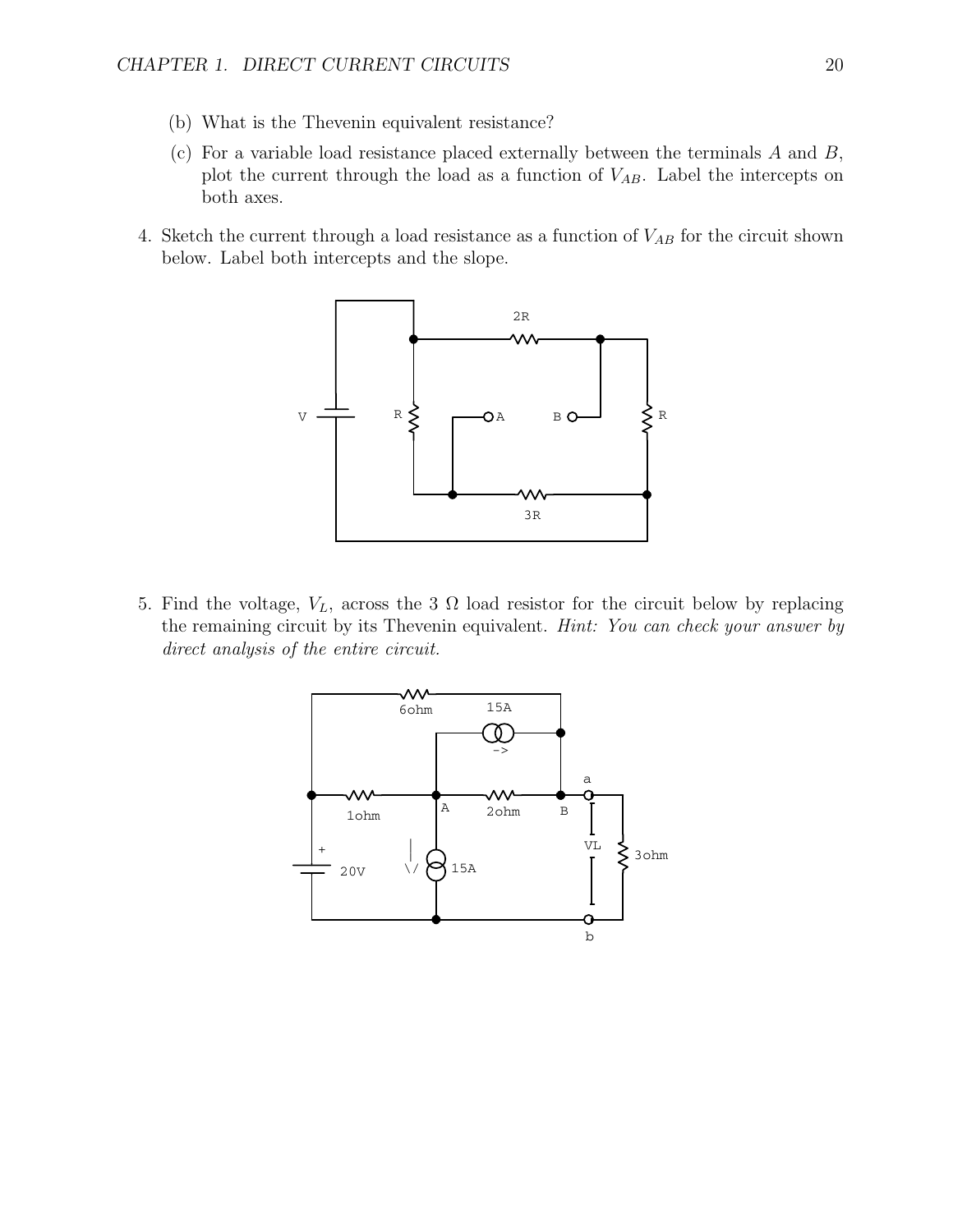# **Chapter 2**

# **Alternating Current Circuits**

We now consider circuits where the currents and voltages may vary with time  $(V = V(t),$  $I = I(t)$  (also  $Q = Q(t)$ )). These lectures will concentrate on the special case in which the signals are periodic, with time average values of zero  $(\langle v(t) \rangle = \langle i(t) \rangle = 0)$ . Circuits with these signals are referred to as alternating current (AC) circuits. In general signals will have both DC and AC properties  $(v(t) = V_{AC}(t) + V_{DC})$ . We will concentrate only on the AC components and assume that the DC properties can be treated separately using the methods of the previous lectures.

The algebraic equations representing Kirchoff's laws for DC circuits will take the form of differential equations for AC circuits. So now is a good time to review your differential equations and complex number theory because we will use it.

## **2.1 AC Circuit Elements**

In physical terms, EMFs can be regarded as circuit elements which put energy into a circuit and a resistor  $R$  as an element which removes energy from a circuit. The energy is dissipated in the resistor as heat. In AC circuits we have the additional circuit elements, capacitance C and inductance  $L$ , which store energy in electric and magnetic fields respectively.  $C$  and  $L$ are referred to as *reactive* elements while  $R$  is a resistive element. All three of these element are considered passive elements. We will encounter active circuit elements in the lectures to follow. For simplicity we will ignore radiation that might be emitted by high frequency circuits.

#### **2.1.1 Capacitance**

The fundamental property of a capacitor is that it can store charge and hence electric field energy. The capacitance  $C$  between two appropriate surfaces is defined by

$$
V = \frac{Q}{C},\tag{2.1}
$$

where  $V$  is the potential difference between the surfaces and  $Q$  is the magnitude of the charge distributed on either surface.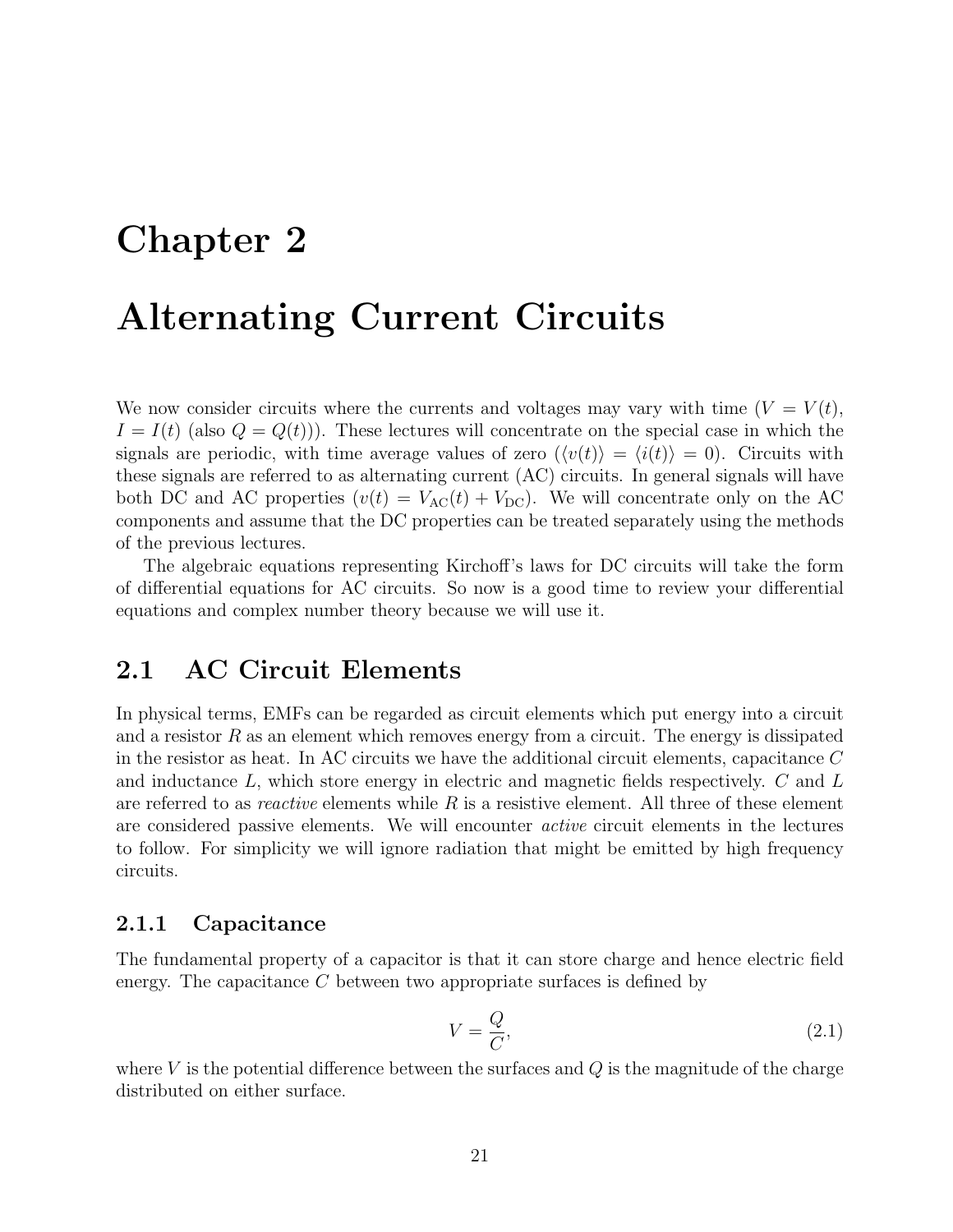In terms of current,  $I = dQ/dt$  implies

$$
\frac{dV}{dt} = \frac{1}{C}\frac{dQ}{dt} = \frac{I}{C}.\tag{2.2}
$$

In electronics we take  $I = I_D$  (displacement current). In other words, the current flowing from or to the capacitor is taken to be equal to the displacement current through the capacitor. You should be able to show that capacitors add linearly when placed in parallel.

There are four principle functions of a capacitor in a circuit.

- 1. Since Q and **E** can be stored a capacitor can be used as a (non-ideal) source of I and  $V$ .
- 2. Since a capacitor passes AC current but not DC current it can be used to connect parts of a circuit that must operate at different DC voltage levels.
- 3. A capacitor and resistor in series will limit current and hence smooth sharp edges in voltage signals.
- 4. Charging or discharging a capacitor with a constant current results in the capacitor having a voltage signal with a constant slope, ie.  $dV/dt = I/C = \text{constant}$  if I is a constant.

Some capacitors (electrolytic) are asymmetric devices with a polarity that must be hooked-up in a definite way. You will learn this in the lab. The SI unit for capacitance is farad (F). The capacitance in a circuit is typically measured in  $\mu$ F or pF. Non-ideal circuits will have stray capacitance, leakage currents and inductive coupling at high frequency. Although important in real circuit design we will slip over these nasties at this point.

Capacitors can be obtained in various tolerance ratings from  $\pm 20\%$  to  $\pm 0.5\%$ . Because of dimensional changes, capacitors have a high temperature dependence of capacitance. A capacitor does not hold a charge indefinitely because the dielectric is never a perfect insulator. Capacitors are rated for leakage, the conduction through the dielectric, by the leakage resistance-capacitance product in  $\text{M}\Omega \cdot \mu\text{F}$ . High temperature increases leakage.

#### **2.1.2 Inductance**

Faraday's law applied to an inductor states that a changing current induces a back EMF that opposes the change. Or

$$
V = V_A - V_B = L\frac{dI}{dt}.\tag{2.3}
$$

Where V is the voltage across the inductor and L is the inductance measured in henry  $(H)$ . The more common units encountered in circuits are  $\mu$ H and mH.

The inductance will tend to smooth sudden changes in current just as the capacitance smoothes sudden changes in voltage. Of course, if the current is constant there will be no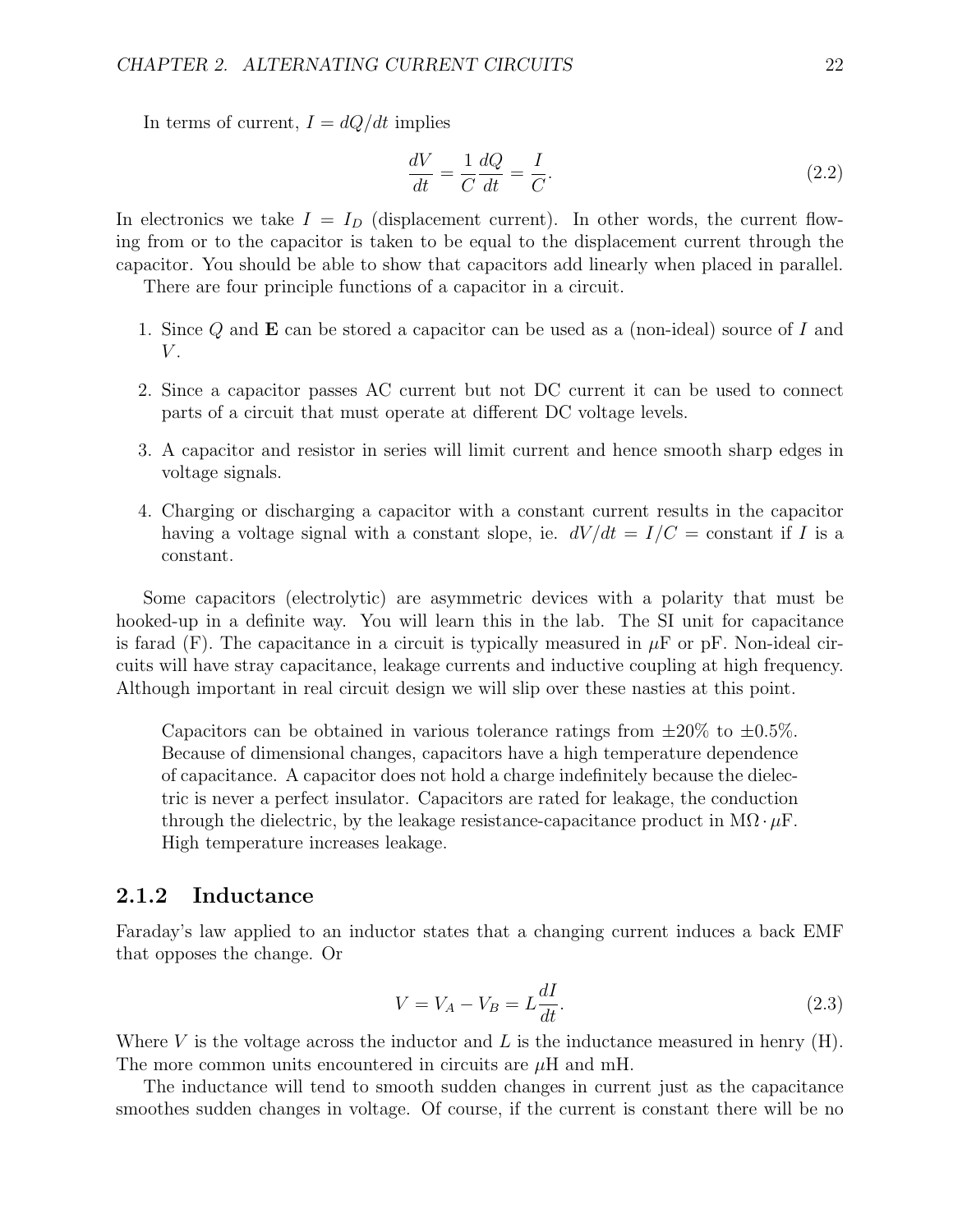induced EMF. So unlike the capacitor which behaves like an open-circuit in DC circuits, an inductor behaves like a short-circuit in DC circuits.

Applications using inductors are less common than those using capacitors, but inductors are very common in high frequency circuits. We will again skip over the unpleasantness – that non-ideal inductors have some resistance and some capacitance.

Inductors are never pure inductances because there is always some resistance in and some capacitance between the coil windings. When choosing an inductor (occasionally called a choke) for a specific application, it is necessary to consider the value of the inductance, the DC resistance of the coil, the current-carrying capacity of the coil windings, the breakdown voltage between the coil and the frame, and the frequency range in which the coil is designed to operate. To obtain a very high inductance it is necessary to have a coil of many turns. The inductance can be further increased by winding the coil on a closed-loop iron or ferrite core. To obtain as pure an inductance as possible, the DC resistance of the windings should be reduced to a minimum. This can be done by increasing the wire size, which of course, increases the size of the choke. The size of the wire also determines the current-handling capacity of the choke since the work done in forcing a current through a resistance is converted to heat in the resistance. Magnetic losses in an iron core also account for some heating, and this heating restricts any choke to a certain safe operating current. The windings of the coil must be insulated from the frame as well as from each other. Heavier insulation, which necessarily makes the choke more bulky, is used in applications where there will be a high voltage between the frame and the winding. The losses sustained in the iron core increases as the frequency increases. Large inductors, rated in henries, are used principally in power applications. The frequency in these circuits is relatively low, generally 60 Hz or low multiples thereof. In highfrequency circuits, such as those found in FM radios and television sets, very small inductors (of the order of microhenries) are frequently used.

# **2.2 Circuit Equations**

Recall that voltage V is related to current I, via the passive DC circuit element resistance R, by Ohm's law  $V = IR$ . Analogously, the change in voltage and change in current are related to the current and voltage, via the passive AC circuit elements  $C$  and  $L$ , by

$$
\frac{dV}{dt} = \frac{I}{C} \quad \text{and} \quad V = L\frac{dI}{dt}.\tag{2.4}
$$

Applying the above three equations, along with Kirchoff's loop rule, to AC circuits results in a set of differential equations. These differential equations are linear with constant coefficients and can easily be solved for  $Q(t)$ ,  $I(t)$ , and  $V(t)$ . In general the solutions will consist of a transient response and a steady-state response. The transient response describes the return to equilibrium after the EMFs change suddenly. The steady-state response describes the long term behaviour when the circuit is driven by a sinusoidal source.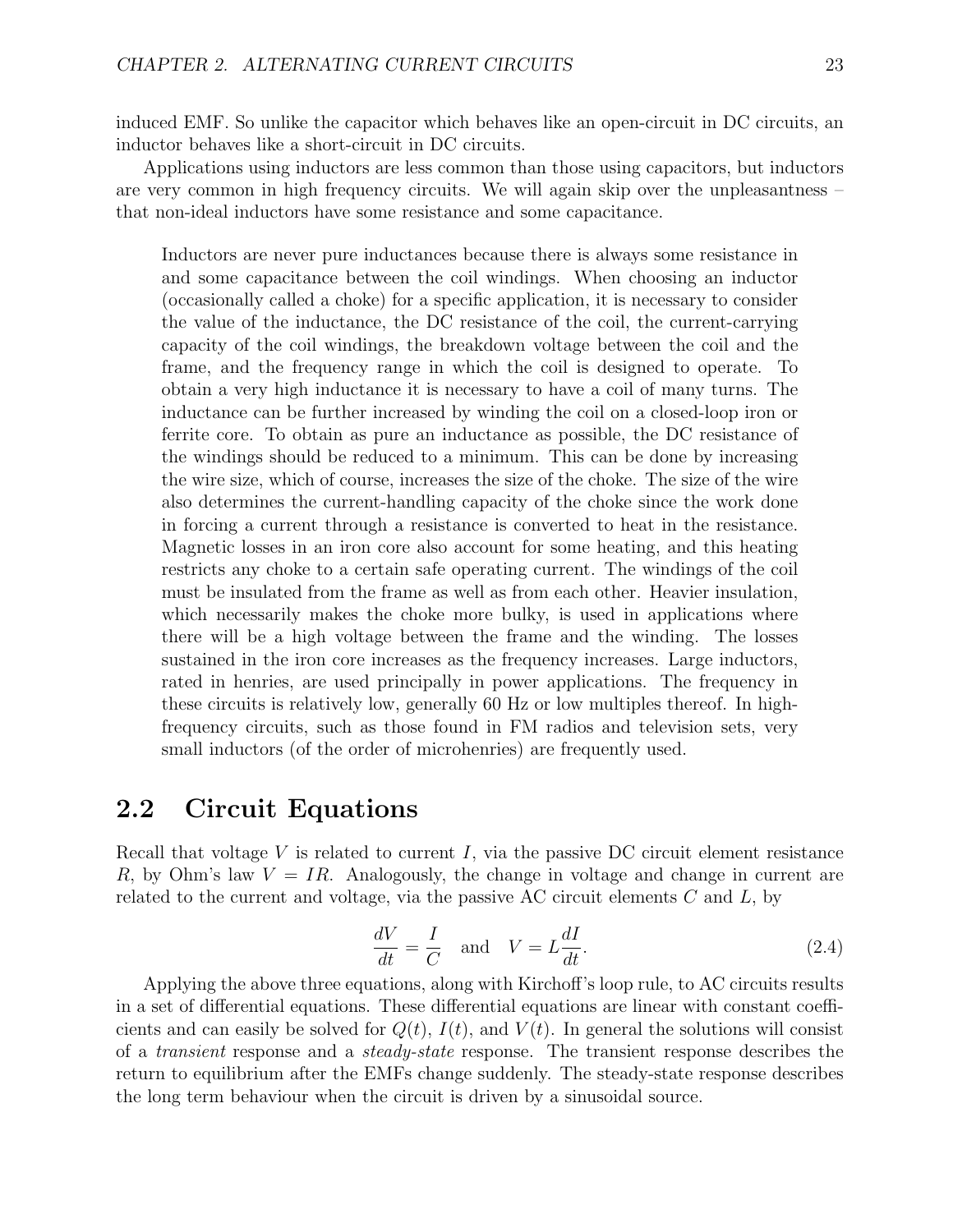We will first consider the transient response. This will be one of the few times we consider non-oscillating AC behaviour. Since Ohm's law and Kirchoff's laws are linear we can use complex exponential signals and take real or imaginary parts in the end. This is not true for power, since it is non-linear (product of signals).

#### **2.2.1 RC Circuit**

Consider the resistor R and capacitance C in the circuit loop in figure 2.1. Notice that there is no source.



Figure 2.1: RC circuit.

We start with a differential version of Kirchoff's voltage law.

$$
\frac{d}{dt}\sum_{i}V_{i} = \sum_{i}\frac{dV_{i}}{dt} = 0.
$$
\n(2.5)

When applied to our circuit

$$
\frac{dV_C}{dt} + \frac{dV_R}{dt} = 0,\t\t(2.6)
$$

where  $V_C$  is the voltage drop across the capacitor and  $V_R$  is the voltage drop across the resistor.

The change in the voltage drop across the capacitor is given by our previous expression,

$$
\frac{dV_C}{dt} = \frac{I}{C}.\tag{2.7}
$$

The change in the voltage drop across the resistor can be obtained from Ohm's law

$$
V_R = RI \Rightarrow \frac{dV_R}{dt} = R\frac{dI}{dt}.\tag{2.8}
$$

Substituting these changes in voltage into Kirchoff's equation gives

$$
\frac{I}{C} + R\frac{dI}{dt} = 0,\t\t(2.9)
$$

where the current due to the flow of charge on or off the capacitor is the same as through the resistor.

Now we need some initial conditions. Notice that although the capacitor behaves as an open circuit to DC, current must flow to charge or discharge the capacitor. Lets take the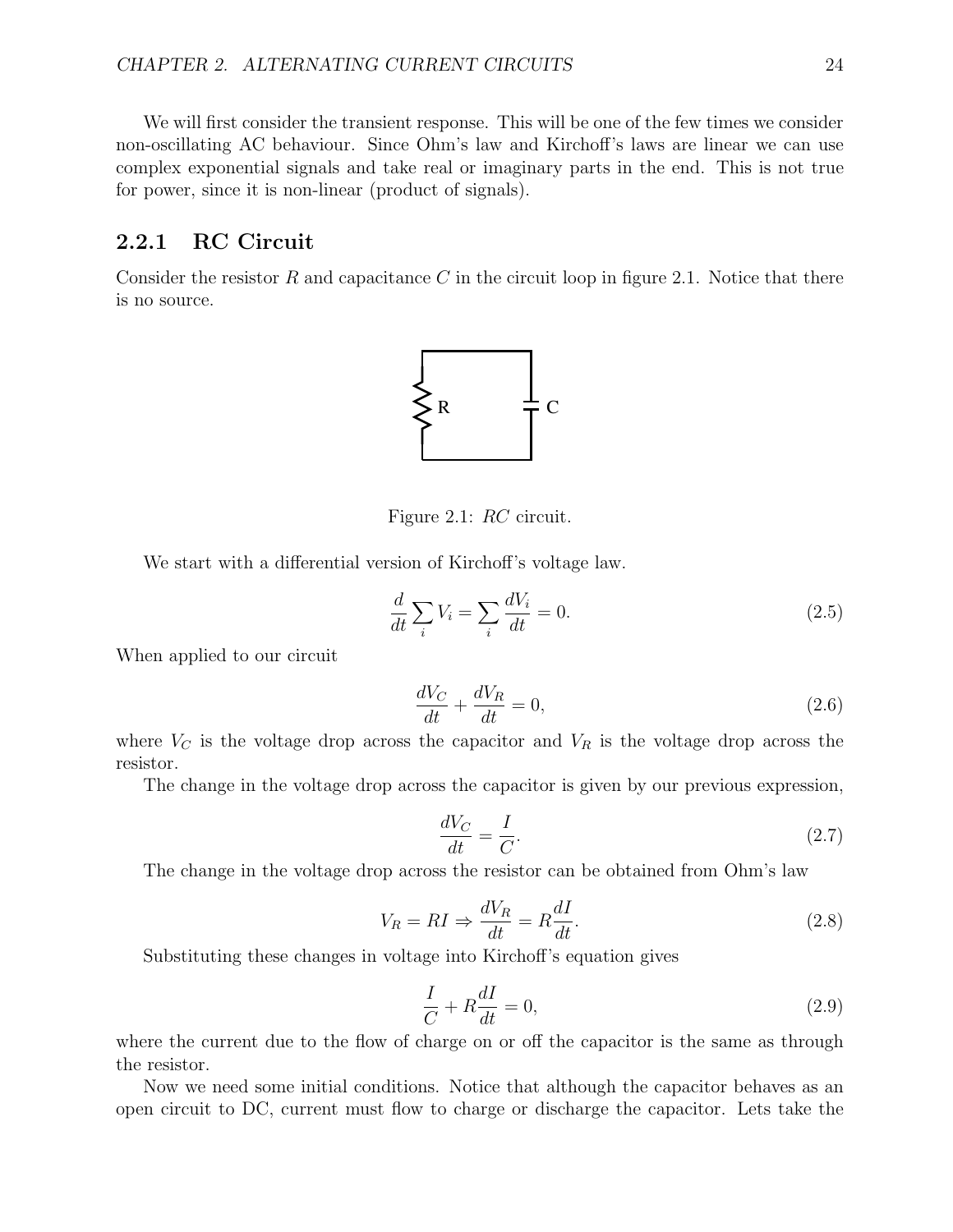case where the capacitor is initially charged and then the circuit is closed and the charge is allowed to drain off the capacitor (eg. closing a switch). The resulting current will flow through the resistor.

Solving for the current we obtain

$$
I(t) = I_0 e^{-t/RC},
$$
\n(2.10)

where  $I(t = 0) = I_0$  is the initial current given by Ohm's law

$$
I_0 = \frac{V_0}{R}.\t(2.11)
$$

Using a time dependent version of Ohm's law we can solve for the voltage across the resistor

$$
V(t) = RI(t) = RI_0 e^{-t/RC} = V_0 e^{-t/RC} = V_0 e^{-t/\tau},
$$
\n(2.12)

where  $V(t = 0) \equiv V_0$  is the initial voltage across the capacitor and  $\tau \equiv RC$  is the commonly defined time constant of the decay. You should also be able to solve for the voltage across the capacitor and charge on the capacitor.

For the case of an applying voltage  $V_B$  being suddenly placed into the circuit (inserting a battery) the capacitor is initially not charged and the voltage across the capacitor is

$$
V(t) = V_B(1 - e^{-t/\tau}).
$$
\n(2.13)

In the first case, current and voltage exponentially decay away with time constant  $\tau$  when the switch is closed. The charge flows off the capacitor and through the resistor. The energy initially stored in the capacitor is dissipated in the resistor.

In the second case the capacitor charges to a voltage  $V_B$  until no current flows and hence the voltage drop across the resistor is zero. Energy from the battery is stored in the capacitor.

In both cases the characteristic RC time constant occurs. In general this is true of all resistor-capacitor combinations and will be important throughout the course.

#### **2.2.2 RL Circuit**

The response of the RL circuit, shown in figure 2.2, is similar to that of the RC circuit. There are however some significant differences.



Figure 2.2: RL circuit.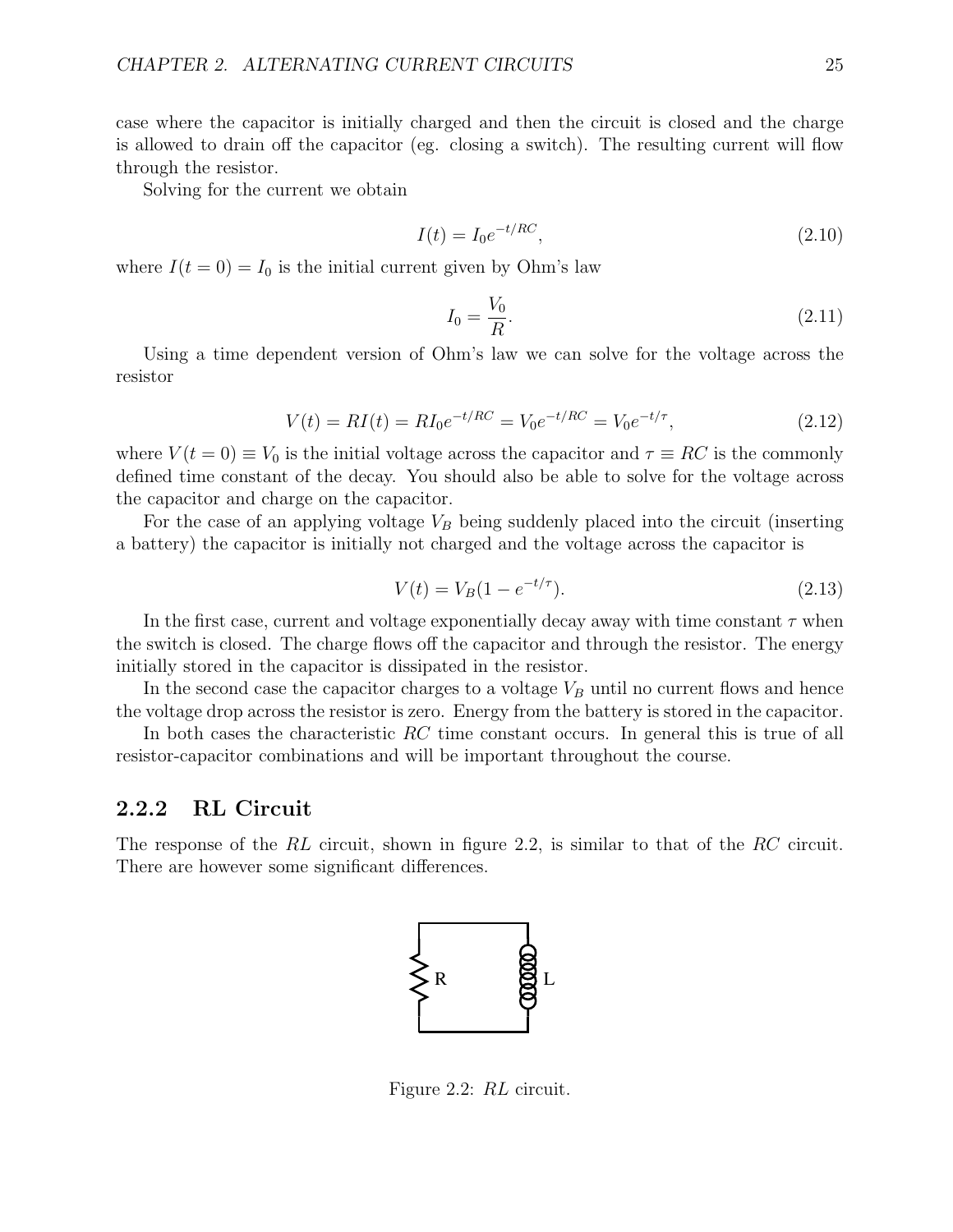If a battery is inserted into the circuit the current raises quickly from zero to some finite value. The EMF generated in the inductor impedes the current flow until it is constant.

The expression for the current in the RL circuit is

$$
i(t) = \frac{V_B}{R}(1 - e^{-tR/L})
$$
\n(2.14)

where the time constant is now

$$
\tau = \frac{L}{R}.\tag{2.15}
$$

The voltage across the resistor is an increasing exponential unlike the RC circuit in which the voltage across the resistor decreased exponentially. Likewise, the voltage across the inductor decreases with time while in the RC circuit the voltage across the capacitor increased with time.

There are other initial conditions we could work with in this circuit but these can now be worked out by the student.

#### **2.2.3 LC Circuit**

Lets now consider the LC circuit in figure 2.3 which has no resistive element.



Figure 2.3: LC circuit.

Kirchoff's voltage law applied to the loop is

$$
V_L + V_C = 0.\t\t(2.16)
$$

Substituting our previous expressions for  $V_L$  and  $V_C$  gives

$$
L\frac{dI}{dt} + \frac{Q}{C} = 0.\t\t(2.17)
$$

Using  $I = dQ/dt$  gives

$$
L\frac{d^2Q}{dt^2} + \frac{Q}{C} = 0.
$$
\n(2.18)

The circuit equation is second-order in  $Q$  and one possible solution is

$$
Q(t) = Q_0 \cos(\omega t + \phi), \tag{2.19}
$$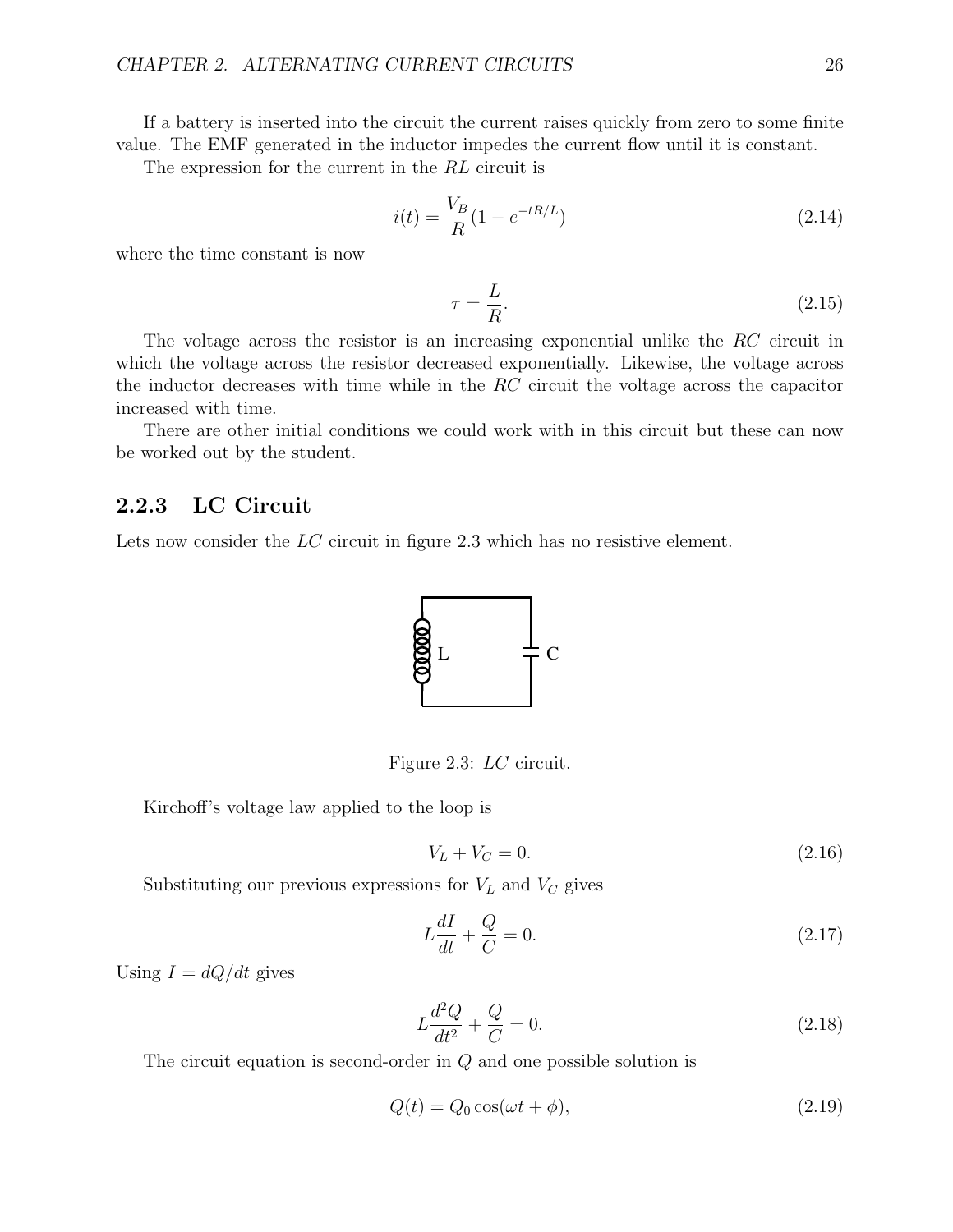where  $Q(t = 0) = Q_0$  is the initial charge on the capacitor and  $\phi$  is an arbitrary phase constant. Considering the cases of  $Q_0 = Q_{\text{max}}$ , gives  $\phi = 0$ . The angular frequency  $\omega$  is totally determined by the other parameters of the circuit

$$
\omega^2 = 1/(LC) \tag{2.20}
$$

and  $\omega_r \equiv 1/$ √ LC is the natural or resonance frequency of the circuit.

We can also solve for the current and voltage across the capacitor

$$
Q(t) = Q_0 \cos(\omega_r t), \qquad (2.21)
$$

$$
I(t) = \frac{dQ}{dt} = -Q_0 \omega_r \sin(\omega_r t), \qquad (2.22)
$$

$$
= -I_0 \sin(\omega_r t) = I_0 \cos(\omega_r t + \pi/2), \text{ and} \qquad (2.23)
$$

$$
V(t) = \frac{Q(t)}{C} = \frac{Q_0}{C} \cos(\omega_r t) = V_0 \cos(\omega_r t). \qquad (2.24)
$$

Notice that unlike the transient current and voltage responses of the  $RC$  and  $RL$  circuits, the LC circuit oscillates. The energy in the circuit is shared back and forth between the inductor and capacitor.

#### **2.2.4 RCL Circuit**

Lets now consider the case of all three passive circuit elements in series, as in figure 2.4.



Figure 2.4: RCL circuit.

Applying Kirchoff's law around the loop and using  $I = dQ/dt$  gives

$$
L\frac{dI}{dt} + RI + \frac{Q}{C} = 0 \quad \text{and} \tag{2.25}
$$

$$
L\frac{d^2Q}{dt^2} + R\frac{dQ}{dt} + \frac{Q}{C} = 0.
$$
 (2.26)

The solution will not only depend on the initial conditions but also the relative values of  $R, C$  and  $L$ .

There are three possible solutions: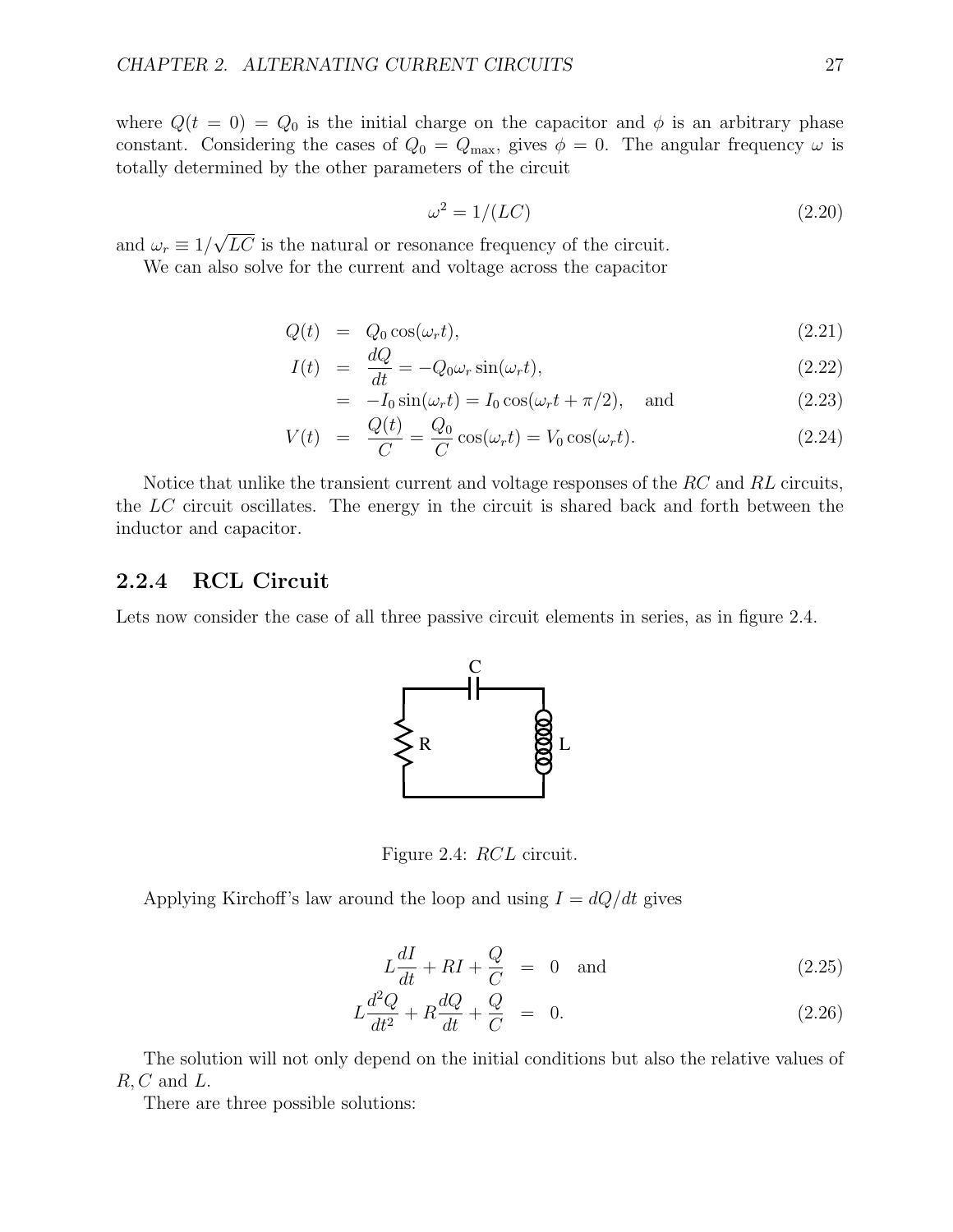- 1. under damped  $(R^2 < 4L/C)$ :  $Ae^{-t/\tau} \cos(\omega t + \phi)$ ,
- 2. over damped  $(R^2 > 4L/C)$ :  $A_1e^{-t/\tau_1} + A_2e^{-t/\tau_2}$ , and
- 3. critically damped  $(R^2 = 4L/C)$ :  $(A_1 + A_2t)e^{-t/\tau}$ .

RCL circuits have a variety of properties, especially when driven by sinusoidal sources, which will not be investigated here. My aim is simply to expose you to the area and get on to more interesting topics. Driven oscillating systems also appear in other areas of physics and hopefully you will encounter them there. The detailed considerations lead to discussions on resonance and quality-factor Q.

## **2.3 Sinusoidal Sources and Complex Impedance**

We now consider current and voltage sources with time average values of zero. We will use periodic signals but the observation time could well be less than one period. Periodic signals are also useful in the sense that arbitrary signals can usually be expanded in terms of a Fourier series of periodic signals. Lets start with

$$
v(t) = V_0 \cos(\omega t + \phi_V) \quad \text{and} \tag{2.27}
$$

$$
i(t) = I_0 \cos(\omega t + \phi_I). \tag{2.28}
$$

Notice that I have now switched to lowercase symbols. Lowercase is generally used for AC quantities while uppercase is reserved for DC values.

Now is the time to get into complex notation since it will make our discussion easier and is encountered often in electronics. The above voltage and current signals can be written

$$
\vec{v}(t) = V_0 e^{j(\omega t + \phi_V)} \quad \text{and} \tag{2.29}
$$

$$
\vec{i}(t) = I_0 e^{j(\omega t + \phi_I)}.\tag{2.30}
$$

To be cleaver we will define one EMF in the circuit to have  $\phi = 0$ . In other words, we will pick  $t = 0$  to be at the peak of one signal. The vector notation is used to remind us that complex numbers can be considered as vectors in the complex plane. Although not so common in physics, in electronics we refer to these vectors as phasors. Hence you should now review complex notation.

The presence of sinusoidal  $\vec{v}(t)$  or  $\vec{i}(t)$  in circuits will result in an inhomogeneous differential equation with a time-dependent source term. The solution will contain sinusoidal terms with the source frequency.

The extension of Ohm's law to AC circuits can be written as

$$
\vec{v}(\omega, t) = \mathbf{Z}(\omega)\vec{i}(\omega, t),\tag{2.31}
$$

where  $\omega$  is the source frequency. **Z** is a generalized resistance referred to as the impedance.

We can cancel out the common time dependent factors to obtain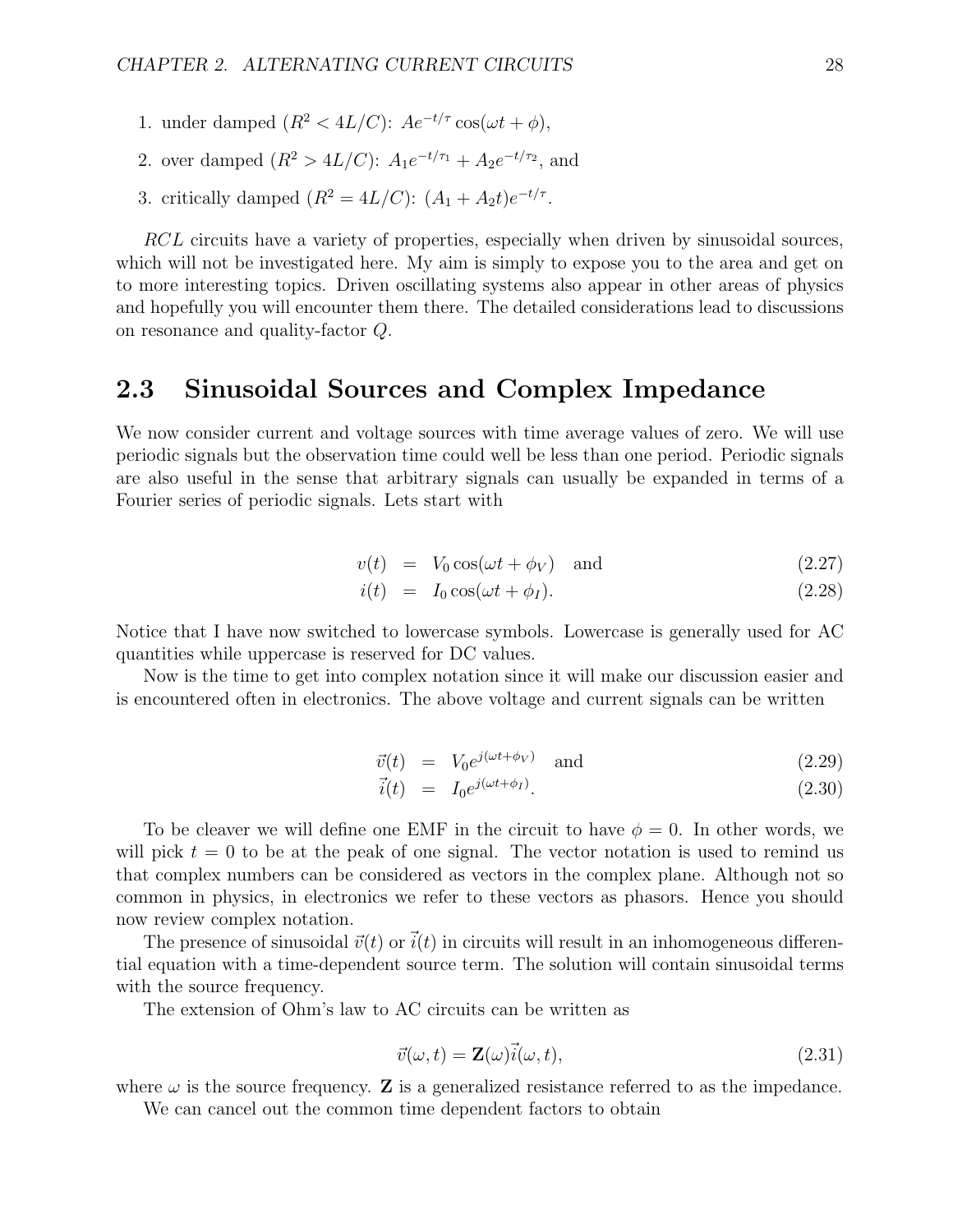$$
\vec{v}(\omega) = \mathbf{Z}(\omega)\vec{i}(\omega) \tag{2.32}
$$

and hence you see the power of the complex notation. For a physically quantity we take the amplitude of the real signal

$$
|\vec{v}(\omega)| = |\mathbf{Z}(\omega)||\vec{i}(\omega)|. \tag{2.33}
$$

We will now examine each circuit element in turn with a voltage source to deduce its impedance.

#### **2.3.1 Resistive Impedance**

Kirchoff's voltage law for a voltage source and resistor is

$$
\vec{v}(t) - R\vec{i}(t) = 0.\tag{2.34}
$$

Trying the solutions

$$
\vec{i}(t) = \vec{i}e^{j\omega t} \quad \text{and} \quad \vec{v}(t) = \vec{v}e^{j\omega t} \tag{2.35}
$$

leads to

$$
\vec{v} = R\vec{i} \quad \Rightarrow \quad \mathbf{Z}_R = R. \tag{2.36}
$$

The impedance is equal to the resistance, as expected.

#### **2.3.2 Capacitive Impedance**

Kirchoff's voltage law for a voltage source and capacitor is

$$
\vec{v}(t) - \frac{q(t)}{C} = 0.
$$
\n(2.37)

Or

$$
\frac{d\vec{v}(t)}{dt} - \frac{\vec{i}(t)}{C} = 0.
$$
\n(2.38)

Solving this equation gives

$$
j\omega \vec{v} = \frac{\vec{i}}{C} \quad \Rightarrow \quad \mathbf{Z}_C = \frac{1}{j\omega C} \tag{2.39}
$$

For DC circuits  $\omega = 0$  and hence  $\mathbb{Z}_C \to \infty$ . The capacitor acts like an open circuit (infinite resistance) in a DC circuit.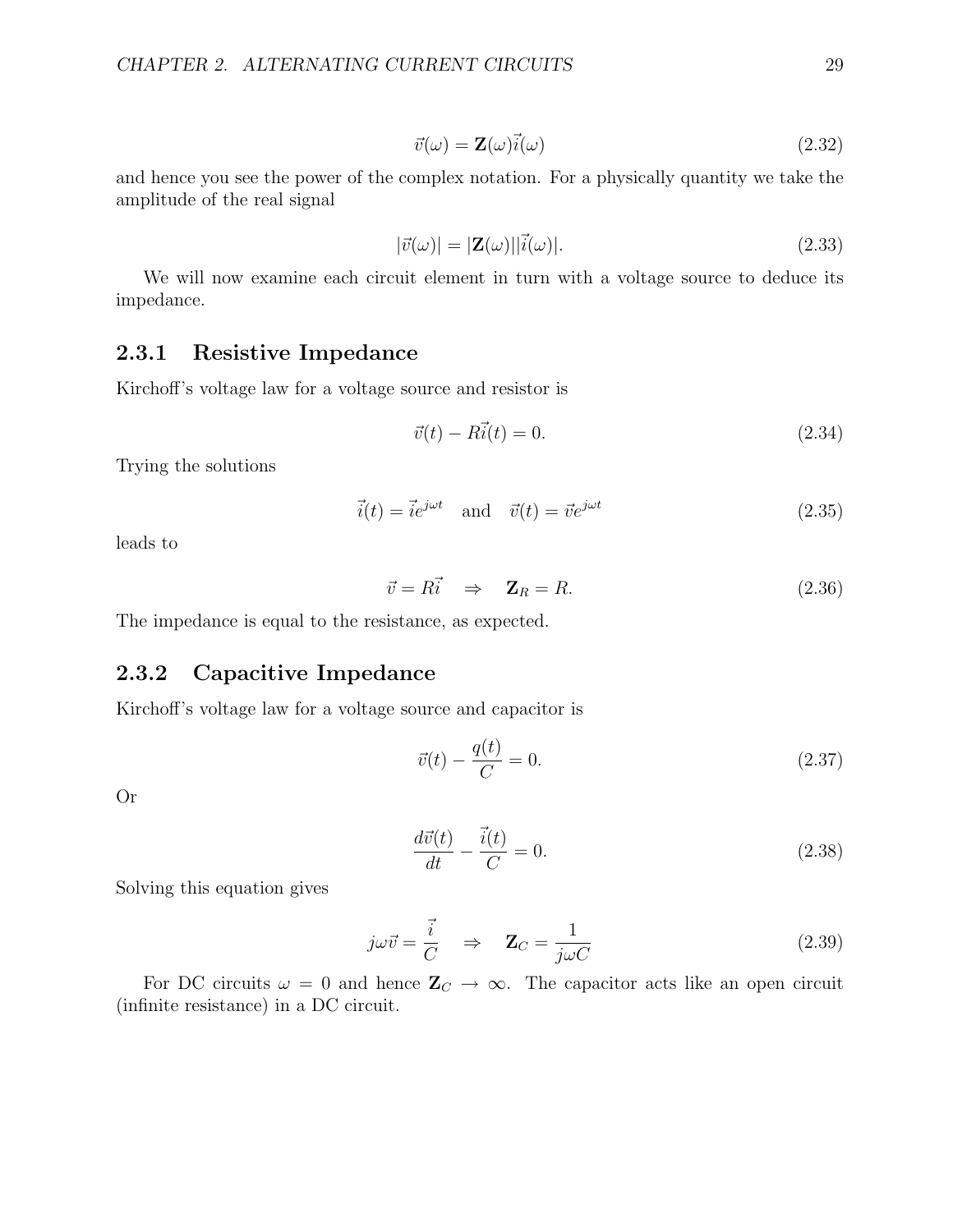#### **2.3.3 Inductive Impedance**

Kirchoff's voltage law for a voltage source and inductor is

$$
\vec{v}(t) - L\frac{d\vec{i}(t)}{dt} = 0.
$$
\n(2.40)

Solving this equation gives

$$
\vec{v} = j\omega L\vec{i} \quad \Rightarrow \quad \mathbf{Z}_L = j\omega L. \tag{2.41}
$$

For DC circuits  $\omega = 0$  and hence  $\mathbf{Z}_L = 0$ . There is no voltage drop across an inductor in DC (zero resistance).

#### **2.3.4 Combined Impedances**

We now know the impedance for each of our passive circuit elements:

$$
\mathbf{Z}_R = R; \quad \mathbf{Z}_L = j\omega L; \quad \mathbf{Z}_C = -j/(\omega C). \tag{2.42}
$$

The equivalent impedance of a circuit can be obtained by using the following rules for combining impedances.

In series

$$
\mathbf{Z}_{\text{eq}} = \sum_{i} \mathbf{Z}_{i}.\tag{2.43}
$$

In parallel

$$
\mathbf{Z}_{\text{eq}} = \frac{\prod_{i} \mathbf{Z}_{i}}{\sum_{i} \prod_{j \neq i} \mathbf{Z}_{j}}.
$$
 (2.44)

Appealing to the complex notation we can write

$$
\mathbf{Z}_{\text{eq}} = R + jX(\omega),\tag{2.45}
$$

where R is the resistance and X is called the reactance (always a function of  $\omega$ ).

For a series combination of  $R$ ,  $L$  and  $C$ 

$$
\mathbf{Z}_{\text{eq}} = R + j\omega L + \frac{1}{j\omega C}, \qquad (2.46)
$$

$$
= R + j\left(\omega L - \frac{1}{\omega C}\right). \tag{2.47}
$$

 $(\omega L - 1/\omega C) = 0$  gives a special frequency,  $\omega = 1/$ √ LC.

**Example:** An inductor and capacitor in parallel form the tank circuit shown in figure 2.5.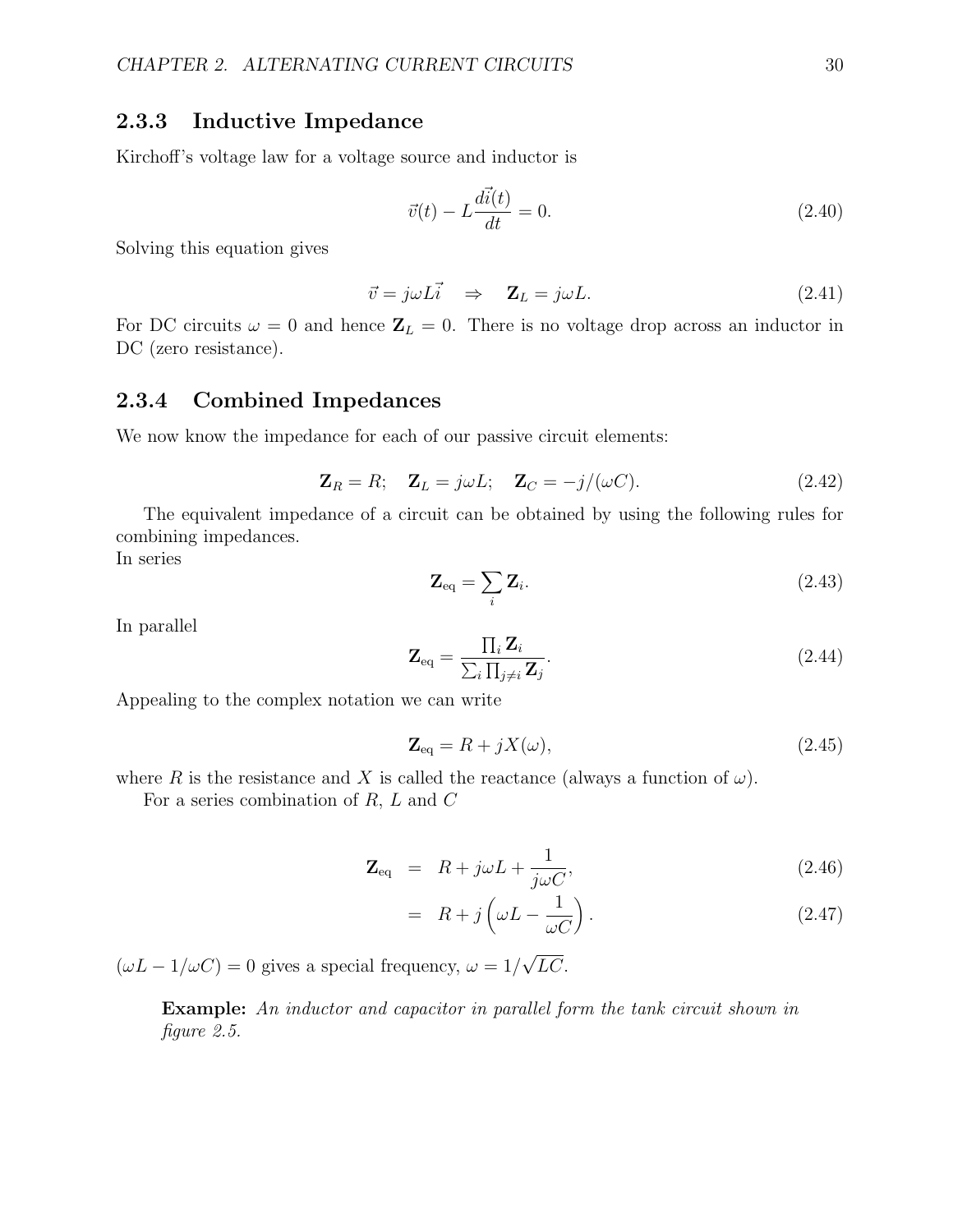

Figure 2.5: Tank circuit with inductor and capacitor.

1. Determine an expression for the impedance of this circuit. The impedance of an inductor and a capacitor are

$$
Z_L = j\omega L; \quad Z_C = \frac{1}{j\omega C}.
$$
\n(2.48)

Combining the impedances in parallel gives

$$
Z = \left(\frac{1}{\sum_{i} Z_{i}}\right)^{-1} = \left(\frac{1}{Z_{L}} + \frac{1}{Z_{C}}\right)^{-1} = \frac{Z_{C}Z_{L}}{Z_{C} + Z_{L}}
$$
(2.49)

$$
= \frac{(1/(j\omega C))(j\omega L)}{1/(j\omega C) + j\omega L} = \frac{-jL/C}{\omega L - 1/(\omega C)}
$$
(2.50)

$$
= \frac{j\omega L}{1 - \omega^2 LC}.\tag{2.51}
$$

2. What is the impedance when  $\omega = 1/$ √  $LC$ ? Substituting this value for  $\omega$  into the above result gives

$$
Z = \frac{j\frac{L}{\sqrt{LC}}}{1 - \frac{LC}{LC}} = \frac{j\sqrt{\frac{L}{C}}}{0}
$$
\n(2.52)

$$
\rightarrow \infty. \tag{2.53}
$$

**Example:** The tank circuit schematic shown in figure 2.6 results from the use of a real inductor.



Figure 2.6: Tank circuit with real inductor

.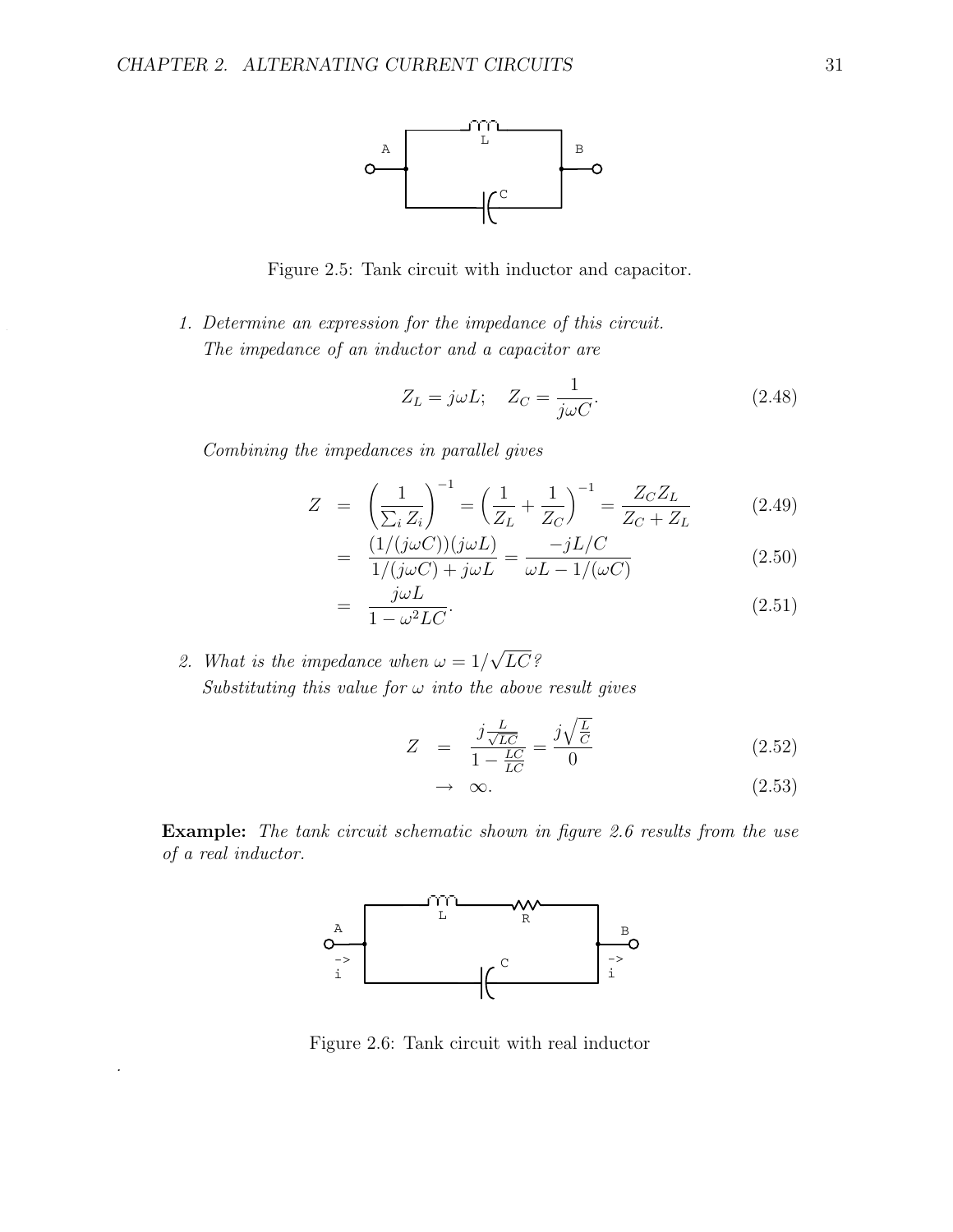1. Find an expression for the impedance of this circuit. The impedance of an inductor, capacitor and resistor are

$$
Z_L = j\omega L; \quad Z_C = \frac{1}{j\omega C}; \quad Z_R = R. \tag{2.54}
$$

The resistor and inductor are in series and this combination of impedance is in parallel with the capacitor. Combining the impedances gives

$$
Z = \left(\frac{1}{\sum_{i} Z_{i}}\right)^{-1} = \left(\frac{1}{Z_{L} + Z_{R}} + \frac{1}{Z_{C}}\right)^{-1} = \frac{Z_{C}(Z_{L} + Z_{R})}{Z_{C} + Z_{R} + Z_{L}}
$$
(2.55)

$$
= \frac{(1/(j\omega C))(j\omega L + R)}{1/(j\omega C) + R + j\omega L} \tag{2.56}
$$

$$
= \frac{L/C - jR/(\omega C)}{R + j(\omega L - 1/(\omega C))}.
$$
\n(2.57)

2. If  $L = 1H, R = 100\Omega$ , and  $C = 0.01\mu F$ , what is the impedance when  $\omega=1/\sqrt{LC\,}$  ?

Substituting this value for  $\omega$  into the above equation gives

$$
Z = \frac{L/C - jR\sqrt{L/C}}{R + j(\sqrt{L/C} - \sqrt{L/C})} = \frac{L}{RC} - j\sqrt{\frac{L}{C}}
$$
(2.58)

Substituting the numerical values for the inductance, resistance and capacitance gives

$$
Z = \frac{1}{10^2 \times 10^{-8}} - j\sqrt{\frac{1}{10^{-8}}} \tag{2.59}
$$

$$
= (10^6 - j10^4)\Omega \tag{2.60}
$$

$$
= (100 - j) \times 10^4 \Omega. \tag{2.61}
$$

3. What is the impedance when  $\omega$  is very small?

$$
Z \approx \frac{-jR/(\omega C)}{-j/(\omega C)} \tag{2.62}
$$

$$
= R. \tag{2.63}
$$

4. What is the phase angle between the voltage  $\vec{v}_{AB}$  and  $\vec{i}$  at resonance and at  $\omega = 10^5 \text{ rad/s}$ ?

Rationalizing the denominator of the impedance gives

$$
Z = \frac{[L/C - jR/(\omega C)][R - j(\omega L - 1/(\omega C))]}{R^2 + [\omega L - 1/(\omega C)]^2}.
$$
 (2.64)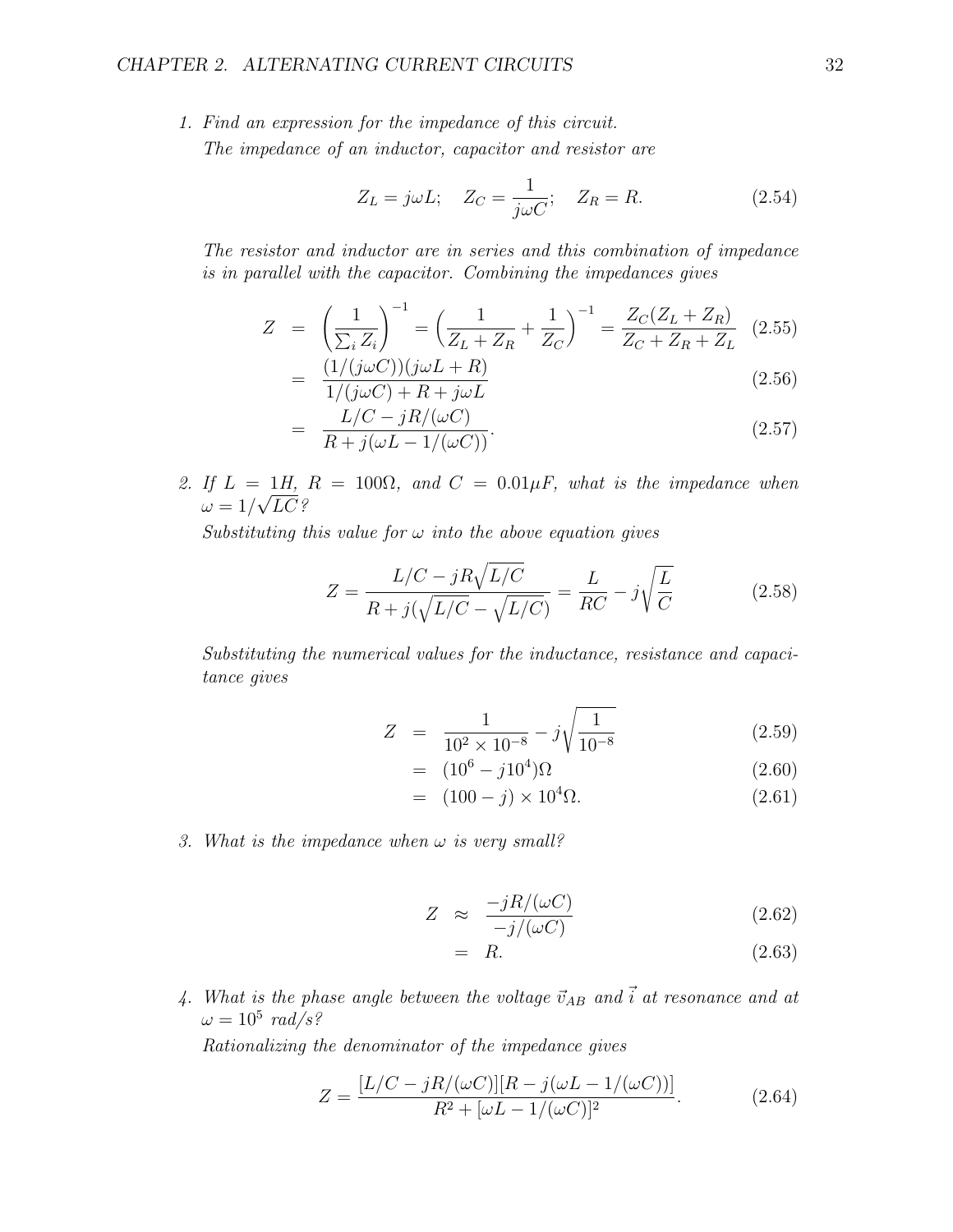Taking the real and imaginary components gives

$$
\mathcal{R}e[Z] = \frac{RL/C - R/(\omega C)[\omega L - 1/(\omega C)]}{R^2 + [\omega L - 1/(\omega C)]^2}
$$
(2.65)

$$
= \frac{R/(C^2\omega^2)}{R^2 + [\omega L - 1/(\omega C)]^2},\tag{2.66}
$$

$$
\mathcal{I}m[Z] = \frac{-R^2/(\omega C) - L/C[\omega L - 1/(\omega C)]}{R^2 + [\omega L - 1/(\omega C)]^2}.
$$
 (2.67)

The inverse tangent of the ratio of the imaginary to real parts is

$$
\phi = \tan^{-1} \left[ \frac{-R^2/(\omega C) - \omega L^2/C + L/(\omega C^2)}{R/(C^2 \omega^2)} \right] \tag{2.68}
$$

$$
= \tan^{-1}\left[\frac{-R^2C\omega - CL^2\omega^3 + L\omega}{R}\right] \tag{2.69}
$$

$$
= \tan^{-1}\left[\frac{\omega}{R}(L - CR^2 - CL^2\omega^2)\right].
$$
 (2.70)

There is a resonance at  $\omega L - 1/(\omega C) = 0 \Rightarrow \omega = 1/$ √ LC and hence

$$
\phi_{res} = \tan^{-1} \left[ \frac{1}{R\sqrt{LC}} (L - CR^2 - L) \right] \tag{2.71}
$$

$$
= \tan^{-1}\left(-R\sqrt{\frac{C}{L}}\right) \tag{2.72}
$$

$$
= -\tan^{-1}\left(R\sqrt{\frac{C}{L}}\right) \tag{2.73}
$$

$$
= -\tan^{-1}(10^{-2})
$$
 (2.74)

$$
\approx \quad 0. \tag{2.75}
$$

At  $\omega = 10^5$  rad/s.

$$
\phi = \tan^{-1} \left[ \frac{10^5}{10^2} \left( 1 - 10^{-8} (10^2)^2 - 10^{-8} (1)^2 (10^5)^2 \right) \right] \tag{2.76}
$$

$$
= \tan^{-1}[10^3(1 - 10^{-4} - 10^2)] \tag{2.77}
$$

$$
\approx \tan^{-1}(-10^5) \tag{2.78}
$$

$$
\approx -\pi/2. \tag{2.79}
$$

# **2.4 Resonance and the Transfer Function**

Lets now consider putting a sinusoidal source in our series RCL circuit and consider the voltage across one of the circuit elements. The resistor for example in figure 2.7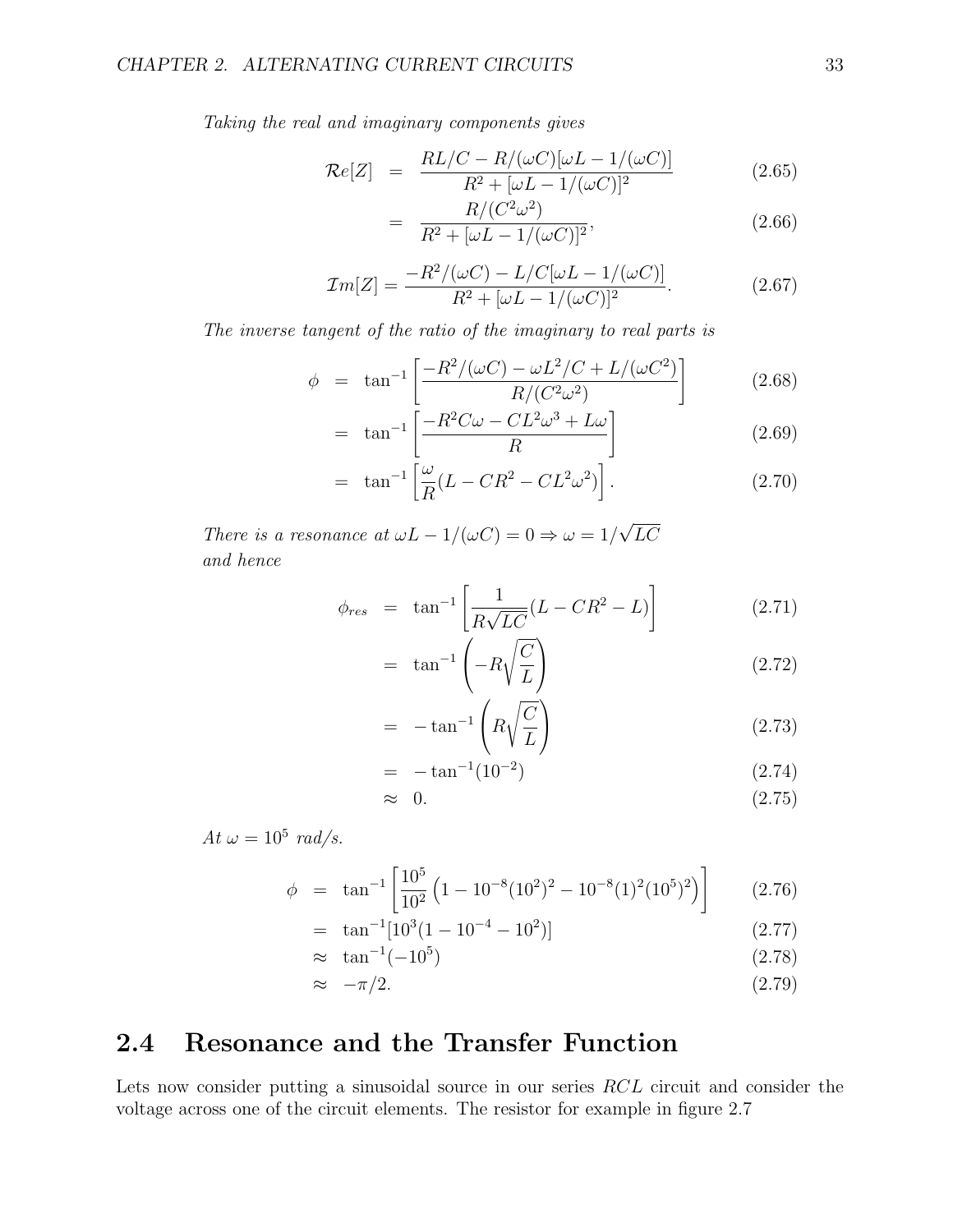

Figure 2.7: Driven series RCL circuit.

Applying Ohm's law  $\vec{v}(j\omega) = R\vec{i}(j\omega)$  across the resistor gives (cf. a voltage divider)

$$
\vec{v}_{AB}(j\omega) = \frac{\mathbf{Z}_R}{\mathbf{Z}_R + \mathbf{Z}_L + \mathbf{Z}_C} \vec{v}(j\omega), \qquad (2.80)
$$

$$
= \frac{R}{R + j(\omega L - 1/(\omega C))} \vec{v}(j\omega), \qquad (2.81)
$$

$$
\equiv \mathbf{H}(j\omega)\vec{v}(j\omega),\tag{2.82}
$$

where  $H(j\omega)$  is known as the transfer function in the frequency domain. We have changed independent variables from  $\omega$  to  $j\omega$  for convenience.

We define

$$
\mathbf{H}(j\omega) = \frac{\vec{v}_{AB}(j\omega)}{\vec{v}(j\omega)} = \frac{R}{R + j(\omega L - 1/(\omega C))}.
$$
\n(2.83)

 $H(j\omega)$  contains all the information needed to characterize the circuit. In exponential form

$$
\mathbf{H}(j\omega) = H(j\omega)e^{j\phi(\omega)},\tag{2.84}
$$

where

$$
H(j\omega) = \frac{R}{\sqrt{R^2 + (\omega L - 1/(\omega C))^2}}
$$
(2.85)

and

$$
\phi(\omega) = \tan^{-1}\left(\frac{1/(\omega C) - \omega L}{R}\right).
$$
\n(2.86)

 $\mathbf{H}(j\omega)$  has a maximum (resonance) given by  $\omega L - 1/(\omega C) = 0$ . Or  $\omega = 1/$  $LC \equiv \omega_r$  is the resonant frequency.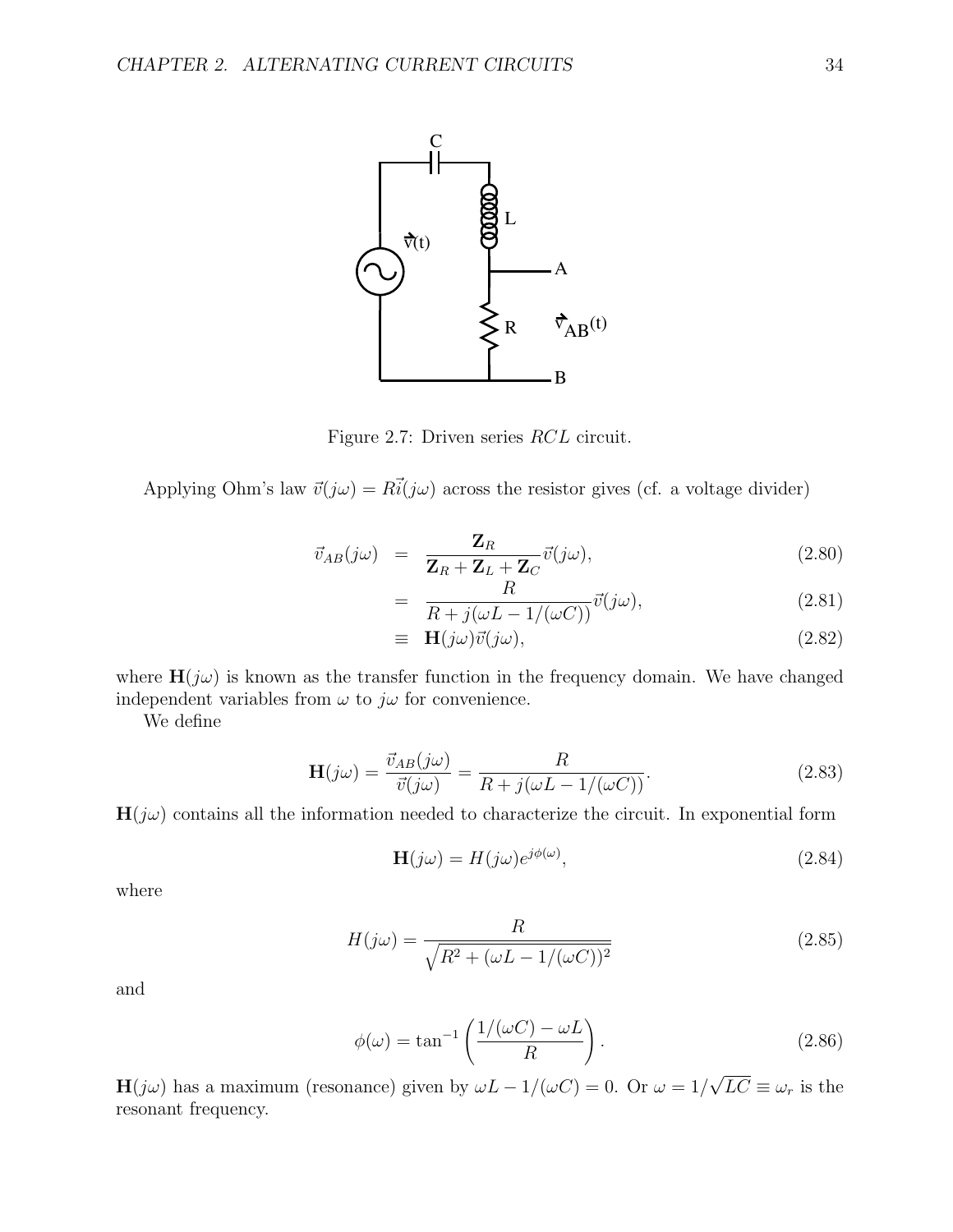**Example:** Consider the series LCR circuit (figure 2.8) driven by a voltage phasor  $\vec{v}(t) = v_0 \exp(j\omega t)$ .



Figure 2.8: Driven series LCR circuit.

1. At an angular frequency such that  $\omega L = 2R$  and  $1/(\omega C) = R$ , write the current phasor in terms of  $\vec{v}(t)$  and R.

 $v(t)$  is given by  $v(t) = Zi(t)$ , where  $Z = Z_C + Z_L + Z_R = \frac{1}{j\omega C} + j\omega L + R$ .  $At \omega L = 2R \text{ and } \frac{1}{\omega C} = R$ 

$$
\Rightarrow Z = \frac{R}{j} + 2jR + R = R(1+j)
$$
\n(2.87)

$$
= \sqrt{2}Re^{j\pi/4}.
$$
\n(2.88)

Therefore

$$
i(t) = \frac{v(t)}{Z} = \frac{v_0 e^{j\omega t}}{\sqrt{2} Re^{j\pi/4}}
$$
 (2.89)

$$
\vec{i}(t) = \frac{v_0}{\sqrt{2}R}e^{j(\omega t - \pi/4)}.
$$
\n(2.90)

- 2. At the instant when  $\vec{v}(t)$  is exactly real, calculate the three phasors representing the voltage developed across the R, C, and L circuit elements.
	- $v(t)$  is real at  $t = 0$ . Thus

$$
v_R = Ri(t=0) \tag{2.91}
$$

$$
= \frac{v_0}{\sqrt{2}} e^{-j\pi/4} \tag{2.92}
$$

And

$$
v_L = Z_L i(0) = j\omega Li(0) = j2R \frac{v_0}{\sqrt{2}R} e^{-j\pi/4}
$$
 (2.93)

$$
= \sqrt{2}v_0e^{j\pi/2}e^{-j\pi/4}
$$
 (2.94)

$$
= \sqrt{2}v_0e^{j\pi/4}
$$
 (2.95)

Also

$$
v_C = Z_C i(0) = \frac{i(0)}{j\omega C} = \frac{e^{-j\pi/2}}{1/R} \frac{v_0}{\sqrt{2}R} e^{-j\pi/4}
$$
(2.96)

$$
= \frac{v_0}{\sqrt{2}} e^{-j3\pi/4}.
$$
 (2.97)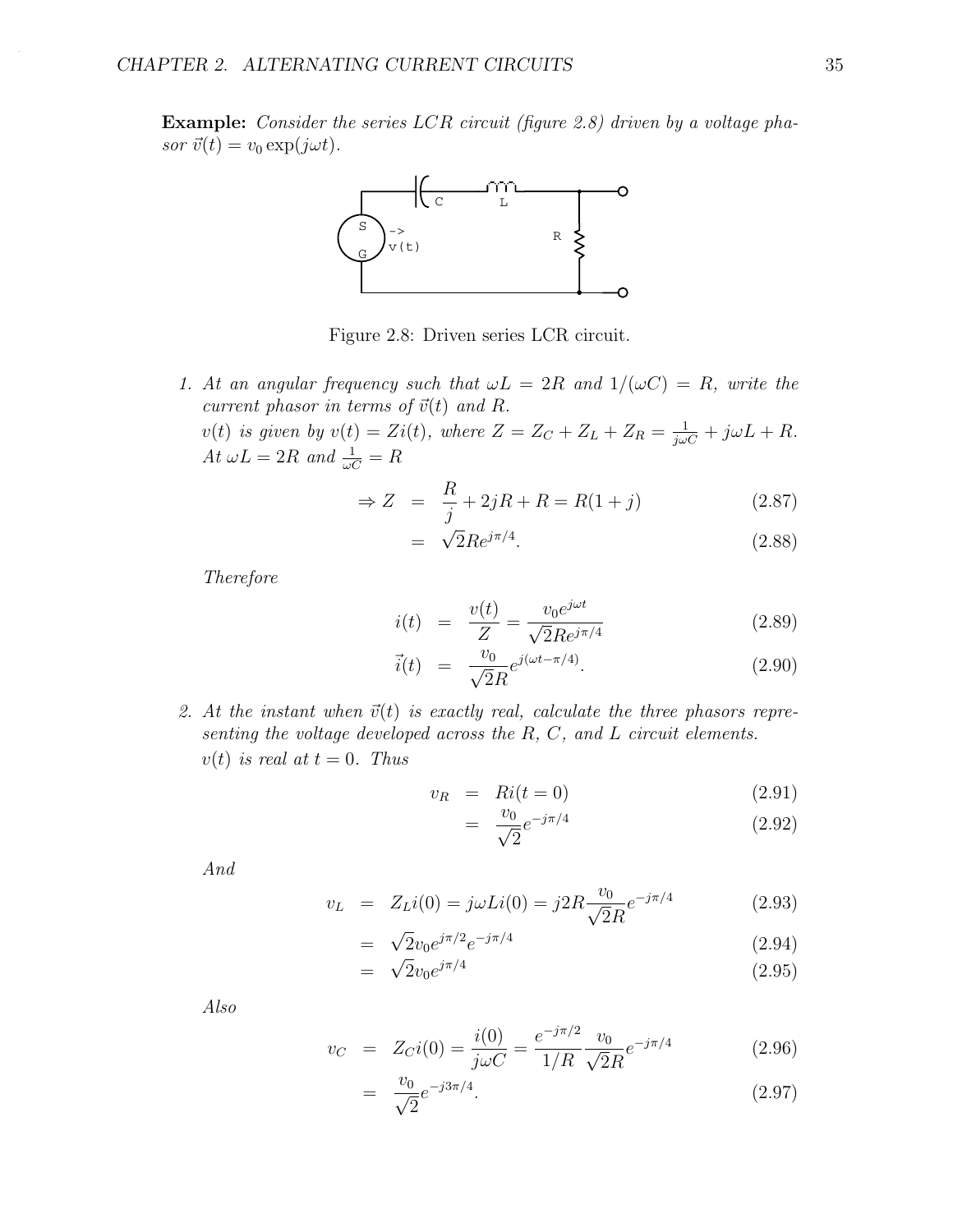3. Algebraically and with a sketch on the complex plane, show that the complex voltage sum around the closed loop is zero. The three voltage phasors are

$$
v_R = \frac{v_0}{\sqrt{2}} e^{-j\pi/4} = \frac{v_0}{\sqrt{2}} [\cos(-\pi/4) + j\sin(-\pi/4)] \tag{2.98}
$$

$$
= \frac{v_0}{2}(1-j) \tag{2.99}
$$

$$
v_L = \sqrt{2}v_0 e^{j\pi/4} = \sqrt{2}v_0[\cos(\pi/4) + j\sin(\pi/4)] \tag{2.100}
$$

$$
= v_0(1+j) \tag{2.101}
$$

$$
v_C = \frac{v_0}{\sqrt{2}} e^{-j3\pi/4} = \frac{v_0}{\sqrt{2}} [\cos(-3\pi/4) + j\sin(-3\pi/4)] \qquad (2.102)
$$

$$
= -\frac{v_0}{2}(1+j)
$$
 (2.103)

Around the closed loop  $\sum_i v_i = v - v_R - v_L - v_C$ . If this expression is zero at  $t = 0$  it will be zero for all time. Therefore  $v_0 - \frac{v_0}{2}(1 - j) - v_0(1 + j) + \frac{v_0}{1 + j} - 0$  $\frac{v_0}{2}(1+j)=0.$ 



Figure 2.9: Complex voltage sum around the closed loop of the driven LCR circuit.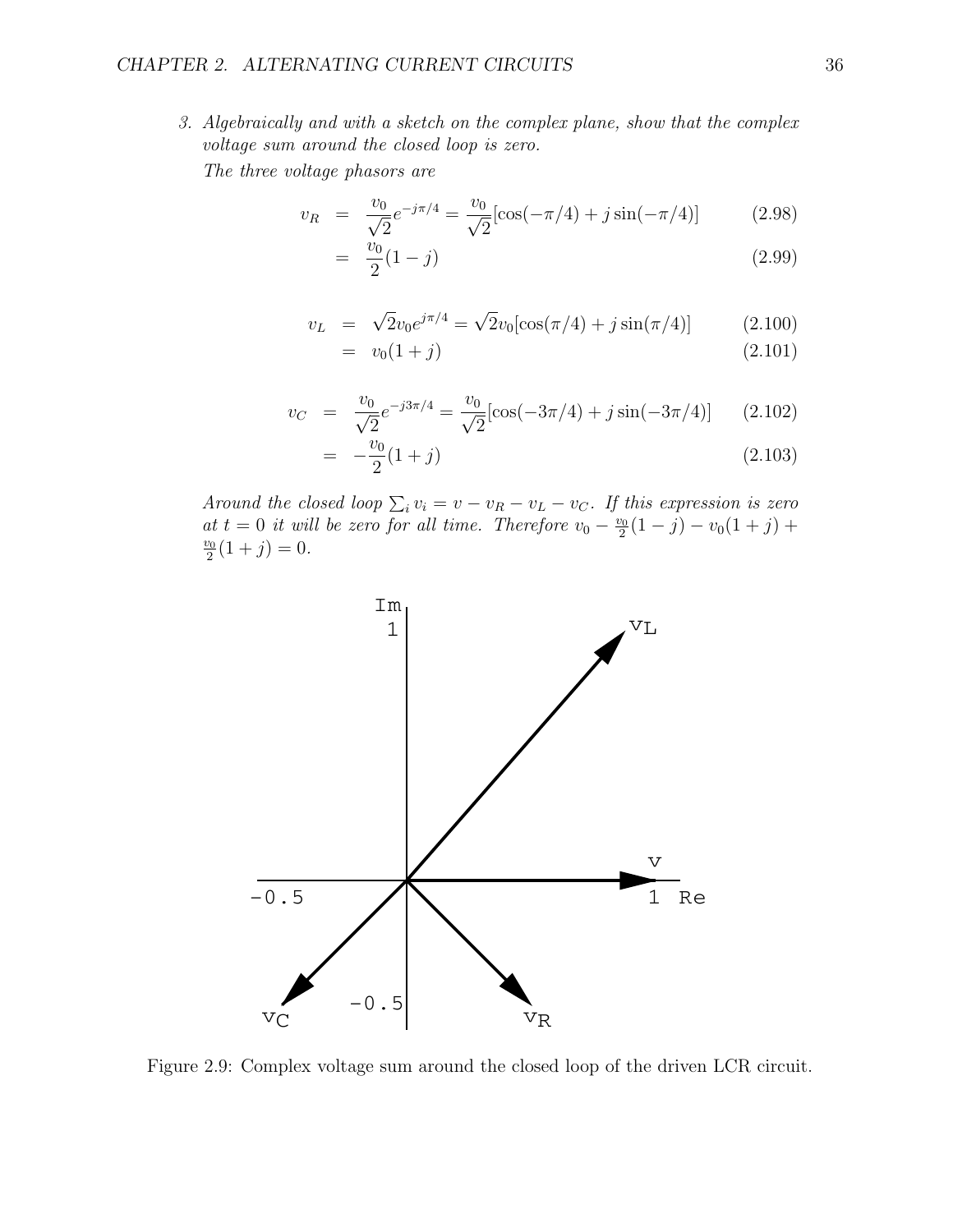**Example:** Sketch simplified versions of the circuit shown in figure 2.10 that would be valid at:



Figure 2.10: Example LCR circuit.

1. 
$$
\omega = 0;
$$
  
\n $\omega = 0 \Rightarrow Z_C \to \infty; Z_L \to 0.$ 



Figure 2.11: Example circuit for  $\omega = 0$ .

2. very low frequencies but not  $\omega = 0$ ; When  $\omega$  is small  $(\omega \neq 0)$  C and L are in parallel and

$$
Z_{eq} = \frac{Z_C Z_L}{Z_C + Z_L} = \frac{[1/(j\omega C)](j\omega L)}{1/(j\omega C) + j\omega L} = \frac{jL/C}{1/(\omega C) - \omega L}
$$
(2.104)

$$
\approx j\omega L = Z_L. \tag{2.105}
$$

2L and 100R in parallel gives

$$
Z_{eq} = \frac{Z_R Z_L}{Z_R + Z_L} = \frac{(100R)(j\omega 2L)}{100R + j\omega 2L} = j\omega 2L.
$$
 (2.106)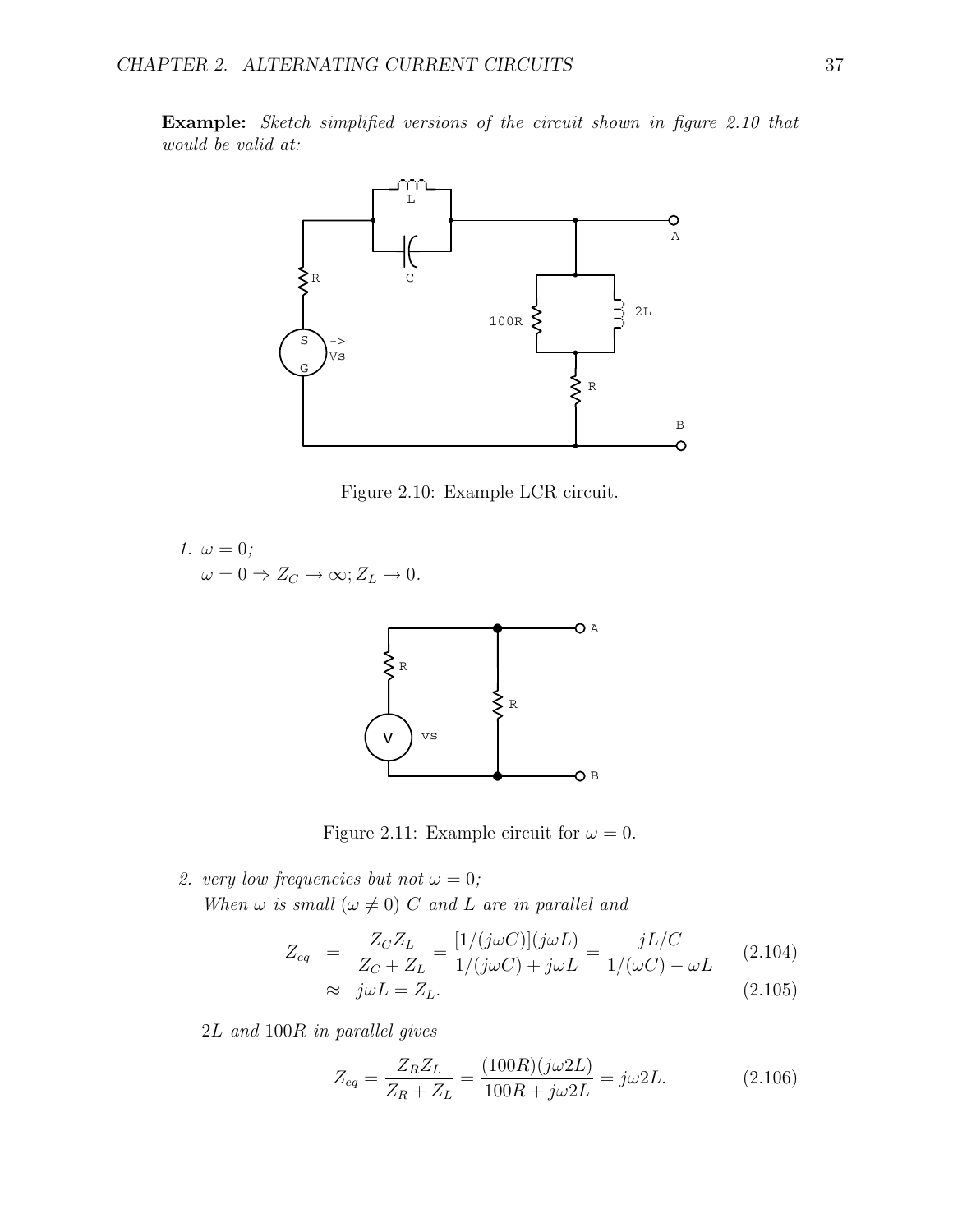

Figure 2.12: Example circuit for very low frequencies but not  $\omega = 0$ .

3. very high frequencies but not  $\omega = \infty$ ;  $\omega$  large  $(\omega \neq \infty)$  (note:  $100R + R \approx 100R$ ).



Figure 2.13: Example circuit for very high frequencies but not  $\omega = \infty$ .

 $4. \omega = \infty.$  $\omega = \infty \Rightarrow Z_C = 1/j\omega C \rightarrow 0; Z_L = j\omega L \rightarrow \infty.$ 

**Example:** For the circuit shown in figure 2.15 plot  $|\mathbf{Z}_{eq}|$  as a function of frequency over the range  $\omega = 1$  rad/s to  $\omega = 10^6$  rad/s.

The equivalent impedance for the three components in parallel is

$$
Z_{eq} = \frac{Z_R Z_L Z_C}{Z_L Z_R + Z_L Z_C + Z_C Z_R}
$$
(2.107)

$$
= \frac{(R)(j\omega L)(1/j\omega C)}{(j\omega L)(R) + (j\omega L)(\frac{1}{j\omega C}) + (\frac{1}{j\omega C})(R)} \tag{2.108}
$$

$$
= \frac{RL/C}{\frac{L}{C} + jR(\omega L - \frac{1}{\omega C})}
$$
\n(2.109)

$$
|Z_{eq}| = \frac{RL/C}{\sqrt{(\frac{L}{C})^2 + R^2(\omega L - \frac{1}{\omega C})^2}}.
$$
\n(2.110)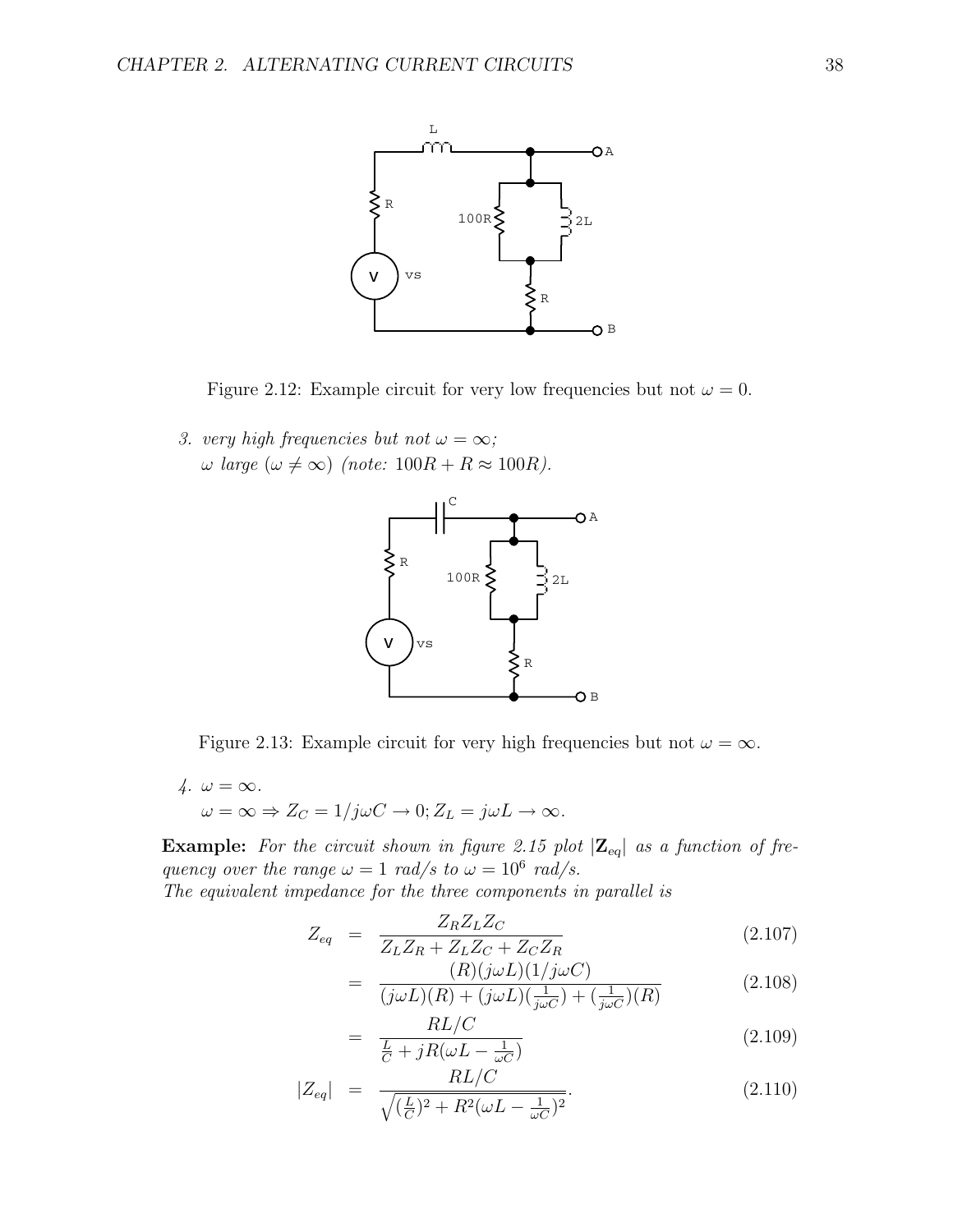

Figure 2.14: Example circuit for  $\omega = \infty$ .



Figure 2.15: Example circuit with components in parallel.

Plugging in the numerical values gives

$$
|Z_{eq}| = \frac{10^3 \times 10 \times 10^7}{\sqrt{(\frac{10}{10^{-7}})^2 + 10^6 (10\omega - \frac{10^7}{\omega})^2}}
$$
(2.111)

$$
= \frac{10^{11}}{\sqrt{10^{16} + 10^8 (\omega - \frac{10^6}{\omega})^2}}
$$
(2.112)

$$
= \frac{10^7}{\sqrt{10^8 + (\omega - \frac{10^6}{\omega})^2}}.\t(2.113)
$$

A table of values and its plot follows.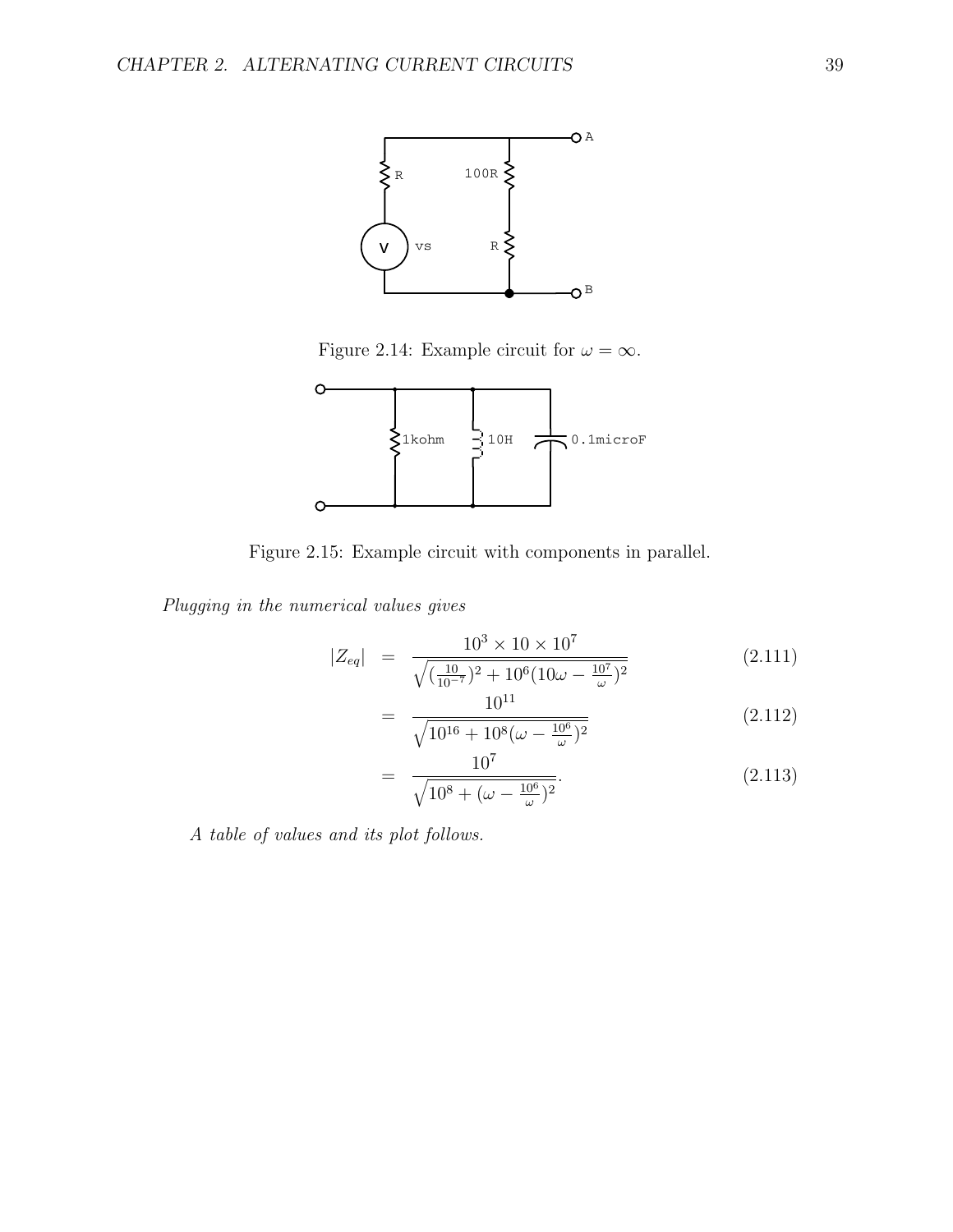| $\omega(rad/s)$ | $\log_{10} \omega$ | $\mathcal{L}_{eq}$       | $log_{10}$<br>$\mathcal{L}_{ea}$ |
|-----------------|--------------------|--------------------------|----------------------------------|
| $1(10^{0})$     |                    | $10^{1}$                 |                                  |
| $10^{1}$        |                    | $10^{2}$                 | 2                                |
| $10^{2}$        | 2                  | $1/\sqrt{2} \times 10^3$ | 2.8                              |
| $10^{3}$        | 3,                 | $10^{3}$                 | 3                                |
| $10^{4}$        |                    | $1/\sqrt{2} \times 10^3$ | 2.8                              |
| $10^{5}$        | 5                  | $10^{2}$                 | 2                                |
| $10^{6}$        |                    | $10^{1}$                 |                                  |

Table 2.1: Numerical values for example circuit.

# **2.5 Four-Terminal Networks**

Our previous resonance circuit is an example of a two-terminal network. A source is present but no load. A four-terminal network also has the source removed. The four-terminal network can be described by a transfer function. A generic four-terminal network is shown in figure 2.17. Such a circuit can be analyzed simply by considering it as a voltage divider. In general

$$
\mathbf{H} = \frac{\mathbf{Z}_2}{\mathbf{Z}_1 + \mathbf{Z}_2}.\tag{2.114}
$$

# **2.6 Single-Term Approximations of H**

A circuit with a few components quickly leads to a complicated expression for the transfer function. It is often sufficient, and of course, easier to work with approximations to the transfer function.

Let **H** be the ratio of two polynomials

$$
\mathbf{H}(j\omega) = \frac{\mathbf{P}(j\omega)}{\mathbf{Q}(j\omega)},
$$
\n(2.115)

where

$$
\mathbf{P}(j\omega) = \sum_{i=0}^{N} P_i(j\omega)^i \quad \text{and} \quad \mathbf{Q}(j\omega) = \sum_{k=0}^{M} Q_k(j\omega)^k.
$$
 (2.116)

If one term dominates in each polynomial

$$
\mathbf{P}(j\omega) \approx P_n(j\omega)^n \quad \text{and} \quad \mathbf{Q}(j\omega) \approx Q_m(j\omega)^m. \tag{2.117}
$$

Thus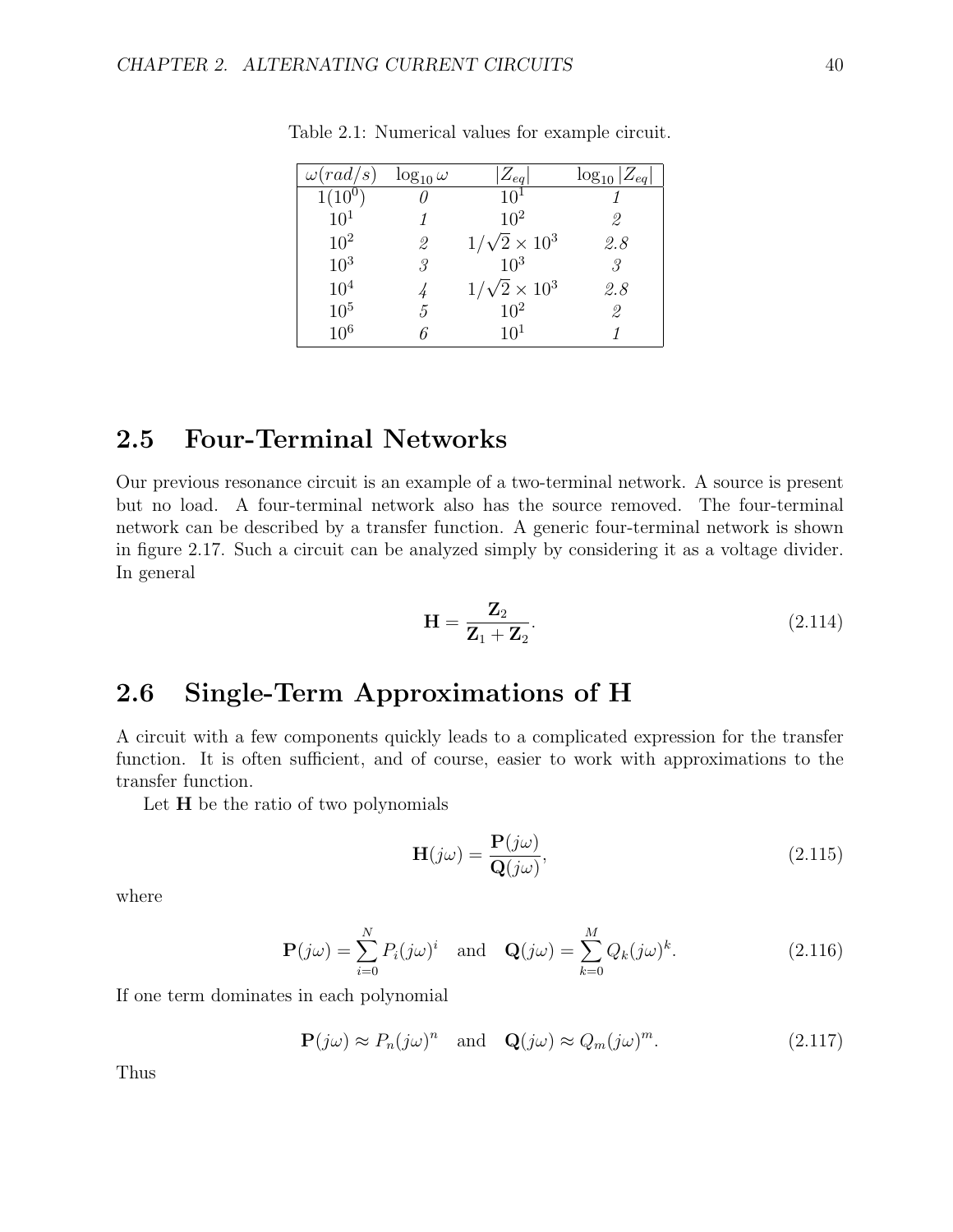

Figure 2.16: Plot of  $|\mathbf{Z}_e q|$  for example circuit.

$$
\mathbf{H}(j\omega) = \frac{P_n(j\omega)^n}{Q_m(j\omega)^m} = \frac{P_n}{Q_m}(j\omega)^{(n-m)} = \frac{P_n}{Q_m}\omega^{(n-m)}e^{j(n-m)\pi/2} \text{ and } (2.118)
$$

$$
|\mathbf{H}(j\omega)| = \left|\frac{P_n}{Q_m}\right|\omega^{(n-m)}.
$$
\n(2.119)

We define  $\log \equiv \log_{10}$  and plot

$$
\log |\mathbf{H}(j\omega)| = \log \left| \frac{P_n}{Q_m} \right| + (n - m) \log \omega, \tag{2.120}
$$

which is a straight line on a log-log plot with integer slope.

As an example, consider our RCL circuit:

$$
\mathbf{H}(j\omega) = \frac{R}{R + j(\omega L - 1/(\omega C))}
$$
(2.121)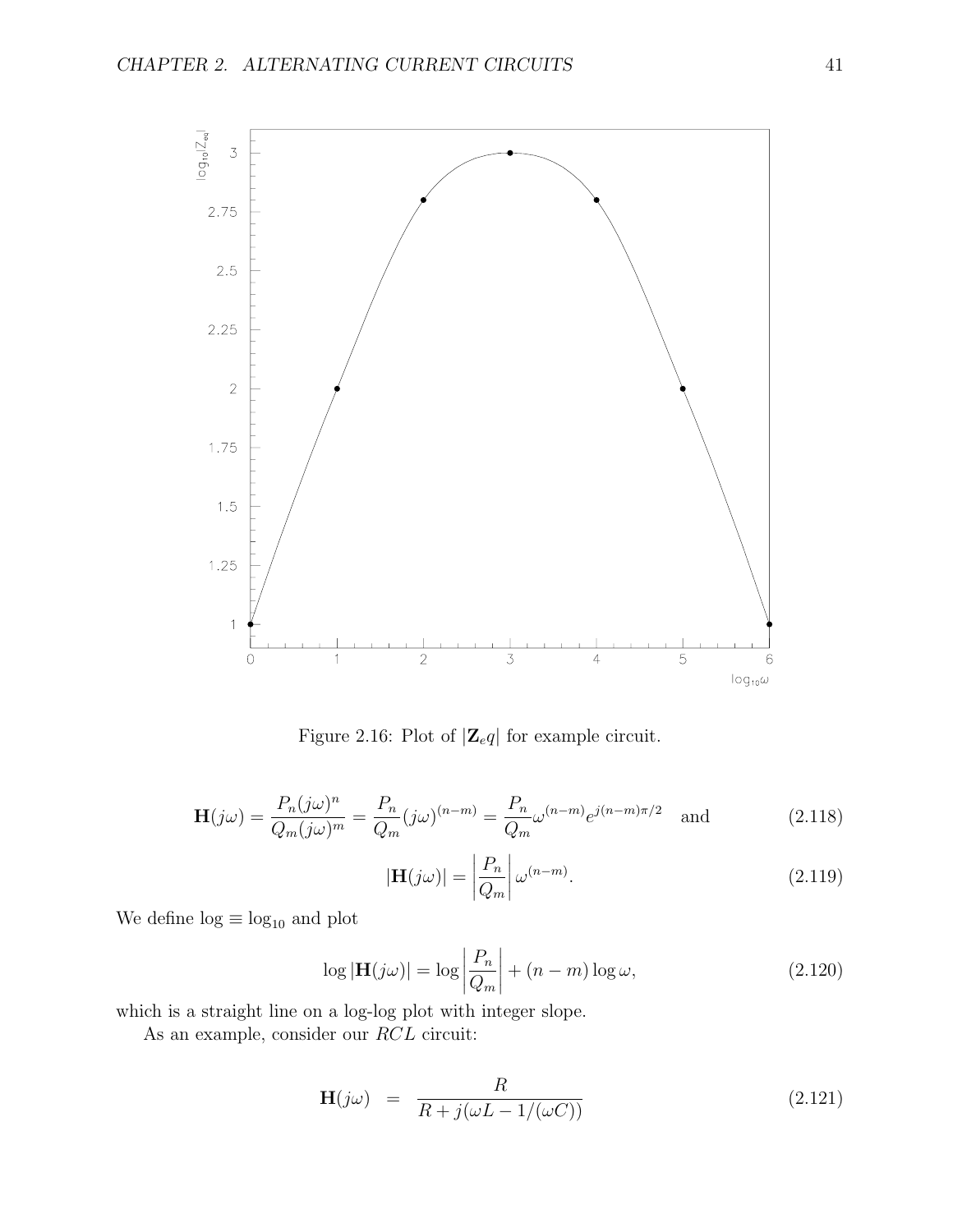

Figure 2.17: Generic four-terminal network.

$$
= \frac{1}{1 + j(\omega L/R - 1/(\omega RC))}
$$
 (2.122)

$$
= \frac{1}{1 + j(\omega Q/\omega_r - \omega_r Q/\omega)}\tag{2.123}
$$

$$
= \frac{1}{1 + jQ(\omega/\omega_r)(1 - (\omega_r/\omega)^2)},
$$
\n(2.124)

where  $\omega_r = \frac{1}{\sqrt{LC}}$  and  $Q = \frac{\omega_r L}{R}$ . At low frequencies  $\omega/\omega_r \to 0$  and

$$
\mathbf{H}_{\text{low}}(j\omega) = \frac{1}{1 - jQ\omega_r/\omega} \approx \frac{j\omega}{Q\omega_r}
$$
\n(2.125)

$$
|\mathbf{H}_{\text{low}}(j\omega)| = \frac{\omega}{Q\omega_r}.\tag{2.126}
$$

On a log-log plot

$$
\log|\mathbf{H}_{\text{low}}(j\omega)| = \log(1/(Q\omega_r)) + \log \omega,
$$
\n(2.127)

which has a slope of  $+1$ .

At high frequencies  $\omega_r/\omega \to 0$  and

$$
\mathbf{H}_{\text{high}}(j\omega) = \frac{1}{1 + jQ\omega/\omega_r} \approx \frac{-j\omega_r}{Q\omega}
$$
\n(2.128)

$$
|\mathbf{H}_{\text{high}}(j\omega)| = \frac{\omega_r}{Q\omega}.
$$
\n(2.129)

On a log-log plot

$$
\log|\mathbf{H}_{\text{high}}(j\omega)| = \log(\omega_r/Q) - \log \omega,\tag{2.130}
$$

which has a slope of  $-1$ .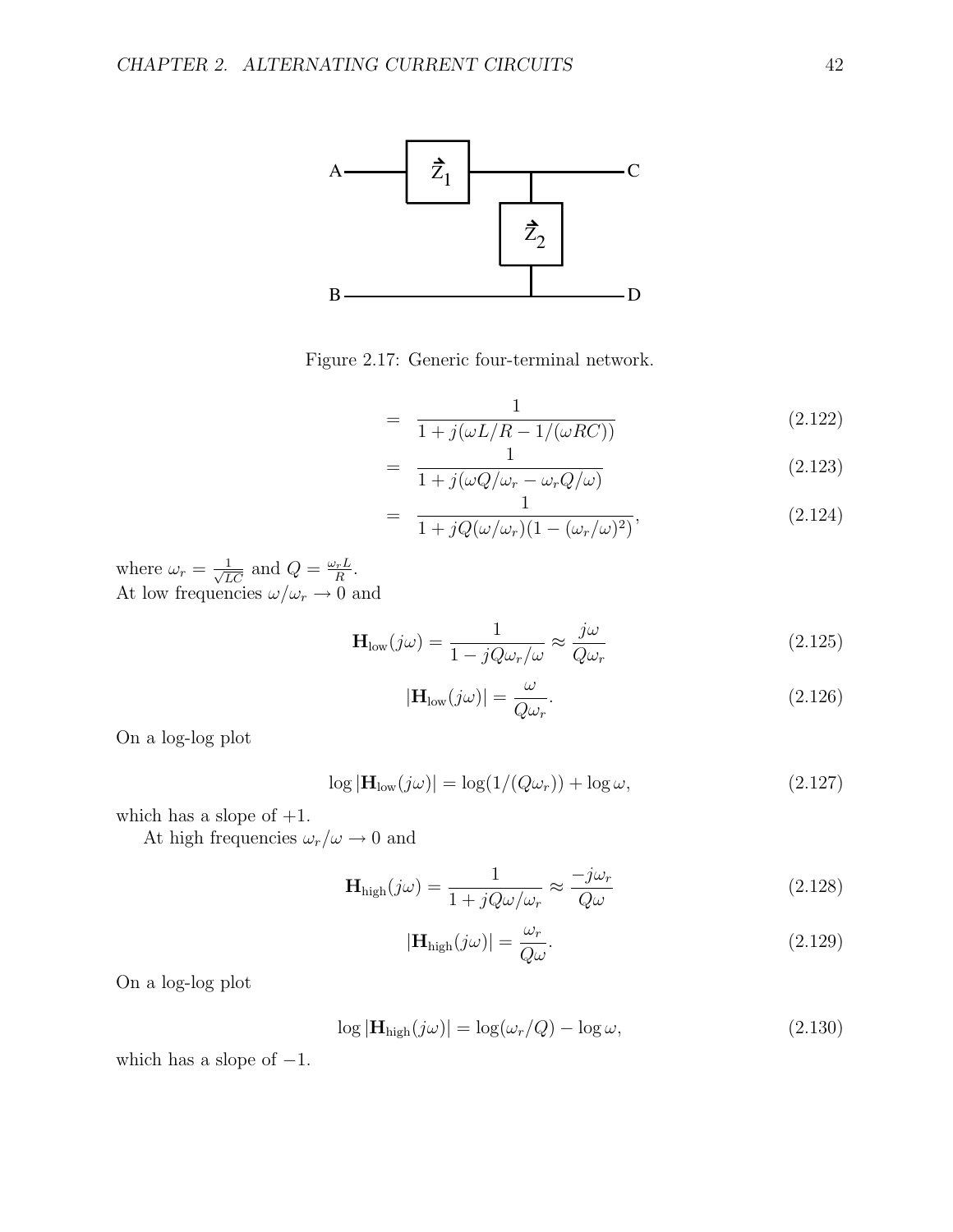# **2.7 Problems**

1. Consider the following circuit:



- (a) What is the impedance of the circuit?
- (b) For the input  $\vec{v}(t) = \vec{v} \exp(j\omega t)$ , what current flows through the capacitor?
- (c) What is the phase difference between the voltage across the capacitor  $(V_C)$  and the applied voltage? Be sure to specify whether  $V_C$  leads or follows the applied voltage.
- 2. Consider a circuit consisting of an inductor  $(L)$ , a capacitor  $(C)$  and a resistor  $(R)$  in series with a voltage source  $v(t) = v_0 e^{j\omega t}$ . Let  $\omega = 1$  krad/s,  $R = 1$  kΩ,  $L = 1$  H and  $C = 10 \mu F$ .
	- (a) What is the magnitude of the current through the circuit?
	- (b) What is the phase of the current relative to the source voltage?
	- (c) What is the magnitude of the voltage drop across the inductor?
	- (d) What is the phase of the voltage across the inductor relative to the source voltage?
	- (e) At what frequency is the amplitude of the voltage across the resistor largest?
- 3. Derive the transfer function for the four-terminal network shown below.

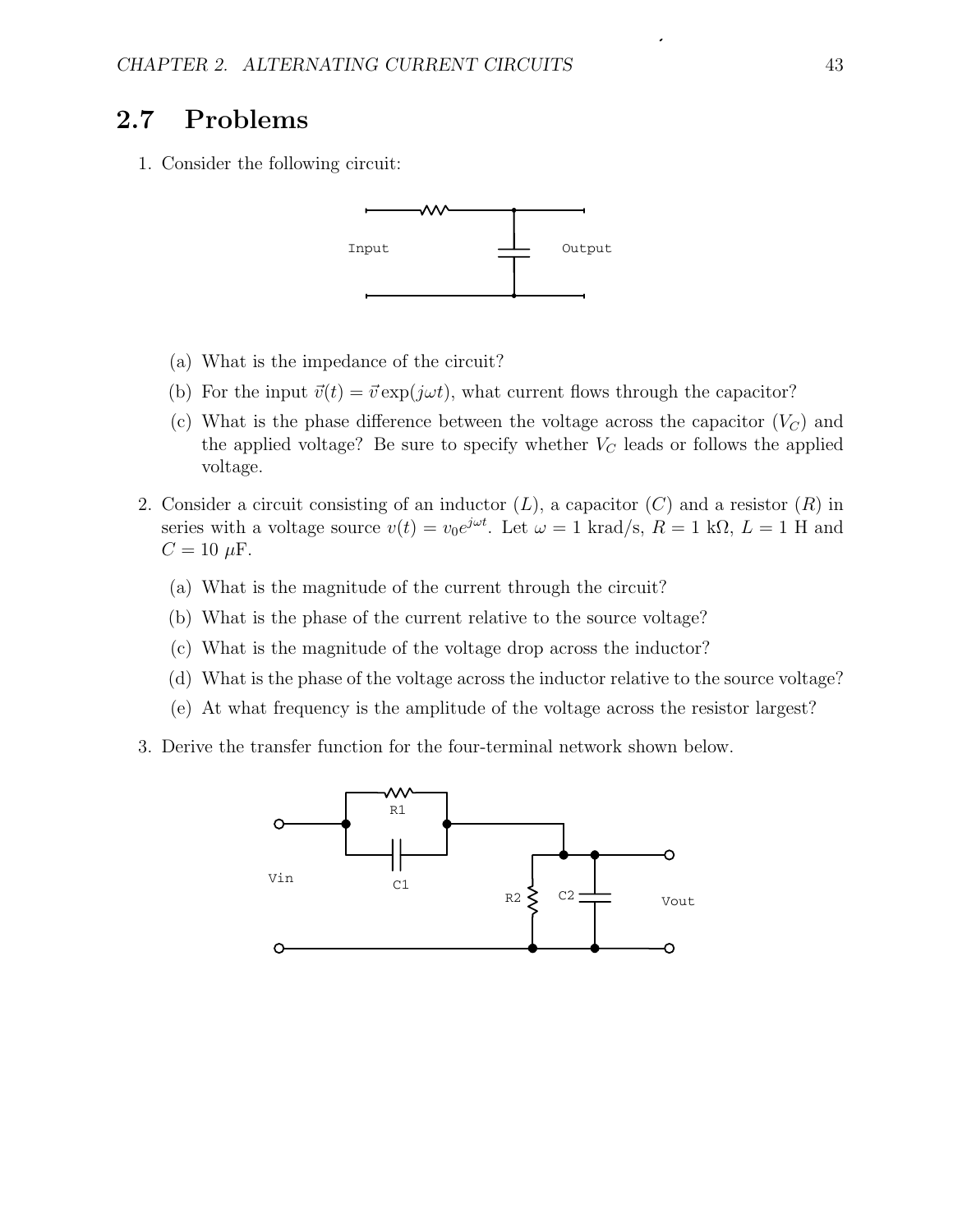# **Chapter 3**

# **Filter Circuits**

Lets now apply our knowledge of AC circuits to some practical applications. We will first look at some simple passive filters (skipping active filters) and then an amplifier model. Again we will rely on complex variables.

#### **3.1 Filters and Amplifiers**

Simplistically, filters and amplifiers can be considered as four-terminal networks described by a transfer function as follows:

$$
\vec{v}_{out}(j\omega) = \mathbf{H}(j\omega)\vec{v}_{in}(j\omega). \tag{3.1}
$$

Figure 3.1 shows some ideal transfer functions. If  $\mathbf{H}(j\omega) = \mathbf{H} \equiv A$  is a real constant then we call the network an ideal amplifier. If  $\mathbf{H}(j\omega) = \Theta(j(\omega - \omega_0))$  is a heavyside step function we refer to the circuit as an ideal low-pass filter, and if  $\mathbf{H}(j\omega)=1 - \Theta(j(\omega - \omega_0))$ an ideal high-pass filter.

# **3.2 Log-Log Plots and Decibels**

A log-log plot of a circuit's transfer function can be a useful qualitative tool to allow us to understand most of the important features of filter and amplifier circuits. The commonly used decibel unit will be defined. Although unappealing to the physicist this unit is still in wide spread use in electronics. Lets start.

If  $P_1$  and  $P_2$  are two powers, we define the decibel as

$$
dB \equiv 10 \log \frac{P_2}{P_1} = 10 \log \frac{V_2^2}{V_1^2} = 20 \log \left| \frac{V_2}{V_1} \right|.
$$
 (3.2)

where we have used  $P \propto V^2$ .

The decibel is a property of the network and not the signals. Hence we can make use of any convenient signals in defining decibel. If two constant equal amplitude sources,  $|\vec{v}_{in}(j\omega_1)| = |\vec{v}_{in}(j\omega_2)|$ , are applied to a four-terminal network we may write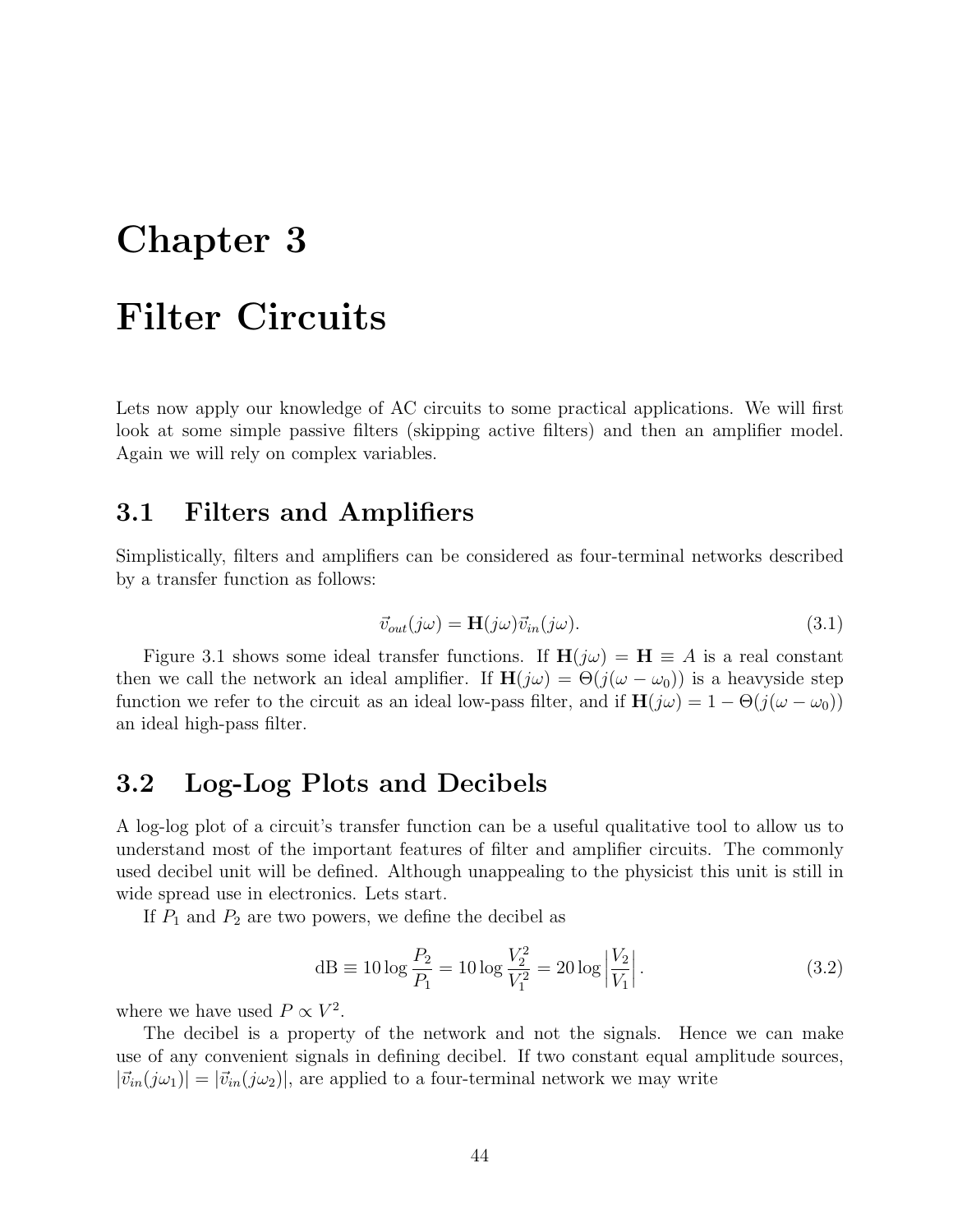

Figure 3.1: a) Ideal amplifier, b) Ideal low-pass filter, c) ideal high-pass filter, d) low-pass filter and e) high-pass filter.

$$
|\vec{v}_{out}(j\omega_1)| = |\mathbf{H}(j\omega_1)||v_{in}(j\omega_1)|,
$$
\n(3.3)

$$
|\vec{v}_{out}(j\omega_2)| = |\mathbf{H}(j\omega_2)||v_{in}(j\omega_2)| \text{ and } (3.4)
$$

$$
\left| \frac{\vec{v}_2}{\vec{v}_1} \right|_{out} = \left| \frac{\mathbf{H}(j\omega_2)}{\mathbf{H}(j\omega_1)} \right|.
$$
\n(3.5)

Therefore

$$
dB = 20 \log \left| \frac{\mathbf{H}(j\omega_2)}{\mathbf{H}(j\omega_1)} \right|.
$$
 (3.6)

Using the approximation procedure of a previous lecture

$$
|\mathbf{H}(j\omega)| \propto |(j\omega)^n| = \omega^n,
$$
\n(3.7)

and if  $\omega_1$  and  $\omega_2$  are not too different

$$
dB = 20 \log \left(\frac{\omega_2^n}{\omega_1^n}\right) = n20 \log \left(\frac{\omega_2}{\omega_1}\right). \tag{3.8}
$$

By definition an octave interval is when  $\omega_2 = 2\omega_1$  and hence

$$
dB/octave = 20n \log_{10}(2) = 6.02n \approx 6n.
$$
 (3.9)

Likewise for a decade interval  $\omega_2 = 10\omega_1$  and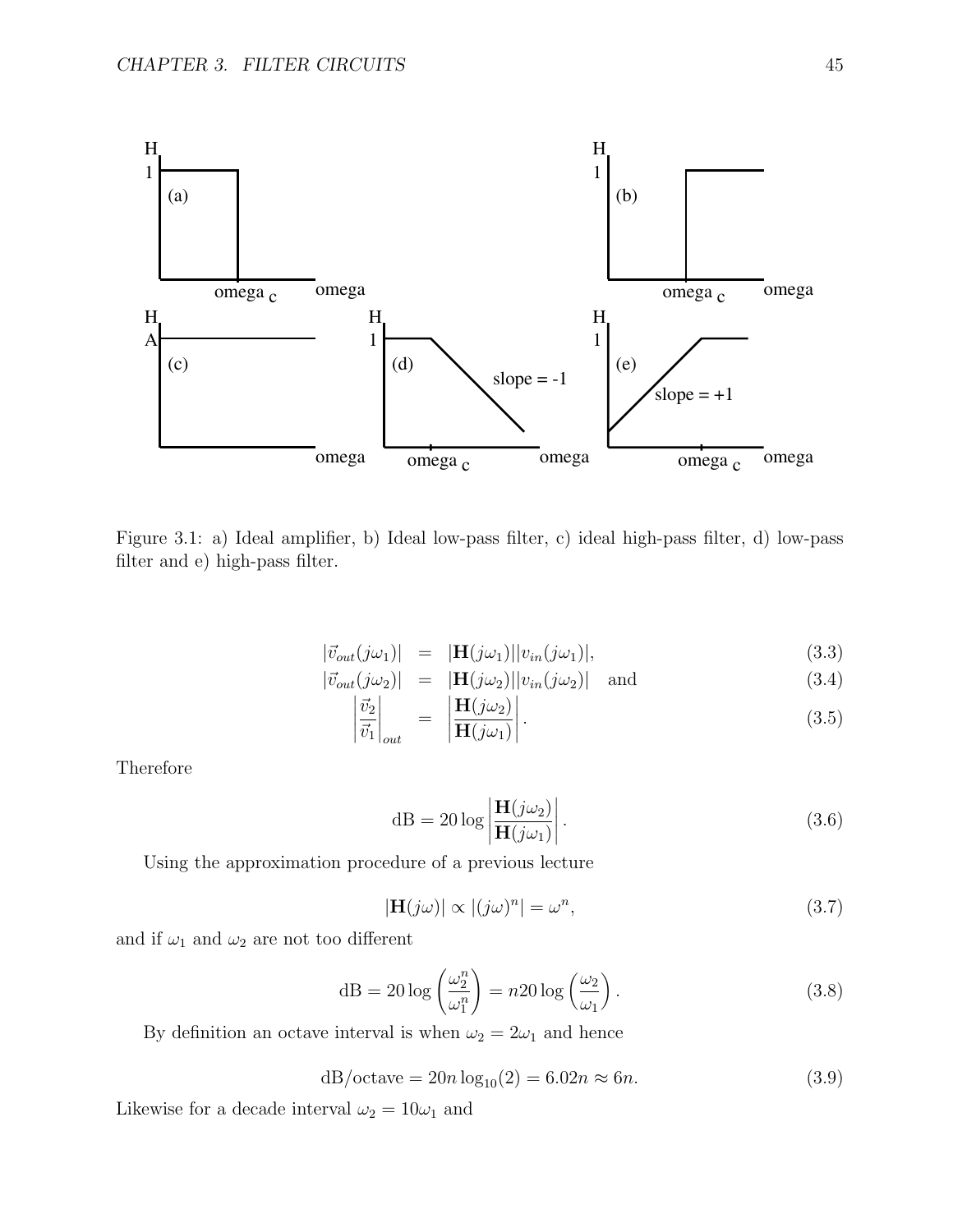$$
dB/decade = 20n \log_{10}(10) = 20n. \tag{3.10}
$$

# **3.3 Passive RC Filters**

We will now use our passive circuit elements to design some filter circuits. Inductors are not very good devices and hence we will concentrate on the use of resistors and capacitors.

#### **3.3.1 Low-Pass Filter**

Figure 3.2 shows one possible low-pass filter. The circuit is essentially a frequency-sensitive voltage divider. At high frequencies the output behaves as if it is shorted while at low frequencies the output appears as an open circuit.



Figure 3.2: RC low-pass filter

Mathematically we have

$$
\vec{v}_{out} = \frac{1/(j\omega C)}{R + 1/(j\omega C)} \vec{v}_{in}.
$$
\n(3.11)

$$
\mathbf{H}(j\omega) \equiv \frac{\vec{v}_{out}}{\vec{v}_{in}} = \frac{1}{1 + j\omega RC}.
$$
\n(3.12)

The approximations are

$$
\omega \to 0 \Rightarrow \mathbf{H}(j\omega) \to \mathbf{H}_{\text{low}} = 1. \tag{3.13}
$$

$$
\omega \to \infty \Rightarrow \mathbf{H}(j\omega) \to \mathbf{H}_{\text{high}} = \frac{1}{j\omega RC},\tag{3.14}
$$

$$
|\mathbf{H}_{\text{high}}| = \frac{1}{RC}\omega^{-1}.
$$
\n(3.15)

At the corner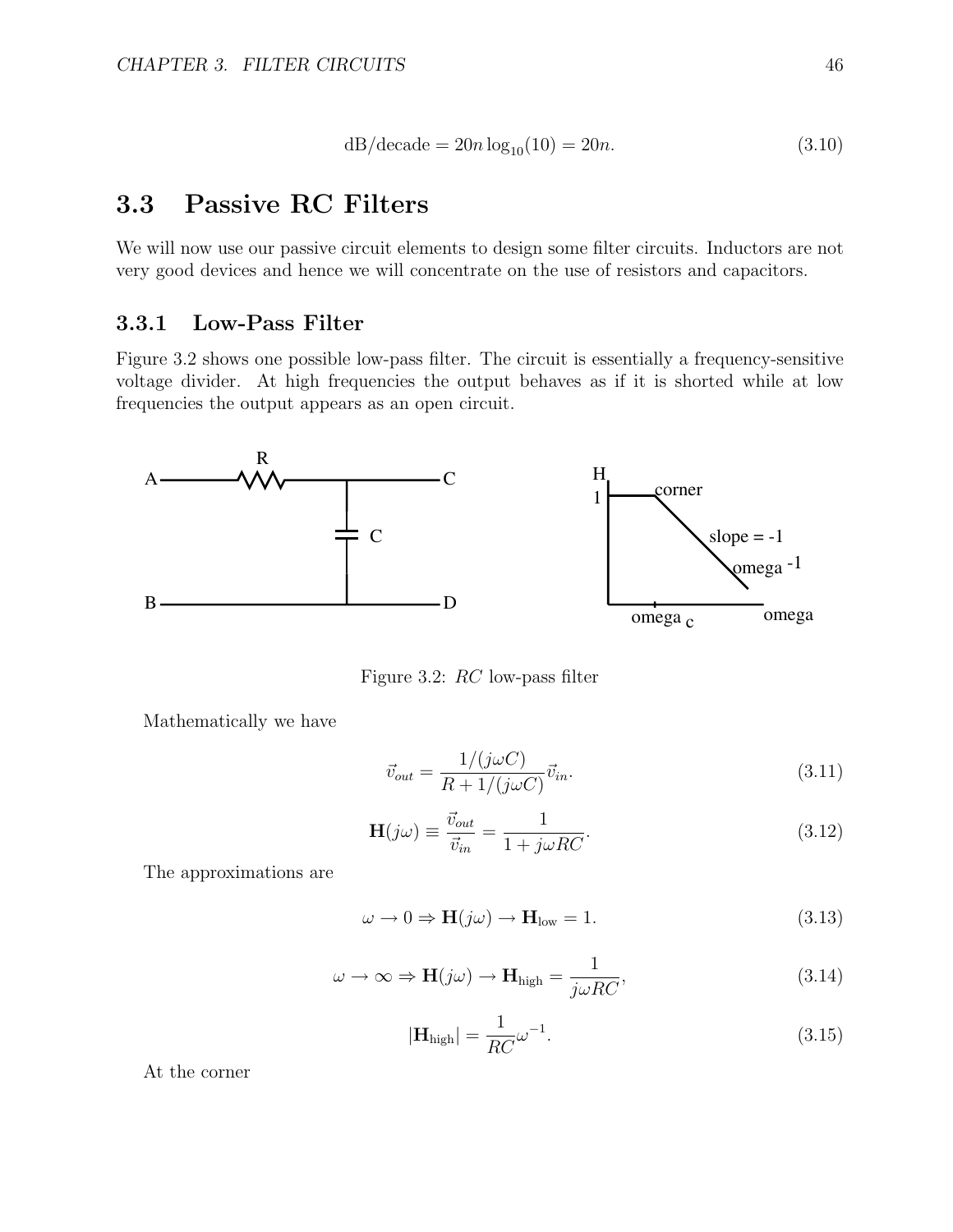$$
|\mathbf{H}_{\text{high}}| = |\mathbf{H}_{\text{low}}| \Rightarrow \frac{1}{RC\omega_c} = 1.
$$
\n(3.16)

Therefore

$$
\omega_c = \frac{1}{RC} \tag{3.17}
$$

is the corner frequency of the filter. At the corner frequency

$$
\mathbf{H}(j\omega_c) = \frac{1}{1 + j\omega_c RC} = \frac{1}{1 + j} = \frac{1 - j}{2},\tag{3.18}
$$

$$
|\mathbf{H}(j\omega_c)| = \frac{1}{\sqrt{2}}.\tag{3.19}
$$

We say that the output is down by  $1/\sqrt{2}$  at the corner frequency.

#### **3.3.2 Approximate Integrater**

The low-pass filter acts as an approximate integrater at high frequencies. Assume

$$
\vec{v}_{\text{in}}(t) = \vec{v}e^{j\omega t} \tag{3.20}
$$

and integrate to obtain

$$
\vec{v}_{out} = \vec{v} \int e^{j\omega t} dt = \frac{\vec{v}}{j\omega} e^{j\omega t} + \vec{v}_{out}(t=0).
$$
\n(3.21)

The DC term is unimportant and may be dropped to obtain

$$
\vec{v}_{\text{out}} = \frac{1}{j\omega}\vec{v}_{\text{in}}.\tag{3.22}
$$

We define

$$
\mathbf{H}_{\text{integrate}} \equiv \frac{\vec{v}_{out}}{\vec{v}_{in}} = \frac{1}{j\omega}.
$$
\n(3.23)

For a low-pass filter at high frequencies  $\omega \gg \omega_c$  and

$$
\mathbf{H}_{\text{high}} = \frac{1}{j\omega RC} = \frac{1}{RC} \mathbf{H}_{\text{integrate}}.
$$
\n(3.24)

Thus the low-pass filter integrates at high frequencies but also attenuates the signal by  $1/(RC)$ .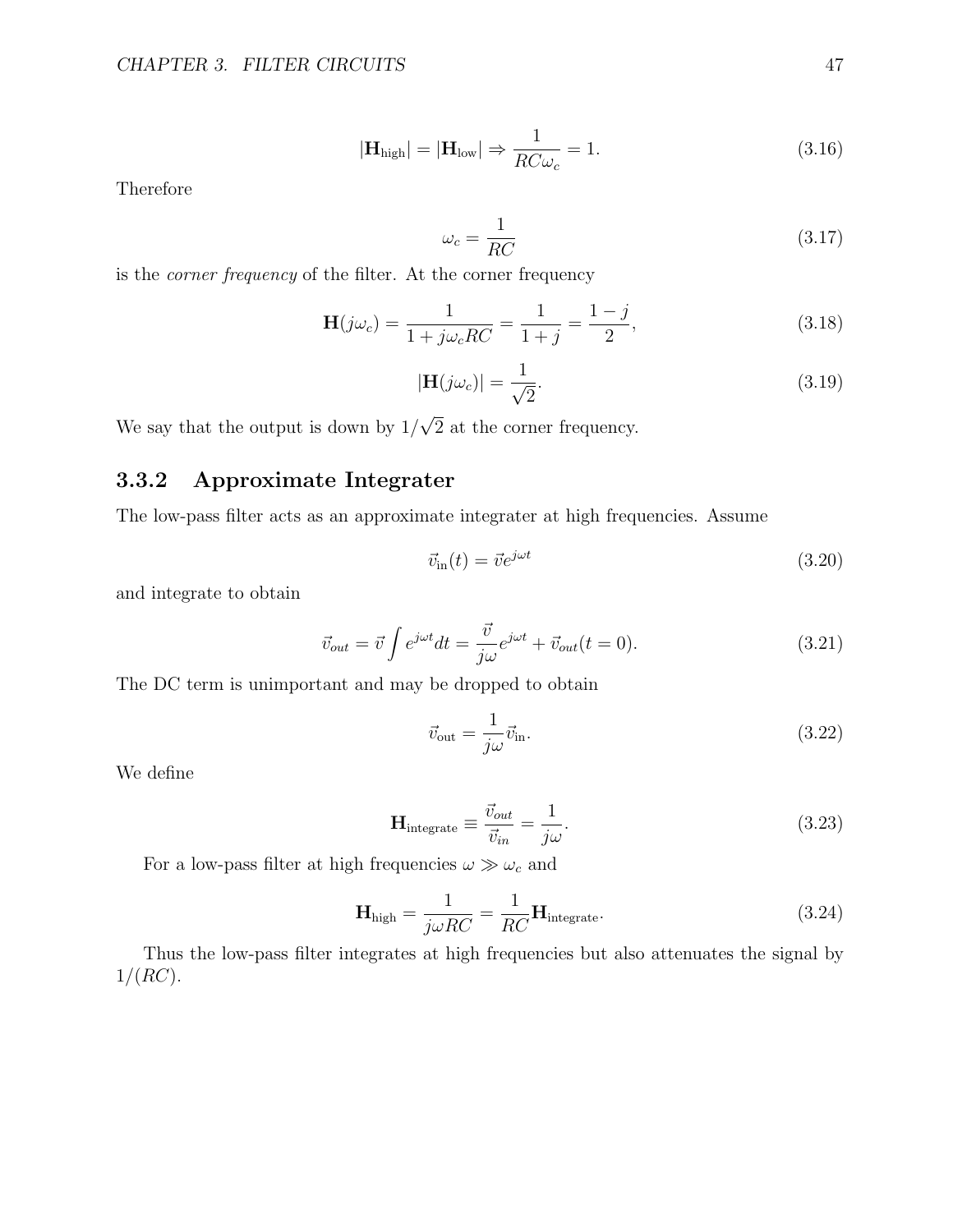

Figure 3.3: RC high-pass filter.

#### **3.3.3 High-Pass Filter**

Figure 3.3 shows one possible high-pass filter. Mathematically we can write

$$
\mathbf{H}(j\omega) = \frac{R}{R + 1/(j\omega C)} = \frac{j\omega RC}{1 + j\omega RC}.
$$
\n(3.25)

At low and high frequencies

$$
\mathbf{H}_{\text{low}} = j\omega RC \quad \text{and} \quad \mathbf{H}_{\text{high}} = 1. \tag{3.26}
$$

At the corner frequency  $\omega=\omega_c$  we have

$$
|\mathbf{H}_{\text{low}}| = |\mathbf{H}_{\text{high}}| \tag{3.27}
$$

and therefore

$$
\omega_c = \frac{1}{RC}.\tag{3.28}
$$

#### **3.3.4 Approximate Differentiator**

A high-pass filter acts as an approximate differentiator at low frequencies. Consider

$$
\vec{v}_{\text{in}} = \vec{v}e^{j\omega t} \tag{3.29}
$$

and differentiate to obtain

$$
\vec{v}_{\text{out}} = \frac{d\vec{v}_{\text{in}}}{dt} = j\omega \vec{v} e^{j\omega t} = j\omega \vec{v}_{\text{in}}.
$$
\n(3.30)

We define

$$
\mathbf{H}_{\text{differentiate}} = j\omega = \frac{1}{RC} \mathbf{H}_{\text{low}}.\tag{3.31}
$$

Again the filter attenuates the signal by  $1/(RC)$ .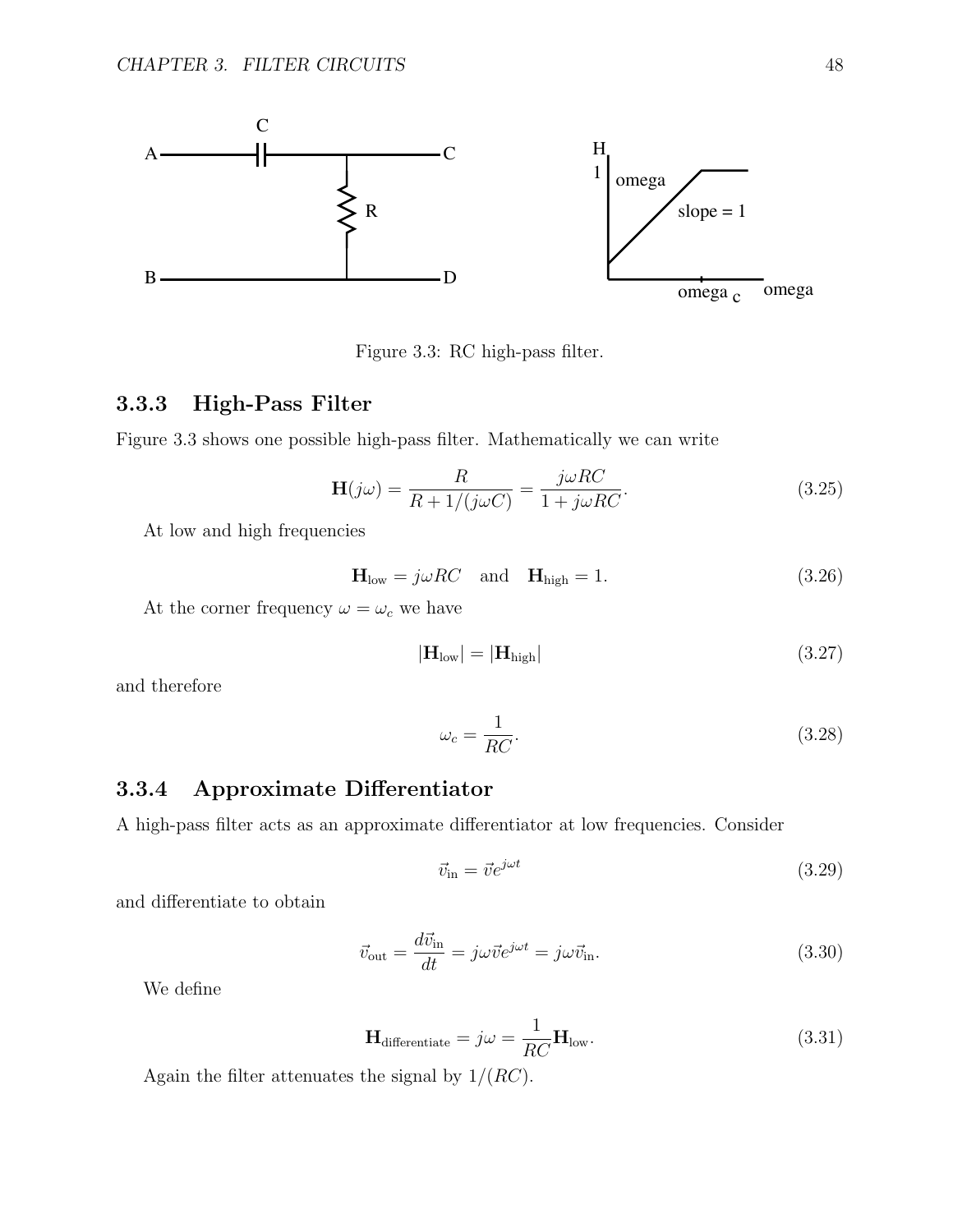**Example:** Write the transfer function  $\mathbf{H}(i\omega)$  for the network in figure 3.4 and from it find:

1. the corner frequency,

Treating the circuit like a voltage divider, the transfer function is

$$
\mathbf{H}(j\omega) = \frac{1/(j\omega C)}{1/(j\omega C) + j\omega L} = \frac{1}{1 - \omega^2 LC}.
$$
\n(3.32)

For  $\omega \approx 0 \Rightarrow \mathbf{H}(j\omega) \rightarrow 1$ . For large  $\omega \Rightarrow \mathbf{H}(j\omega) \rightarrow \frac{-1}{\omega^2 LC}$ . For the corner frequency  $1 = \frac{1}{\omega_C^2 LC} \Rightarrow \omega_C^2 = \frac{1}{LC}$ . Therefore

$$
\omega_C = \frac{1}{\sqrt{LC}} = \frac{1}{(1 \times 10^{-6})^{1/2}} = 1 \times 10^3 rad/s.
$$
 (3.33)



Figure 3.4: Four-terminal network without resistance.

2. the value of |**H**| at the corner frequency. At the corner frequency

$$
\mathbf{H}(j\omega_C) = \frac{1}{1-1} \to \infty.
$$
 (3.34)

3. How many degrees of phase shift are introduced by this network just below and just above the corner frequency? Since  $H(j\omega)$  is always real there is no phase shift.

# **3.4 Complex Frequencies and the** s**-Plane**

We will now consider s-plane techniques. Not because we will use them, but more to understand some of the common electronics terminology.

We can enhance the usefulness of the transfer function  $H(j\omega)$  by transforming to a complex frequency. Define the complex variable  $\vec{s}$  such that

$$
\vec{s} = \sigma + j\omega,\tag{3.35}
$$

where  $\sigma$  is an inverse time constant.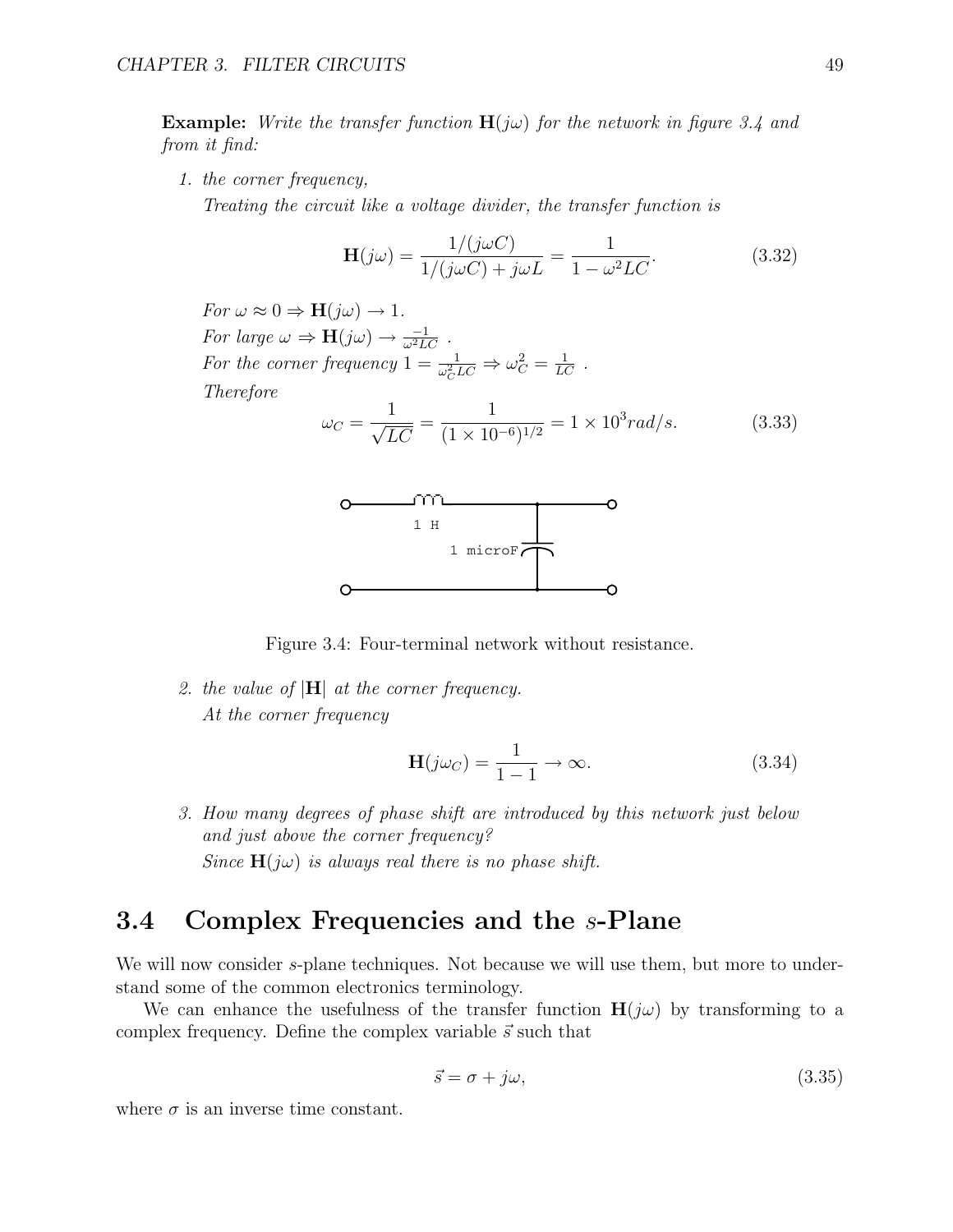Our exponential function now becomes

$$
f(t) = \mathbf{A}e^{\vec{s}t} = \mathbf{A}e^{\sigma t}e^{j\omega t}
$$
\n(3.36)

and we have a rich set of cases

| $\omega = 0, \quad \sigma > 0,$    | $e^{\sigma t}$               | exponential growth,      |  |
|------------------------------------|------------------------------|--------------------------|--|
| $\omega = 0, \quad \sigma < 0,$    | $e^{- \sigma t}$             | decay,                   |  |
| $\omega \neq 0, \quad \sigma = 0,$ | $e^{j\omega t}$              | oscillation,             |  |
| $\omega \neq 0, \quad \sigma > 0,$ | $e^{\sigma}e^{j\omega t}$    | growing oscillations and |  |
| $\omega \neq 0, \quad \sigma < 0,$ | $e^{- \sigma }e^{j\omega t}$ | decaying oscillations.   |  |

So we can not only describe oscillatory behavior but transient responses as well.

#### **3.4.1 Poles and Zeros of H**

As before, consider expanding the transfer function as the ratio of two polynomials

$$
\mathbf{H}(\vec{s}) = \frac{\mathbf{P}(\vec{s})}{\mathbf{Q}(\vec{s})}.
$$
\n(3.37)

If  $\vec{a}_n$  are the roots of  $\mathbf{P}(\vec{s})$  and  $\vec{b}_m$  are the roots of  $\mathbf{Q}(\vec{s})$  we can write

$$
\mathbf{H}(\vec{s}) = A \frac{(\vec{s} - \vec{a}_1)(\vec{s}_1 - \vec{a}_2) \dots (\vec{s} - \vec{a}_n)}{(\vec{s} - \vec{b}_1)(\vec{s} - \vec{b}_2) \dots (\vec{s} - \vec{b}_m)},
$$
(3.38)

where A is a real constant,  $\vec{a}_n$  are zeros of **H** and  $\vec{b}_m$  are poles (infinities) of **H**. Knowledge of  $\vec{a}_n$  and  $\vec{b}_m$  determines  $\mathbf{H}(\vec{s})$  everywhere.

Lets now look at our two filter circuits. For a low-pass filter

$$
\mathbf{H}(\vec{s}) = \frac{1}{1 + \vec{s}RC} = \frac{1/(RC)}{\vec{s} + 1/(RC)}
$$
(3.39)

and the filter has one pole at  $-1/(RC)$ . For a high-pass filter

$$
\mathbf{H}(\vec{s}) = \frac{\vec{s}RC}{1 + \vec{s}RC} = \frac{\vec{s}}{\vec{s} + 1/(RC)}
$$
\n(3.40)

and it has one pole at  $-1/(RC)$  and one zero at 0. We refer to these two types of filters as single-pole filters.

There is a general rule that there must be at least as many reactive elements as poles. Based on the location of the poles we are able to deduce the general response properties of the filter. We will not do this here.

**Example:** If a transfer function has poles at  $\vec{p}_1 = (-1, 2)$  and  $\vec{p}_2 = (-1, -2)$ and a zero at  $(0,0)$ , as shown in figure 3.5,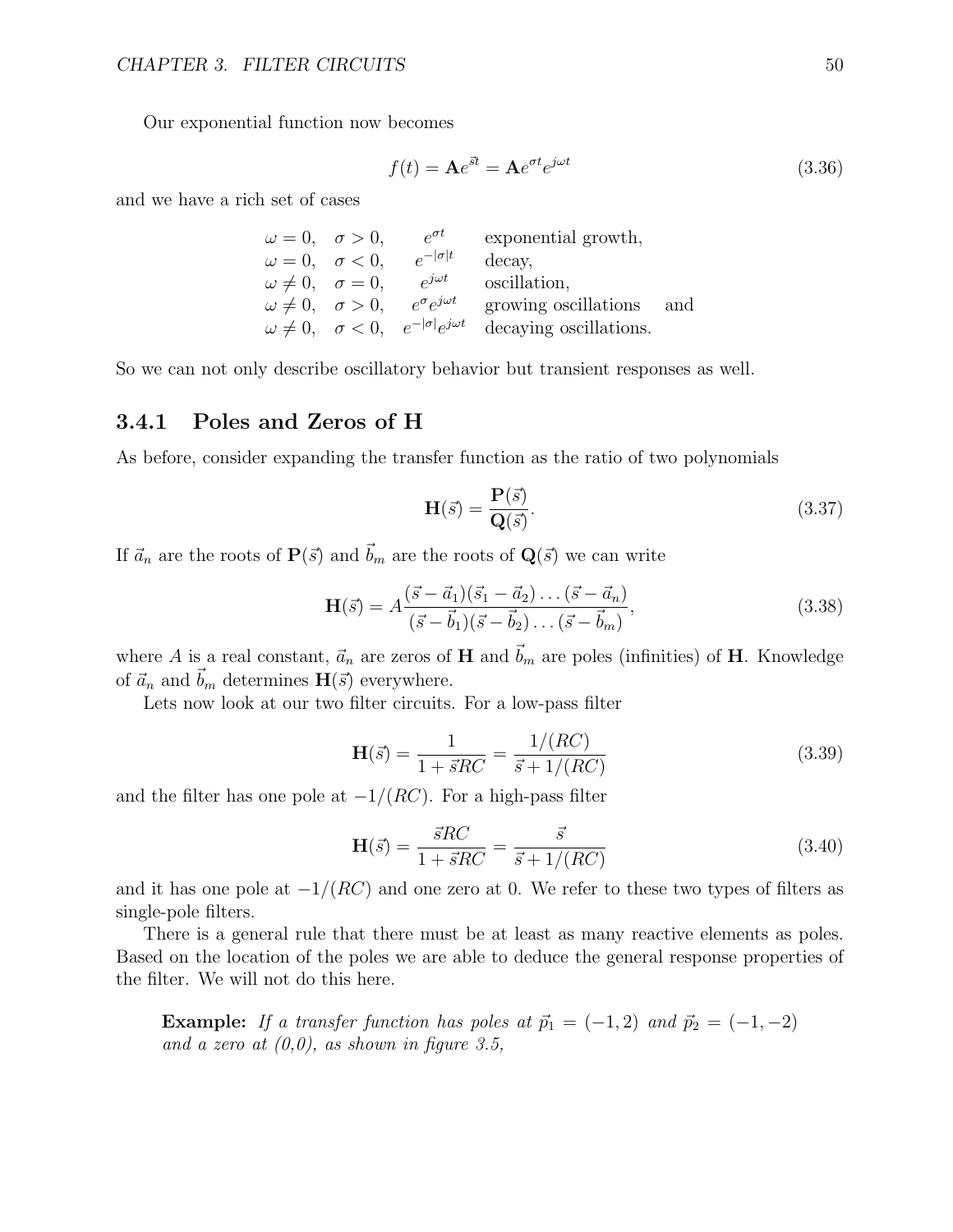

Figure 3.5: Poles and zeros in the complex plane.

1. sketch  $|\mathbf{H}(j\omega)|$  on the interval  $0 \leq \omega < 10$ . The transfer function is given by

$$
\mathbf{H}(\vec{s}) = \frac{|\vec{s} - (0,0)|}{|\vec{s} - (-1,2)||\vec{s} - (-1,-2)|} = \frac{\omega}{|\vec{s} - \vec{p}_1||\vec{s} - \vec{p}_2|}
$$
(3.41)

Plugging in values for  $\omega$  gives the table 3.1.

| $\omega$       | $\vec{s}$ –<br>$(-1, 2)$ | $\vec{s}$ —<br>$(-1,-2)$ | $H(\vec{s})$ |
|----------------|--------------------------|--------------------------|--------------|
| 0              | 2.24                     | 2.24                     |              |
| 1              | 1.41                     | 3.16                     | 0.224        |
| $\mathcal{Q}$  | 1.00                     | 4.12                     | 0.485        |
| $\mathcal{S}$  | 1.41                     | 5.10                     | 0.416        |
| $\overline{4}$ | 2.24                     | 6.08                     | 0.294        |
| 5              | 3.16                     | 7.07                     | 0.224        |
| 6              | 4.12                     | 8.06                     | 0.180        |
| 7              | 5.10                     | 9.06                     | 0.152        |
| 8              | 6.08                     | 10.05                    | 0.131        |
| 9              | 7.07                     | 11.05                    | 0.115        |
| 10             | 8.06                     | 12.04                    | 0.103        |

Table 3.1: Numerical values of the transfer function.

2. If  $|\mathbf{H}(j10)| = 1$ , what is the approximate value of  $|\mathbf{H}|$  at its highest point? If  $|\mathbf{H}(j10)| = 1$  then  $H_{max}$  at  $\omega = 2$  is  $H_{max} = 0.485$ . Therefore

$$
\frac{0.485}{0.103} \times 1 = 4.7. \tag{3.42}
$$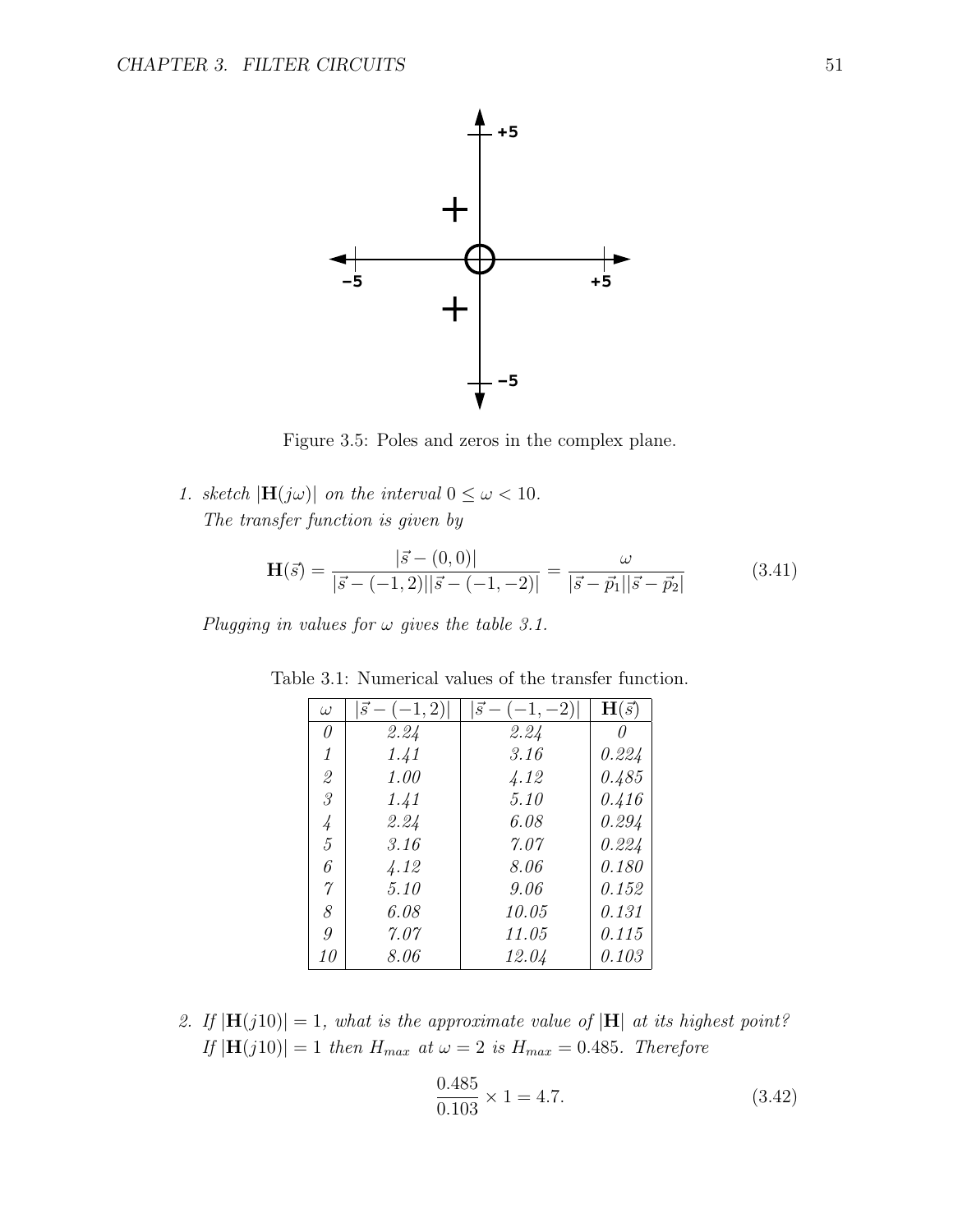

Figure 3.6: The transfer function from the table above.

# **3.5 Sequential RC Filters**

Single-pole filters are rather limited (6 dB/octave slope). For better band-pass and bandreject filters we require more poles and zeros and thus more reactive circuit elements. A simple solution is to connect two or more single-pole RC filters in sequence. If filter  $\mathbf{H}_{2}$ draws no current from filter  $H_1$ , the transfer function for the combined filter is

$$
\mathbf{H} = \mathbf{H}_1 \mathbf{H}_2 (= \mathbf{H}_2 \mathbf{H}_1). \tag{3.43}
$$

One way to do this is to choose a large impedance for  $H_2$ . Hence  $H$  has more poles and zeros than  $H_1$  or  $H_2$ .

The corner frequency for a high-pass filter is  $\omega_H = 1/(RC)$  and the transfer function may be written as

$$
\mathbf{H}_{\text{high}} = \frac{j\omega RC}{1 + j\omega RC} = \frac{j\omega/\omega_H}{1 + j\omega/\omega_H}.\tag{3.44}
$$

For a low-pass filter the corner frequency is  $\omega_L = 1/(RC)$  and

$$
\mathbf{H}_{\text{low}} = \frac{1}{1 + j\omega RC} = \frac{1}{1 + j\omega/\omega_L}.\tag{3.45}
$$

We may build a two-section low-pass filter by requiring  $R_2 > R_1$  and  $1/C_2 > 1/C_1$ , as shown in figure 3.7, so that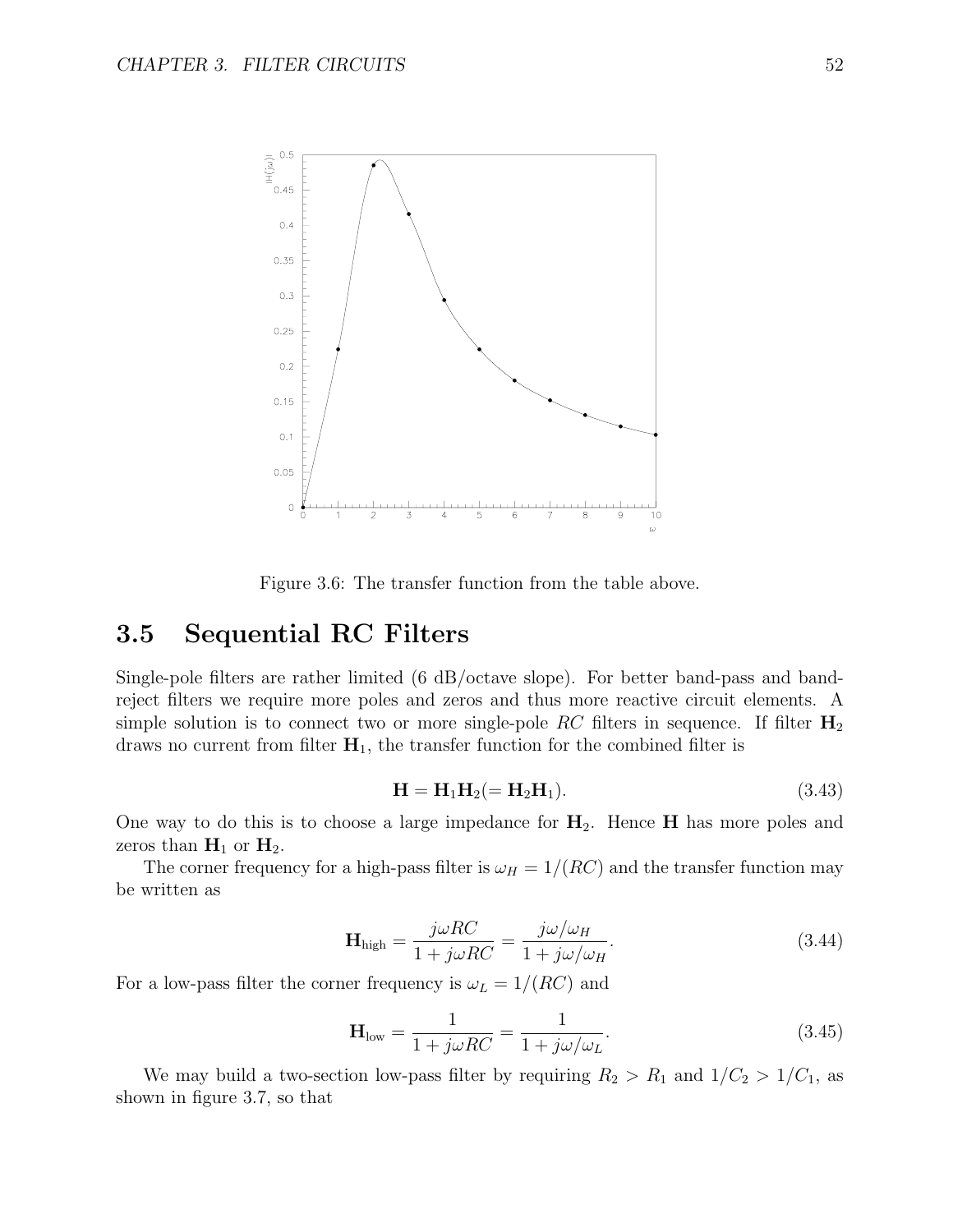

Figure 3.7: Two-section low-pass filter.

$$
\mathbf{H}_{\text{low}} = \frac{1}{(1 + j\omega/\omega_{L_1})(1 + j\omega/\omega_{L_2})}.
$$
 (3.46)

A special case occurs when  $R_1C_1 = R_2C_2 \Rightarrow \omega_{L_1} = \omega_{L_2}$  and we obtain one corner frequency but the slope of the filter is  $\omega^{-2}$ .

The results are similarly for a two-section high-pass filter.

A band-pass filter can be built from one low-pass filter and one high-pass filter, as shown in figure 3.8. The order of the filter sections does not matter as long as the impedance rule is obeyed.



Figure 3.8: Band-pass filter.

$$
\mathbf{H}_{\text{pass}} = \frac{j\omega/\omega_H}{(1 + j\omega/\omega_H)(1 + j\omega/\omega_L)}.\tag{3.47}
$$

If  $\omega_L \leq \omega_H$  we have only two straight regions and the band-pass frequency range degenerates to zero.

**Example:** Show that the magnitude of the transfer function

$$
\mathbf{H}_{\text{pass}} = \frac{j\omega/\omega_H}{(1 + j\omega/\omega_H)(1 + j\omega/\omega_L)}\tag{3.48}
$$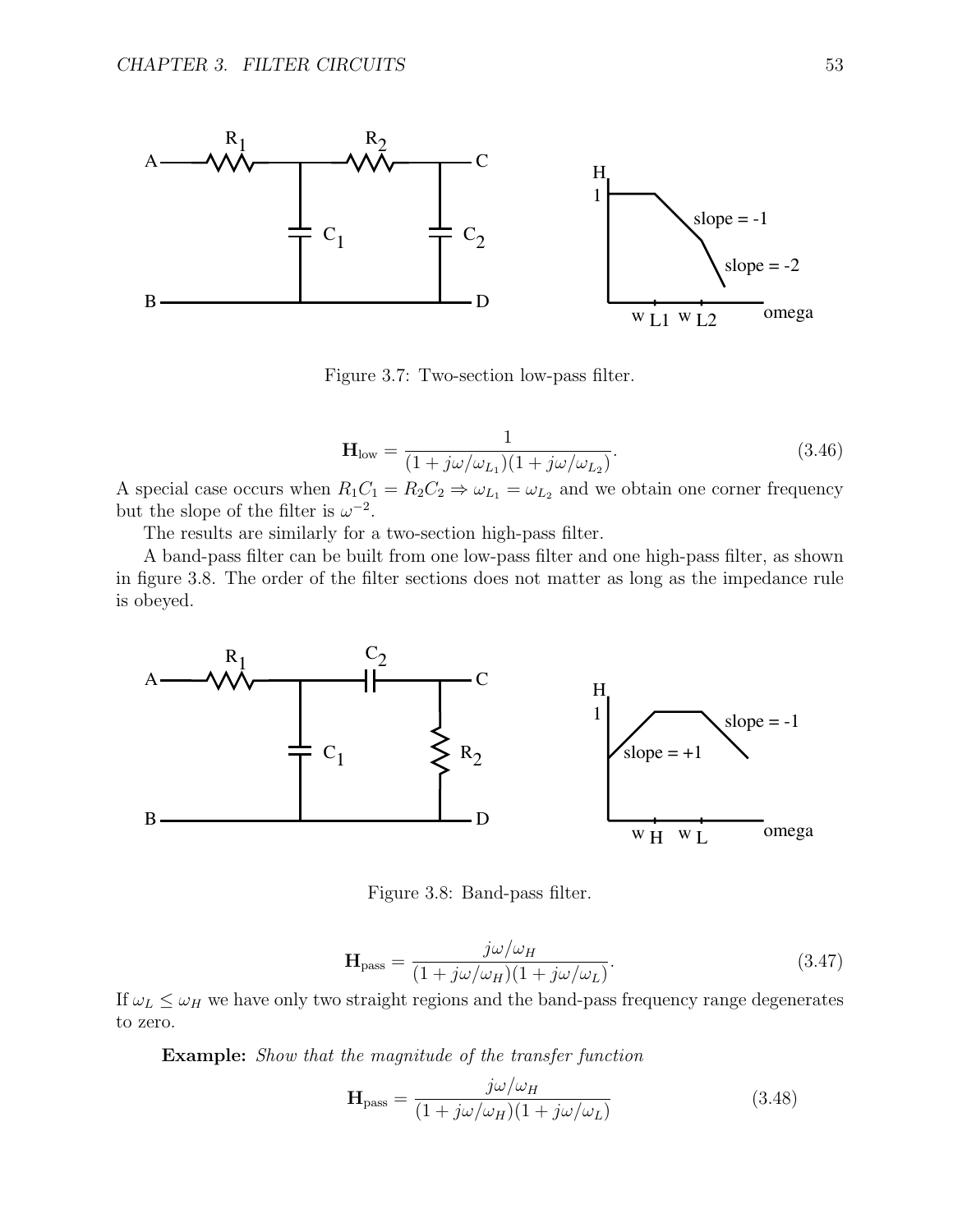falls of  $-6$  dB/octave at both the low- and high-frequency extremes. For small  $\omega$  (ie.  $\omega \ll \omega_H$  and  $\omega \ll \omega_L$ )  $\mathbf{H} \approx j\omega/\omega_H$ ;  $|\mathbf{H}(j\omega)| = \omega/\omega_H$ ;  $\log_{10} H = \log_{10} \omega + C$ . Thus  $d(\log_{10}|\mathbf{H}|)$  $\frac{d(\log_{10} 4.49)}{d(\log_{10} \omega)} = 1 \Rightarrow 6db/cctave.$  (3.49) For large  $\omega$  (ie.  $\omega \gg \omega_H$  and  $\omega \gg \omega_L$ )  $\mathbf{H} \approx -j\omega_L/\omega$ ;  $|\mathbf{H}(j\omega)| = \omega_L/\omega$ ;  $|\mathbf{H}(j\omega)| = -\log_{10} \omega + C$ . And thus  $d(\log_{10}|\mathbf{H}|)$  $\frac{d(\log_{10} 12)}{d(\log_{10} \omega)} = -1 \Rightarrow -6dB/cctave.$  (3.50)

# **3.6 Passive RCL Filters**

Sequential RC filters always have real poles and hence smooth rounded corners. To improve these filters we introduce an inductor (which is good for high frequencies).

#### **3.6.1 Series RCL Circuit**

Consider the RCL circuits as shown in figure 3.9. Each has a low-frequency and highfrequency approximation. Considering the band-reject filter (figure 3.6d) we obtain for the transfer function

$$
\mathbf{H} = \frac{1/(j\omega C) + j\omega L}{R + 1/(j\omega C) + j\omega L}
$$
(3.51)

$$
= \frac{1 - \omega^2 LC}{(1 - \omega^2 LC) + j\omega RC}.
$$
\n(3.52)

The approximations are:

$$
\omega \to 0; \quad \mathbf{H} \to \mathbf{H}_{\mathrm{L}} = 1 \quad \text{and} \tag{3.53}
$$

$$
\omega \to \infty; \quad \mathbf{H} \to \mathbf{H}_{\mathbf{H}} = 1. \tag{3.54}
$$

We notice a zero in the transfer function at  $\omega_0 = 1/$ √ LC. In the low-medium frequency range

$$
\omega < \omega_0; \quad \mathbf{H} \to \mathbf{H}_{\mathrm{LM}} = \frac{1}{j\omega RC} \propto \omega^{-1},\tag{3.55}
$$

for high-medium frequencies

$$
\omega > \omega_0;
$$
  $\mathbf{H} \to \mathbf{H}_{HM} = \frac{-\omega^2 LC}{j \omega RC} = \frac{j \omega L}{R} \propto \omega^{+1}.$  (3.56)

Solving for the corner frequencies we have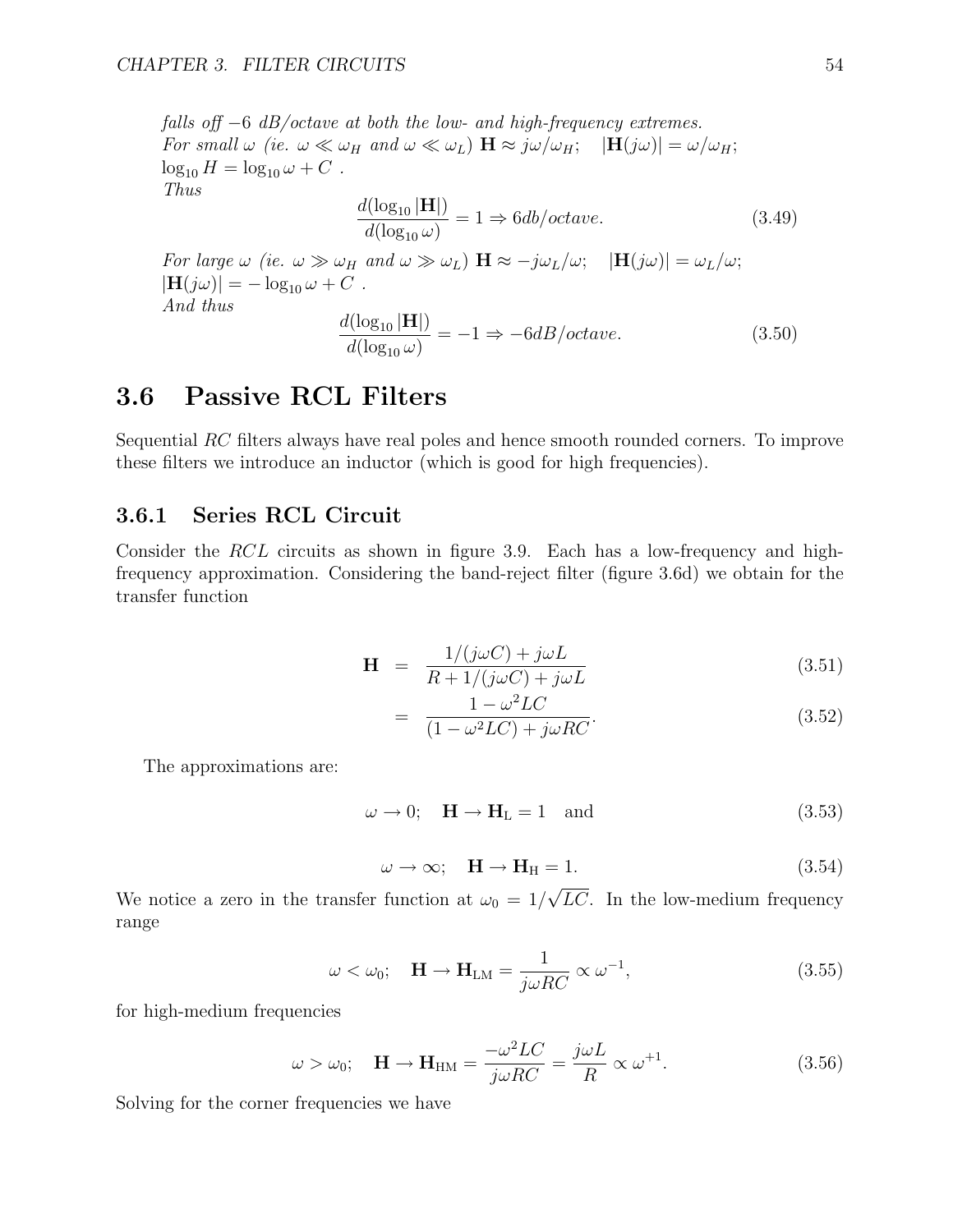

Figure 3.9: LCR filters: a) low-pass, b) high-pass, c) band-pass and d) band-reject.

$$
1 = 1/|j\omega RC| \Rightarrow \omega_1 = 1/(RC), \tag{3.57}
$$

$$
1 = |j\omega L/R| \Rightarrow \omega_2 = R/L \text{ and } (3.58)
$$

$$
\omega_0 = 1/\sqrt{LC} = \sqrt{\omega_1 \omega_2}.\tag{3.59}
$$

**Example:** Sketch  $|\mathbf{H}(j\omega)|$  for the LCR circuit shown in figure 3.10 for the two conditions  $R = 0.5\sqrt{L/C}$  and  $R = 2\sqrt{L/C}$ . In each case, determine the values of  $|\mathbf{H}|$  at  $\omega = 0$ ,  $\infty$ , and  $\omega_c$ , and label these points on the sketches. The transfer function is

$$
\mathbf{H}(j\omega) = \frac{R + j\omega L}{R + j\omega L + \frac{1}{j\omega C}}.\tag{3.60}
$$

For  $\omega$  small

$$
\mathbf{H}(j\omega) \approx \frac{R}{1/(j\omega C)} = j\omega RC \tag{3.61}
$$

$$
|\mathbf{H}(j\omega)| = \omega RC. \tag{3.62}
$$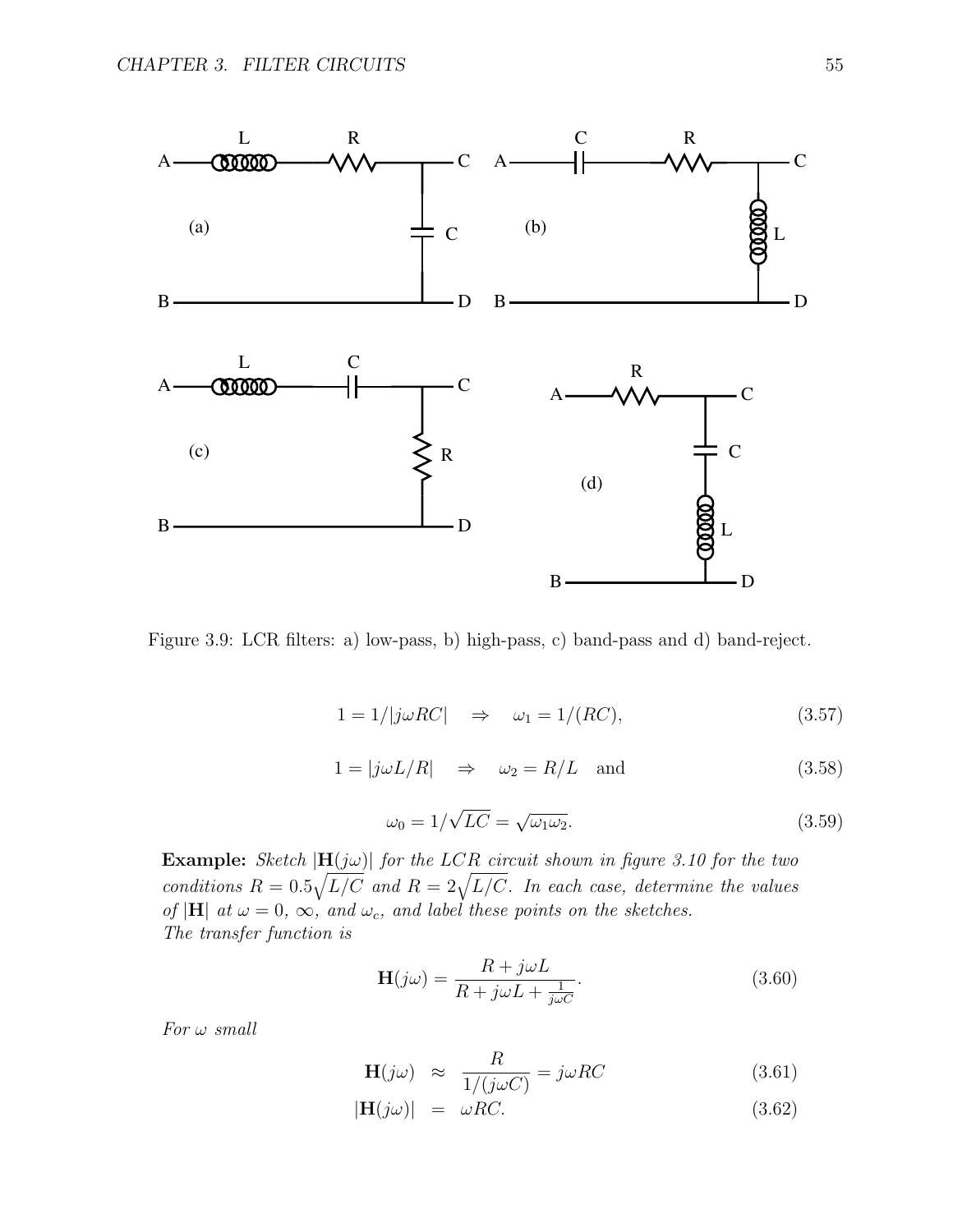

Figure 3.10: LCR circuit with two components across the output.

For large  $\omega$ :  $\mathbf{H}(j\omega)=1$ . For the corner frequency:  $1 = \omega_C RC \rightarrow \omega_C = 1/(RC)$ . *For*  $R = 0.5 \sqrt{L/C} = \frac{1}{2}$  $\sqrt{\frac{L}{C}},$  $H_{low} = \frac{\omega}{2}$ ∨'  $\overline{LC}; \omega_C = \frac{2}{\sqrt{LC}}.$ 

$$
\mathbf{H}(j\omega_C) = \frac{R + 2j\sqrt{L/C}}{R + 2j\sqrt{L/C} - j/2\sqrt{L/C}} = \frac{R + 4jR}{R + 4jR - jR}
$$
(3.63)

$$
= \frac{1+4j}{1+3j} = \frac{(1+4j)(1-3j)}{1+9} = \frac{13+j}{10}
$$
 (3.64)

$$
|\mathbf{H}(j\omega_C)| = \sqrt{\frac{13^2 + 1^2}{10^2}} = \sqrt{\frac{170}{10}} = 1.30.
$$
 (3.65)

For  $R = 2\sqrt{L/C}$ ,  $H_{low} = 2\omega$ √  $\overline{LC}; \omega_C = \frac{1}{2\sqrt{LC}}$ 

$$
\mathbf{H}(j\omega_C) = \frac{R + j/2\sqrt{L/C}}{R + j/2\sqrt{L/C} - 2j\sqrt{L/C}} = \frac{2 + j/2}{2 + j/2 - 2j} \tag{3.66}
$$

$$
= \frac{4+j}{4-3j} = \frac{(4+j)(4+3j)}{16+9} = \frac{13+16j}{25}
$$
(3.67)

$$
|\mathbf{H}(j\omega_C)| = \sqrt{\frac{13^2 + 16^2}{25^2}} = \frac{\sqrt{425}}{25} = 0.825.
$$
 (3.68)

Figure 3.11 is a sketch of the transfer functions.

#### **Example:**

1. Write an expression for the transfer function of the circuit shown in figure 3.12.

$$
Z_{CL} = \frac{(1/(j\omega C))(j\omega L)}{1/(j\omega C) + j\omega L} = \frac{j\omega L}{1 - \omega^2 CL}
$$
(3.69)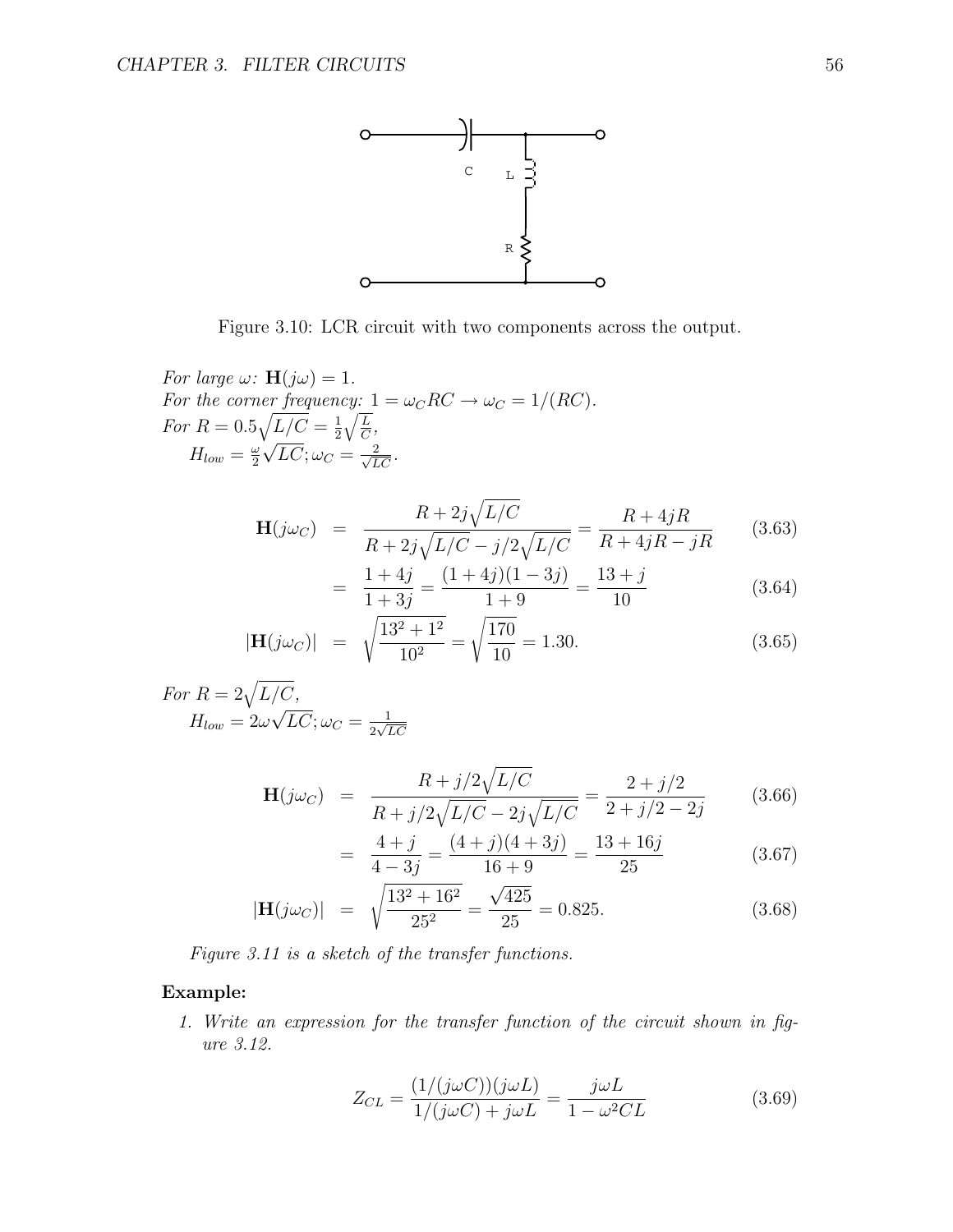

Figure 3.11: Sketch of the transfer functions for the above circuit.

$$
\mathbf{H}(j\omega) = \frac{\frac{j\omega L}{1 - \omega^2 CL}}{R + \frac{j\omega L}{1 - \omega^2 CL}} = \frac{1}{1 - jR/(\omega L)(1 - \omega^2 CL)}
$$
(3.70)

$$
= \frac{1}{1+j\left(\omega RC - \frac{1}{\omega}\frac{R}{L}\right)}.\tag{3.71}
$$

2. What phase shift is introduced by this filter at very small and very large frequencies?

For large  $\omega$  **H**(j $\omega$ )  $\approx \frac{1}{j\omega RC} = \frac{-j}{RC}\omega^{-1}$ 

$$
\mathbf{H}_{high} = \frac{1}{RC} \omega^{-1} e^{-j\pi/2} \to \phi_H = -\frac{\pi}{2}.
$$
 (3.72)

For small  $\omega$  **H**(j $\omega$ )  $\approx \frac{1}{(-j/\omega)(R/L)} = j\omega \frac{L}{R}$ 

$$
\mathbf{H}_{low} = \frac{L}{R} \omega e^{j\pi/2} \to \phi_L = +\frac{\pi}{2}.
$$
 (3.73)

3. On a log-log scale, sketch  $|\mathbf{H}(j\omega)|$  and the phase shift as a function of  $\omega$ . For the corner frequency  $\omega_C^2 RC = \frac{R}{L} \rightarrow \omega_C = \frac{1}{\sqrt{LC}}$ .  $\mathbf{H}(j\omega_C) = 1; \phi_C = 0.$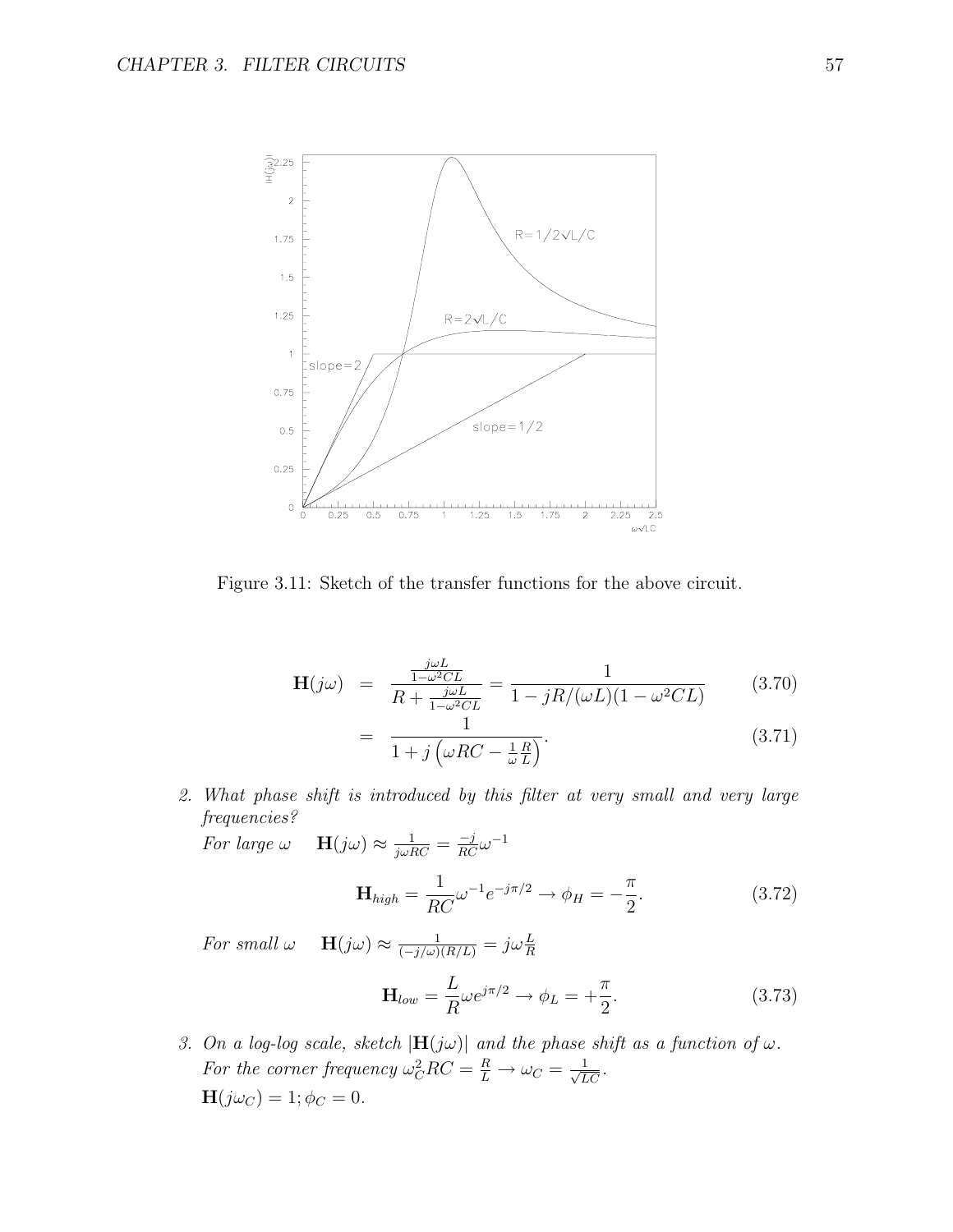

Figure 3.12: Circuit with components in parallel at the output.

## **3.7 Amplifier Model**

Enough of filters. Lets now look at the simple amplifier model in figure 3.14

$$
\vec{v}_{\text{out}}(j\omega) = \mathbf{A}(j\omega)\vec{v}_{in}(j\omega), \qquad (3.74)
$$

$$
\vec{v}_{\text{out}}(\vec{s}) = \mathbf{A}(\vec{s}) \vec{v}_{in}(\vec{s}). \tag{3.75}
$$

Notice that  $\vec{v}_{\text{out}}$  is with respect to ground while  $\vec{v}_{\text{in}}$  is a voltage difference. For a typical operational amplifier  $|\mathbf{H}| \approx 10^6$  at  $\omega = 0$ . As  $\omega \to \infty$ ,  $\mathbf{A}(\omega) < \mathbf{A}(\omega = 0)$  due to internal capacitance, ie. the amplifier behaves like a low-pass filter.

$$
\mathbf{A}(\vec{s}) = A_0 \mathbf{H}_{\text{low}}(\vec{s}),\tag{3.76}
$$

where  $\mathbf{H}_{\text{low}}$  is the transfer function of a low-pass filter.

#### **3.7.1 One-, Two- and Three-Pole Amplifier Models**

The simplest amplifier has

$$
\mathbf{A}_1(\vec{s}) = \frac{A_0}{1 + \vec{s}/s_a},\tag{3.77}
$$

where  $s_a$  is a real positive number (corner frequency). There is a single pole at  $-s_a$  on the negative real axis. This means that the impulse response will decay exponentially without ringing.

If we cascade multiple (three) single-pole amplifiers together

$$
\mathbf{A}_3(\vec{s}) = \frac{A_0}{(1 + \vec{s}/s_a)(1 + \vec{s}/s_b)(1 + \vec{s}/s_c)}.\tag{3.78}
$$

There will still be no oscillation to an impulse.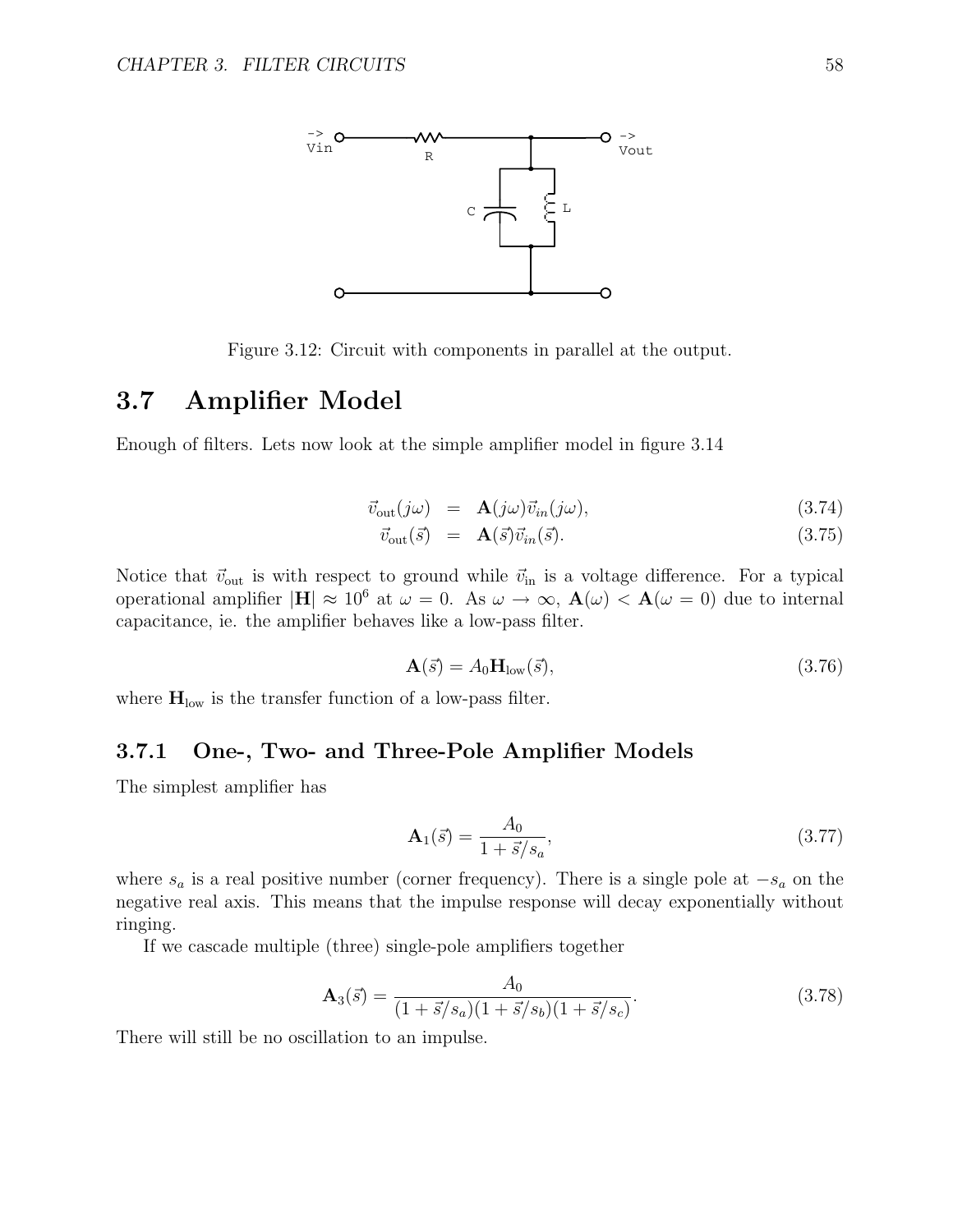

Figure 3.13: Transfer function and phase shift for the above circuit.

## **3.7.2 Amplifier with Negative Feedback**

Feedback is a widely used technique to improve the characteristics of an imperfect amplifier. A generalized amplifier with negative voltage feedback is shown in figure 3.15.

The overall transfer function (closed-loop gain) can be written as

$$
\mathbf{H}(\vec{s}) = \frac{\vec{v}_3}{\vec{v}_1}.\tag{3.79}
$$

Realizing that

$$
\vec{v}_2 = \vec{v}_1 - \vec{v}_4; \quad \vec{v}_2 = \frac{\vec{v}_3}{\mathbf{A}(\vec{s})} \text{ and } \vec{v}_4 = \mathbf{F}\vec{v}_3.
$$
\n(3.80)

we may write

$$
\mathbf{H}(\vec{s}) = \frac{\mathbf{A}}{1 + \mathbf{A}\mathbf{F}}.\tag{3.81}
$$

If  $|\mathbf{AF}| \gg 1 \Rightarrow \mathbf{H}(\vec{s})=1/\mathbf{F}$ . The transfer function is now independent of the amplifier gain. **F** is the transfer function of a stable resistive network which means that **H** will also be stable.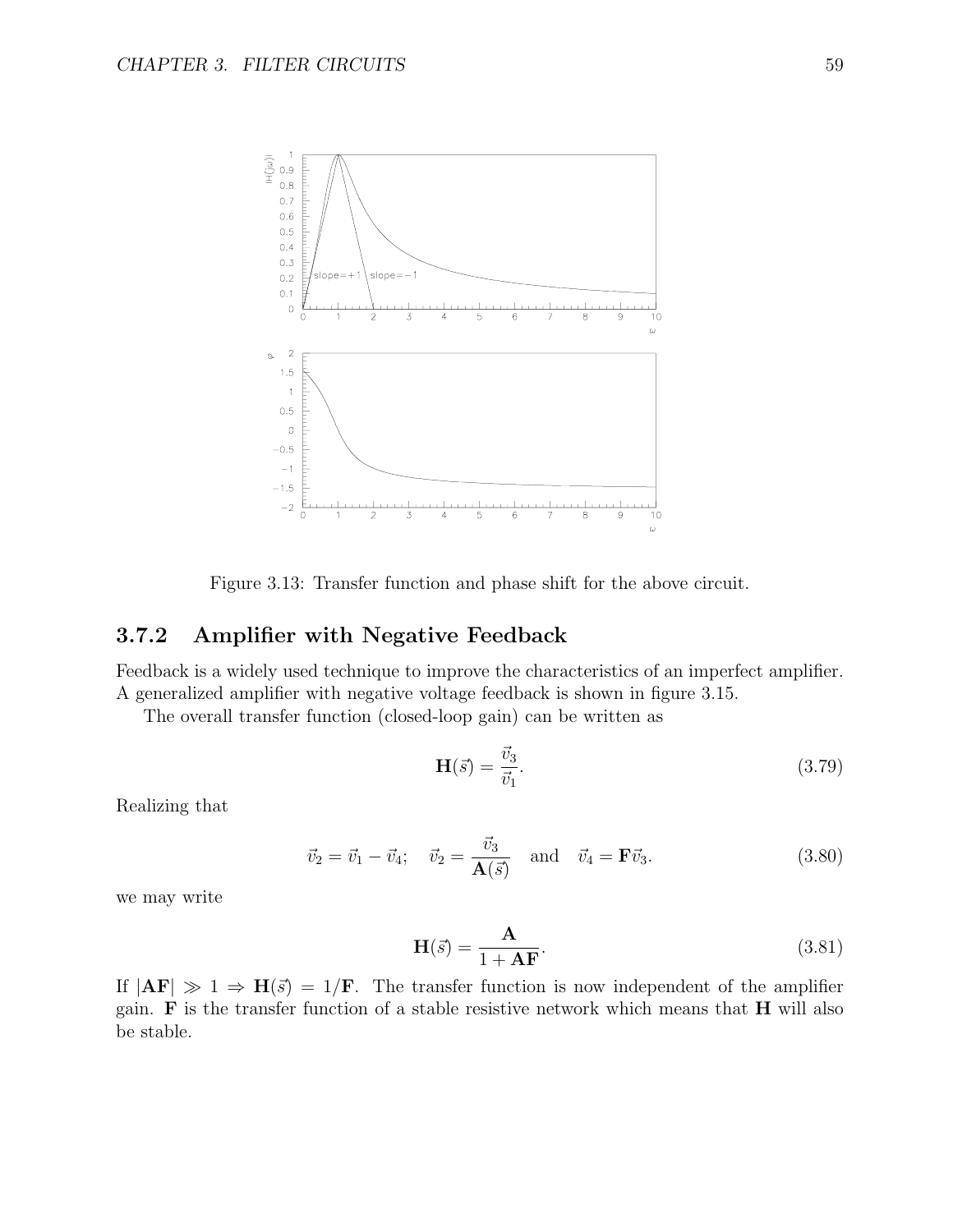

Figure 3.14: A simple amplifier model.



Figure 3.15: Amplifier with negative voltage feedback.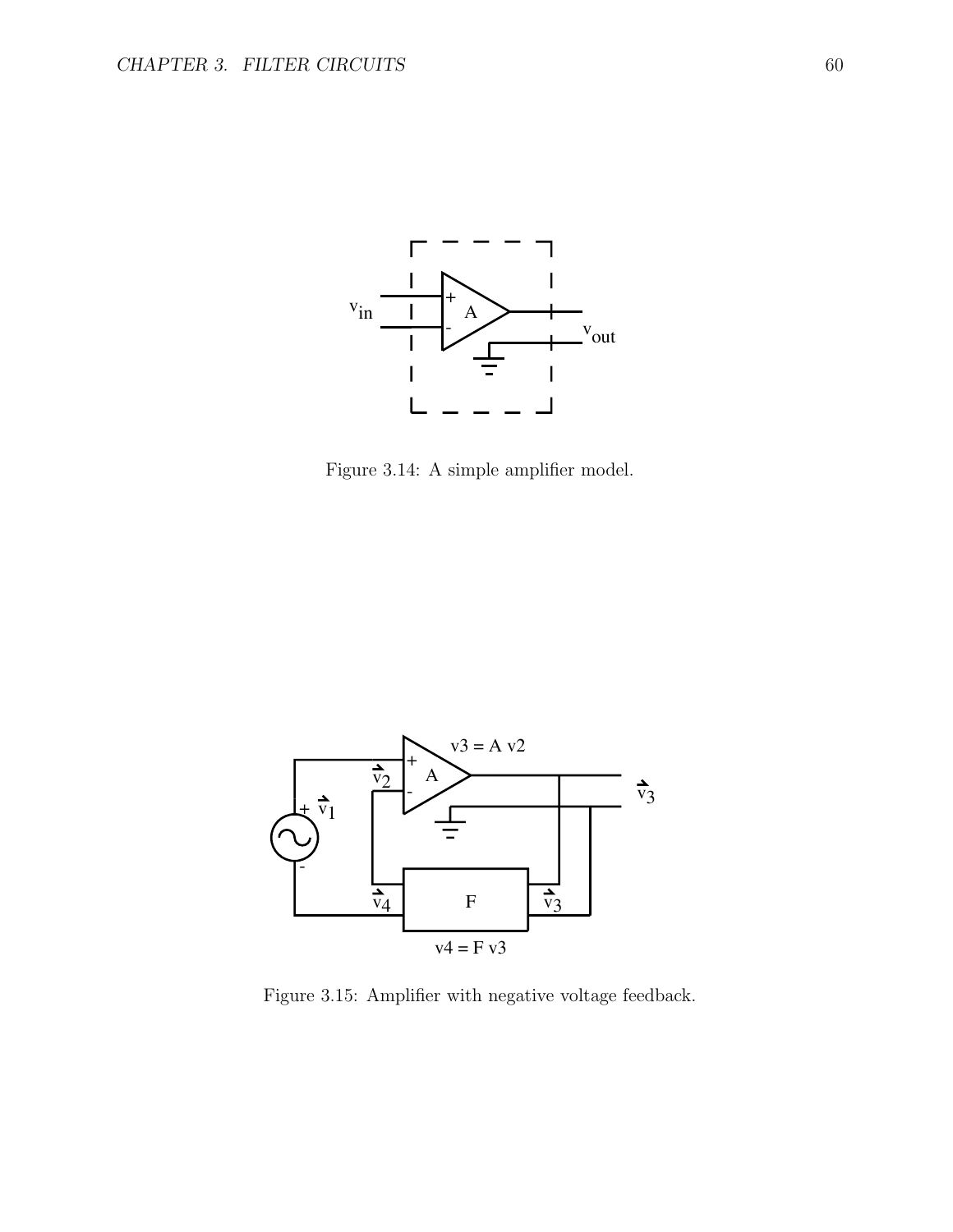# **3.8 Problems**

1. In the following circuit, the input signal is  $\vec{v} = v_0 \exp(j\omega t)$ , and the components have been chosen such that  $L = R/\omega$  and  $C = 3/(\omega R)$ . The output is at the terminals AB.



- (a) What is the transfer function  $H(j\omega)$ ?
- (b) Find the current in the circuit.
- (c) What is the voltage drop across each element of the circuit?
- (d) Show algebraically that at any instant the potential difference around the circuit is zero.
- (e) At time  $t = N\pi/\omega$ , where  $N = 0, 2, 4, ...$  make a sketch showing the voltage across each element in the complex plane and show that the vector sum of the voltage drops is equal to the voltage supplied.
- (f) Write an expression for  $|\mathbf{H}(j\omega)|$ .
- (g) What is the limit of  $|\mathbf{H}(j\omega)|$  as  $\omega$  goes to zero?
- (h) What is the limit of  $|\mathbf{H}(j\omega)|$  as  $\omega$  goes to infinity?
- (i) What is the corner frequency?
- (j) What is  $|\mathbf{H}(j\omega)|$  at the corner frequency?
- (k) Make a sketch showing the characteristics of  $|\mathbf{H}(j\omega)|$  on a log-log plot. Label the slope of the curve where possible, the corner frequency, and the value of  $|\mathbf{H}(j\omega)|$ at the corner frequency.
- (l) Describe the high and low frequency behavior in dB/octave.
- 2. (a) Draw a passive LCR low-pass filter and write down the transfer function of your four-terminal network.
	- (b) Determine approximations to the transfer function and filter corner frequency(s). √
	- (c) Write the resonance frequency,  $\omega_r = 1/$  $LC$ , in terms of the corner frequency(s).
- 3. Write down the transfer function,  $H(j\omega)$ , for the network shown below, and from it find: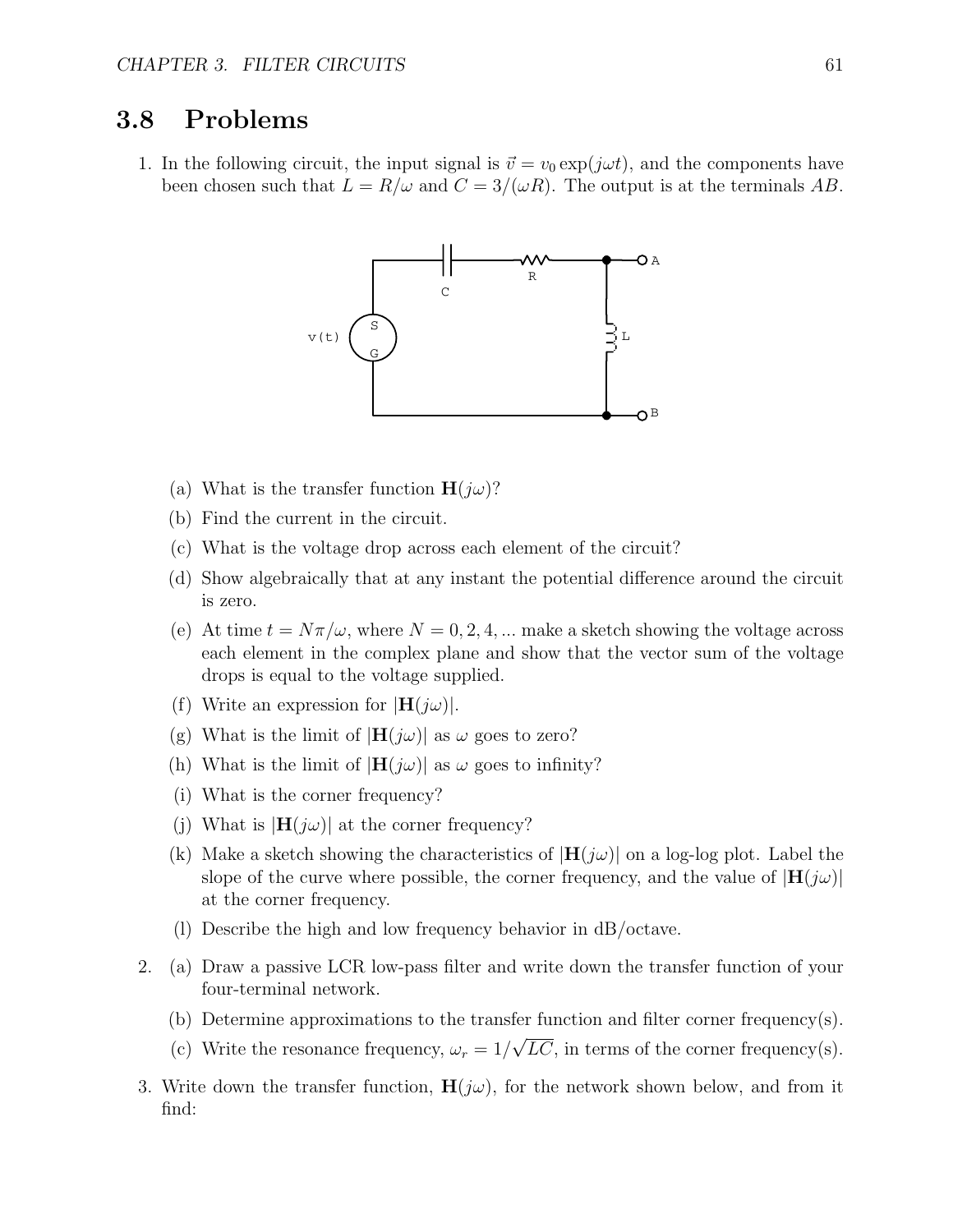- (a) the corner frequency(s) and
- (b) the value(s) of  $|\mathbf{H}(j\omega)|$  at the corner frequency(s).
- (c) Sketch  $|\mathbf{H}(j\omega)|$  and the voltage phase-shift as a function of  $\omega$ .
- (d) What type of filter is this?



4. (a) What is the transfer function for the following circuit?



- (b) Describe the frequency response at low and high frequencies?
- (c) Sketch the magnitude  $|\mathbf{H}(j\omega)|$  on a log-log plot. (label slopes, the corner frequency(s), and  $|\mathbf{H}(j\omega_C)|$
- (d) What is the signal attenuation for  $\omega = 3(RC)^{-1}$ .
- 5. (a) Show that the transfer function of a single-pole RC filter drops by 3 db at the corner frequency. This is often refereed to as the 3 db down-point.
	- (b) Design a bandpass RC filter with the transfer function shown below.  $\omega_1$  =  $10^3$  rad/s and  $\omega_2 = 10^5$  rad/s are the 3 db down-points of the RC filter sections. Choose impedances so that the first section is not much affected by the loading of the second section.
	- (c) Are  $\omega_1$  and  $\omega_2$  the 3 db down-points of a bandpass filter?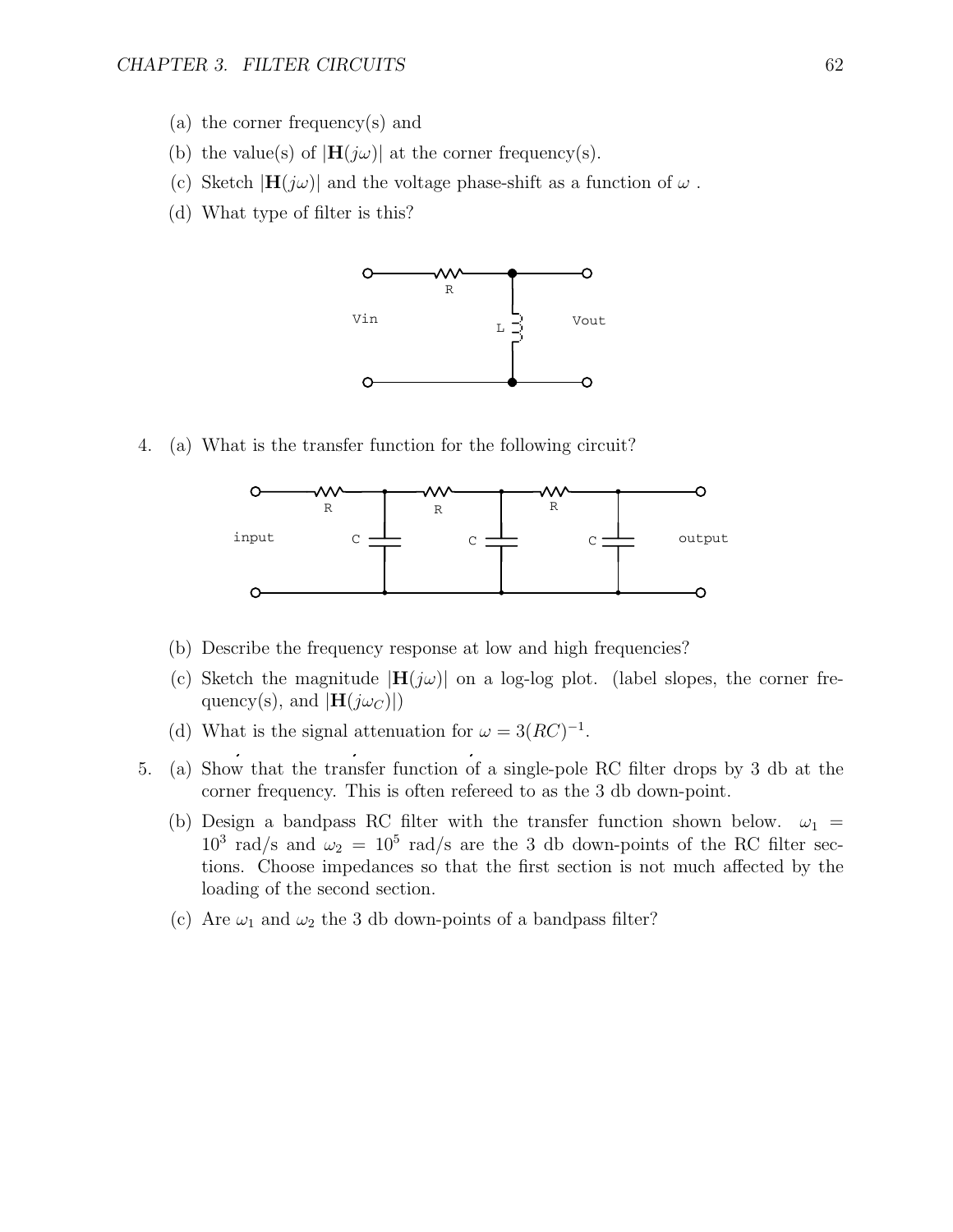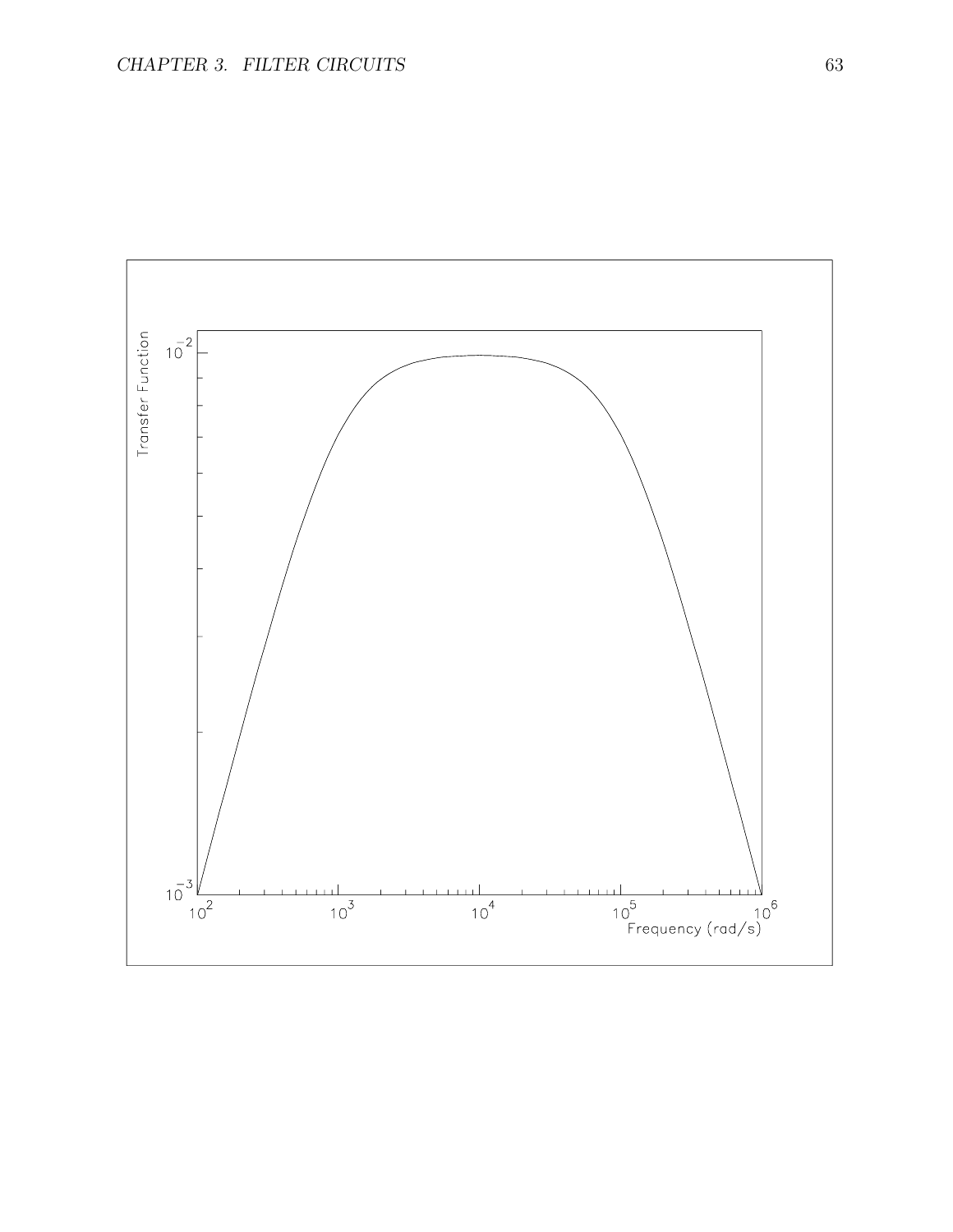# **Chapter 4 Diode Circuits**

So far we have only considered passive circuit elements. Now we will consider our first reactive circuit element, the diode. Hopefully things will start to get a little more interesting.

Along with the diode there is the transistor, which will be discussed in future lectures. These circuit elements are commonly made from a semiconductor basic material. Semiconductors along with the passive circuit elements are often integrated onto a single electronics chip. If a hundred or so transistors are on a chip it is referred to as an integrated circuit or IC. Large-scale integrated circuits, LSI, contain thousands of transistors. And today even very-large-scale integrated circuits, VLSI, exist, with hundreds of thousands of transistors.

Now lets talk physics.

# **4.1 Energy Levels**

The physical principles of semiconductor devices can be understood by considering quantum energy levels in the material. I will just give a sketchy view here and define some terminology.

Valance electrons are the electrons outside the closed shells of an atom. In silicon and germanium there are four valence electrons, arsenic has five and gallium three. The large number of valance electrons favour these elements as semiconductors.

To sustain an electric current, a material must have charge carriers that are free to move. There is some probability that an atom may eject a valence electron which is then free to move in the material. The conductivity of a material is thus a function of the number of free charge carriers per unit volume. Based on these probability densities it is common to divide materials into three categories: conductors, semiconductors and insulators.

In crystals atoms interact and bind by sharing valence electrons. The wave function is no longer associated with a single atom but extends over the entire crystal. One effect of the interaction between the atoms is that the otherwise degenerate energy levels split into closely spaced levels. Since the number of atoms is large, it is common to refer to this set of levels as a continuous energy band.

In solid materials there usually exist a *valance band* which is an energy region where the states are filled or partially filled by valence electrons. The conduction band is defined to be the lowest unfilled energy band. So our three materials can be characterized by their band structure. An insulator has the valence and conduction band well separated. A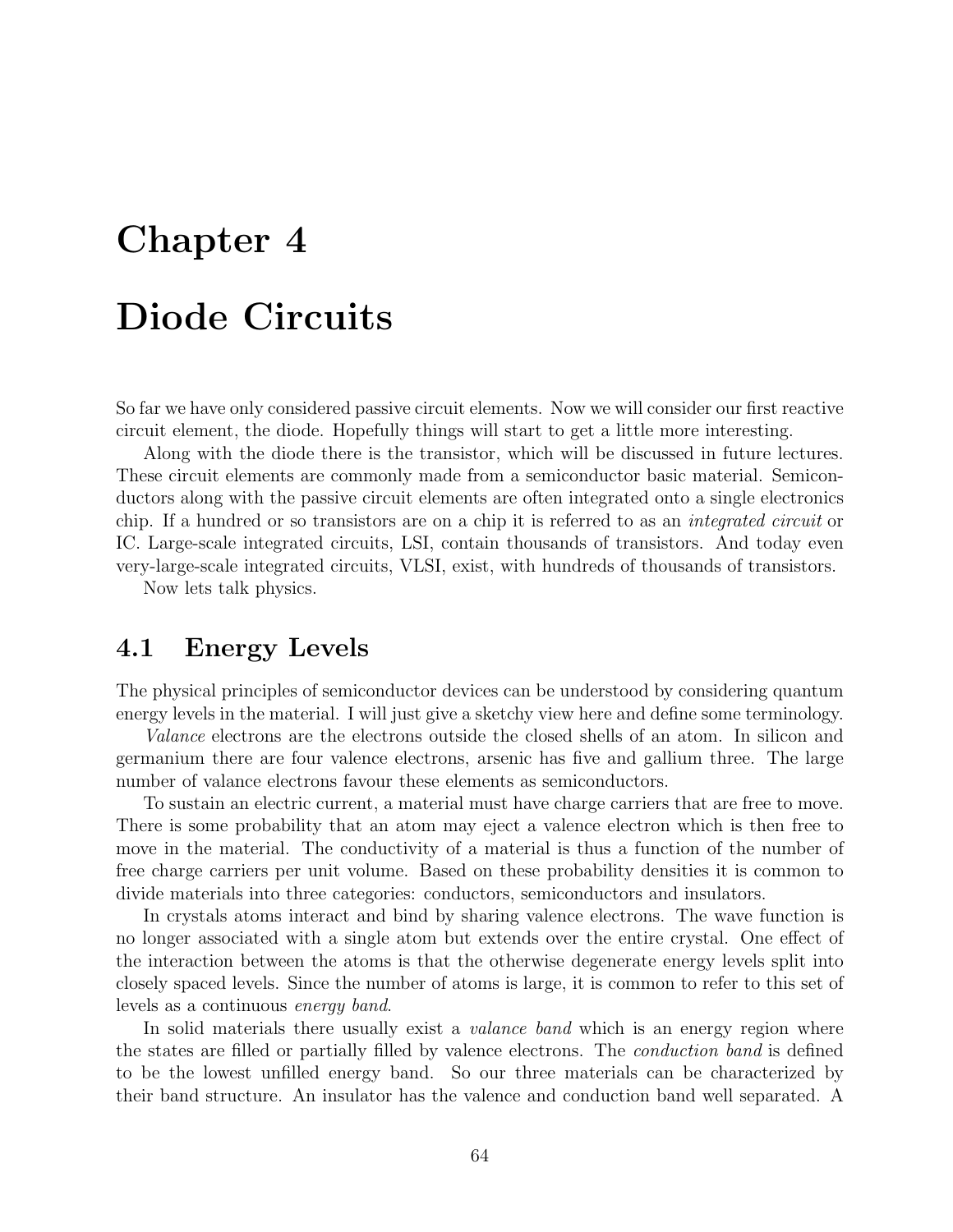semiconductor has the valence band close to the conduction band – separated by about a 1 eV gap. Conductors on the other hand have the conduction and valence bands overlapping.

The interesting property of a semiconductor is that thermally excited electrons can move from the valence band to the conduction band and conduct current. Silicon and germanium have thermally excited electrons at room temperature and hence their common use in diodes and transistors.

When an electron has been excited into the conduction band, the hole left behind in the valence band is also free to move through the crystal. A quantum mechanical treatment of this effect puts the hole on an approximately equal footing with the electron. Temperature causes the thermal generation of electron-hole pairs. One of the components of the pair will add a little to the majority charge carriers. The other component of the electron-hole pair will become the *minority charge carrier*. Minority charge carriers limit ideal performance and increase with increasing temperature.

A common method for generating even more charge carriers in a semiconductor is by doping. That is, replacing a few atoms of the base material with atoms of a different element. These impurities will contribute an excess electron or hole which is loosely bound and hence can be excited into the conduction band by thermal energy. In N-type semiconductors the majority of free charge carriers are negative, while in a P-type semiconductor the majority are positive.

# **4.2 The PN Junction and the Diode Effect**

By joining a P-type and N-type semiconductor together we can make a diode (figure 4.1)



Figure 4.1: PN junction diode.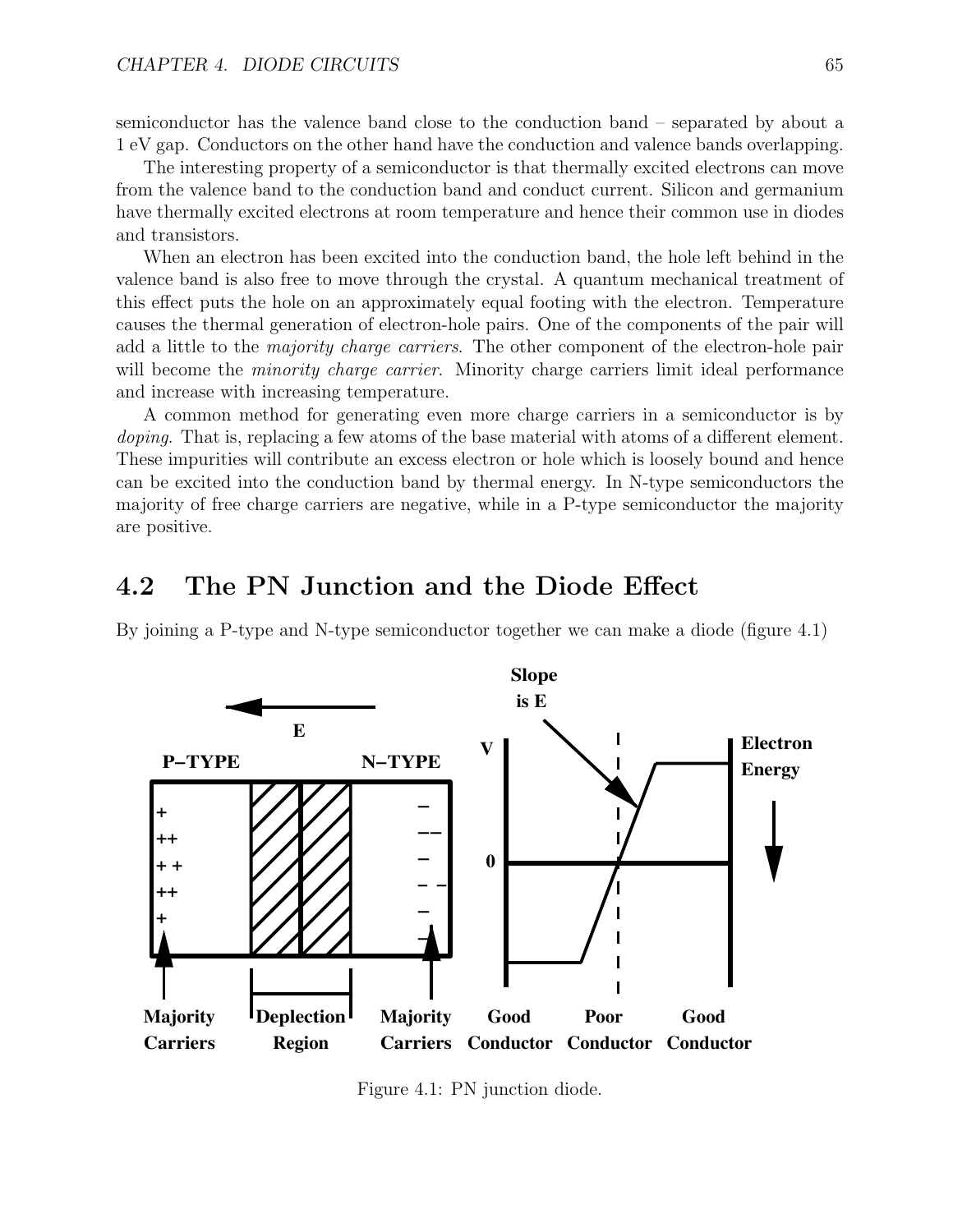Initially both semiconductors are totally neutral. The concentration of positive and negative carriers are quite different on opposite sides of the junction and the thermal energypowered diffusion of positive carriers into the N-type material and negative carriers into the P-type material occurs. The N-type material acquires an excess of positive charge near the junction and the P-type material acquires an excess of negative charge. Eventually diffuse charges build up and an electric field is created which drives the minority charges and eventually equilibrium is reached. A region develops at the junction called the depletion region. This region is essentially un-doped or just intrinsic silicon.

To complete the diode conductor, leads are placed at the ends of the PN junction.

#### **4.2.1 Current in the Diode**

The behaviour of a diode depends on its polarity in the circuit (figure 4.2). If the diode is reverse biased (positive potential on N-type material) the depletion region increases. The only charge carriers able to support a net current across the PN junction are the minority carriers and hence the reverse current is very small. A forward-biased diode (positive potential on P-type material) has a decreased depletion region; the majority carriers can diffuse across the junction. The voltage may become high enough to eliminate the depletion region entirely.



Figure 4.2: Diode circuit connections: a) reversed biased and b) forward biased.

An approximation to the current in the PN junction region is given by (shown in figure 4.3a)

$$
I = I_0(e^{V/V_T} - 1), \tag{4.1}
$$

where both  $I_0$  and  $V_T$  are temperature dependent. This equation gives a reasonably accurate prediction of the current-voltage relationship of the PN junction itself – especially the temperature variation – and can be improved somewhat by choosing  $I_0$  and  $V_T$  empirically to fit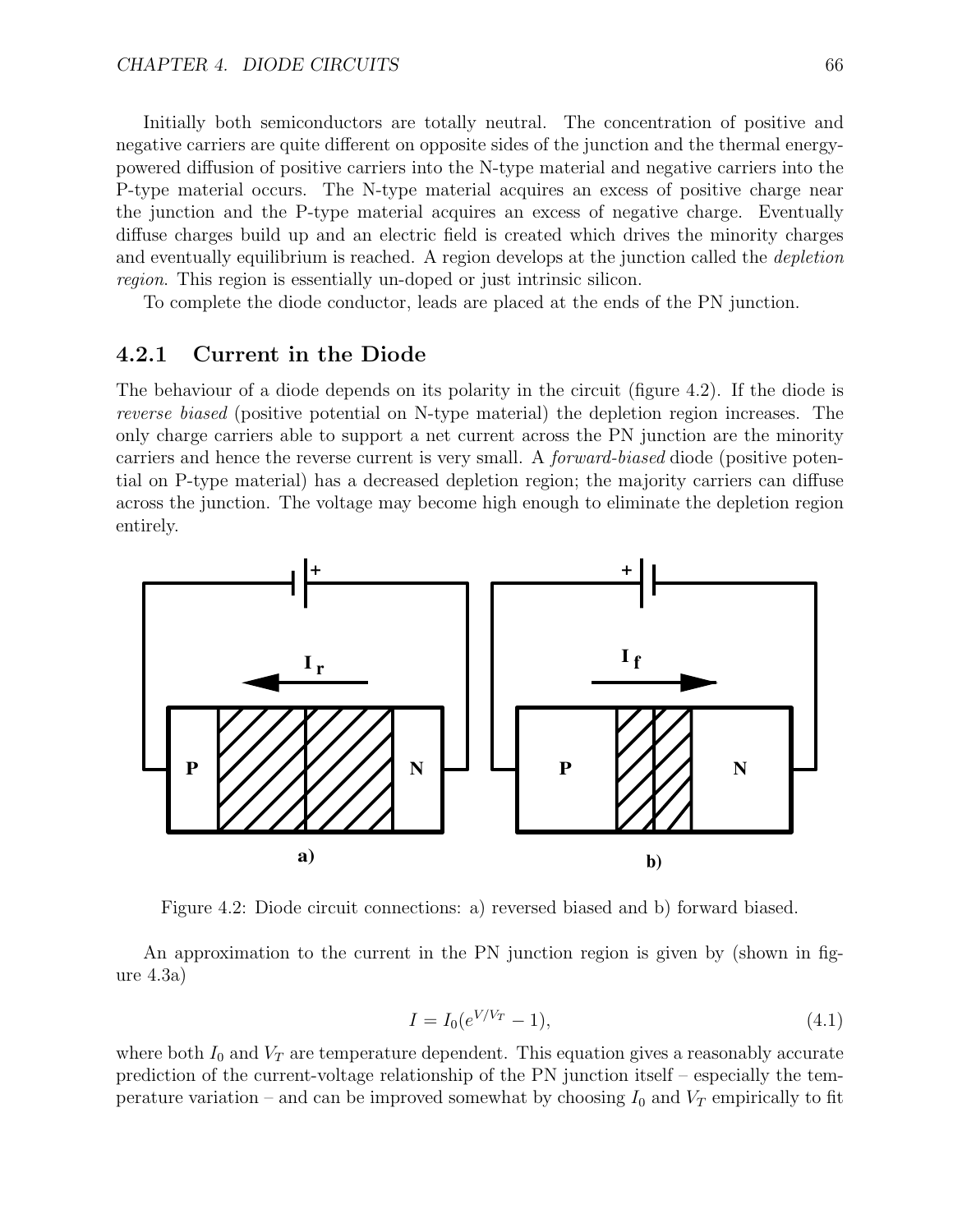a particular diode. However, for a real diode, other factors are also important: in particular, edge effects around the border of the junction cause the actual reverse current to increase slightly with reverse voltage, and the finite conductivity of the doped semi-conductor ultimately restricts the forward current to a linear increase with increasing applied voltage. A better current-voltage curve for the real diode is shown in the figure 4.3b.



Figure 4.3: Current versus voltage a) in the PN junction region and b) for an actual PN diode.

Various regions of the curve can be identified: the linear region of forward-biasing, a non-linear transition region, a turn-on voltage  $(V_{PN})$  and a reverse-biased region. We can assign a dynamic resistance to the diode in each of the linear regions:  $R_f$  in the forwardbiased region and  $R_r$  in the reverse-biased region. These resistances are defined as the inverse slope of the curve:  $1/R = \Delta I/\Delta V$ . The voltage  $V_{PN}$ , represents the effective voltage drop across a forward-biased PN junction (the turn-on voltage). For a germanium diode,  $V_{PN}$  is approximately 0.3 V, while for a silicon diode it is close to 0.6 V.

#### **4.2.2 The PN Diode as a Circuit Element**

Diodes are referred to as non-linear circuit elements because of the above characteristic curve. For most applications the non-linear region can be avoided and the device can be modeled by piece-wise linear circuit elements. Qualitatively we can just think of an ideal diode has having two regions: a conduction region of zero resistance and an infinite resistance non-conduction region. For many circuit applications, this ideal diode model is an adequate representation of an actual diode and simply requires that the circuit analysis be separated into two parts: forward current and reverse current. Figure 4.4 shows a schematic symbol for a diode and the current-voltage curve for an ideal diode.

A diode can more accurately be described using the equivalent circuit model shown in figure 4.5. If a diode is forward biased with a high voltage it acts like a resistor  $(R_f)$  in series with a voltage source  $(V_{PN})$ . For reverse biasing it acts simply as a resistor  $(R_r)$ . These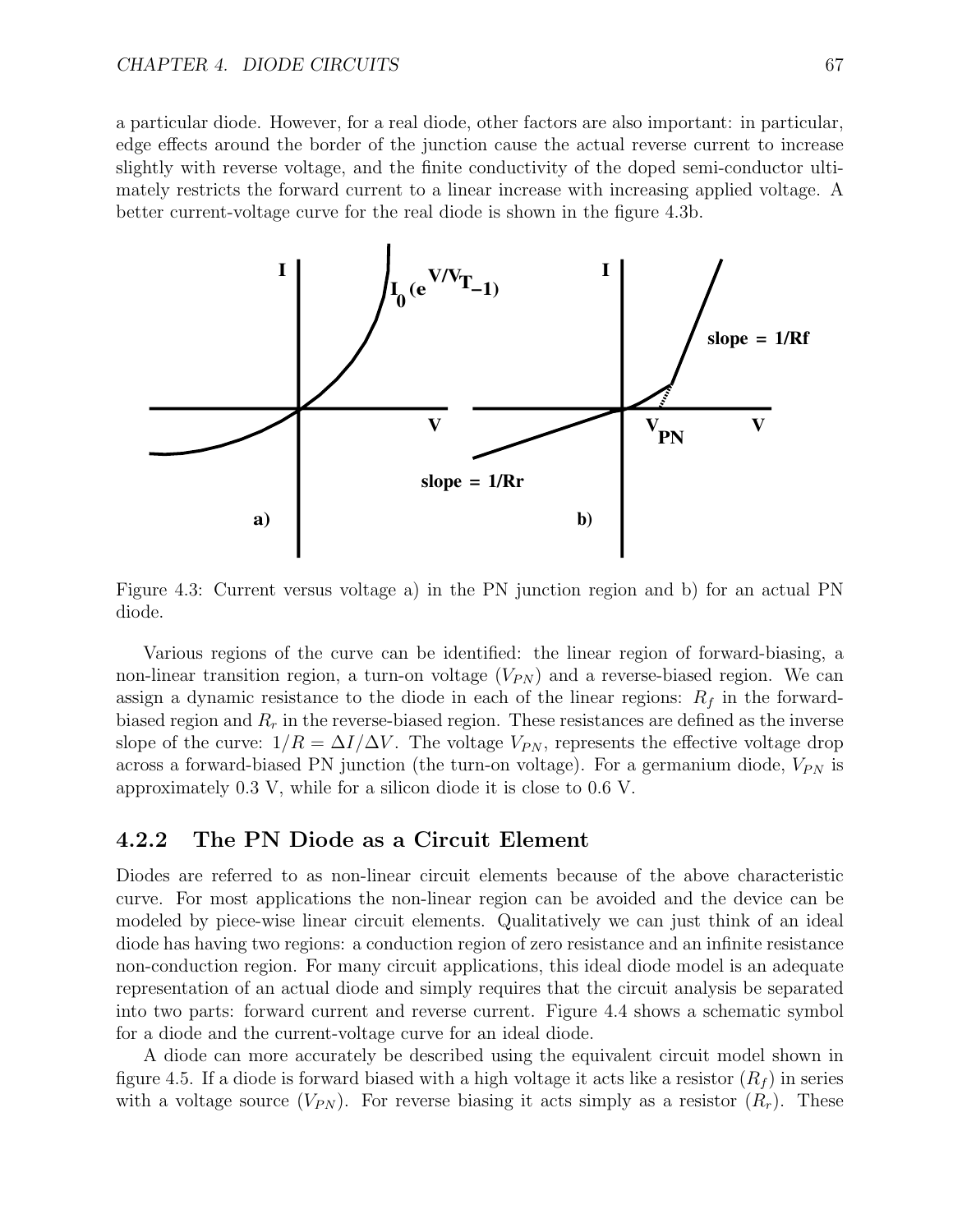

Figure 4.4: a) Schematic symbol for a diode and b) current versus voltage for an ideal diode.

approximations are referred to as the linear element model of a diode.



Figure 4.5: Equivalent circuit model of a junction diode.

#### **4.2.3 The Zener Diode**

There are several other types of diodes beside the junction diode. As the reverse voltage increases the diode can avalanche-breakdown (zener breakdown). This causes an increase in current in the reverse direction. Zener breakdown occurs when the electric field near the junction becomes large enough to excite valence electrons directly into the conduction band. Avalanche breakdown is when the minority carriers are accelerated in the electric field near the junction to sufficient energies that they can excite valence electrons through collisions. Figure 4.6 shows the current-voltage characteristic of a zener diode, its schematic symbol and equivalent circuit model in the reverse-bias direction. The best zener diodes have a breakdown voltage  $(V_Z)$  of 6-7 V.

## **4.2.4 Light-Emitting Diodes**

Light-emitting diodes (LED) emit light in proportion to the forward current through the diode. LEDs are low voltage devices that have a longer life than incandescent lamps. They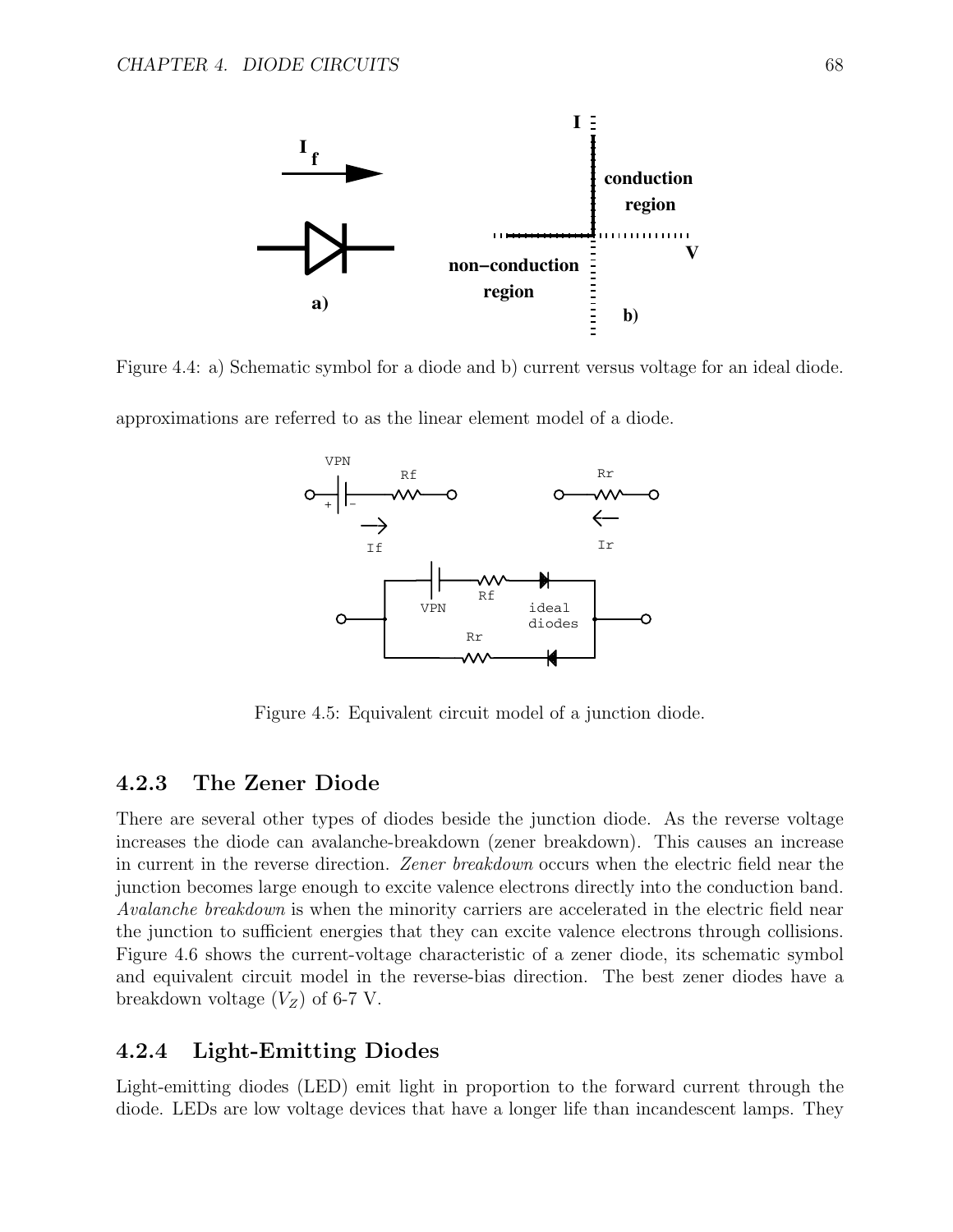

Figure 4.6: a) Current versus voltage of a zener diode, b) schematic symbol for a zener diode and c) equivalent circuit model of a zener diode in the reverse-bias direction.

respond quickly to changes in current (10 MHz). LEDs have applications in optical-fiber communication and diode lasers. They produce a narrow spectrum of coherent red or infrared light that can be well collimated.

As an electron in the conduction band recombines with a hole in the valence band, the electron makes a transition to a lower-lying energy state and releases energy in an amount equal to the band-gap energy. Normally the energy heats the material. In an LED this energy goes into emitted infrared or visible light.

#### **4.2.5 Light-Sensitive Diodes**

If light of the proper wavelength is incident on the depletion region of a diode while a reverse voltage is applied, the absorbed photons can produce additional electron-hole pairs. Photodiodes or photocells can receive frequency-modulated light signals. LEDs and photodiodes are often used in optical communication as receiver and transmitter respectively.

# **4.3 Circuit Applications of Ordinary Diodes**

Lets briefly discuss some applications of ordinary diodes. For many circuits only the basic diode effect is of any significance and these circuits can be analyzed under the assumption that the diode is an ideal device.

#### **4.3.1 Power Supplies**

Batteries are often shown on a schematic diagram as the source of DC voltage but usually the actual DC voltage source is a power supply. A more reliable method of obtaining DC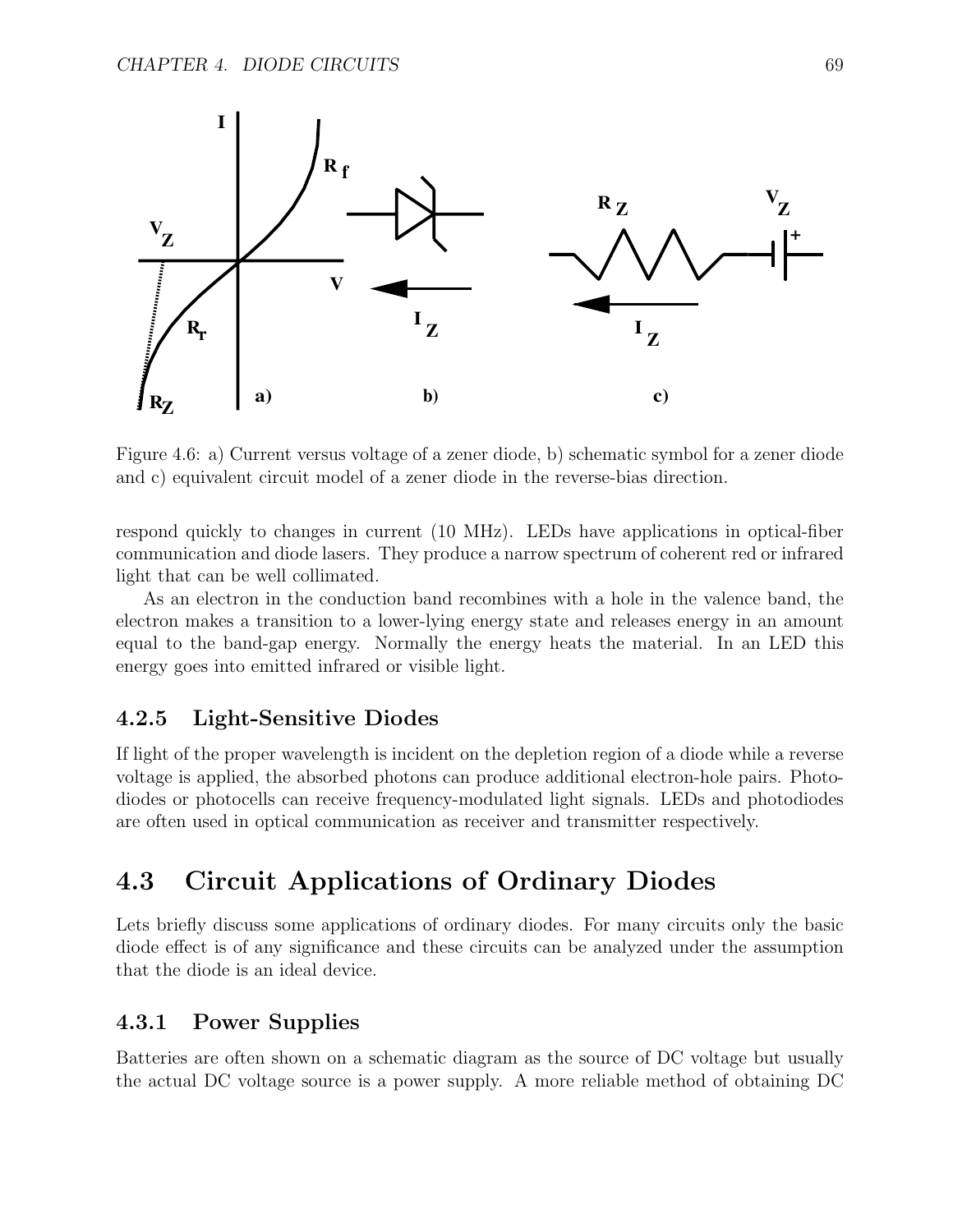power is to transform, rectify, filter and regulate an AC line voltage. Power supplies make use of simple circuits which we will discuss presently.

DC power supplies are often constructed using a common inexpensive three-terminal regulator. These regulators are integrated circuits consisting of several solid state devices and are designed to provide the desirable attributes of temperature stability, output current limiting and thermal overload protection.

In power supply applications it is common to use a transformer to isolate the power supply from the 110 V AC line. A rectifier can be connected to the transformer secondary to generate a DC voltage with little AC ripple. The object of any power supply is to reduce the ripple which is the periodic variation in voltage about the steady value.

#### **4.3.2 Rectification**

Figure 4.7 shows a half-wave rectifier circuit. The signal is exactly the top half of the input voltage signal, and for an ideal diode does not depend at all on the size of the load resistor.



Figure 4.7: Half-wave rectifier and its output waveform.

The rectified signal is now a combination of an AC signal and a DC component. Generally, it is the DC part of a rectified signal that is of interest, and the un-welcomed AC component is described as ripple. It is desirable to move the ripple to high frequencies where it is easier to remove by a low-pass filter.

When diodes are used in small-signal applications  $-$  a few volts  $-$  their behaviour is not closely approximated by the ideal model because of the PN turn-on voltage. The equivalent circuit model can be used to evaluate the detailed action of the rectifier under these conditions. During the part of the wave when the input is positive but less than the PN turn-on voltage, the model predicts no loop current and the output signal voltage is therefore zero. When the input exceeds this voltage, the output signal becomes proportional to  $v_s - V_{PN}$ , or about 0.6 V lower than the source voltage.

The diode bridge circuit shown in figure 4.8 is a full-wave rectifier. The diodes act to route the current from both halves of the AC wave through the load resistor in the same direction, and the voltage developed across the load resistor becomes the rectified output signal. The diode bridge is a commonly used circuit and is available as a four-terminal component in a number of different power and voltage ratings.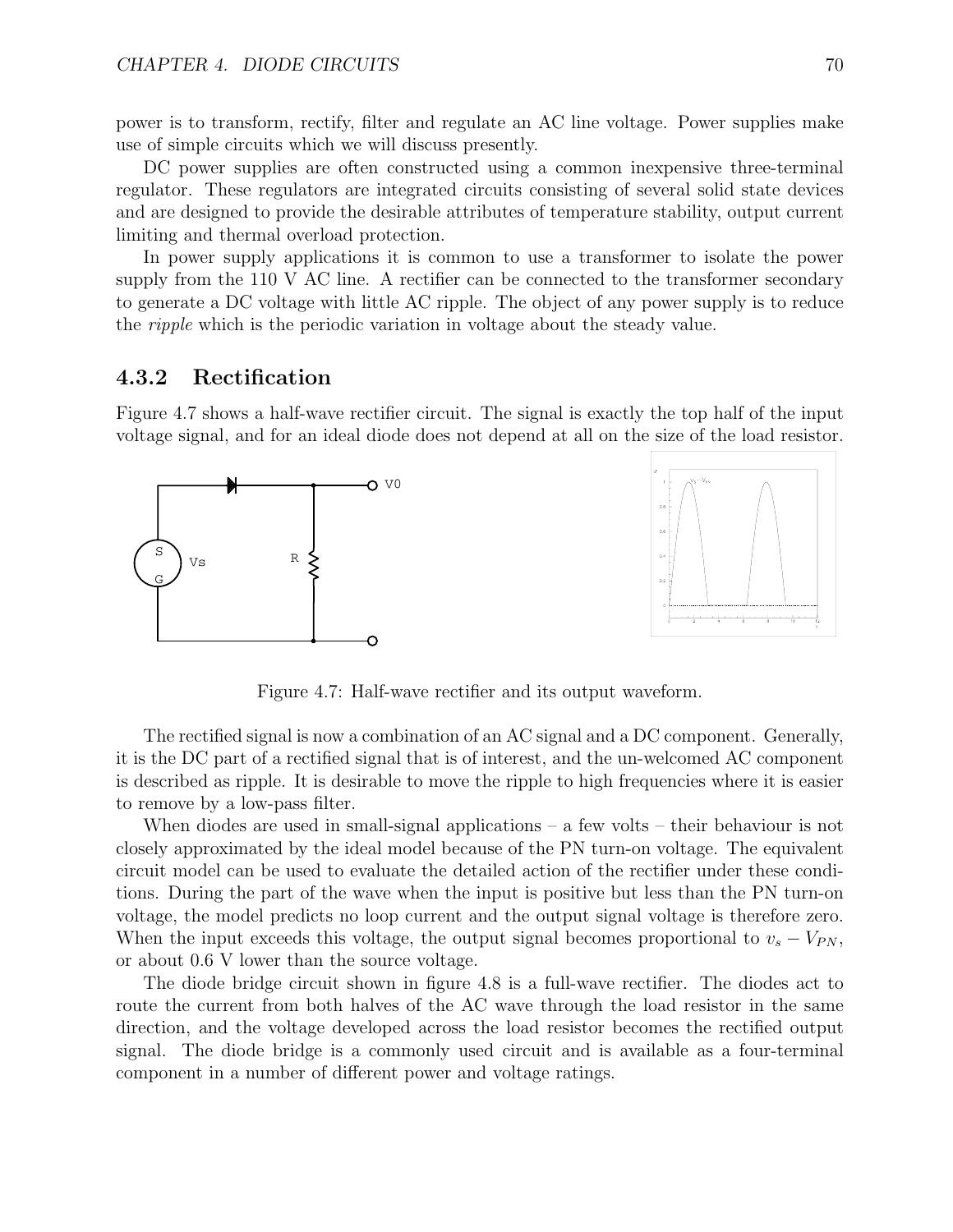

Figure 4.8: Full-wave rectifier and its output waveform.

### **4.3.3 Power Supply Filtering**

The rectified waveforms still have a lot of ripple that has to be smoothed out in order to generate a genuine DC voltage. This we do by tacking on a low-pass filter. The capacitor value is chosen in order to ensure small ripple, by making the time constant for discharging much longer than the time between re-charging.

### **4.3.4 Split Power Supply**

Often a circuit requires a power supply that provides negative voltage as well as positive voltage. By reversing the direction of the diode and the capacitor (if it is polarized), the half-wave rectification circuit with low-pass filter provides a negative voltage. Similarly, reversing the direction of the diodes and capacitor in the full-wave rectified supply produces a negative voltage supply. A split power supply is shown in figure 4.9.



Figure 4.9: Split power supplies.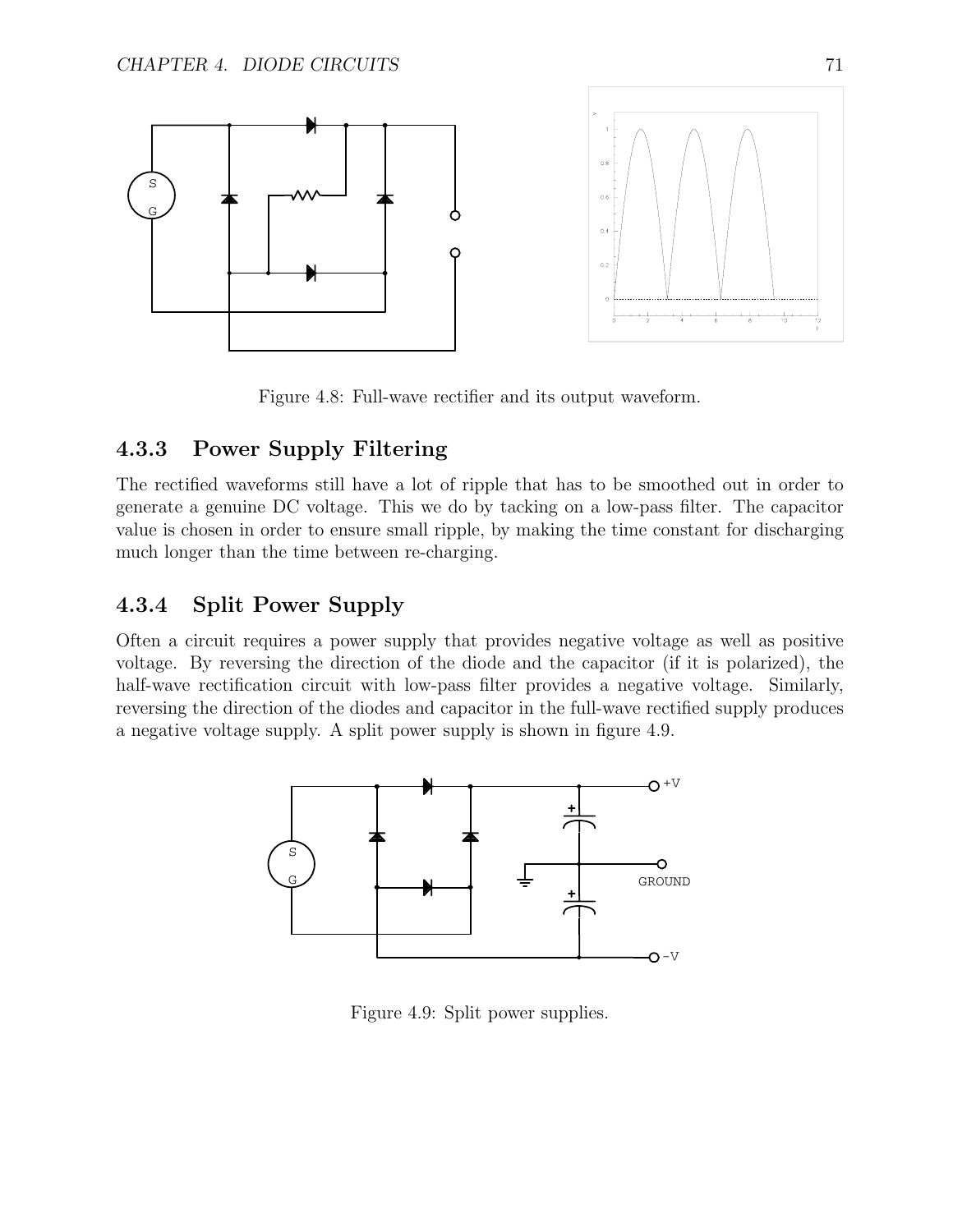#### **4.3.5 Voltage Multiplier**

A voltage multiplier circuit is shown in figure 4.10. We can think of it as two half-wave rectifier circuits in series. During the positive half-cycle one of the diodes conducts and charges a capacitor. During the negative half-cycle the other diode conducts negatively to charge the other capacitor. The voltage across the combination is therefore equal to twice the peak voltage. In this type of circuit we have to assume that the load does not draw a significant charge from the capacitors.



Figure 4.10: Voltage doubler circuit.

#### **4.3.6 Clamping**

When a signal drives an open-ended capacitor the average voltage level on the output terminal of the capacitor is determined by the initial charge on that terminal and may therefore be quite unpredictable. Thus it is necessary to connect the output to ground or some other reference voltage via a large resistor. This action drains any excess charge and results in an average or DC output voltage of zero.

A simple alternative method of establishing a DC reference for the output voltage is by using a diode clamp as shown in figure 4.11. By conducting whenever the voltage at the output terminal of the capacitor goes negative, this circuit builds up an average charge on the terminal that is sufficient to prevent the output from ever going negative. Positive charge on this terminal is effectively trapped.





Figure 4.11: Diode clamp circuit and its output waveform.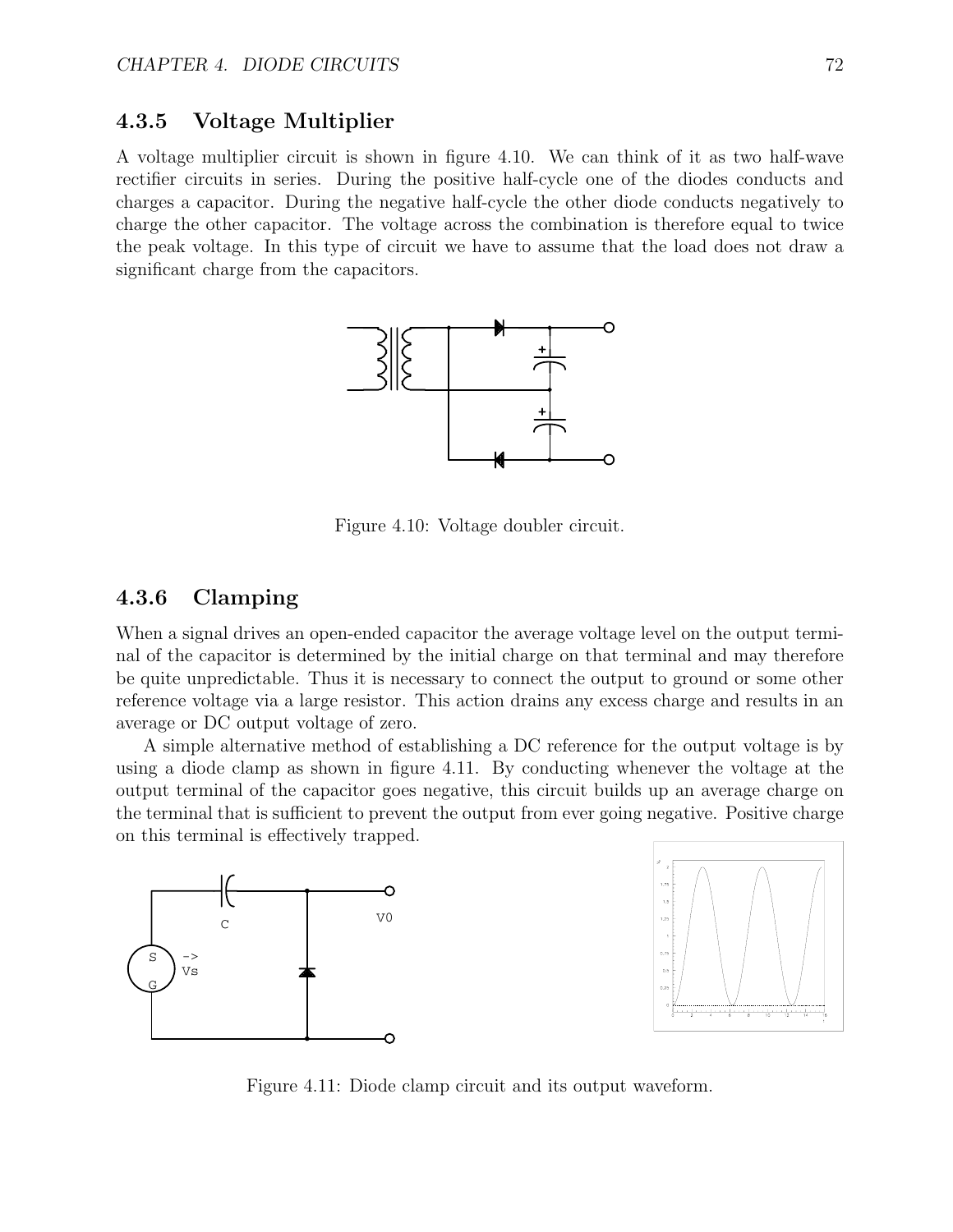### **4.3.7 Clipping**

A diode clipping circuit can be used to limit the voltage swing of a signal. Figure 4.12 shows a diode circuit that clips both the positive and negative voltage swings to references voltages.



Figure 4.12: Diode clipping circuit and its output waveform.

#### **4.3.8 Diode Gate**

Diodes can also be used to pass the higher of two voltages without affecting the lower. A nifty example is shown in figure 4.13 The 12 V battery does nothing until the power fails; then it takes over without interruption.



Figure 4.13: Diode OR gate.

#### **4.3.9 Diode Protection**

An important use of diodes is to suppress the voltage surge present when an inductive load is switched out of a circuit – inductive surge suppression. With inductors it is not possible to turn off the current suddenly since the inductor will try to keep the current flowing when the switch is opened. A diode in a DC circuit or back-to-back zener diodes in an AC circuit can be used to shunt the inductor and prevent it from conducting.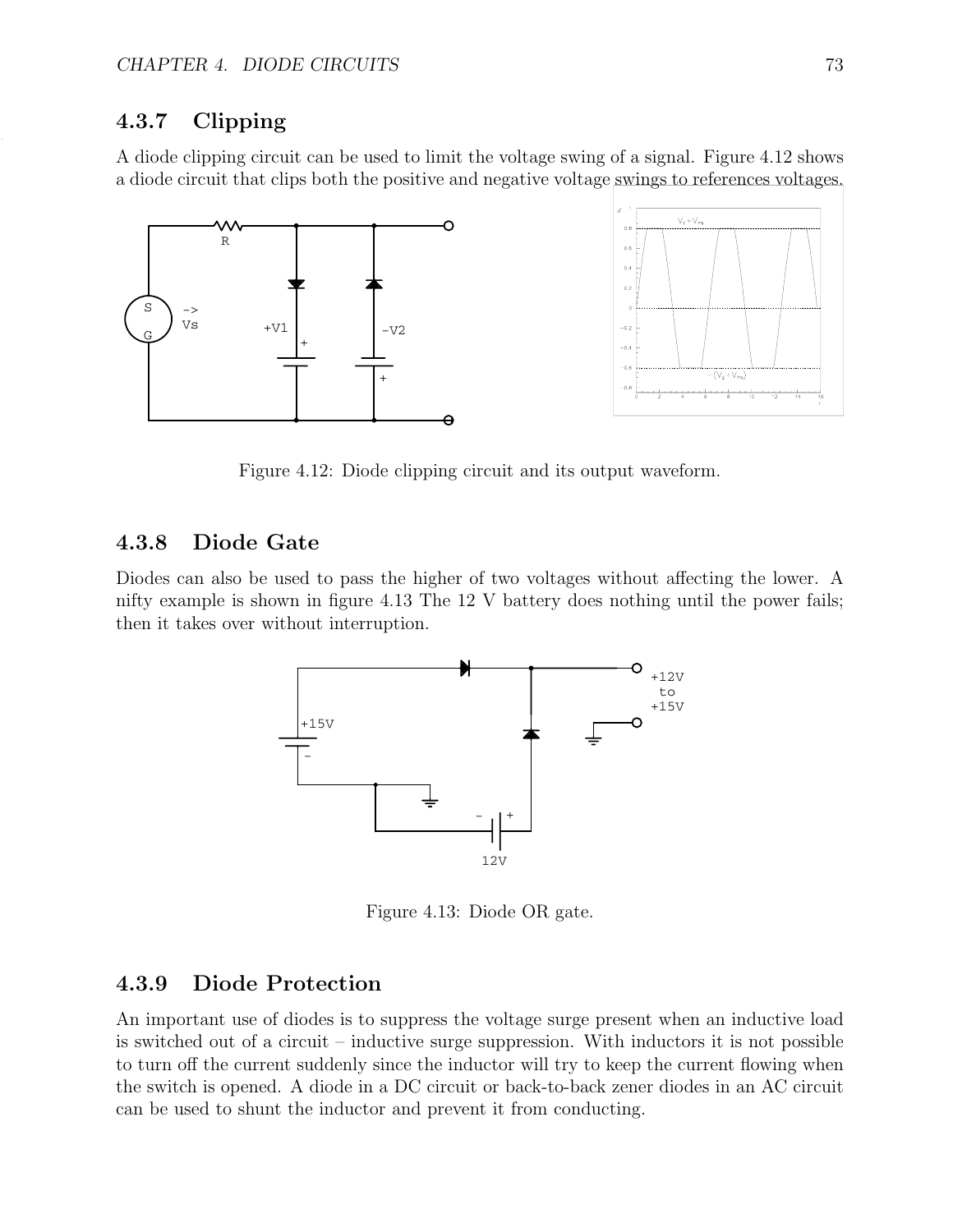**Example:** For each circuit in figure 4.14 sketch the output voltage as a function of time if  $\vec{v}_s(t) = 10 \cos(2000\pi t)$  V. Assume that the circuit elements are ideal.



Figure 4.14: Circuits with a single ideal diode.

The forward and reverse biased approximations for the circuit in figure 4.14a are shown in figure  $4.15$  and the output voltage is sketched in figure  $4.20a$ .



Figure 4.15: Single diode circuit a).

The forward and reverse biased approximations for the circuit in figure 4.14b are shown in figure  $\angle 4.16$  and the output voltage is sketched in figure  $\angle 4.20b$ . The forward and reverse biased approximations for the circuit in figure 4.14c are shown in figure  $4.17$  and the output voltage is sketched in figure  $4.20c$ .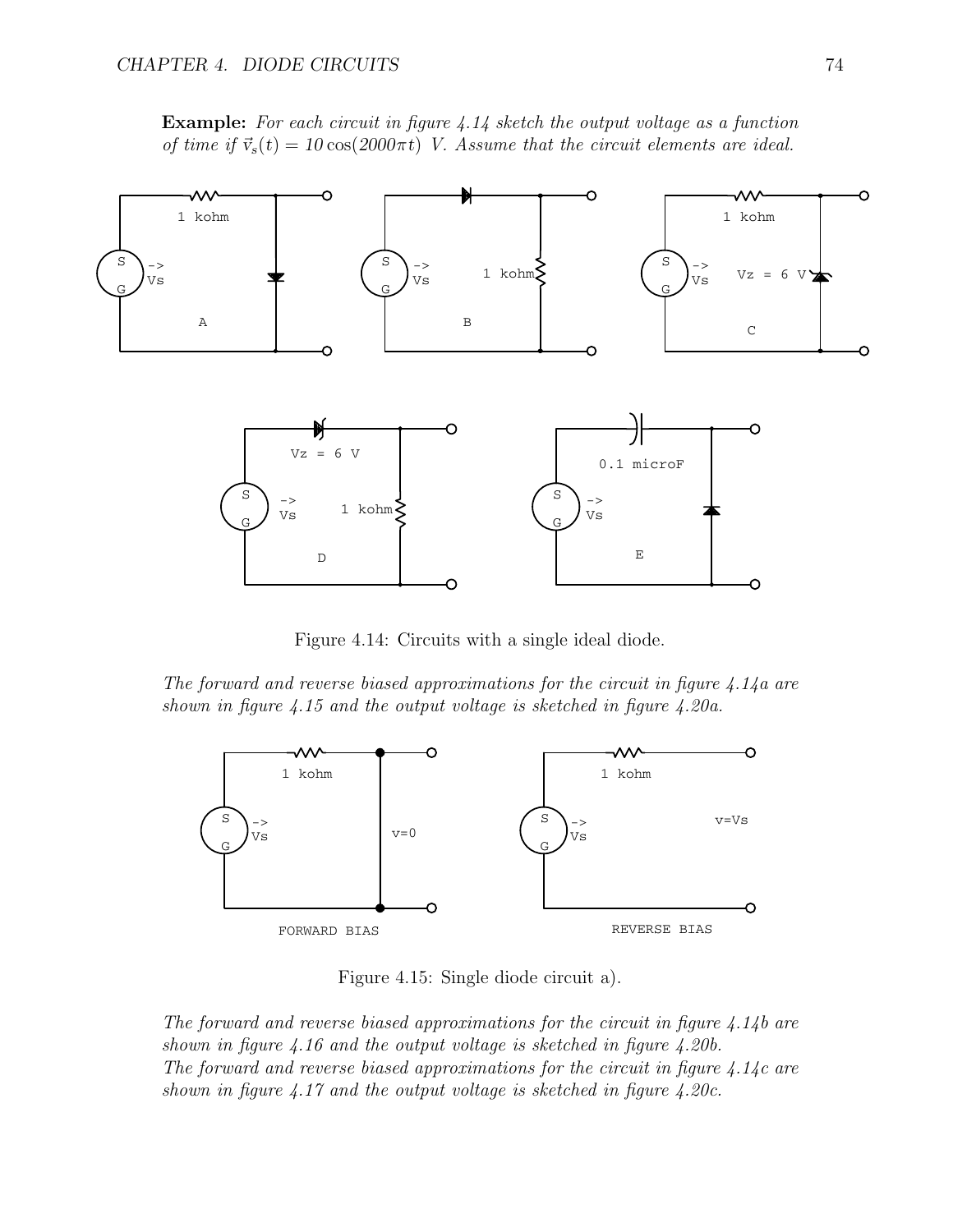

Figure 4.16: Single diode circuit b).



Figure 4.17: Single diode circuit c).

The forward and reverse biased approximations for the circuit in figure 4.14d are shown in figure 4.18 and the output voltage is sketched in figure 4.20d. The forward and reverse biased approximations for the circuit in figure 4.14e are shown in figure 4.20 and the output voltage is sketched in figure 4.20e.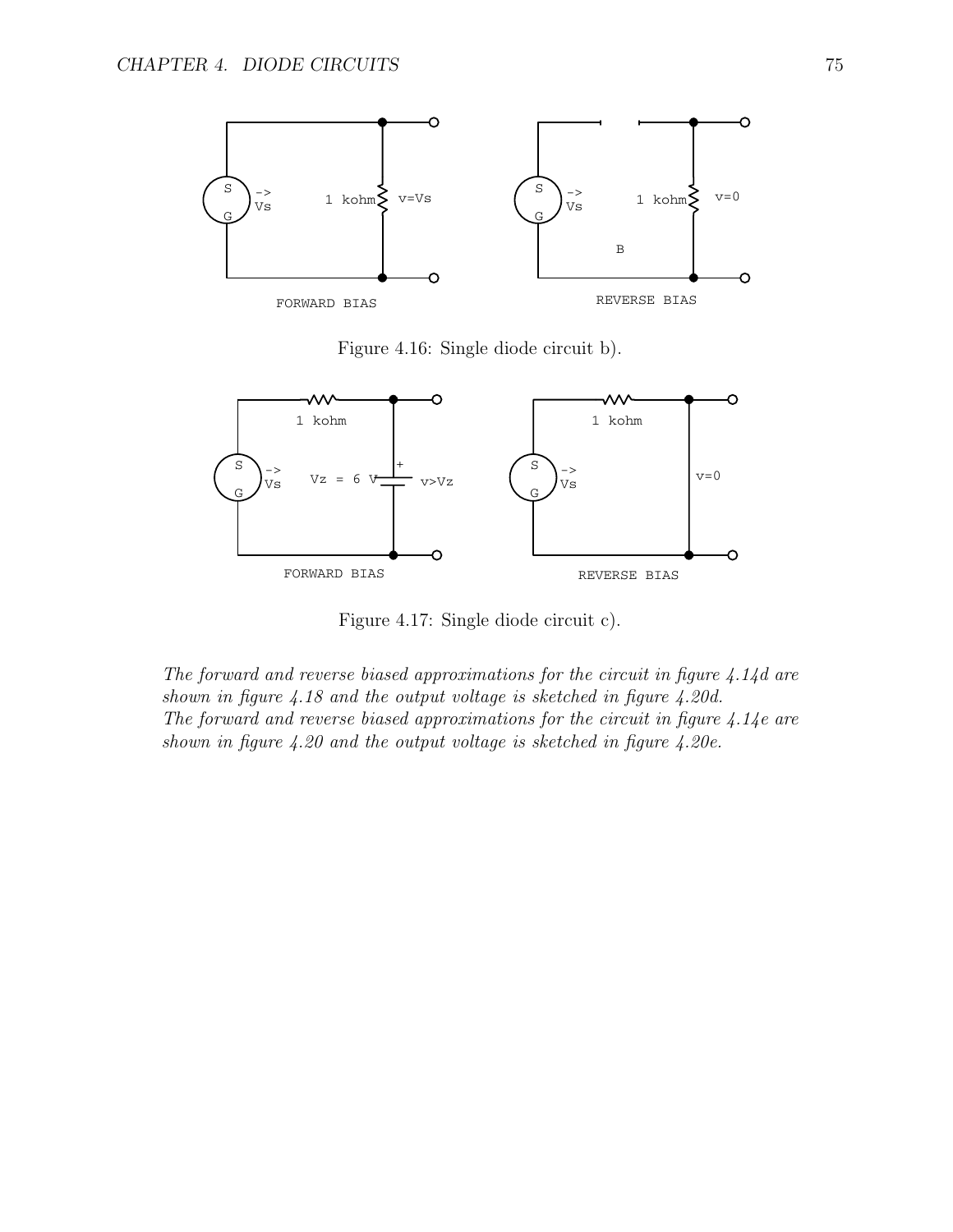

Figure 4.18: Single diode circuit d).

**Example:** Assuming that the diodes in the circuit below are ideal, write expressions for the voltage at points A and B.

Consider when the current flows in the clockwise direction (figure 4.22).  $V_A =$  $V_B = V_0$  in the steady state because the charge just builds (it has nowhere to "drain" to).

Consider when the current flows in the anti-clockwise direction (figure 4.23).  $V_A = V_0 \cos \omega t$ , since this is just the output terminal of the voltage source.  $V_B =$  $V_0$  in the steady state, again since the charge cannot go anywhere. Thus by superposition

$$
V_A = V_0 + V_0 \cos \omega t \tag{4.2}
$$

$$
V_B = V_0 + V_0 = 2V_0. \tag{4.3}
$$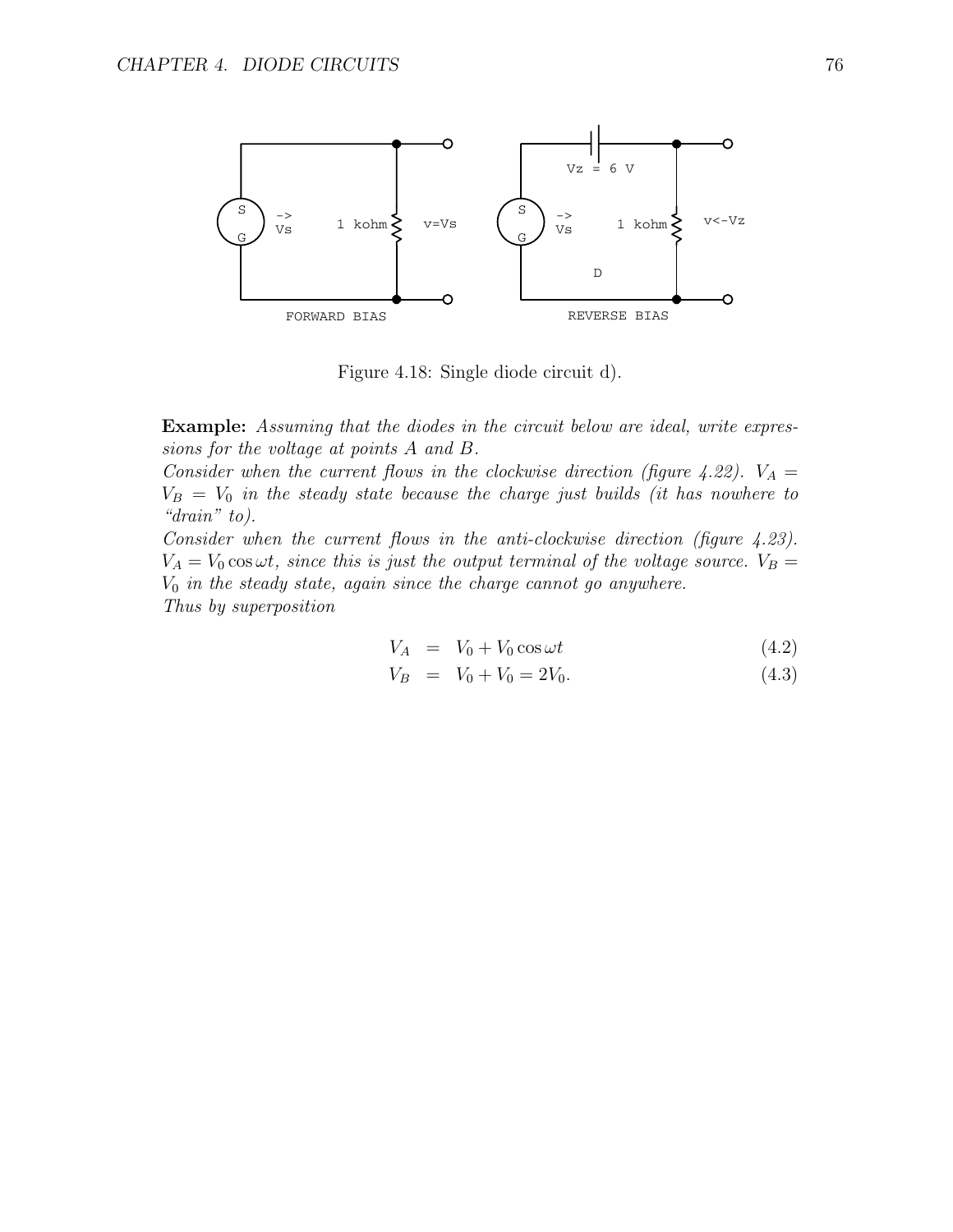

Figure 4.19: Single diode circuit e).



Figure 4.20: Sketch of the output voltage as a function of time.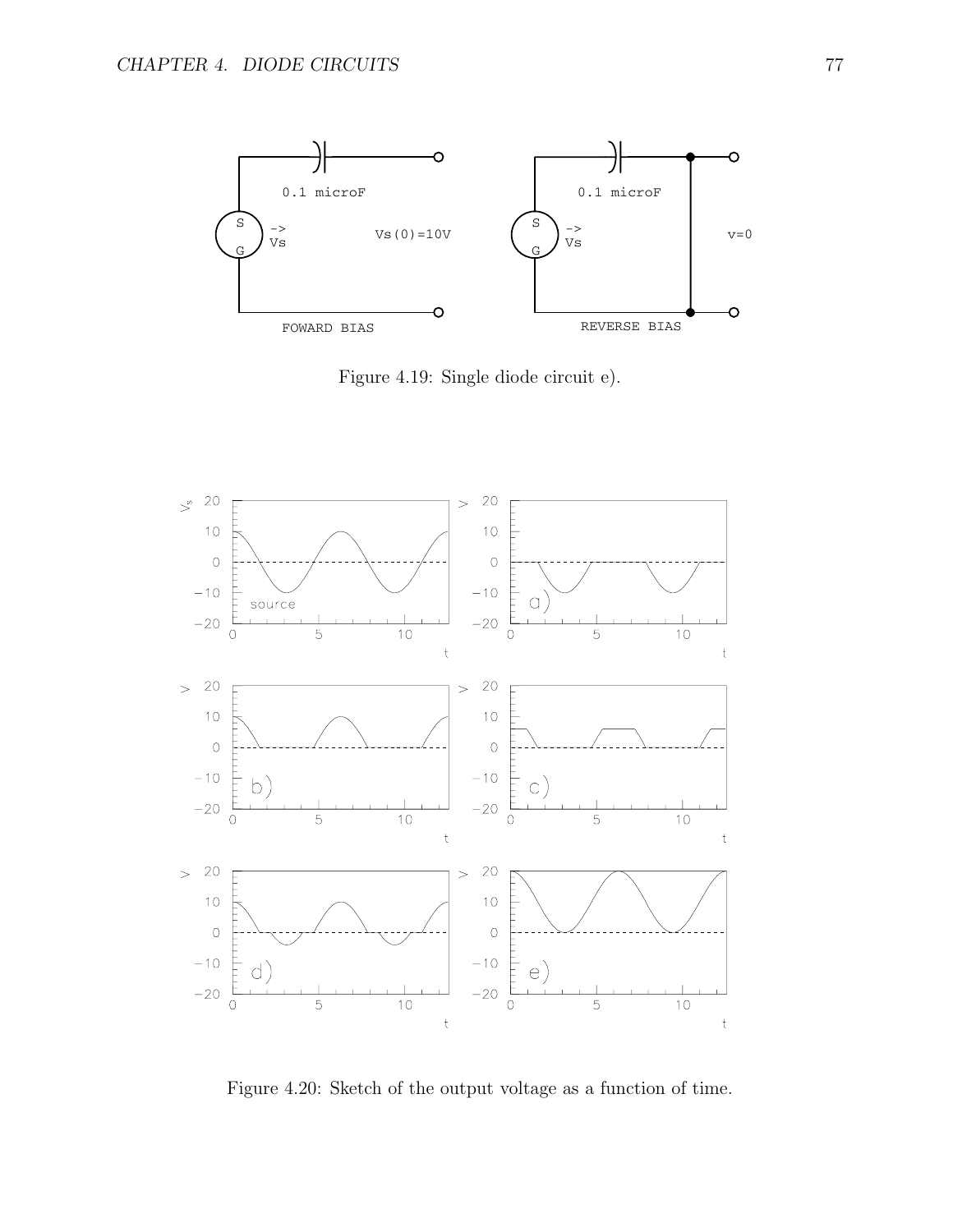

Figure 4.21: A circuit with two ideal diodes.



Figure 4.22: Current clockwise.



Figure 4.23: Current anti-clockwise.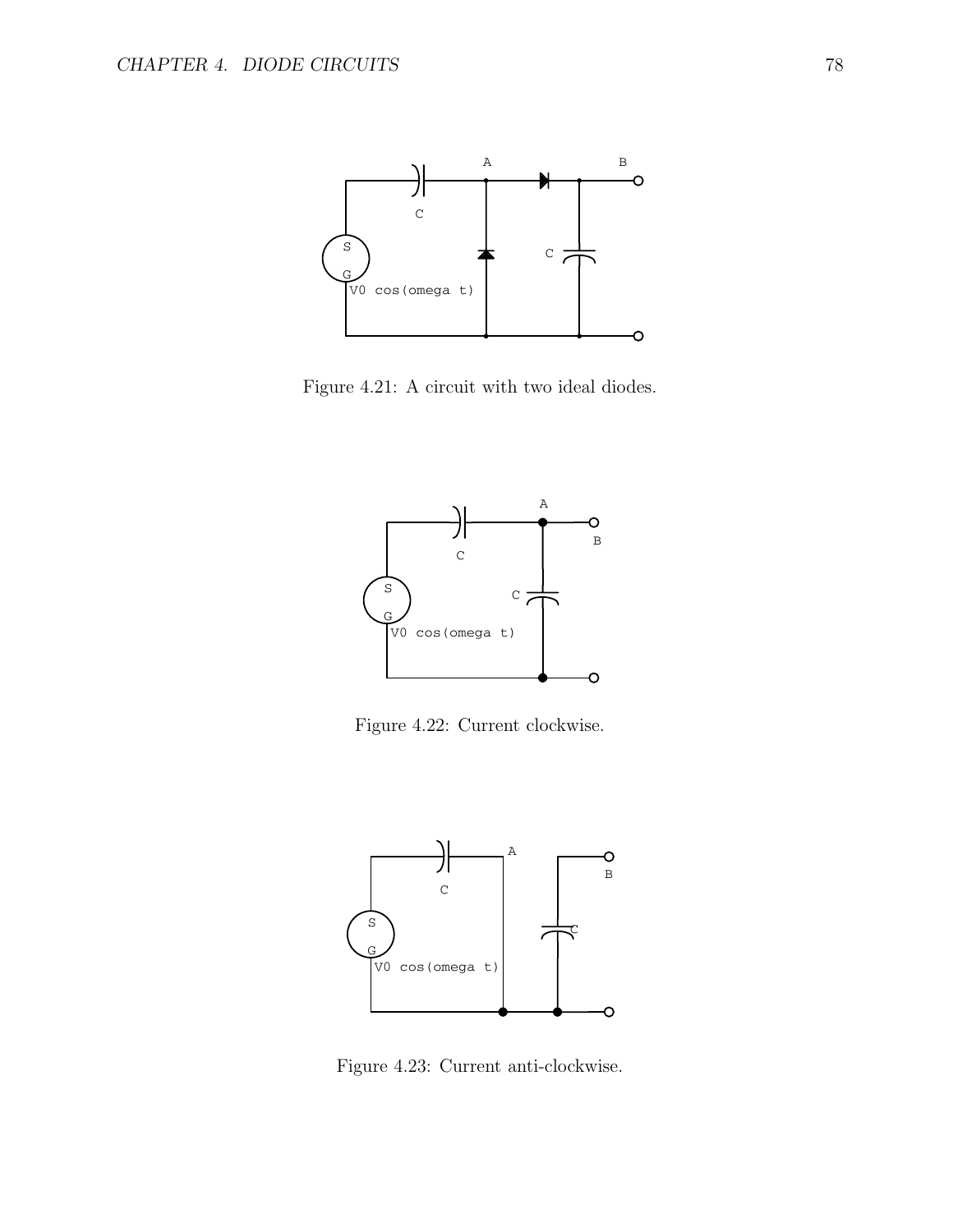# **4.4 Problems**

- 1. (a) Make a sketch showing the current through an ideal diode as a function of the applied voltage. Also sketch the current through a real signal diode as a function of voltage.
	- (b) Make a sketch showing the current drawn through a Zener diode as a function of the applied voltage. Show how to determine the forward resistance  $(R_f)$ , the reverse resistance  $(R_r)$  and the Zener resistance  $(R_Z)$  from your sketch. Label the voltages  $V_{PN}$  and  $V_Z$ .
- 2. Sketch the expected output waveforms when
	- (a) a 100 Hz sine wave with a peak voltage of 5 V, and
	- (b) a 100 Hz square wave with a peak-to-peak voltage of 10 V

are applied separately to each of the circuits below.



3. The Zener diode in the following circuit is characterized by  $V_{PN} = 0.6$  V and  $|V_Z| =$ 4.8 V. Terminal B is at ground and there is no external load resistor.

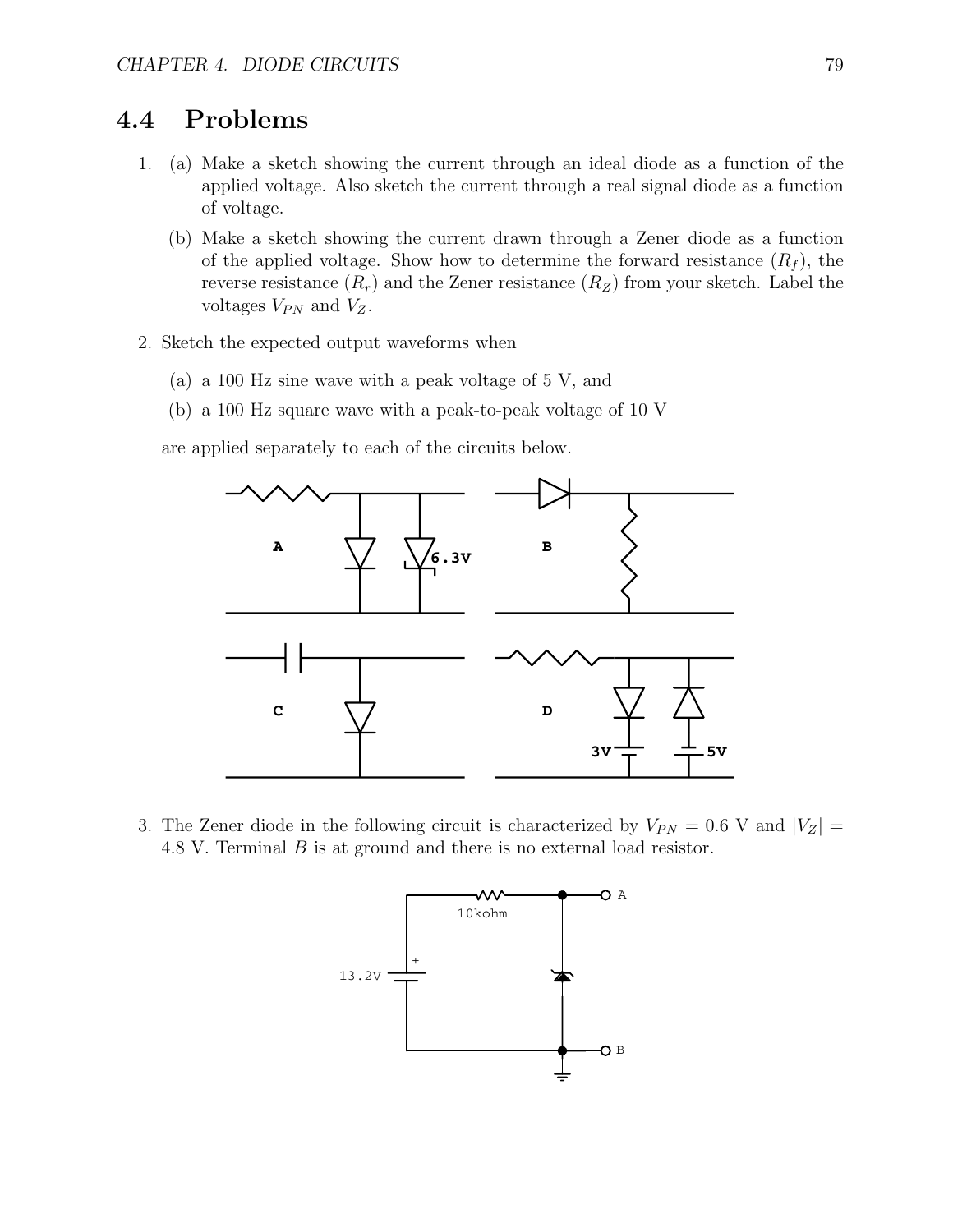- (a) What is the voltage at terminal A in the above circuit?
- (b) What is the current through the Zener? (What reasonable approximation makes this straightforward?).
- (c) If the Zener is dissipating 1.0  $\mu$ W (in heat), what can we conclude to be the effective impedance of the diode for this situation?
- 4. The effects of a Zener diode in a circuit can be treated analytically by using an equivalent circuit model of the reverse-biased condition. In the low voltage region, before breakdown, the Zener diode can be treated like any other reverse-biased diode. However, the Zener diode is normally operated in the breakdown region.
	- (a) Write down an equivalent linear-circuit model in the breakdown voltage region.
	- (b) Replace the Zener diode in the following voltage reference circuit by your equivalent circuit model.



- (c) Determine the contribution of the of Zener diode to this voltage reference circuit by calculating the elements of a Thevenin equivalent circuit representation.
- (d) Show that for small Zener diode effective resistance the Thevenin equivalent voltage is close to the Zener breakdown voltage and thus is insensitive to changes in the source voltage.
- (e) Show that for small Zener diode effective resistance, the Thevenin equivalent resistor gives the voltage source a reasonably small output impedance.
- (f) The combined results show a voltage reference that is insensitive to voltage changes in the original EMF and to changes in the load current. State the assumptions under which this result is valid.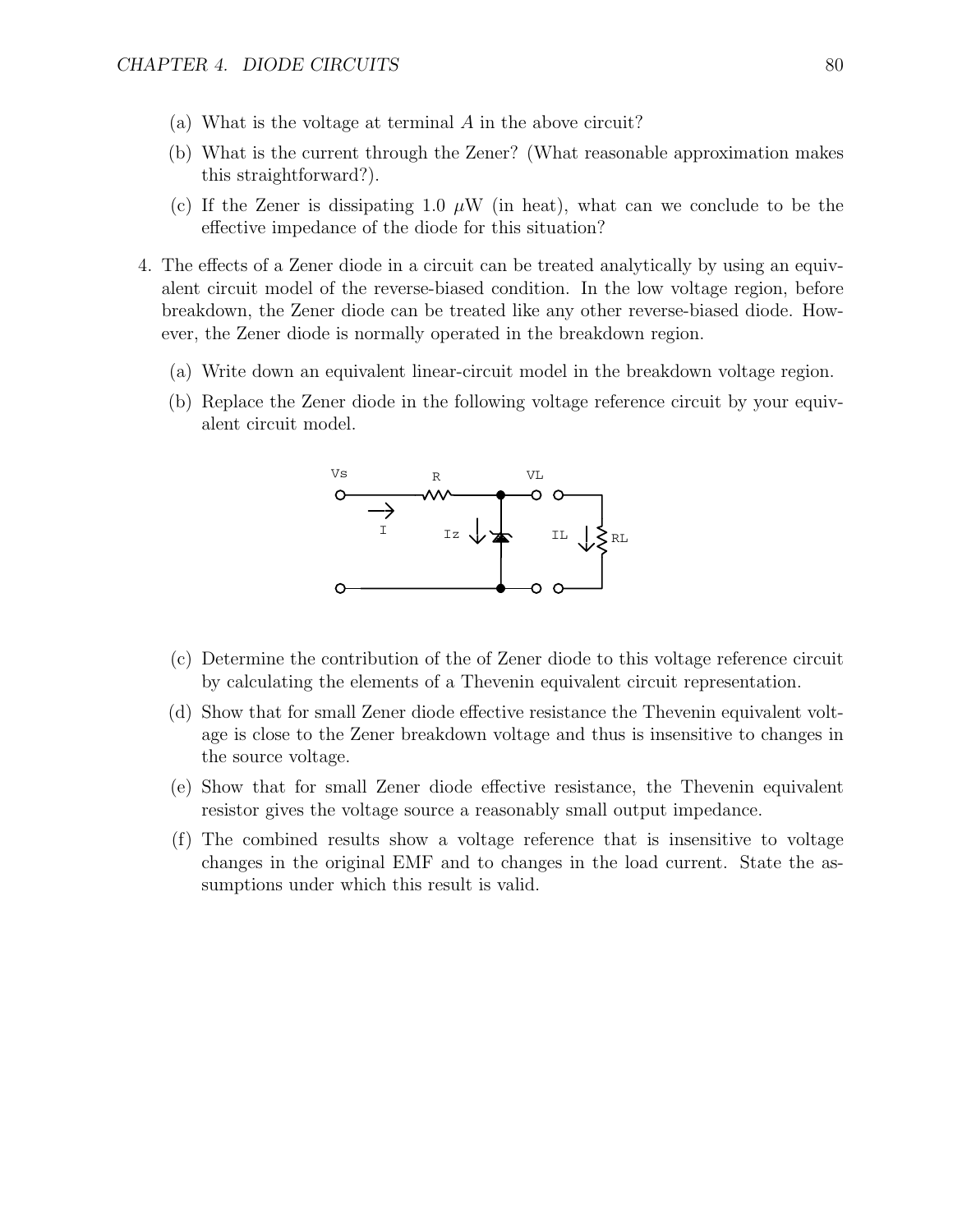# **Chapter 5**

# **Transistor Circuits**

The circuits we have encountered so far are passive and dissipate power. Even a transformer that is capable of giving a voltage gain to a circuit is not an active element. Active elements in a circuit increase the power by controlling or modulating the flow of energy or power from an additional power supply into the circuit.

Transistors are active circuit elements and are typically made from silicon or germanium and come in two types. The bipolar transistor controls the current by varying the number of charge carriers. The field effect transistor (FET) varies the current by varying the shape of the conducting volume.

Before starting we will define some notation. The voltages that are with respect to ground are indicated by a single subscript. Voltages with repeated letters are power supply voltages. And voltages between two terminals are indicated by a double subscript.

### **5.1 Bipolar Junction Transistors**

By placing two PN junctions together we can create a bipolar transistor. In a PNP transistor the majority charge carriers are holes and germanium is favoured for these devices. Silicon is best for NPN transistors where the majority charge carriers are electrons.

The thin and lightly doped central region is known as the *base*  $(B)$  and has majority charge carriers of opposite polarity to those in the surrounding material. The two outer regions are known as the *emitter*  $(E)$  and the *collector*  $(C)$ . Under the proper operating conditions the emitter will emit or inject majority charge carriers into the base region, and because the base is very thin, most will ultimately reach the collector. The emitter is highly doped to reduce resistance. The collector is lightly doped to reduce the junction capacitance of the collector-base junction.

The schematic circuit symbols for bipolar transistors are shown in figure 5.1. The arrows on the schematic symbols indicate the direction of both  $I_B$  and  $I_C$ . The collector is usually at a higher voltage than the emitter. The emitter-base junction is forward biased while the collector-base junction is reversed biased.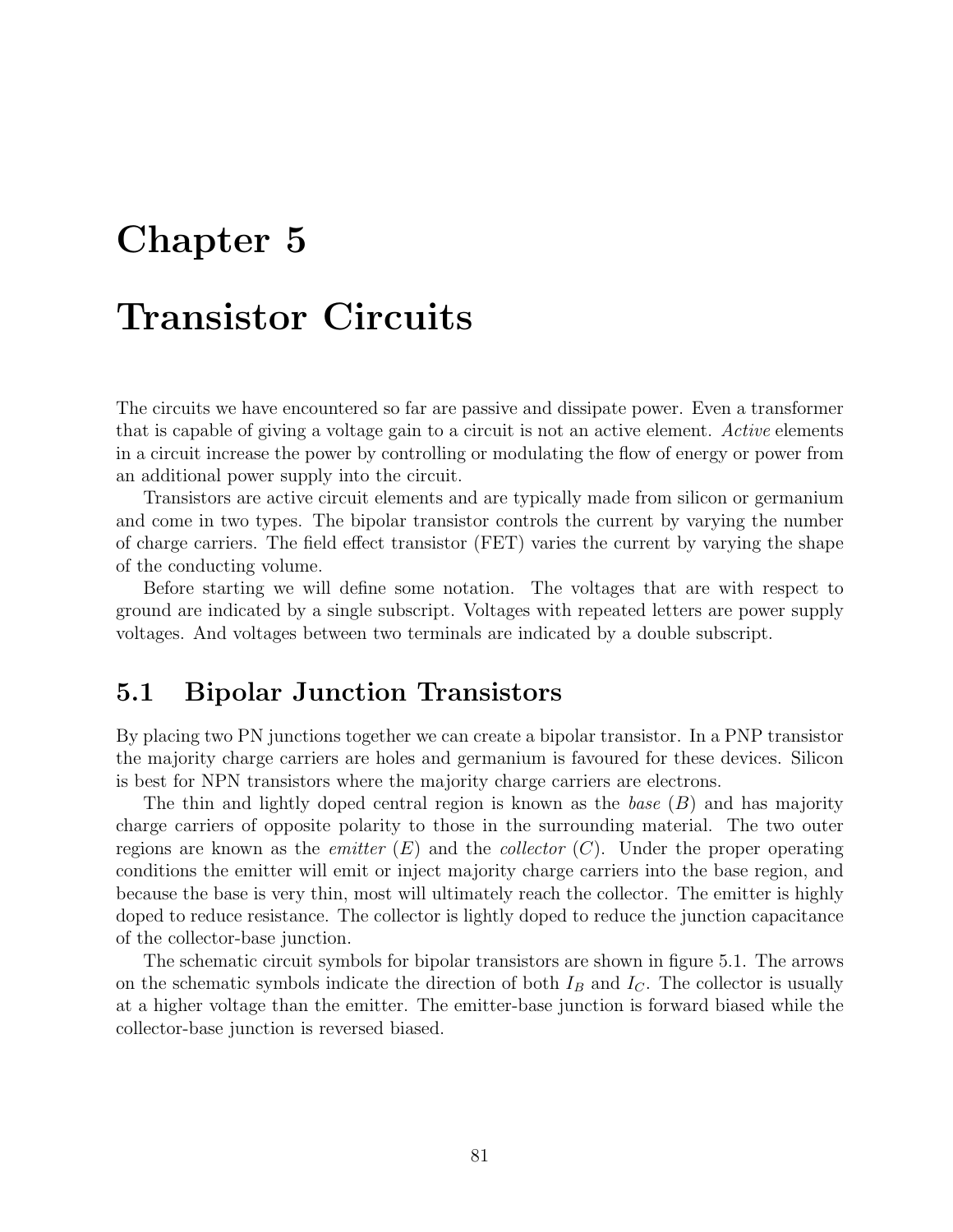

Figure 5.1: a) NPN bipolar transistor and b) PNP bipolar transistor.

#### **5.1.1 Transistor Operation (NPN)**

If the collector, emitter, and base of an NPN transistor are shorted together as shown in figure 5.2a, the diffusion process described earlier for diodes results in the formation of two depletion regions that surround the base as shown. The diffusion of negative carriers into the base and positive carriers out of the base results in a relative electric potential as shown in figure 5.2b.



Figure 5.2: a) NPN transistor with collector, base and emitter shorted together, and b) voltage levels developed within the shorted semiconductor.

When the transistor is biased for normal operation as in figure 5.3a, the base terminal is slightly positive with respect to the emitter (about 0.6 V for silicon), and the collector is positive by several volts. When properly biased, the transistor acts to make  $I_C \gg I_B$ . The depletion region at the reverse-biased base-collector junction grows and is able to support the increased electric potential change indicated in the figure 5.3b.

For a typical transistor, 95% to 99% of the charge carriers from the emitter make it to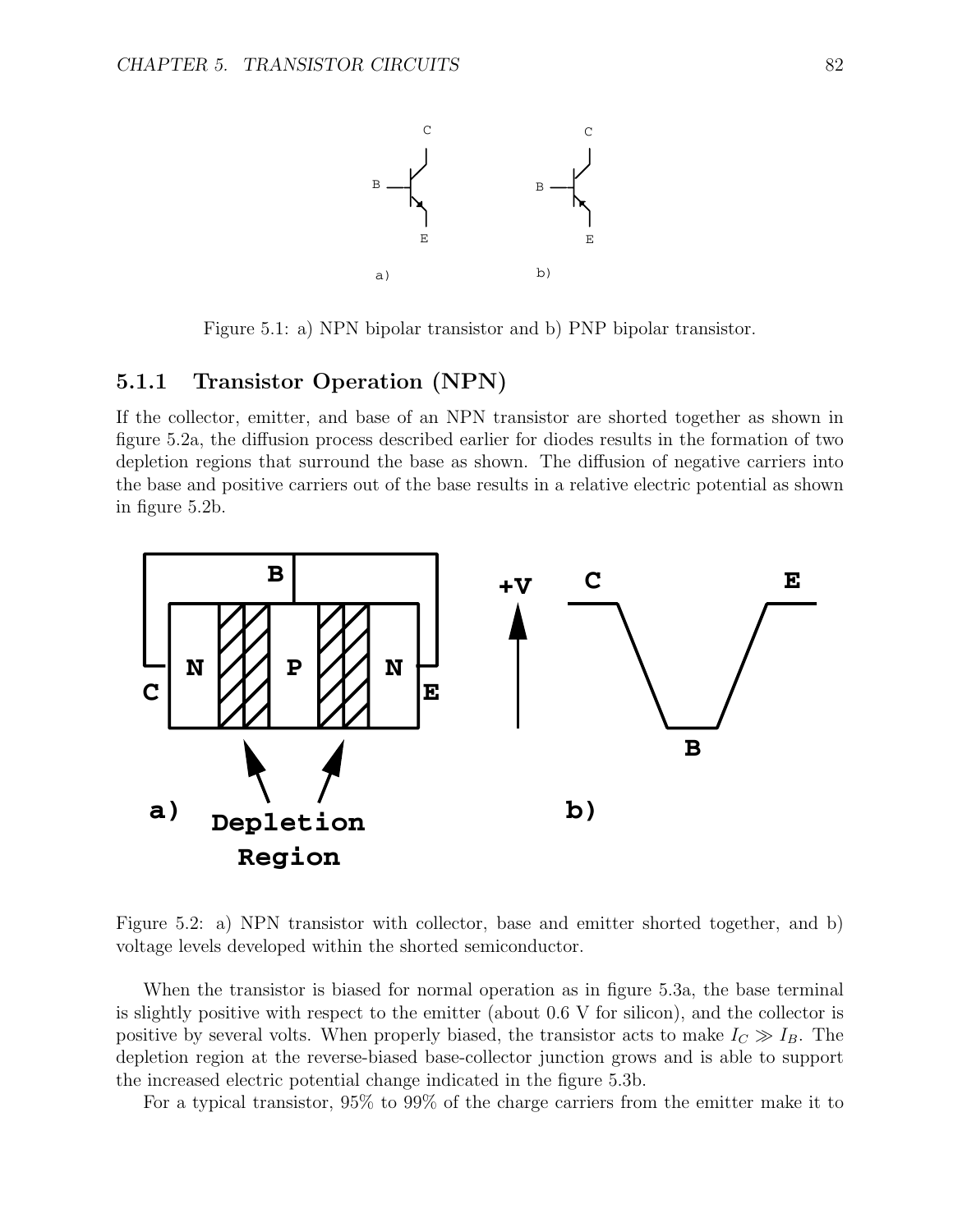

Figure 5.3: a) NPN transistor biased for operation and b) voltage levels developed within the biased semiconductor.

the collector and constitute almost all the collector current  $I_C$ .  $I_C$  is slightly less than  $I_E$ and we may write  $\alpha = I_C/I_E$ , where from above  $\alpha = 0.95$  to 0.99.

The behaviour of a transistor can be summarized by the characteristic curves shown in figure 5.4. Each curve starts from zero in a nonlinear fashion, rises smoothly, then rounds a knee to enter a region of essentially constant  $I<sub>C</sub>$ . This flat region corresponds to the condition where the depletion region at the base-emitter junction has essentially disappeared. To be useful as a linear amplifier, the transistor must be operated exclusively in the flat region, where the collector current is determined by the base current.

A small current flow into the base controls a much larger current flow into the collector. We can write

$$
I_C = \beta I_B = h_{FE} I_B,\tag{5.1}
$$

where  $\beta$  is the DC current gain and  $h_{FE}$  is called the static forward-current transfer ratio. From the previous definition of  $\alpha$  and the conservation of charge,  $I_E = I_C + I_B$ , we have

$$
\beta = \frac{\alpha}{1 - \alpha}.\tag{5.2}
$$

For  $\alpha = 0.99$  we have  $\beta = 99$  and the transistor is a current amplifying device.

#### **5.1.2 Basic Circuit Configurations**

In any transistor circuit design you must supply a DC bias current and voltage to operate in the linear region of the characteristic curve. The DC operating point is defined by the values of  $I_B$ ,  $I_C$ ,  $V_{BE}$  and  $V_{CE}$ . You must also obtain the proper AC operation.

The transistor is a three-terminal device that we will use to form a four-terminal circuit. Small voltage changes in the base-emitter junction will produce large current changes in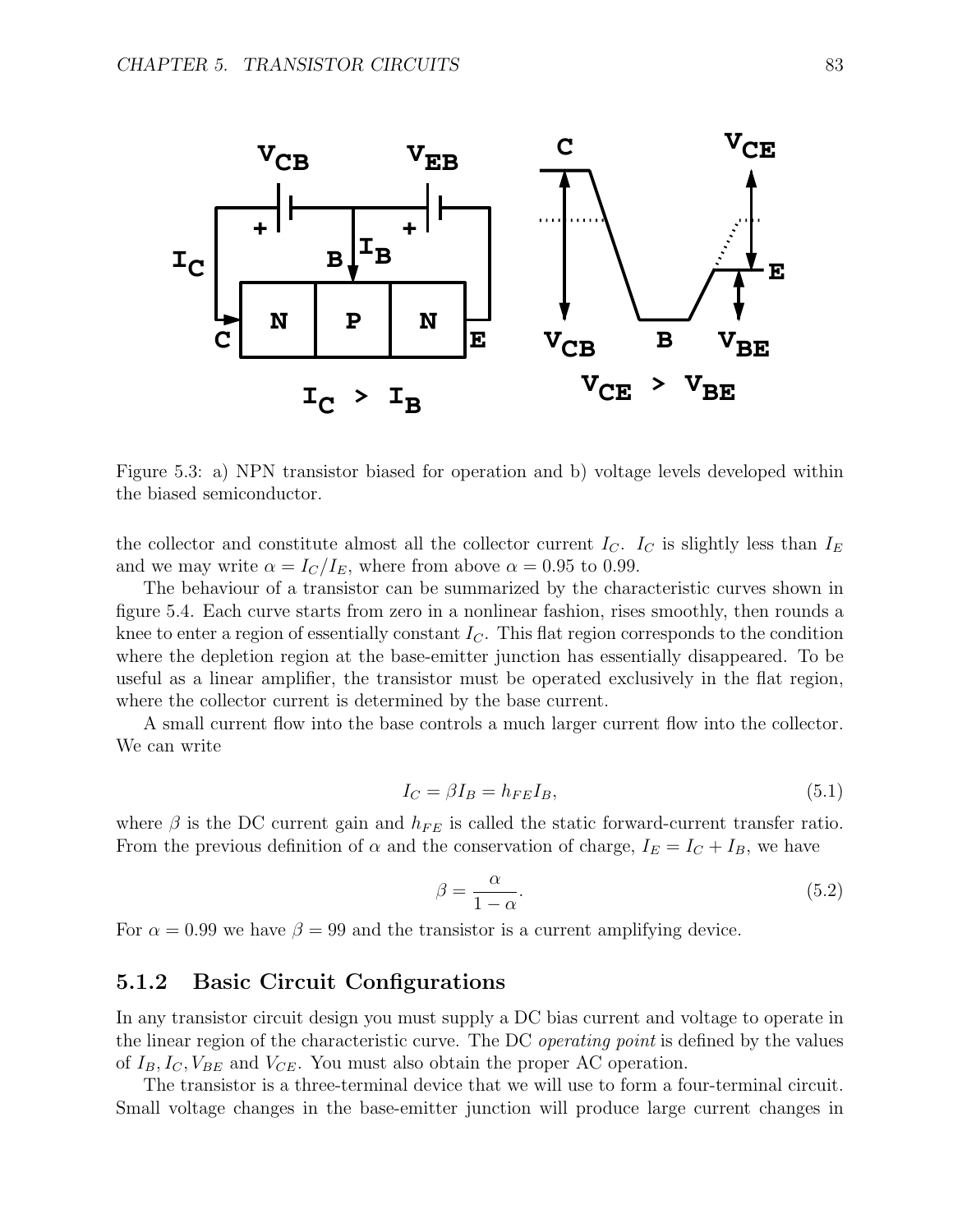

Figure 5.4: Characteristic curves of an NPN transistor.

the collector and emitter, whereas small changes in the collector-emitter voltage have little effect on the base. The result is that the base is always part of the input to a four-terminal network. There are three common configurations: common emitter (CE), common collector (CC) and common base (CB), as shown in figure 5.5.



Figure 5.5: Transistor basic circuit configurations: a) common emitter (CE), b) common collector (CC) and c) common base (CB).

The operating characteristics of the different circuit configurations are shown in table 5.1.

#### **5.1.3 Small-Signal Models**

A simple transistor model is given by  $I_C = h_{FE}I_B$ . A more general model capable of describing the family of characteristic curves is given by

$$
I_C = I_C(I_B, V_{CE}),\tag{5.3}
$$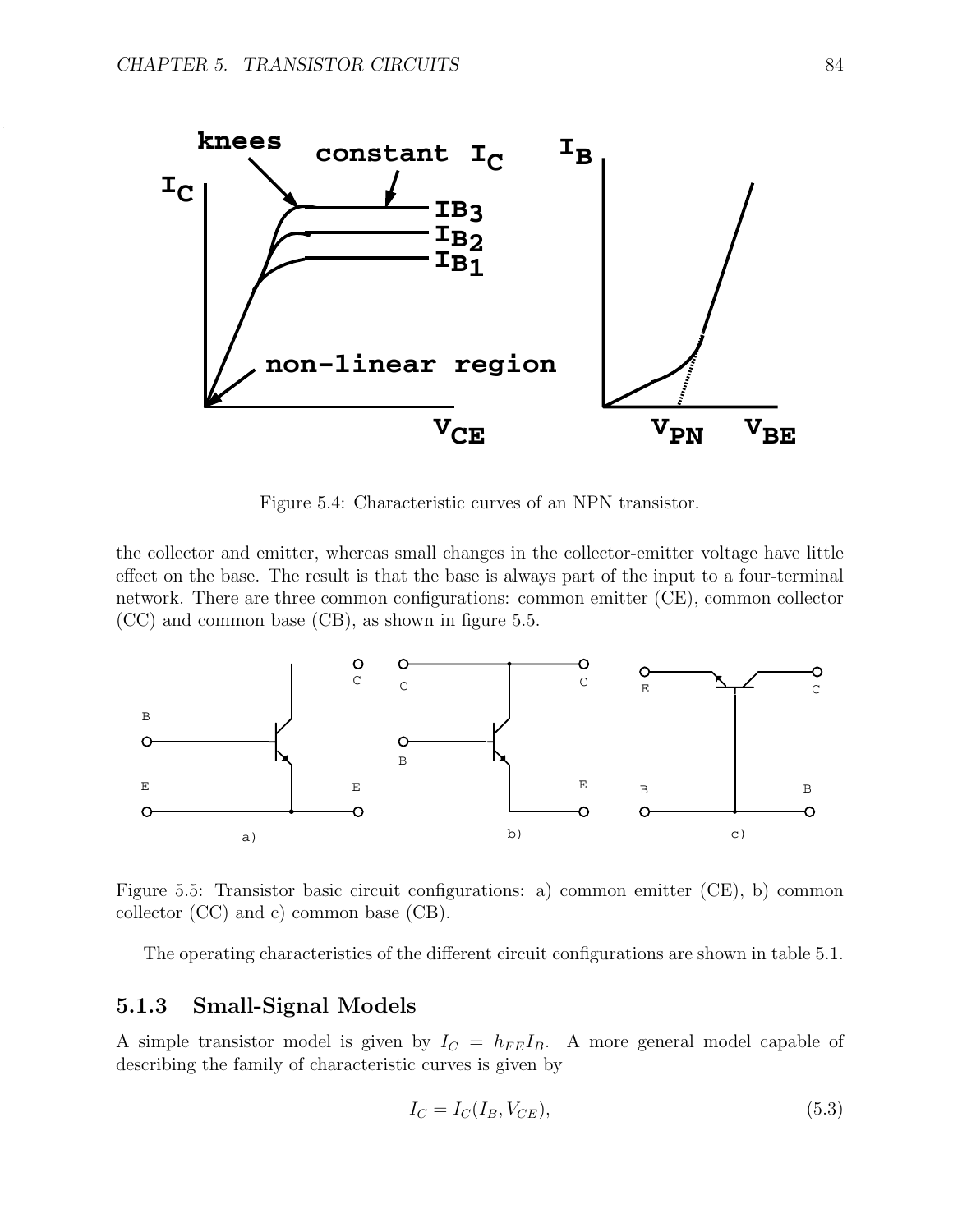| Characteristic       | CЕ                        | CC                    |                       |
|----------------------|---------------------------|-----------------------|-----------------------|
| power gain           | yes                       | yes                   | yes                   |
| voltage gain         | yes                       | $\mathbf{n}$          | yes                   |
| current gain         | yes                       | yes                   | $\mathbf{n}$          |
| input resistance     | $3.5 \; \mathrm{k}\Omega$ | $580 \text{ k}\Omega$ | $30\ \Omega$          |
| output resistance    | $200~\text{k}\Omega$      | $35\Omega$            | $3.1 \text{ M}\Omega$ |
| voltage phase change | yes                       | no                    | no                    |

Table 5.1: Operating characteristics of different transistor circuit configurations.

where  $I_C$  is a transistor-dependent function.

For AC analysis only time changes are important and we may write

$$
\frac{dI_C}{dt} = \frac{\partial I_C}{\partial I_B} \frac{dI_B}{dt} + \frac{\partial I_C}{\partial V_{CE}} \frac{dV_{CE}}{dt},\tag{5.4}
$$

where the partial derivatives are evaluated at a particular  $I_B$  and  $V_{CE}$  – the operating point.  $h_{fe} \equiv \partial I_C/\partial I_B|_{I_B, V_{CE}}$  is the forward current transfer ratio and describes the vertical spacing  $\Delta I_C/\Delta I_B$  between the curves. The output admittance (inverse resistance) is  $h_{oe} \equiv$  $\partial I_C/\partial V_{CE}|_{I_B,V_{CE}}$  and describes the slope  $\Delta I_C/\Delta V_{CE}$  of one of the curves as it passes through the operating point.

Using these definitions we may write

$$
\frac{dI_C}{dt} = h_{fe}\frac{dI_B}{dt} + h_{oe}\frac{dV_{CE}}{dt}.\tag{5.5}
$$

The input signal  $V_{BE}$  is also related to  $I_B$  and  $V_{CE}$ , and a similar argument to the above gives

$$
\frac{dV_{BE}}{dt} = h_{ie}\frac{dI_B}{dt} + h_{re}\frac{dV_{CE}}{dt},\tag{5.6}
$$

where  $h_{ie}$  is the input impedance and  $h_{re}$  is the reverse voltage ratio.

The differential equations are linear only in the limit of small AC signals, where the h parameters are effectively constant. The h parameters are in general functions of the variables  $I_B$  and  $V_{CE}$ . We arbitrarily picked  $I_B$  and  $V_{CE}$  as our independent variables. We could have picked any two of  $V_{BE}$ ,  $V_{CE}$ ,  $I_B$  and  $I_C$ . Because the current and voltage variables are mixed the h parameters are known as hybrid parameters.

In general the current and voltage signals will have both DC and AC components. The time derivatives involve only the AC component and if we restrict ourselves to sinusoidal AC signals, we may replace the time derivatives by the signals themselves (using complex notation). Our hybrid equations become

$$
i_C = h_{fe}i_B + h_{oe}v_{CE} \quad \text{and} \tag{5.7}
$$

$$
v_{BE} = h_{ie}i_B + h_{re}v_{CE}.\t\t(5.8)
$$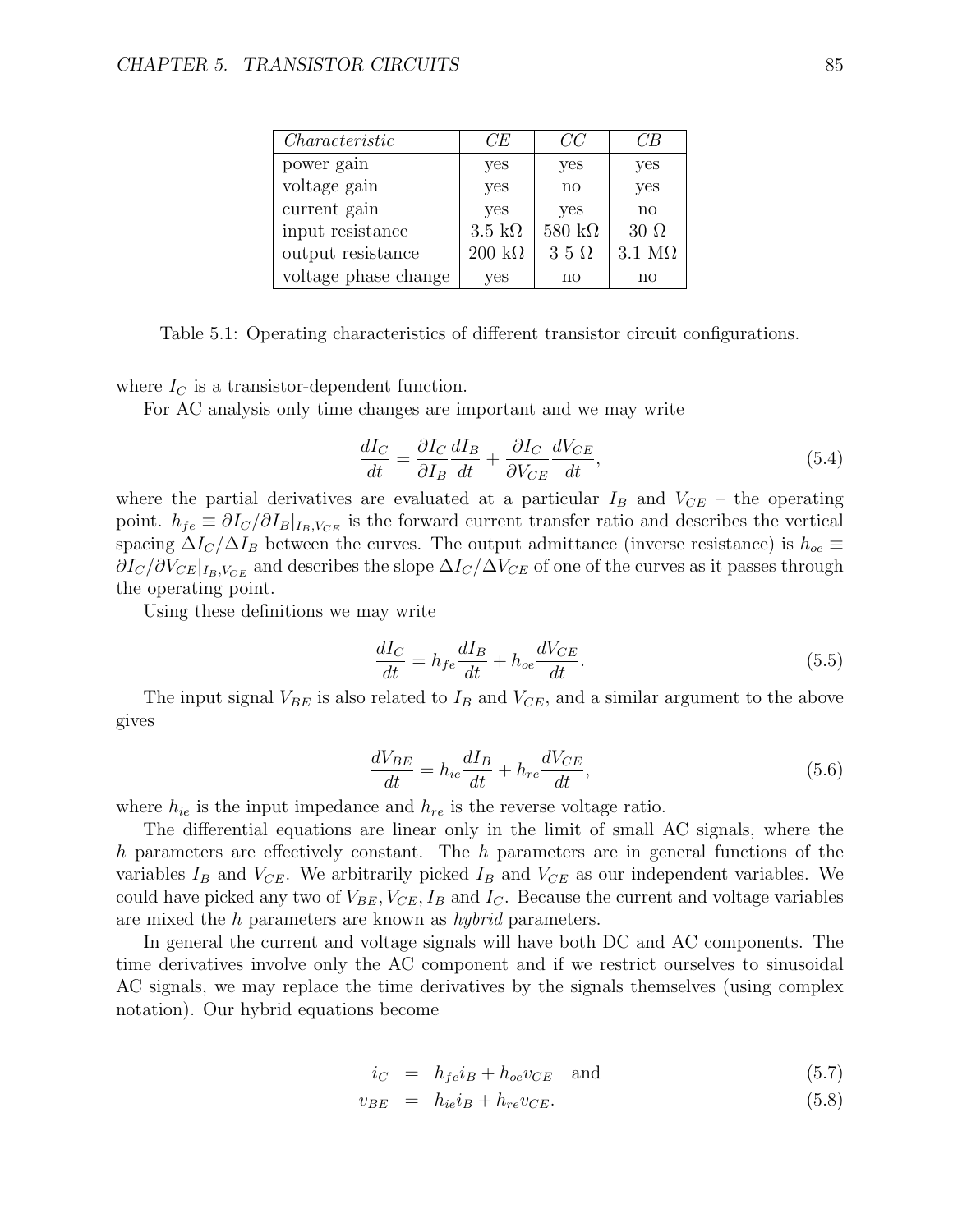The hybrid parameters are often used as the manufacturer's specification of a transistor, but there are large variations between samples. Thus one should use the actual measured parameters in any detailed calculation based on this model. Table 5.2 shows typical values for the hybrid parameters.

| $Symbol \mid Name$ |                       | <i>Typical Value</i>           |
|--------------------|-----------------------|--------------------------------|
| $h_{fe}$           | forward current ratio |                                |
| $h_{ie}$           | input impedance       | $2 \times 10^3 \Omega$         |
| $h_{oe}$           | output admittance     | $2 \times 10^{-5} \Omega^{-1}$ |
| $h_{re}$           | reverse voltage ratio | $10^{-4}$                      |

Table 5.2: Hybrid parameters.

The relationship between the voltages and currents for a transistor in the common emitter configuration is shown in figure 5.6.



Figure 5.6: Transistor in the common emitter configuration.

We now make a few approximations to our hybrid parameter model to get an intuitive feel for how transistors behave in circuits. The voltage across the load resistor is

$$
v_E - v_C = i_C R_L, \tag{5.9}
$$

$$
v_C - v_E = -i_C R_L \quad \text{and} \tag{5.10}
$$

$$
v_{CE} = -i_C R_L. \tag{5.11}
$$

Substituting this into our first hybrid equation gives

$$
i_C = \frac{h_{fe}i_B}{1 + h_{oe}R_L}.\tag{5.12}
$$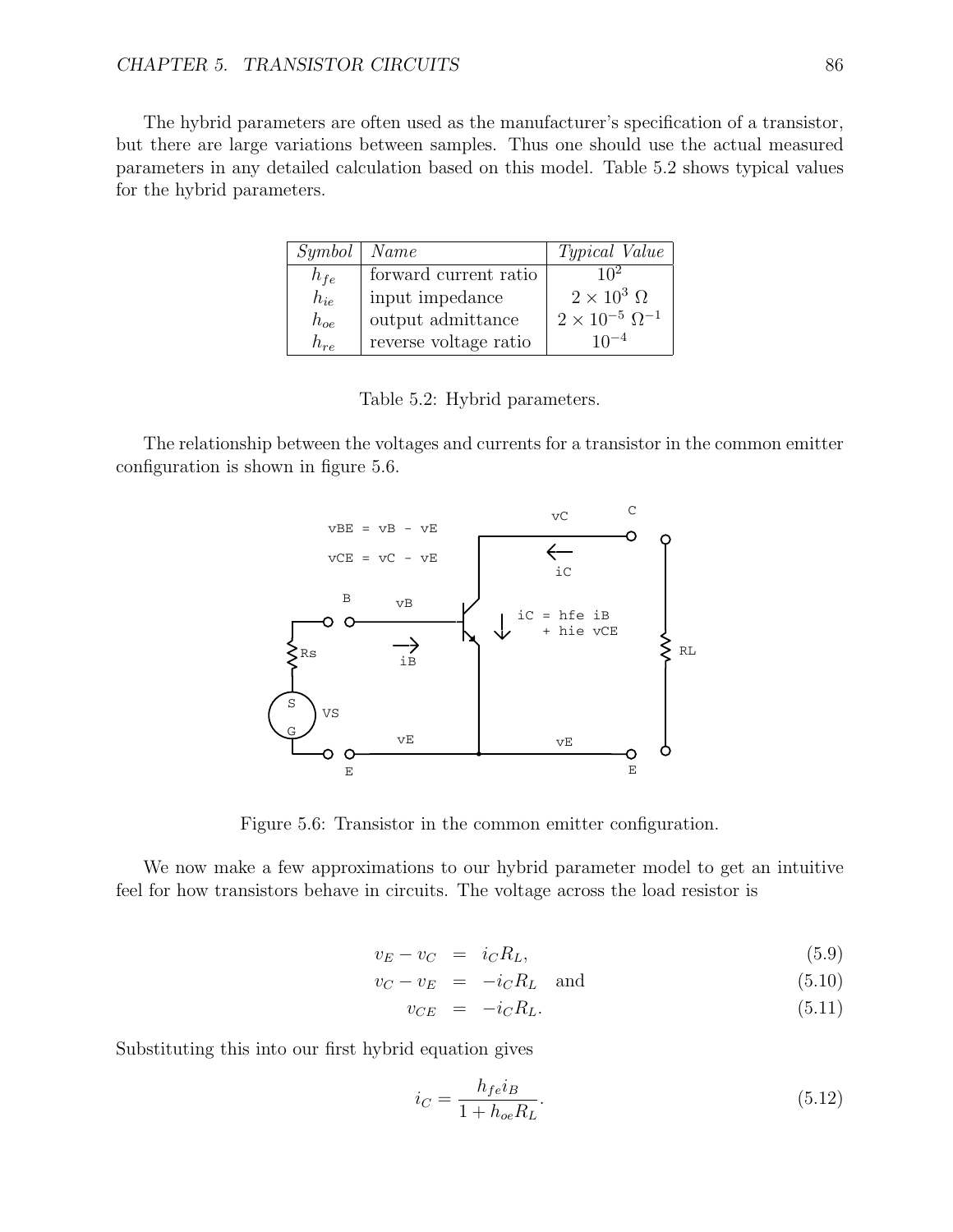If  $h_{oe}R_L \ll 1$  (good to about 10%) we can write

$$
i_C = h_{fe} i_B,\tag{5.13}
$$

which is the AC equivalent of  $I_C = \beta I_B = h_{FE}I_B$ . Similarly, using the second hybrid equation gives

$$
\frac{v_{CE}}{v_{BE}} = -\frac{R_L h_{fe}}{h_{ie} - R_L h_{fe} h_{ie}}.\tag{5.14}
$$

If  $R_L h_{fe} h_{re} \ll 1$  (good to about 10%) we have

$$
\frac{v_{CE}}{v_{BE}} = -\frac{h_{fe}}{h_{ie}}R_L,\tag{5.15}
$$

which is the AC voltage gain.

#### **5.1.4 Ideal and Perfect Bipolar Transistor Models**

By ignoring  $h_{oe}$  and  $h_{re}$  we can define a simplified AC model for the transistor (*perfect* transistor) that is independent of the circuit configuration:

$$
i_C = h_{fe} i_B \quad \text{and} \tag{5.16}
$$

$$
v_{BE} = h_{ie}i_B. \t\t(5.17)
$$

There is no PN voltage drop in these equations since it is a DC effect.

Since  $i<sub>C</sub>$  is typically 100 times larger than  $i<sub>B</sub>$  we can make the approximation  $i<sub>E</sub> \approx i<sub>C</sub>$ . An *ideal* transistor is defined such that  $h_{ie} = 0$  and hence  $v_B = v_E$ . When the effects of  $h_{ie}$ cannot be ignored, we can use the perfect transistor model as described by the two equations above. On a circuit diagram  $h_{ie}$  can be added directly to the ideal transistor symbol.

The ideal transistor model has the following two working rules:

- 1. The base and emitter are at the same AC voltage  $(v_B = v_E)$ . They differ only by a constant DC potential  $V_{PN}$ .
- 2. The collector current is equal to the emitter current and proportional to the base current  $(i_E = i_C, I_E = I_C, i_C = h_{fe} i_B$  and  $I_C = h_{FE} i_B$ ).

#### **5.1.5 Transconductance Model**

The transconductance model provides an alternative description of transistor operation. The forward transconductance, which has units of inverse resistance, is defined as  $g_m = h_{fe}/h_{ie}$ . Using the perfect transistor model we can write

$$
i_C = g_m(v_B - v_E) = g_m v_{BE}.
$$
\n(5.18)

Since the transconductance is used to describe field effect transistors, it is sometimes convenient to apply the same parameter to bipolar transistors.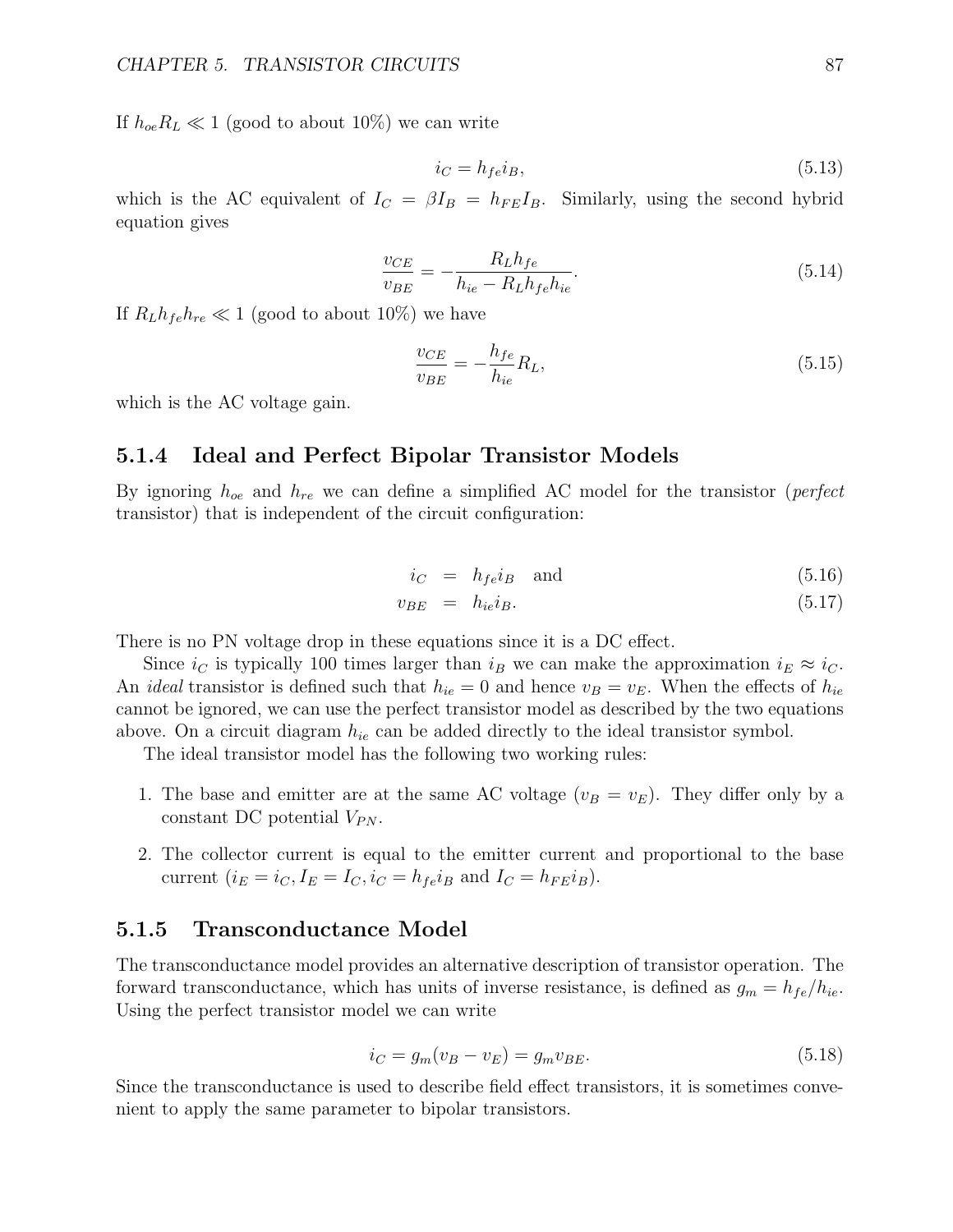We now turn to the description of some simple amplifiers that use a single bipolar transistor. Our goal will be to estimate the voltage gains, current gains, input impedances, output impedances and corner frequencies of the amplifiers. The characteristics of a perfect amplifier are as follows:

- infinite input impedance (the amplifier draws no current),
- zero output impedance,
- infinite voltage and current gain, and
- stable, linear, etc.

# **5.2 The Common Emitter Amplifier**

The common emitter configuration is the most versatile of the three. It has low input impedance, moderate output impedance, voltage gain and current gain. The input and output are often capacitively coupled. Before performing an AC analysis we will discuss DC biasing.

#### **5.2.1 DC Biasing**

DC biasing is setting up a circuit to operate a transistor at a desired operating point on its characteristic curve. Three bias networks for the common emitter amplifier are shown in figure 5.7.

In figure 5.7a the only path for DC bias current into the base is through  $R_B$ .  $V_{CC}$  is a power supply voltage which is generally greater than 10 V such that  $V_{PN}$  can be ignored. The DC voltage at the collector should be large enough to provide at least a 2 V drop between collector and emitter and clearly must be less than  $V_{CC}$ . In the absence of other circuit requirements, a convenient algebraic choice for  $V_C$  is  $V_{CC}/2$ . DC circuit analysis results in the following relative sizes of the two resistors:

$$
R_B = 2h_{FE}R_C.\t\t(5.19)
$$

Although the circuit works reasonably well, the fact that  $h_{FE}$  is quite variable among samples leads to a bad design. A well-designed circuit should have an operating point that is less dependent on this parameter.

Figure 5.7b shows a network with the base-biasing resistor connected to the collector instead of  $V_{CC}$ .  $R_F$  acts as a negative feedback resistor since it feeds the collector current back into the base. Analysis gives

$$
R_F = h_{FE} R_C. \t\t(5.20)
$$

Therefore a change in  $h_{FE}$  has only half the effect of the previous design.

A more common bias stabilization technique employs a series resistor between the emitter and ground. This circuit has about the same sensitivity to changes in  $h_{FE}$  as the previous circuit.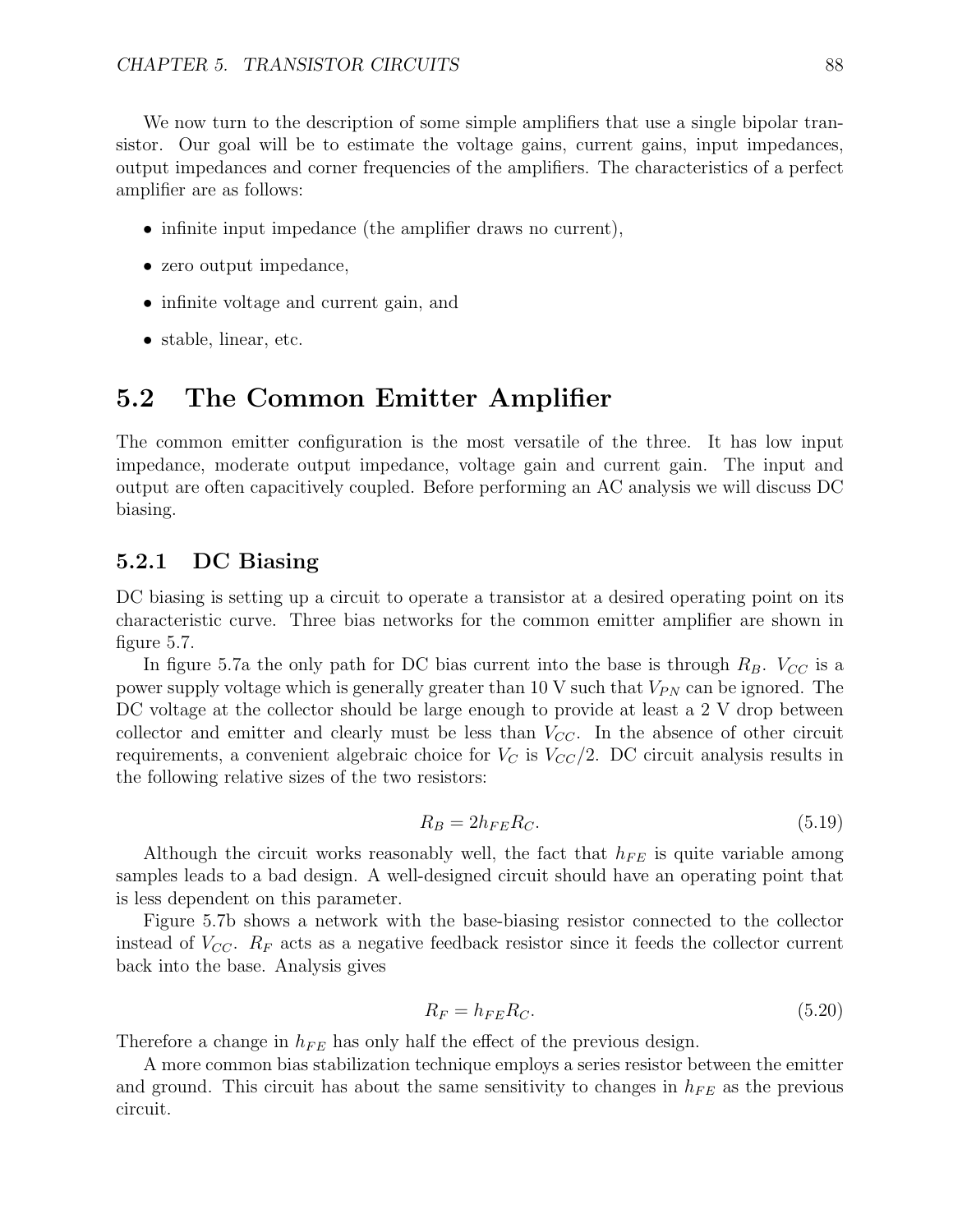

Figure 5.7: Bias circuits for the common emitter amplifier.

A further improvement can be made by introducing a second base-bias resistor as shown in figure 5.7c. The bias voltage is determined almost entirely by the two bias resistors. These biasing methods can also be used for the common collector and common base configurations.

#### **5.2.2 Approximate AC Model**

The circuit shown in figure 5.8a is the basic common emitter amplifier using the simplest biasing method. Because it is constant, the power supply voltage  $V_{CC}$  is an AC ground indistinguishable from the normal ground of the circuit. We can therefore relocate the upper end of  $R_B$  and  $R_C$  to the common ground line as shown in figure 5.8b. The transistor symbol is ideal and  $h_{ie}$  is shown explicitly as the input impedance and hence  $i_S \neq i_B$ .

#### **5.2.3 The Basic CE Amplifier**

We can now use the AC equivalent circuit to calculate the AC voltage gain between the base and collector. The base voltage is developed across the input resistor  $h_{ie}$  and  $v_B = h_{ie}i_B$ . The collector voltage can be similarity expressed as the voltage drop across the resistor  $R_C$ :  $0 - v_C = R_C h_{fe} i_B$ . Eliminating  $i_B$ , we can write the amplifier voltage transfer function between the base and collector as

$$
\frac{v_C}{v_B} = -\frac{h_{fe}R_C}{h_{ie}}.\tag{5.21}
$$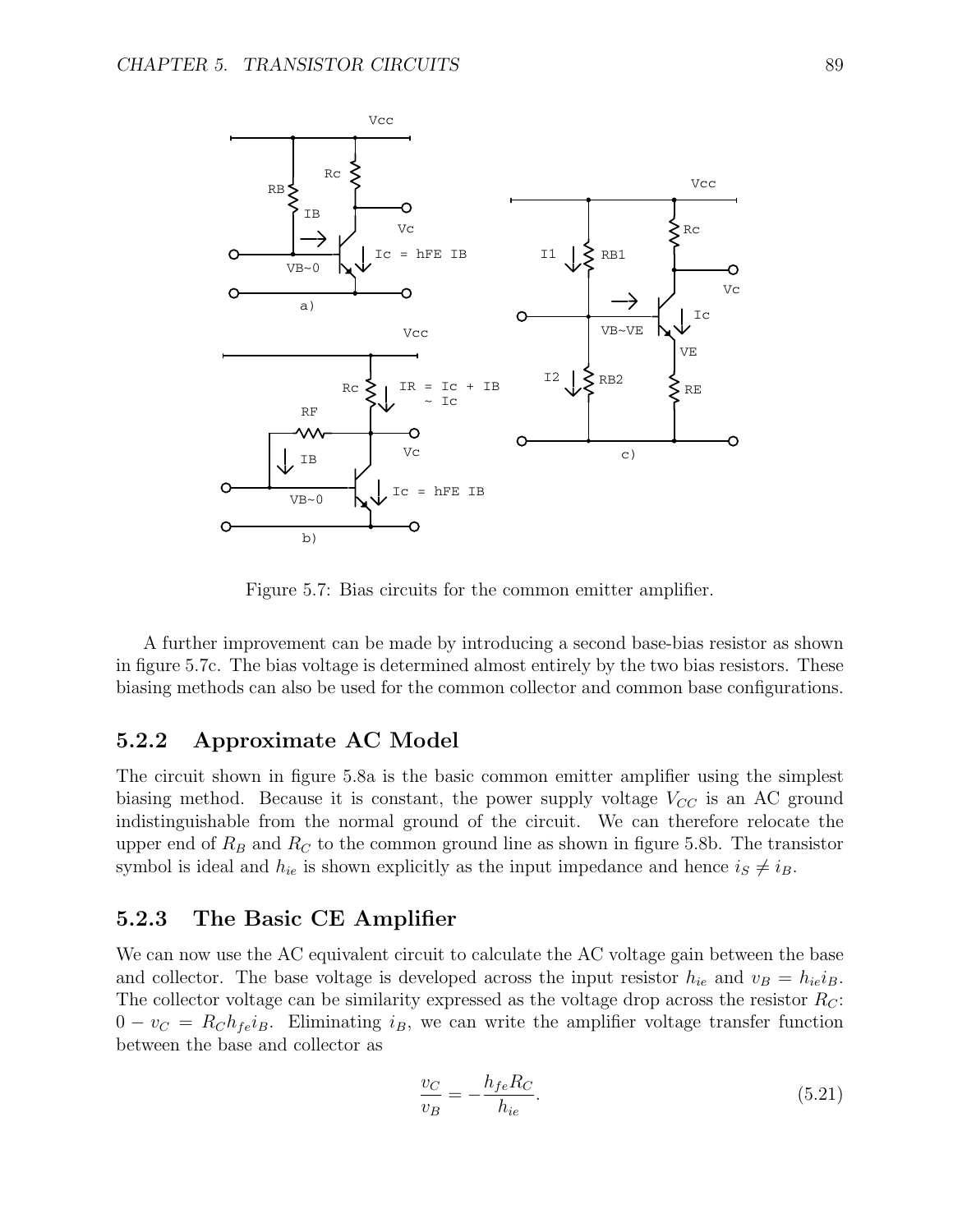

Figure 5.8: a) Basic CE amplifier and b) AC equivalent circuit drawn using an ideal transistor symbol with  $h_{ie}$  shown explicitly.

The minus sign indicates that the voltage signal at the collector is  $180<sup>o</sup>$  out of phase with the signal at the base.

The input impedance to this amplifier circuit is just the parallel combination of  $R_B$  and  $h_{ie}$ , and since  $h_{ie}$  is usually much smaller than  $R_B$ , the input impedance generally reduces to just the input impedance of the transistor itself, namely,  $h_{ie}$ . The circuit output impedance is the collector resistance  $R_C$ .

The high-frequency operation of the common emitter amplifier is limited by the parasitic capacitance between the collector and base. This capacitance provides a path by which the large and inverted signal at the collector drives a feedback current into the base. The base-to-collector voltage gain of this amplifier looks like a low-pass filter.

#### **5.2.4 CE Amplifier with Emitter Resistor**

The CE amplifier is often constructed with an emitter resistor  $R_E$  as shown in figure 5.9. This resistor provides a form of negative feedback that can be used to stabilize both the DC operating point and the AC gain. It can be shown that the voltage transfer function across the transistor is

$$
\frac{v_C}{v_B} = -A = -\frac{h_{fe}R_C}{h_{ie} + h_{fe}R_E}.\tag{5.22}
$$

If  $h_{fe}R_E \gg h_{ie}$ , the gain becomes independent of the hybrid parameters:

$$
\frac{v_C}{v_B} = -A = -\frac{R_C}{R_E}.\tag{5.23}
$$

Because it is unaffected by variations in the hybrid parameters, this result is valid even for a large-amplitude signal.

The input resistance can be shown to be  $R_{in} = h_{fe}R_{E}$ . Since  $h_{ie}$  is small, it can usually be neglected whenever the emitter impedance is more than a few hundred ohms.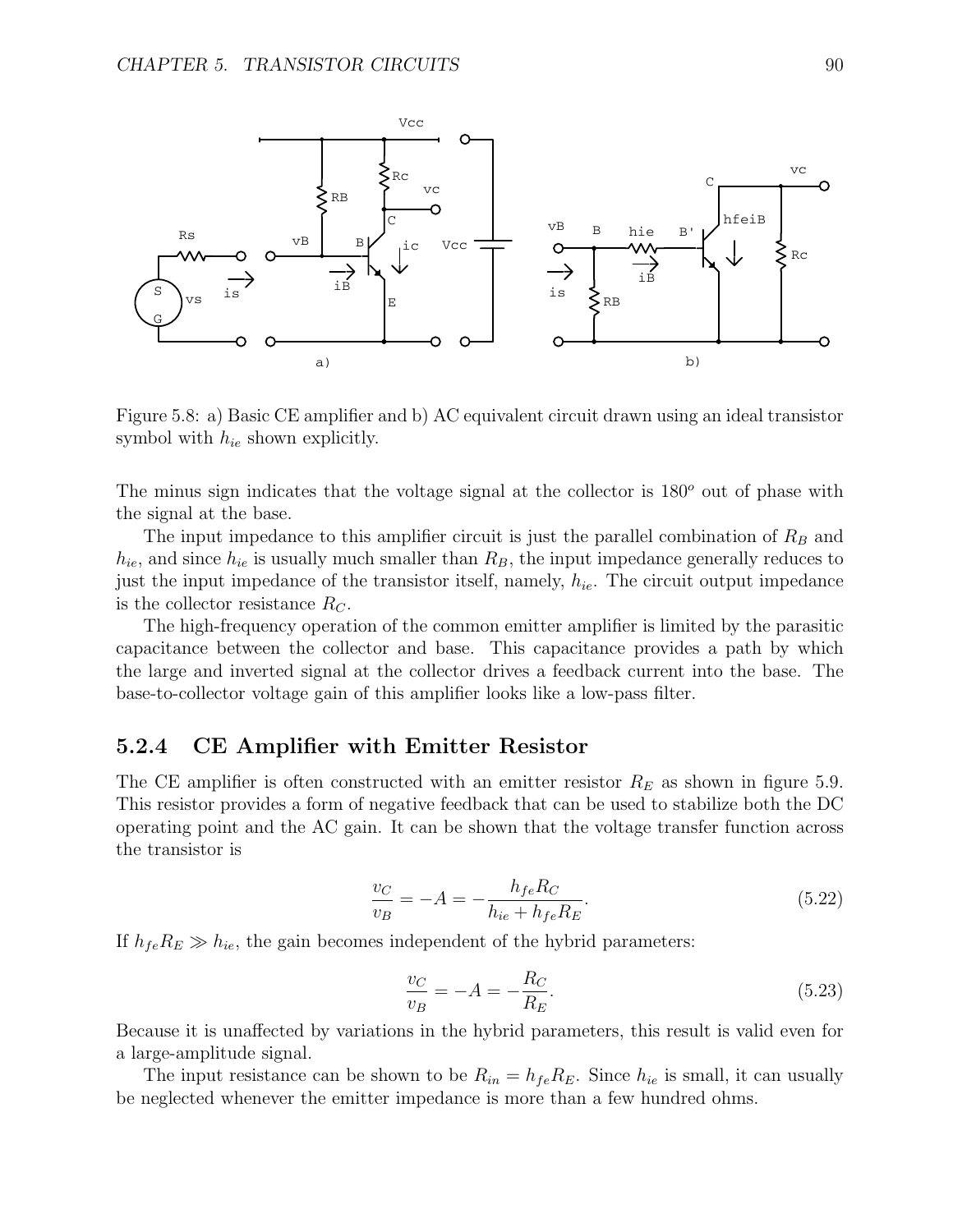

Figure 5.9: CE amplifier with emitter resistor.

For small input signals it is often desirable to retain the large voltage gain of the basic CE amplifier even though an emitter resistor is used for DC stability. This can be done if a large capacitor  $C_E$  is used to bypass the AC signal around the emitter resistor.  $C_E$  shorts out the emitter bias resistor  $R_E$  for AC signals. The magnitude of the resulting transfer function is similar to a high-pass filter, with  $R_E$  setting the gain  $(A = R_C/R_E)$  at low frequencies and the capacitor maximizing the gain  $(A = h_{fe}R_C/h_{ie})$  at high frequencies.

**Example:** Determine values for  $R_B$  and  $R_C$  that will yield the operating point shown in the circuit in figure 5.10 ( $V_{CC}$  = +20 V) under the assumption that:

1.  $V_{BE} = 0$ .  $V_{BE} = 0 \Rightarrow V_B = 0.$  $I_B = \frac{V_{CC}}{R_B} = \frac{I_C}{h_{FE}}$ . Therefore

$$
R_B = h_{FE} \frac{V_{CC}}{I_C} = \frac{100 \times 20}{1 \times 10^{-3}} = 2 \times 10^6 \Omega \tag{5.24}
$$

$$
= 2M\Omega. \tag{5.25}
$$

$$
R_C = \frac{V_{CC} - V_C}{I_C} = \frac{20 - 10}{10^{-3}} = 10^4 \Omega \tag{5.26}
$$

$$
= 10k\Omega. \tag{5.27}
$$

2.  $V_{BE} = 0.6$  V.  $V_{BE} = 0.6V \Rightarrow V_B = 0.6V.$  $I_B = \frac{V_{CC} - V_B}{R_B} = \frac{I_C}{h_{FE}}$ . Therefore

$$
R_B = h_{FE} \frac{V_{CC} - V_B}{I_C} = \frac{100 \times (20 - 0.6)}{1 \times 10^{-3}} \tag{5.28}
$$

$$
= 1.94M\Omega. \tag{5.29}
$$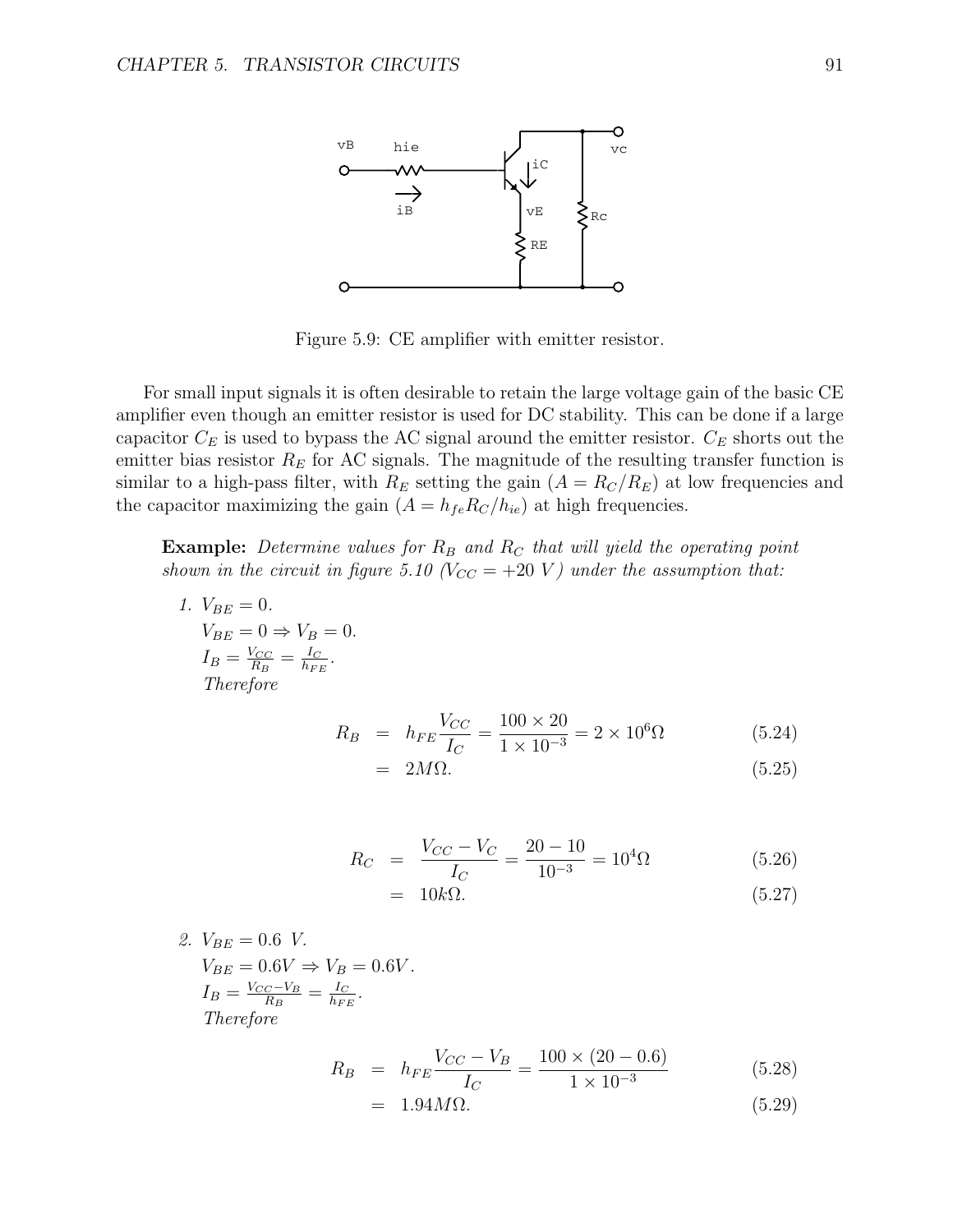$$
R_C = \frac{V_{CC} - V_C}{I_C} \tag{5.30}
$$

$$
= 10k\Omega. \tag{5.31}
$$

3. Repeat both calculations for  $h_{FE} = 80$ . For  $h_{FE} = 80$ ,  $R_C = 10k\Omega$  remains unchanged.  $V_{BE} = 0 \Rightarrow R_B = \frac{80 \times 20}{1 \times 10^{-3}} = 1.6 M\Omega$ .  $V_{BE} = 0.6V \Rightarrow = \frac{80(20 - 0.6)}{1 \times 10^{-3}} = 1.55M\Omega$ .



Figure 5.10: Example transistor circuit with a single bias transistor.

#### **Example:**

1. If  $h_{FE} = 100$ , determine an expression for the base-biasing resistor  $R_B$  that will result in a DC operating point  $V_C = V_{CC}/2$  for the circuit in figure 5.11. Now  $h_{FE} = 100$ . The voltage drop across the bias resistor is  $V_{CC} = R_B I_1 +$ 100 $RI_2$ . Charge conservation  $(I_1 = I_2 + I_B)$  gives

$$
V_{CC} = R_B(I_2 + I_B) + 100RI_2 \tag{5.32}
$$

$$
= R_B I_B + (R_B + 100R)I_2. \tag{5.33}
$$

The voltage at the base is  $V_B = 100RI_2$ . Neglecting the  $V_{PN}$  voltage drop gives

$$
V_B \approx V_E = R(I_C + I_B). \tag{5.34}
$$

EliminOAating  $V_B$  gives  $I_2 = \frac{I_C + I_B}{100}$ . Using  $I_C = h_{FE}I_B \Rightarrow I_B = \frac{I_C}{h_{FE}}$  gives  $I_2 = \frac{1+1/h_{FE}}{100}$  $(5.35)$ 

Substituting equation 5.35 into equation 5.33 gives

$$
V_{CC} = \left(\frac{R_B}{h_{FE}} + (R_B + 100R)\frac{1 + 1/h_{FE}}{100}\right)I_C.
$$
 (5.36)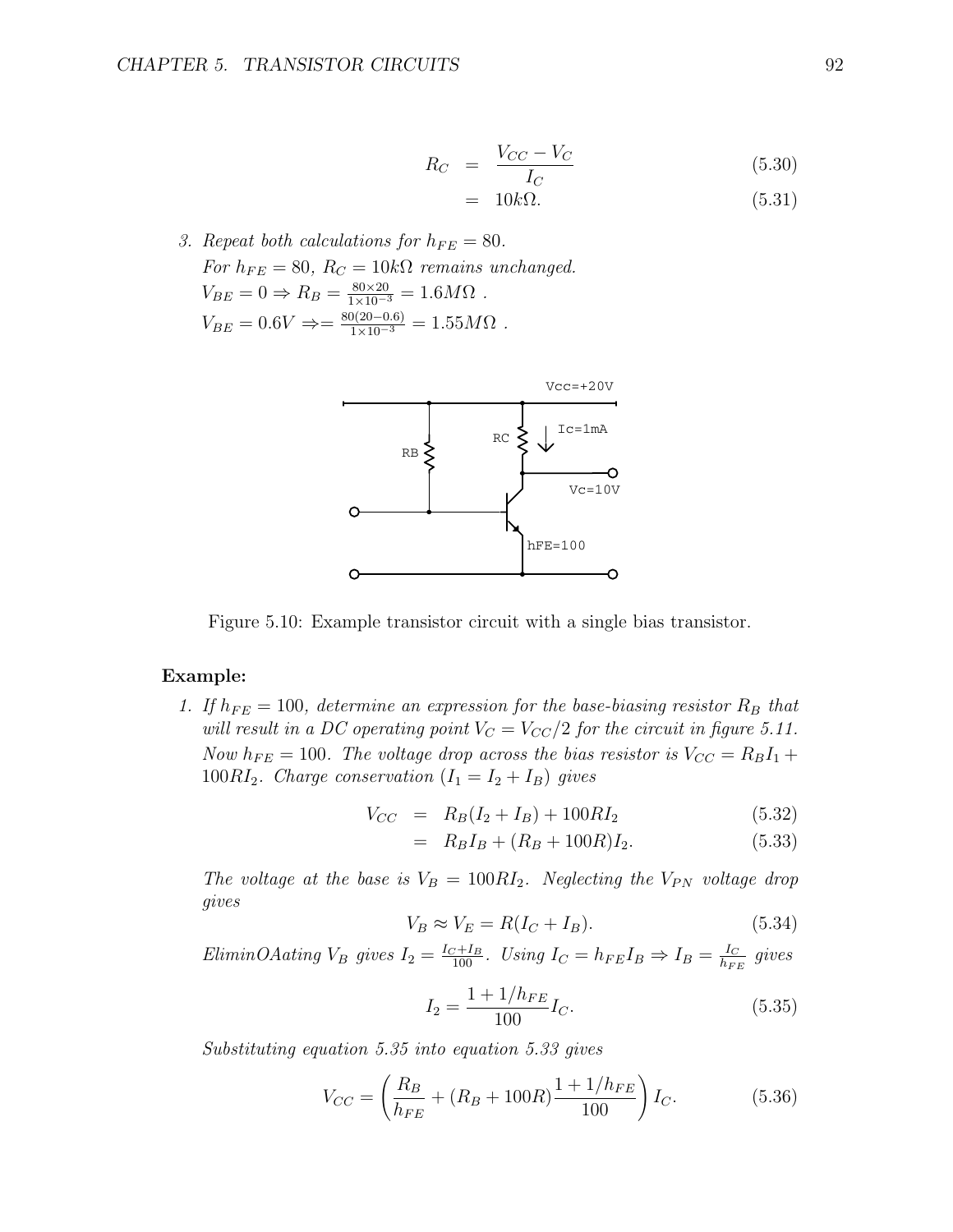The voltage drop across the collector resistor is

$$
V_{CC} - V_C = 5R I_C \tag{5.37}
$$

$$
V_{CC} - V_{CC}/2 = V_{CC}/2 = 5R I_C.
$$
 (5.38)

Therefore

$$
10R = \frac{R_B}{h_{FE}} + (R_B + 100R) \frac{1 + 1/h_{FE}}{100}
$$
\n(5.39)

$$
= 0.01R_B + 0.0101R_B + 1.01R \tag{5.40}
$$

$$
R_B = \frac{8.99}{0.0201}R = 447R \tag{5.41}
$$

$$
= 447R. \t(5.42)
$$

2. If the circuit is built with the  $R_B$  just found, what will be the operating point if  $h_{FE}=50\,\%$ 

If  $R_B = 447R$  and  $h_{FE} = 50$ ,  $V_{CC} - V_C = 5R I_C \Rightarrow I_C = \frac{V_{CC} - V_C}{5R}$ . Substitution into equation 5.36 gives

$$
\frac{5RV_{CC}}{V_{CC} - V_C} = \frac{R_B}{h_{FE}} + (R_B + 100R) \frac{1 + 1/h_{FE}}{100}
$$
(5.43)

$$
\frac{5}{1 - V_C/V_{CC}} = \frac{447}{50} + (447 + 100)\frac{1 + 1/50}{100}
$$
(5.44)

$$
= 14.5194 \tag{5.45}
$$

$$
V_C = \left(1 - \frac{5}{14.5194}\right) V_{CC}
$$
 (5.46)

$$
= 0.66 V_{CC}.
$$
 (5.47)



Figure 5.11: Example transistor circuit with two bias resistors.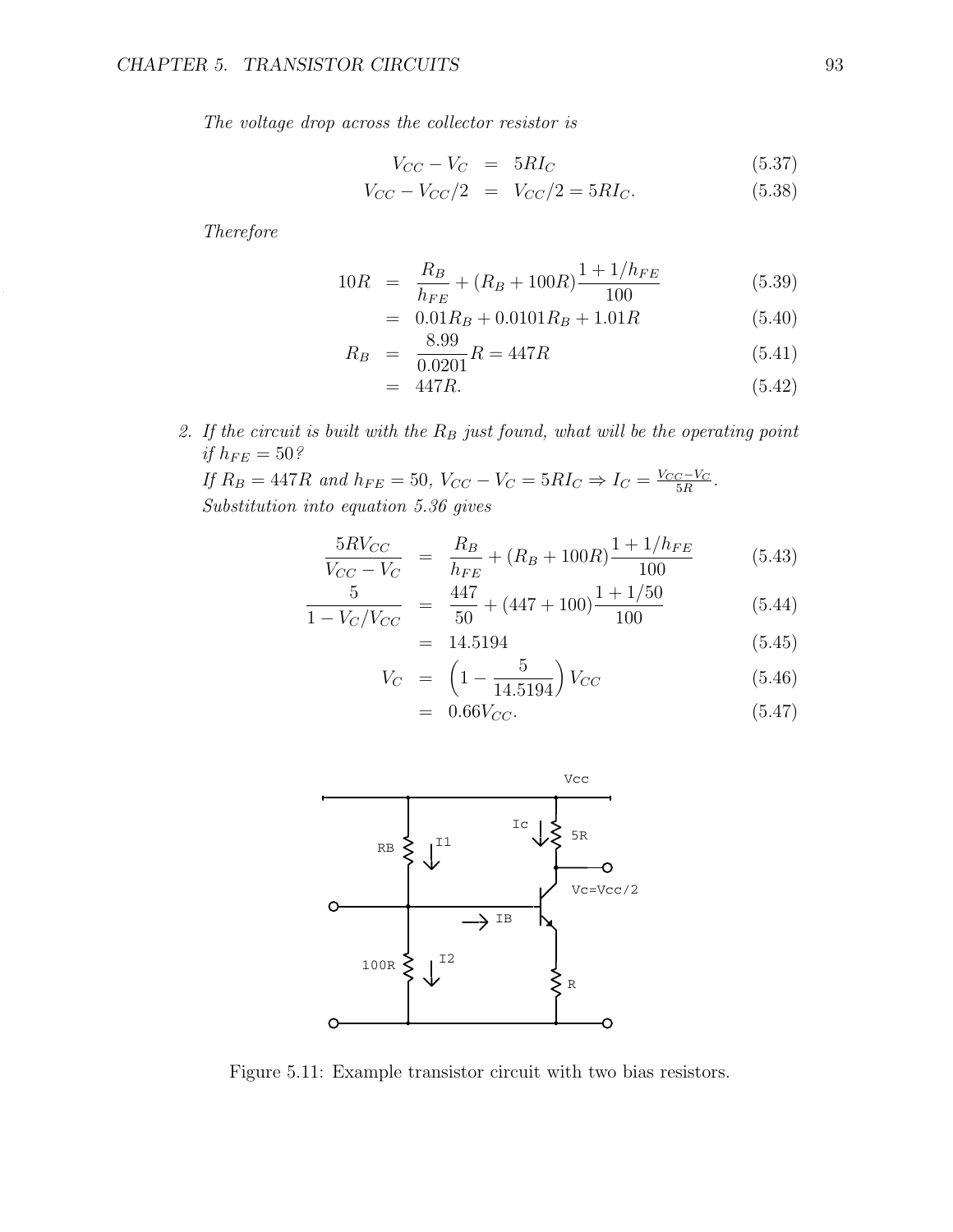## **5.3 The Common Collector Amplifier**

The common collector amplifier is also called the emitter follower amplifier because the output voltage signal at the emitter is approximately equal to the voltage signal input on the base. The amplifier's voltage gain is always less than unity, but it has a large current gain and is normally used to match a high-impedance source to a low-impedance load: the amplifier has a large input impedance and a small output impedance.

A typical common collector amplifier is shown in figure 5.12.



Figure 5.12: Basic common collector amplifier.

The voltage gain can be written as

$$
\frac{v_E}{v_B} = \frac{h_{fe} R_E}{h_{ie} + h_{fe} R_E}.\tag{5.48}
$$

The gain is thus in phase and slightly less than unity. The output impedance of the CC amplifier can be substantially less than the output impedance of the driving signal source.

## **5.4 The Common Base Amplifier**

The common base amplifier is also known as the grounded base amplifier. This amplifier can produce a voltage gain but generates no current gain between the input and the output signals. It is normally characterized by a very small input impedance and an output impedance like the common emitter amplifier. Because the input and output currents are of similar size, the stray capacitance of the transistor is of less significance than for the common emitter amplifier. The common base amplifier is often used at high frequencies where it provides more voltage amplification than the other one-transistor circuits.

A common base circuit is shown in figure 5.13. Above the corner frequency the capacitor between base and ground on the circuit provides an effective AC ground at the transistor's base.

The voltage gain is given by

$$
\frac{v_C}{v_E} = \frac{h_{fe}R_C}{h_{ie}},\tag{5.49}
$$

which is the same as the CE amplifier except for the lack of voltage inversion.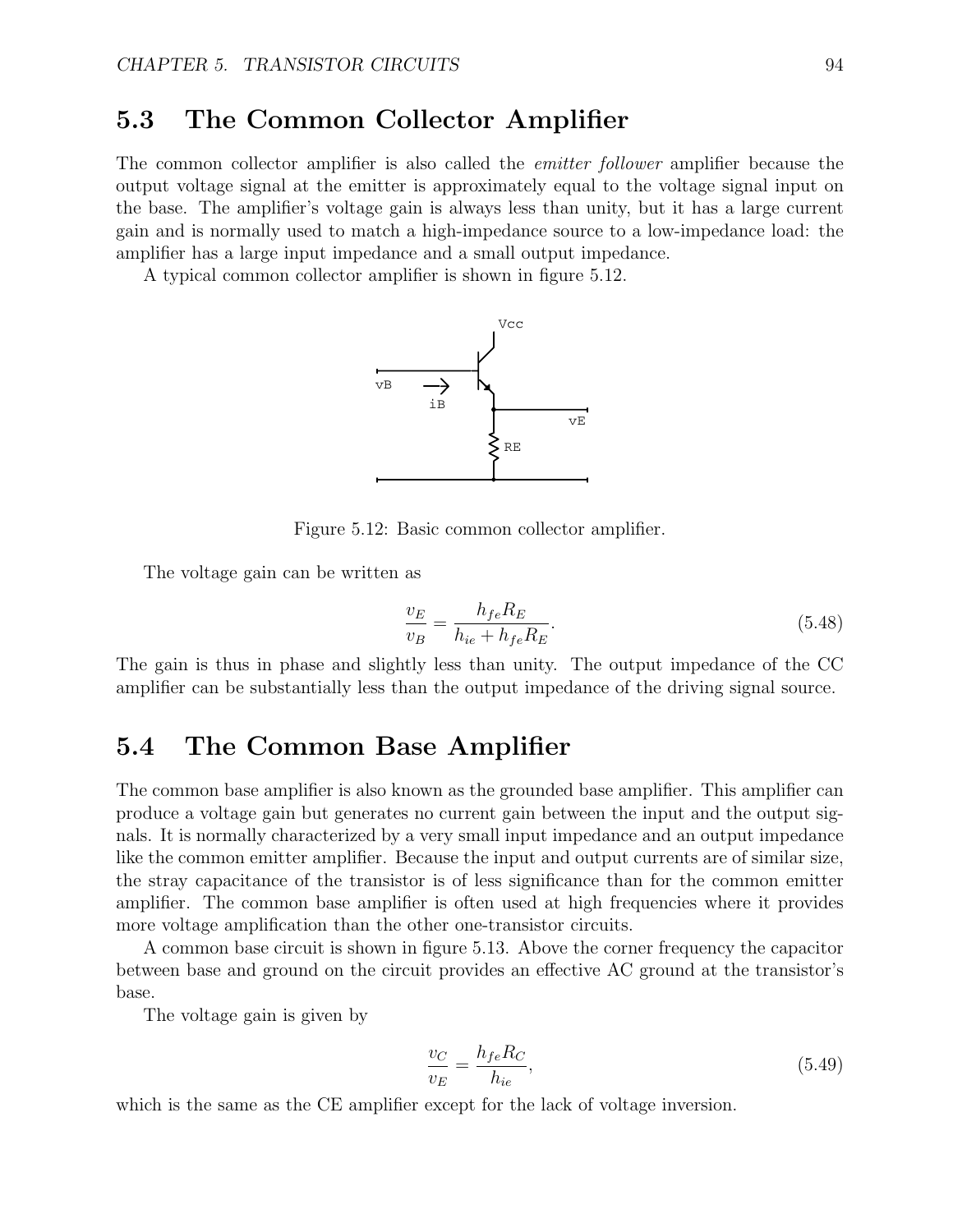

Figure 5.13: Basic common base amplifier.

The input impedance looking into the emitter  $(R_{in} = h_{ie}/h_{fe})$  is quite small. The output impedance of this circuit is never greater than  $R_C$ .

Because of its high-frequency response and small input impedance, this circuit is often used to receive high-frequency signals transmitted via a coaxial cable. For this purpose the input impedance of the amplifier is adjusted to match the distributed impedance of the coaxial cable – usually 50 to 75  $\Omega$ .

## **5.5 The Junction Field Effect Transistor (JFET)**

Bipolar junction transistors have low input impedance, small high-frequency gain and are non-linear when  $|V_{CE}| < 2$  V. The input impedance is naturally restricted by the forwardbiased base-emitter junction. There are always problems due to the main charge carriers passing through the region where the majority carriers are of opposite polarity.

The junction field effect transistor (JFET) overcomes some of the problems of the bipolar junction transistor. JFETs come in two types: N-channel and P-channel, and are shown in figure 5.14.

The designation refers to the polarity of the majority charge carriers in the bar of semiconductor that connects the drain terminal  $D$  to the source terminal  $S$ . Since the channel is formed from a single-polarity (unipolar) material, its resistance is a function only of the geometry of the conducting volume and the conductivity of the material. The JFET operates with all PN junctions reverse-biased so as to obtain a high input impedance into the gate.

#### **5.5.1 Principles of Operation**

Figure 5.15 shows an N-channel JFET with DC bias voltage applied. Just as for a simple diode, the depletion region grows as the reverse bias across the PN junction is increased, thereby constricting the cross section of the conducting N-channel material and increasing the resistance of the channel. The major current  $I<sub>D</sub>$  in the channel is caused by the applied voltage between the drain and source,  $V_{DS}$ , and is controlled by the applied voltage between the gate and source,  $V_{GS}$ .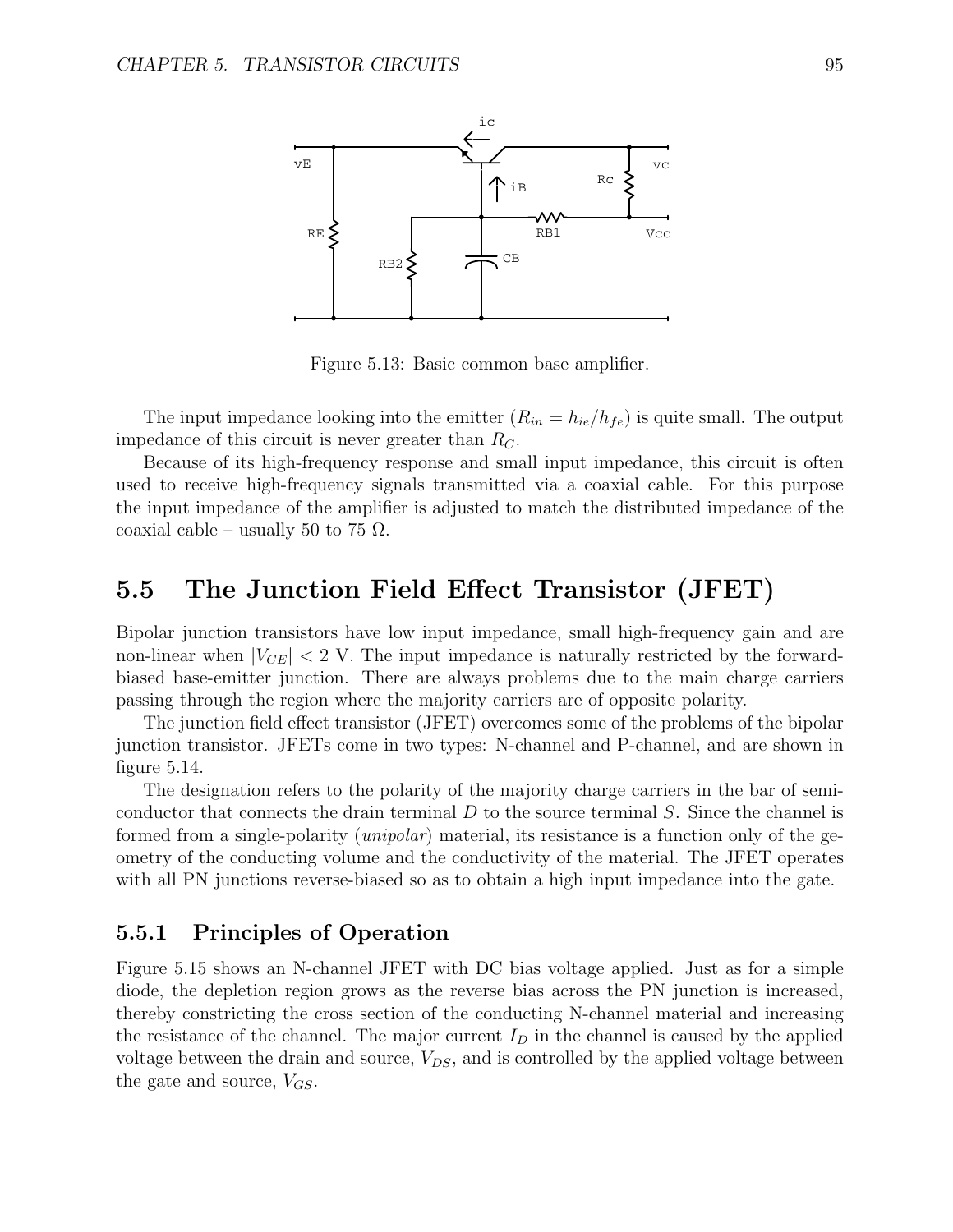

Figure 5.14: Basic geometry and circuit symbols of JFETS.

The JFET has two distinct modes of operation: the variable-resistance mode, and the pinch-off mode. In the variable-resistance mode the JFET behaves like a resistor whose value is controlled by  $V_{GS}$ . In the pinch-off mode, the channel has been heavily constricted with most of the drain-source voltage drop occuring along the narrow and therefore high-resistance part of the channel near the depletion regions.

The characteristic curves of a typical JFET are shown in figure 5.16. At small values of  $V_{DS}$  (in the range of a few tenths of a volt), the curves of constant  $V_{GS}$  show a linear relationship between  $V_{DS}$  and  $I_D$ . This is the variable-resistance region of the graph. As  $V_{DS}$  increases, each of the curves of constant  $V_{GS}$  enters a region of nearly constant  $I_{D}$ . This is the pinch-off region, where the JFET can be used as a linear voltage and current amplifier. At  $V_{GS} = 0$  the current through the JFET reaches a maximum known as  $I_{DSS}$ , the current from Drain to Source with the gate Shorted to the source. If  $V_{GS}$  goes positive for this N-channel JFET, the PN junction becomes conducting and the JFET becomes just a forward-biased diode.

#### **5.5.2 Small-Signal AC Model**

The JFET characteristic curves can be described by an equation of the form

$$
I_D = I_D(V_{GS}, V_{DS}),\tag{5.50}
$$

where the function varies with the particular transistor. This expression yields the AC relationship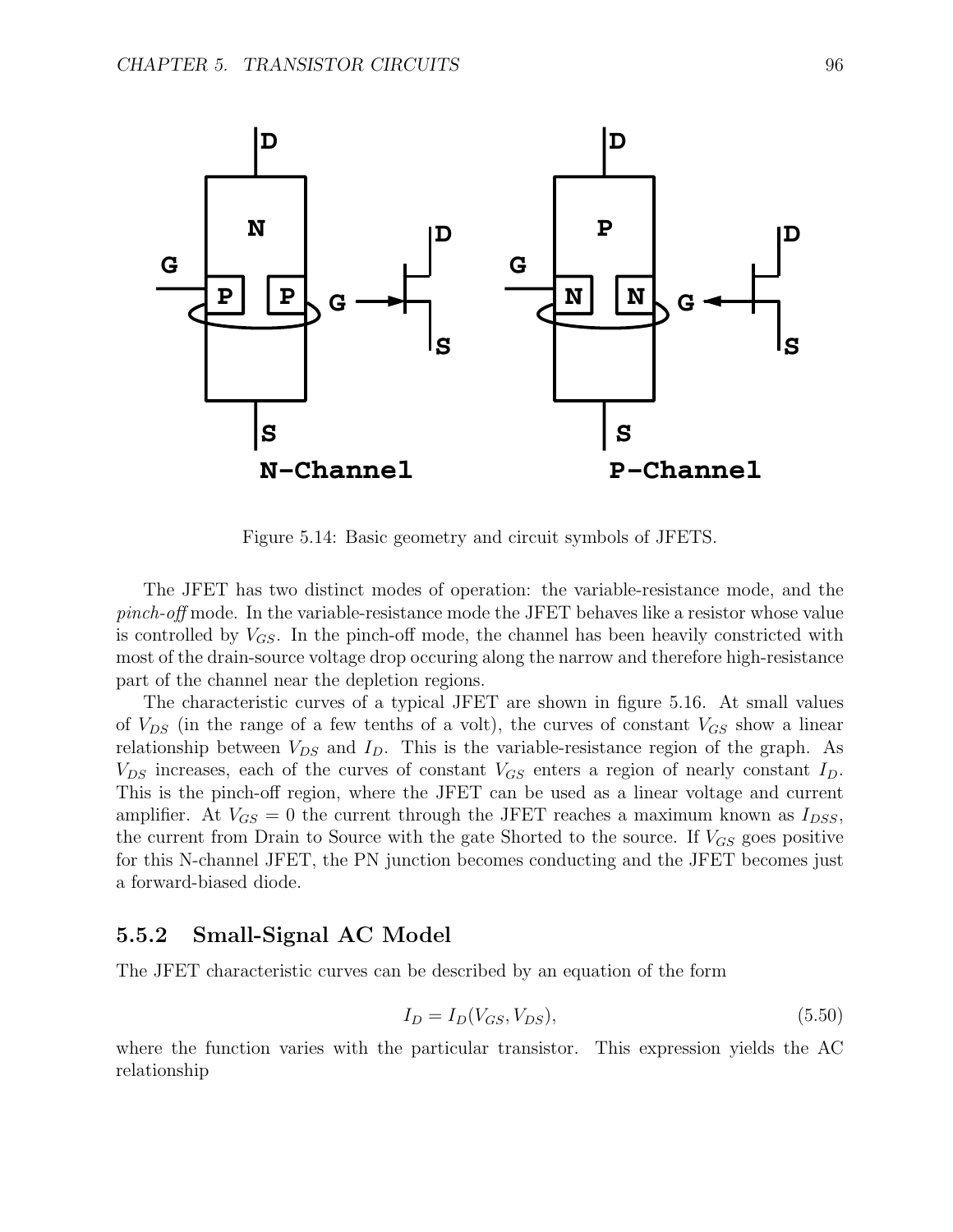

Figure 5.15: An N-channel JFET with DC bias voltages applied.

$$
\vec{i}_D = \frac{\partial I_D}{\partial V_{GS}} \vec{v}_{GS} + \frac{\partial I_D}{\partial V_{DS}} \vec{v}_{DS},\tag{5.51}
$$

where the AC currents and voltages are complex but the partial derivatives evaluate to real numbers. In the pinch-off region the curves of constant  $V_{GS}$  are essential flat  $(\partial I_D/\partial V_{DS} = 0)$ and allow the equation to be written as

$$
\vec{i}_D = g_m \vec{v}_{GS},\tag{5.52}
$$

where  $g_m = \partial I_D / \partial V_{GS}$  is the transconductance.

# **5.6 JFET Common Source Amplifier**

The common source configuration for a FET is similar to the common emitter bipolar transistor configuration, and is shown in figure 5.17. The common source amplifier can provide both a voltage and current gain. Since the input resistance looking into the gate is extremely large the current gain available from the FET amplifier can be quite large, but the voltage gain is generally inferior to that available from a bipolar device. Thus FET amplifiers are most useful with high output-impedance signal sources where a large current gain is the primary requirement. The source by-pass capacitor provides a low impedance path to ground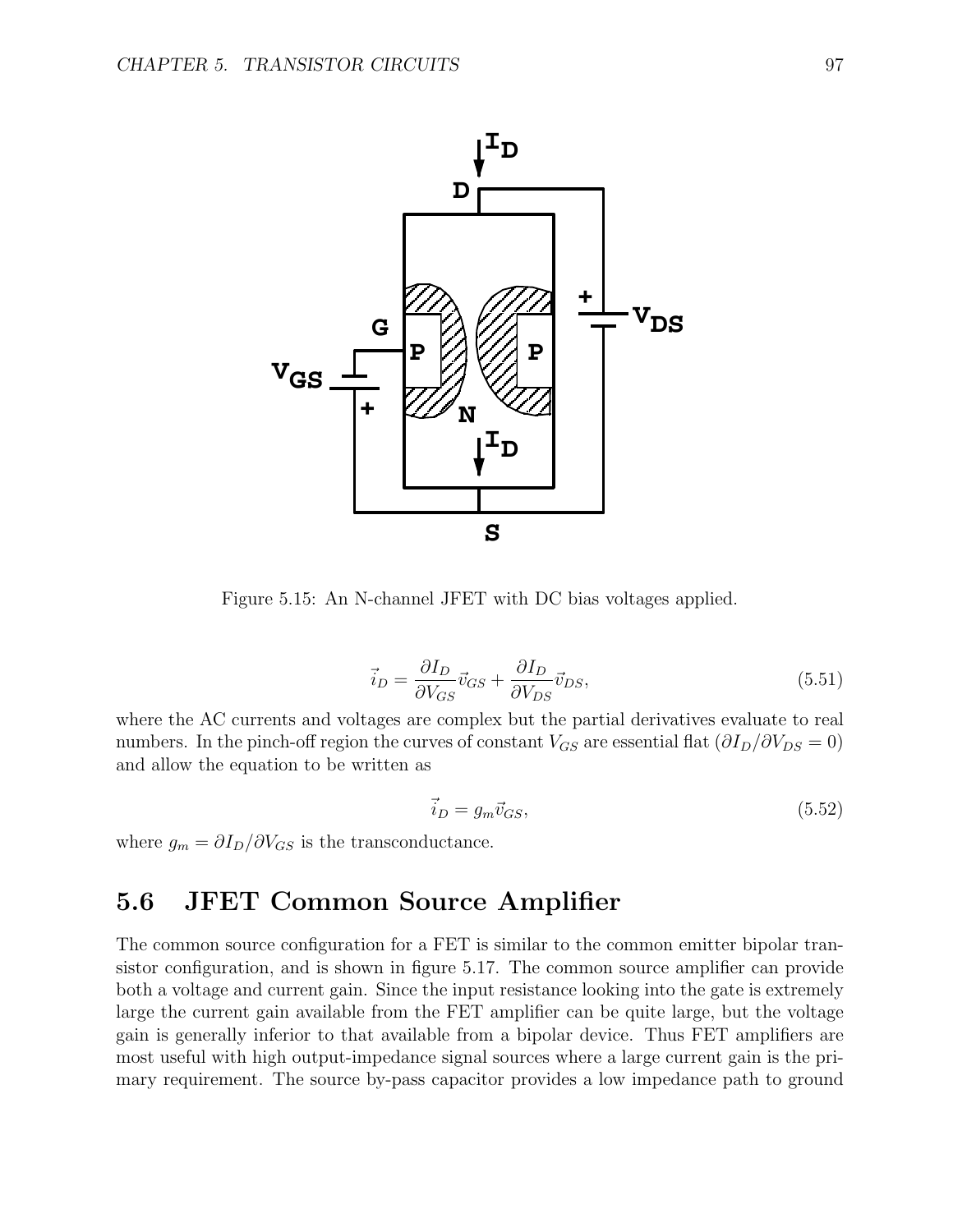

Figure 5.16: Characteristic curves of a typical N-channel JFET.

for high frequency components of  $v_{DS}$  and hence AC signals will not cause a swing in the bias voltage.



Figure 5.17: JFET common source amplifier.

Since the FET gate current is small we can make the approximations  $i_S = i_D$  and  $v_S = -v_{GS}$ : the source is positive with respect to the gate for reverse-bias. Since at low frequencies we can ignore the capacitor the source voltage is given by

$$
v_S = R_S i_S = R_S i_D. \tag{5.53}
$$

Using the transconductance equation we can write

$$
v_S = \frac{g_m R_S v_G}{1 + g_m R_S}.\tag{5.54}
$$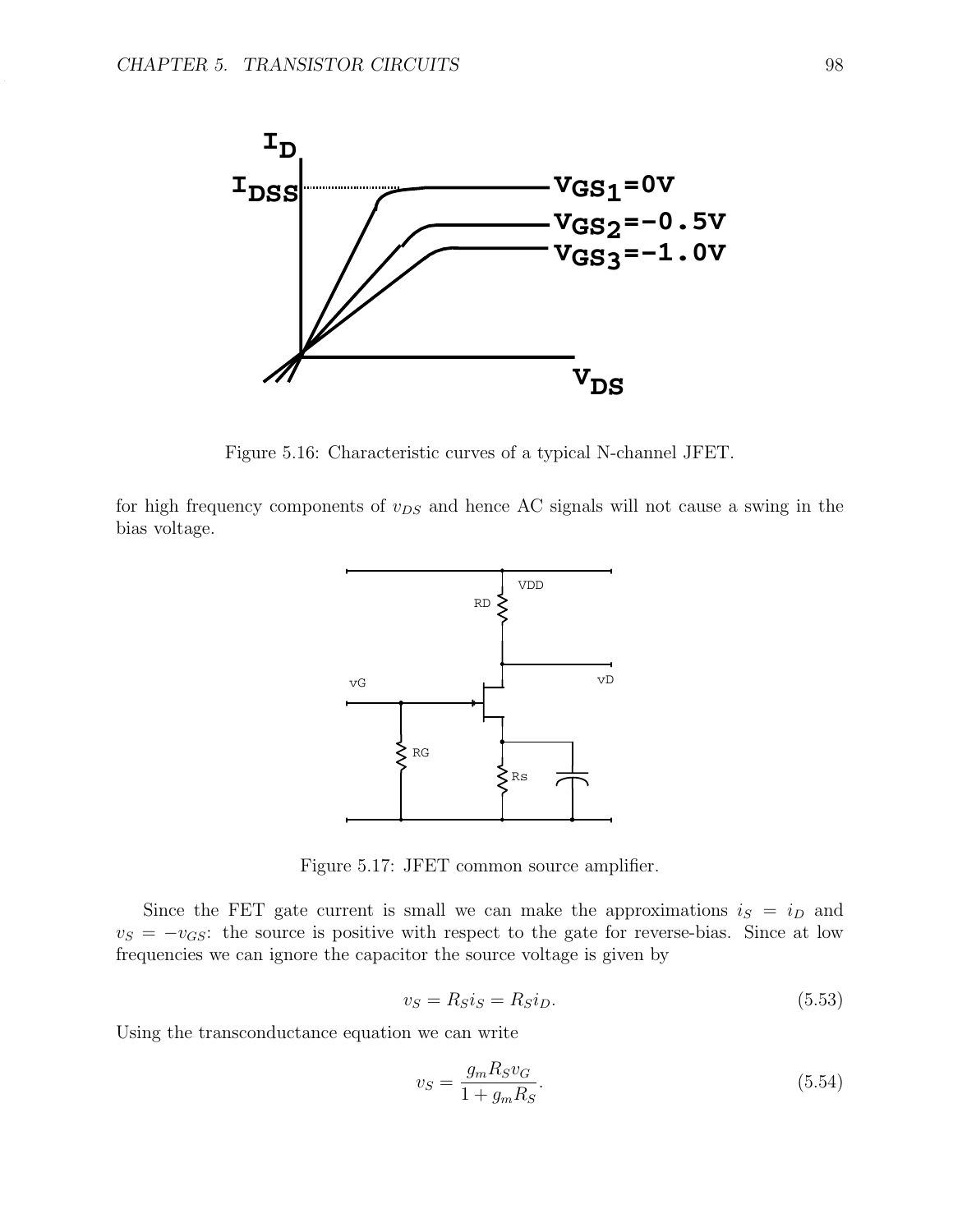With the approximation  $i_S = i_D$  we can write the drain voltage as

$$
v_D = -\frac{v_S R_D}{R_S}.\tag{5.55}
$$

The voltage gain is thus

$$
\frac{v_D}{v_G} = -A = -\frac{g_m R_D}{1 + g_m R_S}.\tag{5.56}
$$

If  $q_m R_S \gg 1$ , this reduces to

$$
\frac{v_D}{v_G} = -A = -\frac{R_D}{R_S}.\tag{5.57}
$$

# **5.7 JFET Common Drain Amplifier**

The common drain FET amplifier is similar to the common collector configuration of the bipolar transistor. A general common drain JFET amplifier, self-biased, is shown in figure 5.18. This configuration, which is sometimes known as a source follower, is characterized by a voltage gain of less than unity, and features a large current gain as a result of having a very large input impedance and a small output impedance.



Figure 5.18: JFET common drain amplifier.

Using AC circuit analysis

$$
i_D = g_m v_{GS} \quad \text{and} \tag{5.58}
$$

$$
\frac{v_S}{R_S} = g_m(v_G - v_S). \tag{5.59}
$$

The voltage gain between the gate and source is

$$
\frac{v_S}{v_G} = \frac{g_m R_S}{1 + g_m R_S}.\tag{5.60}
$$

If  $g_m R_S \gg 1$ ,  $v_S = v_G$  and we have a voltage follower.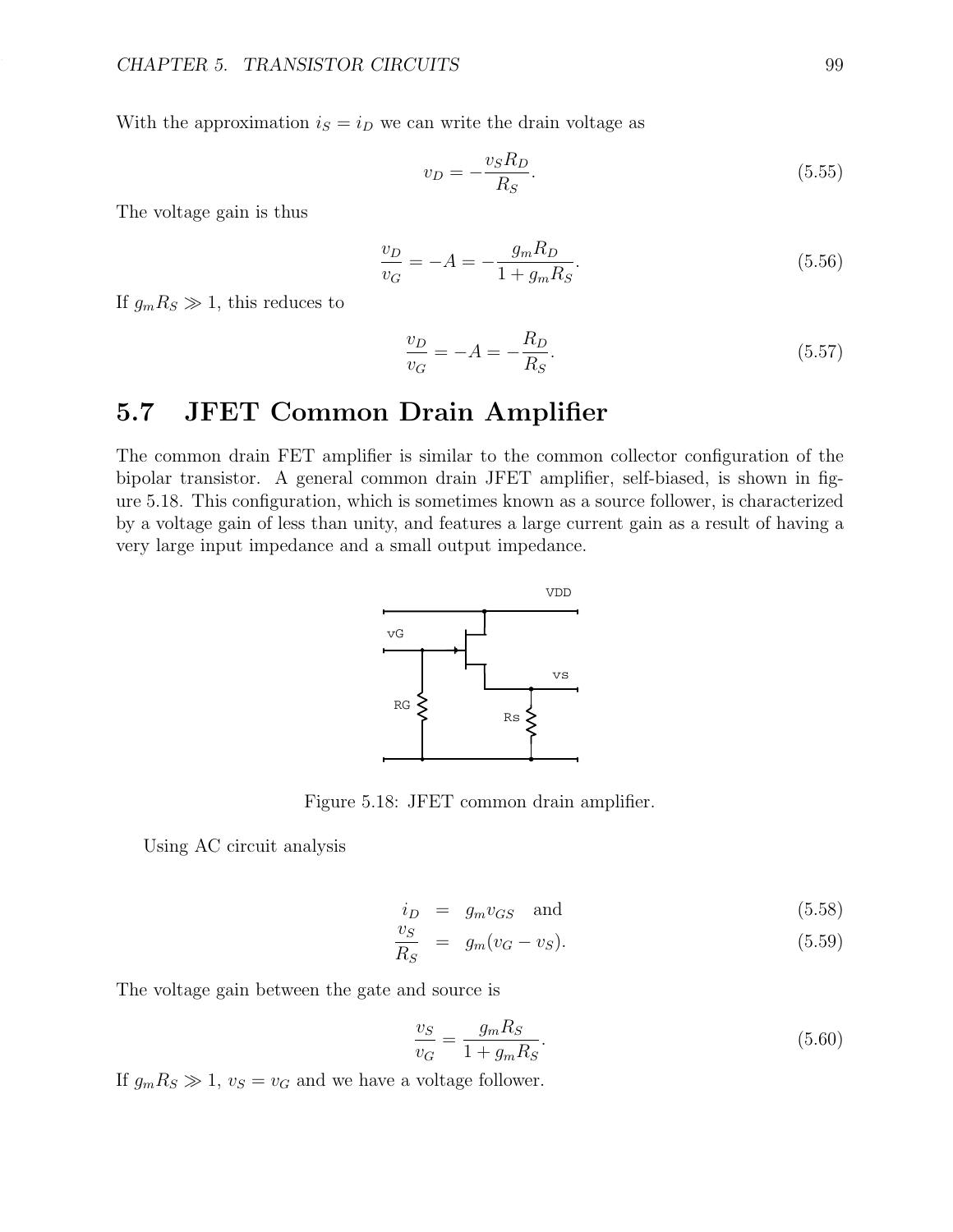## **5.8 The Insulated-Gate Field Effect Transistor**

The insulated-gate FET, also known as a metal oxide semiconductor field effect transistor (MOSFET), is similar to the JFET but exhibits an even larger resistive input impedance due to the thin layer of silicon dioxide that is used to insulate the gate from the semiconductor channel. This insulating layer forms a capacitive coupling between the gate and the body of the transistor. The consequent lack of an internal DC connection to the gate makes the device more versatile than the JFET, but it also means that the insulating material of the capacitor can be easily damaged by the internal discharge of static charge developed during normal handling.

The MOSFET is widely used in large-scale digital integrated circuits where its high input impedance can result in very low power consumption per component. Many of these circuits feature bipolar transistor connections to the external terminals, thereby making the devices less susceptible to damage.

The MOSFET comes in four basic types, N-channel, P-channel, depletion and enhancement. The configuration of an N-channel, depletion MOSFET is shown in figure 5.19a. Its operation is similar to the N-channel JFET discussed previously: a negative voltage placed on the gate generates a charge depleted region in the N-type material next to the gate, thereby reducing the area of the conduction channel between the drain and source. However, the mechanism by which the depletion region is formed is different from the JFET. As the gate is made negative with respect to the source, more positive carriers from the P-type material are drawn into the N-channel, where they combine with and eliminate the free negative charges. This action enlarges the depletion region towards the gate, reducing the area of the N-channel and thereby lowering the conductivity between the drain and source. For negative applied gate-source voltages the observed effect is much like a JFET, and  $g_m$ is also about the same size.

However, since the MOSFET gate is insulated from the channel, positive gate-source voltages may also be applied without losing the FET effect. Depending on the construction details, the application of a positive gate-source voltage to a depletion-type MOSFET can repel the minority positive carriers in the depleted portion of the N-channel back into the Ptype material as discussed below, thereby enlarging the channel and reducing the resistance. If the device exhibits this behaviour, it is known as an enhancement-depletion MOSFET.

A strictly enhancement MOSFET results from the configuration shown in figure 5.19b. Below some threshold of positive gate-source voltage, the connecting channel of N-type material between the drain and source is completely blocked by the depletion region generated by the PN junction. As the gate-source voltage is made more positive, the minority positive carriers are repelled back into the P-type material, leaving free negative charges behind. The effect is to shrink the depletion region and increase the conductivity between the drain and source.

# **5.9 Power MOSFET Circuits**

Traditionally, MOSFET devices have had the drain-to-source current confined to a thin planar volume of silicon lying parallel to the gate. The limited cross-sectional area of material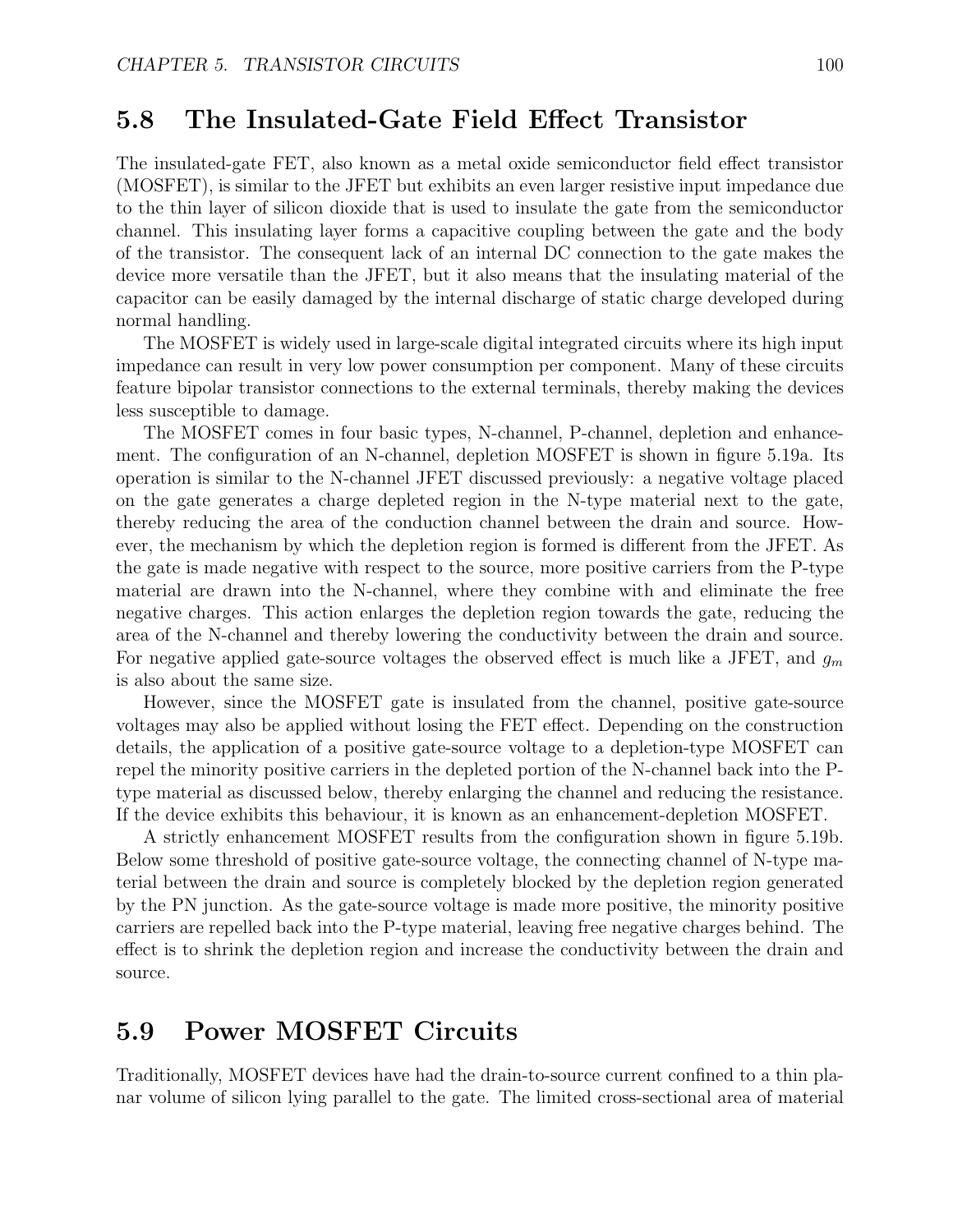

Figure 5.19: a) Depletion or depletion-enhancement type MOSFET and b) enhancement type MOSFET.

thus available for conduction effectively limits the power-handling capability of MOSFET devices to less than 1 W. More recently, new designs and manufacturing techniques have been developed to produce a more complicated, three-dimensional gate structure. These transistors are identified by various manufactures as HEXFET, VMOS, or DMOS, depending on the geometry of the gate structure: respectively hexagonal, V-shaped, or D-shaped. They feature power dissipations exceeding 100 W and excellent high-frequency operation. In contrast to the normal MOSFET, these devices have a much larger forward transconductance. These devices thus feature very high current gain at both high frequency and high power, a combination that is hard to obtain with traditional bipolar power transistors.

# **5.10 Multiple Transistor Circuits**

Integrated circuit technology has largely eliminated the need to fabricate multiple transistor circuits from discrete transistors.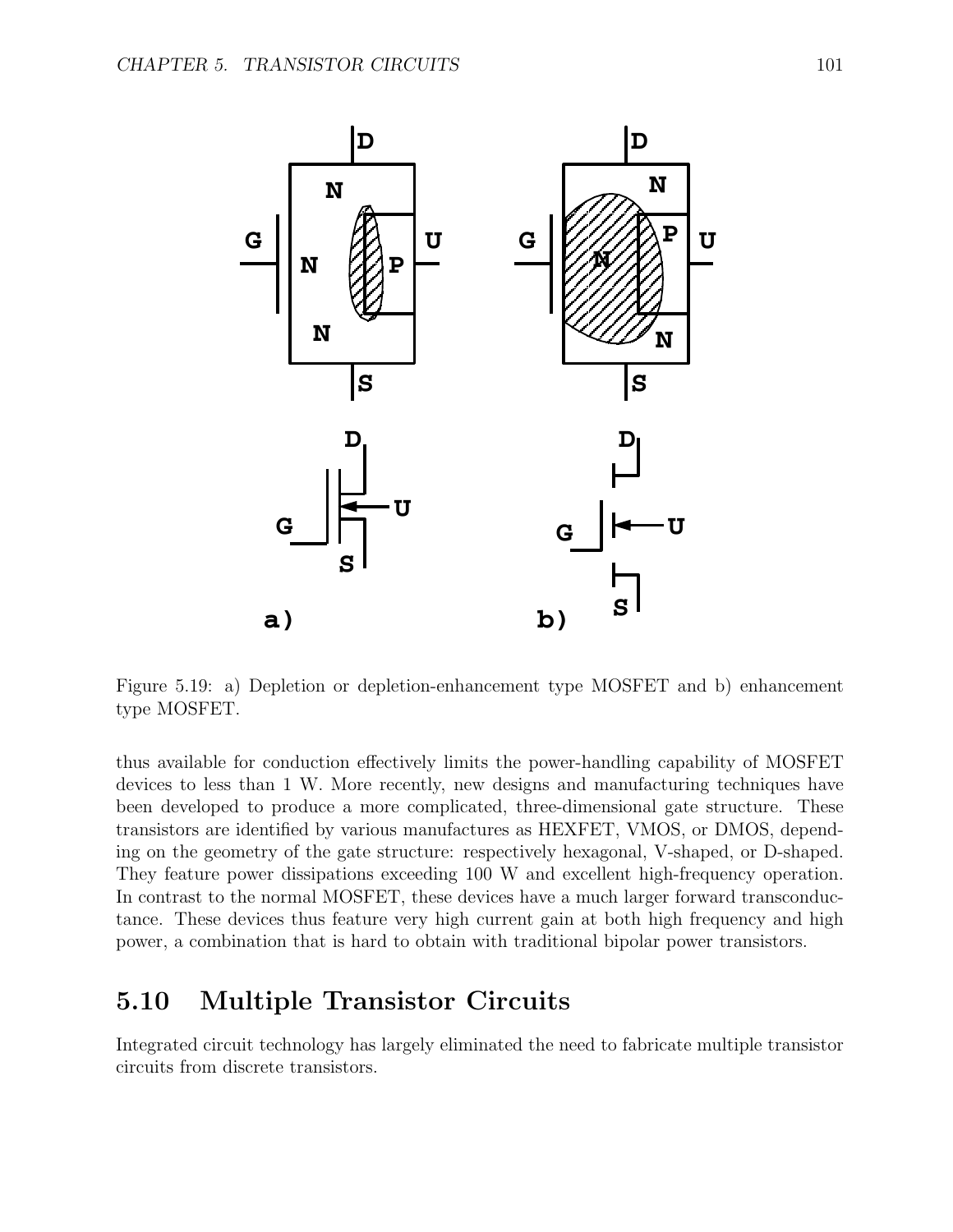#### **5.10.1 Coupling Between Single Transistor Stages**

Quite often the single-transistor amplifier discussed in the previous lectures does not provide enough gain for an application, or more often, it does not combine gain with the desired input and output impedance characteristics. Perhaps the most obvious solution (but generally not the best) is to connect several single-transistor amplifiers, or stages, in tandem one after the other. Because of DC biasing considerations, it is usually not practical to connect the output of one stage directly to the input of another; some kind of coupling device must be used that permits a change in the DC level between two stages.

A possible circuit features capacitor coupling between single-transistor stages. The interstage coupling capacitor allows the following transistor to be DC biased without concern for the DC component of the driving signal. Thus the DC analysis of the two transistor stages is separated into two distinct problems.

#### **5.10.2 Darlington and Sziklai Connections**

Two bipolar transistors in either the Darlington or Sziklai connection can be used as a single, high gain, transistor. These circuits have AC current gains on the order of  $h_{fe}^2$ , providing high amplification in a single stage.

The arrangement of two NPN transistors shown in figure 5.20a is known as the Darlington connection. The three unconnected terminals, the base of  $Q_1$  and the collector and emitter of  $Q_2$ , behave like a single transistor with current gain  $h_{fe1}h_{fe2}$  and an overall base to emitter DC voltage drop of  $2V_{PN}$ . Two transistors in the Darlington connection can be purchased in a single three-terminal package.

A similar circuit result can be obtained with the Sziklai connection of figure 5.20b. Because it uses one transistor of each polarity (NPN and PNP), this connection is also known as the complementary Darlington. The combination again results in a three-terminal device that behaves like a single high-current-gain transistor. The overall circuit behaves like a transistor of the same polarity as  $Q_1$ .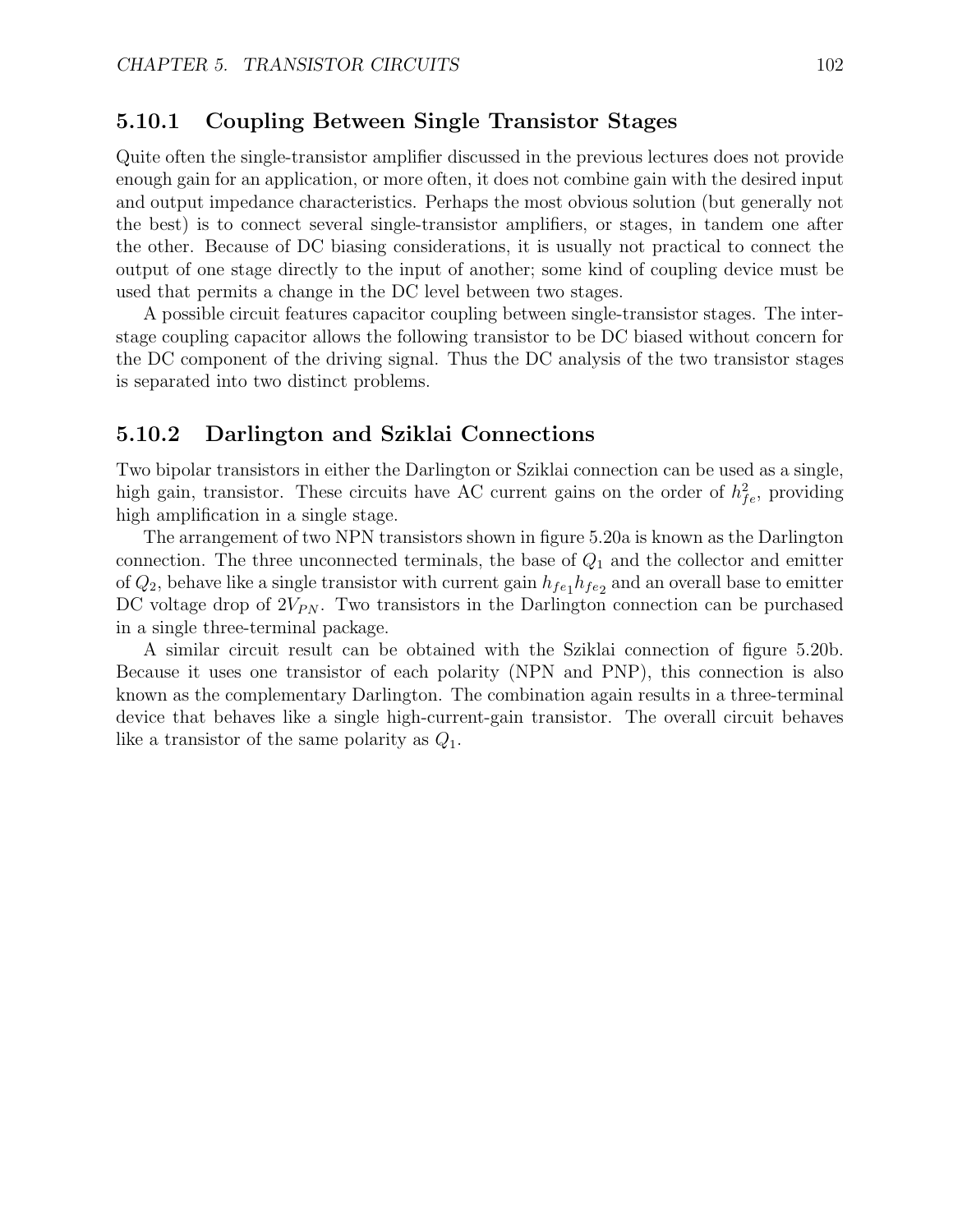

Figure 5.20: a) The Darlington connection of two transistors to obtain higher current gain and b) the Sziklai connection of an NPN and PNP transistor to obtain the equivalent of a high-current-gain NPN.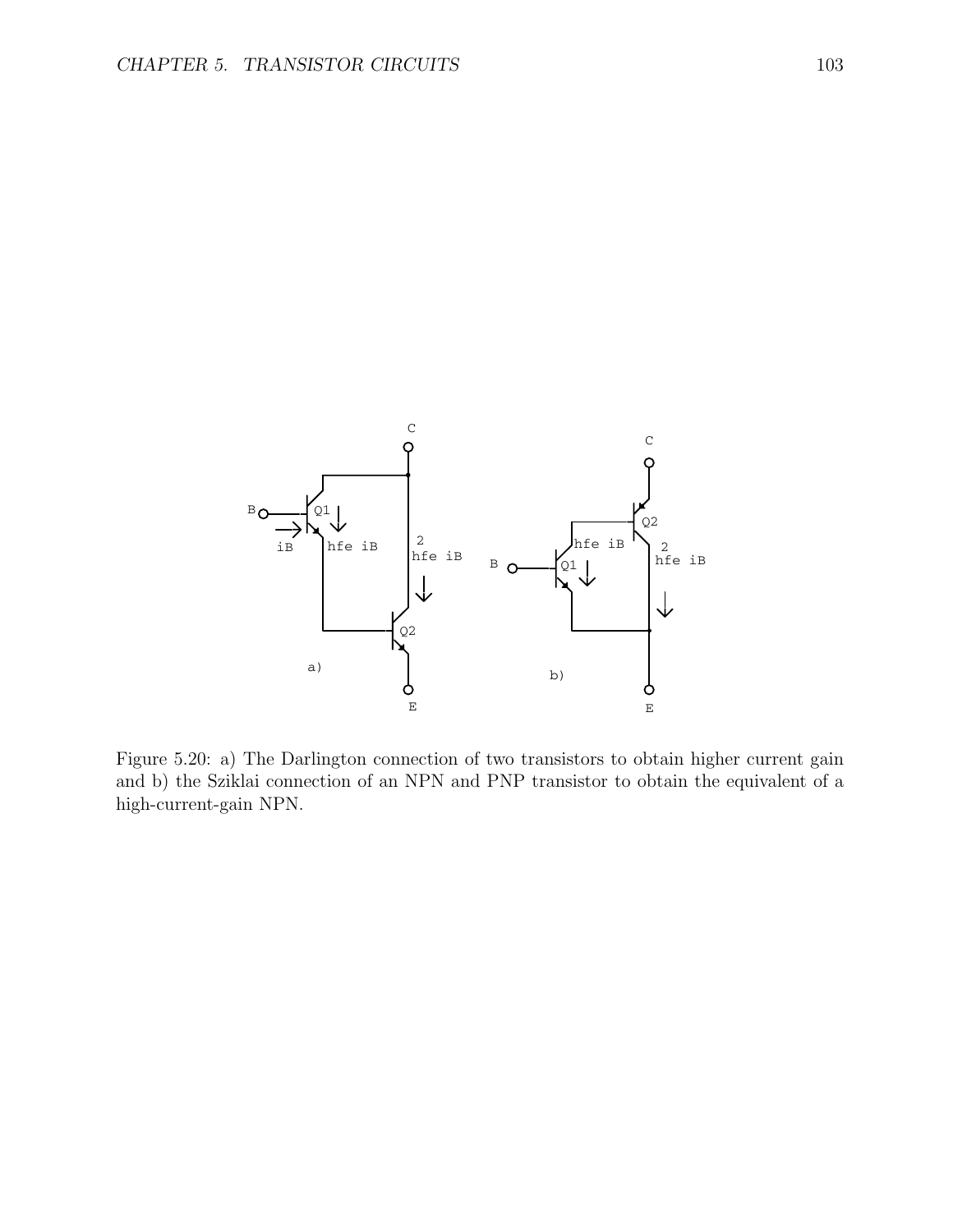## **5.11 Problems**

1. Consider the common-emitter amplifier shown below with values  $V_{CC} = 12 \text{ V}, R_1 =$ 47 kΩ,  $R_2 = 12$  kΩ,  $R_C = 2.7$  kΩ,  $R_E = 1$  kΩ, and a forward-bias voltage drop across the base-emitter junction of 0.7 V. Calculate approximate values for  $V_B$ ,  $V_E$ ,  $I_c$ ,  $V_c$ , and the voltage gain. Using the measured h parameters  $h_{ie} = 3600 \Omega$  and  $h_{fe} = 150$ , calculate the input impedance, base current, and voltage gain. Compare your calculated voltage gain with your approximation.

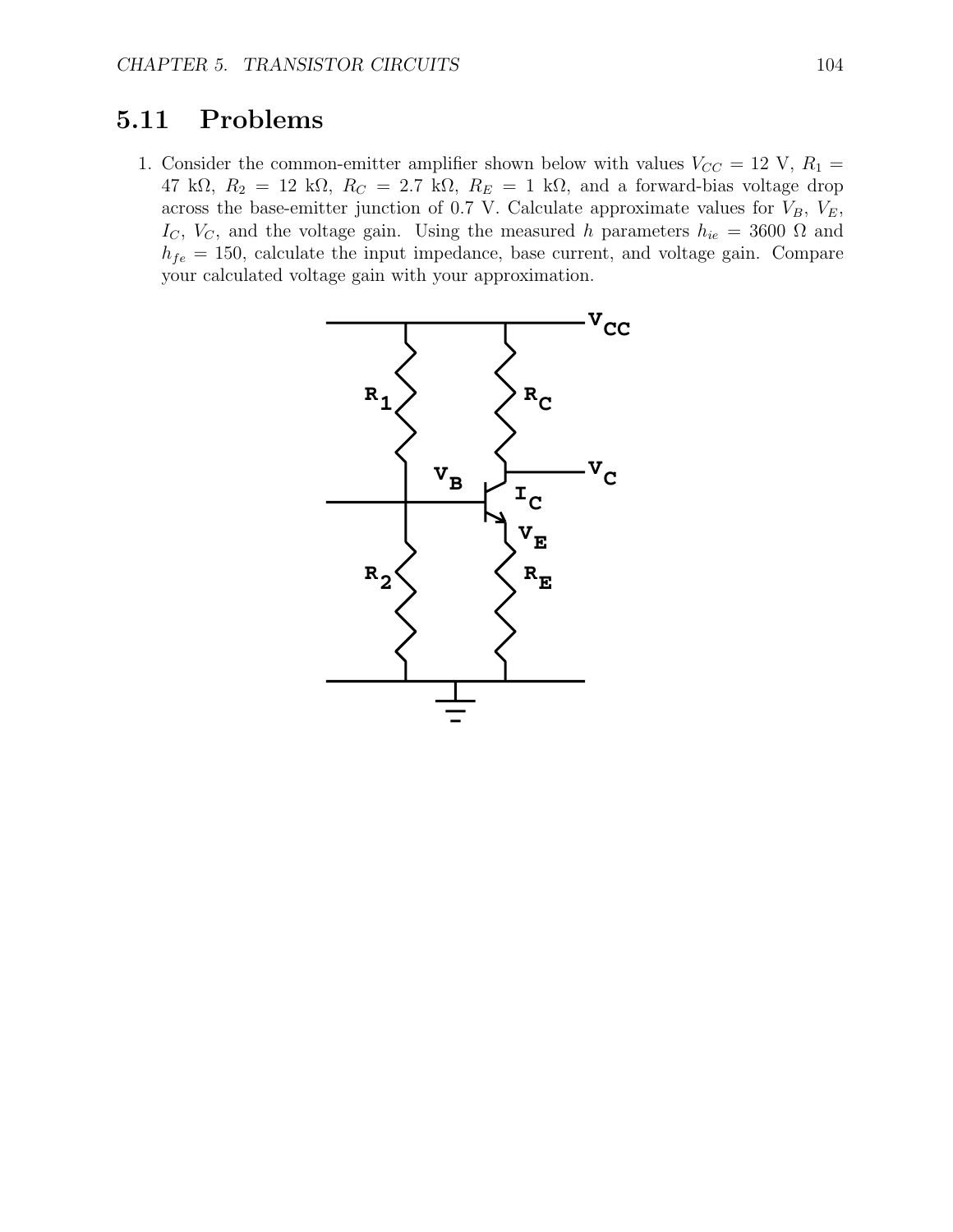# **Chapter 6**

# **Operational Amplifiers**

The operational amplifier (op-amp) was designed to perform mathematical operations. Although now superseded by the digital computer, op-amps are a common feature of modern analog electronics.

The op-amp is constructed from several transistor stages, which commonly include a differential-input stage, an intermediate-gain stage and a push-pull output stage. The differential amplifier consists of a matched pair of bipolar transistors or FETs. The push-pull amplifier transmits a large current to the load and hence has a small output impedance.

The op-amp is a linear amplifier with  $V_{\text{out}} \propto V_{\text{in}}$ . The DC open-loop voltage gain of a typical op-amp is  $10^3$  to  $10^6$ . The gain is so large that most often feedback is used to obtain a specific transfer function and control the stability.

Cheap IC versions of operational amplifiers are readily available, making their use popular in any analog circuit. The cheap models operate from DC to about 20 kHz, while the highperformance models operate up to 50 MHz. A popular device is the 741 op-amp which drops off 6 dB/octave above 5 Hz. Op-amps are usually available as an IC in an 8-pin dual, in-line package (DIP). Some op-amp ICs have more than one op-amp on the same chip.

Before proceeding we define a few terms:

**linear amplifier** – the output is directly proportional to the amplitude of input signal.

**open-loop gain, A** – the voltage gain without feedback ( $\approx 10^5$ ).

**closed-loop gain, G** – the voltage gain with negative feedback (approximation to  $\mathbf{H}(j\omega)$ ).

**negative feedback** – the output is connected to the inverting input forming a feedback loop (usually through a *feedback resistor*  $R_F$ ).

## **6.1 Open-Loop Amplifiers**

Figure 6.1a shows a complete diagram of an operational amplifier. A more common version of the diagram is shown in figure 6.1b, where missing parts are assumed to exist. The inverting input means that the output signal will be  $180^0$  out of phase with the input applied to this terminal. On the diagram  $V_{++} \equiv +V_{CC} = +15$  V (DC) and  $V_{--} \equiv -V_{CC} = -15$  V (DC).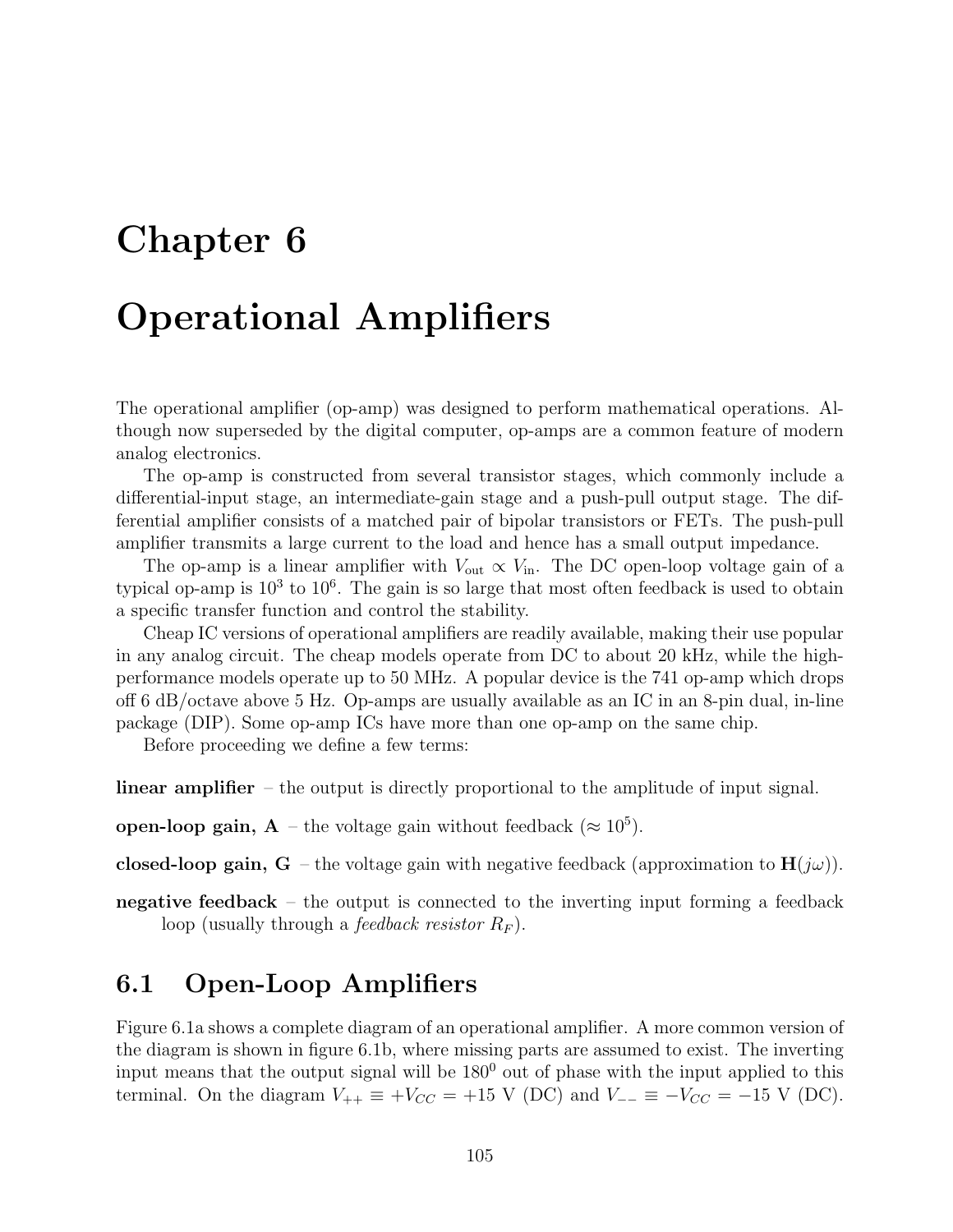$V_{CC}$  is typically, but not necessarily,  $\pm 15$  V. The positive and negative voltages are necessary to allow the amplification of both positive and negative signals without special biasing.



Figure 6.1: a) Complete diagram of an operational amplifier and b) common diagram of an operational amplifier.

For a linear amplifier (cf. a differential amplifier) the open-loop gain is

$$
\vec{v}_{\text{out}} = \mathbf{A}(j\omega)(\vec{v}_+ - \vec{v}_-). \tag{6.1}
$$

The open-loop gain can be approximated by the transfer function

$$
\mathbf{A}(j\omega) = A_0 \mathbf{H}_{\text{low}}(j\omega),\tag{6.2}
$$

where  $A_0$  is the DC open-loop gain and  $H_{low}$  is the transfer function of a passive low-pass filter. We can write

$$
\mathbf{A}(j\omega) = \frac{A_0}{1 + j\omega/\omega_c},\tag{6.3}
$$

where  $A_0 \approx 2 \times 10^5$  and  $f_c \approx 5$  Hz.

Two conditions must be satisfied for linear operation:

- 1. The input voltage must operate within the bias voltages:  $-V_{CC}/A_0 \leq (v_+ - v_-) \leq +V_{CC}/A_0.$
- 2. For no clipping the output voltage swing must be restricted to  $-V_{CC} \le v_{\text{out}} \le +V_{CC}.$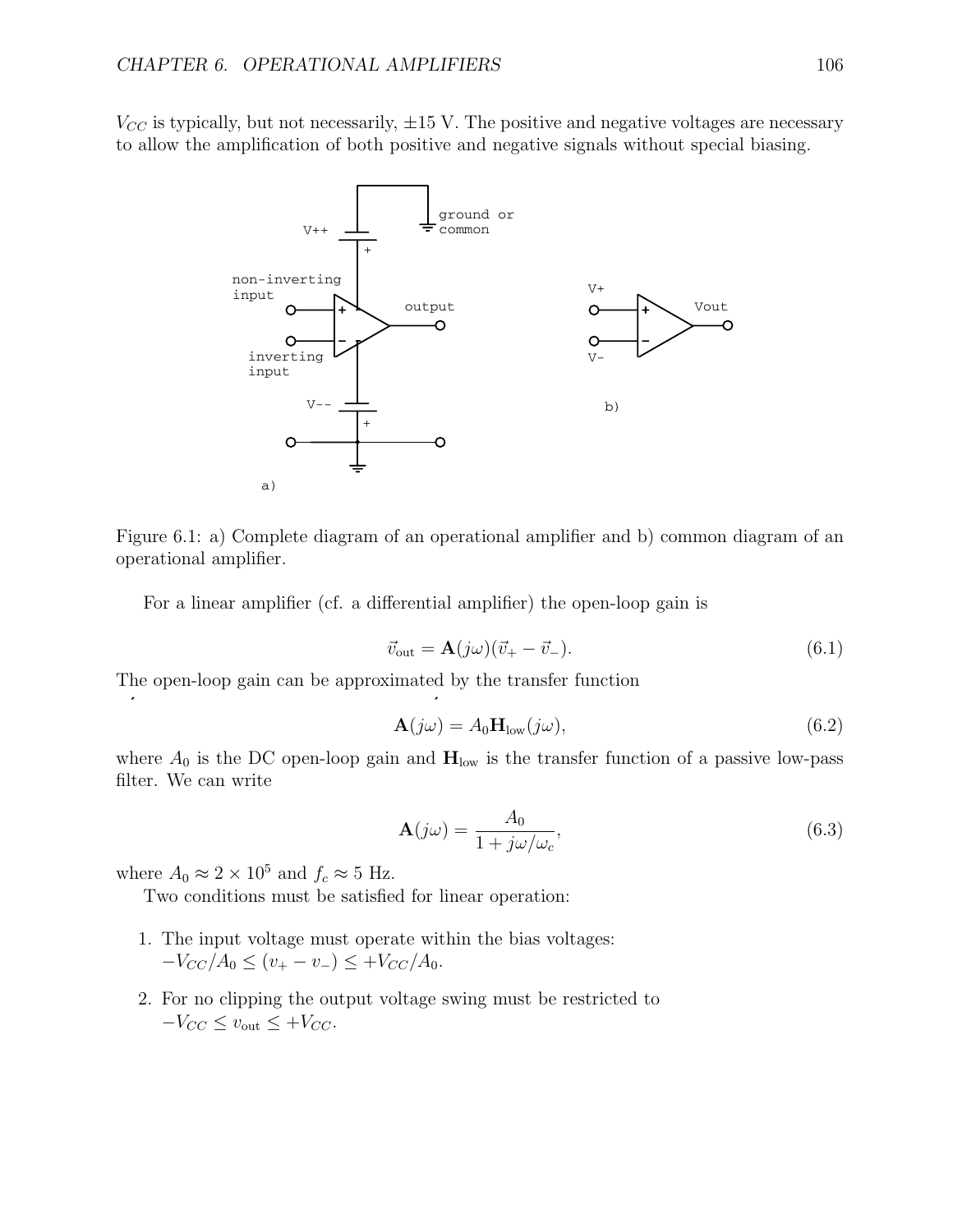# **6.2 Ideal Amplifier Approximation**

The following are properties of an ideal amplifier, which to a good approximation are obeyed by an operational amplifier:

- 1. large forward transfer function,
- 2. virtually nonexistent reverse transfer function,
- 3. large input impedance,  $\mathbf{Z}_{in} \to \infty$  (any signal can be supplied to the op-amp without loading problems),
- 4. small output impedance,  $\mathbf{Z}_{out} \to 0$  (the power supplied by the op-amp is not limited),

5. wide bandwidth, and

6. infinite gain,  $A \rightarrow \infty$ .

If these approximations are followed two rules can be used to analyze op-amp circuits:

**Rule 1:** The input currents  $\mathbf{I}_{+}$  and  $\mathbf{I}_{-}$  are zero,  $\mathbf{I}_{+} = \mathbf{I}_{-} = \mathbf{0}$  ( $\mathbf{Z}_{in} = \infty$ ).

**Rule 2:** The voltages  $V_+$  and  $V_-$  are equal,  $V_+ = V_-(A = \infty)$ .

To apply these rules requires negative feedback.

Feedback is used to control and stabilize the amplifier gain. The open-loop gain is too large to be useful since noise will causes the circuit to clip. Stabilization is obtained by feeding the output back into the input (closed negative feedback loop). In this way the closed-loop gain does not depend on the amplifier characteristics.

### **6.2.1 Non-inverting Amplifiers**

Figure 6.2 shows a non-inverting amplifier, sometimes referred to as a voltage follower.



Figure 6.2: Non-inverting, unity-gain amplifier.

Applying our rules to this circuit we have

$$
V_{+} = V_{-} \Rightarrow V_{\text{in}} = V_{\text{out}}.\tag{6.4}
$$

$$
I_{+} = I_{-} = 0 \Rightarrow R_{\rm in} = \infty. \tag{6.5}
$$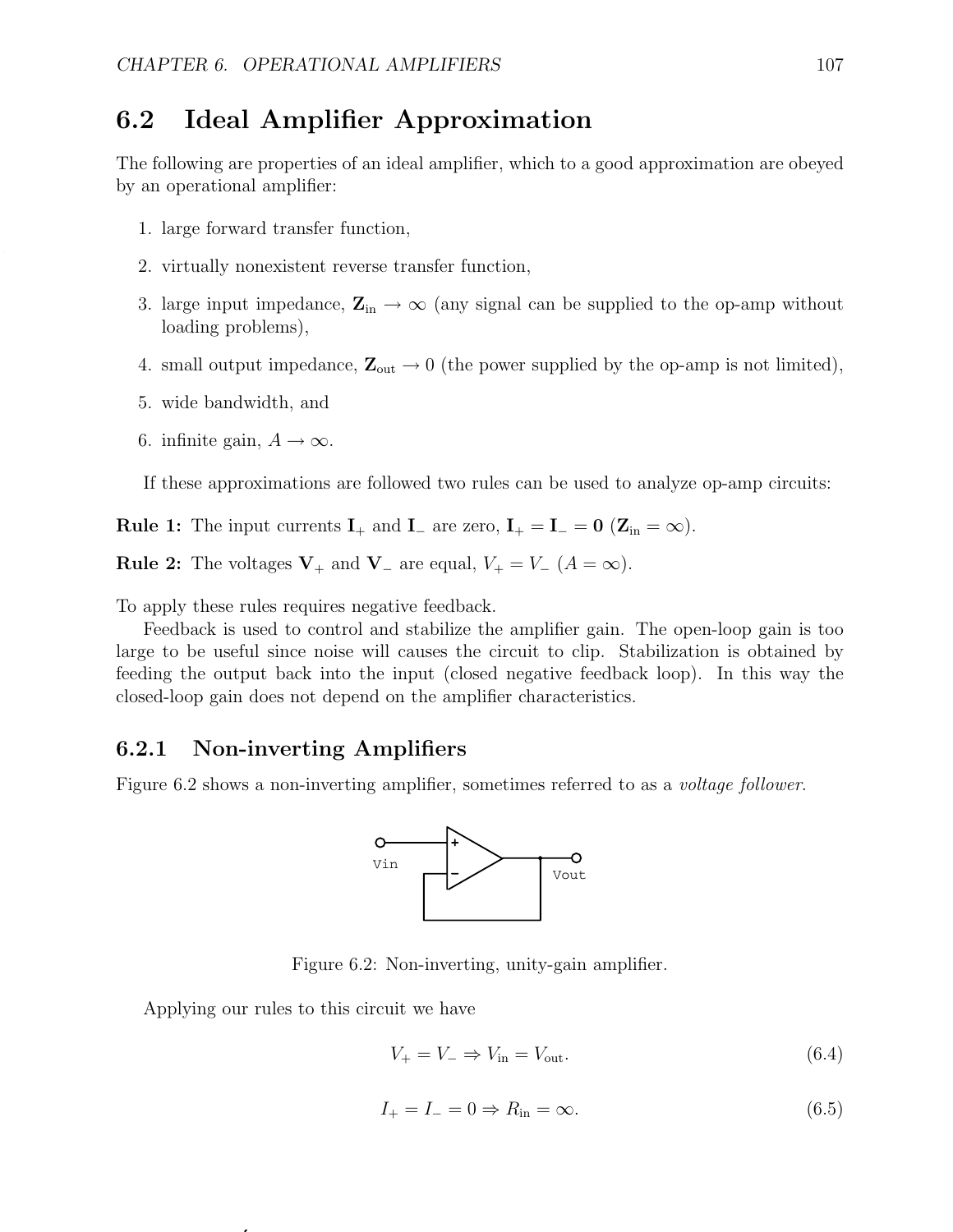The amplifier gives a unit closed-loop gain,  $\mathbf{G}(j\omega) = 1$ , and does not change the sign of the input signal (no phase change).

This configuration is often used to buffer the input to an amplifier since the input resistance is high, there is unit gain and no inversion. The *buffer amplifier* is also used to isolate a signal source from a load.

Often a feedback resistor is used as shown in figure 6.3.



Figure 6.3: Non-inverting amplifier with feedback.

For this circuit

$$
V_{+} = V_{-} \Rightarrow V_{\text{in}} = \frac{R_{I}}{R_{I} + R_{F}} V_{\text{out}}.
$$
\n(6.6)

The gain is

$$
\frac{V_{\text{out}}}{V_{\text{in}}} = \frac{R_I + R_F}{R_I} = 1 + \frac{R_F}{R_I} \quad \text{and} \tag{6.7}
$$

$$
\mathbf{G}(j\omega) = 1 + \frac{R_F}{R_I}.\tag{6.8}
$$

(6.9)

### **6.2.2 Inverting Amplifiers**

An inverting amplifier is shown in figure 6.4. Analysis of the circuit gives

$$
\frac{V_{\text{in}} - V_{-}}{R_{I}} = \frac{V_{-} - V_{\text{out}}}{R_{F}}.
$$
\n(6.10)

Since  $V_+ = V_- = 0$  ( $V_-$  is at *virtual ground*),

$$
\frac{V_{\text{in}}}{R_I} = \frac{-V_{\text{out}}}{R_F}.\tag{6.11}
$$

The gain is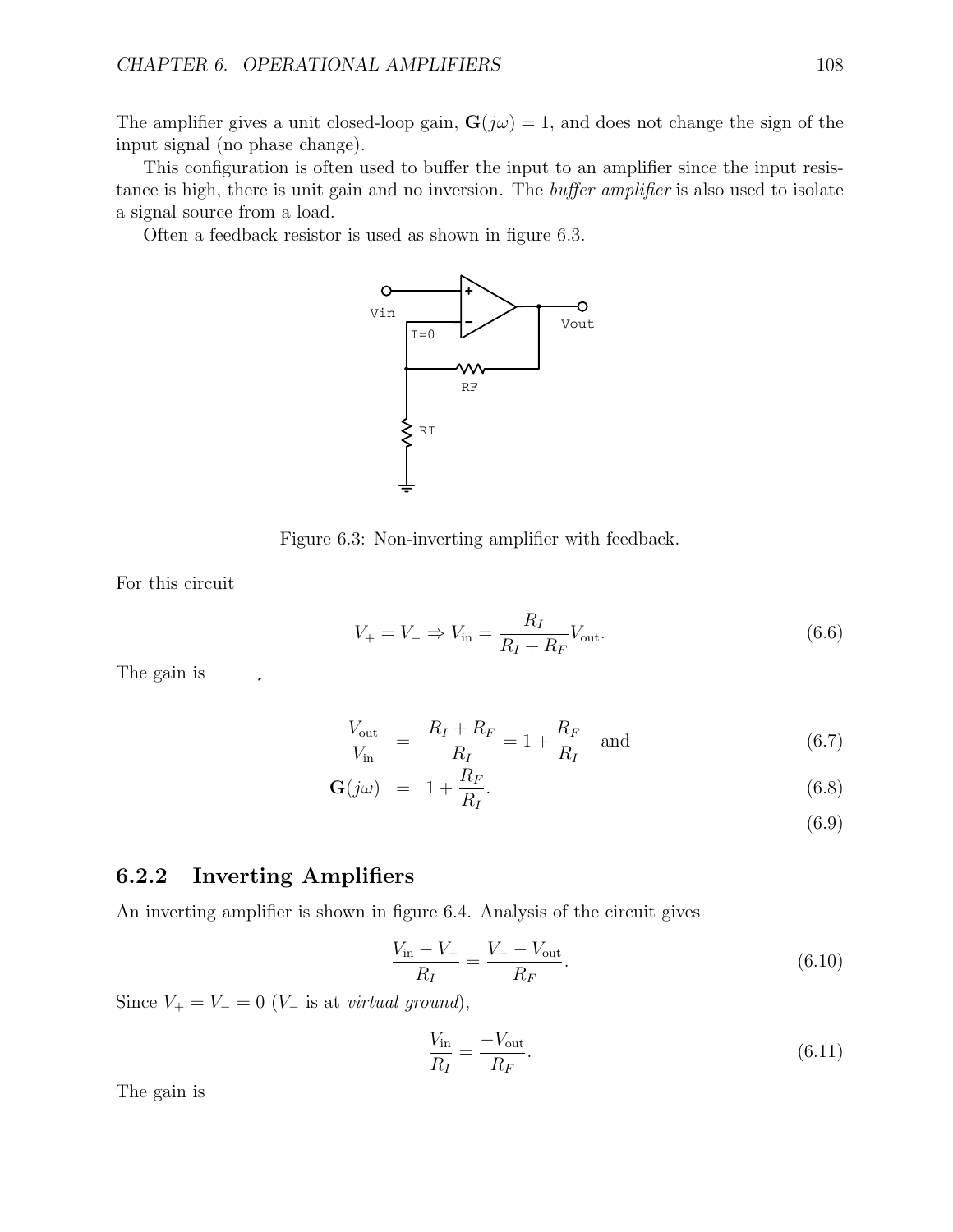

Figure 6.4: Inverting amplifier.

$$
\frac{V_{\text{out}}}{V_{\text{in}}} = -\frac{R_F}{R_I} \quad \text{and} \tag{6.12}
$$

$$
\mathbf{G}(j\omega) = -\frac{R_F}{R_I}.\tag{6.13}
$$

(6.14)

The output is inverted with respect to the input signal.

A sketch of the frequency response of the inverting and non-inverting amplifiers are shown in figure 6.5.



Figure 6.5: Inverting and non-inverting amplifier frequency response.

The input impedance of the inverting amplifier is  $R_{\rm in} = V_{\rm in}/I$ . Since  $V_{\rm in} - IR_I = 0$  we have  $R_{\rm in} = R_I$ .

A better circuit for approximating an ideal inverting amplifier is shown in figure 6.6 The extra resistor is a current bias-compensation resistor. It reduces the current bias by eliminating non-zero current at the inputs.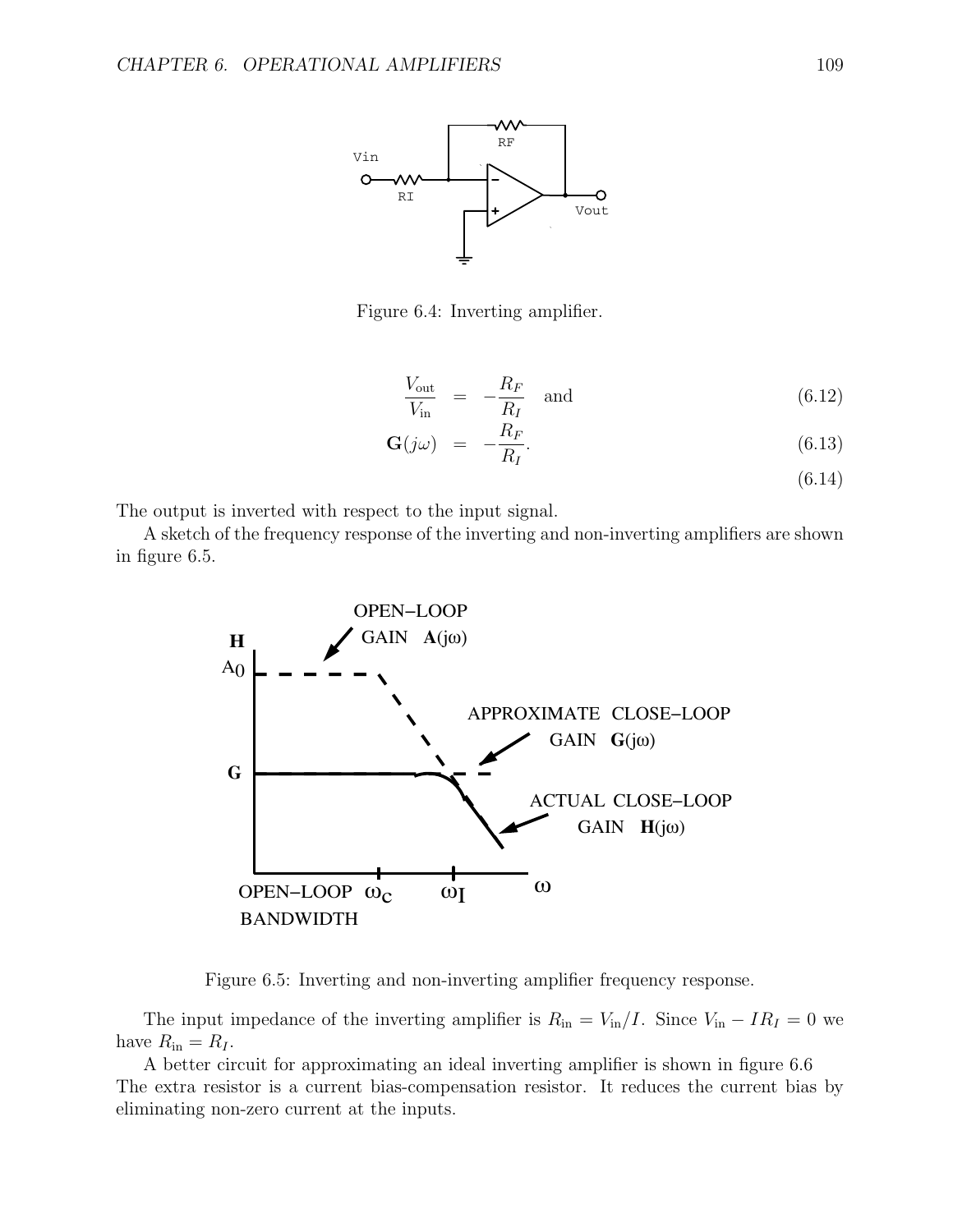

Figure 6.6: Inverting amplifier with bias compensation.

### **6.2.3 Mathematical Operations**

### **Current Summing Amplifier**

Consider the current-to-voltage converter shown in figure 6.7. Applying our ideal amplifier rules gives



Figure 6.7: Current-to-voltage converter.

$$
V_{+} = V_{-} = 0 \Rightarrow 0 - V_{\text{out}} = IR_{F}.
$$
\n(6.15)

Therefore  $V_{\text{out}} = -IR_F$  and the circuit acts as a current-to-voltage converter.

Figure 6.8 shows several current sources driving the negative input of an inverting amplifier. Summing the current into the node gives



Figure 6.8: Current summing amplifier.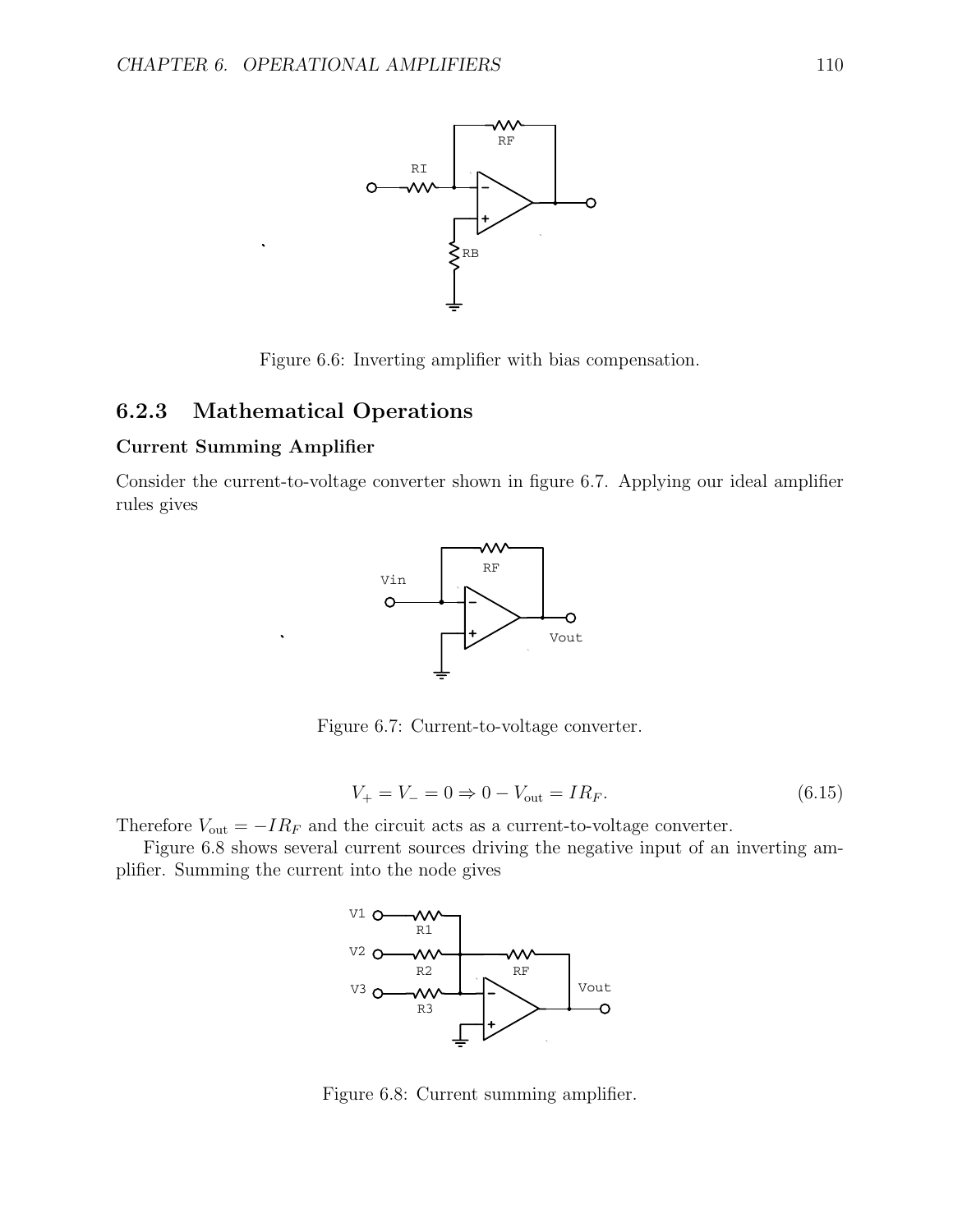$$
\frac{V_1}{R_1} + \frac{V_2}{R_2} + \frac{V_3}{R_3} = -\frac{V_{\text{out}}}{R_F}.
$$
\n(6.16)

Therefore

$$
V_{\text{out}} = -\left(\frac{R_F}{R_1}\right)V_1 - \left(\frac{R_F}{R_2}\right)V_2 - \left(\frac{R_F}{R_3}\right)V_3. \tag{6.17}
$$

If  $R_1 = R_2 = R_3 (\equiv R)$ , we have

$$
V_{\text{out}} = -\frac{R_F}{R}(V_1 + V_2 + V_3),\tag{6.18}
$$

and the output voltage is proportional to the sum of the input voltages.

For only one input and a constant reference voltage

$$
V_{\text{out}} = -\frac{R_F}{R_I}V_{\text{in}} - \frac{R_F}{R_R}V_{\text{ref}},\tag{6.19}
$$

where the second term represents an offset voltage. This provides a convenient method for obtaining an output signal with any required voltage offset.

### **Differentiation Circuit**

To obtain a differentiation circuit we replace the input resistor of the inverting amplifier with a capacitor as shown in figure 6.9.



Figure 6.9: Differentiation circuit.

Replacing  $R_I$  with  $Z_C = 1/(j\omega C)$  in the voltage gain gives

$$
\mathbf{G}(j\omega) = \frac{V_{\text{out}}}{V_{\text{in}}} = -\frac{R}{Z_C} = -j\omega RC,
$$
\n(6.20)

or

$$
V_{\text{out}} = -j\omega RCV_{\text{in}} = -RC\frac{dV_{\text{in}}}{dt}.\tag{6.21}
$$

Using  $dV/dt = I/C$  gives

$$
\frac{d(V_{\text{in}} - 0)}{dt} = \frac{1}{C} \frac{0 - V_{\text{out}}}{R}
$$
\n(6.22)

and thus the same result as above.

The frequency response is shown in figure 6.10.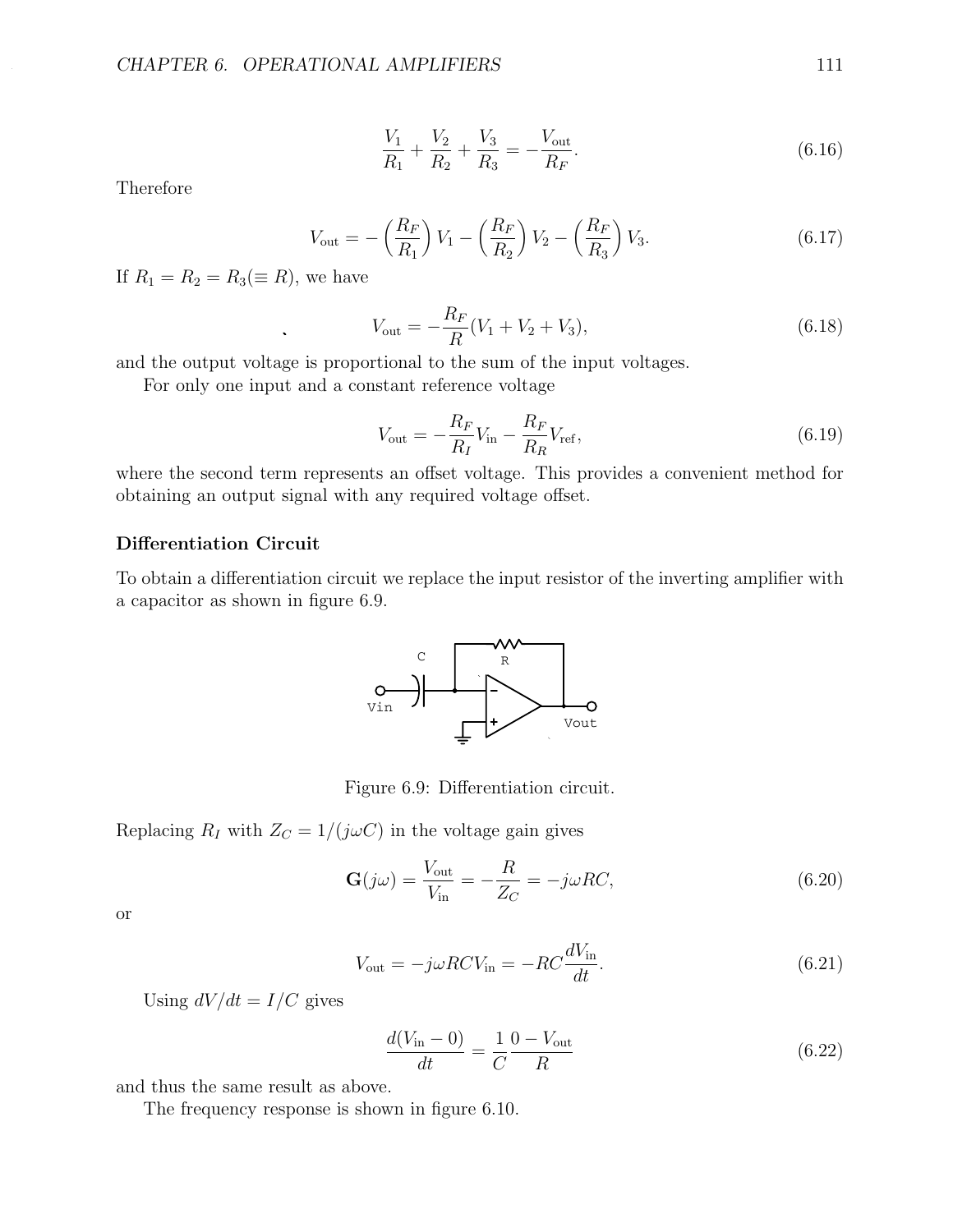

Figure 6.10: Differentiation circuit frequency response.

#### **Integration Circuit**

Integration is obtained by reversing the resistor and the capacitor as shown in figure 6.11. The capacitor is now in the feedback loop.



Figure 6.11: Integration circuit.

Analysis gives

$$
\mathbf{G}(j\omega) = \frac{V_{\text{out}}}{V_{\text{in}}} = -\frac{Z_C}{R} = \frac{-1}{j\omega RC}
$$
\n(6.23)

or

$$
V_{\text{out}} = \frac{-V_{\text{in}}}{j\omega RC} = \frac{-1}{RC} \int V_{\text{in}} dt. \tag{6.24}
$$

Using  $dV/dt = I/C$  gives

$$
\frac{d(0 - V_{\text{out}})}{dt} = \frac{1}{C} \frac{V_{\text{in}} - 0}{R}.
$$
\n(6.25)

and thus the same result as above.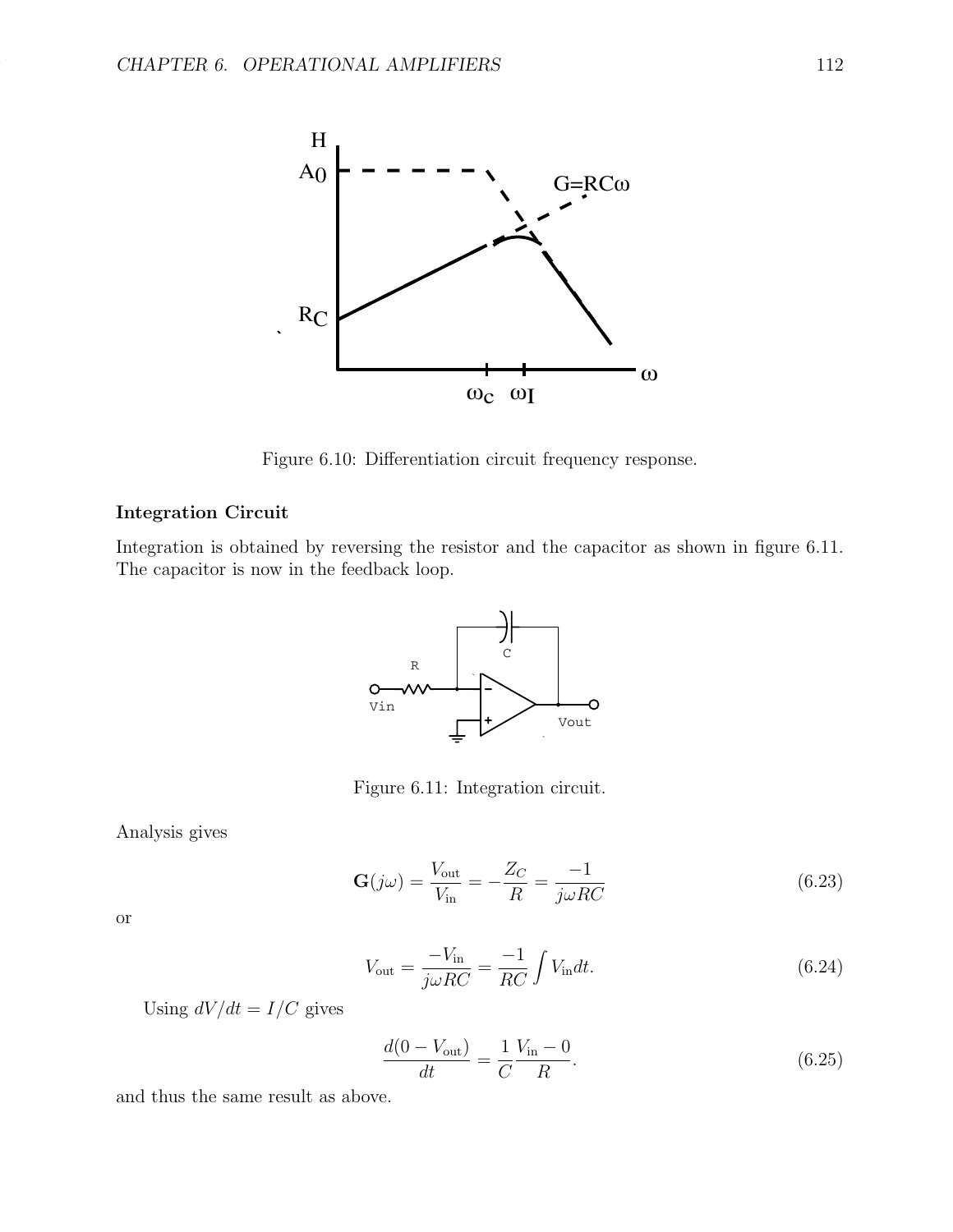

Figure 6.12: Integration circuit frequency response.

The frequency response is shown in figure 6.12.

We can combine the above inverting, summing, offset, differentiation and integration circuits to build an analog computer that can solve differential equations. However, today, the differentiators and integrators are mainly used to condition signals.

### **6.2.4 Active Filters**

Filters often contain embedded amplifiers between passive-filter stages as shown in figure 6.13.



Figure 6.13: Buffer amplifier as part of active filter.

These filters have a limited performance since the poles are still real and hence the knees are not sharp. For example, a three stage high-pass filter with buffer amplifiers has a transfer function

$$
\mathbf{G}(j\omega) = \frac{j\omega/\omega_c}{1 + j\omega/\omega_c} \frac{j\omega/\omega_c}{1 + j\omega/\omega_c} \frac{j\omega/\omega_c}{1 + j\omega/\omega_c} = \frac{-j(\omega/\omega_c)^3}{(1 + j\omega/\omega_c)^3},\tag{6.26}
$$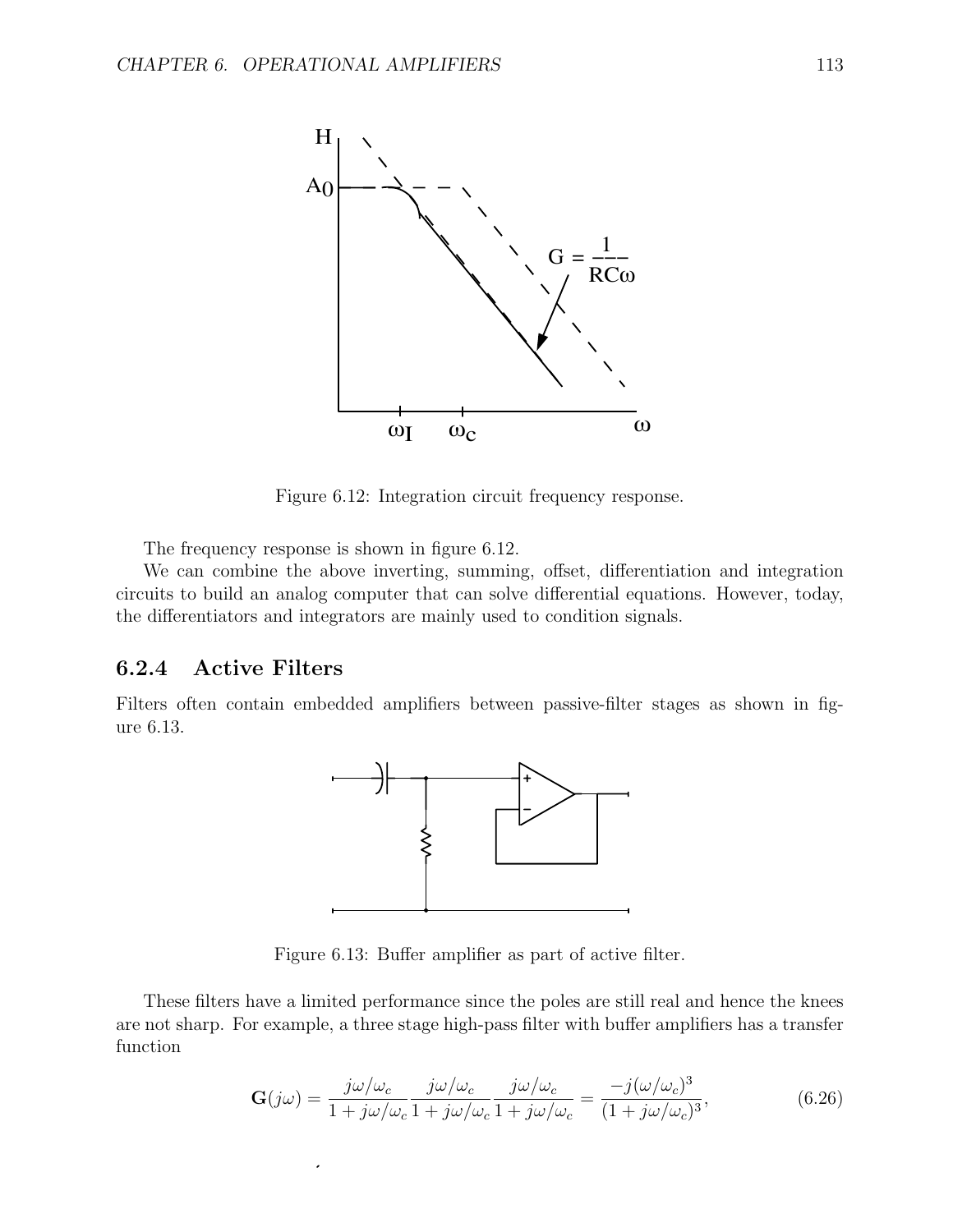and only drops 18 db/octave.

For complex poles we must use either integrators or differentiators. Consider figure 6.14.



Figure 6.14: Active filter with complex poles.

The closed-loop gain is

$$
\mathbf{G} = \frac{-Z_{RC}}{R_I} = -\frac{R/j\omega C}{R_I(R + 1/j\omega C)} = \frac{-R}{R_I(1 + j\omega RC)}.
$$
(6.27)

By exchanging the input resistor for a capacitor we can change between a low-pass and high-pass filter.

### **6.2.5 General Feedback Elements**

The feedback elements in an operation amplifier design can be more complicated than a simple resistor and capacitor. An interesting feedback element is the analog multiplier as defined in figure 6.15.



Figure 6.15: Five-terminal network that performs the multiplication operation on two voltage signals.

The multiplier circuit itself can be thought of as another op-amp with a feedback resistor whose value is determined by a second input voltage. Multiplication circuits with the ability to handle input voltages of either sign (four-quadrant multipliers) are available as integrated circuits and have a number of direct uses as multipliers. But when used in a feedback loop around an operational amplifier, other useful functional forms result.

The circuit of figure 6.16 gives an output that is the ratio of two signals, whereas the circuit of figure 6.17 yields the analog square-root of the input voltages.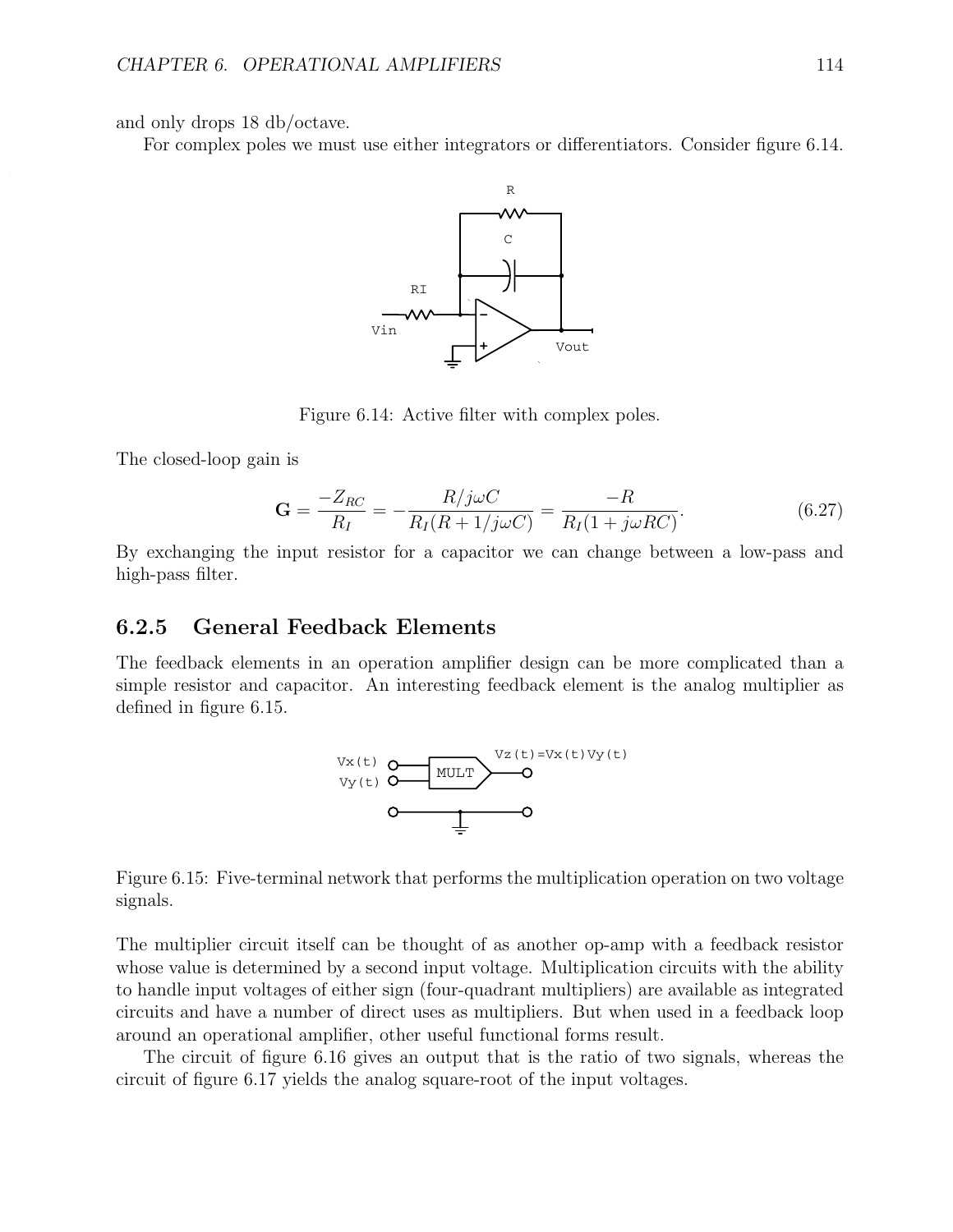

Figure 6.16: A multiplier as part of the feedback loop that results in the division operation.



Figure 6.17: A multiplier as part of the feedback loop that results in the square-root operation.

### **6.2.6 Differential Amplifiers**

The differential amplifier amplifies the difference between two input signals  $(-)$  and  $(+)$ . This amplifier is also referred to as a differential-input single-ended output amplifier. It is a precision voltage difference amplifier, and forms the central basis of more sophisticated instrumentation amplifier circuits.

A differential amplifier is shown in figure 6.18. The voltage  $V_3$  is given by (cf. voltage divider)



Figure 6.18: Differential amplifier.

$$
V_3 = \frac{R_2}{R_1 + R_2} V_2, \tag{6.28}
$$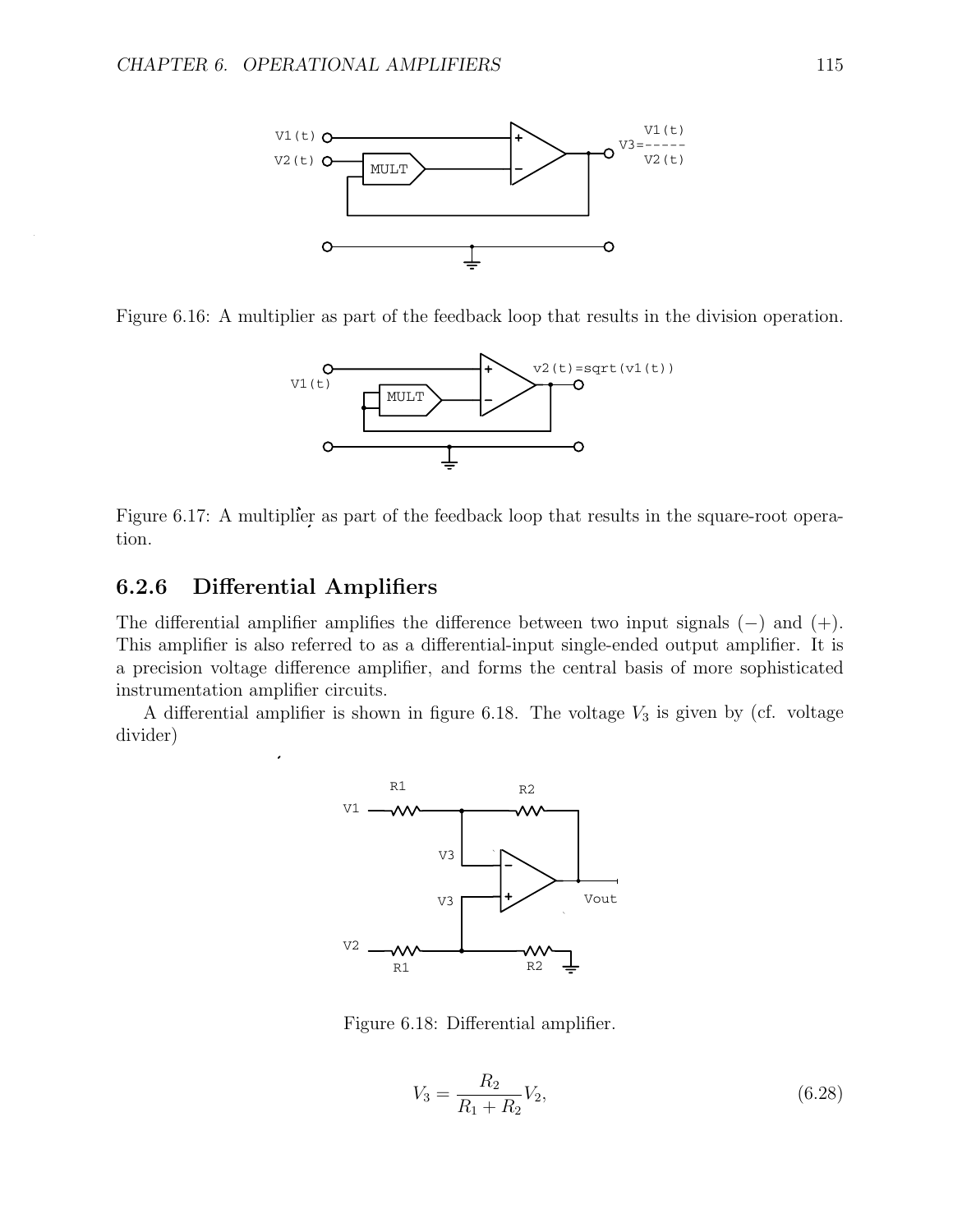$\ddot{\phantom{0}}$ 

and thus

$$
\frac{V_1 - V_3}{R_1} = \frac{V_3 - V_{\text{out}}}{R_2} \tag{6.29}
$$

leads to

$$
V_{\text{out}} = \frac{R_2}{R_1}(V_2 - V_1). \tag{6.30}
$$

The differential amplifier is usually limited in its performance by the low input impedance of  $2R_1$ . Two buffer amplifiers are commonly added to remove this limitation and form the simple instrumentation amplifier in figure 6.19.



Figure 6.19: Instrumentation amplifier.

**Example:** If the open-loop gain curve in figure 6.20 describes the amplifier shown, write an expression for  $V_{\text{out}}$  when  $V_{\text{in}} = 10 \cos(1000t)$  mV. By definition

$$
V_{out} = \mathbf{A}(j\omega)(V_{+} - V_{-}).\tag{6.31}
$$

Since V<sub>−</sub> is at ground and  $V_+ = V_{in}$ , we have  $V_{out} = \mathbf{A}(j\omega)V_{in}$ .

$$
\mathbf{A}(j\omega) = \frac{A_0}{1 + j\omega/\omega_C},\tag{6.32}
$$

where  $A_0 = 2 \times 10^5$  and  $\omega_C = 25$  rad/s (4 Hz). Since  $V_{in} = 10 \cos(1000t)$   $mV \Rightarrow \omega = 1000 \text{ rad/s}.$ Therefore

$$
A = \frac{2 \times 10^5}{1 + j1000/25} = \frac{2 \times 10^5}{1 + 40j} = \frac{2 \times 10^5}{1 + 40^2} (1 - 40j),
$$
 (6.33)

$$
|A| = \frac{2 \times 10^5}{\sqrt{1 + 40^2}} \approx \frac{2 \times 10^5}{40} = 1/2 \times 10^4,
$$
\n(6.34)

$$
\phi = \tan^{-1}\left(\frac{-40}{1}\right) = -88.6^{\circ}(-1.55 \text{ rad}),\tag{6.35}
$$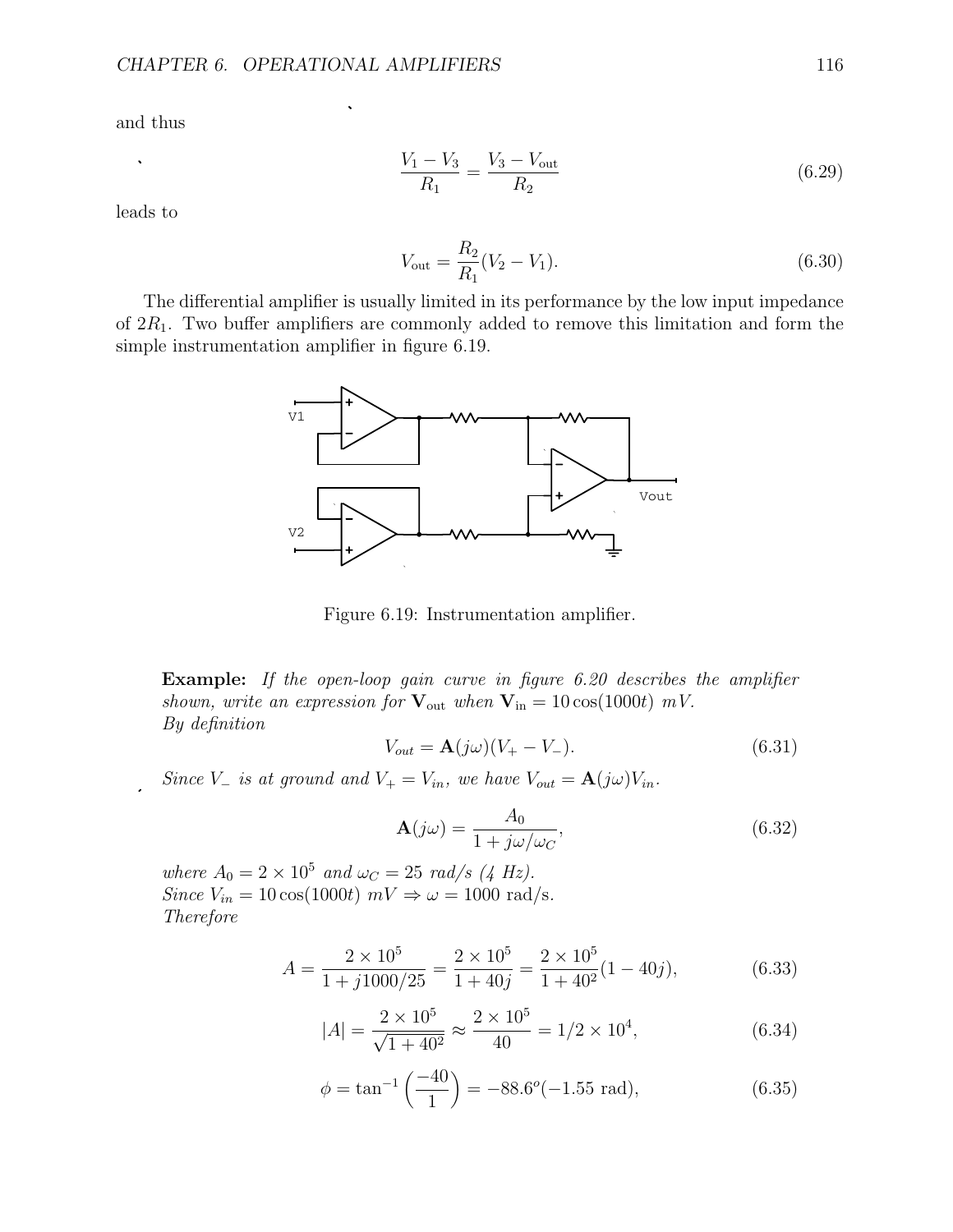

Figure 6.20: Open loop gain curve and amplifier.

and

$$
V_{out} = (0.5 \times 10^4) \times 10 \cos(1000t) \times 10^{-3} e^{-j1.55}
$$
 (6.36)

$$
= 50e^{j1000t}e^{-j1.55} \t\t(6.37)
$$

$$
= 50 \cos(1000t - 1.55) \tag{6.38}
$$

$$
\approx 50\cos(1000t) V. \tag{6.39}
$$

**Example:** The variable resistor in the circuit in figure 6.21 provides a DC offset to the output voltage; a circuit of this type is often used to provide a zero output for some specific but nonzero input signal. What range of input voltage *V<sup>0</sup>* can be zeroed out by this circuit?

The current flowing from the input to the output is

$$
I = \frac{V_{in} - V_{-}}{10 k\Omega} \quad \text{or} \quad I = \frac{V_{-} - V_{out}}{10 k\Omega}.
$$
 (6.40)

Therefore

$$
V_{in} - V_{-} = V_{-} - V_{out} \tag{6.41}
$$

$$
V_{out} = 2V_{-} - V_{in}
$$
 (6.42)

$$
\approx 2V_{+} - V_{in}.\tag{6.43}
$$

 $V_+$  ranges from 0 to  $\frac{10k\Omega}{10k\Omega+100k\Omega}15 = \frac{15}{11}$ . Therefore  $V_{out}$  ranges from  $V_{out} = -V_{in}$  to  $V_{out} = \frac{30}{11} - V_{in}$ . For  $V_{out} = 0 \Rightarrow V_{in} = 0$  to  $0 = 30/11 - V_{in}$  or  $V_{in} = 30/11 = 2.7$  V.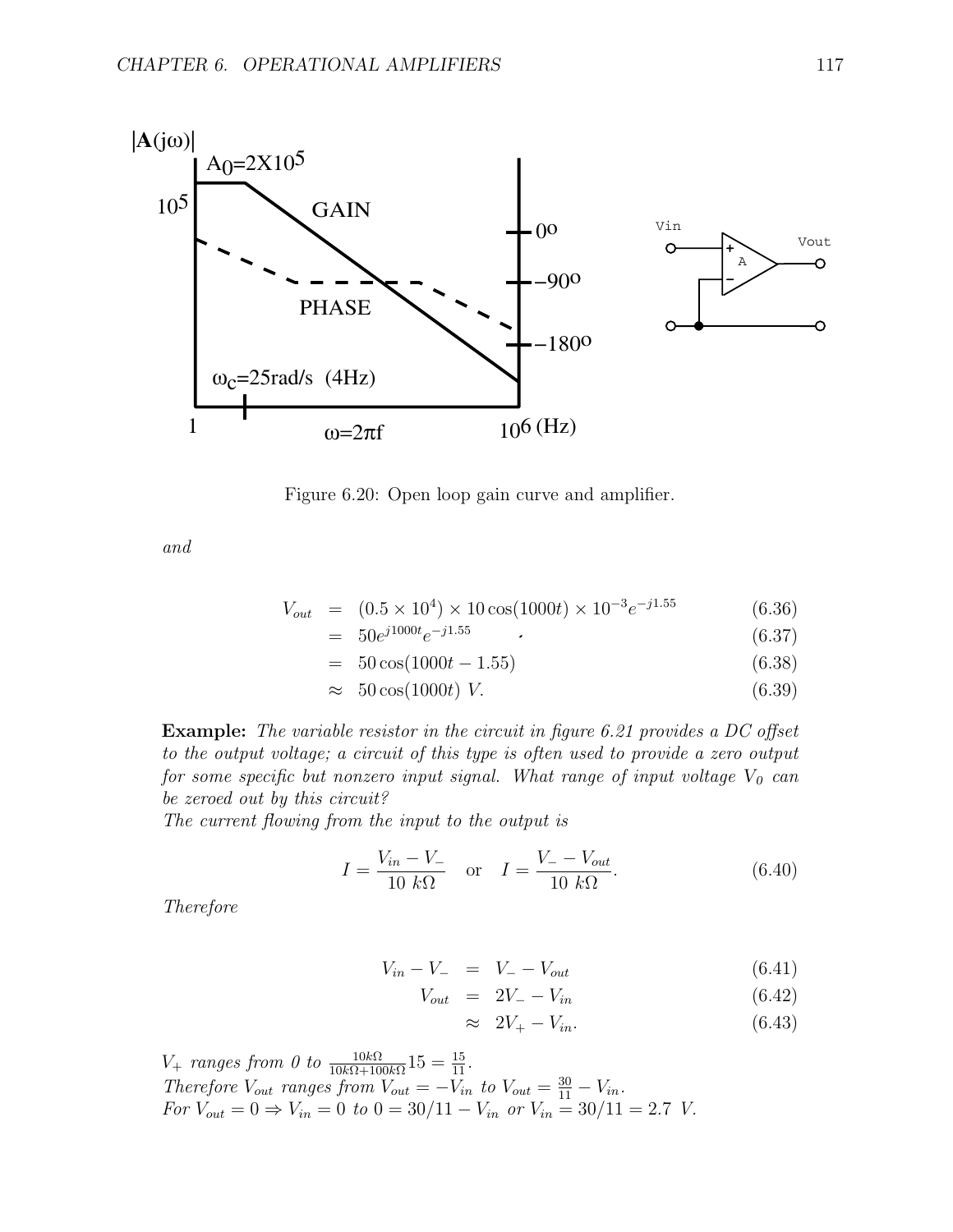

Figure 6.21: Circuit with DC offset.

The range of input singals that can be zeroed is

$$
0 \le V_{in} \le 2.7 V. \tag{6.44}
$$

**Example:** A two-input current summing amplifier can be used to shift the DC level of an AC signal. For the circuit shown below, determine the average value of the output signal if the input is  $V_{\text{in}} = 2 \sin(6000t)$  V.



Figure 6.22: Two-input current summing amplifier.

The current sum into the node is

$$
\frac{-15V - V_-}{100k\Omega} + \frac{V_{in} - V_-}{10k\Omega} = \frac{V_- - V_{out}}{20k\Omega}.
$$
\n(6.45)

since  $V_$  is at virtual ground  $(V_+ = 0)$ .

$$
V_{out} = 20k\Omega \left(\frac{15V}{100k\Omega} - \frac{V_{in}}{10k\Omega}\right) \tag{6.46}
$$

$$
= 3V - 2V_{in}. \tag{6.47}
$$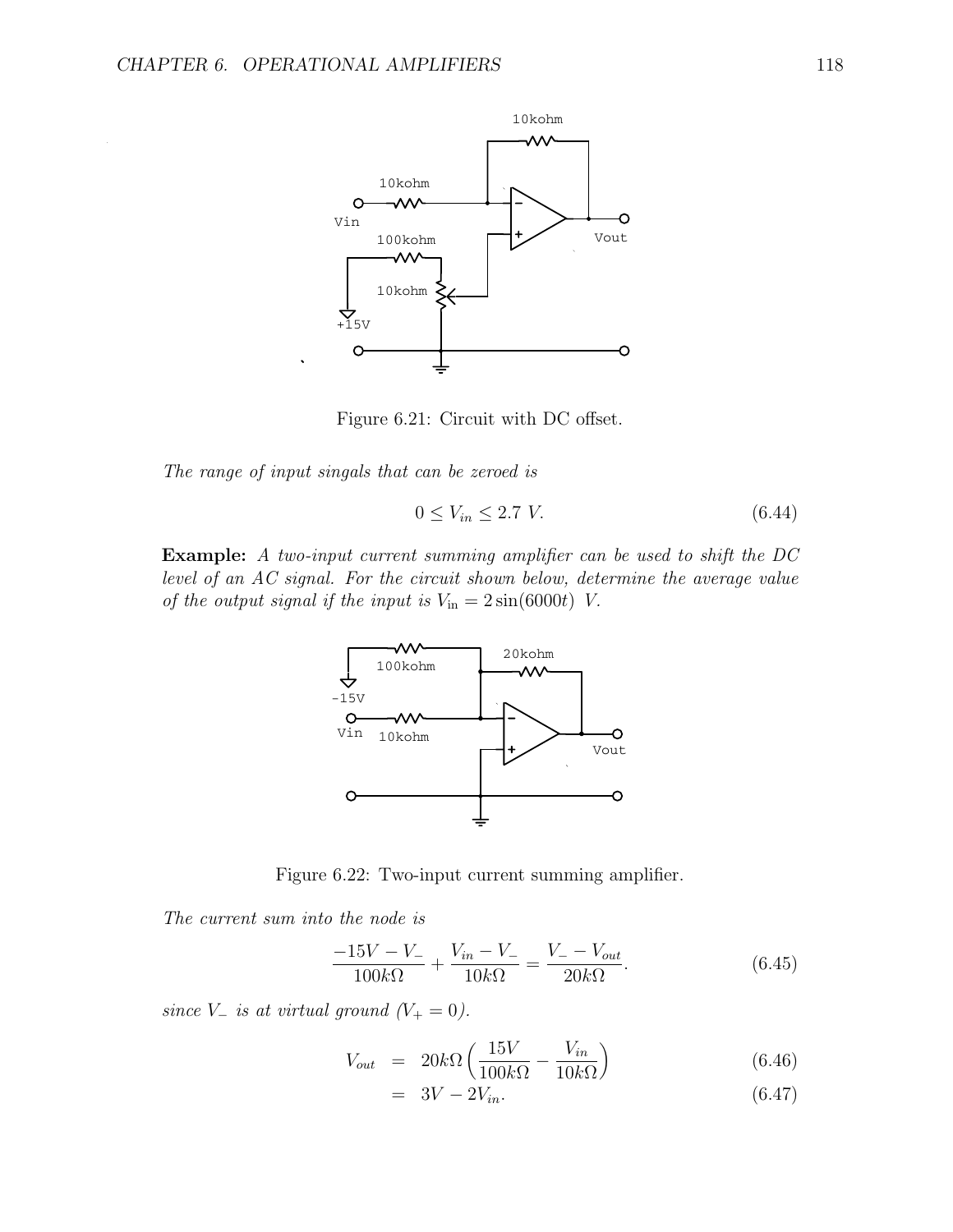$$
\langle V_{out} \rangle = 3V - 2\langle V_{in} \rangle.
$$
\n
$$
\langle V_{in} \rangle = 0.
$$
\n(6.48)

since  $V_{in} = 2 \sin(6000t) V \Rightarrow$ Therefore  $\langle V_{out} \rangle = 3V$ .

 $\ddot{\phantom{0}}$ 

**Example:** Assuming ideal operational amplifiers, determine  $G(j\omega)$  for each of the circuits below. Then determine the single-term approximations to the transfer function at various frequencies, sketch the resulting straight-line approximation to |**G**|, and label all magnitudes, corners and slopes.



Figure 6.23: Amplifiers with a feedback capacitor.

 $\cdot$ 

**a)** Since V<sup>−</sup> is at virtual ground

$$
\frac{V_1 - 0}{R_1} = \frac{0 - V_2}{Z_F},\tag{6.49}
$$

where

 $\hat{\boldsymbol{\theta}}$ 

$$
Z_F = \frac{R_2 / j\omega C}{R_2 + 1 / j\omega C} = \frac{R_2}{1 + j\omega R_2 C}
$$
(6.50)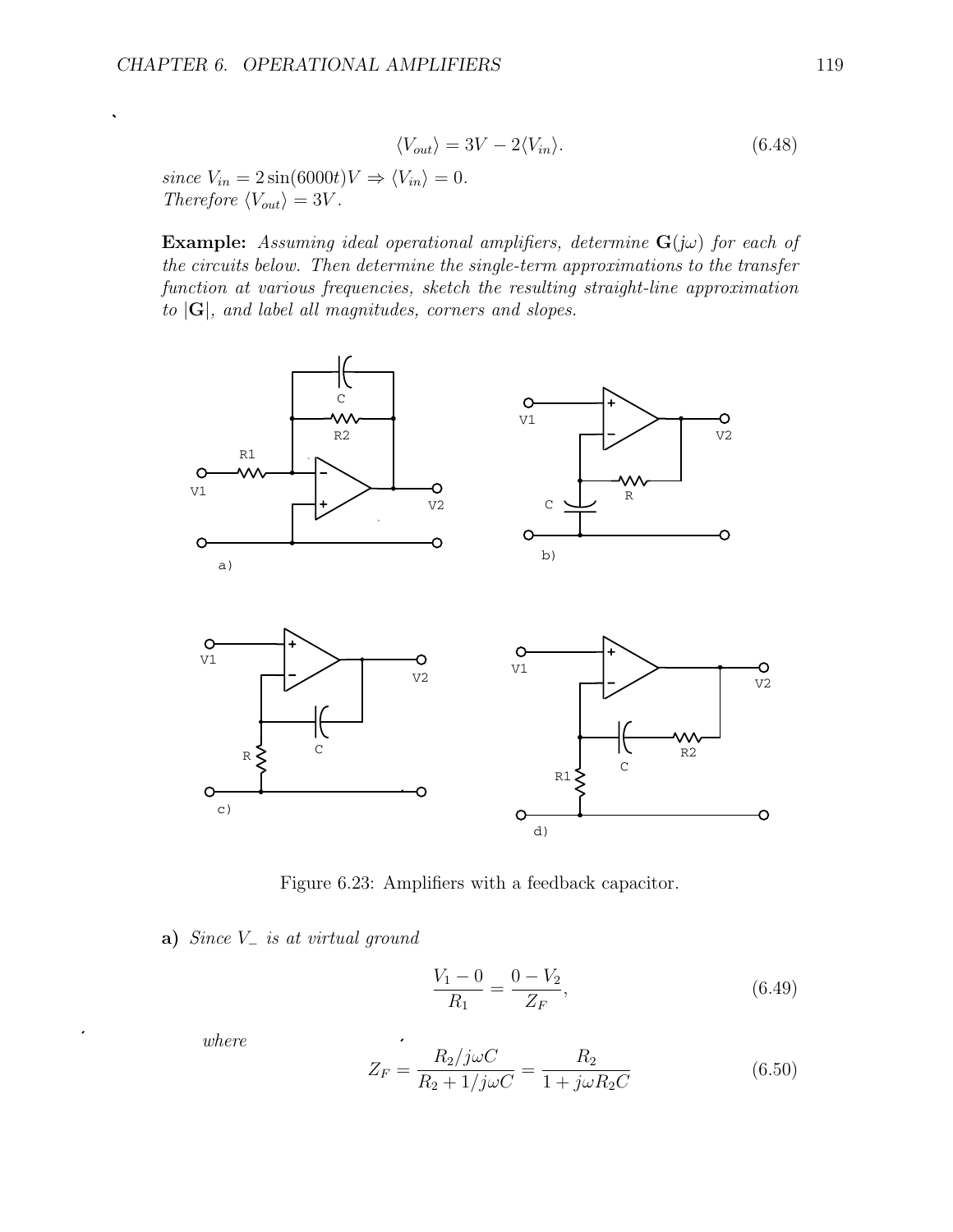$$
\mathbf{G}(j\omega) = \frac{V_2}{V_1} = -\frac{Z_F}{R_1} \tag{6.51}
$$

$$
= -\frac{R_2}{R_1} \frac{1}{1 + j\omega R_2 C}.
$$
 (6.52)

$$
\omega \to 0 \Rightarrow \mathbf{G} = -R_2/R_1; |\mathbf{G}| = R_2/R_1.
$$
  
\n
$$
\omega \to \infty \Rightarrow \mathbf{G} = -1/jR_1C\omega; |\mathbf{G}| = (1/R_1C)\omega^{-1}.
$$
  
\n
$$
\frac{R_2}{R_1} = \frac{1}{R_1C\omega_C} \Rightarrow \omega_C = \frac{1}{R_2C}.
$$



Figure 6.24: Straight-line approximation to |**G**| for amplifier a).

**b)**

$$
\frac{V_2 - V_-}{R} = \frac{V_- - 0}{Z_C} \tag{6.53}
$$

$$
\frac{V_2 - V_+}{R} \approx \frac{V_+}{Z_C} \tag{6.54}
$$

$$
\frac{V_2 - V_1}{R} = \frac{V_1}{Z_C}.
$$
\n(6.55)

Therefore  $V_2 = V_1(R/Z_C + 1) = V_1(1 + j\omega CR)$ 

$$
\mathbf{G}(j\omega) = \frac{V_2}{V_1} = 1 + j\omega RC.
$$
\n(6.56)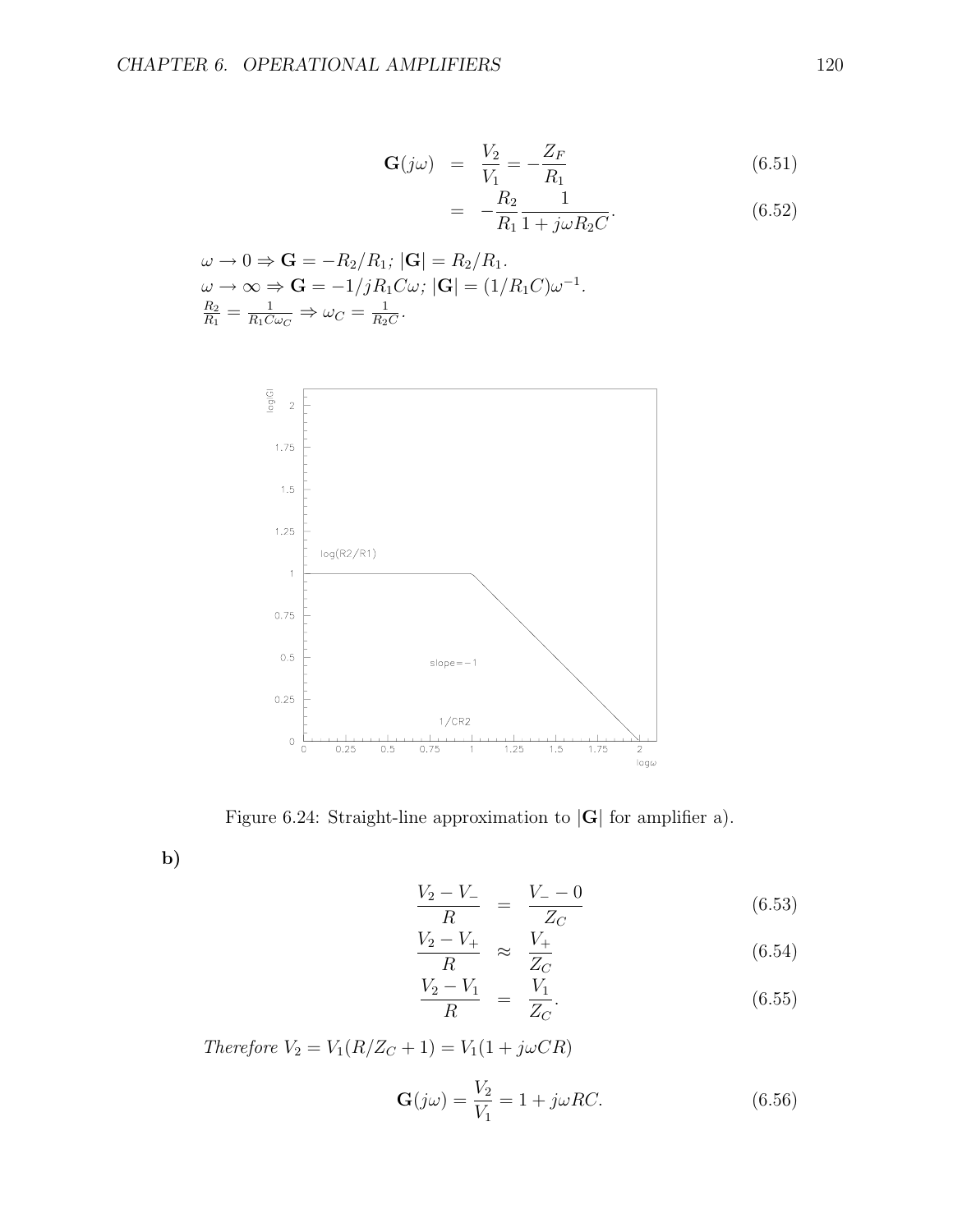$$
\omega \to 0 \Rightarrow \mathbf{G} = 1; |\mathbf{G}| = 1.
$$
  
\n
$$
\omega \to \infty \Rightarrow \mathbf{G} = j\omega RC; |\mathbf{G}| = (RC)\omega^{+1}.
$$
  
\n
$$
RC\omega_C = 1 \Rightarrow \omega_C = 1/(RC).
$$



Figure 6.25: Straight-line approximation to |**G**| for amplifier b).

**c)**

$$
\frac{V_2 - V_-}{Z_C} = \frac{V_- - 0}{R} \tag{6.57}
$$

$$
\frac{V_2 - V_+}{Z_C} \approx \frac{V_+}{R} \tag{6.58}
$$

$$
\frac{V_2 - V_1}{Z_C} = \frac{V_1}{R}.
$$
\n(6.59)

Therefore

$$
V_2 = \frac{Z_C}{R}V_1 + V_1 = \left(1 + \frac{1}{j\omega RC}\right)V_1
$$
 (6.60)

$$
\mathbf{G}(j\omega) = 1 + \frac{1}{j\omega RC}.\tag{6.61}
$$

 $\omega \to 0 \Rightarrow \mathbf{G} = 1/(j\omega RC); |\mathbf{G}| = 1/(RC)\omega^{-1}.$  $\omega \to \infty \Rightarrow \mathbf{G} = 1; |\mathbf{G}| = 1.$  $1=1/(\omega_C RC) \Rightarrow \omega_C = 1/(RC).$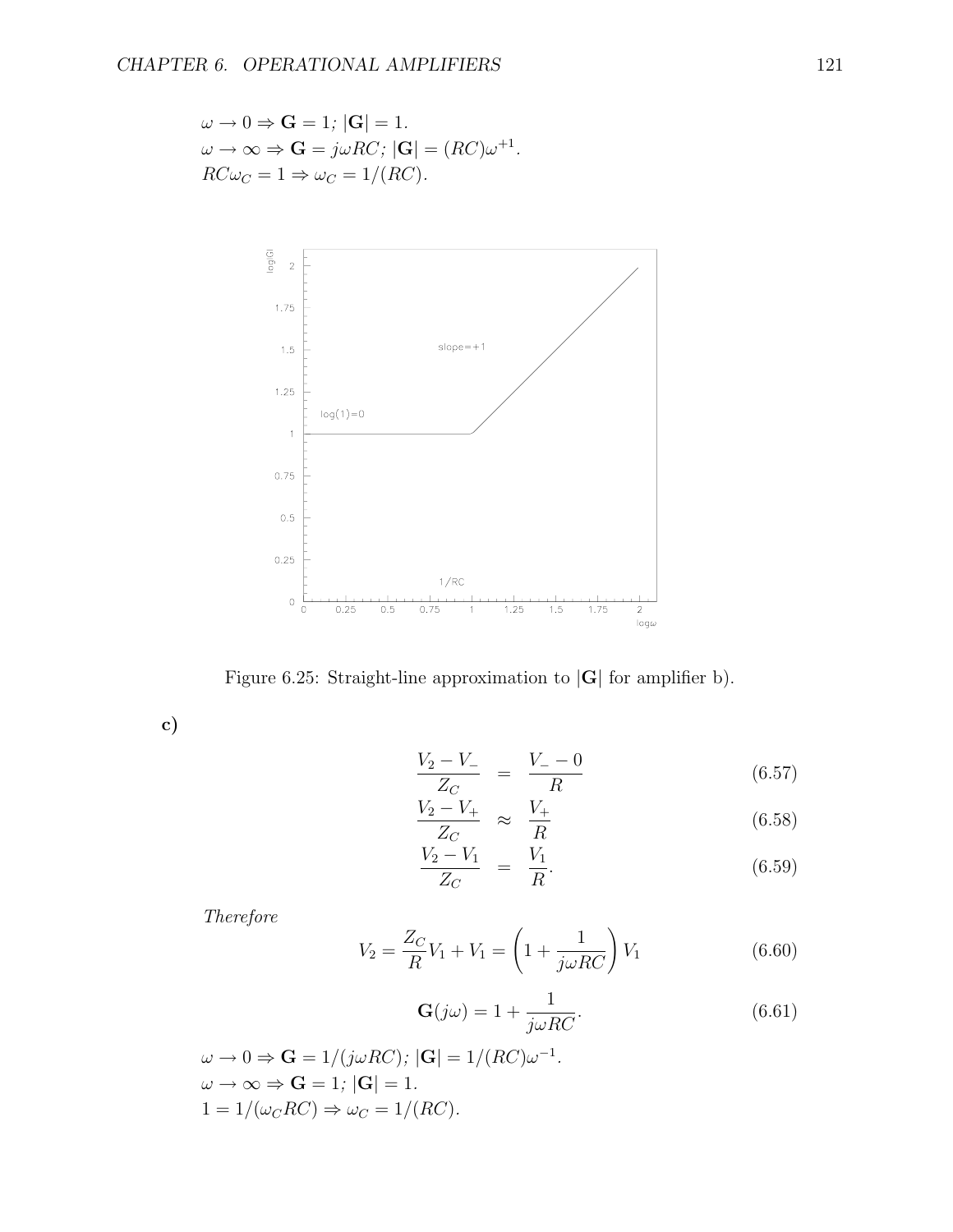

Figure 6.26: Straight-line approximation to |**G**| for amplifier c).

**d)**

$$
\frac{V_2 - V_-}{Z_C + R_2} = \frac{V_- - 0}{R_1} \tag{6.62}
$$

$$
\frac{V_2 - V_1}{1/j\omega C + R_2} = \frac{V_1}{R_1}
$$
\n(6.63)

Therefore

$$
V_2 = \frac{1/j\omega C + R_2}{R_1} V_1 + V_1
$$
\n(6.64)

$$
\mathbf{G}(j\omega) = 1 + \frac{R_2}{R_1} + \frac{1}{j\omega R_1 C}
$$
 (6.65)

$$
\omega \to 0 \Rightarrow \mathbf{G} = 1/(j\omega R_1 C); |\mathbf{G}| = 1/(R_1 C)\omega^{-1}.
$$
  

$$
\omega \to \infty \Rightarrow \mathbf{G} = 1 + R_2/R_1; |\mathbf{G}| = 1 + R_2/R_1.
$$
  

$$
\frac{1}{R_1 C \omega_C} = 1 + \frac{R_2}{R_1} \to \omega_C = \frac{1}{CR_1 + CR_2}.
$$

# **6.3 Analysis Using Finite Open-Loop Gain**

The infinite gain approximation is very useful but a more complete description is required if we are to understand the limitations of the op-amp. Real op-amps have a large but finite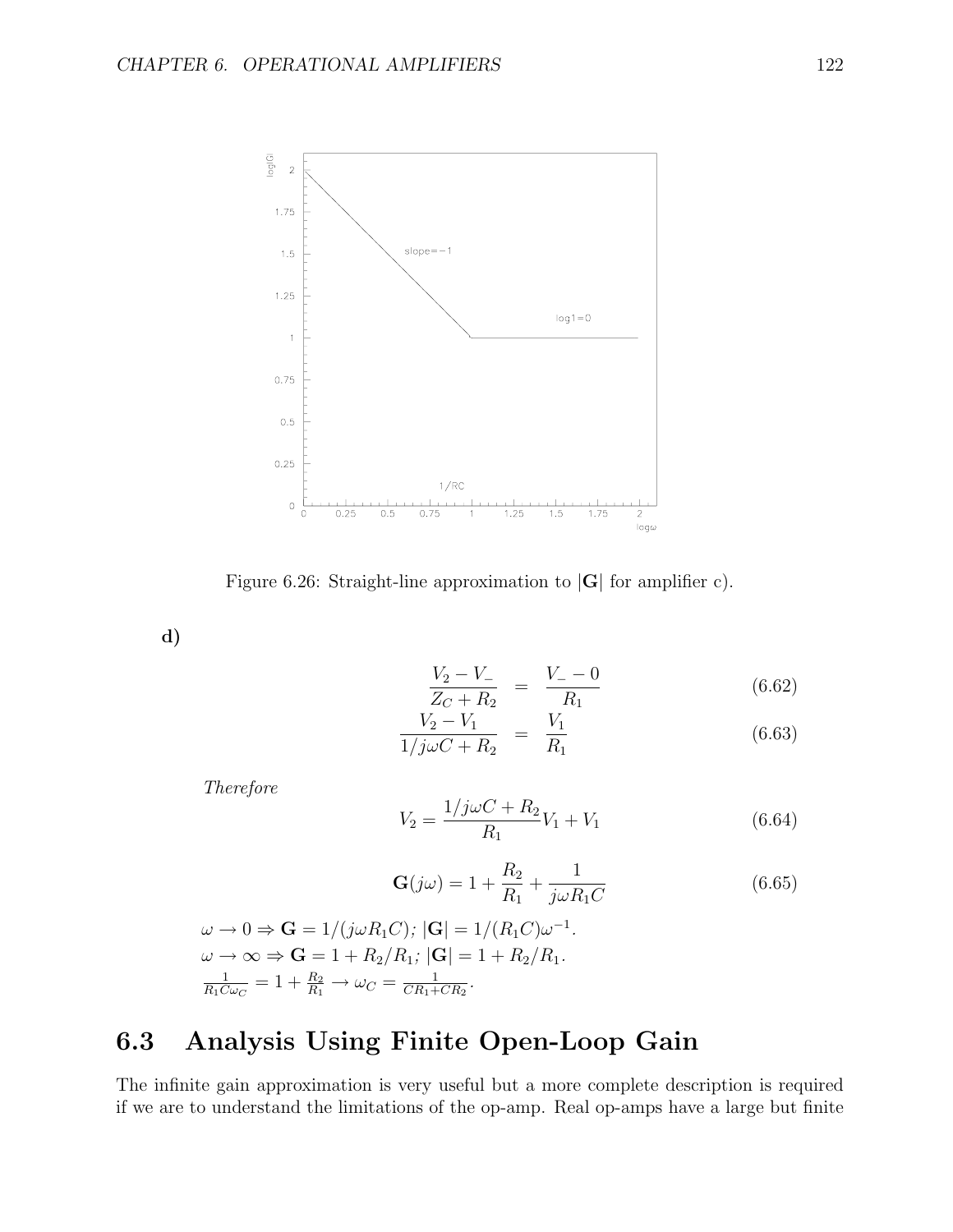

Figure 6.27: Straight-line approximation to |**G**| for amplifier d).

input impedance, small but non-zero output impedance and large but finite open-loop gain. They also have voltage and current asymmetries at the inputs. We will analyze some circuits using an finite open-loop gain and consider output impedance, input impedance, and voltage and current offsets.

### **6.3.1 Output Impedance**

An op-amp will in general have a small resistive output impedance from the push-pull output stage. We will model the open-loop output impedance by adding a series resistor  $R_0$  to the output of an ideal op-amp as shown in figure 6.28.



Figure 6.28: Real, current-limiting operational amplifier partially modeled by an ideal amplifier and an output resistor.

Assuming no current into the input terminals (unloaded), and hence no current through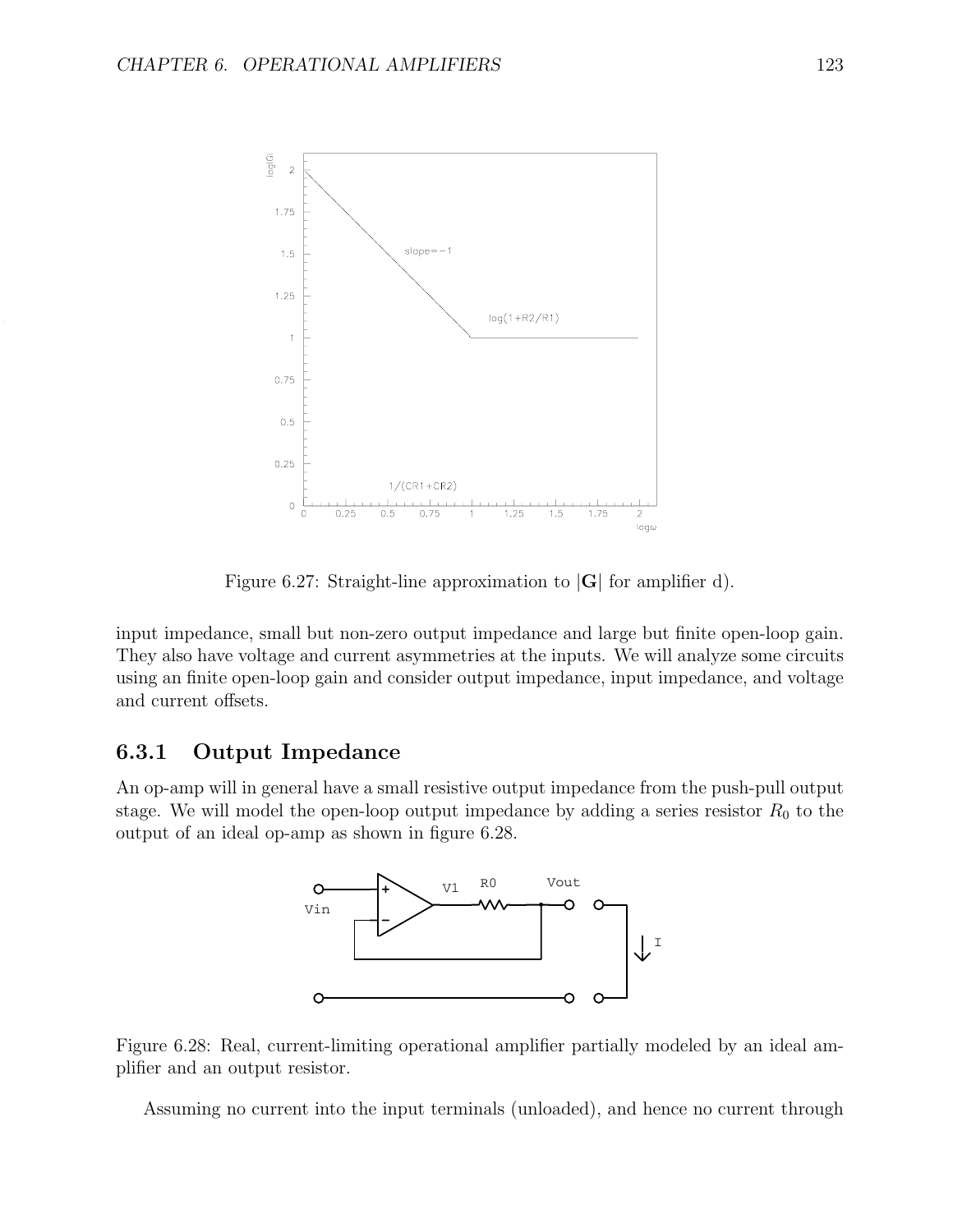$R_0$ , we have  $V_1 = V_{\text{out}} = V(\text{open})$ . Using the open-loop transfer function  $V_1 = A(j\omega)(V_{\text{in}} -$ **V**out) we obtain

$$
\mathbf{V}(\text{open}) = \frac{\mathbf{A}(j\omega)}{1 + \mathbf{A}(j\omega)} \mathbf{V}_{\text{in}}.
$$
 (6.66)

Shorting a wire across the output gives  $V_{\text{out}} = 0$  and hence

$$
\mathbf{I}(\text{short}) = \frac{\mathbf{V}_1}{R_0} \tag{6.67}
$$

$$
= \frac{\mathbf{A}(j\omega)}{R_0} \mathbf{V}_{\text{in}}.\tag{6.68}
$$

Using the standard definition for the impedance gives

$$
\mathbf{Z}_{\text{out}} = \frac{\mathbf{V}(\text{open})}{\mathbf{I}(\text{short})} = \frac{R_0}{1 + \mathbf{A}(j\omega)}.
$$
(6.69)

If  $\mathbf{A} \approx A_0 \gg 1$  than  $Z_{\text{out}} \approx R_0/A_0$ , which is small as required by our infinite open-loop gain approximation.

We can now draw the impedance outside the feedback loop and use

$$
\mathbf{A}(j\omega) = \frac{A_0}{1 + j\omega/\omega_c} = \frac{A_0}{1 + \vec{s}/\omega_c}
$$
(6.70)

to obtain

$$
\mathbf{Z}_{\text{out}} = \frac{R_0 \omega_c + R_0 \vec{s}}{\omega_c (1 + A_0) + \vec{s}}.
$$
\n(6.71)

The circuit can now be modeled by a resistor  $R_0/A_0$  in series with an inductor  $R_0/(A_0\omega_c)$ all in parallel with another resistor  $R_0$  (three passive components) as shown in figure 6.29. Students should convince themselves of this.



Figure 6.29: An equivalent circuit for a 741-type operational amplifier.

If the op-amp is used to drive a capacitive load, the inductive component in the output impedance could set up an LCR resonant circuit which would result in a slight peaking of the transfer function near the corner frequency as shown in figure 6.30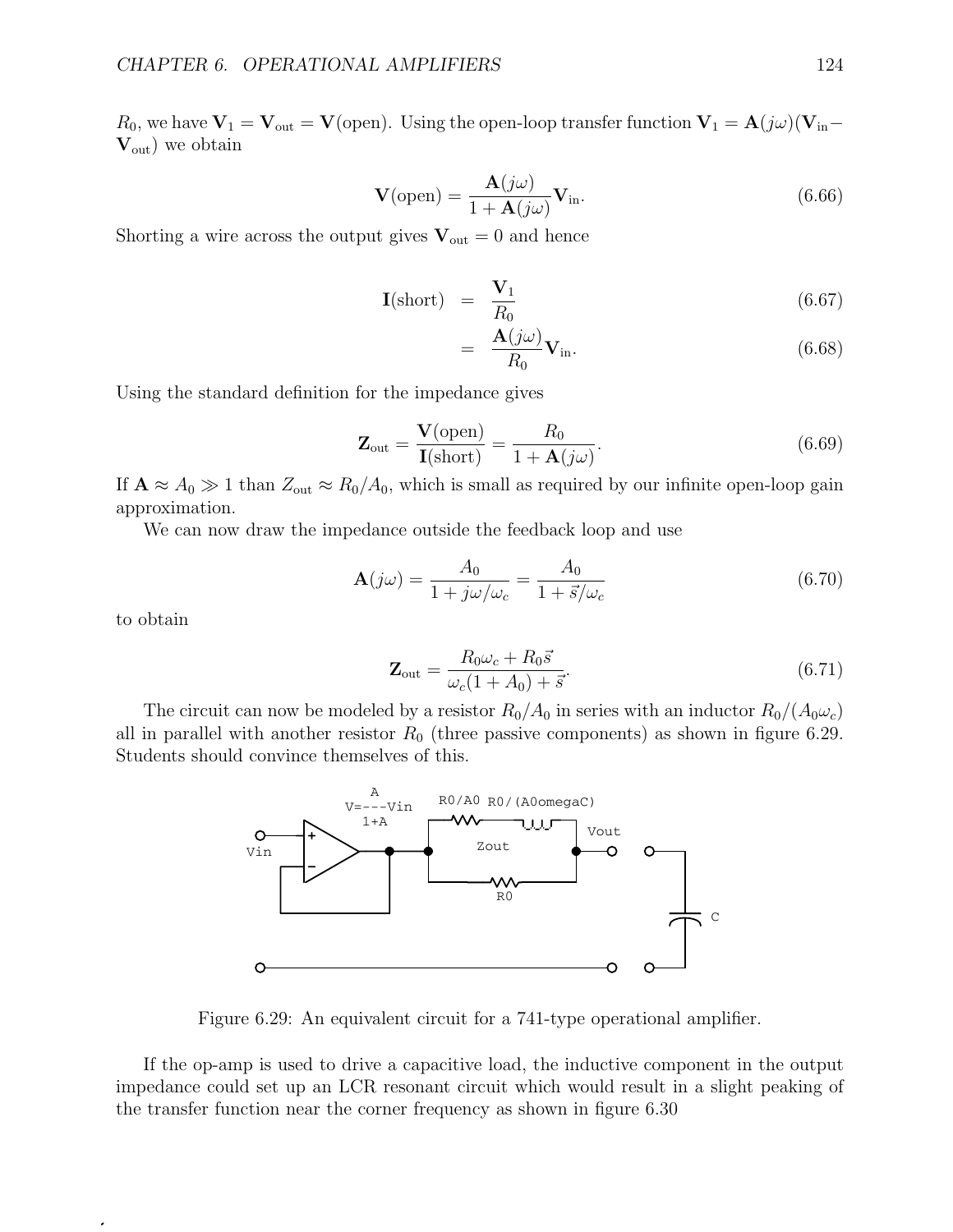

Figure 6.30: The overall transfer function when the amplifier drives a capacitive load.

### **6.3.2 Input Impedance**

When calculating the output impedance we still assumed an infinite input impedance. In this section we will calculate the finite input impedance assuming a zero output impedance. We consider a model that assumes an internal resistor  $R_T$  connecting the inverting and non-inverting input terminals of the op-amp as shown in figure 6.31

Consider an inverting amplifier and remove the input resistor so that the input impedance can be calculated directly at the amplifier's input terminals.



Figure 6.31: Model for calculating the input impedance of the inverting amplifier.

The input impedance is defined by

$$
\mathbf{Z}_{\rm in} = \frac{\mathbf{V}_1}{\mathbf{I}_1} \tag{6.72}
$$

and the current at the summing junction is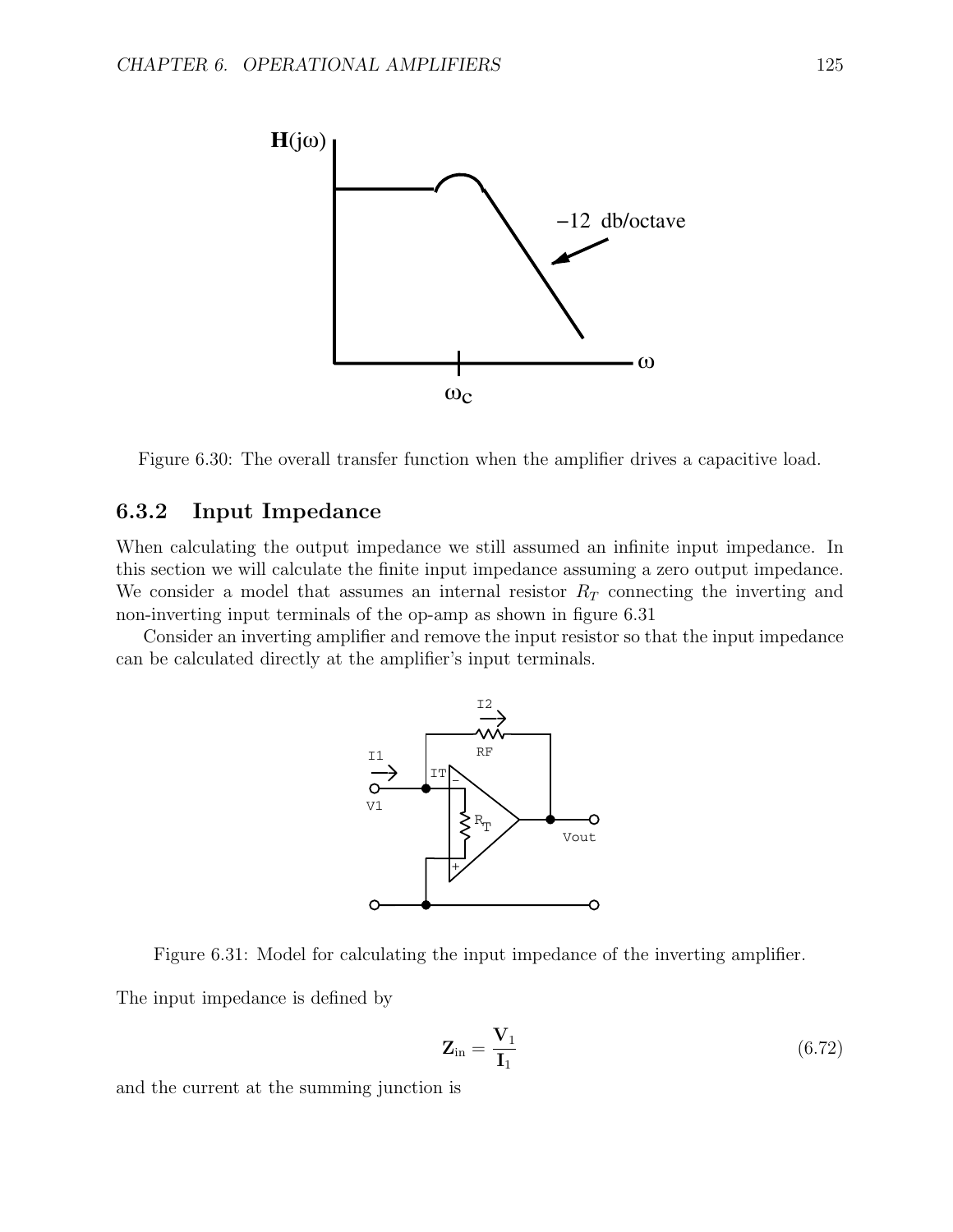$$
\mathbf{I}_1 = \frac{\mathbf{V}_1}{R_T} + \mathbf{I}_2. \tag{6.73}
$$

The current through the feedback resistor is

$$
\mathbf{I}_2 = \frac{\mathbf{V}_1 - \mathbf{V}_{\text{out}}}{R_F} \tag{6.74}
$$

and the output voltage is related to  $V_1$  by the open-loop gain

$$
\mathbf{V}_{\text{out}} = \mathbf{A}(j\omega)(0 - \mathbf{V}_1). \tag{6.75}
$$

The resulting input impedance is thus

$$
\mathbf{Z}_{\text{in}} = \frac{R_T R_F}{R_F + R_T (1 + \mathbf{A}(j\omega))}.
$$
\n(6.76)

For large **A**

$$
\mathbf{Z}_{\text{in}} = \frac{R_F}{\mathbf{A}(j\omega)}.\tag{6.77}
$$

The closed-loop input impedance is thus small and almost independent of the large  $R_T$  of the operational amplifier.

Now consider the non-inverting amplifier shown in figure 6.32.



Figure 6.32: Model for calculating the input impedance of the non-inverting amplifier.

The student should calculate the input impedance by recognizing that  $I_1$  is much less than  $I_2$ , since  $R_T$  is much greater than  $R_1$  or  $R_2$ . Your result should be

$$
\mathbf{Z}_{\text{in}} = R_T \frac{\mathbf{A}(j\omega) + \mathbf{G}(j\omega)}{\mathbf{G}(j\omega)},
$$
\n(6.78)

where  $\mathbf{G}(j\omega)$  is the closed-loop gain of the amplifier. Notice that in contrast to the low input impedance for the inverting amplifier, the non-inverting amplifier exhibits a closed-loop input impedance that is much larger than the open-loop value  $R_T$ .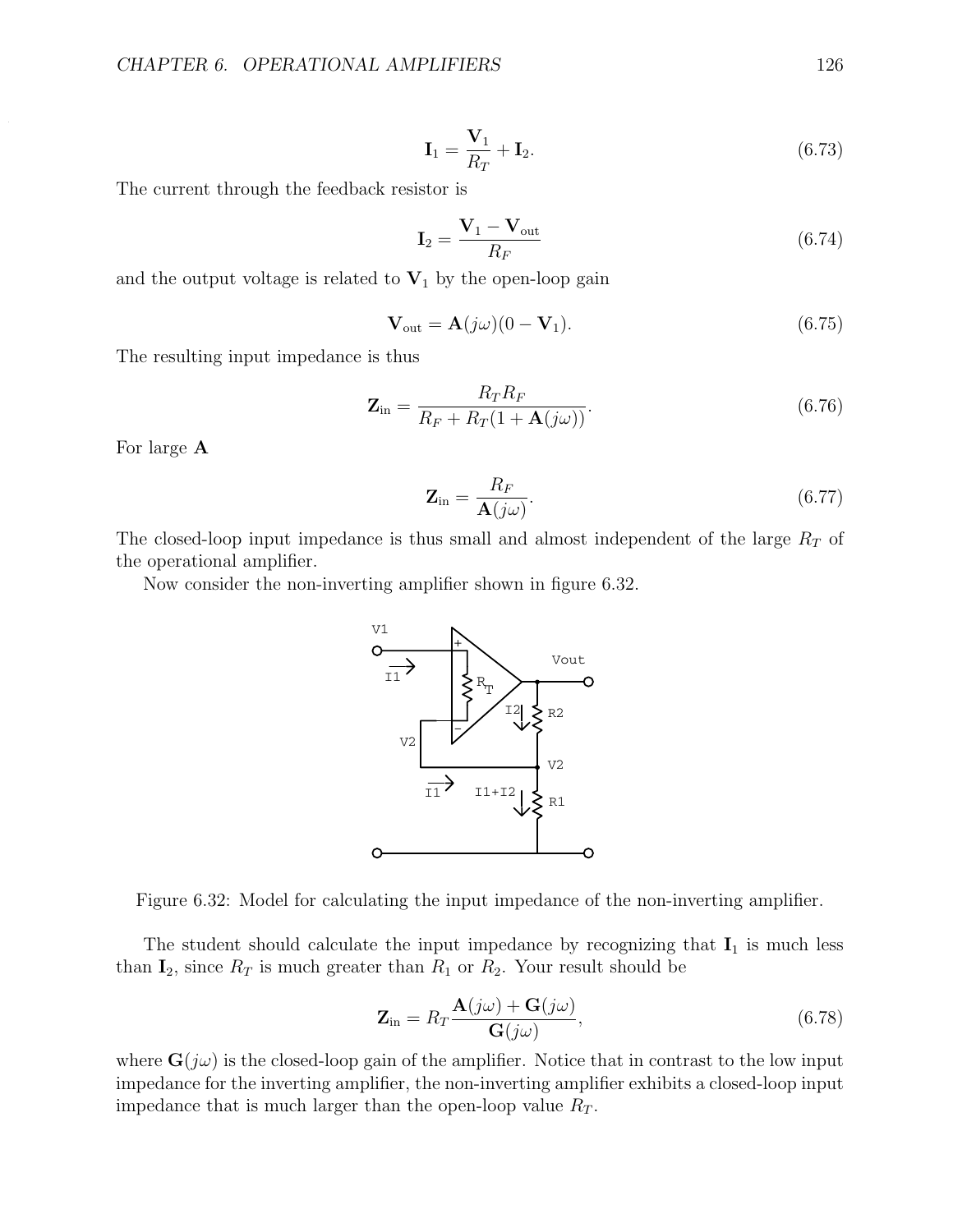### **6.3.3 Voltage and Current Offsets**

Since op-amps are generally DC coupled, there will appear a nonzero output even when the inputs are grounded or connected to give no input signal. The voltage offset is the result of slightly different transistors making up the differential input stage. The voltage offset can be reduced by using an externally-adjustable bias resistor (voltage offset null circuitry).

The current offsets at the inverting and non-inverting input terminals are usually base currents into two identical bipolar transistors. Thus their difference can be expected to be much less than either base current alone. Using this fact the student should be able to explain the reason for having an extra resistor between the non-inverting input and ground for the inverting amplifier. The resistor should have a value equal to the input resistor and feedback resistor in parallel.

We define the following:

- *output offset voltage* The voltage at the output when the input voltage is zero (input terminals grounded).
- common mode voltage The voltage at the output when the voltage at the inverting and non-inverting inputs are equal.
- common mode rejection ratio  $(CMRR)$  The ratio of the op-amp gain when operating in differential mode to the gain when operating in common mode.
- *common mode rejection*  $(CMR)$  The ability to respond to only differences at the input terminals: CMR  $\equiv 20 \log_{10}(\text{CMRR})$ .

### **6.3.4 Current Limiting and Slew Rate**

The presence of resistance at the output of the op-amp limits the current that the amplifier can deliver into a load, as shown in figure 6.33. Current limiting is a nonlinear property that invalidates the two normal approximation rules. When an op-amp is driven into a currentlimiting condition it goes into saturation and becomes a constant current source. For a large load the output signal will be voltage-limited. A similar breakdown of the rules occurs when the amplifier is driven into voltage-limited operation.

The op-amp performance can be demonstrated by applying a step function to the input and observing the output response, as shown in figure 6.33b. The actual output will have a finite slope (slew rate) and overshoot the final voltage value. It then approaches the final voltage either exponentially or with some damped ringing. The slew rate and overshoot are nonlinear effects. The *settling time* after amplifier saturation is defined as the time between the edge of the applied step function and the point where the amplifier output settles to within some stated percentage of the target voltage value.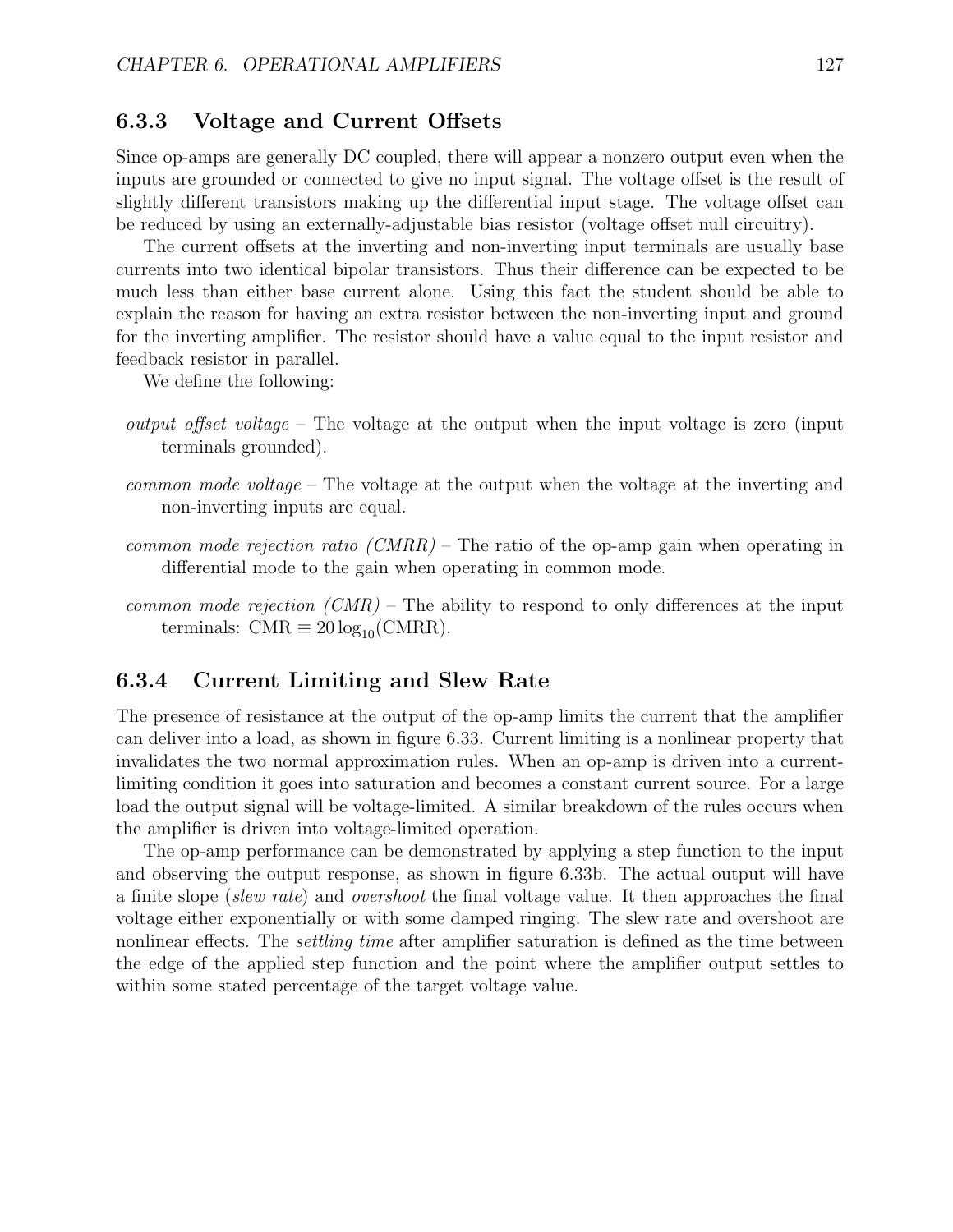

Figure 6.33: a) Voltage-limited and current-limited operational regions for an operational amplifier and b) definition of slew rate and settling time for an operational amplifier.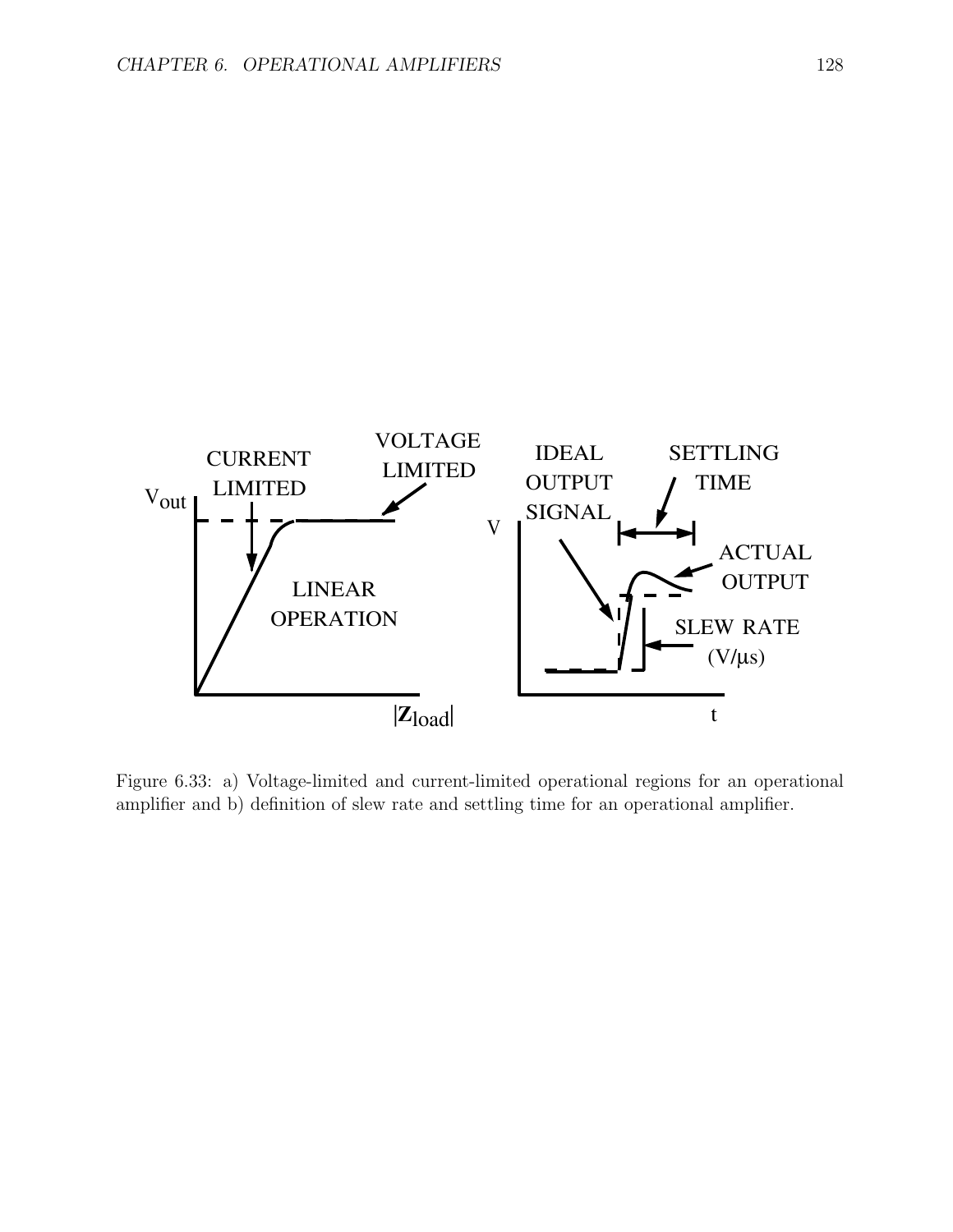# **6.4 Problems**

1. Consider the circuit below. (You may assume that the op-amps are ideal.)



- (a) Write an expression for the transfer function  $\mathbf{G}(\omega)$ . Express your result in terms of the amplitude of the output and the phase relative to the input. Let  $R_1 = 1 \text{ k}\Omega$ ,  $R_2 = 100 \Omega$ ,  $C_1 = 100 \mu$ F and  $C_2 = 1 \mu$ F. Do not simplify the algebra.
- (b) What are the (real) zeroes in the transfer function, if any?
- (c) What are the (real) poles in the transfer function if any?
- (d) Sketch the transfer function as a function of  $\omega$  on a log-log plot. Your sketch should show the slope of  $|\mathbf{G}(\omega)|$  in the large and small  $\omega$  limits, the corner frequencies, and the value of  $|\mathbf{G}(\omega)|$  at the corner frequencies.
- (e) Describe the dependence of the output on frequency at small and large frequencies in dB/octave.
- 2. (a) Write the two rules for the analysis of circuits which utilize "ideal" op-amps.
	- (b) Write an expression for the potential  $V_{\text{out}}$  for the following circuit.



- (c) Let  $Z_1 = 1$  kΩ and  $Z_2 = 10$  kΩ. Sketch a log-log plot showing the function  $\mathbf{G}(\omega)$ for the above circuit assuming that a general purpose op-amp such as the 741 is used.
- (d) The 741 op-amp has a corner frequencies of 4 Hz, DC open-loop gain of  $2 \times 10^5$ and a fall off at high frequency of 6 dB/octave. What is the frequency domain over which the amplifier defined in part (c) will have constant gain? What is the gain of the amplifier in this frequency domain?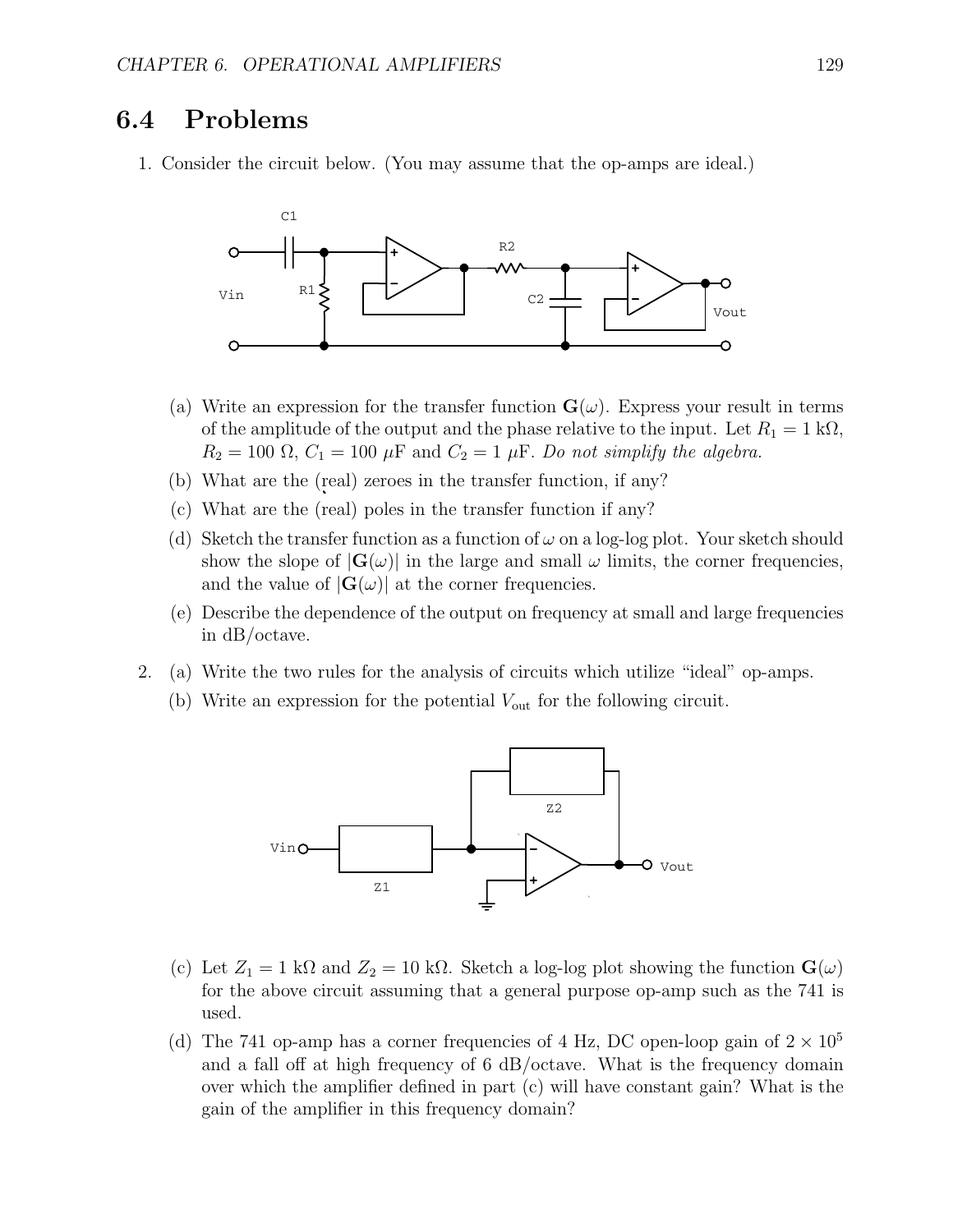- (e) Suppose now that the impedance  $Z_1$  is replaced with a capacitor with a capacitance  $C$  ( $Z_2 = 10 \text{ k}\Omega$ ). For frequencies much greater than 4 Hz, the 741 op-amp will attenuate the signal if the product RC is greater than some maximum value. For a frequency of 50 kHz, what is the maximum value for  $C$  for which the opamp  $[A(\omega)]$  will not attenuate the output signal at high frequencies? *Hint: If you* sketch  $\mathbf{A}(\omega)$  and  $\mathbf{G}(\omega)$ , you will be able to see the constraint on  $\mathbf{G}(\omega)$ .
- 3. Set up an operational amplifier circuit to solve the equation

$$
\frac{d^2x}{dt^2} + 5\frac{dx}{dt} + 7x + 3 = 0.
$$

Hint: the input is  $d^2x/dt^2$ .

4. Draw a schematic diagram of a circuit for which  $V_{\text{out}} = \ln(V_{\text{in}})$ . Specify the limitations on the input voltage range, if any.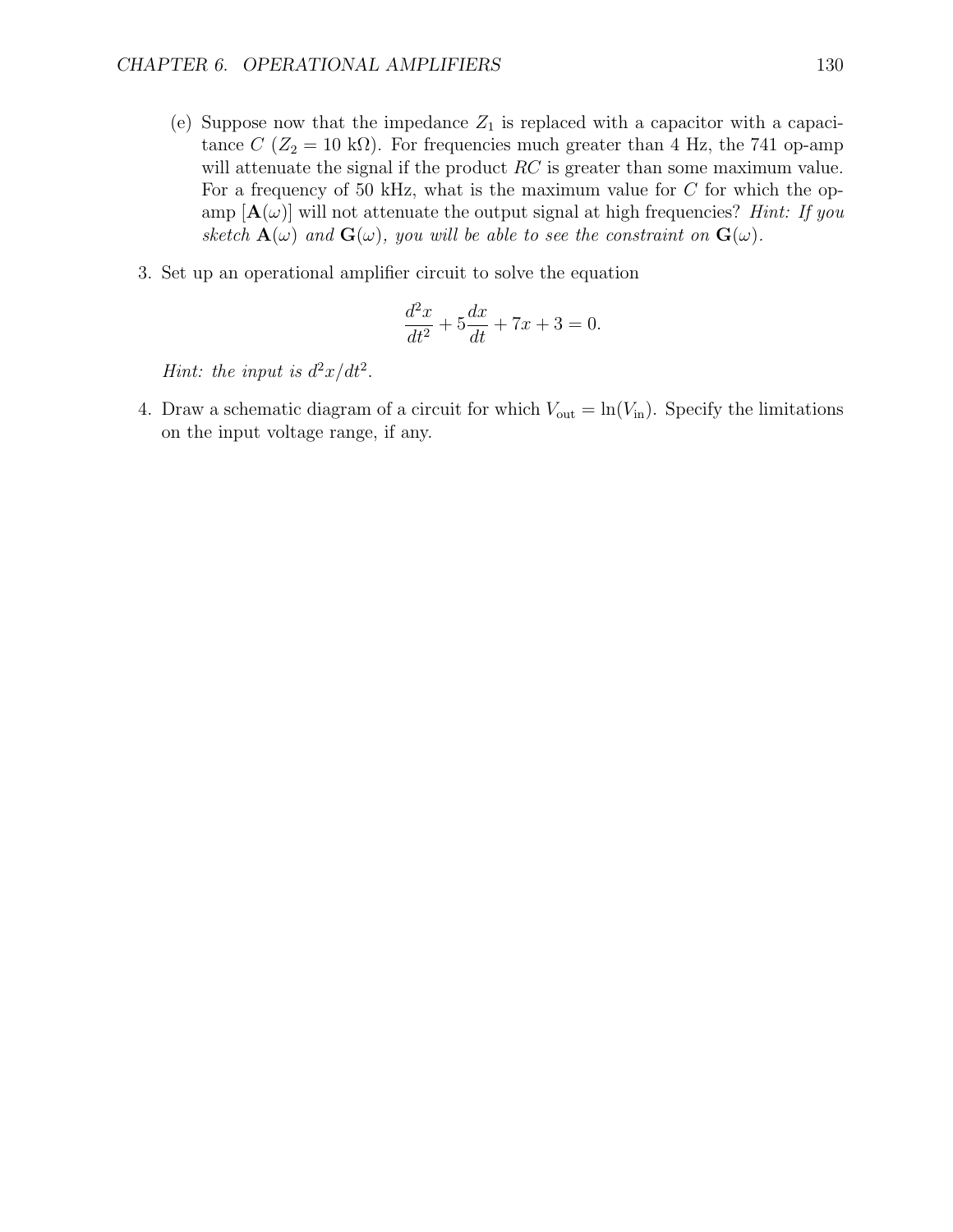# **Chapter 7**

# **Digital Circuits**

- Analog signals have a continuous range of values within some specified limits and can be associated with continuous physical phenomena.
- Digital signals typically assume only two discrete values (states) and are appropriate for any phenomena involving counting or integer numbers.

While we were mostly interested in voltages and currents at specific points in analog circuits, we will be interested in the information flow in digital circuits.

The active elements in digital circuits are either bipolar transistors or FETs. These transistors are permitted to operate in only two states, which normally correspond to two output voltages. Hence the transistors act as switches.

Before starting we will first review number systems and Boolean algebra.

# **7.1 Number Systems**

The two digital states can be given various names: ON/OFF, true/false, high/low, 1/0, etc.. The 1 and 0 notation naturally leads to the use of binary (base 2) numbers. Octal (base 8) and hexadecimal (base 16) numbers are also used since they provide a condensed number notation. Decimal (base 10) numbers are not of much use in digital electronics.

### **7.1.1 Binary, Octal and Hexadecimal Numbers**

Consider a decimal number with digits  $a\,b\,c$ . We can write  $abc$  as

$$
abc_{10} = a \times 10^2 + b \times 10^1 + c \times 10^0. \tag{7.1}
$$

Similarly, in the binary system a number with digits  $a\,b\,c$  can be written as

$$
abc_2 = a \times 2^2 + b \times 2^1 + c \times 2^0.
$$
 (7.2)

Each digit is known as a bit and can take on only two values: 0 or 1. The left most bit is the highest-order bit and represents the most significant bit (MSB), while the lowest-order bit is the least significant bit (LSB).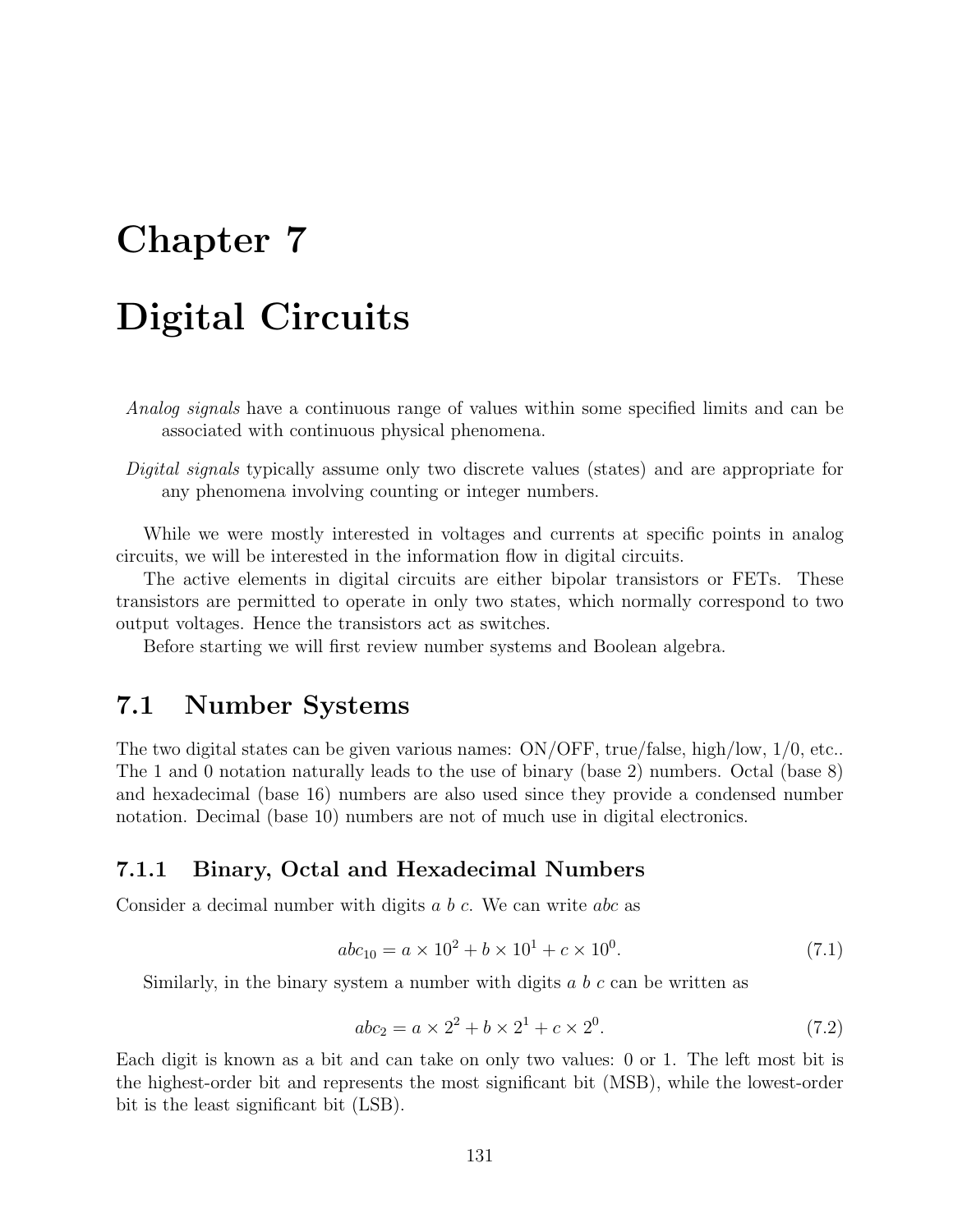Conversion from binary to decimal can be done using a set of rules, but it is much easier to use a calculator or tables (table 7.1).

| Decimal | Binary | Hex            | Octal  |
|---------|--------|----------------|--------|
| 00      | 00000  | 00             | $00\,$ |
| 01      | 00001  | 01             | $01\,$ |
| 02      | 00010  | 02             | 02     |
| 03      | 00011  | 03             | 03     |
| 04      | 00100  | 04             | 04     |
| 05      | 00101  | 05             | 05     |
| 06      | 00110  | 06             | 06     |
| 07      | 00111  | 07             | 07     |
| 08      | 01000  | 08             | 10     |
| 09      | 01001  | 09             | 11     |
| 10      | 01010  | 0A             | 12     |
| 11      | 01011  | 0B             | 13     |
| 12      | 01100  | $0\mathrm{C}$  | 14     |
| 13      | 01101  | $0\mathrm{D}$  | 15     |
| 14      | 01110  | $0\mathrm{E}$  | 16     |
| 15      | 01111  | 0 <sub>F</sub> | 17     |
| 16      | 10000  | 10             | 20     |

Table 7.1: Decimal, binary, hexadecimal and octal equivalents.

The eight octal numbers are represented with the symbols  $0, \ldots, 7$ , while the 16 hexadecimal numbers use  $0, \ldots, 9, A, \ldots, F$ .

In the octal system a number with digits  $a\,b\,c$  can be written as

$$
abc_8 = a \times 8^2 + b \times 8^1 + c \times 8^0,
$$
\n(7.3)

while one in the hexadecimal system is written as

$$
abc_{16} = a \times 16^2 + b \times 16^1 + c \times 16^0. \tag{7.4}
$$

A binary number is converted to octal by grouping the bits in groups of three, and converted to hexadecimal by grouping the bits in groups of four. Octal to hexadecimal conversion, or visa versa, is most easily performed by first converting to binary.

**Example:** Convert the binary number 1001 1110 to hexadecimal and to decimal.

$$
10011110_2 = 9E(HEX) \t(7.5)
$$

$$
= 27 + 24 + 23 + 22 + 21
$$
 (7.6)

$$
= 158(DECIMAL). \t(7.7)
$$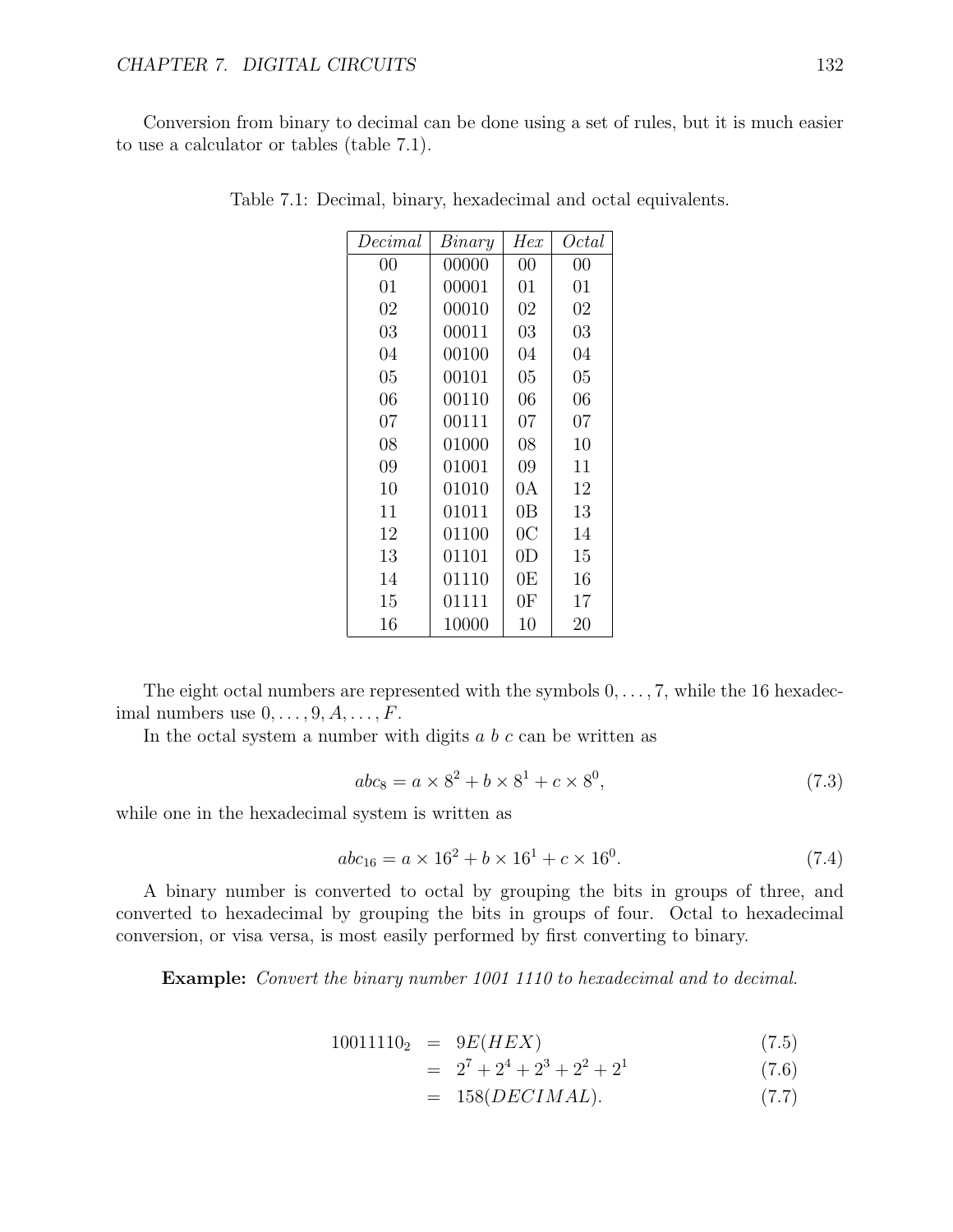**Example:** Convert the octal number *175<sup>8</sup>* to hexadecimal.

$$
175_8 = 001111101_2 \tag{7.8}
$$

$$
= 07D(HEX). \t(7.9)
$$

**Example:** Convert the number 146 to binary by repeated subtraction of the largest power of 2 contained in the remaining number.

$$
146_{10} = 128 + 16 + 2 \tag{7.10}
$$

$$
= 27 + 24 + 21
$$
 (7.11)

$$
= 10010010_2. \t(7.12)
$$

**Example:** Devise a method similar to that used in the previous problem and convert 785 to hexadecimal by subtracting powers of 16.

$$
785_{10} = 3 \times 16^2 + 16 + 1 \tag{7.13}
$$

$$
= 311 (HEX). \t(7.14)
$$

### **7.1.2 Number Representation**

We define the following

word: a binary number consisting of an arbitrary number of bits.

```
nibble: a 4-bit word (one hexadecimal digit).
```
byte: an 8-bit word.

We often use the expressions 16-bit word (short word) or 32-bit word (long word) depending on the type of computer being used. Most fast computers today actually employ a 64-bit word at the hardware level.

If a word has n bits it can represent  $2<sup>n</sup>$  different numbers in the range 0 to  $2<sup>n</sup> - 1$ . Negative numbers are usually represented by the so called 2's *complement* notation. To obtain the 2's compliment of a number first take the complement (invert each bit) and then add 1. All the negative numbers will have a 1 in the MSB position, and the numbers will now range from  $-2^{n-1}$  to  $2^{n-1}-1$ . The electronic advantages of the 2's complement notation becomes evident when addition is performed. Convince yourself of this advantage.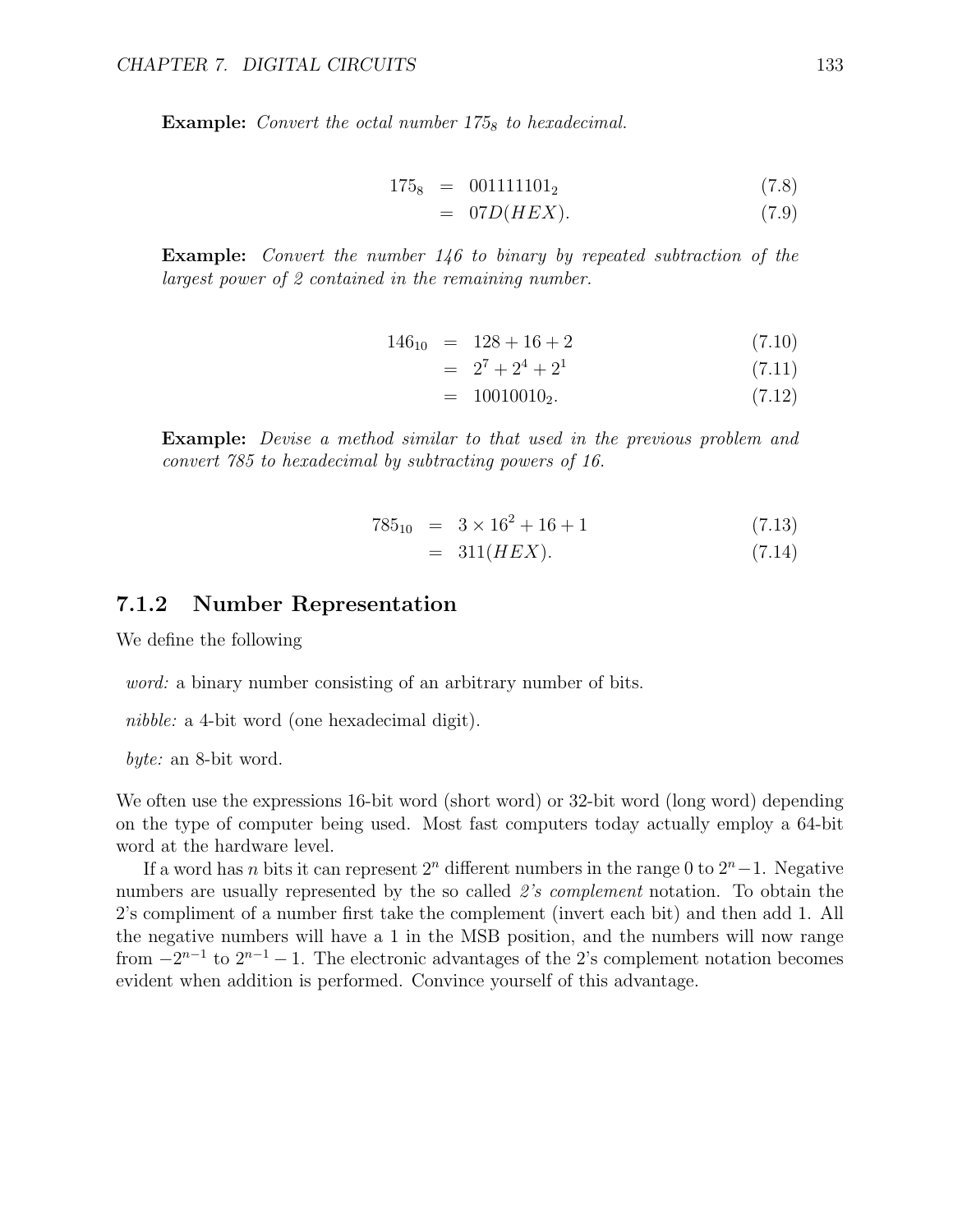# **7.2 Boolean Algebra**

The binary 0 and 1 states are naturally related to the true and false logic variables. We will find the following Boolean algebra useful. Consider two logic variables  $A$  and  $B$  and the result of some Boolean logic operation Q. We can define

$$
Q \equiv A \text{ AND } B \equiv A \cdot B. \tag{7.15}
$$

 $Q$  is true if and only if  $A$  is true AND  $B$  is true.

$$
Q \equiv A \text{ OR } B \equiv A + B. \tag{7.16}
$$

 $Q$  is true if  $A$  is true OR  $B$  is true.

$$
Q \equiv \text{NOT } A \equiv \overline{A}.\tag{7.17}
$$

 $Q$  is true if  $A$  is false.

A useful way of displaying the results of a Boolean operation is with a truth table. We will make extensive use of truth tables later. If no "-" is available on your text processor or circuit drawing program an "N" can be used, ie.  $\overline{A} \equiv NA$ .

We list a few trivial Boolean rules in table 7.2.

Table 7.2: Properties of Boolean Operations.

| $A \cdot 0$            | $=$ | $\left( \right)$ |
|------------------------|-----|------------------|
| $A+0$                  | =   | $\boldsymbol{A}$ |
| $A \cdot 1$            | =   | $\overline{A}$   |
| $A+1$                  | $=$ | 1                |
| $A \cdot A$            | =   | $\overline{A}$   |
| $A + A$                | —   | $\overline{A}$   |
| $A \cdot \overline{A}$ | =   | 0                |
| $A+\overline{A}$       | $=$ | 1                |

The Boolean operations obey the usual commutative, distributive and associative rules of normal algebra (table 7.3).

We will also make extensive use of De Morgan's theorems (table 7.4).

# **7.3 Logic Gates**

Electronic circuits which combine digital signals according to the Boolean algebra are referred to as *logic gates*; gates because they control the flow of information. *Positive logic* is an electronic representation in which the true state is at a higher voltage, while negative logic has the true state at a lower voltage. We will use the positive logic type in this course.

In digital circuits all inputs must be connected.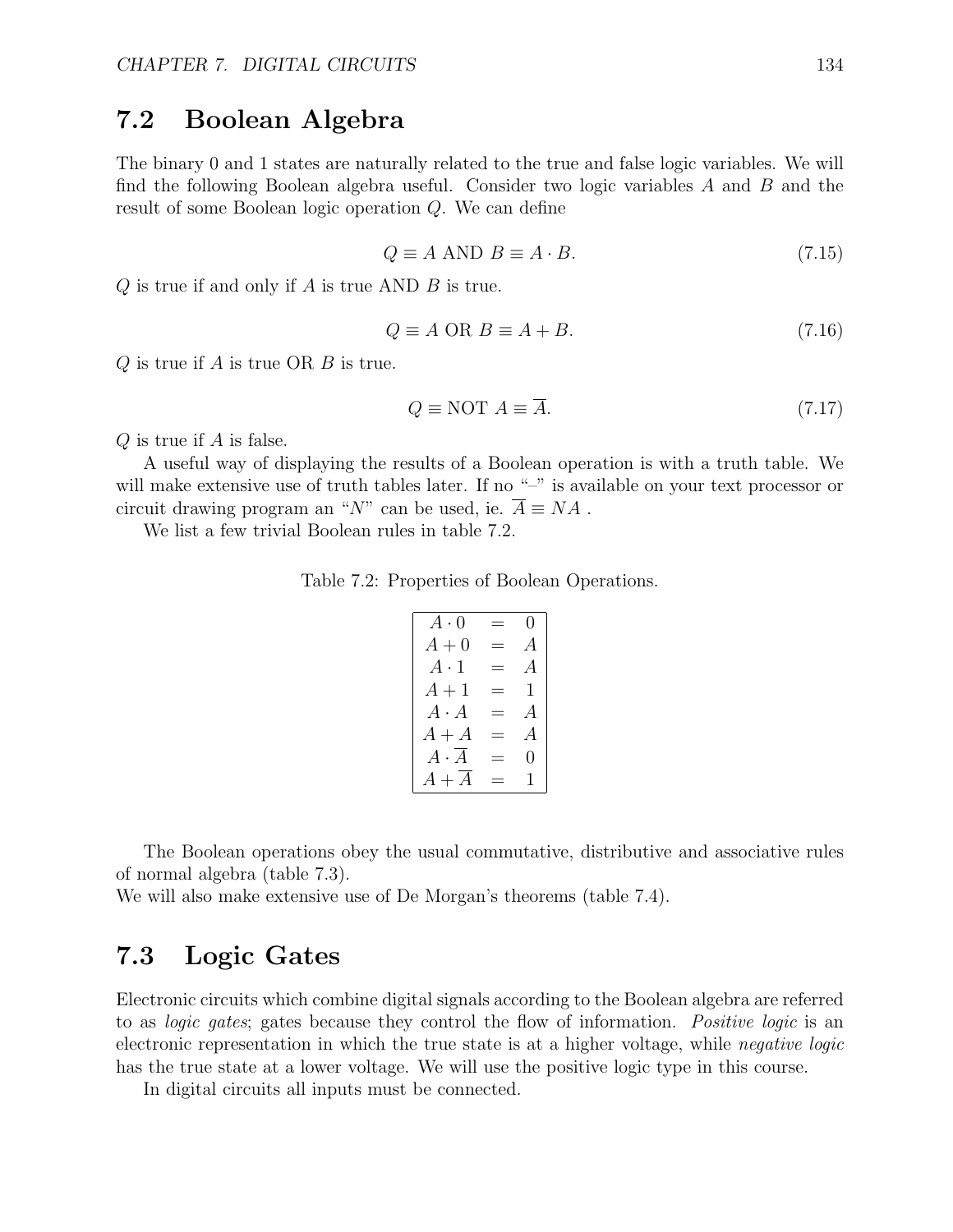| $\overline{A}$                        |     | $\overline{A}$              |
|---------------------------------------|-----|-----------------------------|
| $A \cdot B$                           | $=$ | $B \cdot A$                 |
| $A + B$                               | $=$ | $B+A$                       |
| $A \cdot (B+C)$                       | $=$ | $A \cdot B + A \cdot C$     |
| $A \cdot (B \cdot C)$                 | $=$ | $(A \cdot B) \cdot C$       |
| $A+(B+C)$                             | $=$ | $(A+B)+C$                   |
| $A + A \cdot B$                       | —   | $\overline{A}$              |
| $A \cdot (A + B)$                     | $=$ | $\overline{A}$              |
| $A\cdot (\overline{A}+B)$             | =   | $A \cdot B$                 |
| $A + \overline{A} \cdot B$            | $=$ | $A + B$                     |
| $\overline{A} + A \cdot B$            | =   | $\overline{A} + B$          |
| $\overline{A} + A \cdot \overline{B}$ | $=$ | $\overline{A}+\overline{B}$ |

Table 7.3: Boolean commutative, distributive and associative rules.

| Table 7.4: De Morgan's theorems. |  |  |  |
|----------------------------------|--|--|--|
|----------------------------------|--|--|--|

|                                       | $+ B$ |
|---------------------------------------|-------|
| D<br>$\hspace{0.1mm} +\hspace{0.1mm}$ | ∍     |

Logic circuits are grouped into families, each with their own set of detailed operating rules. Some common logic families are:

RTL: resistor-transistor logic,

DTL: diode-transistor logic,

TTL: transistor-transistor logic,

NMOS: N-channel metal-oxide silicon,

CMOS: complementary metal-oxide silicon and

ECL: emitter-coupled logic.

The ECL is very fast. The MOS features very low power consumption and hence is often used in LSI technology. The TTL is normally used for small-scale integrated circuit units.

The schematic symbols of the basic gates and the logic truth tables are shown in figure 7.1.

The open circle is used to indicate the NOT or negation function and can be replaced by an inverter in any circuit. A signal is negated if it passes through the circle. Any logic operation can be formed from NAND or NOR gates or a combination of both. We also commonly have gates with more than two inputs. Inverter gates can be formed by applying the same logic signal to both inputs of an NOR or NAND gate.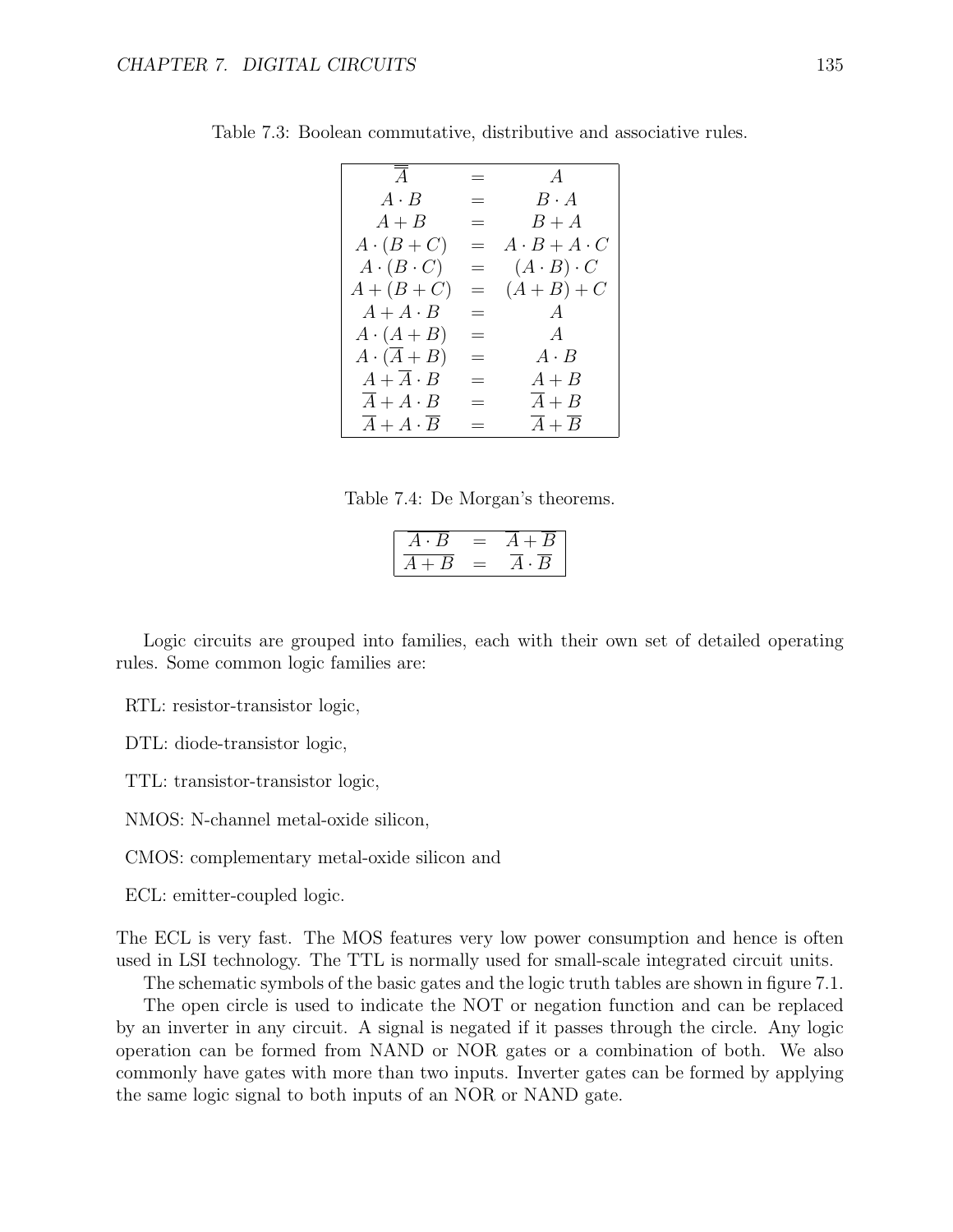

Figure 7.1: Symbols and truth tables for the four basic two-input gates: a) AND, b) NAND, c) OR, d) NOR and e) the inverter.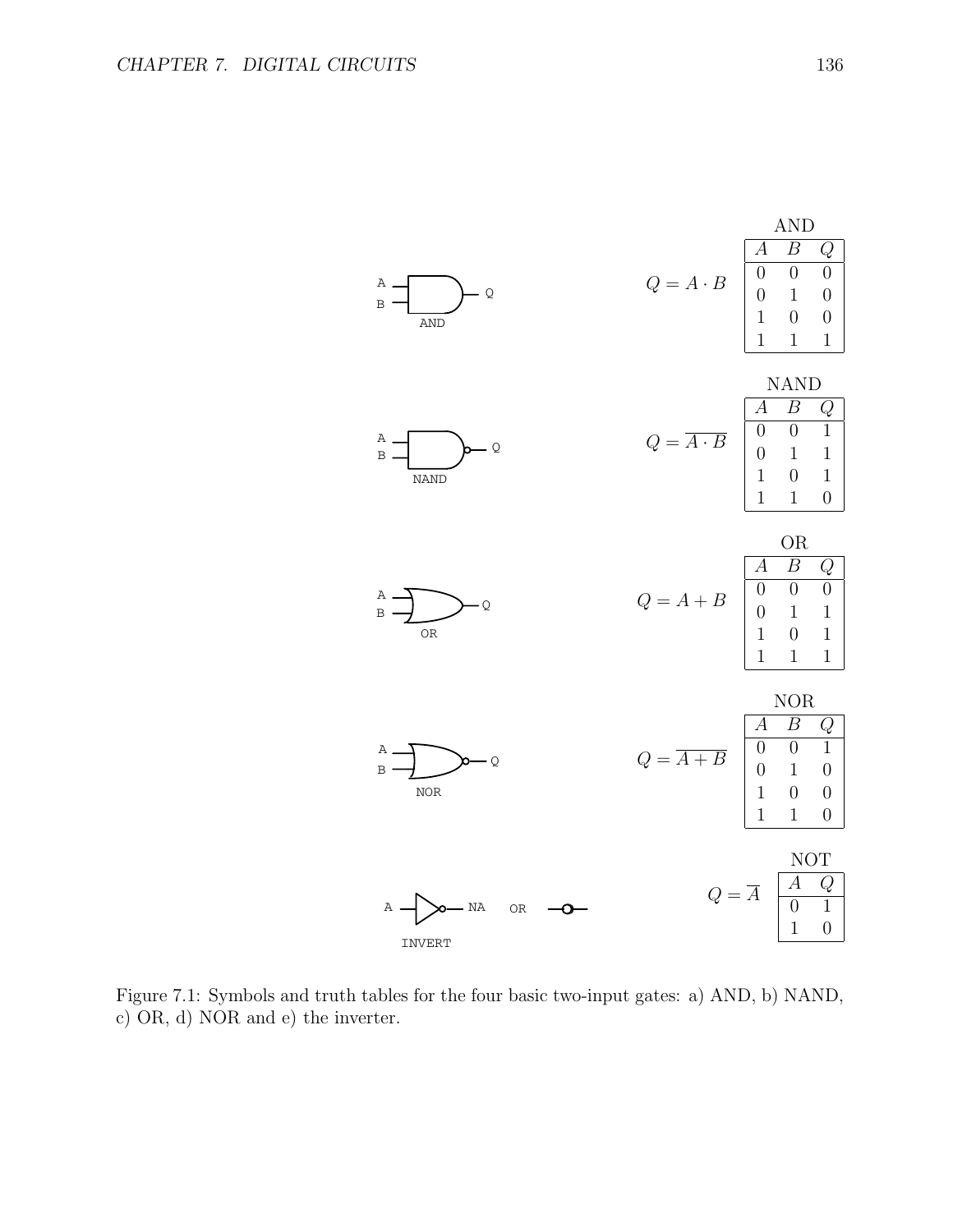# **7.4 Combinational Logic**

We will design some useful circuits using the basic logic gates, and use these circuits later on as building blocks for more complicated circuits.

We describe the basic AND, NAND, OR or NOR gates as being *satisfied* when the inputs are such that a change in any one will change the output. A satisfied AND or NOR gate has a true output, whereas a satisfied NAND or OR gate has a false output. We sometimes identify the input logic variables  $A, B, C$ , etc. with an n-bit number  $ABC \dots$ 

### **7.4.1 Combinational Logic Design Using Truth Tables**

The following steps are a useful formal approach to combinational problems:

- 1. Devise a truth table of the independent input variables and the resulting output quantities.
- 2. Write Boolean algebra statements that describe the truth table.
- 3. Reduce the Boolean algebra.
- 4. Mechanize the Boolean statements using the appropriate logic gates.

Consider the truth table that defines the OR gate. Using the lines in this table that yield a true result gives.

$$
Q = \overline{A} \cdot B + A \cdot \overline{B} + A \cdot B \tag{7.18}
$$

$$
= \overline{A} \cdot B + A \cdot \overline{B} + A \cdot B + A \cdot B \tag{7.19}
$$

$$
= A \cdot (B + \overline{B}) + B \cdot (A + \overline{A}) \tag{7.20}
$$

$$
= A + B \tag{7.21}
$$

Since Q is a two-state variable all other input state combinations must yield a false. If the truth table had more than a single output result, each such result would require a separate equation. An alternative is to write an expression for the false condition.

$$
\overline{Q} = \overline{A} \cdot \overline{B} \tag{7.22}
$$

$$
\overline{\overline{Q}} = \overline{\overline{A} \cdot \overline{B}} \tag{7.23}
$$

$$
Q = \overline{\overline{A}} + \overline{\overline{B}} \tag{7.24}
$$

 $= A + B$  (7.25)

### **7.4.2 The AND-OR Gate**

Some logic families provide a gate known as an AND-OR-INVERT or AOI gate (figure 7.2).

$$
Q = \overline{A \cdot B + C \cdot D} \tag{7.26}
$$

$$
\overline{Q} = A \cdot B + C \cdot D \tag{7.27}
$$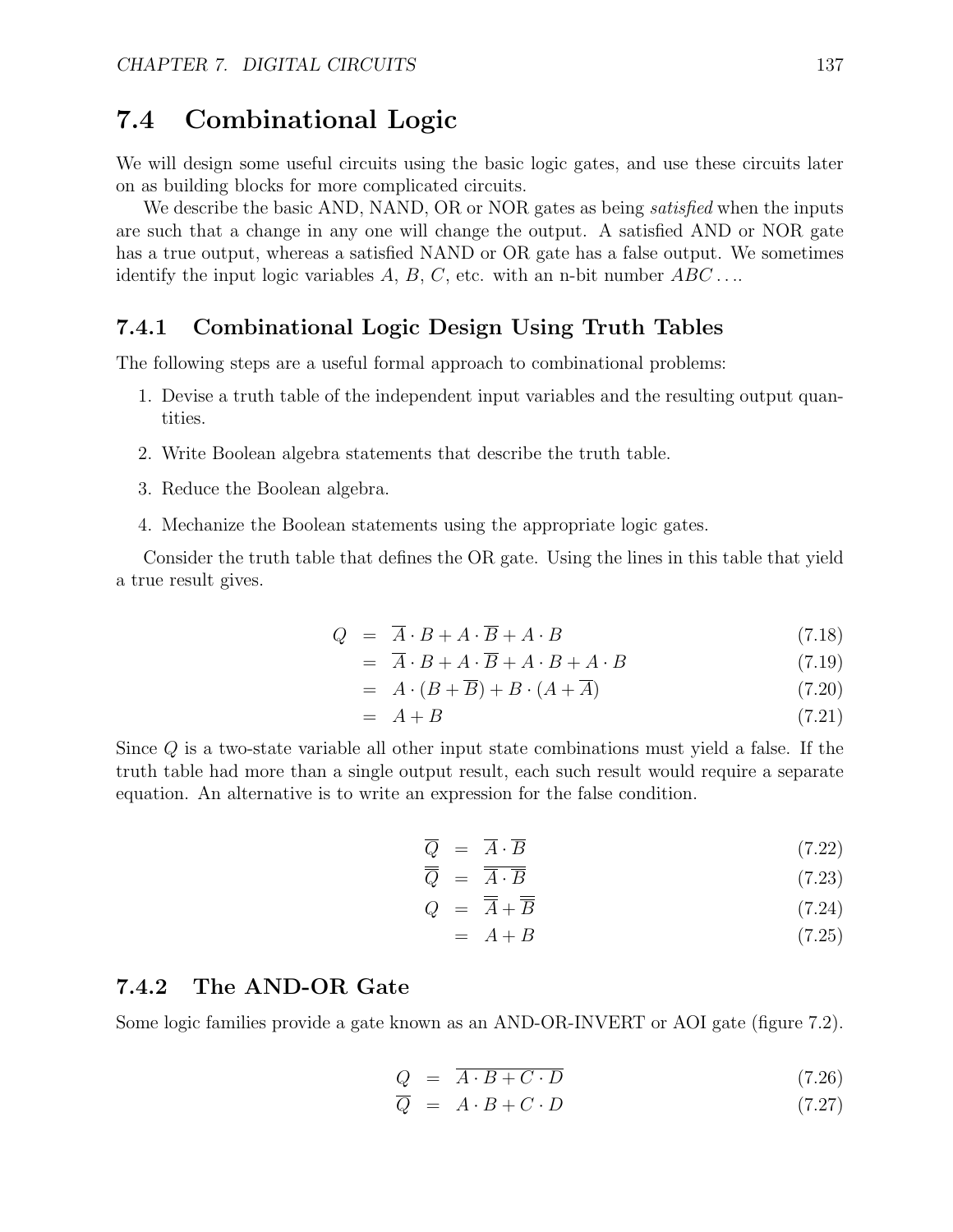

Figure 7.2: The basic AND-OR-INVERT gate.

### **7.4.3 Exclusive-OR Gate**

The exclusive-OR gate (EOR or XOR) is a very useful two-input gate. The schematic symbol and truth table are shown in figure 7.3.



Figure 7.3: The schematic symbol for the exclusive-OR gate (EOR or XOR) and its truth table.

From the truth table

$$
Q = \overline{A} \cdot B + A \cdot \overline{B} \tag{7.28}
$$

$$
\overline{Q} = \overline{A} \cdot \overline{B} + A \cdot B \tag{7.29}
$$

and we can draw the mechanization directly from the truth table (figure 7.4).

### **7.4.4 Timing Diagrams**

Normally signals flip from one logic state to another. The time it takes the signal to move between states is the *transition time t<sub>t</sub>*, where the time is measured between  $10\%$  and  $90\%$ of the signal levels. Delays within the logic elements result in a propagation (pulse) delay  $t_{nd}$ , where the time is measured between 50% of the input signal and 50% of the output response. Definitions of the transition time and propagation delay are shown in figure 7.5.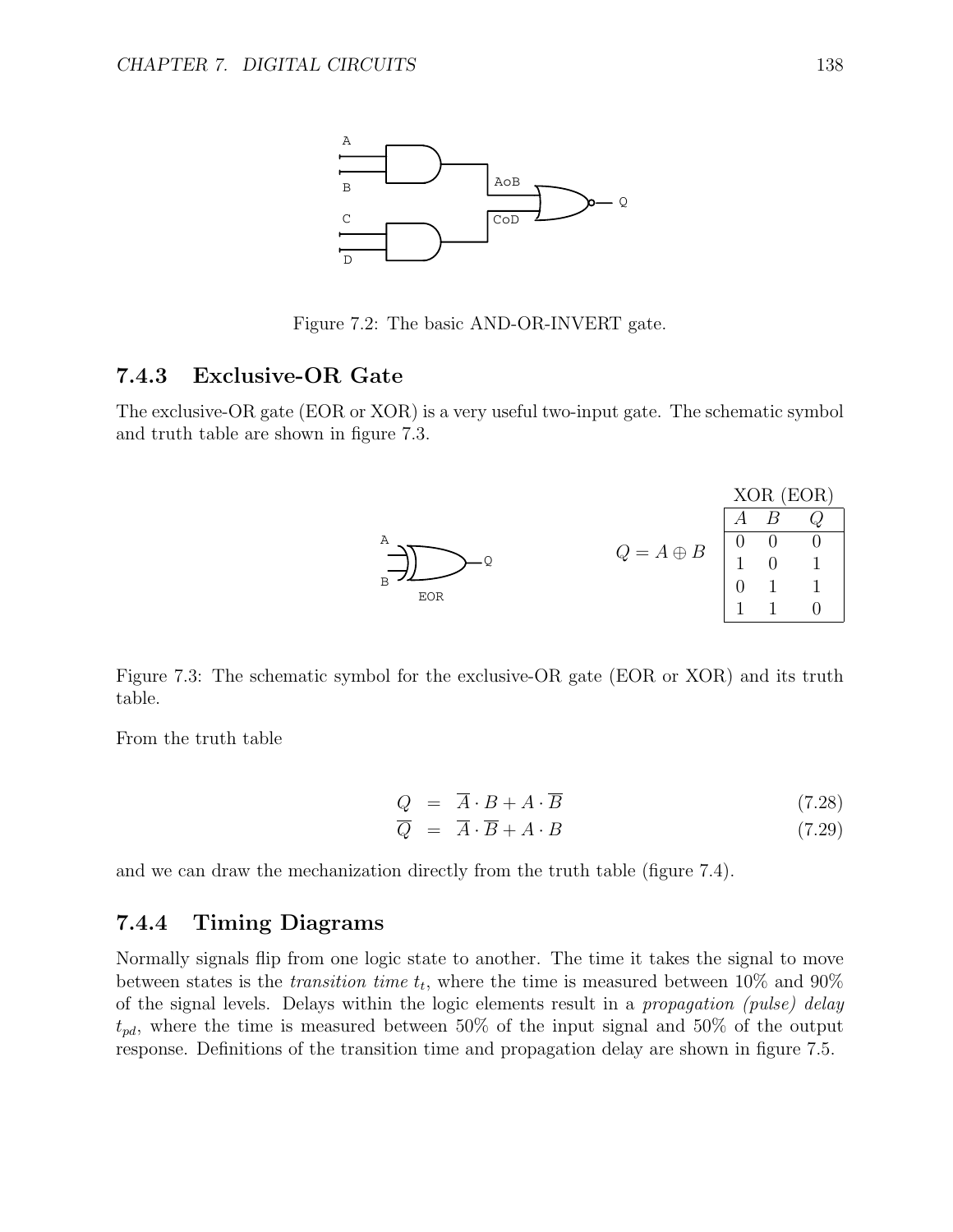

Figure 7.4: A mechanization of the exclusive-OR directly from the truth table.



Figure 7.5: The transition time of the input and output signals, and the propagation delay through a gate.

### **7.4.5 Signal Race**

Signal racing is the condition when two or more signals change almost simultaneously. The condition may cause glitches or spikes in the output signal as shown in figure 7.6. The effects of these glitches can be eliminated by using synchronous timing techniques. In synchronous timing the glitches are allowed to come and go, and the logic state changes are initiated by a timing pulse (clock pulse).

### **7.4.6 Half and Full Adders**

From basic gates, we will develop a full adder circuit that adds two binary numbers. Consider adding two 2-bit binary numbers  $X_1X_0$  and  $Y_1Y_0$ .  $X_0 + Y_0 = C_1Z_0$ , where  $C_1$  is the carry bit. The truth table for all combinations of  $X_0$  and  $Y_0$  is shown in table 7.5. From the truth table

$$
Z_0 = \overline{X}_0 \cdot Y_0 + X_0 \cdot \overline{Y}_0 = X_0 \oplus Y_0 \tag{7.30}
$$

$$
C_1 = X_0 \cdot Y_0 \tag{7.31}
$$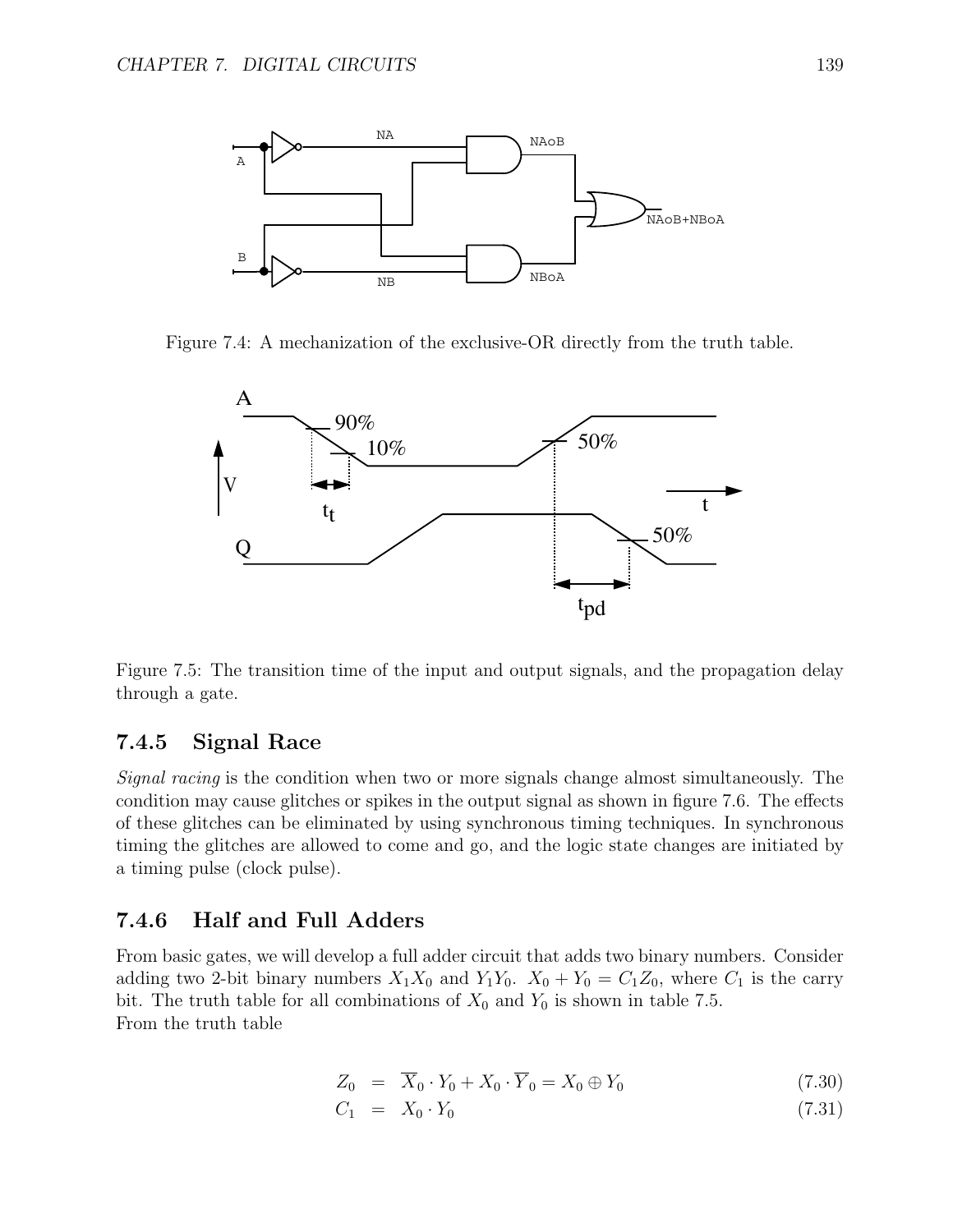

Figure 7.6: a) A timing diagram for the EOR circuit. b) An expanded view of the glitch shows it to be caused by a signal race condition.

The mechanization of these two equation is shown in figure 7.7.

This circuit is known as the half adder. It can not handle the addition of any two arbitrary numbers because it does not allow the input of a carry bit from the addition of two previous digits. A circuit that can handle these three inputs can perform the addition of any two binary numbers.

The truth table for three input variables is shown in figure 7.8. From the truth table

$$
C_2 = \overline{C}_1 \cdot X_1 \cdot Y_1 + C_1 \cdot \overline{X}_1 \cdot Y_1 + C_1 \cdot X_1 \cdot \overline{Y}_1 + C_1 \cdot X_1 \cdot Y_1 \tag{7.32}
$$

$$
= X_1 \cdot Y_1 + C_1 \cdot X_1 + C_1 \cdot Y_1 \tag{7.33}
$$

This is known as majority logic. And a majority detector is shown in figure 7.9

$$
Z_1 = \overline{C}_1 \cdot \overline{X}_1 \cdot Y_1 + \overline{C}_1 \cdot X_1 \cdot \overline{Y}_1 + C_1 \cdot \overline{X}_1 \cdot \overline{Y}_1 + C_1 \cdot X_1 \cdot Y_1 \tag{7.34}
$$

 $= C_1 \oplus (X_1 \oplus Y_1)$  (7.35)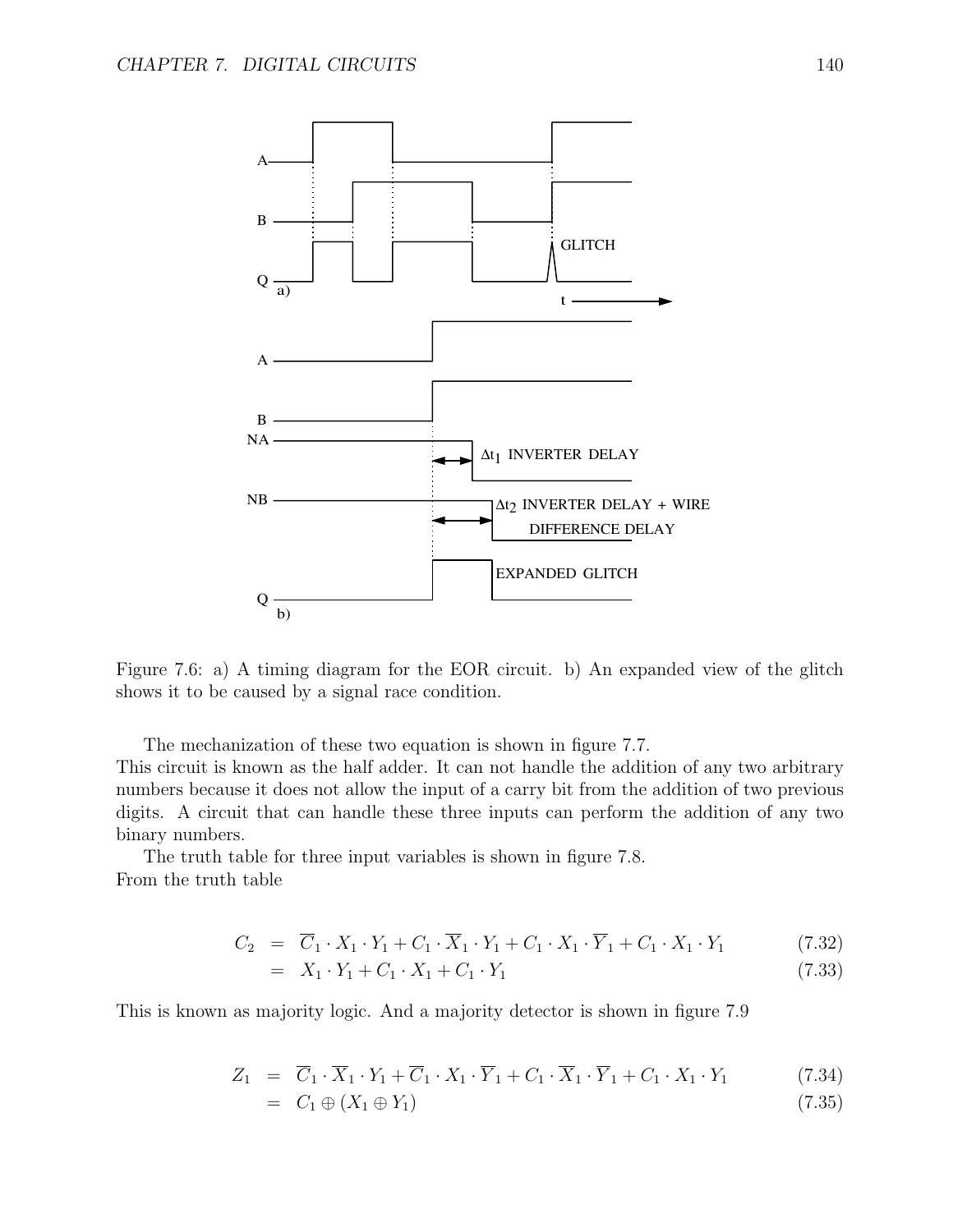| $X_0$ | $Y_0$            | $Z_0$ | $C_1$            |
|-------|------------------|-------|------------------|
| 0     | 0                | 0     | 0                |
| 0     | I.               | 1     | 0                |
|       | $\left( \right)$ | 1     | $\left( \right)$ |
|       |                  | 0     |                  |

Table 7.5: The binary addition of two 2-bit numbers. The  $2^0$  column.

S  $\overline{B}$   $\overline{C}$ A C S B A HALF ADDER

Figure 7.7: A mechanization of the half adder using an EOR and an AND gate.

The following device (figure 7.10) is known as a full adder and is able to add three single bits of information and return the sum bit and a carry-out bit.

The circuit shown in figure 7.11 is able to add any two numbers of any size. The inputs are  $X_2X_1X_0$  and  $Y_2Y_1Y_0$ , and the output is  $C_3Z_2Z_1Z_0$ .



Figure 7.8: The binary addition of two 2-bit numbers. The  $2<sup>1</sup>$  column.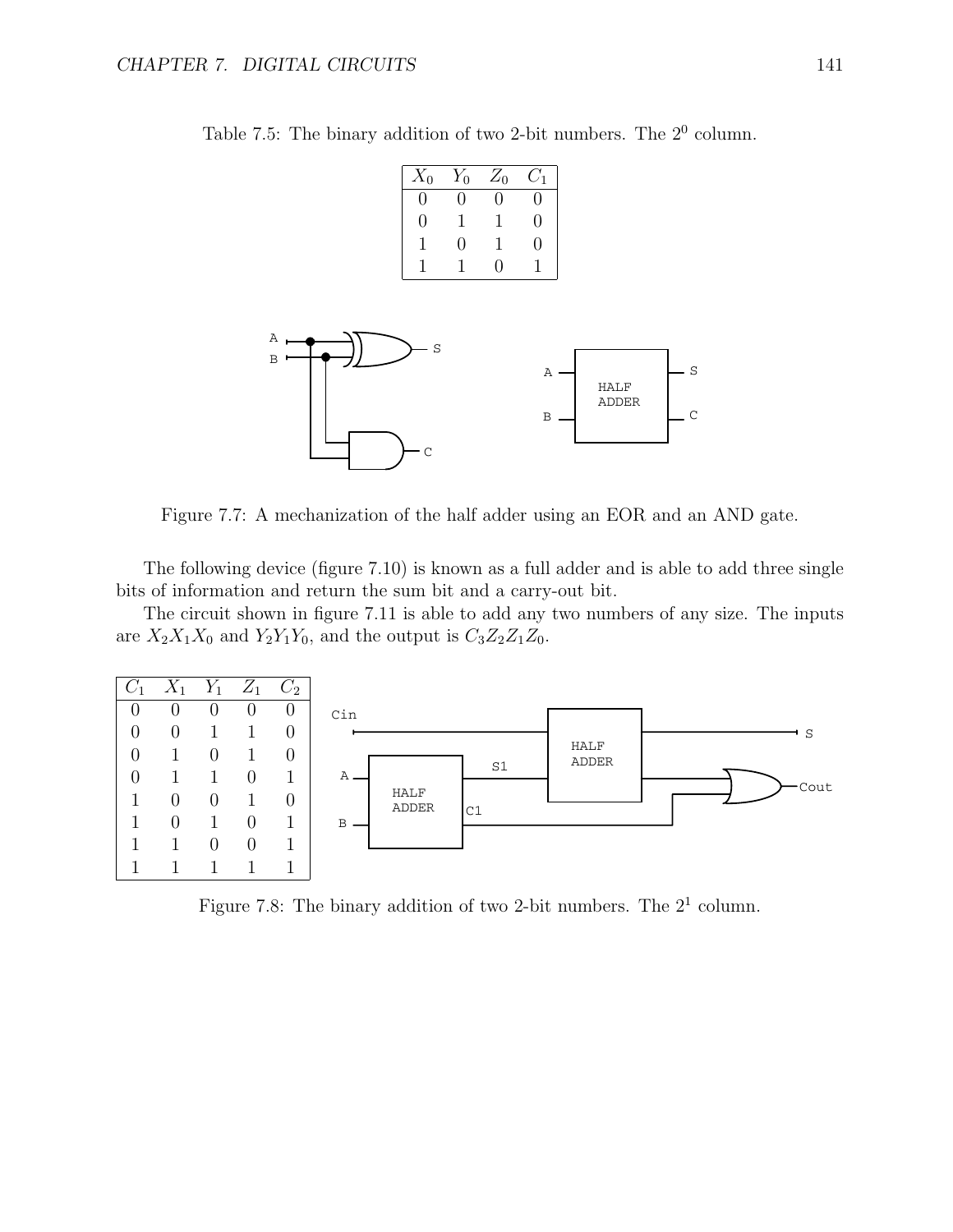

Figure 7.9: A mechanization of the majority detector.



Figure 7.10: The full adder mechanization.



Figure 7.11: A circuit capable of adding two 3-bit numbers.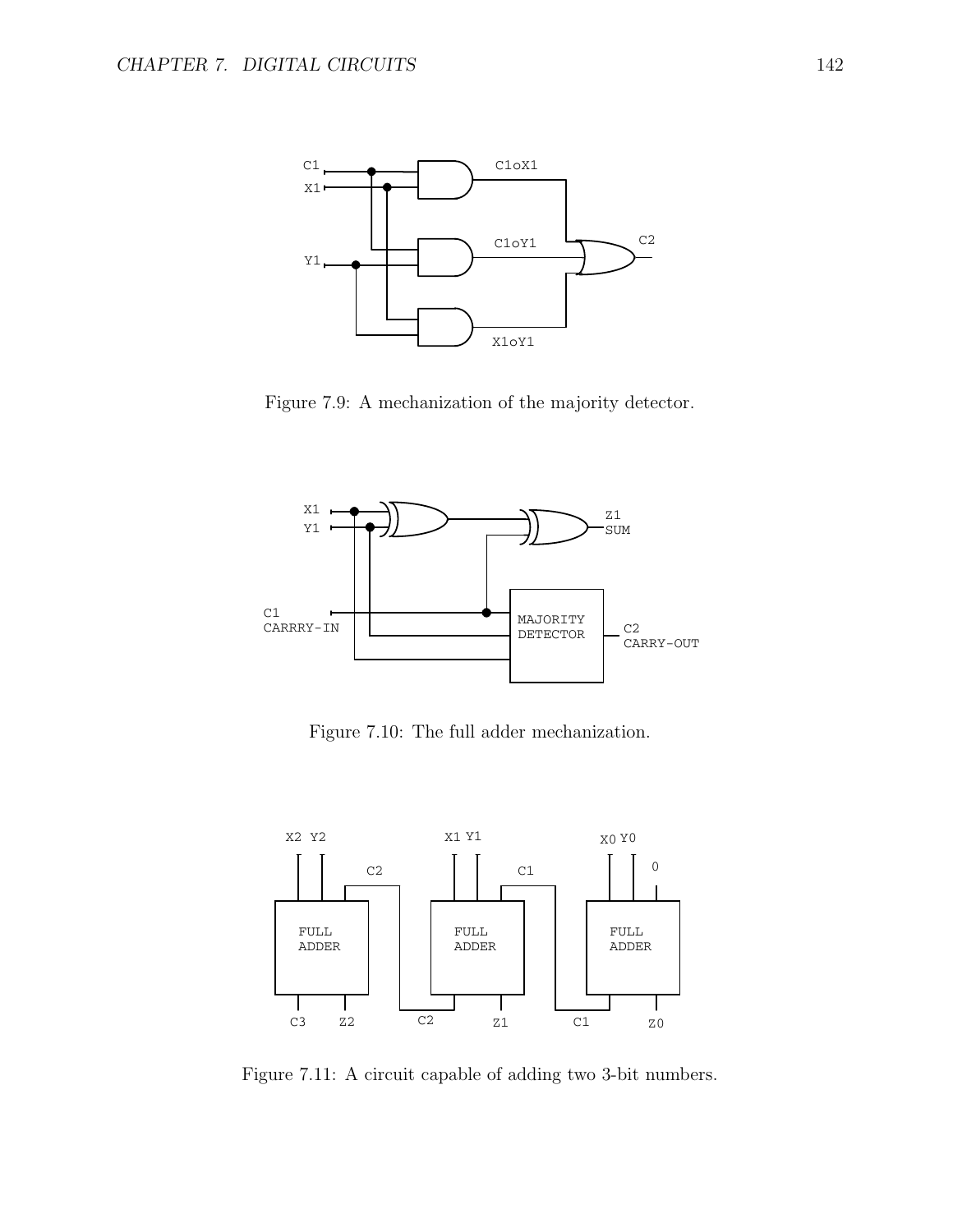**Example:** If the input to the circuit in figure 7.12 is written as a number ABCD, write the nine numbers that will yield a true Q.



Figure 7.12: A typical logic function.

Table 7.6: The truth table for the typical logic function example.

|                                                           | B                                                                                                                                                                                                                                                                                                                                                                                                                                                               | $\overline{C}$                                            |                                                           | А        | $\overline{C}$<br>$\cdot$ D                                         | $\overline{A}\cdot \overline{C\cdot D}$ | Q                                                         |
|-----------------------------------------------------------|-----------------------------------------------------------------------------------------------------------------------------------------------------------------------------------------------------------------------------------------------------------------------------------------------------------------------------------------------------------------------------------------------------------------------------------------------------------------|-----------------------------------------------------------|-----------------------------------------------------------|----------|---------------------------------------------------------------------|-----------------------------------------|-----------------------------------------------------------|
| 0                                                         | 0                                                                                                                                                                                                                                                                                                                                                                                                                                                               | 0                                                         | N                                                         | 0        | 0                                                                   |                                         | 0                                                         |
| 0                                                         | 0                                                                                                                                                                                                                                                                                                                                                                                                                                                               | 0                                                         | $\mathcal{I}% _{M_{1},M_{2}}^{\alpha,\beta}(\varepsilon)$ | 0        | 0                                                                   | N                                       | 0                                                         |
| 0                                                         | $\theta$                                                                                                                                                                                                                                                                                                                                                                                                                                                        | 1                                                         | 0                                                         | 0        | 0                                                                   | 1                                       | 1                                                         |
| 0                                                         | $\theta$                                                                                                                                                                                                                                                                                                                                                                                                                                                        | $\it 1$                                                   | $\it 1$                                                   | $\theta$ | $\mathbf{1}$                                                        | 0                                       | 1                                                         |
| $\theta$                                                  | $\mathcal{I}% _{M_{1},M_{2}}^{(1)}(\theta)\equiv\mathcal{I}_{M_{1},M_{2}}^{(1)}(\theta)\equiv\mathcal{I}_{M_{1},M_{2}}^{(1)}(\theta)\equiv\mathcal{I}_{M_{1},M_{2}}^{(1)}(\theta)\equiv\mathcal{I}_{M_{1},M_{2}}^{(1)}(\theta)\equiv\mathcal{I}_{M_{1},M_{2}}^{(1)}(\theta)\equiv\mathcal{I}_{M_{1},M_{2}}^{(1)}(\theta)\equiv\mathcal{I}_{M_{1},M_{2}}^{(1)}(\theta)\equiv\mathcal{I}_{M_{1},M_{2}}^{(1)}(\theta)\equiv\mathcal{I}_{M_{1},M_{2}}^{(1)}(\theta$ | $\theta$                                                  | 0                                                         | $\theta$ | $\theta$                                                            | Ŋ                                       | 0                                                         |
| 0                                                         | 1                                                                                                                                                                                                                                                                                                                                                                                                                                                               | 0                                                         | 1                                                         | 0        | 0                                                                   | Ŋ                                       | 0                                                         |
| 0                                                         | $\mathbf{1}$                                                                                                                                                                                                                                                                                                                                                                                                                                                    | $\it 1$                                                   | 0                                                         | 0        | 0                                                                   | $\it 1$                                 | $\it 1$                                                   |
| 0                                                         | 1                                                                                                                                                                                                                                                                                                                                                                                                                                                               | $\it 1$                                                   | $\mathcal{I}% _{M_{1},M_{2}}^{\alpha,\beta}(\varepsilon)$ | 0        | $\mathcal{I}% _{M_{1},M_{2}}^{(h,\sigma),(h,\sigma)}(-\varepsilon)$ | N                                       | $\mathcal{I}% _{M_{1},M_{2}}^{\alpha,\beta}(\varepsilon)$ |
| $\mathcal{I}% _{M_{1},M_{2}}^{\alpha,\beta}(\varepsilon)$ | $\theta$                                                                                                                                                                                                                                                                                                                                                                                                                                                        | $\theta$                                                  | $\theta$                                                  | 0        | $\theta$                                                            | N                                       | 0                                                         |
| $\it 1$                                                   | $\theta$                                                                                                                                                                                                                                                                                                                                                                                                                                                        | $\theta$                                                  | $\it 1$                                                   | $\theta$ | 0                                                                   | 0                                       | 0                                                         |
| 1                                                         | $\theta$                                                                                                                                                                                                                                                                                                                                                                                                                                                        | $\it 1$                                                   | 0                                                         | $\theta$ | 0                                                                   | N                                       | 0                                                         |
| 1                                                         | 0                                                                                                                                                                                                                                                                                                                                                                                                                                                               | $\mathcal{I}% _{M_{1},M_{2}}^{\alpha,\beta}(\varepsilon)$ | $\overline{\mathfrak{1}}$                                 | 0        | $\mathbf{1}$                                                        | Ŋ                                       | 1                                                         |
| 1                                                         | $\mathcal{I}% _{M_{1},M_{2}}^{\alpha,\beta}(\varepsilon)$                                                                                                                                                                                                                                                                                                                                                                                                       | $\theta$                                                  | 0                                                         | 1        | 0                                                                   | 0                                       | 1                                                         |
| 1                                                         | 1                                                                                                                                                                                                                                                                                                                                                                                                                                                               | 0                                                         | $\it 1$                                                   | 1        | 0                                                                   | $\theta$                                | $\it 1$                                                   |
| 1                                                         | 1                                                                                                                                                                                                                                                                                                                                                                                                                                                               | 1                                                         | 0                                                         | 1        | 0                                                                   | N                                       | 1                                                         |
| 1                                                         | 1                                                                                                                                                                                                                                                                                                                                                                                                                                                               | 1                                                         | 1                                                         | 1        | 1                                                                   |                                         | 1                                                         |

 $ABCD = (2, 3, 6, 7, 11, 12, 13, 14, 15)$  gives Q true.

**Example:** Using the 2's complement convention, the 3-bit number ABC can represent the numbers from  $-3$  to 3 as shown in table 7.7 (ignore  $-4$ ). Assuming that A, B, C and  $\overline{A}$ ,  $\overline{B}$ ,  $\overline{C}$  are available as inputs, the goal is to devise a circuit that will yield a 2-bit output EF that is the absolute value of the ABC number. You have available only two- and three-input AND and OR gates.

1. Fill a truth table with the ABC and EF bits. The truth table is shown in table 7.7.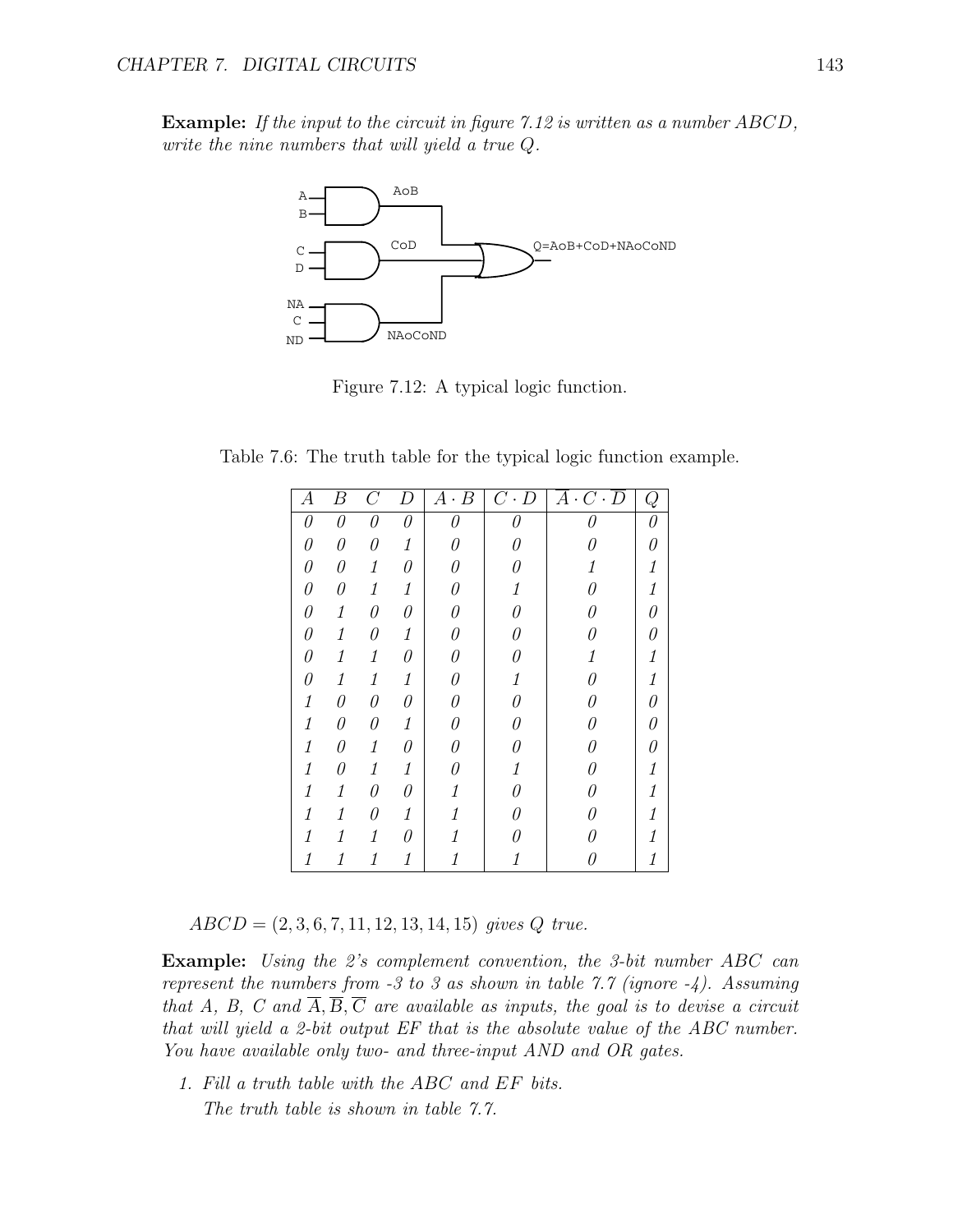| Value         | $\overline{A}$ |     | ۰, | E | H   |
|---------------|----------------|-----|----|---|-----|
|               | 0              | 0   | 0  | 0 | N   |
|               | 0              | 0   |    | 0 |     |
| $\mathscr{Q}$ | 0              |     | 0  |   | ( I |
| 3             | ()             |     | 1  |   |     |
| - 1           |                |     | 1  | 0 |     |
| -2            |                |     | 0  |   | ( I |
| -3            |                | 0   | 1  |   | 1   |
|               |                | I I | ſ, |   |     |

Table 7.7: Truth table with for the ABC and EF bits.

2. Write a Boolean algebra expression for E and for F.

$$
E = \overline{A} \cdot B \cdot \overline{C} + \overline{A} \cdot B \cdot C + A \cdot B \cdot \overline{C} + A \cdot \overline{B} \cdot C \tag{7.36}
$$

$$
= \overline{A} \cdot (B \cdot \overline{C} + B \cdot C) + A \cdot (\overline{B} \cdot C + B \cdot \overline{C}) \tag{7.37}
$$

$$
= \overline{A} \cdot B \cdot (\overline{C} + C) + A \cdot (B \oplus C) \tag{7.38}
$$

$$
= \overline{A} \cdot B + A \cdot (B \oplus C). \tag{7.39}
$$

$$
F = \overline{A} \cdot \overline{B} \cdot C + \overline{A} \cdot B \cdot C + A \cdot B \cdot C + A \cdot \overline{B} \cdot C \tag{7.40}
$$

$$
= \overline{A} \cdot (\overline{B} \cdot C + B \cdot C) + A \cdot (\overline{B} \cdot C + B \cdot C) \tag{7.41}
$$

$$
= \overline{A} \cdot C \cdot (\overline{B} + B) + A \cdot C \cdot (\overline{B} + B) \tag{7.42}
$$

$$
= \overline{A} \cdot C + A \cdot C \tag{7.43}
$$

$$
= (\overline{A} + A) \cdot C \tag{7.44}
$$

$$
= C. \t(7.45)
$$

3. Mechanize these expressions.

The mechanized expressions are shown in figure 7.13.

**Example:** Suppose that the 2-bit binary number AB must be transmitted between devices in a noisy environment. To reduce undetected errors introduced by the transmission, an extra bit P is often included to add redundancy to the information. Assume that P is set true or false as needed to make an odd number of true bits in the resulting 3-bit number ABP. When the number is received, logic circuits are required to generate an error signal E whenever the odd number of bits condition is not met.

1. Develop a truth table of E in terms of A, B and P. The truth table is shown in table 7.8.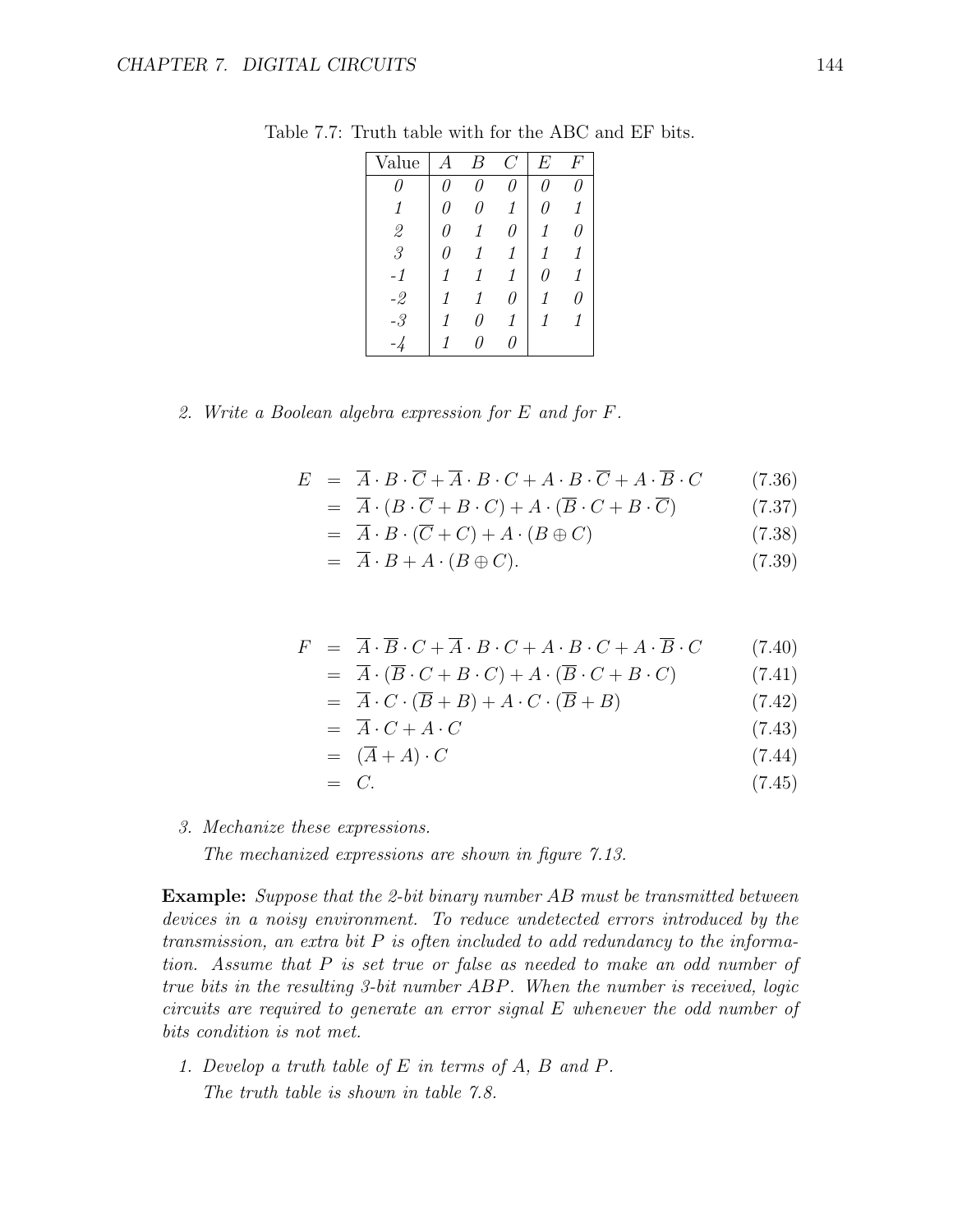

Figure 7.13: Mechanization for the ABC and EF bits.

2. Write a Boolean expression for E as determined directly from the truth table.

$$
E = \overline{A} \cdot \overline{B} \cdot \overline{P} + \overline{A} \cdot B \cdot P + A \cdot \overline{B} \cdot P + A \cdot B \cdot \overline{P}
$$
 (7.46)

3. Using De Morgan's theorem twice, reduce this expression to one EOR and one NEOR operation. (This is very similar to the half-adder problem.)

$$
E = \overline{A} \cdot (\overline{B} \cdot \overline{P} + B \cdot P) + A \cdot (\overline{B} \cdot P + B \cdot \overline{P}) \tag{7.47}
$$

$$
= \overline{A} \cdot \overline{B \oplus P} + A \cdot (B \oplus P) \tag{7.48}
$$

$$
= A \oplus (B \oplus P) \tag{7.49}
$$

Table 7.8: Truth table for E in terms of A, B and P.

|   | B | P | F, |
|---|---|---|----|
| 0 | 0 | 0 | 1  |
| 0 | 0 | 1 | 0  |
| 0 | 1 | 0 | 0  |
| 0 | 1 | 1 | 1  |
| 1 | 0 | 0 | 0  |
| 1 | 0 | 1 | 1  |
| 1 | 1 | 0 | 1  |
| 1 | 1 | 1 | 0  |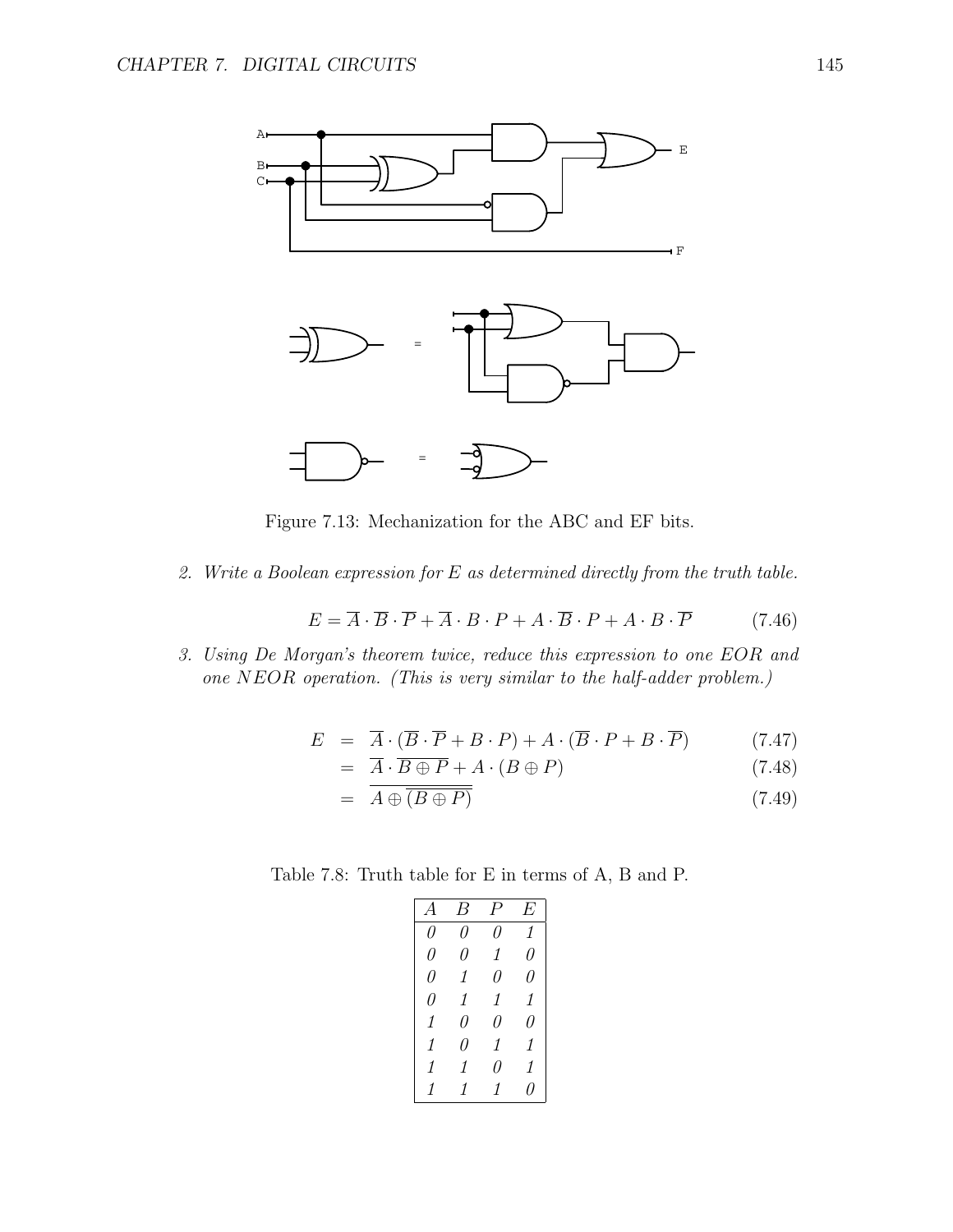

Figure 7.14: Mechanization for E.

### **7.5 Multiplexers and Decoders**

Multiplexers and decoders are used when many lines of information are being gated and passed from one part of a circuit to another.

Multiplexing is when multiple data signals share a common propagation path. Time multiplexing is when different signals travel along the same wire but at different times. These devices have data and address lines, and usually include an enable/disable input. When the device is disabled the output is locked into some particular state and is not effected by the inputs. Shown in figure 7.15 is a 4-line to 1-line multiplexer.



Figure 7.15: 4-line to 1-line multiplexer.

A decoder de-multiplexes the signals back onto several different lines. Shown in figure 7.16 is a binary-to-octal decoder (3-line to 8-line decoder).

Decoders (octal decoder) can also convert a 3-bit binary number to an output on one of eight lines. Hexadecimal decoders are 4-line to 16-line devices. When the decoder is disabled the outputs will be high. A decoder would normally be disabled while the address lines were changing to avoid glitches on the output lines.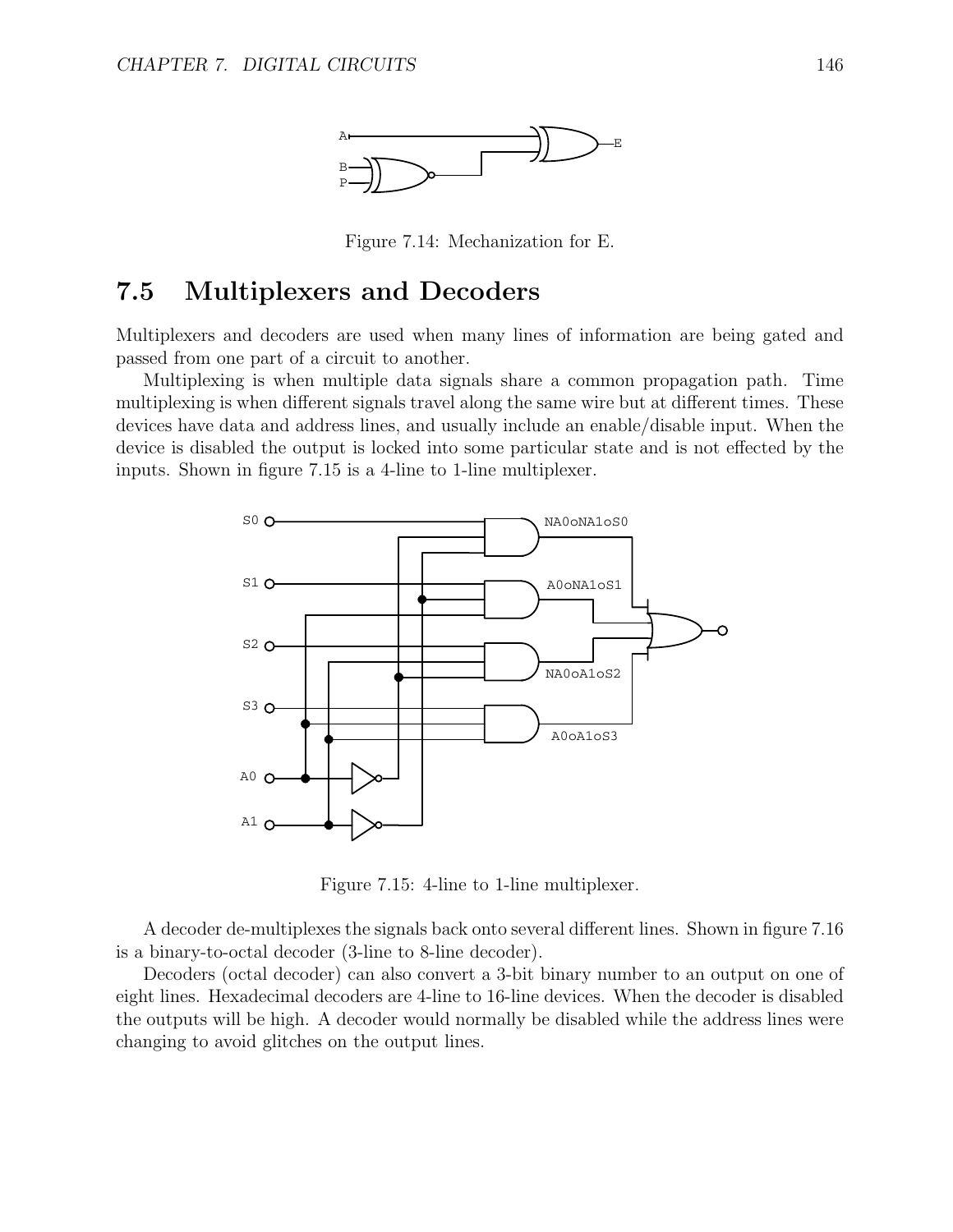

Figure 7.16: Octal decoder.

# **7.6 Schmitt Trigger**

A noisy input signal to a logic gate could cause unwanted state changes near the voltage threshold. Schmitt trigger logic reduces this problem by using two voltage thresholds: a high threshold to switch the circuit during low-to-high transitions and a lower threshold to switch the circuit during high-to-low transitions. Such a trigger scheme is immune to noise as long as the peak-to-peak amplitude of the noise is less than the difference between the threshold voltages. A gate with the Schmitt trigger feature has a small hysteresis curve drawn inside the gate symbol. Schmitt triggers are mostly used in inverters or simple gates to condition slow or noisy signals before passing them to more critical parts of the logic circuit.

# **7.7 The Data Bus**

A bus is a common wire connecting various points in a circuit; examples are the ground bus and power bus. The *data bus* carries digital information. A data bus is usually a group of parallel wires connecting different parts of a circuit with each individual wire carrying a different logic signal. The data bus is connected to the inputs of several gates and to the outputs of several gates. You cannot connect directly the outputs of normal gates. For this purpose three-state output logic is commonly used but will not be discussed here.

A data bus line may be time multiplexed to serve different functions at different times.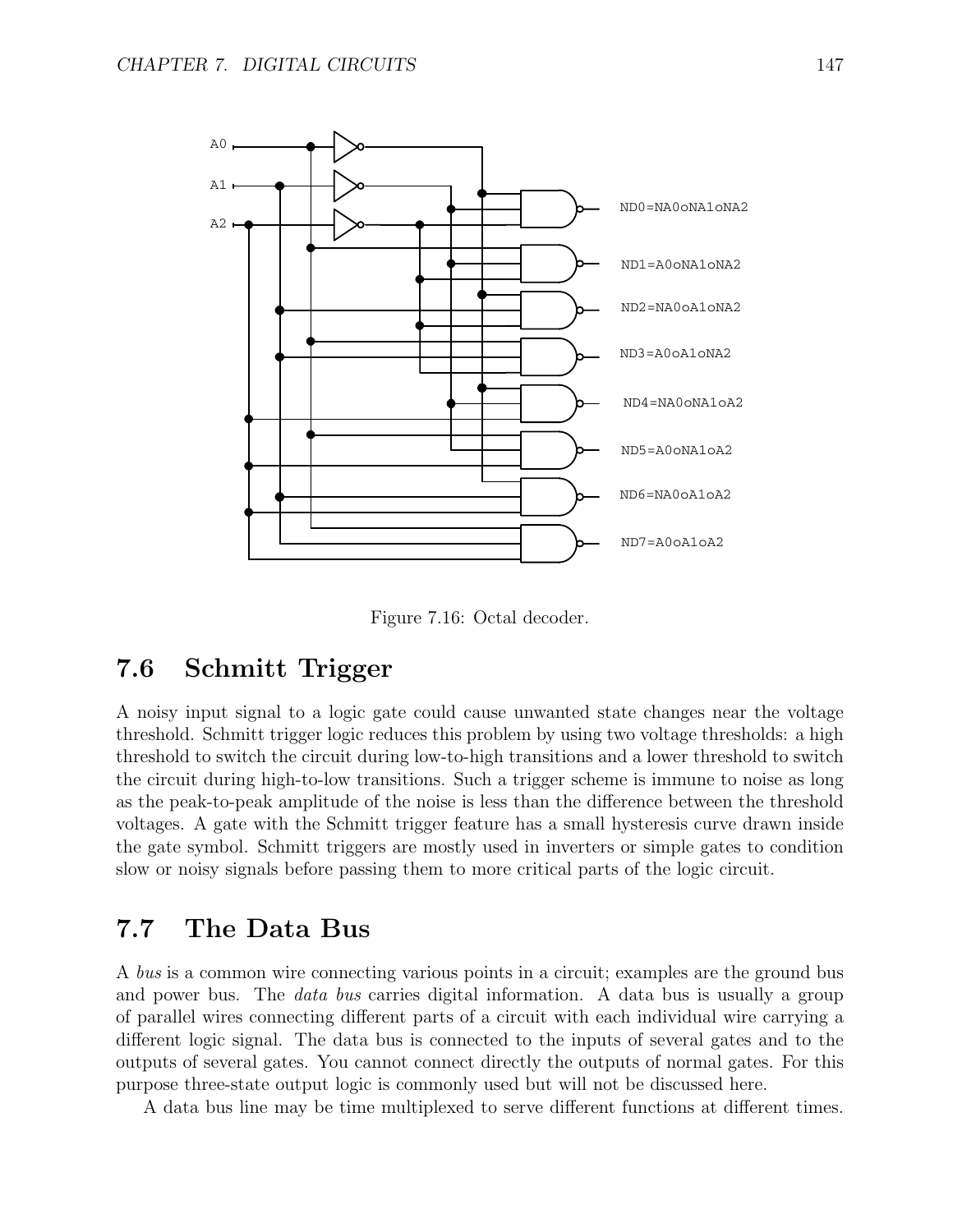At any time only one gate may drive information onto the bus line but several gates may receive it. In general, information may flow on the bus wires in both directions. This type of bus is referred to as a bidirectional data bus.

# **7.8 Two-State Storage Elements**

Analog voltage storage times are limited since the charge on a capacitor will eventually leak away. The problem of discrete storage reduces to the need to store a large number of twostate variables. The four commonly used methods are: 1) magnetic domain orientation, 2) presence or absence of charge (not amount of charge) on a capacitor, 3) presence or absence of an electrical connection and 4) the DC current path through the latches and flip-flops of a digital circuit. We will discuss only the latter.

# **7.9 Latches and Un-Clocked Flip-Flops**

It is possible using basic logic gates to build a circuit that remembers its present condition. It is also possible to build counting circuits. The basic counting unit is the flip-flop (FF).

#### **7.9.1 Latches**

All latches have two inputs: data and enable/disable. And typically Q and  $\overline{Q}$  outputs. A ones-catching latch can be built as shown in figure 7.17.

When the control input C is false, the output Q follows the input D, but when the control input goes true, the output latches true as soon as  $D$  goes true and then stays there independent of further changes in D.

One of the most useful latches is known as the *transparent* latch or  $D$ -type latch. The transparent latch is like the ones-catching latch but the input  $D$  is frozen when the latch is disabled. The operation of this latch is the same as that of the statically triggered D flip-flop discussed below.

## **7.9.2 RS and** RS **Flip-Flops**

The RS flip-flop (RSFF) is the result of cross-connecting two NOR gates as shown in figure 7.18. The RS inputs are referred to as active ones.

The ideal flip-flop has only two rest states, set and reset, defined by  $Q\overline{Q} = 10$  and  $Q\overline{Q} = 01$ , respectively.

A very similar flip-flop can be constructed using two NAND gates as shown in figure 7.19. The RS inputs are now *active zeros*.

These FFs are often referred to as the set/reset type and are un-clocked.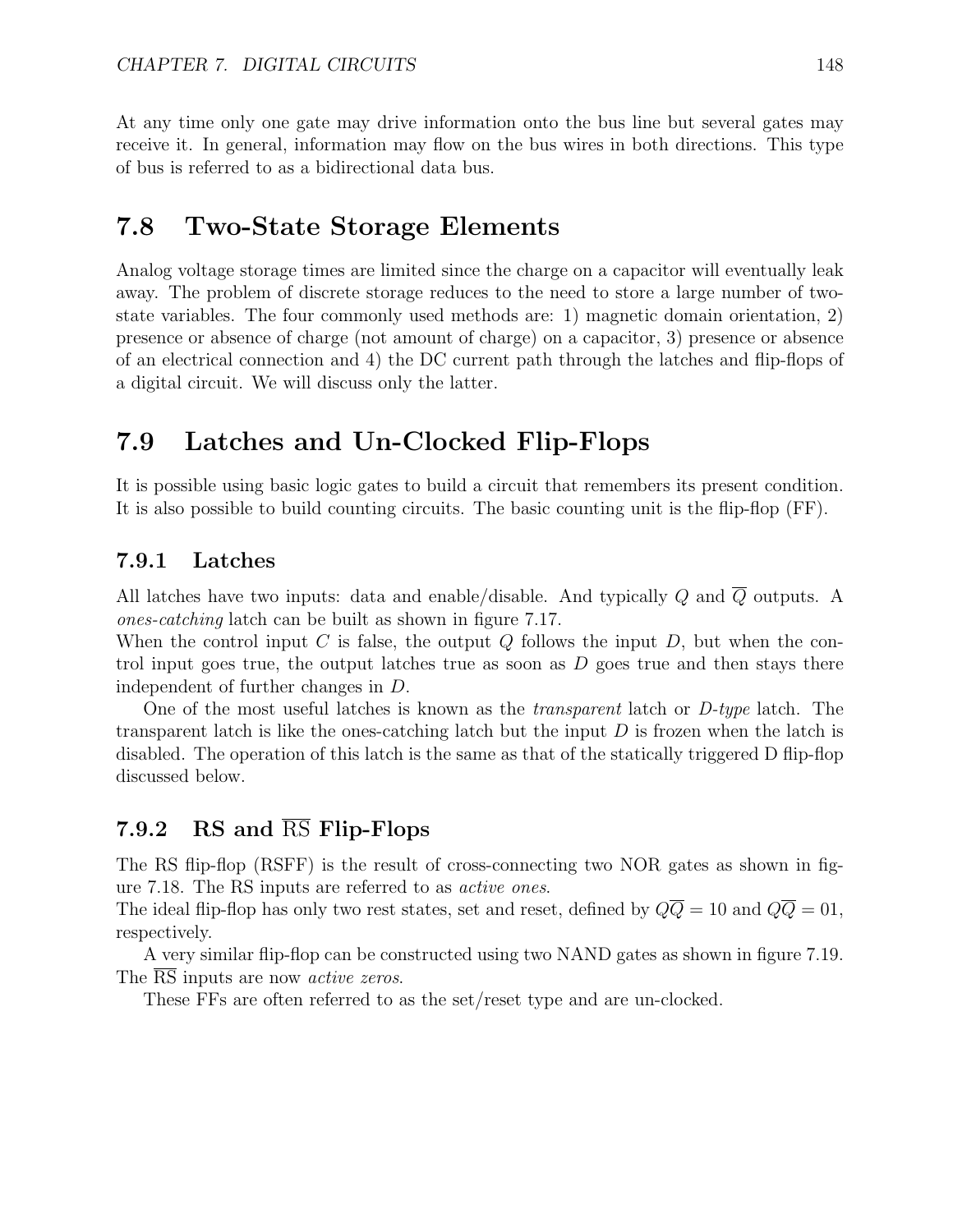

Figure 7.17: An AND-OR gate used as a "ones catching" latch and its timing diagram.



Figure 7.18: The RS flip-flop constructed from NOR gates, and its circuit symbol and truth table.

# **7.10 Clocked Flip-Flops**

A clocked flip-flop has an additional input that allows output state changes to be synchronized to a clock pulse.

## **7.10.1 Clocked RS Flip-Flop**

We first consider the static clocked (level-sensitive) RS flip-flop shown in figure 7.20. The symbol  $x$  in the following tables represents either the binary state 0 or 1.

The first five lines in the truth table give the static input and output states. The last four lines show the state of the outputs after a complete clock pulse p.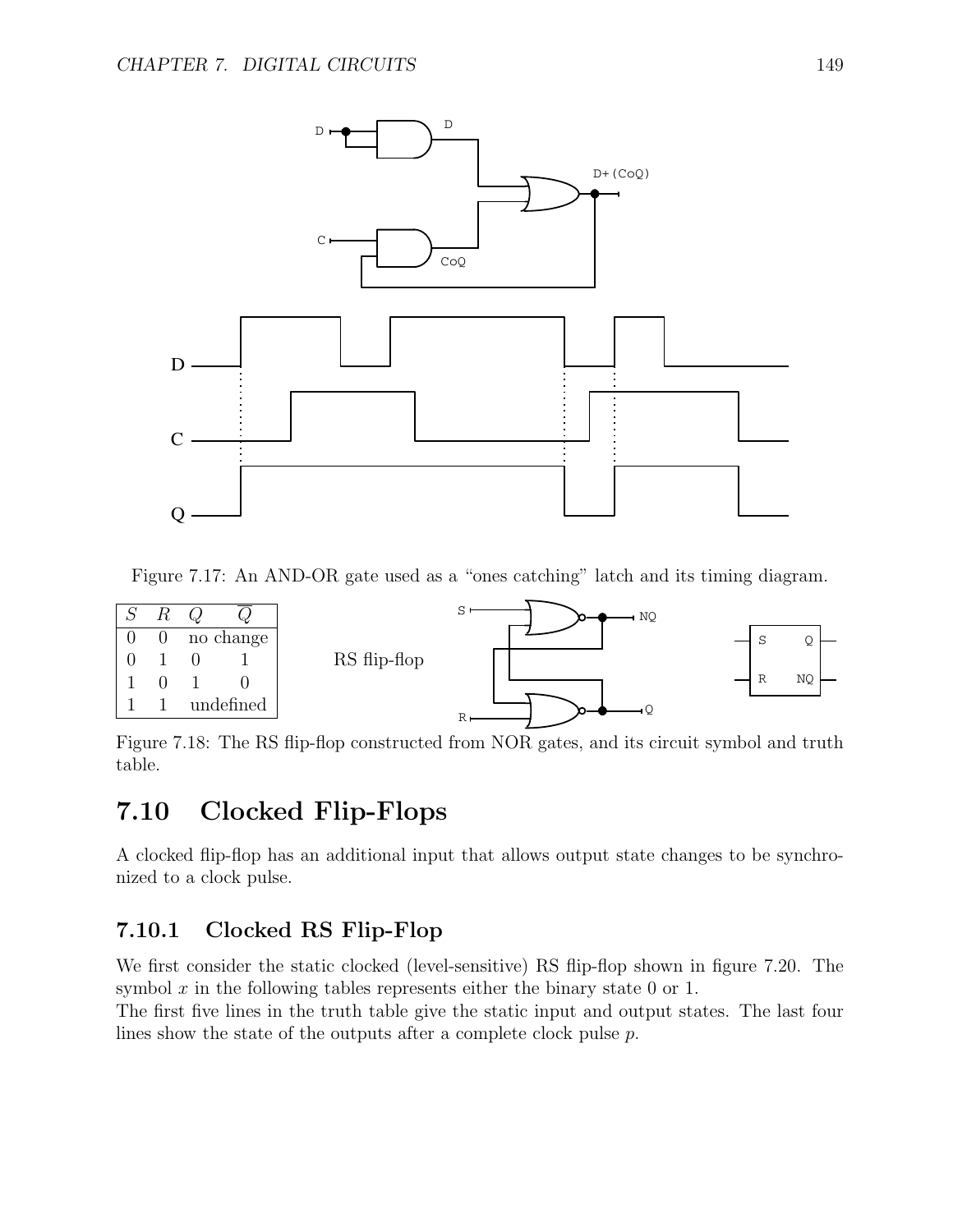

Figure 7.19: The  $\overline{RS}$  flip-flop constructed from NAND gates, and its circuit symbol and truth table.

|                  | $R_C$            |     |                  |
|------------------|------------------|-----|------------------|
| $\boldsymbol{x}$ | $\boldsymbol{x}$ | ( ) | no change        |
| O                |                  | 1   | no change        |
| 0                |                  | 1   | 0                |
| 1                |                  | 1   |                  |
| 1                | 1                | 1   | undefined        |
| 0                |                  | р   | no change        |
| ( )              | 1                | р   | $\left( \right)$ |
| 1                |                  | р   |                  |
|                  |                  |     | undefined        |



Figure 7.20: The clocked RS flip-flop can be constructed from an RS flip-flop and two additional gates, the schematic symbol for the static clocked RSFF and its truth table.

### **7.10.2 D Flip-Flop**

The D flip-flop avoids the undefined states in the RSFF truth table by reducing the number of input options (figure 7.21).



Figure 7.21: Statically triggered D flip-flop (transparent latch) mechanized with clocked RS, and the schematic symbol and its truth table.

The statically clocked DFF is also known as a transparent latch.

### **7.10.3 JK Flip-Flop**

The JKFF simplifies the RSFF truth table but keeps two inputs (figure 7.22). The toggle state is useful in counting circuits. If the C pulse is too long this state is undefined and hence the JKFF can only be used with rigidly defined short clock pulses.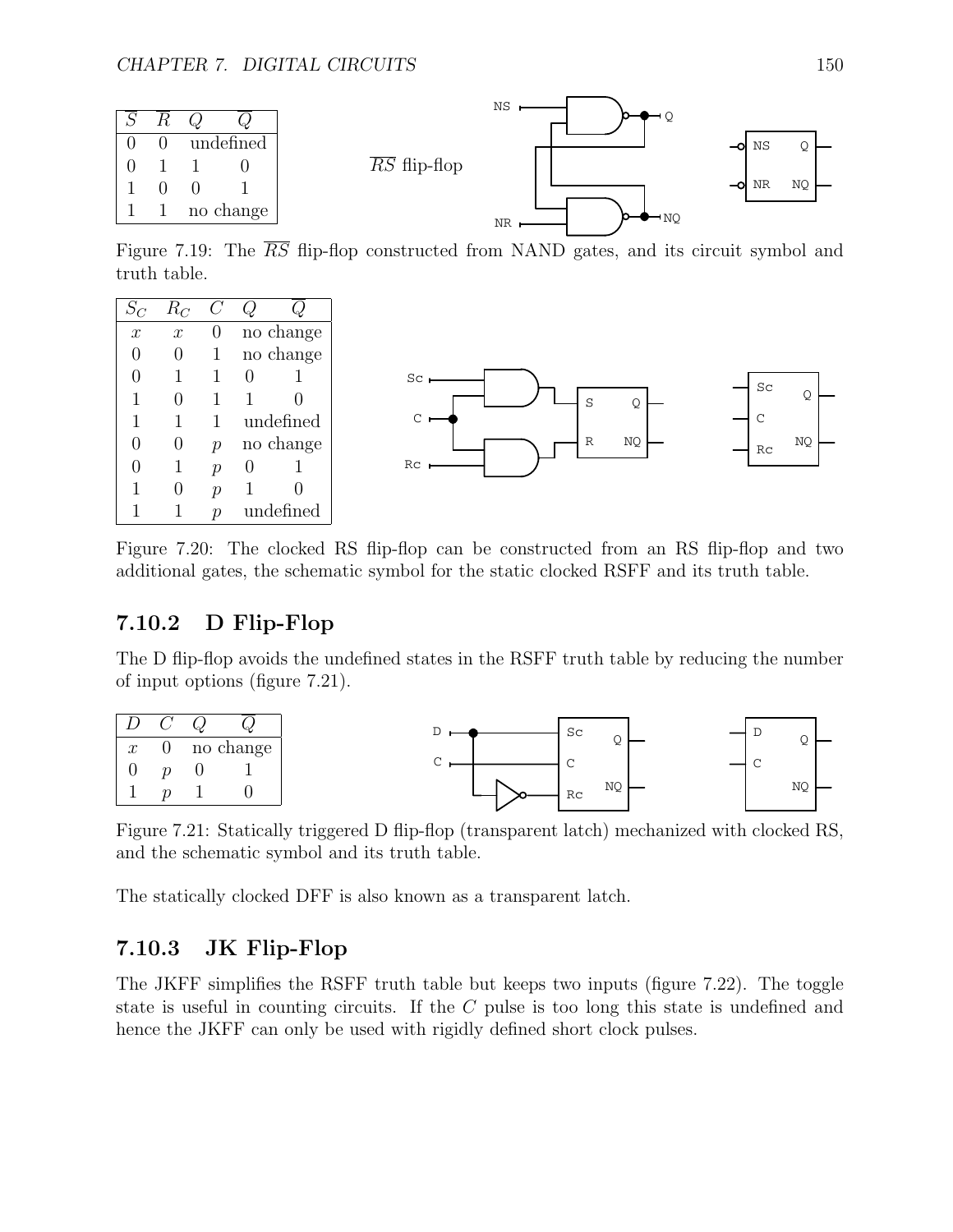

Figure 7.22: The basic JK flip-flop constructed from an RS flip-flop and gates, and its schematic symbol and truth table.

# **7.11 Dynamically Clocked Flip-Flops**

We distinguish two types of clock inputs.

static clock input – a clock input sensitive to the signal level and

 $dynamic \ clock \ input - a \ clock \ input$  sensitive to signal edges.

### **7.11.1 Master/Slave or Pulse Triggering**

We can simulate a dynamic clock input by putting two flip-flops in tandem, one driving the other in a master/slave arrangement as shown in figure 7.23. The slave is clocked in a complementary fashion to the master.



Figure 7.23: An implementation of the master/slave flip-flop.

This arrangement is still *pulse triggered*. The data inputs are written onto the master flipflop while the clock is true and transferred to the slave when the clock becomes false. The arrangement guarantees that the  $Q\overline{Q}$  outputs of the slave can never be connected to the slave's own RS inputs. The design overcomes signal racing (ie. the input signals never catch up with the signals already in the flip-flop). There are however a few special states when a transition can occur in the master and be transferred to the slave when the clock is high. These are known as ones catching and are common in master/slave designs.

### **7.11.2 Edge Triggering**

Edge triggering is when the flip-flop state is changed as the rising or falling edge of a clock signal passes through a threshold voltage (figure 7.24). This true dynamic clock input is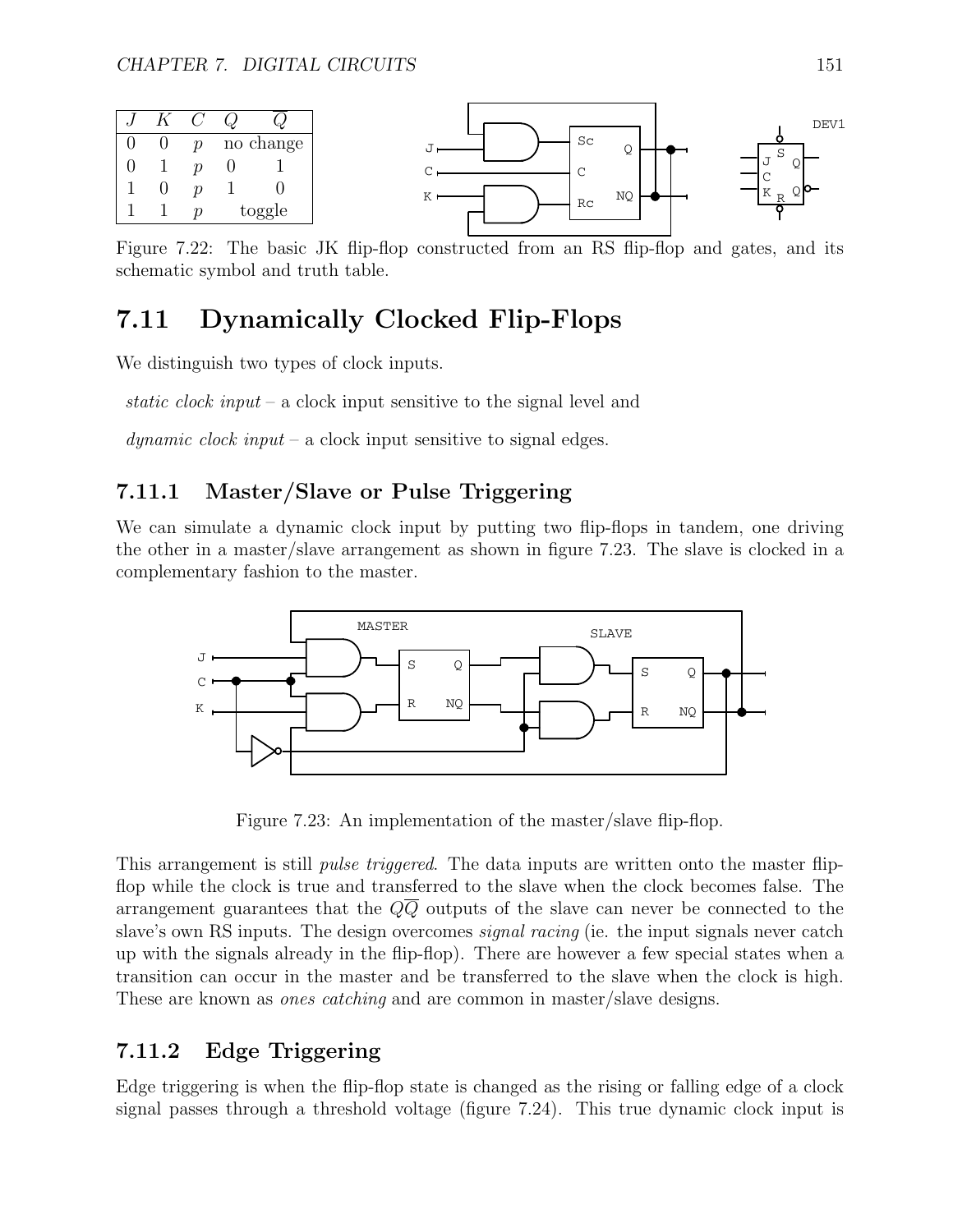

insensitive to the slope or time spent in the high or low state.

Figure 7.24: A slow or delayed gate can be used to convert a level change into a short pulse.

Both types of dynamic triggering are represented on a schematic diagram by a special symbol near the clock input (figure 7.25). In addition to the clock and data inputs most IC flip-flop packages will also include set and reset (or mark and erase) inputs. The additional inputs allow the flip-flop to be preset to an initial state without using the clocked logic inputs.



Figure 7.25: The schematic symbols for a) a positive edge-triggered JKFF, b) a negative (falling) edge-triggered JKFF and c) a negative edge-triggered JKFF with set and reset inputs.

# **7.12 One-Shots**

The one-shot (also called a monostable multivibrator) is essentially an unstable flip-flop. When a one-shot is set by an input clock or trigger pulse, it will return to the reset state on its own accord after a fixed time delay. Hence a one-shot is able to generate a pulse of a particular width following an input pulse. One-shots are often used in pairs with the output of the first used to trigger the second. Unfortunately the time relationship between the signals becomes excessively interdependent and it is better to generate signal transitions synchronized with the circuit clock.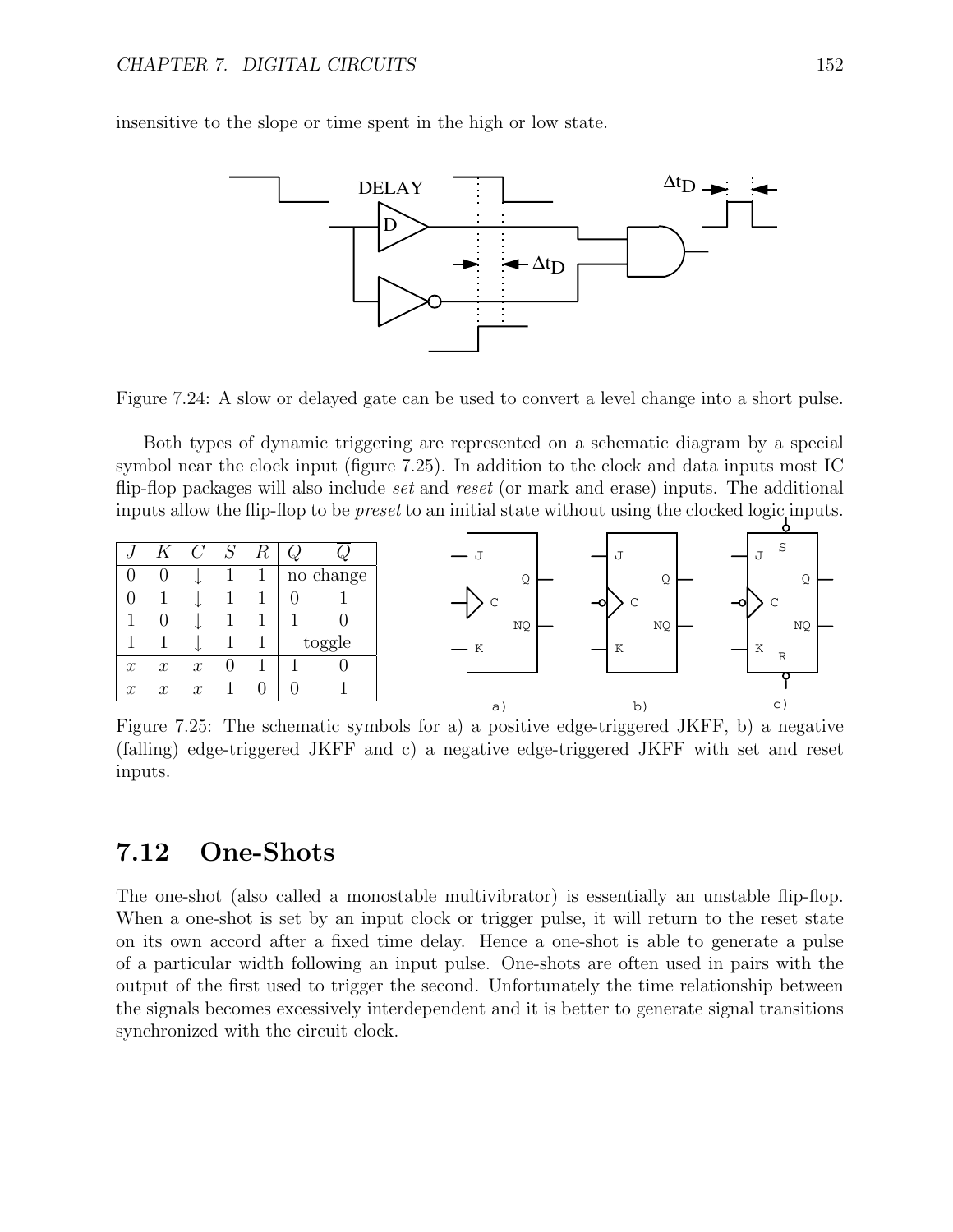# **7.13 Registers**

Registers are formed from a group of flip-flops arranged to hold and manipulate a data word using some common circuitry. We will consider data registers, shift registers, counters and divide-by-N counters.

#### **7.13.1 Data Registers**

The circuit shown in figure 7.26 uses the clocked inputs of D flip-flops to load data into the register on the rising edge of a LOAD pulse.



Figure 7.26: A data register using the clocked inputs to D-type flip-flops.

It is also possible to load data and still leave the clock inputs free (figure 7.27). The loading process requires a two-step sequence. First the register must be cleared, then it can be loaded.



Figure 7.27: A more complicated data-loading technique leaves the clocked inputs free but requires a clear-load pulse sequence.

### **7.13.2 Shift Registers**

A simple shift register is shown in figure 7.28. A register of this type can move 3-bit parallel data words to a serial-bit stream. It could also receive a 3-bit serial-bit stream and save it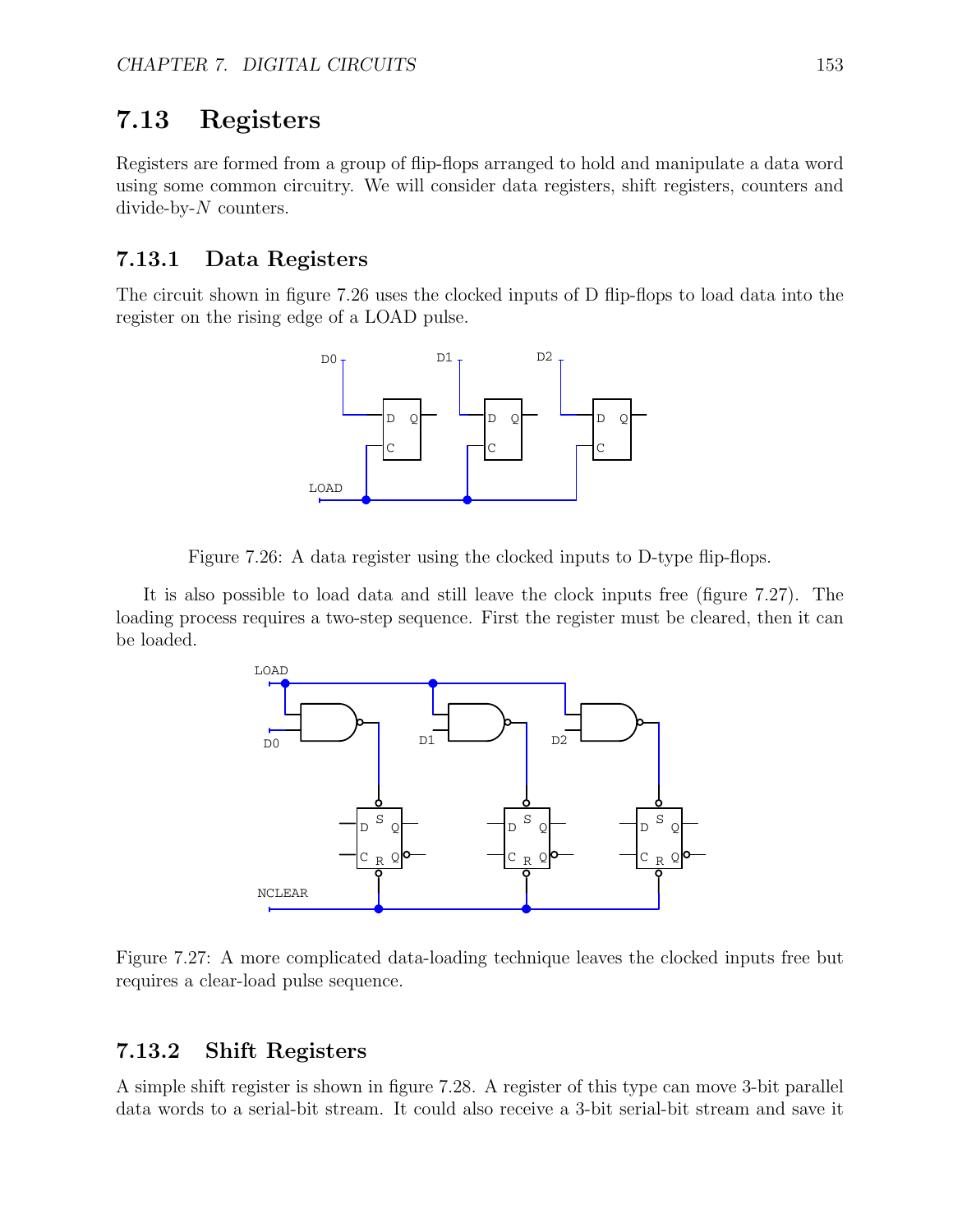DHID OHID OHID OHID OHA CLOCK  $\Box$ C  $\Omega$   $\sim$   $\sim$   $\sim$   $\sim$   $\sim$ C  $\Omega$   $\sim$   $\sim$   $\sim$   $\sim$   $\sim$ C  $\subset$ 

Figure 7.28: A 3-bit shift register constructed with D flip-flops.

If A is connected back to D the device is known as a circular shift register or ring counter. A circular shift register can be preloaded with a number and then used to provide a repeated pattern at Q.

#### **7.13.3 Counters**

for parallel use.

There are several different ways of categorizing counters:

- 1. binary-coded decimal (BCD) versus binary,
- 2. one direction versus up/down and
- 3. asynchronous ripple-through versus synchronous.

Counters are also classified by their clearing and preloading abilities. The BCD type count is decimal, and is most often used for displays. In the synchronous counter each clock pulse is fed simultaneously or synchronously to all flip-flops. For the ripple counter, the clock pulse is applied only to the first flip-flop in the array and its output is the clock to the second flip-flop, etc.. The clock is said to ripple through the flip-flop array.

Shown in figure 7.29 is a binary, ripple-through, up counter.



Figure 7.29: A 3-bit ripple counter constructed from JK flip-flops.

Because of pulse delays, the counter will show a transient and incorrect result for short time periods. If the result is used to drive additional logic elements, these transient states may lead to a spurious pulse. This problem is avoided by the synchronous clocking scheme shown in figure 7.30. All output signals will change state at essentially the same time.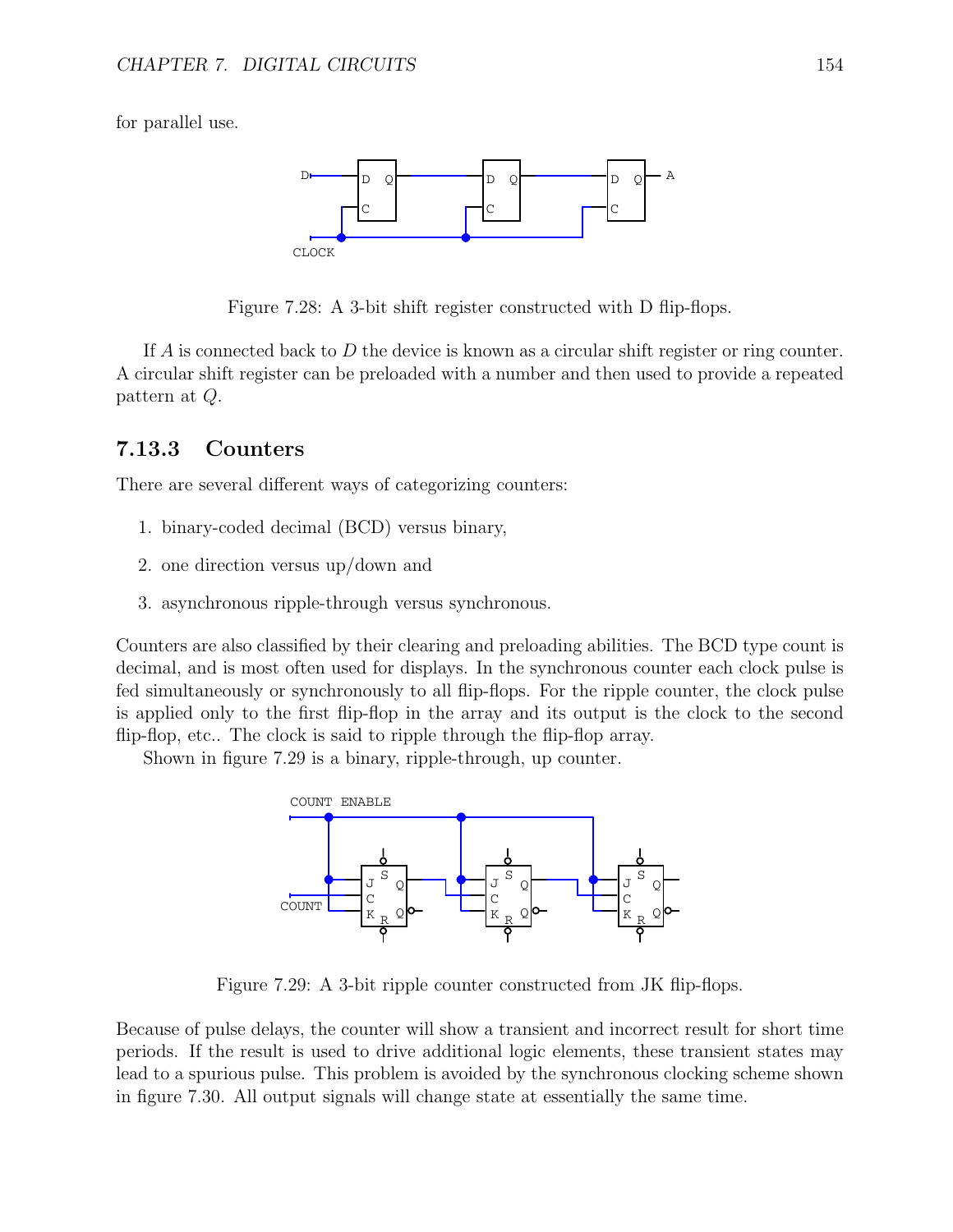

Figure 7.30: A 3-bit synchronous counter.

### **7.13.4 Divide-by-N Counters**

A common feature of many digital circuits is a high-frequency clock with a square wave output. If this signal of frequency  $f$  drives the clock input of a JKFF wired to toggle on each trigger, the output of the flip-flop will be a square wave of frequency  $f/2$ . This single flip-flop is a divide-by-2 counter. In a similar manner an  $n$  flip-flop binary counter will yield an output frequency that is  $f$  divided by  $2^n$ .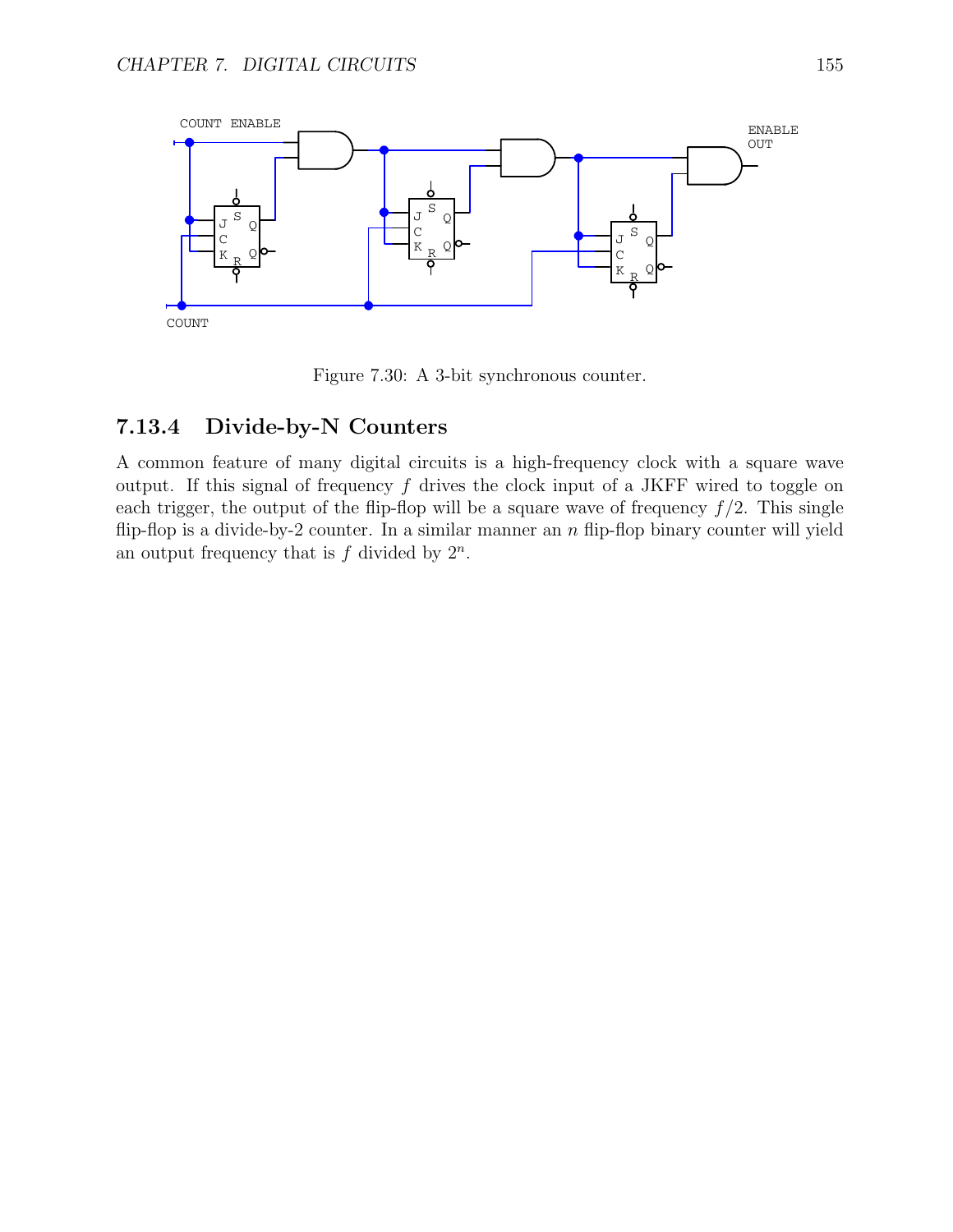### **7.14 Problems**

- 1. Using only two-input NOR gates, show how AND, OR and NAND gates can be made.
- 2. The binary addition of two 2-bit numbers (with carry bits) looks like the following:

$$
\begin{array}{ccc}\nC_2 & C_1 \\
X_1 & X_0 \\
+ & Y_1 & Y_0 \\
Z_2 & Z_1 & Z_0\n\end{array}
$$

- (a) Write a truth table expressing the outputs  $C_2$  and  $Z_1$  as a function of  $C_1$ ,  $X_1$  and  $Y_1$ .
- (b) Write an algebraic statement in Boolean algebra describing this truth table.
- (c) Implement this statement using standard (AND, OR, EX-OR and inverter gates).
- 3. If the 3-bit binary number ABC represents the digits 0 to 7:
	- (a) Make a truth table for  $A, B, C$  and  $Q$ , where  $Q$  is true only when an odd number of bits are true in the number.
	- (b) Write a statement in Boolean algebra for Q.
	- (c) Convert this equation to one that can be mechanized using only two XOR gates. Draw the resulting circuit.
- 4. You need to provide a logic signal to control an experiment. The experiment is controlled by the four signals  $A, B, C$  and D, which make up the data word  $ABCD$ . The control line  $Q$  should be set high only if this data word takes on the values 1, 3, 5, 7, 11 or 13.
	- (a) Write a truth table for this function.
	- (b) Using boolean algebra, write an expression indicating when Q is true. Your statement should include one logical statement for each of the six true conditions, each separated by the OR function. Therefore this statement should utilize a number of AND/NAND functions, and five OR statements.
	- (c) Simplify this statement so that it can be implemented using two two-input AND gates, one OR gate, one exclusive OR gate and one logical inverter. The expression has the form  $Q = (\underline{\ } ) \cdot \{ (\underline{\ } ) + (\underline{\ } ) \cdot [ (\underline{\ } ) \oplus (\underline{\ } ) ] \}$ , where  $(\underline{\ } )$  stands for any of the four input signals or their logical inverses.
	- (d) Implement this simplified function using logic gates.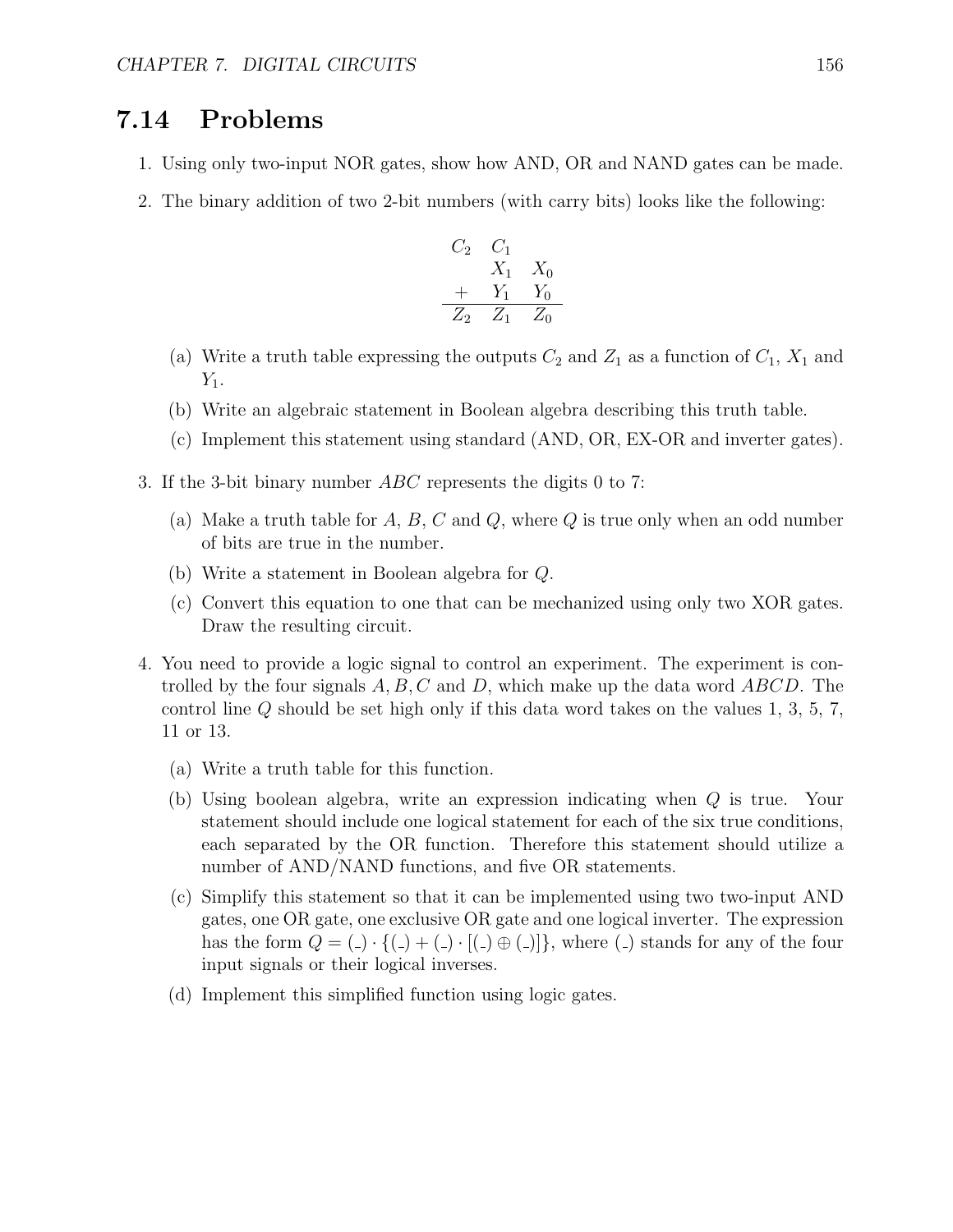# **Chapter 8**

# **Data Acquisition and Process Control**

The purpose of most electronic systems is to measure or control some physical quantity. The system will need to acquire data from the environment, process this data and record it. Acting as a control system it will also have to interact with the environment.

The flow of information in a typical data acquisition system (DAQ) can be described as follows.

- 1. The input transducers measure some property of the environment.
- 2. The output from the transducers is conditioned (amplified, filtered, etc.).
- 3. The conditioned analog signal is digitized using an analog-to-digital converter (ADC).
- 4. The digital information is acquired, processed and recorded by the computer.
- 5. The computer may then modify the environment by outputting control signals.
- 6. The digital control signals are converted to analog signals using a digital-to-analog converter (DAC).
- 7. The analog signals are conditioned (eg. amplified and filtered) appropriately for an output transducer.
- 8. The output transducer interacts with the environment.

## **8.1 Transducers**

Electrical systems are only able to respond to voltage and current signals in the electrical domain: amplitude, frequency, phase and time constant. An input transducer is necessary to convert a signal from its domain of origin (non-electrical) into the electrical domain.

A transducer may generate an electrical signal by varying one of the following: voltage, current, resistance, capacitance, self-inductance, mutual-inductance,  $V_{PN}$ ,  $V_Z$ ,  $h_{fe}$  or  $g_m$  The most fundamental transducers respond to temperature, electromagnetic radiation intensity, force, displacement or chemical concentration. If coupled to the time domain these devices can be used to measure any physical or chemical quantity. Examples of input transducers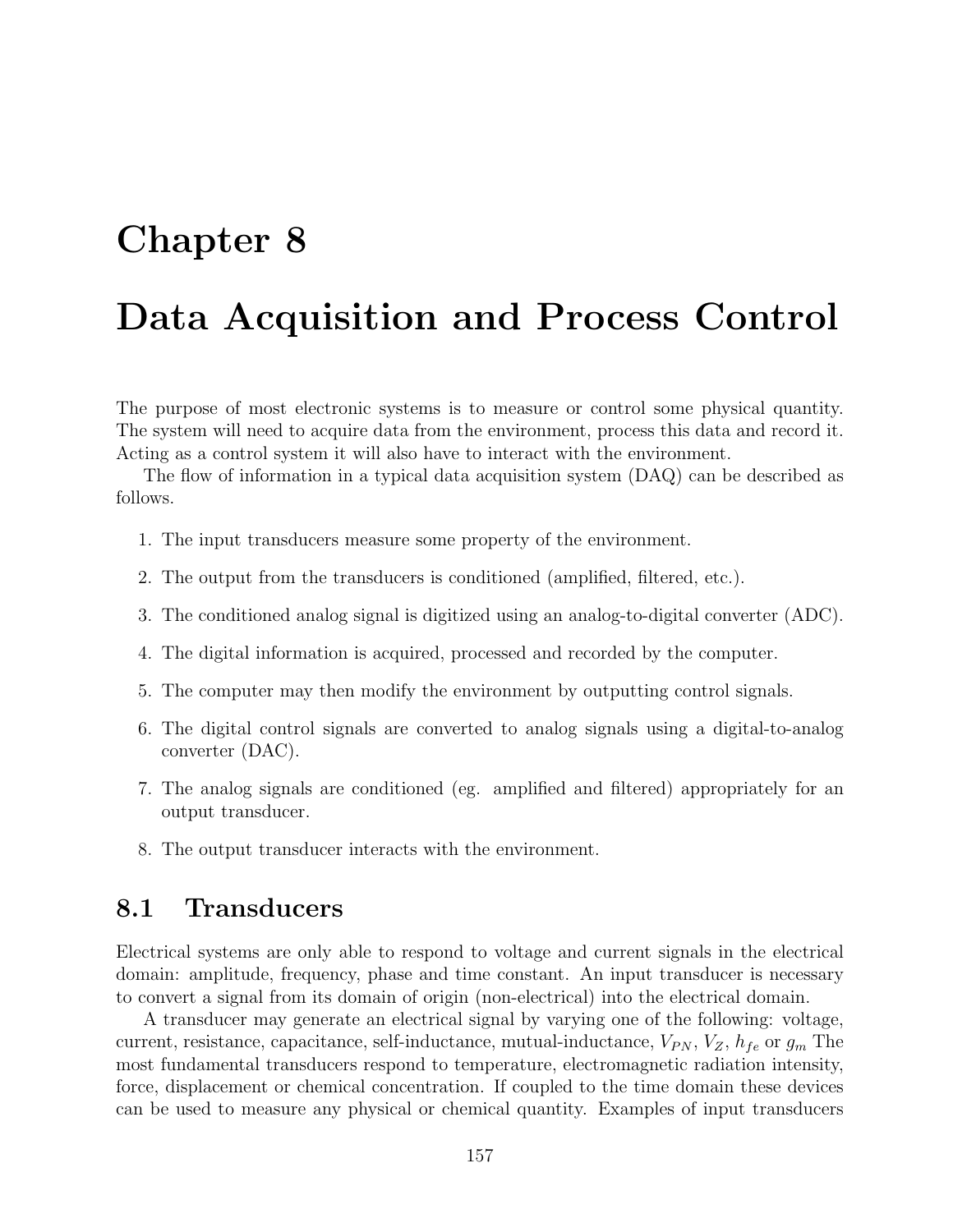are: a radio antenna, a photo-diode, a phototube, a piezoelectric crystal, a thermocouple, a Hall effect device, a mechanical switch, a strain gauge, an ionization chamber, etc..

The output transducer transfers signals out of the electrical domain and into the domain that can be perceived by one of the five human senses. A substantial amount of power is usually required to transfer information out of the electrical domain. Examples of output transducers are the motor, cathode-ray tube, loudspeaker, light-emitting diode, radio-frequency transmitter, etc.

# **8.2 Signal Conditioning Circuits**

Signal conditioning occurs in the interface between the transducers and the electrical circuit. A low-level signal amplifier and a low-pass filter are common signal conditioners after the input transducer. The output signal is usually conditioned by a low-pass filter and some type of power amplifier.

#### **8.2.1 De-bouncing the Mechanical Switch**

The pushbutton or toggle switch is a simple form of data entry into a digital system. However, a problem occurs since the normal human reaction time is about  $10^{-1}$  s and digital electronics responds to times of the order of 10−<sup>8</sup> s. Thus any unnoticed mechanical contact bounce of a few milliseconds will be seen as several distinct switch closures by a digital system. We may de-bounce the mechanical switch by using an RC circuit and Schmitt trigger logic or a flip-flop latch. The latter design requires a break-before-make action, which means that during the throw there is a time when the common is connected to neither terminal.

#### **8.2.2 Op Amps for Gain, Offset and Function Modification**

An operational amplifier can be used to provide the following signal conditioning:

- 1. increase the amplitude of the signal,
- 2. filter the signal,
- 3. decrease the signal output impedance or
- 4. provide a variable gain and offset control.

The latter is most useful for calibrating a transducer's output signal.

The dynamic range of a signal from an input transducer may be too large to process through the DAQ system (eg. the ADC is often the limiting factor). One can use a linear amplifier and choose to overflow or reduce the overall gain. The latter approach will cause a loss in precision. Another approach is to use a nonlinear amplifier, such as one with a logarithmic gain,  $V_{\text{out}} = \log(V_{\text{in}})$ .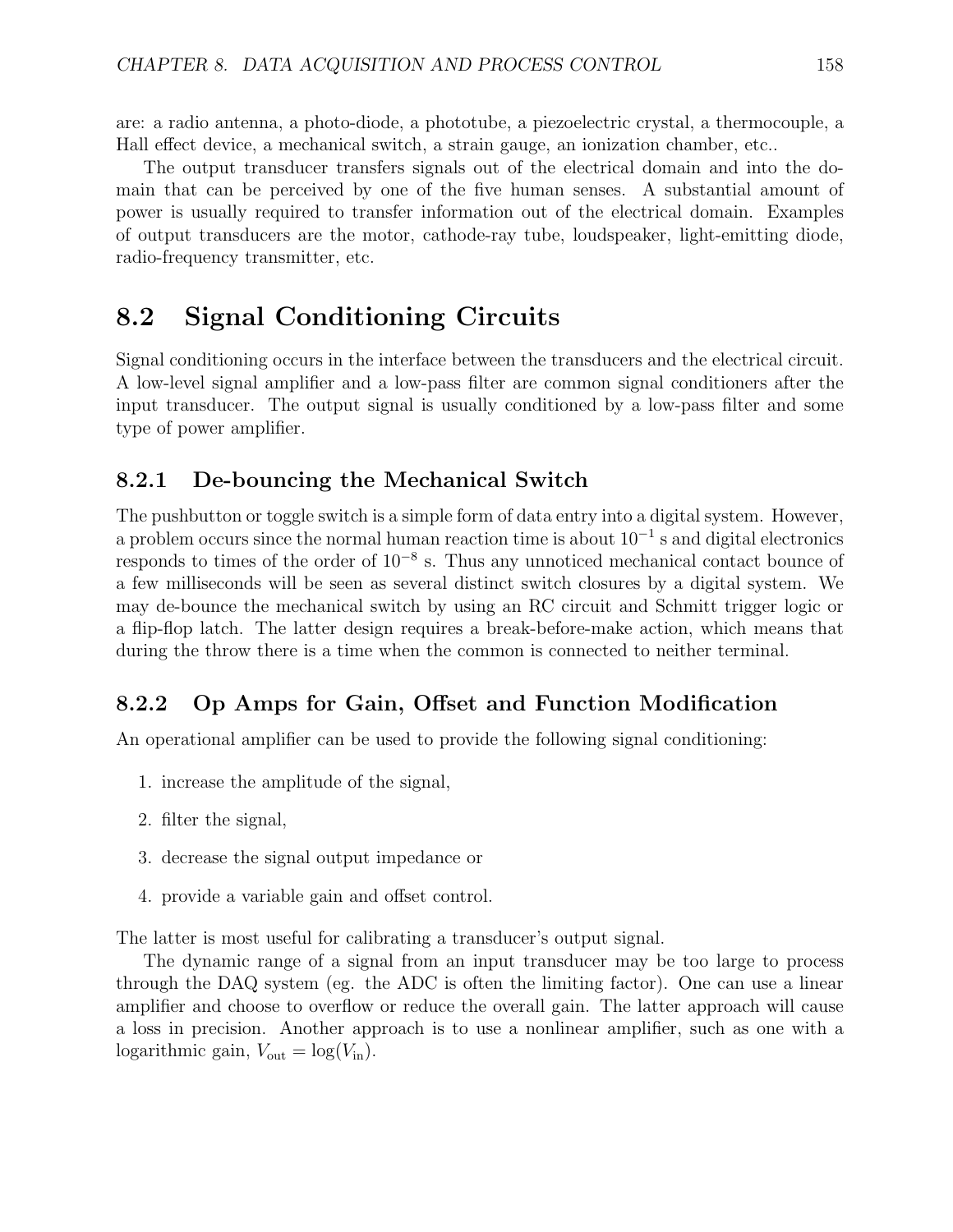### **8.2.3 Sample-and-Hold Amplifiers**

The purpose of the sample-and-hold amplifier is to freeze an analog voltage at the instant the HOLD command is issued and make that analog voltage available for an extended period. Figure 8.1 shows various ways of converting three analog input signals to digital signals for acquisition by a single digital  $n$ -bit bus.

### **8.2.4 Gated Charge-to-Voltage Amplifier**

The gated charge-to-voltage amplifier is designed specifically as an integrating amplifier to measure the area under a narrow pulse. Its capacitor must be discharged before a new sample can be taken. If the initial charge on the capacitor is zero, then the output voltage from the amplifier follows the gate signal. This sampling amplifier is normally used with pulsed signals when the area under the signal is of primary interest. The entire signal is integrated and the output is insensitive to the details of the signal shape.

If the signal pulse rides on a relatively constant but nonzero offset voltage, the effect of the offset can be determined by generating a gate when no signal pulse is present. The resulting output voltage is known as a pedestal and can be subtracted from the data signal at a later point in the system.

### **8.2.5 Comparator**

The comparator is used to provide a digital output indicating which of two analog input voltages is larger. It is a single bit analog-to-digital converter. The comparator is very similar to an operational amplifier but has a digital true/false output. Since the comparator is basically an amplifier, the op-amp schematic symbol is used, but to avoid confusion the symbol C may be inserted inside the op-amp symbol.

# **8.3 Oscillators**

Often the need arises for some type of repetitive signal to serve as a timing reference for various logic or control functions. This need is served by a constant-frequency square wave oscillator.

### **8.3.1 Application to Interval Timers**

With increasing system complexity, the need may arise for several repetitive timing signals with different periods. If each timing signal is obtained from a separate oscillator, the signals will have a random and variable phase relationship. They will be asynchronous and may lead to glitches. A better technique is to use one high-frequency oscillator with a short period and from it derive all longer-period signals. If the longer period is a multiple of two of the clock period a counter with flip-flops can be used. If the period is not a multiple of two of the clock period a divide-by-N counter can be used.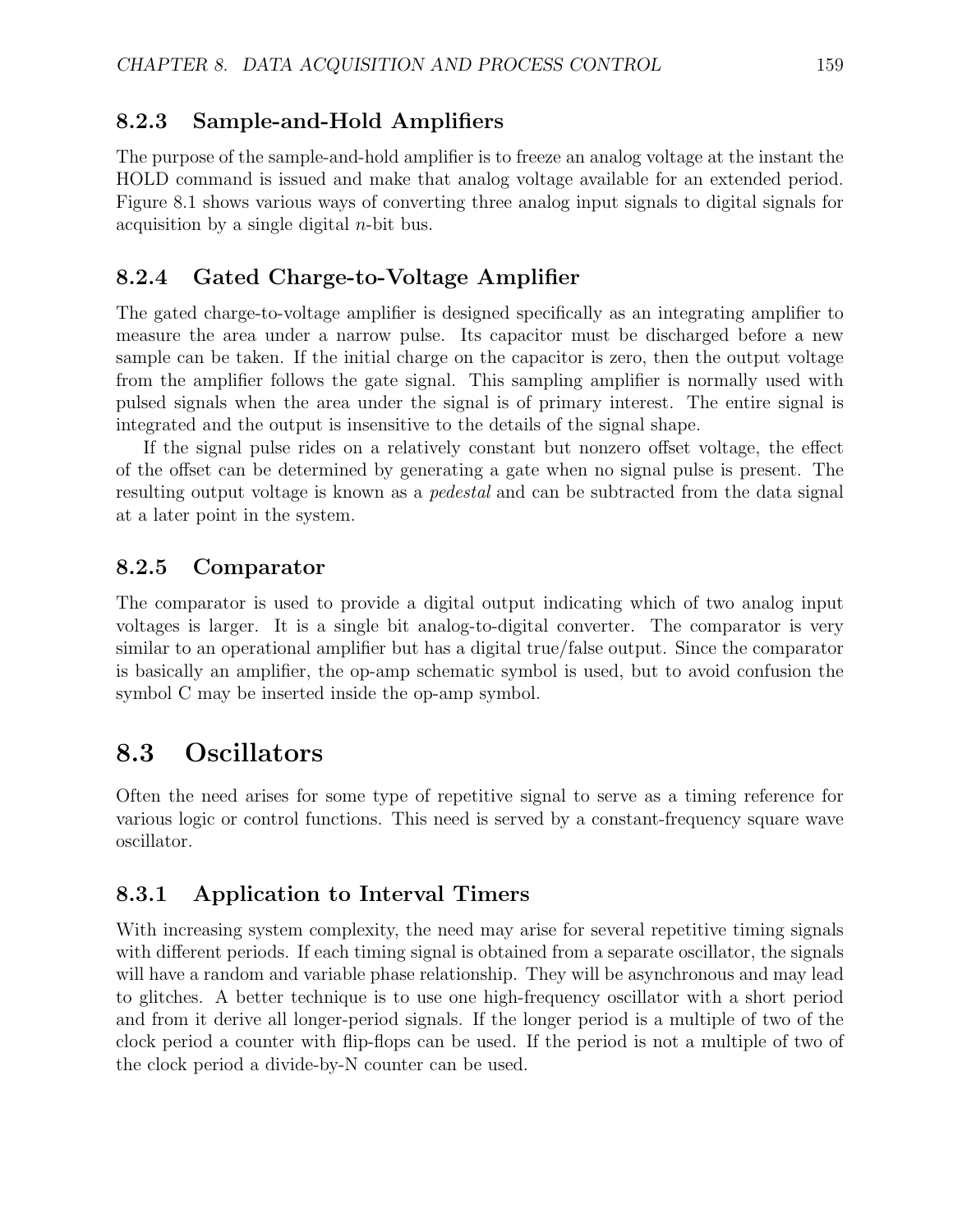

Figure 8.1: Three schemes for multiplexing several analog signals down to one digital input path. The notation S/H indicates sample-and-hold, ADC means analog-to-digital converter, MUX means multiplexer, and the  $/n$  symbol across a line indicates n digital signals.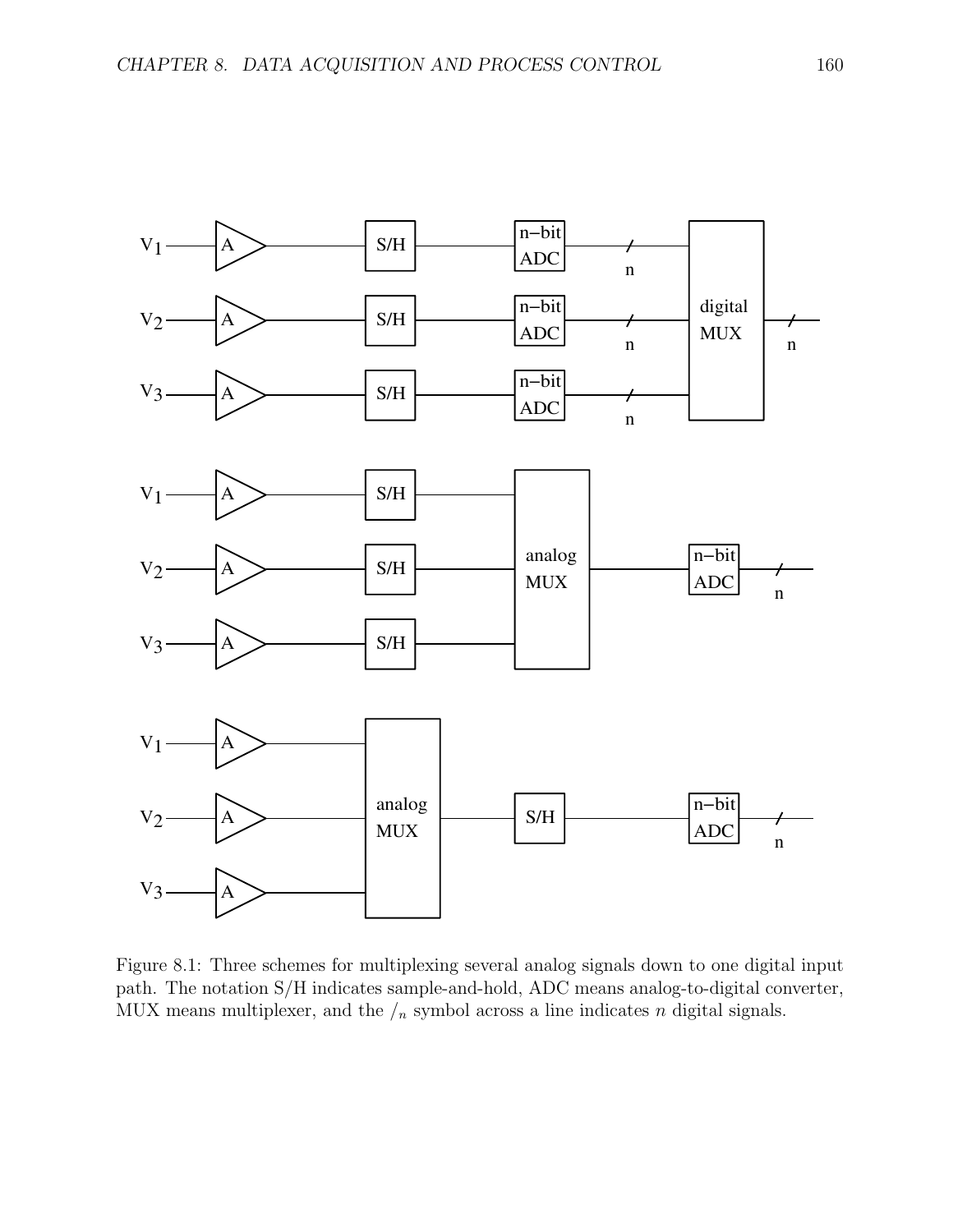# **8.4 Digital-to-Analog Conversion**

The process of converting a number held in a digital register to an analog voltage or current is accomplished with a digital-to-analog converter (DAC). The DAC is a useful interface between a computer and an output transducer.

#### **8.4.1 Current Summing and IC Devices**

DACs are normally switched current devices designed to drive the current-summing junction of an operational amplifier. Figure 8.2 shows a simple 4-bit DAC.



Figure 8.2: The current DAC uses the summing input to an op-amp to yield a voltage output. LSB and MSB refer to the least and most significant bits of a binary number.

Each current is proportional to the value of a bit position in a binary number.

The design requires a number of different precisely defined resistor values. We can improve the circuit by replacing it with a circuit that requires fewer distinct resistor values.

#### **8.4.2 DAC Limitations**

The output of a DAC can only assume discrete values. The relationship between the input binary number and the analog output of a perfect DAC is shown in figure 8.3. Common DAC limitations are an anomalous step size between adjacent binary numbers, non-monotonic behaviour, or a zero output.

# **8.5 Analog-to-Digital Conversion**

The analog-to-digital converter (ADC) is used to convert an analog voltage to a digital number (figure 8.4).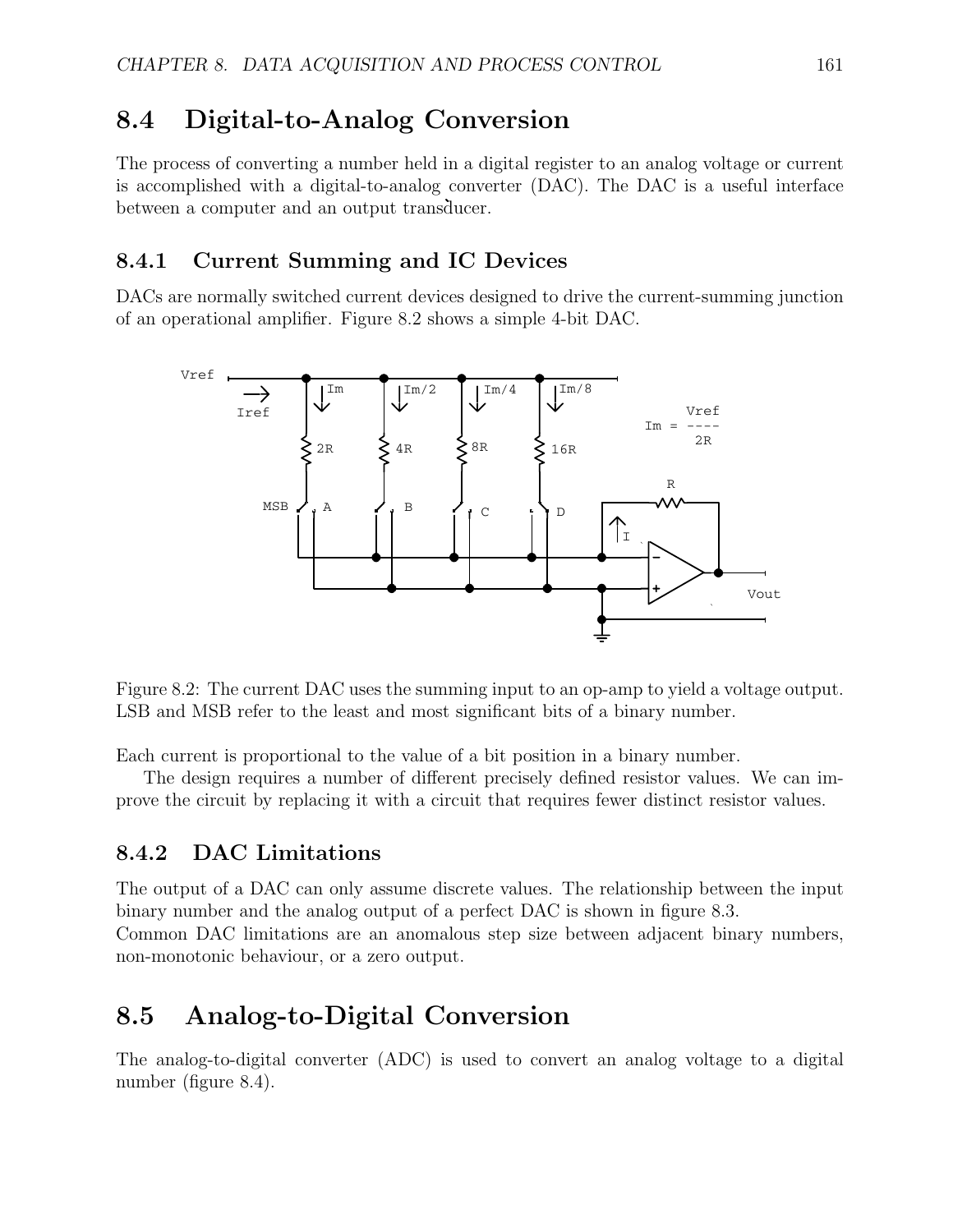

Figure 8.3: Output signals from DACs showing a) the ideal result, and b) a differential nonlinearity or c) non-monotonic behavior, both caused by imperfectly matched resistors.

### **8.5.1 Parallel-Encoding ADC (flash ADC)**

The parallel-encoding or flash ADC design provides the fastest operation at the expense of high component count and high cost (figure 8.5).

The resistor network sets discrete thresholds for a number of comparators. All comparators with thresholds above the input signal go false while those below go true. Then digital encoding logic converts the result to a digital number.

### **8.5.2 Successive-Approximation ADC**

The successive-approximation ADC is the most commonly used design (figure 8.6). This design requires only a single comparator and will be only as good as the DAC used in the circuit.

The analog output of a high-speed DAC is compared against the analog input signal. The digital result of the comparison is used to control the contents of a digital buffer that both drives the DAC and provides the digital output word.

The successive-approximation ADC uses fast control logic which requires only n comparisons for an *n*-bit binary result (figure 8.7).

### **8.5.3 Dual-Slope ADC**

The limitations associated with the DAC in a successive-approximation ADC can be avoided by using the analog method of charging a capacitor with a constant current; the time required to charge the capacitor from zero to the voltage of the input signal becomes the digital output. When charged by a constant current the voltage on a capacitor is a linear function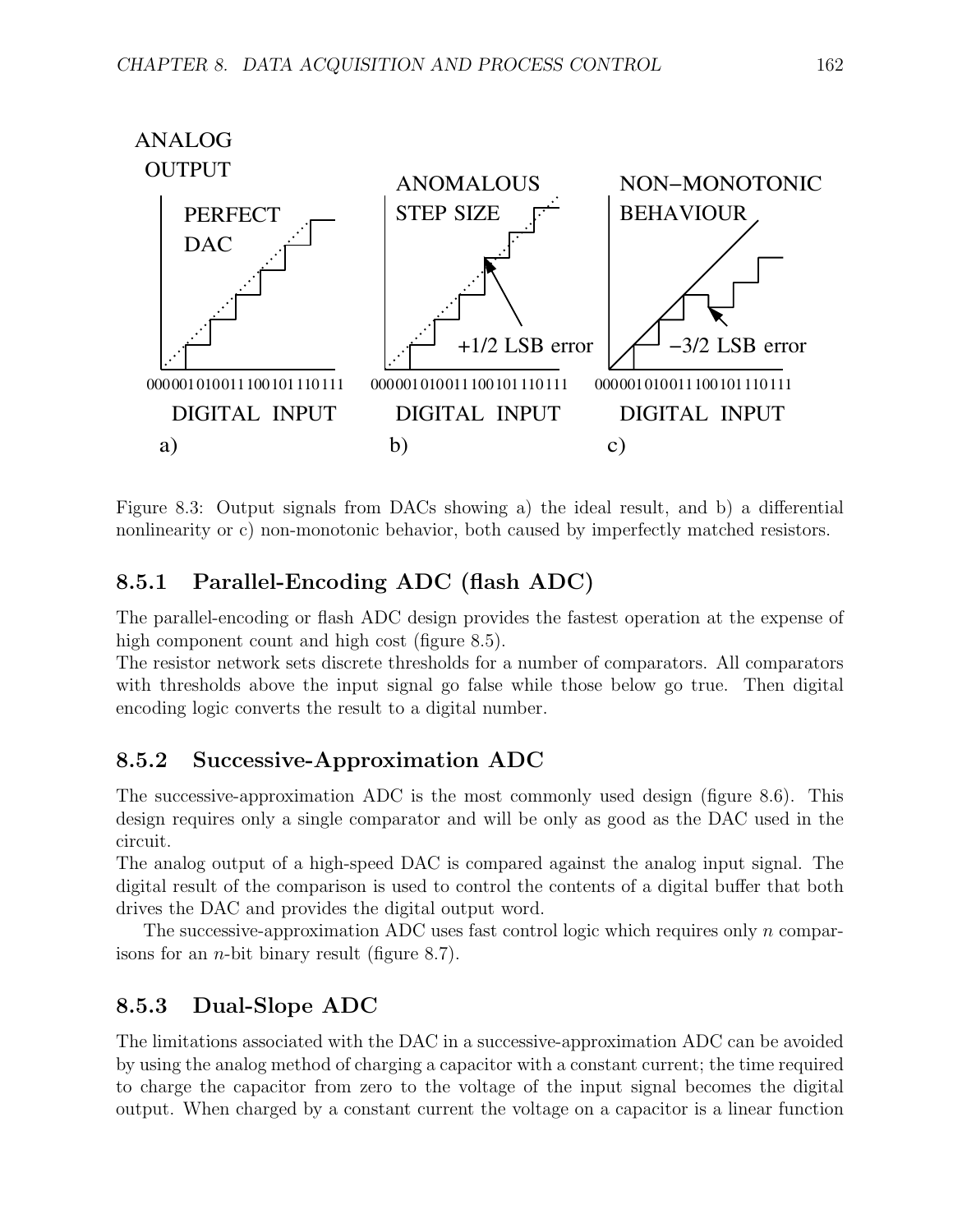

Figure 8.4: A generalized hybrid and digital circuit by which input analog data can be transmitted, stored, delayed, or otherwise processed as a digital number before re-conversion back to an analog output.

of time and this characteristic can be used to connect the analog input voltage to the time as determined by a digital counter.

# **8.6 Time-to-Digital Conversion**

It is possible to digitize relatively long time intervals by incrementing a counter with a repetitive signal derived from an oscillator. For short time intervals the time-to-digital converter (TDC) circuit shown in figure 8.8 can be used.

The resulting voltage on the capacitor is proportional to the time between the START and STOP pulses as shown in figure 8.9.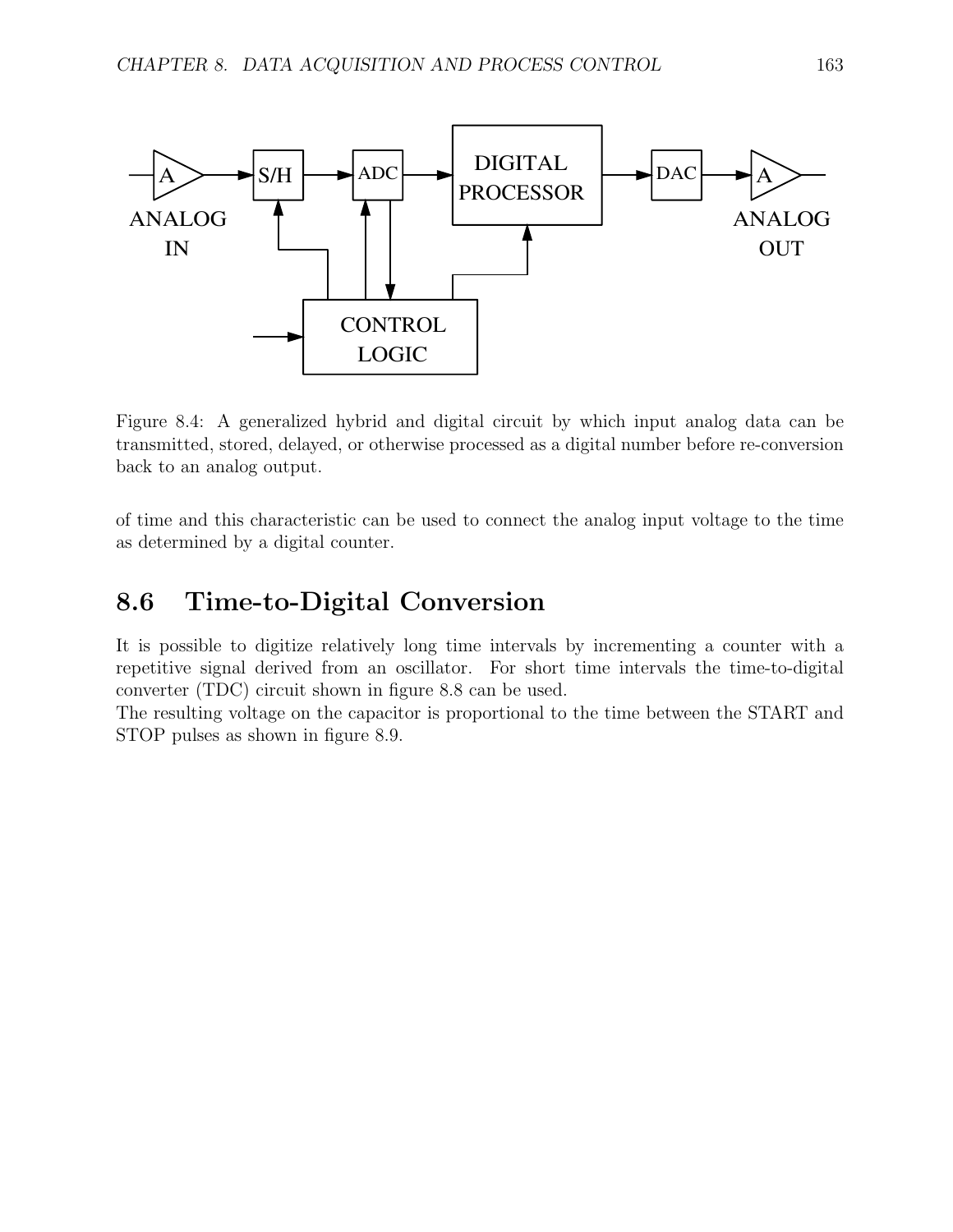$\ddot{\phantom{0}}$ 



Figure 8.5: A 3-bit, parallel-encoding or flash ADC.



Figure 8.6: The block diagram of an 8-bit successive-approximation ADC.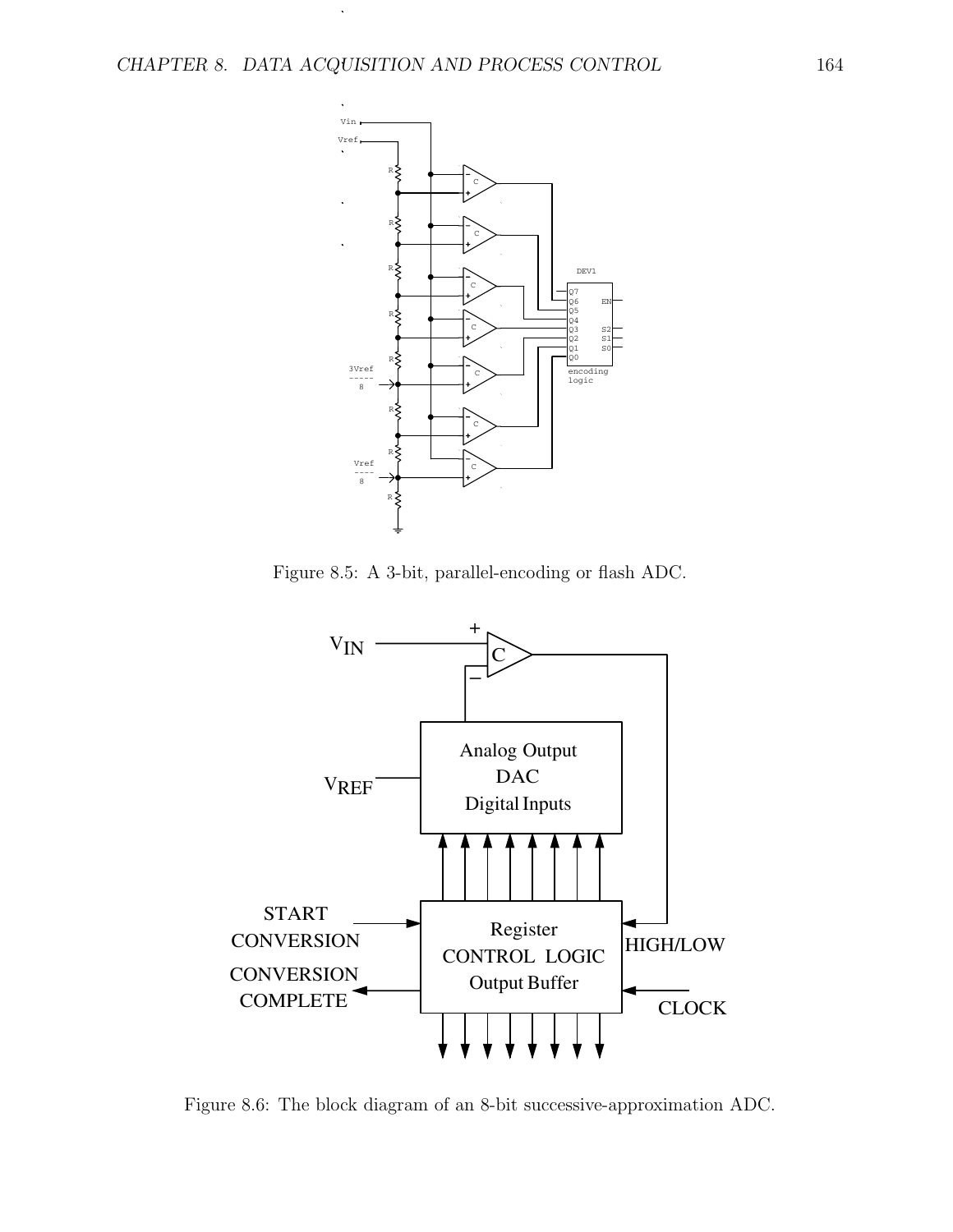

Figure 8.7: The bit-testing sequence used in the successive approximation method.



Figure 8.8: A time-to-digital converter. The circuit is shown with the switches in the signalholding position after a STOP pulse and with RESET false.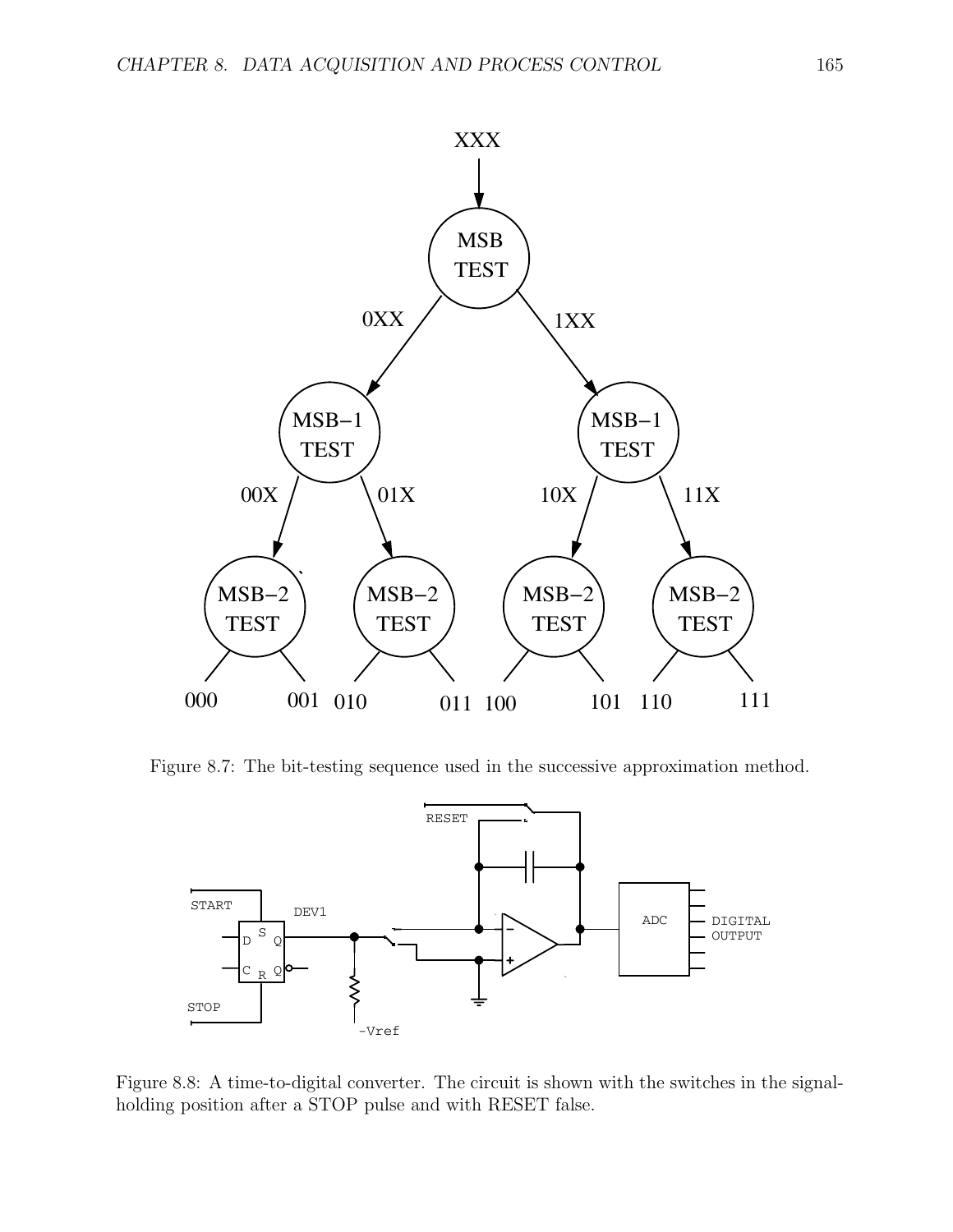

Figure 8.9: TDC timing signals.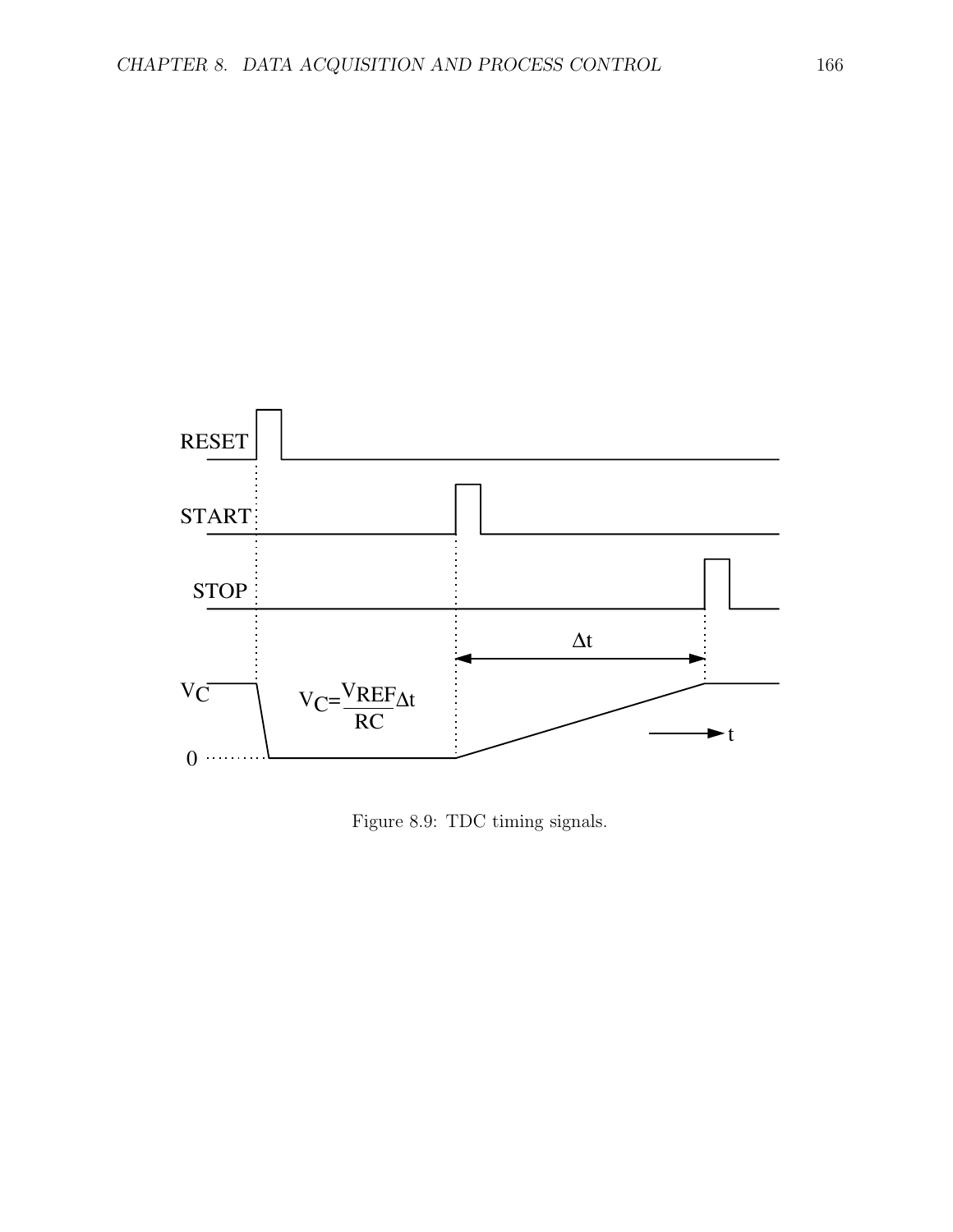# **8.7 Problems**

- 1. Design an inverting op-amp circuit that has potentiometers for gain and offset.
- 2. Assuming that the diode shown in the circuit below exactly follows the equation  $I =$  $I_0(e^{V/V_T}-1)$  with  $I_0=10^{-7}$  A and  $V_T=50$  mV, sketch  $V_{\text{out}}$  versus  $V_{\text{in}}$  over the input range  $-2$  V to  $+2$  V. Show the scale on both axes.



Figure 8.10: Operational amplifier with diode in feedback.

- 3. Using two 1020-type DACs and two op-amps, design a circuit whose analog output is proportional to the product of two digital numbers.
- 4. How many comparators are needed to build an 8-bit flash encoder?
- 5. Using a TDC, devise an experiment and show a complete block diagram of a laboratory system to determine the speed of a bullet.
- 6. Consider the bad design of the synchronous counter shown below.



- (a) What must the JK inputs of the first flip-flop be connected to for the circuit to "count"?
- (b) What must the SR inputs be connected to for the flip-flop output to be well defined?
- (c) Determine the truth table and decimal output for the synchronous counter.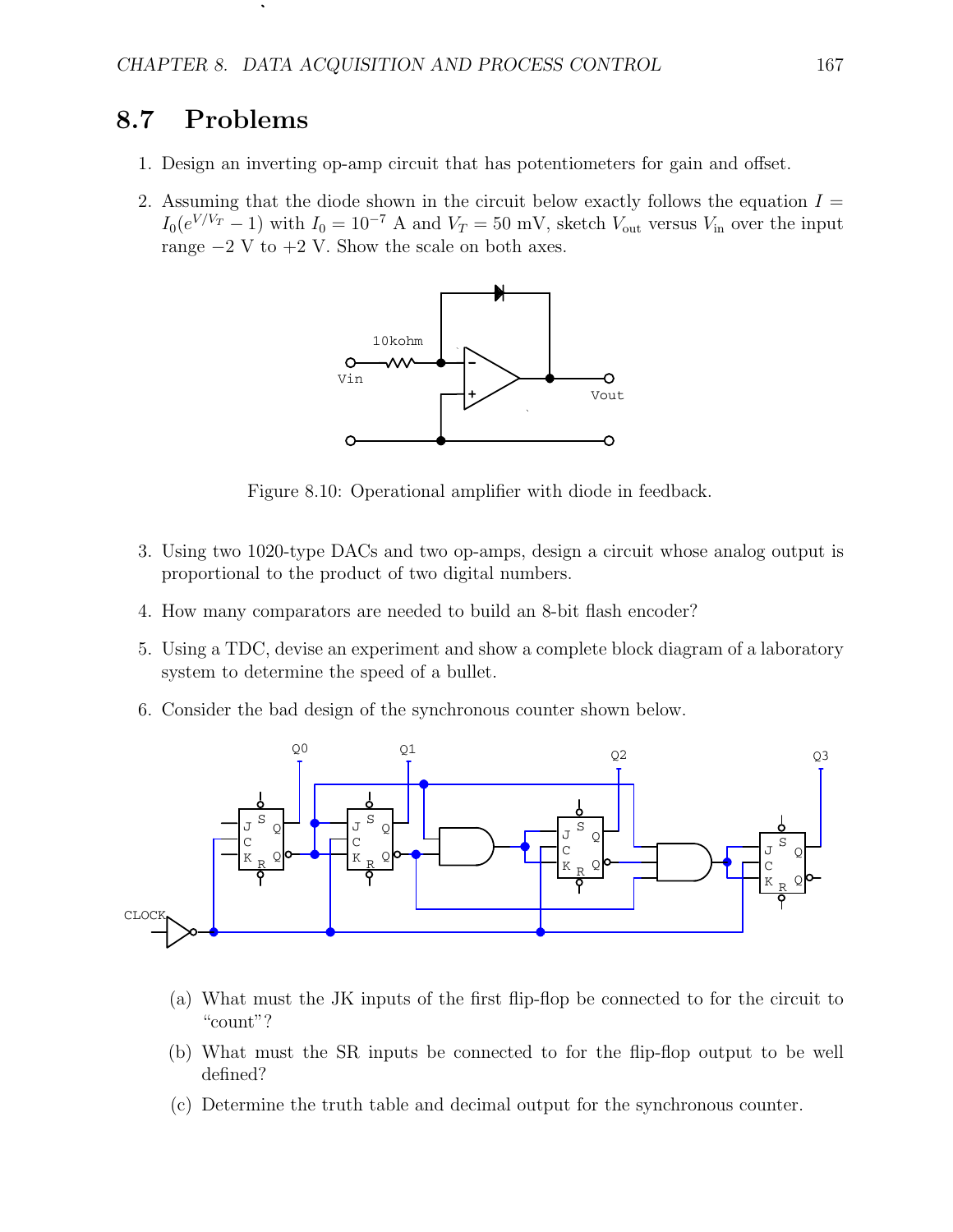- 7. (a) Using clocked D-latchs, design a divide-by-4 ripple through counter.
	- (b) Using clocked JK flip-flops, design a divide-by-4 synchronous counter.
	- (c) For the synchrnonous divide-by-4 up counter, add appropriate gating so that it may be made to count down by using a mode control signal.
- 8. (a) In block diagram form, draw the simplest circuit that can multiplex 16 parallel lines, transmit serially and then demultiplex back into 16 lines. You should build your multiplexer and demultiplexer using parallel-to-serial and serial-to-parallel shift registers, and anything else you think you need.
	- (b) How may lines between the multiplexer and demultiplexer are needed?
- 9. Prepare a comparison table of the three different types of ADCs presented in class. Take into account complexity, resolution, accuracy and speed.
- 10. An ideal TTL buffer produces an output of either 0 V or 5 V for input voltages of 0 V and  $> 0$  V respectively. Using ideal TTL buffers and ideal op-amps, design a 4-bit digital-to-analog converter that can produce voltages in the range of 0 to 5 V.
- 11. A ramp signal generator is a useful device that gives an output voltage that increases in fixed steps with increasing time. Design a ramp signal generator circuit using 4-bit binary counters and an 8-bit DAC.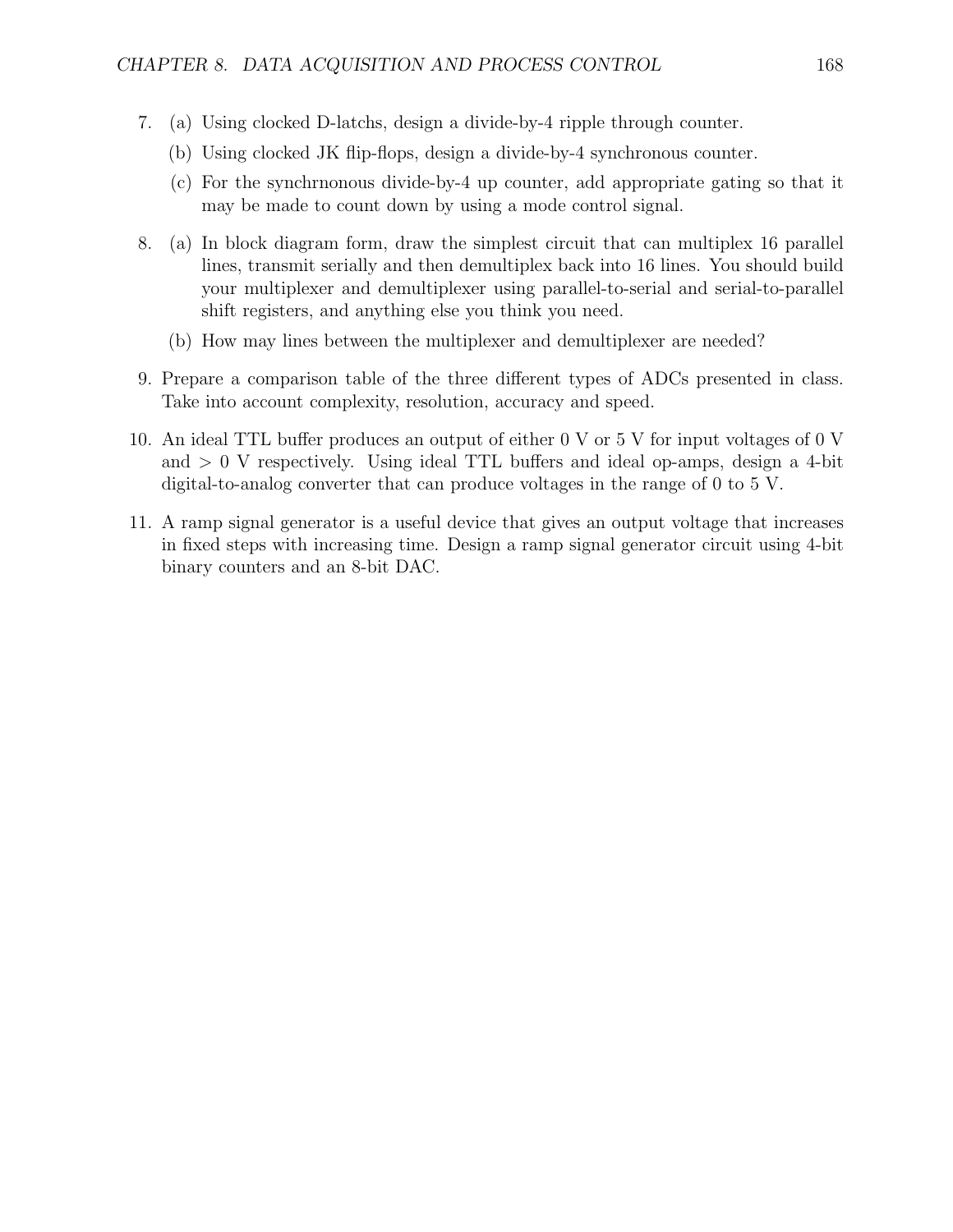# **Chapter 9**

# **Computers and Device Interconnection**

These lectures will deal with the interface between computer software and electronic instrumentation.

# **9.1 Elements of the Microcomputer**

We will treat the microprocessor as just another IC chip on a circuit board. Our strippeddown version will result in a computer suitable to specialized, single-process or single-circuit applications.

In a typical research laboratory arrangement, the computer would be used to control equipment, acquire data from the measurement apparatus, perform mathematical operations on the data and make these available on a display device for operator review.

#### **9.1.1 Microprocessor and Microcomputer**

The key element of a microcomputer is the LSI microprocessor chip, whose circuitry can acquire, interpret, and execute a sequence of logical and arithmetic instructions. Although most computer programming is done in a high level language, the processor itself deals only with binary numbers that represent operation codes (move data, add, subtract, compare, jump, etc.) and addresses (routing information for the data flow) of registers, memory locations or input/output data ports.

Beside the microprocessor, a complete computer requires a power supply, memory, interface circuits to provide ports to external devices, and input/output devices such as a keyboard, display, DACs and ADCs, and magnetic or other (optical) data storage.

#### **9.1.2 Functional Elements of the Computer**

The functional elements of a computer are the

• central processing unit (CPU),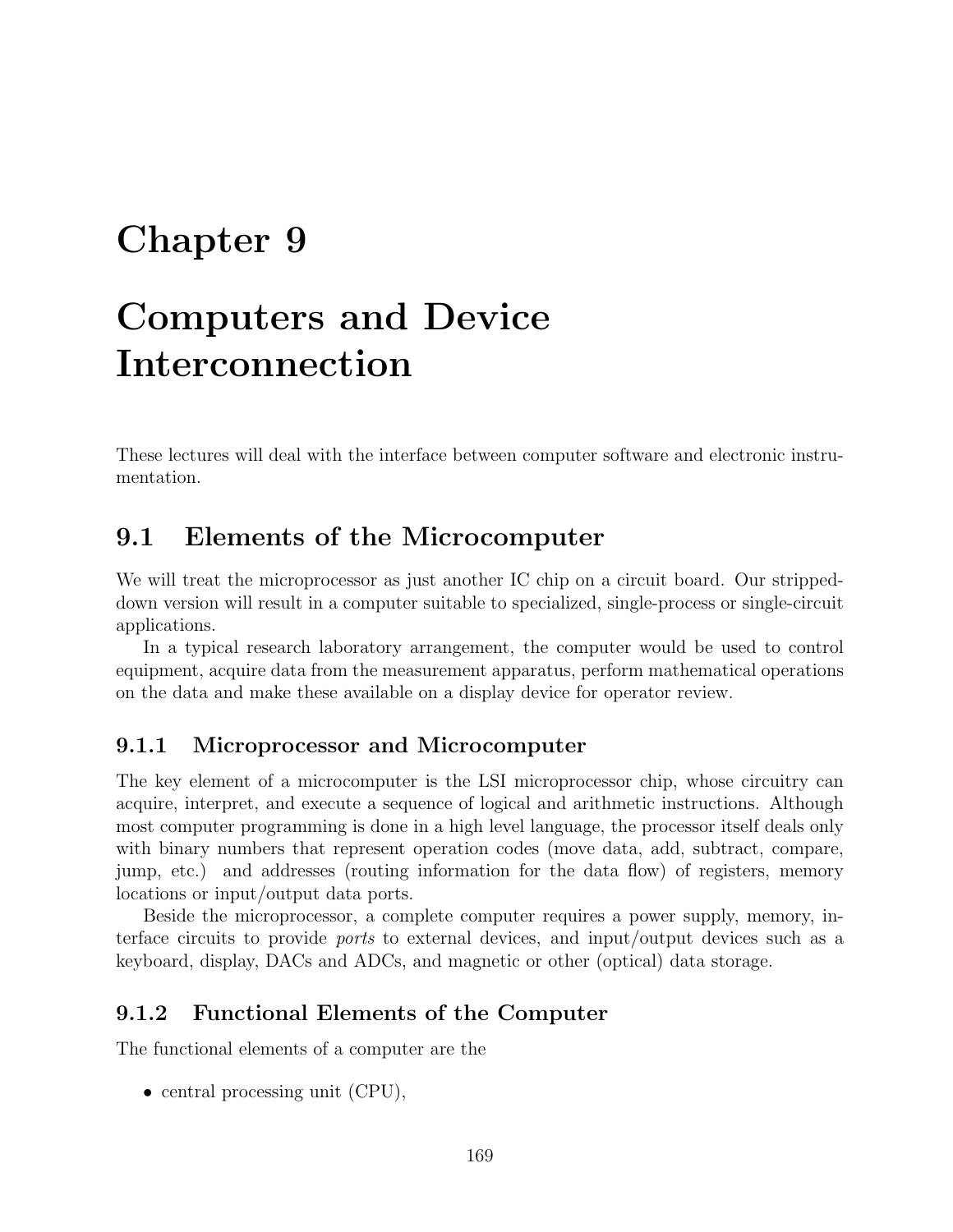- random access storage (memory), and
- input/output to external devices  $(I/O)$ .

The sub-units of the CPU are

- instruction decode and CPU control,
- control of addressing for memory and I/O ports,
- data transfer control,
- data and address registers and
- arithmetic logic unit.

To keep track of the CPU steps, the processor maintains a special register, known as the program counter. The program counter points to (contains the address of) the next instruction to be executed. The instruction itself specifies

- the operation to be performed.
- the processor registers to be used and
- possibly data (or a pointer to data in memory).

The CPU will typically perform the following execution cycle:

- 1. use the program counter to fetch the next instruction.
- 2. decode the instruction and fetch data from memory into internal registers as required,
- 3. perform the instruction and put the result in another internal register and
- 4. set status bits in the status register as required.

The various functional units of the computer are connected by one or more multi-wire digital buses which pass data, addresses, and control information between the units as shown in figure 9.1.

#### **9.1.3 Mechanical Arrangement**

Machines with the lowest cost and highest reliability are generally those with the fewest mechanical connectors and socketed components, while those with more connectors and sockets are more easily expanded and maintained. One design is to have all circuits on mechanically equivalent boards that plug into a common bus, this is the most modular arrangement and is easily maintained. An alternative design is the single-board computer which places the CPU and a substantial portion of the memory and I/O interface circuits onto a single circuit board. This design is more compact and less expensive.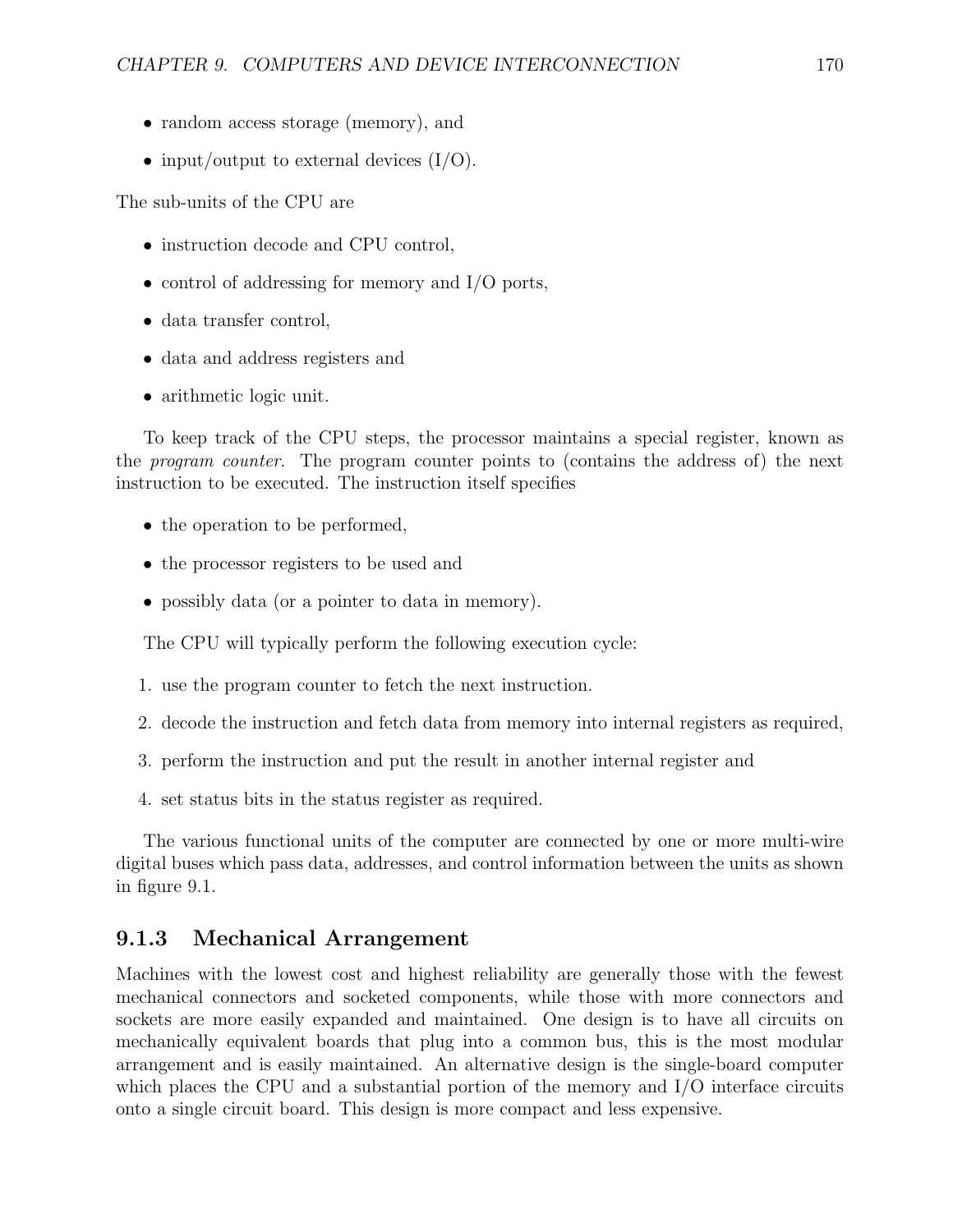

Figure 9.1: A typical computer design showing two multi-wire buses, an internal bus connecting functional units within the CPU and an external bus for connecting additional computer subsystems.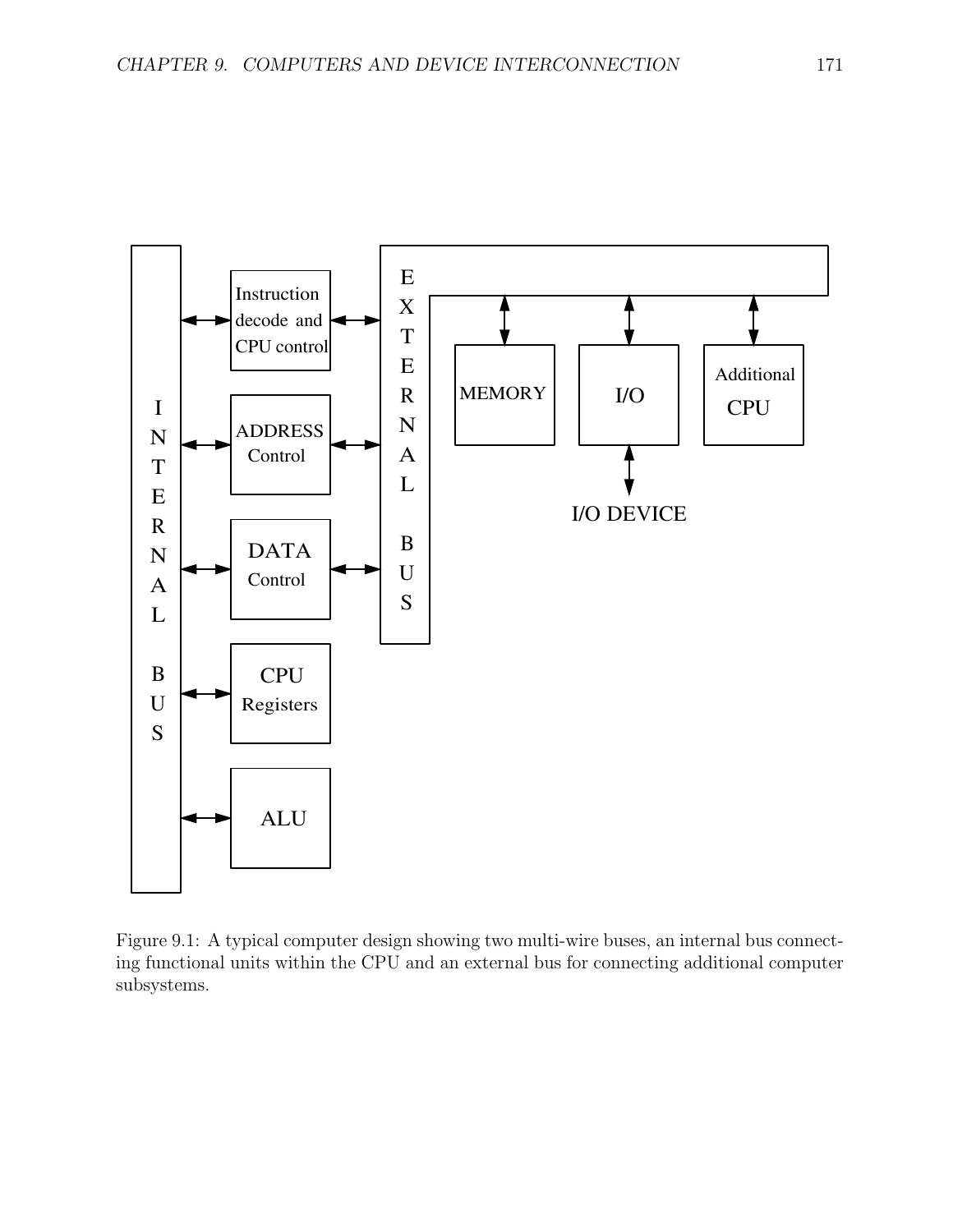#### **9.1.4 Addressing Devices on the Bus**

The address determines the destination or source of information. Since the wires of a bus are common to all functional units, each unit will see all the data placed on the bus lines. The address lines are used within a receiving unit to determine if available information should be processed or ignored. Each data repository on a common bus will have a unique address.

When the CPU needs to transfer data between itself and a particular location, it implements a sequence of signals as specified by the read or write operation protocol for the bus. The range of numbers that can be represented by the available address lines (wires) on a bus is known as the address space. A range of numbers is used mostly to access information from memory and is thus known as the *memory address space*. Some processors assign a few of these memory addresses to other input/output devices. A feature known as memory-mapped  $I/O$ .

#### **9.1.5 Control of the Bus**

The information flow on the computer bus is time-multiplexed to allow different functional units to use the same bus lines at different times. We will assume that only one device tries to write (drive) a given bus line at any time. A special unit, known as a bus master, has the responsibility for controlling the other units, which are correspondingly known as the bus slaves. If several units are capable of becoming bus masters these units must arbitrate amongst themselves to determine which is to have control of the bus for a given interval of time. Often a direct memory access (DMA) unit is allowed to communicate with a slave memory without going through the CPU bus master. This allows memory access at a higher speed than having to go through the intermediate CPU bus master.

#### **9.1.6 Clock Lines**

The changes of state of all bused signals are synchronized to one or more clock signals, which are distributed to all functional units on the bus.

Read and write operations between the CPU and memory units are the most common. One approach is for the CPU to set the address lines and data lines and then blindly issue the control pulses, assuming that the slave unit will respond as needed within the allowed time. A more elegant but slightly slower technique uses a *handshake* which requires an acknowledgment response from the slave before proceeding.

#### **9.1.7 Random Access Memory**

The random-access memory (RAM) supports both read and write operations. Integrated circuit RAM comes in two main types:

static RAM in which a single bit of memory is simply a digital flip-flop and requires only continuous power to maintain its state.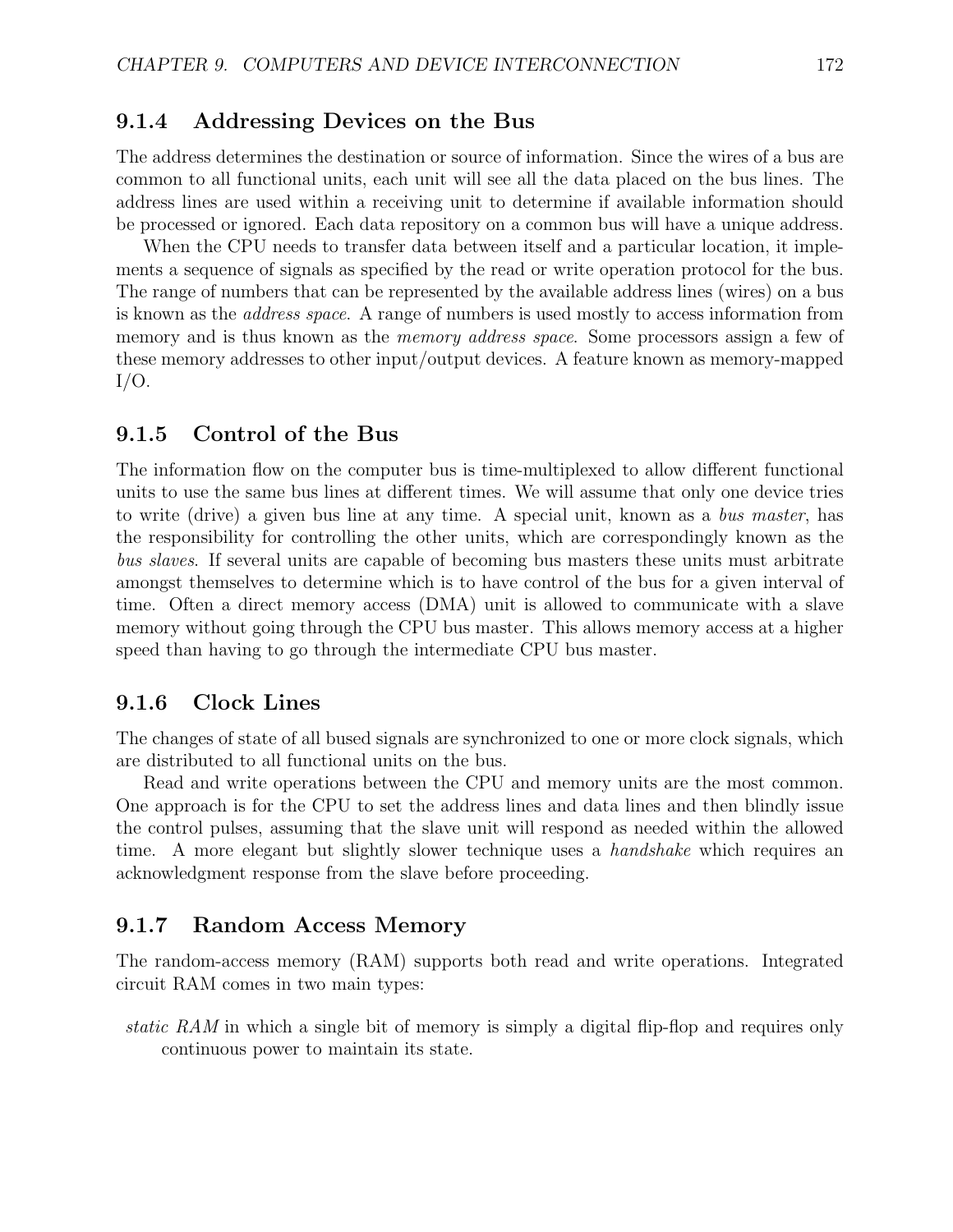dynamic RAM in which a bit of memory is a storage capacitor in either the charged or discharged condition. The term dynamic refers to the need to periodically renew or refresh the slowly discharging capacitor.

Compared to dynamic memory, static memory has the following advantages. It is simpler to use, about ten times faster and more reliable. On the other hand, it is more expensive, consumes more power and requires more physical space. Because of power consumption in an IC the largest static RAM is 16K bits. The largest dynamic RAM is 260K and hence is used for normal applications while the static RAM is used for special fast applications within the same computer. Both types of RAM are volatile, meaning that stored information is lost when power is removed from the chip. Some computer designs provide a limited amount of non-volatile read/write RAM storage by using special low-power (and slower) dynamic memories powered by re-chargeable batteries.

#### **9.1.8 Read-Only Memory**

Another form of non-volatile random access storage is the read-only memory (ROM). Here a single memory bit is nothing more than a connection that is either open or closed. The most common ROM types are known as field-programmable (as opposed to factory programmable). This programming process consists of stepping through all the bits and setting the necessary ones by burning open the fuse-like material associated with that bit.

There are many varieties of field-programmable ROM units:

PROM – programmable read-only memory,

EPROM – erasable PROM (using ultraviolet light), and

EEPROM  $(E^2PROM)$  – electrically erasable PROMs.

The most common uses of ROM memory in a computer are to provide initialization such as memory tests and disk bootstrapping.

### **9.1.9 I/O Ports**

Input and output ports are the pathways by which the CPU communicates with the world outside the computer. The pathway may be either

- 1-bit wide (bit-serial),
- 8-bit wide (byte-serial), or
- 16- to 32-bit wide (word-serial).

#### **9.1.10 Interrupts**

Real-time applications require the computer to respond immediately to an external stimulus. The hardware interrupt can be used to suspend the current sequence of instructions, perform a specific and usually short I/O task, then return to the original sequence of instructions.